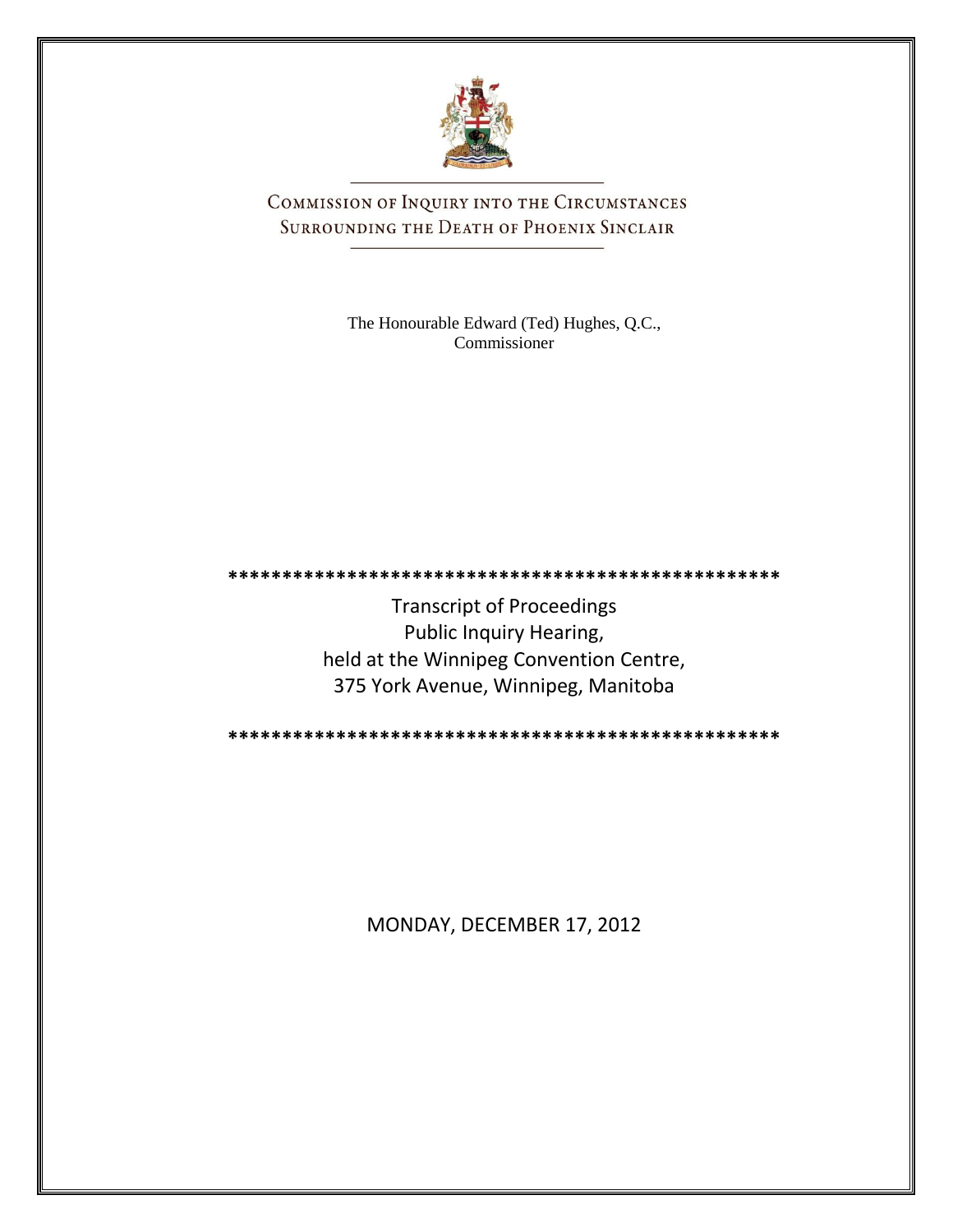## **APPEARANCES**

**MS. S. WALSH,** Commission Counsel **MR. D. OLSON,** Senior Associate Counsel **MR. N. GLOBERMAN,** Associate Commission Counsel **MR. R. MASCARENHAS,** Associate Commission Counsel

**MR. G. MCKINNON** and **MR. S. PAUL,** Department of Family Services and Labour

**MR. T. RAY,** Manitoba Government and General Employees Union

**MR. K. SAXBERG,** General Child and Family Services Authority, First Nations of Northern Manitoba Child and Family Services Authority First Nations of Southern Manitoba Child and Family Services Authority Child and Family All Nation Coordinated Response Network

**MR. H. KHAN,** Intertribal Child and Family Services

**MR. J. GINDIN** and **MR. D. IRELAND,** Mr. Nelson Draper Steve Sinclair**,** Ms. Kimberly-Ann Edwards

**MR. N. SAUNDERS,** Assembly of Manitoba Chiefs and Southern Chiefs Organization Inc.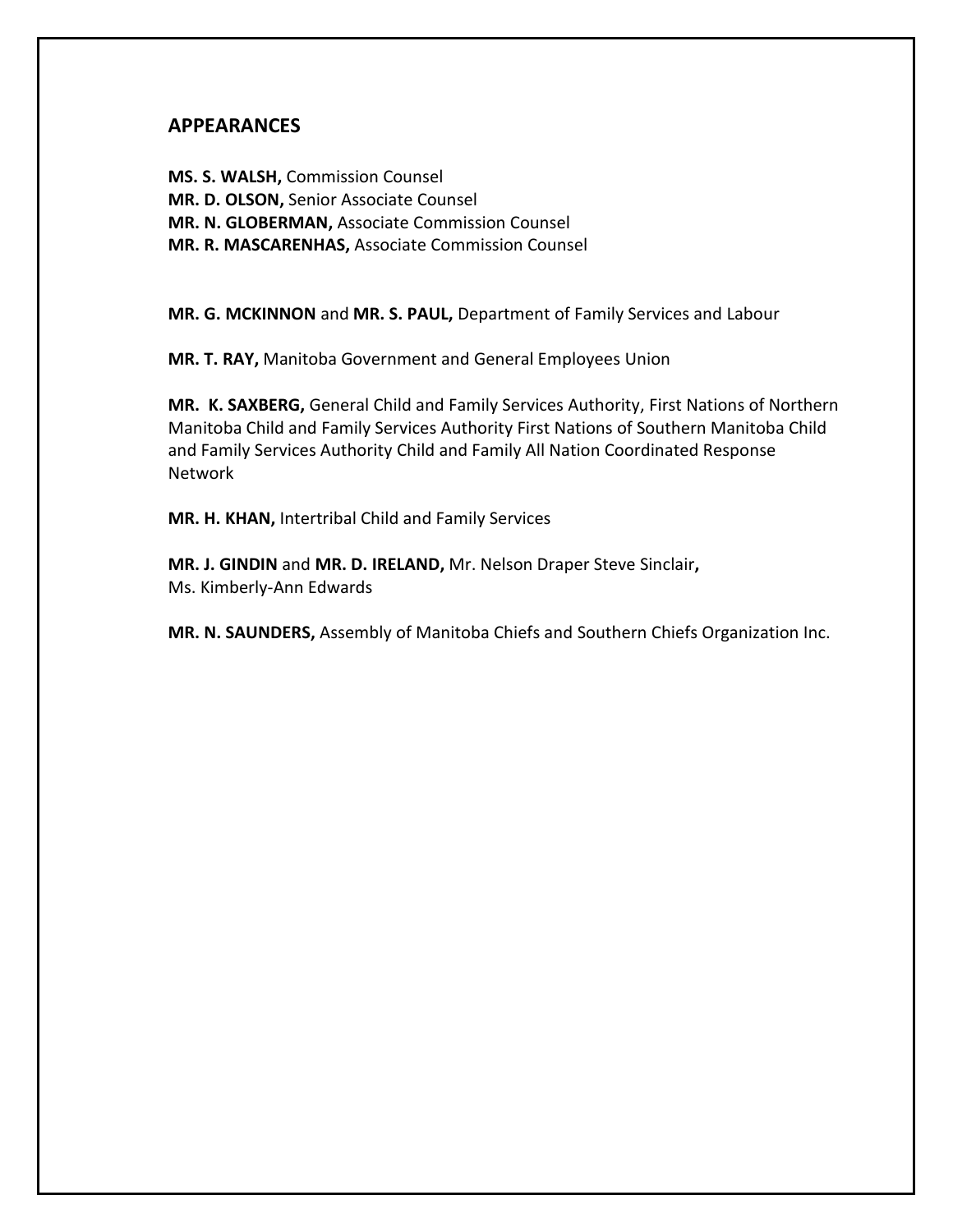## **INDEX**

## **Page**

## **WITNESS:**

TRACY ANN FORBES

| Direct Examination | (Olson)   |     |
|--------------------|-----------|-----|
| Cross-Examination  | (Gindin)  | 167 |
| Cross-Examination  | (Saxberg) | 213 |
| Cross-Examination  | (Paul)    | 223 |
| Cross-Examination  | (Rav)     | 230 |
| Re-Examination     | (Olson)   | 234 |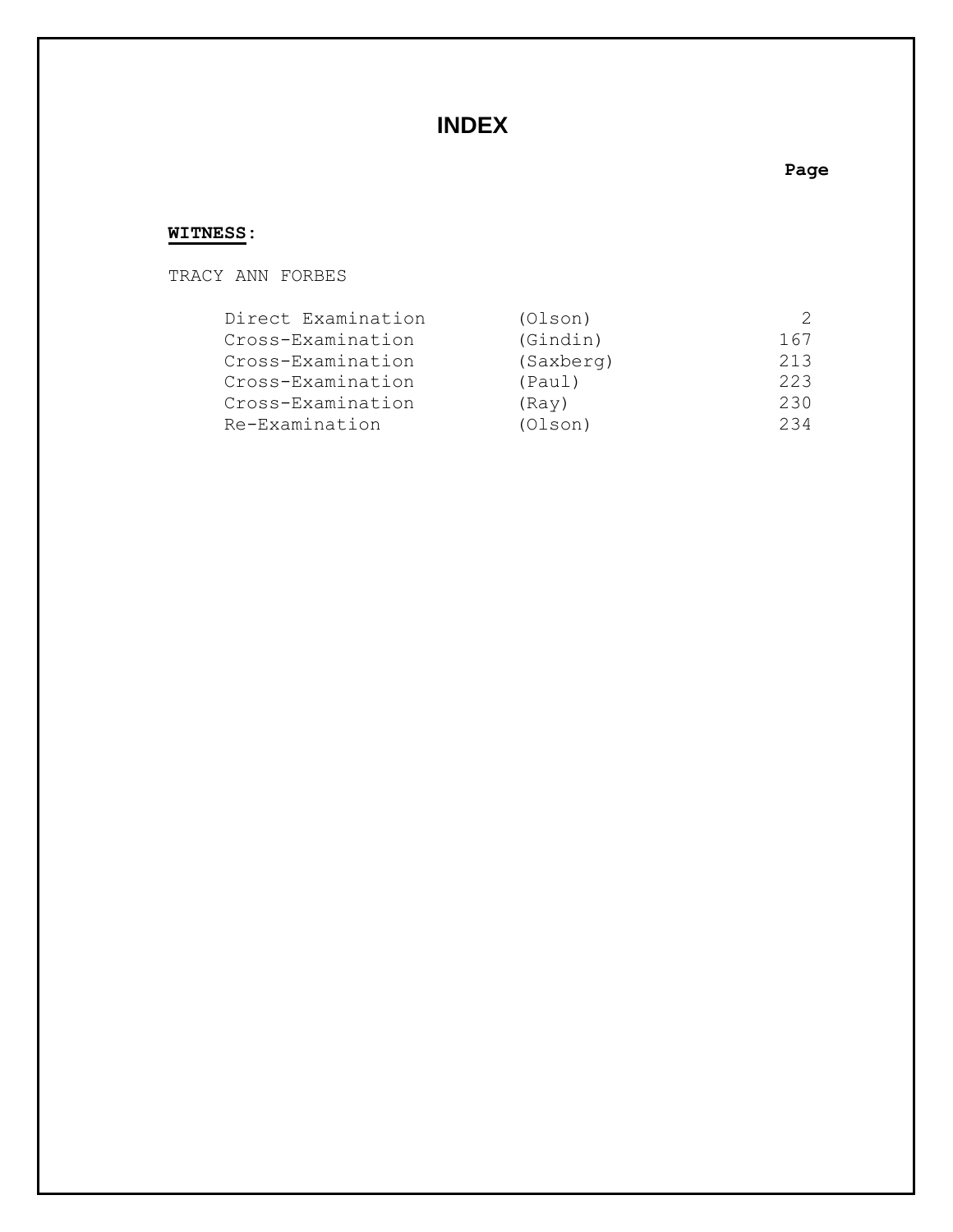PROCEEDINGS December 17, 2012

 DECEMBER 17, 2012 PROCEEDINGS CONTINUED FROM DECEMBER 13, 2012 THE COMMISSIONER: All right. Mr. Gindin? Or Mr. Olson -- MR. OLSON: Olson. 7 THE COMMISSIONER: -- sorry. 8 MR. OLSON: We're ready to proceed with the next witness. THE COMMISSIONER: I don't think Mr. Gindin's Commission counsel yet. 12 MR. OLSON: Not yet. 13 THE COMMISSIONER: He's, he's got his hands full. Carry on. MR. OLSON: Maybe just before we start, there's one document I'd like to file as an exhibit. It's the admission as to facts of the Department of Family Services and Labour, volume 2. THE COMMISSIONER: This is the second admission -- MR. OLSON: That's right. 22 THE COMMISSIONER: -- statement? MR. OLSON: That's right. THE COMMISSIONER: And that'll be Exhibit 19, will it?

 $- 1 -$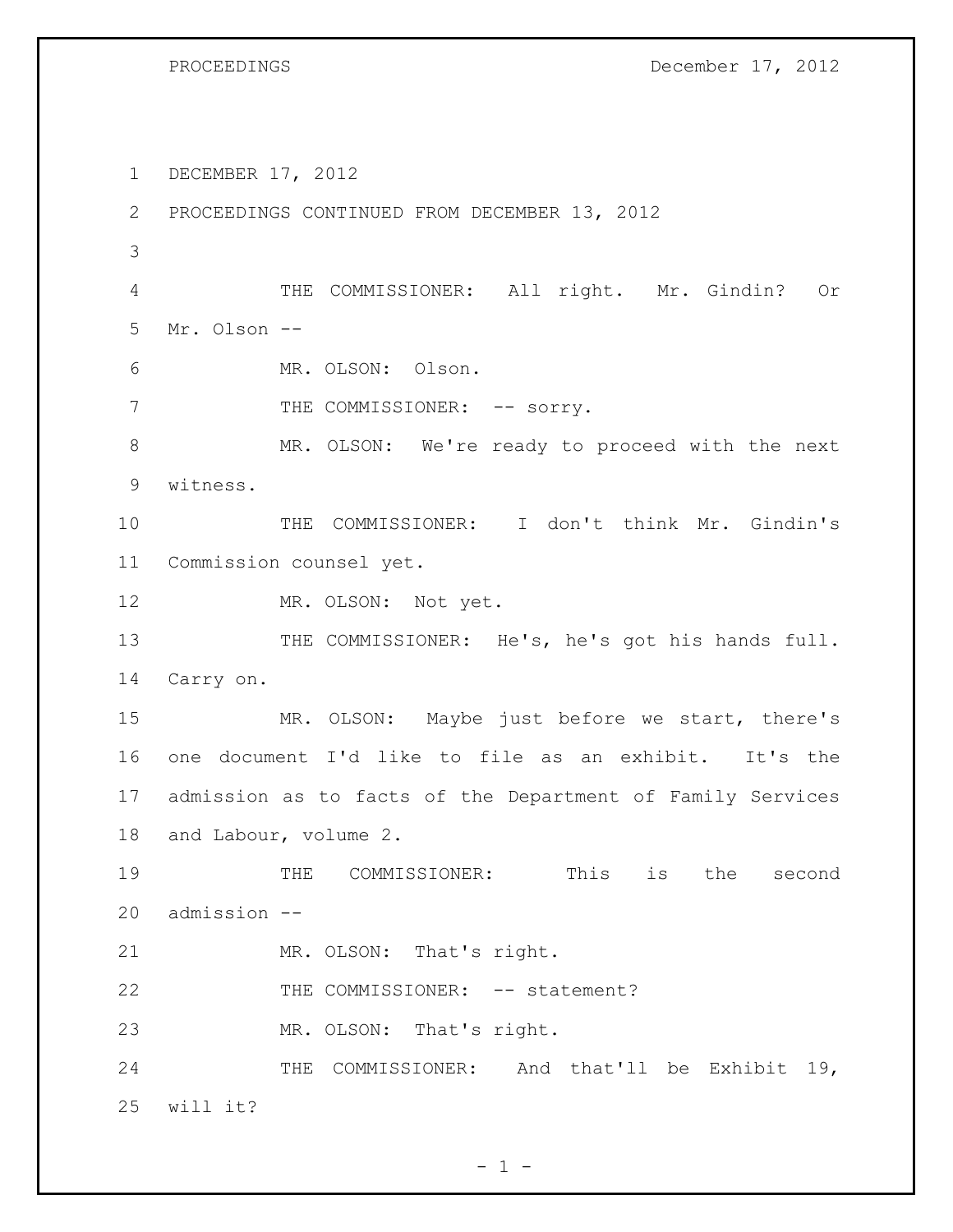PROCEEDINGS December 17, 2012

1 THE CLERK: That's correct, yeah. 2 3 **EXHIBIT 19: ADMISSION AS TO FACTS**  4 **OF THE DEPARTMENT OF FAMILY**  5 **SERVICES AND LABOUR, VOLUME 2** 6 7 THE CLERK: This is for you. 8 THE COMMISSIONER: Thank you. 9 THE CLERK: And would the numbered exhibit go to 10 the witness, or to where? 11 UNIDENTIFIED PERSON: No, the witness won't be 12 referring to it. 13 THE CLERK: Okay. I'll, I'll just leave it here 14 as well then. (Inaudible). 15 And that's for yourself. 16 THE COMMISSIONER: Thank you. 17 THE CLERK: State -- take the Bible in your right 18 hand and state your full name to the court. 19 THE WITNESS: Tracy Ann Forbes. 20 THE CLERK: (Inaudible). Please pull that button 21 towards you. 22 THE WITNESS: Oh, it was -- there. 23 THE CLERK: And then spell me your first name. 24 THE WITNESS: T-R-A-C-Y. 25 THE CLERK: And your middle name?

 $- 2 -$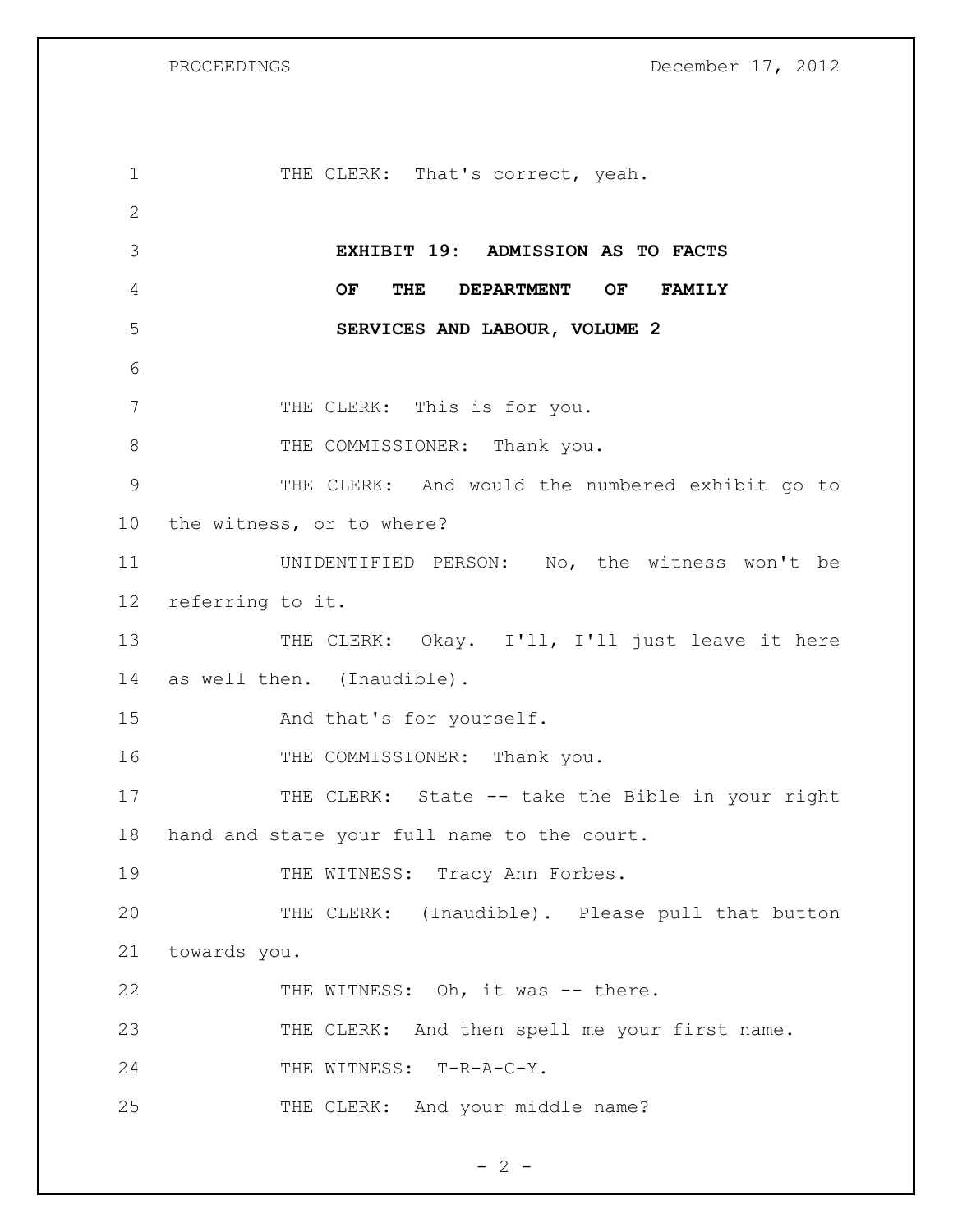1 THE WITNESS: A-N-N. 2 THE CLERK: And your last name? 3 THE WITNESS: F-O-R-B-E-S. THE CLERK: Thank you. **TRACY ANN FORBES,** sworn, testified as follows: MR. OLSON: I'm just going to hand up a copy of the exhibit for the witness. I will be referring to it later on, so ... DIRECT EXAMINATION BY MR. OLSON: Q Ms. Forbes, I understand you have a Bachelor of Arts from the University of Manitoba, which you obtained in 1994? A That's correct. Q You have a Bachelor of Social Work, also from the University of Manitoba, obtained in 1996? A That's correct. Q And a Master of Social Work from the University of Manitoba in 2003? A Correct. Q What was the focus of your Masters? A It was on family therapy with families that were

 $- 2 -$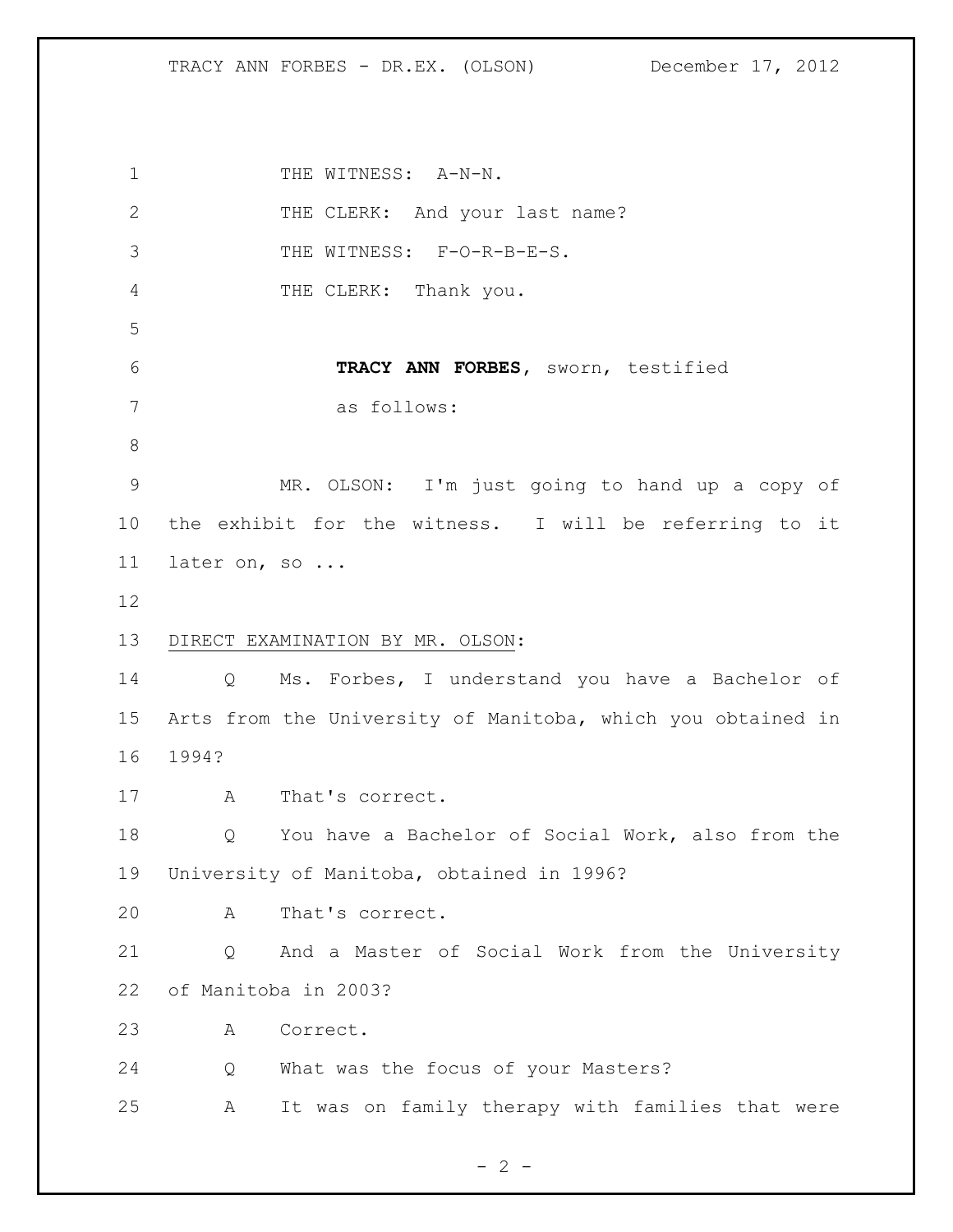involved with Child and Family Services. Q Okay. I understand you started working for Winnipeg Child and Family Services in 1996 as an intake worker? A Correct. Q And which office did you work out of? A St. Vital. Q And for how long were you in that position? A I was in that position for about six weeks. Q Six weeks? A Yeah. Q And where did you go after that? 13 A I went to the Charleswood office, where I, again, did intake. Q You remained at intake? A Yeah. Q Okay. 18 A At that time, each office did their own intake, so -- Q I see. Were -- was intake, at the time, divided into CRU and tier 2? A No. Q Just straight intake? A Correct. Q Okay. Then after the Charleswood office, where

 $- 3 -$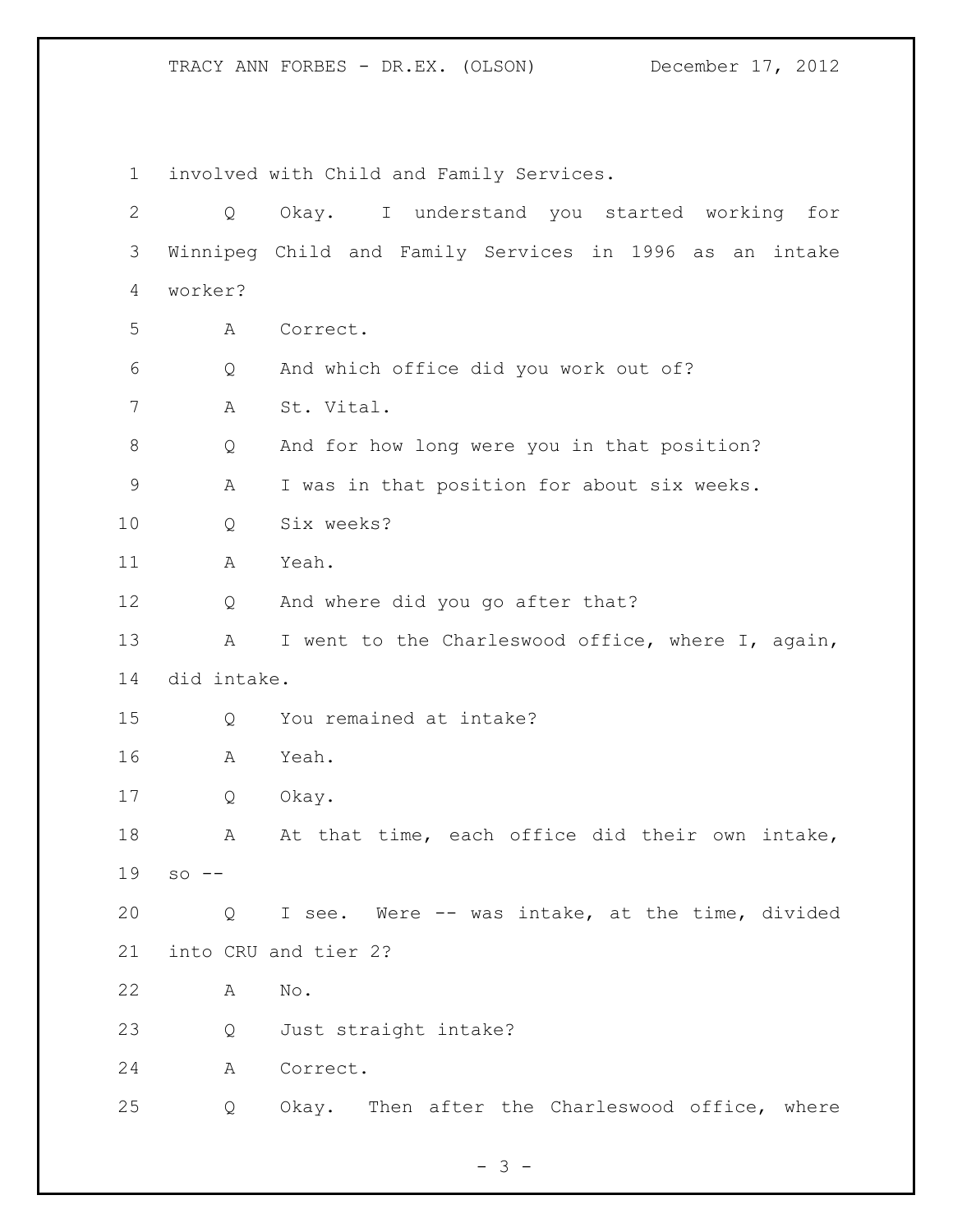did you go? A I went to a family service position at the St. James-Assiniboia unit. Q Do you recall which year that would have been? A It would have been at the end of 1996, or the beginning of '97. Q Okay. So from the beginning of '97, until when did you remain? A I think I was in that position for approximately a year. Q Was that still an intake position? 12 A No, that was a family service position. Q So you became a family service worker at that point? A Correct. Q Okay. And where did you go from there? A I went to the Fort Rouge office, where I did intake just for a couple months at the beginning and then I did a family service position there for three or four years. Q Okay. And then following that? A Then from there, I went to abuse intake and I did that position for a year. Q Where was that? A That was at 835 Portage.

 $- 4 -$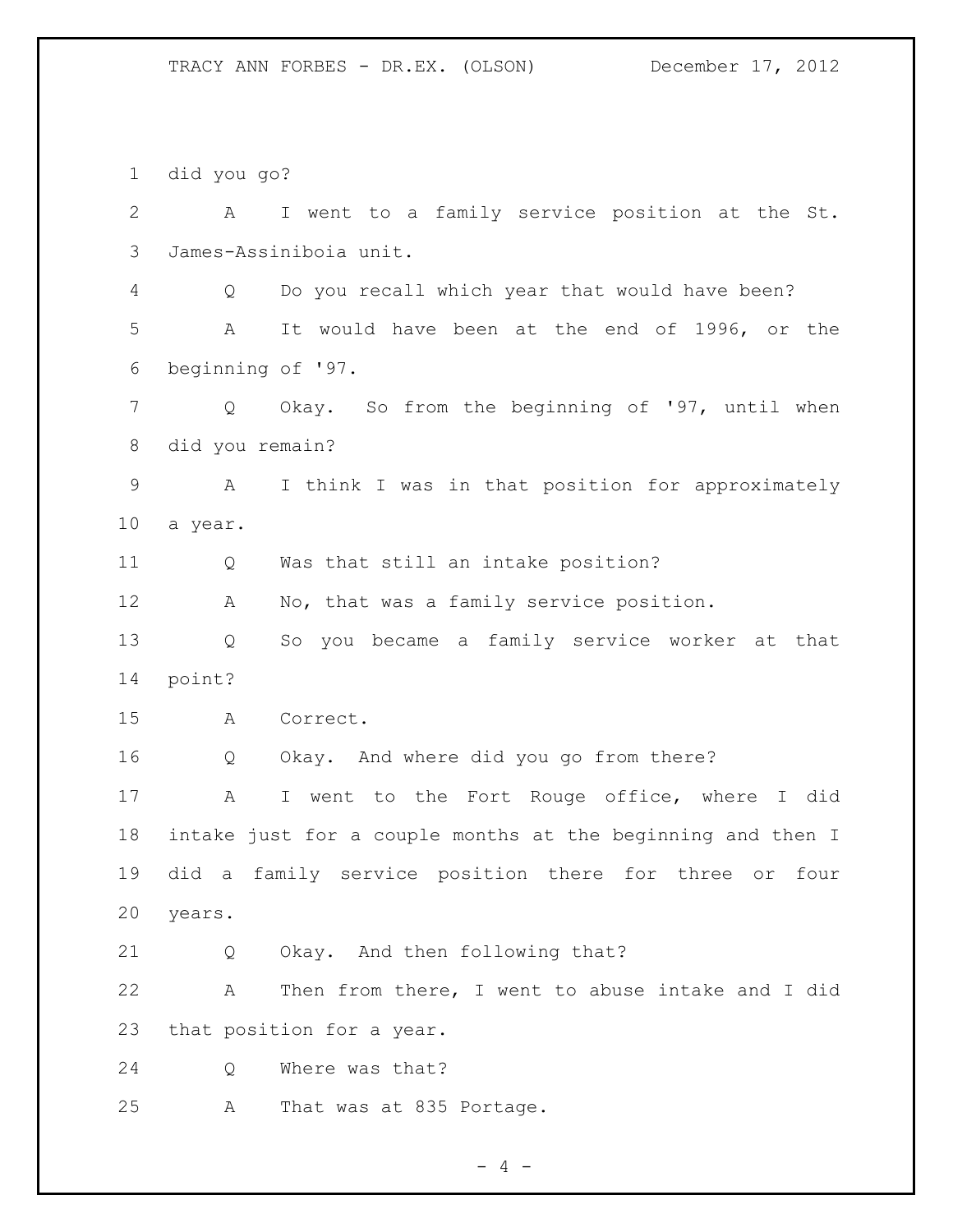Q Okay. And following the abuse intake position? A I did a term position at -- THE COMMISSIONER: What, what year did you go to 835 Portage? THE WITNESS: I believe it was 2000, somewhere around there. 7 THE COMMISSIONER: Thank you. 8 THE WITNESS: And from the abuse intake position, I went to a term position, I think it was a 10 month term at the adoption unit. BY MR. OLSON: Q Okay. And what year would have that have been? A That would have been think around 2001. Q 2001? And for how long did you hold that position -- 17 A About -- Q -- say about a year? 19 A -- no, less than a year. I think it was about 10 months. Q Ten months? Okay. And then following that? A I did -- I went to intake, at the central unit. Q So that would have, you would have started at intake, in the central unit, in beginning of 2002, or end of 2001?

 $-5 -$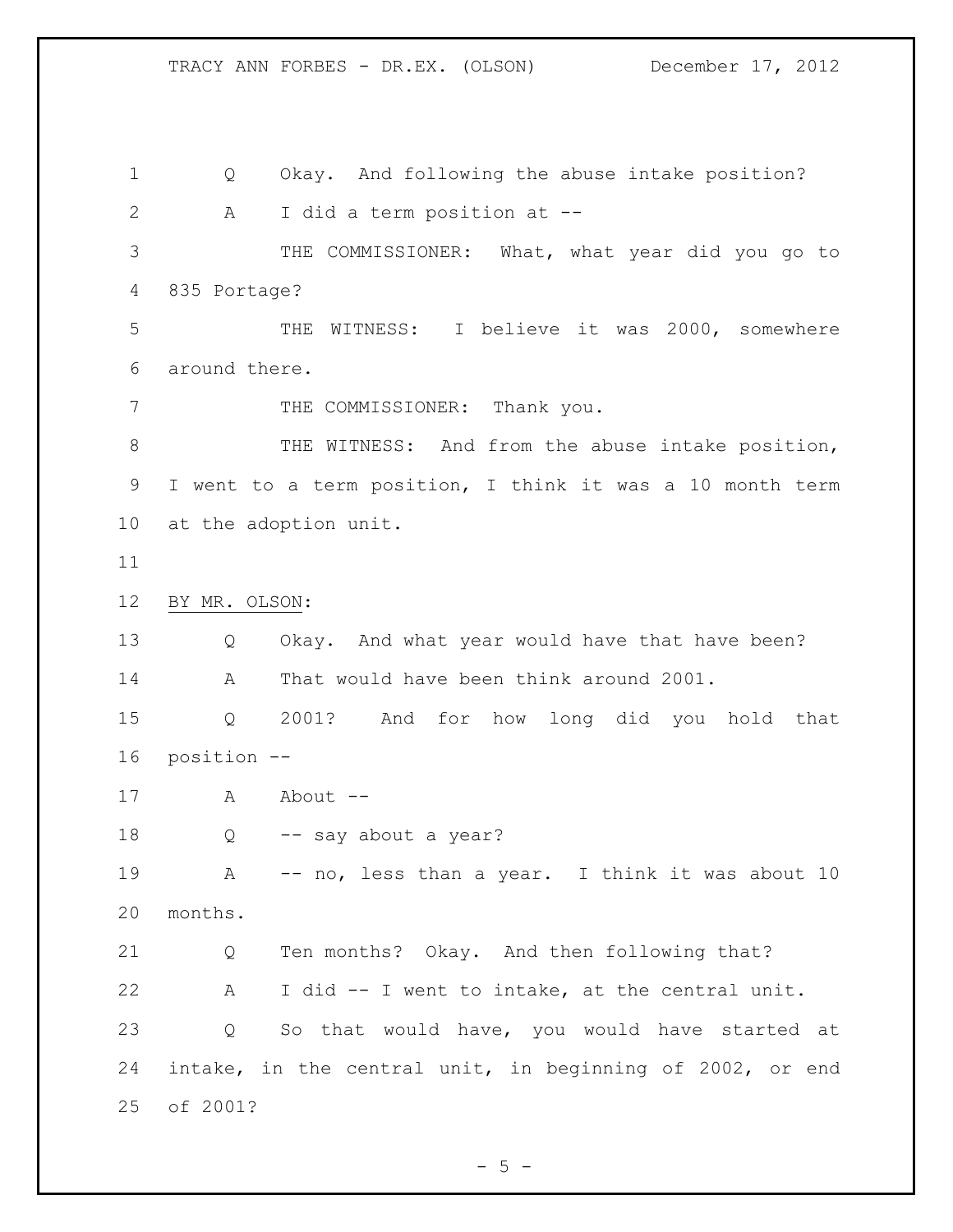1 A End of 2001, yeah. Q And for how long did you remain in that position? A I remained in that position until the spring of 2007. Q Okay. So just so it's clear, that would have been the position you were in when you had some involvement with this file -- 8 A Correct. Q -- the Phoenix Sinclair file? And after 2007, where did you go? A I went to do a float position with Winnipeg Child and Family Services. Q What's a float position? A We cover, we go to different units, family service units and we cover if units are experiencing a high workload, or if they're down a worker because a worker's off on extended sick leave, or if a worker's left for another position and they haven't filled the position yet, we would cover for those positions. Q And, and is that just intake work that you're covering for, or is there any -- A No, it wasn't intake. Q It was not intake? A It was not intake, it was family service. I was back with Winnipeg Child and Family, just doing family

 $- 6 -$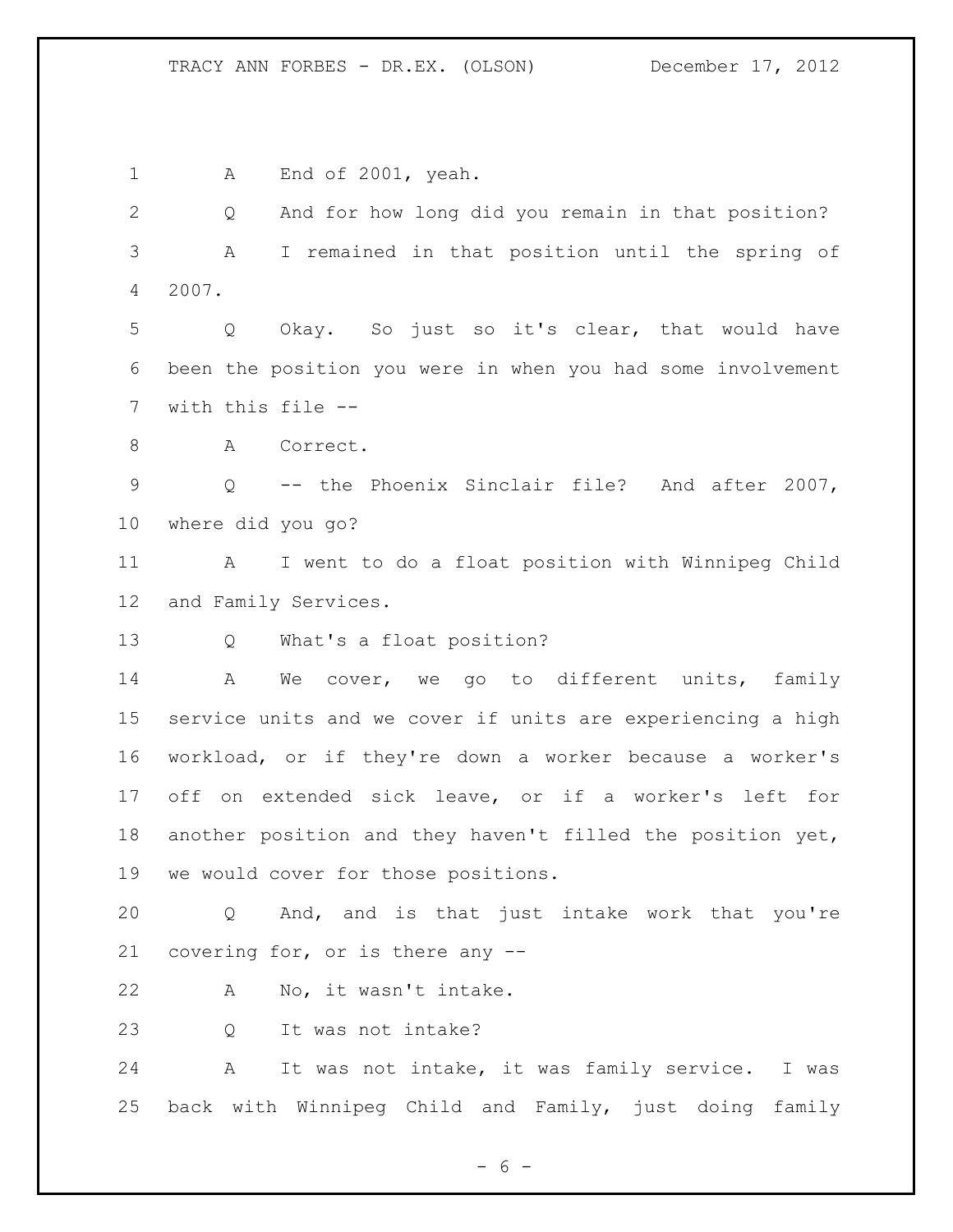service.

Q Just family service?

A Yeah.

 Q Okay. But from 2002 until 2007, you were doing intake; right?

A Correct.

 Q And for how long did you remain a float social worker?

 A I was a float -- I still am a float social worker, but from 2009 to September 2010, I did a year long secondment at the Child Protection Branch as a quality assurance and authority relations rep.

Q And would that be a full time position?

A Yes.

 Q Were you still doing any float social work at that point?

A No.

Q No. What, what did you do in that position?

 A I was the authority relations person for the northern authority. So any concerns, or issues, I would be the person to deal with the northern authority and we developed the framework for the quality assurance model that the branch is using.

 Q Okay. The branch, being Winnipeg Child and Family Services?

- 7 -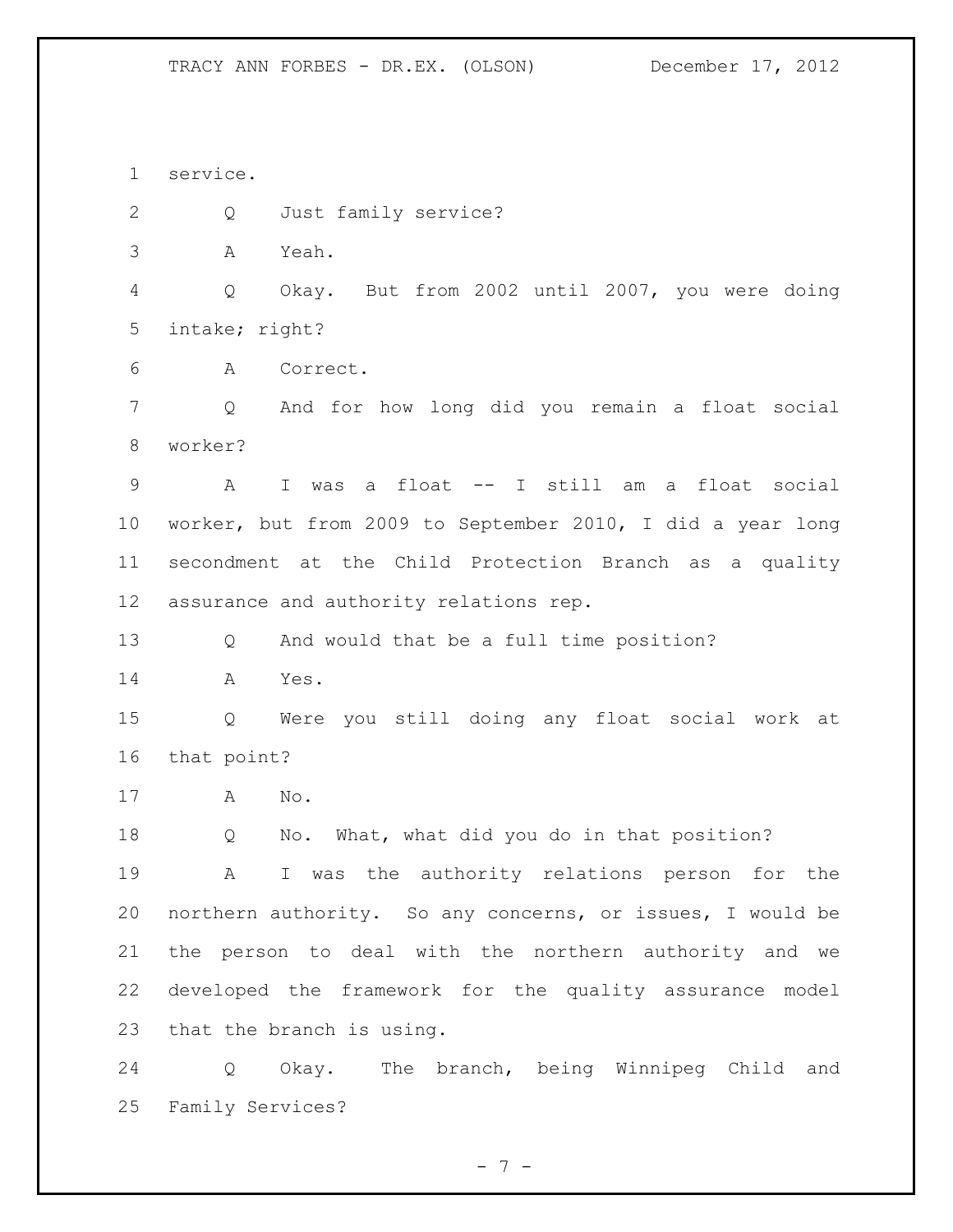1 A Child Protection Branch.

Q Child Protection Branch? Okay.

A Right.

 Q In terms of training, when you first started at Winnipeg Child and Family Services, did you receive any sort of training?

A No.

 Q Okay. And from when you first started, which I believe was in 1996, until you began as an intake worker in, in 2002, did you have any, any training, formal training?

 A I would have went through the competency based modules that the province offers.

14 Q Is that the core competency?

A Yes.

 Q And how much time would you have done that? How long was that --

A I think there --

Q -- program?

 A -- were four modules and they ranged from three to four days that you would spend on each of the modules.

 Q So about 12 days, in total, then, if you have four modules?

24 A About that.

Q Aside from that, was there any other formal

- 8 -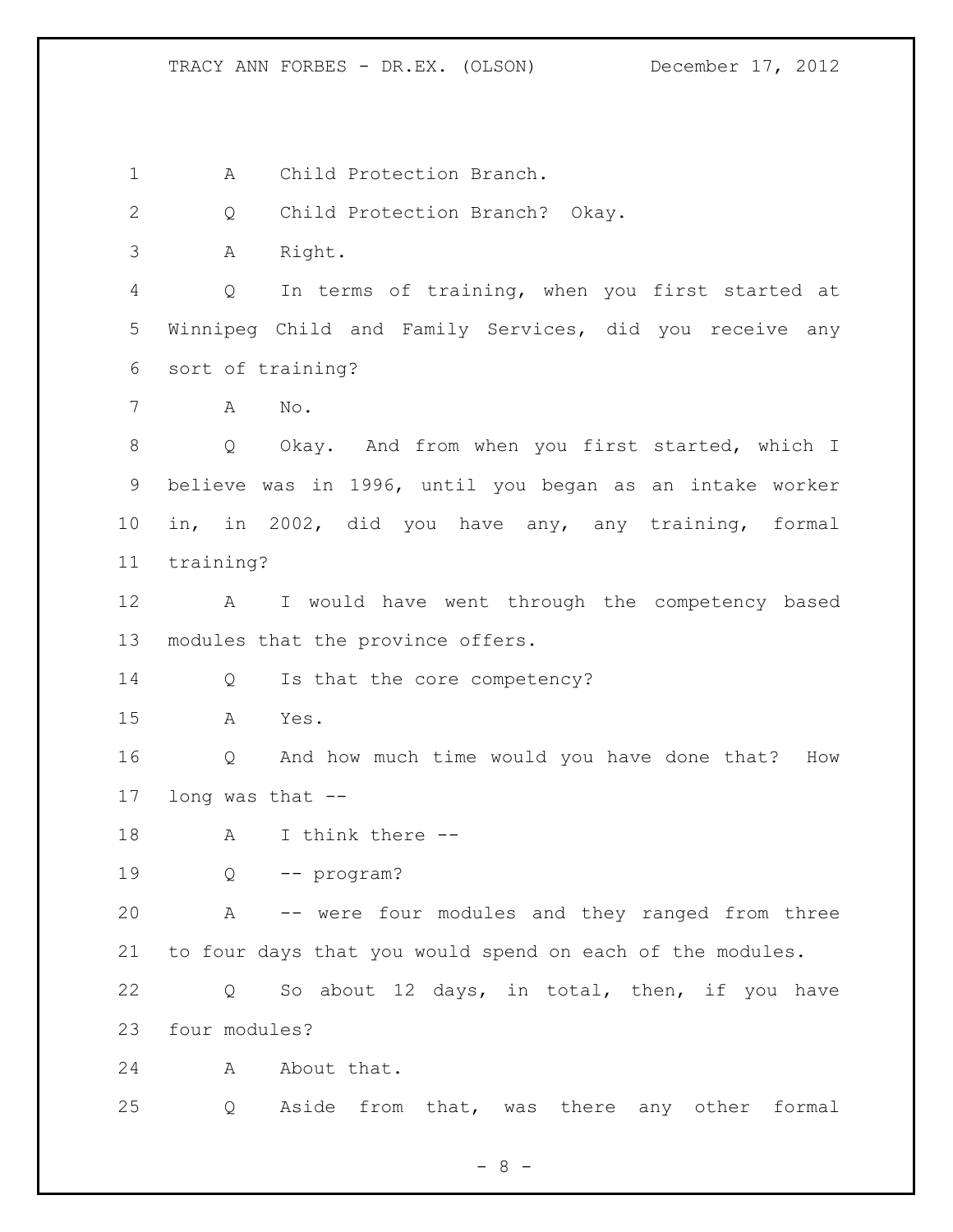training?

 A Not that was mandatory to take. You could attend workshops if you chose, if there was a topic of interest, but ...

Q Did you do that at all?

 A I would do it periodically, if I felt that I had the time. Often workload was such that you felt like it was difficult to attend extra training or workshops, because you'd fall behind on your work, because no one would actually be there, covering your cases, or doing your work, if you went on training.

 Q So if, so if you go on training, at any time during that period, whatever work you were doing would have to be set aside and you'd have to pick it up when you go back; is that how --

A Correct.

 Q Okay. Do you recall whether or not you received any training on standards? And again, this is over that period of time?

A I did not, no.

 Q Okay. How about from 2002 until present, have you received training on standards?

A I did not receive training on standards.

 Q And in carrying out services in 2004, and I'm referencing that because that's the specific time you were

 $-9 -$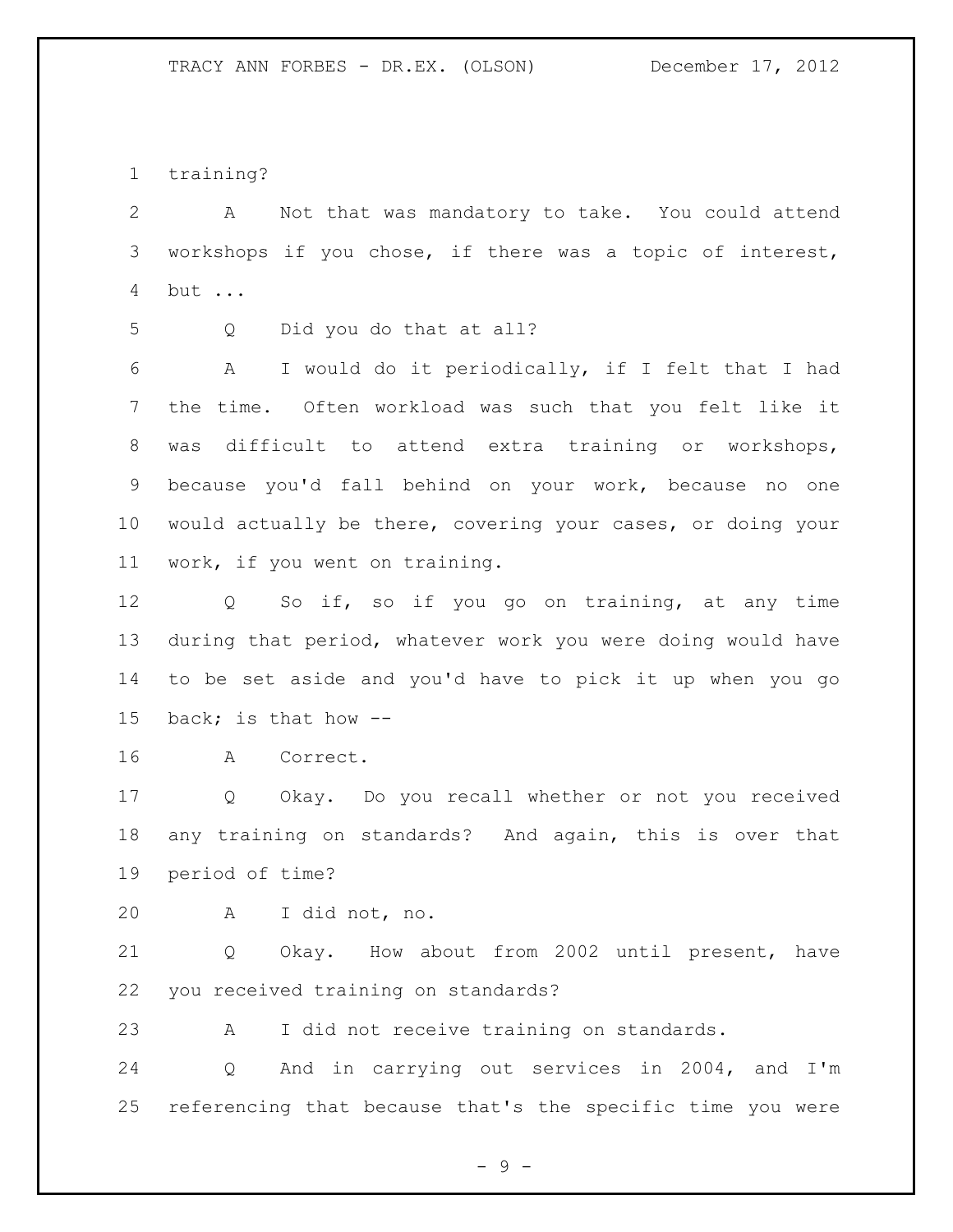involved in this --

A Um-hum.

 Q -- particular file, what would have guided your work?

A Sorry, repeat that?

Q What would have guided your work?

A What would have guided my work when?

Q In, in 2004?

A Best, best practice, as best as you could.

 Q When you say "best practice", what, what does that mean?

 A Well, given the workload and given time constraints, you would do -- I mean, there's the ideal work that you would try and achieve, given ideal circumstances. And when you didn't have ideal circumstances, you would do the best that you could, with the time and resources that you had.

 Q Okay. Are you registered as a social worker? A No, I'm not.

Q Have you ever been, or --

A No.

 Q -- do you have any reason, one way or the other, for not being registered?

 A No, I just haven't felt that there would be a, a purpose in doing so. So I just have never done it.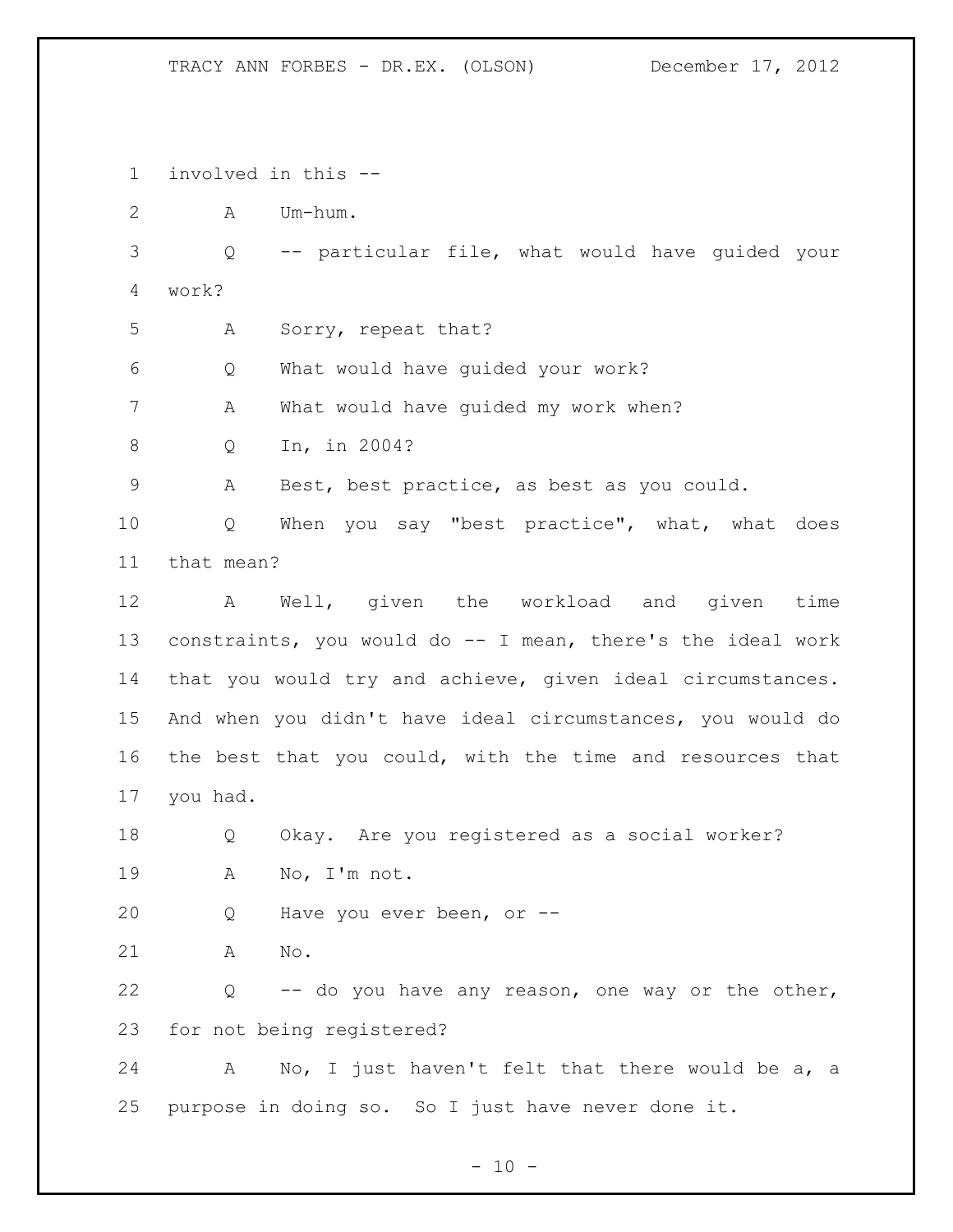Q It's not something that's mandatory for any position you've held? A No, it's not. Q Okay. And do you think registration would be helpful to you? A I'm not sure. Q In 2004, you were, you said you part of the central unit, the central intake unit? A Correct. Q And what area of the city did that cover? A That covered the core area of the city, the downtown area, one of the higher needs areas in the city, in terms of child welfare needs. Q Would that have been one of the busier intake units? A It would have been one of the busiest intake units, yes. Q And who was your supervisor at the time? A Carolyn Parsons. 21 THE COMMISSIONER: Carolyn who? 22 THE WITNESS: Parsons. MR. OLSON: And we'll be hearing from Ms. Parsons next, Mr. Commissioner. 

 $- 11 -$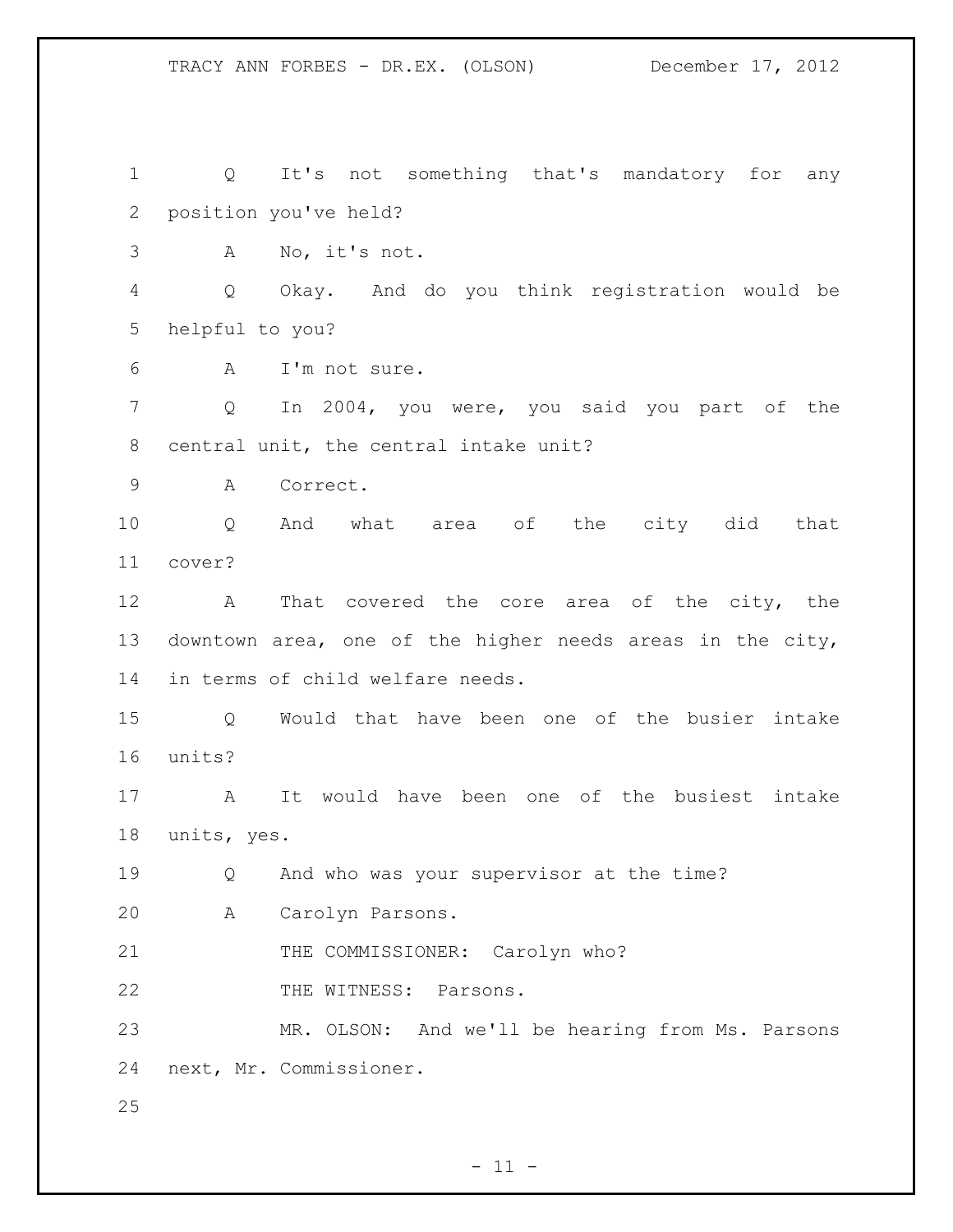BY MR. OLSON:

 Q Within your intake unit, who assigned cases to you?

A Carolyn.

Q Your supervisor did?

A Yes.

 Q Okay. And the cases would come from the crisis response unit?

A Correct.

Q Did they always come from CRU?

A Yes.

 Q And so when a case would come to you, how did -- just tell -- explain to me how a case got on to the, to become one of your files?

 A Carolyn would assign it to me and depending on whether we had a hard copy of the file, file available in the office, I may or may not get the actual physical file, right when I got the CRU report. But I would get a CRU report, which would explain the presenting issue and would also outline the history that the CRU would have documented from CFSIS.

 Q And so sometimes you would actually get the physical file, if one was already in existence at the time? A Correct. It would just depend on the location of the physical file. Sometimes the physical file wasn't

 $- 12 -$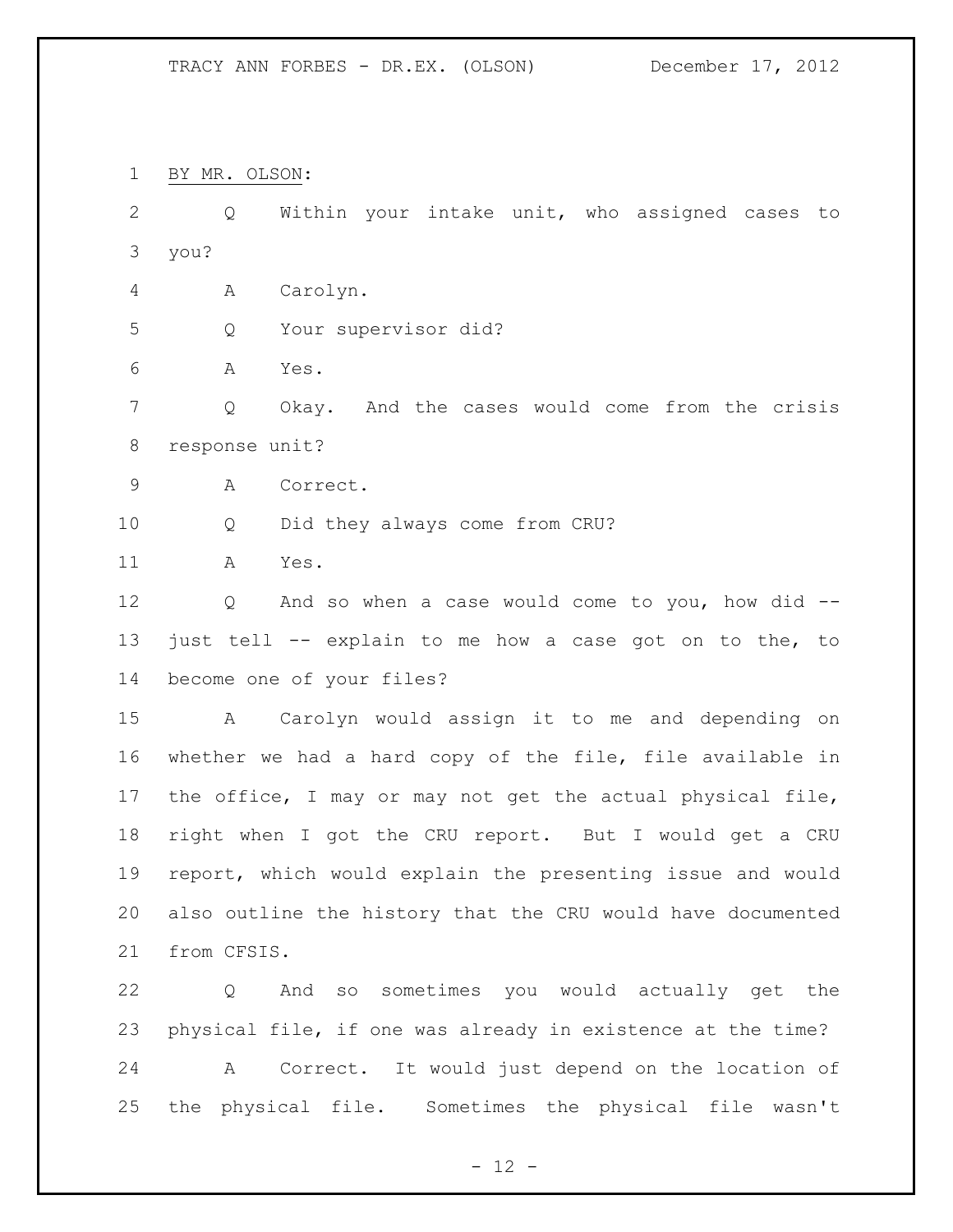actually in our building.

 Q Was it typical for the physical file to come with the CRU intake?

A No.

 Q Oh, okay. When you didn't get the file, how is it you got information about the case file?

 A You would typically get it from CFSIS and often it would be summarized by the CRU worker that would have taken the presenting problem. And typically, within, within a week, you would for sure have the hard copy of the file.

 Q Okay. So the hard copy file is something you would get eventually?

A You would, yeah.

 Q Would that be by request, or was it automatically sent up to you?

 A It would be by request, but often it would be CRU that would have requested the file when they initially dealt with the case.

 Q Okay. So the request originates with CRU and then when it's processed, it actually finds its way to the intake worker?

A Correct.

 Q When you were given a new case, would you discuss it at all with the supervisor?

 $- 13 -$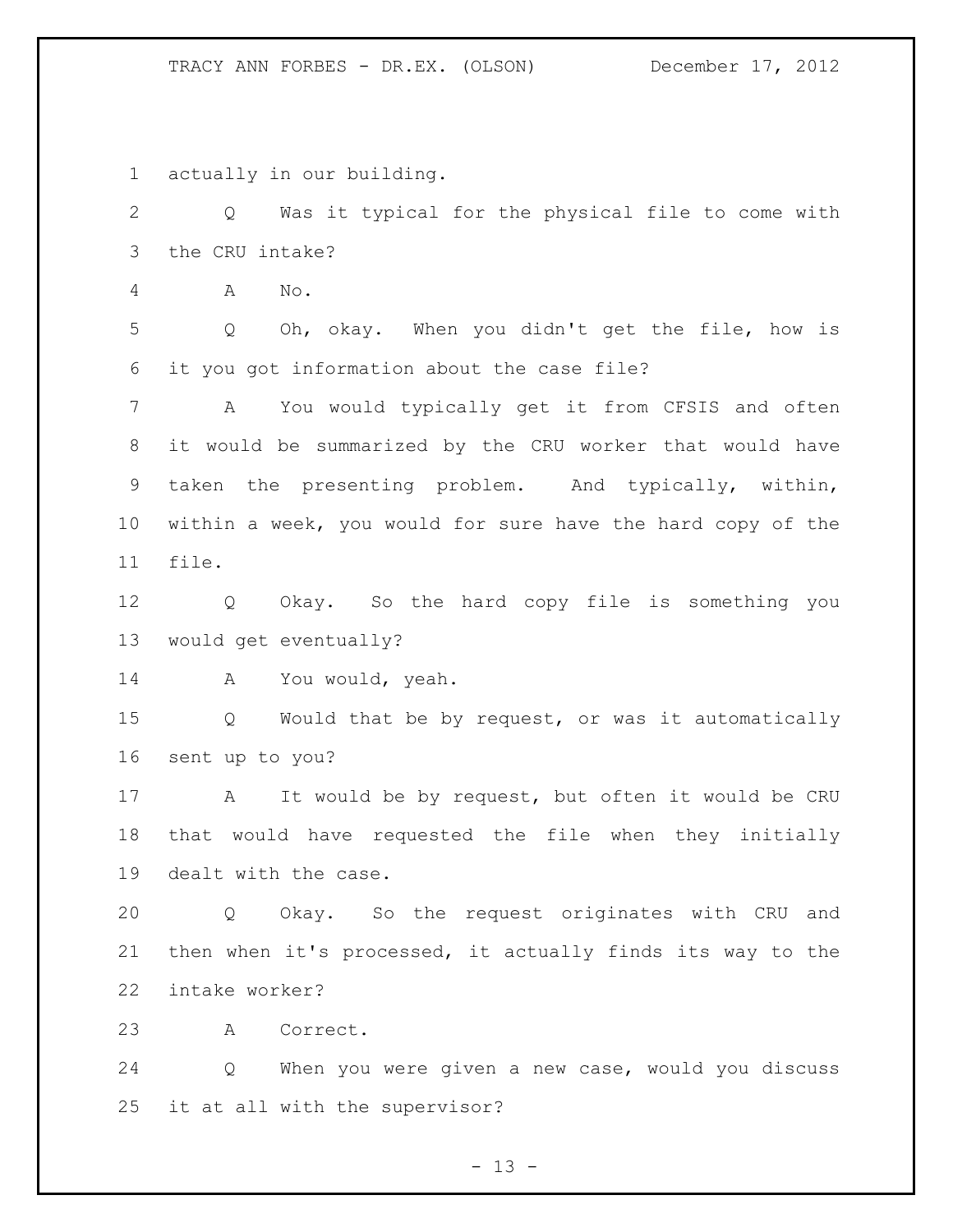A Sometimes, and sometimes not, it would depend on the nature of the concerns. And at that point, I had been with the agency for long enough that some files I just knew how to proceed, without having to consult initially. Q Okay. So you were, you were a bit of a veteran then? A I had had, I had some experience, for sure. Q Would your supervisor meet from, with you, from time to time, to discuss the cases you were working on? A We didn't have formalized supervision, where we had a specific time that we would sit down an review my case list. That, that would be a big difference between family service and intake. But the intake supervisor was available, pretty much at all times, to sit down, so if you had a particular issue, at any moment in the day, you could go in, sit down with her and have supervision, or consult with her. Q That sounds like it was sort of on an ad hoc basis? A Very much so. Q Okay. There wasn't, for example, a, a scheduled monthly, sort of mandatory monthly supervision session then? A No, not like you do when you're in family service.

 $- 14 -$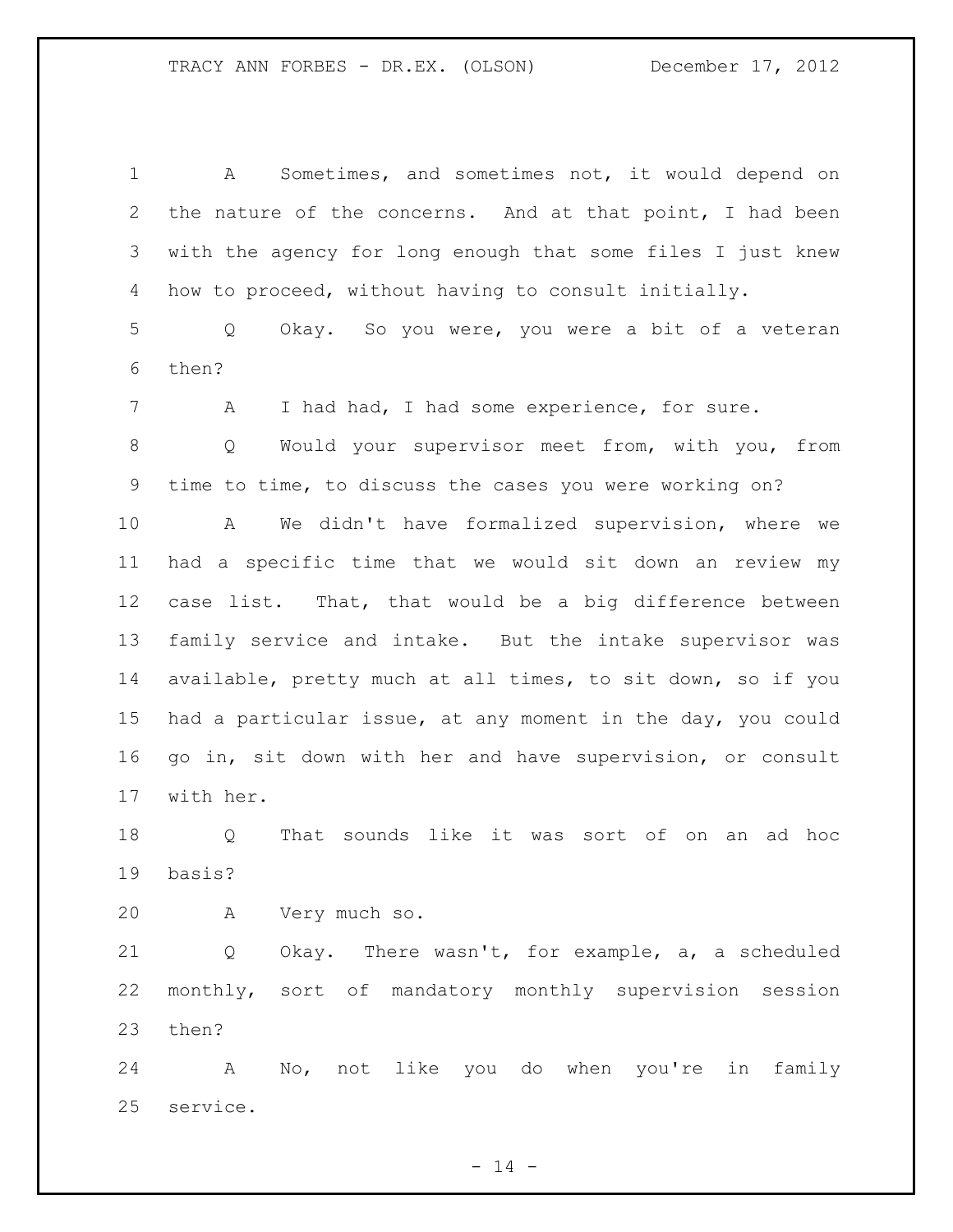1 Q Was there ever any time, during a month, where you would actually go over all your cases with a supervisor? A No. Q No. Did you receive any performance reviews? A I, in my time with the agency, have had two performance reviews. Q And that's through your whole, your entire -- A That's through my entire -- 10 Q -- career with the agency? 11 A -- career. Q What were the, maybe the years of those reviews? A One would have been done around '99, when I was a family service worker with Winnipeg Child and Family Services and then the other one would have been done by Carolyn at the very end of my time working in, in the intake unit. Q Okay. With only having had two performance reviews, how is it you were able to determine how you were doing, as a worker? A Well, usually you would, I mean, even if you didn't have a formalized review, depending on the supervisor, they would, if they had concerns or issues with your work, they would address that as it came up, typically.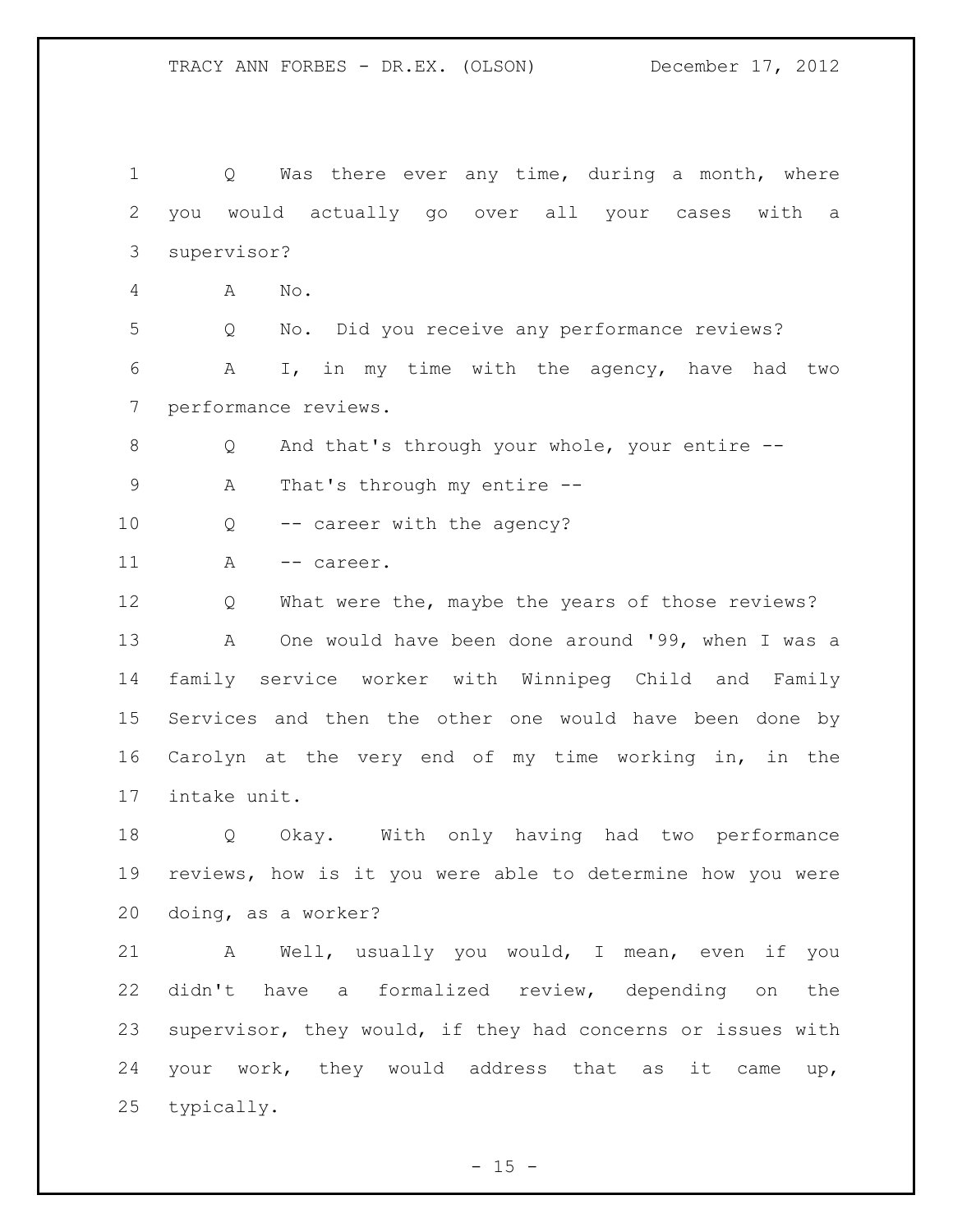Q Okay. So the supervisor would still provide you with feedback, just not in a formal evaluation? A Correct. And some where better at doing that than others. Q Okay. I understand that for certain things you did on a file, you would require supervision -- a supervisor's approval? 8 A Yeah, if you were doing an apprehension -- Q So an apprehension? A -- you would need a supervisor's approval to do that. And if you were -- when, when you were looking at going for a court order, like, a temporary order, or especially permanent order, that would be something that you would sit down with your supervisor and discuss. Q And then, did a supervisor have to agree with the reason for the apprehension, for example? A Yeah, if your supervisor didn't agree with the reason for the apprehension, then you wouldn't be able to do the apprehension. Q Okay. How about for closing a file? Is that something that requires supervisor sign off? A Yes, every closing or transfer required your supervisor's signature. Q Would there be a discussion with the supervisor,

prior to closing the file?

 $- 16 -$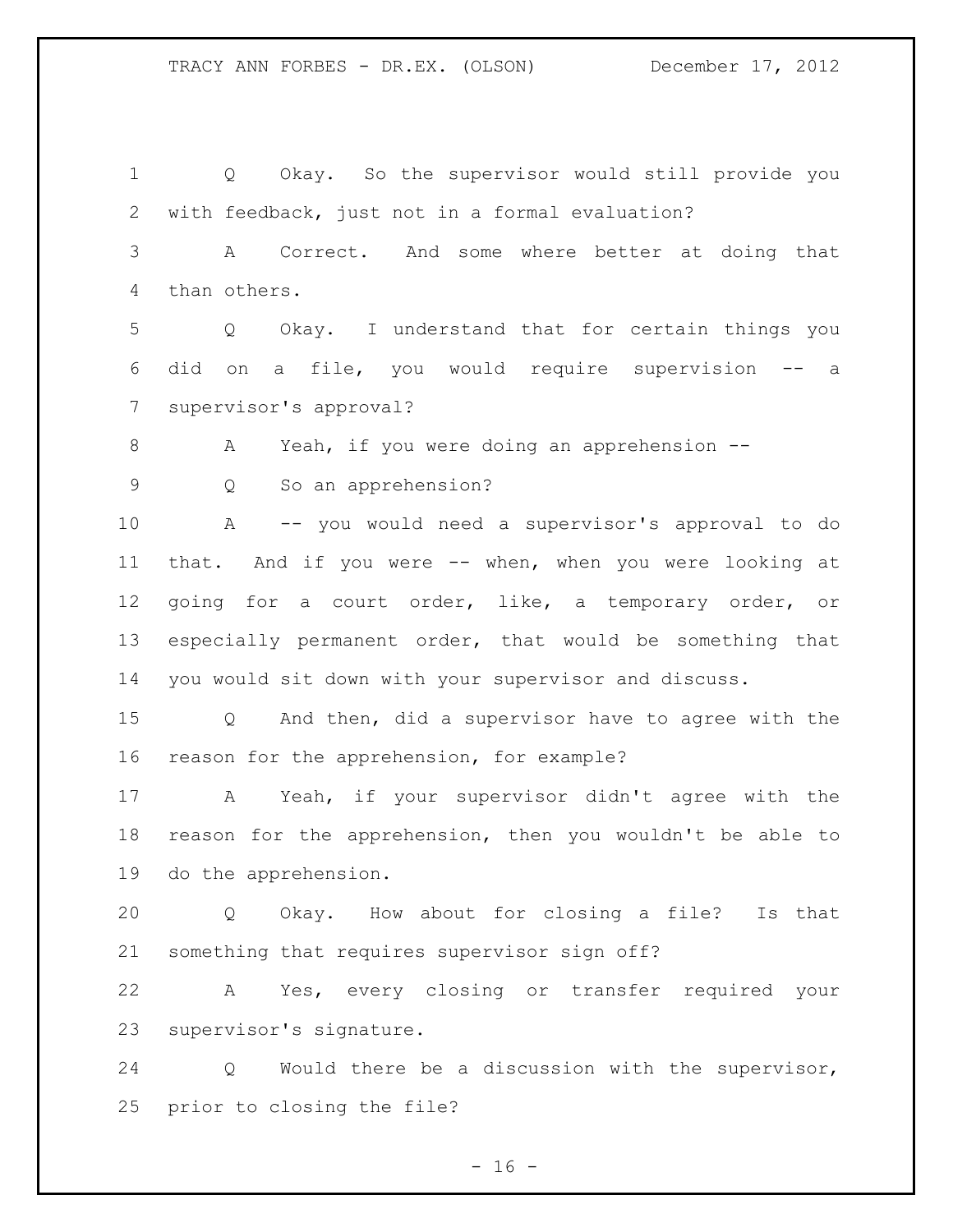A In some situations, you would actually sit down and -- if you were uncertain whether to close a file or not, you would sit down with your supervisor and discuss 4 it. At the end of the day, because your supervisor has to sign off on everything, even if you haven't sat down and had a formal discussion about it, if he or she had an issue with you closing a file, they would not sign off on your file.

 Q Okay. So but, for those cases, you are confident it's ready to be closed, you just hand in your closing summary and supervisor will sign off on it, assuming they, they agree with it?

13 A They would review it and sign off.

 Q There won't necessarily be a discussion with the supervisor?

 A Sometimes there would be. I mean, if they had some questions about certain things, they might ask you some questions before they signed off on it and sometimes they wouldn't.

 Q Okay. And you were getting your files from the CRU level; do you recall there being times where you felt that CRU should have done more work on a file?

A Yes.

 Q What would happen in those circumstances? A Well, it -- typically, we would just have to do

- 17 -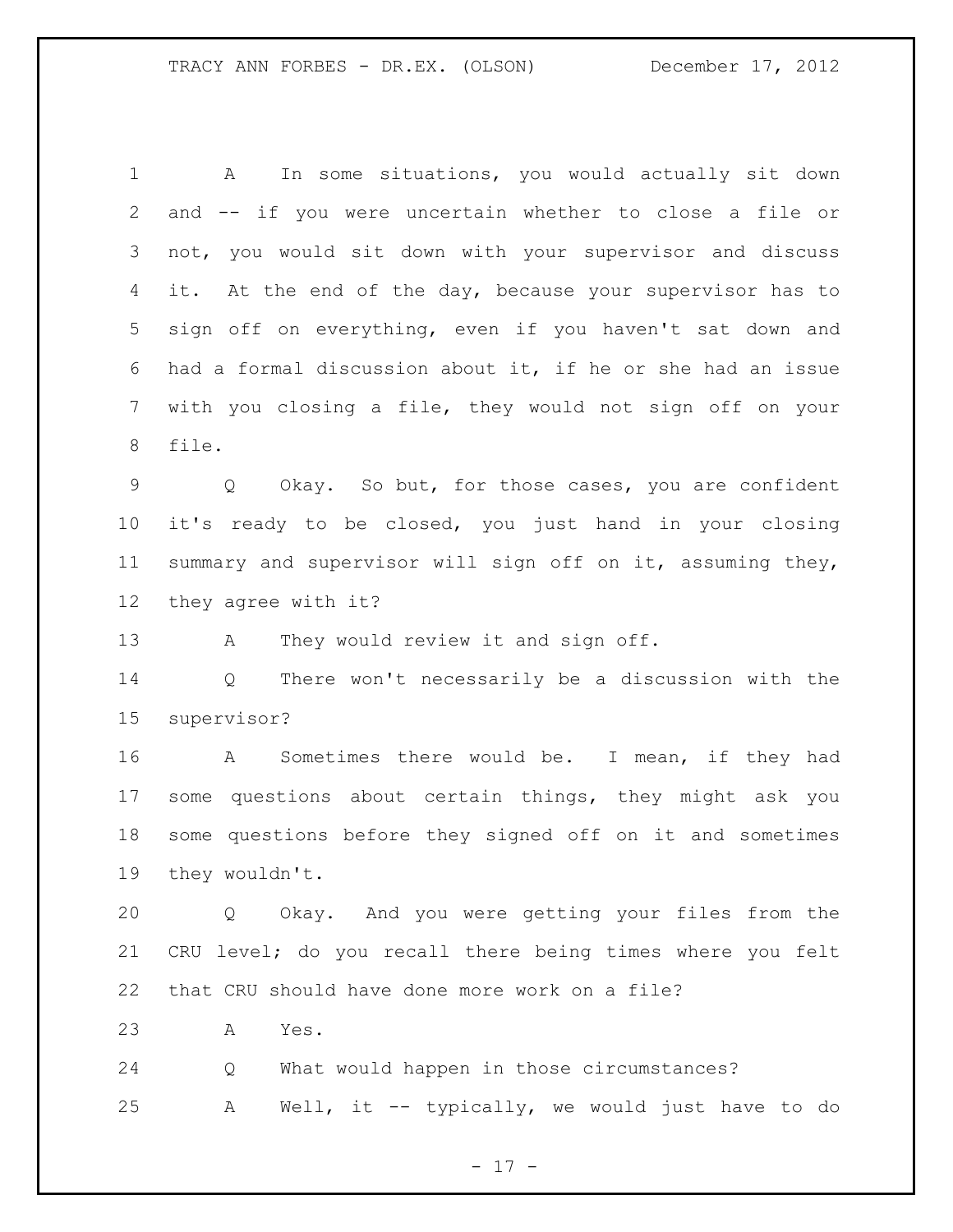the work. Sometimes, you would go to your supervisor and say, you would express a concern and your supervisor would, may say, you know, I'm not taking it up with CRU, you need to follow it up, or sometimes she would go back and, to CRU and say, I think you should have done this, or I think you need to keep this for slightly longer. Q Okay. Were you ever involved directly with CRU, in terms of getting more information, like, getting, having them do, get more information for the file? A No. Q Were there ever disagreements, that you're aware 12 of, between intake and CRU, as to who should be doing what? A Yes. Q Okay. And who, ultimately, made the decision in those cases? A I'm not really sure. Q Okay. That's not something you would have had input -- A I wouldn't -- Q -- into? A -- sorry, I wouldn't have been part of that, no. Q Okay. In terms of response times, we've seen that CRU would often to put in, you know, this is a two day response, or a five day response, were those, did those govern your practice, as a worker?

 $- 18 -$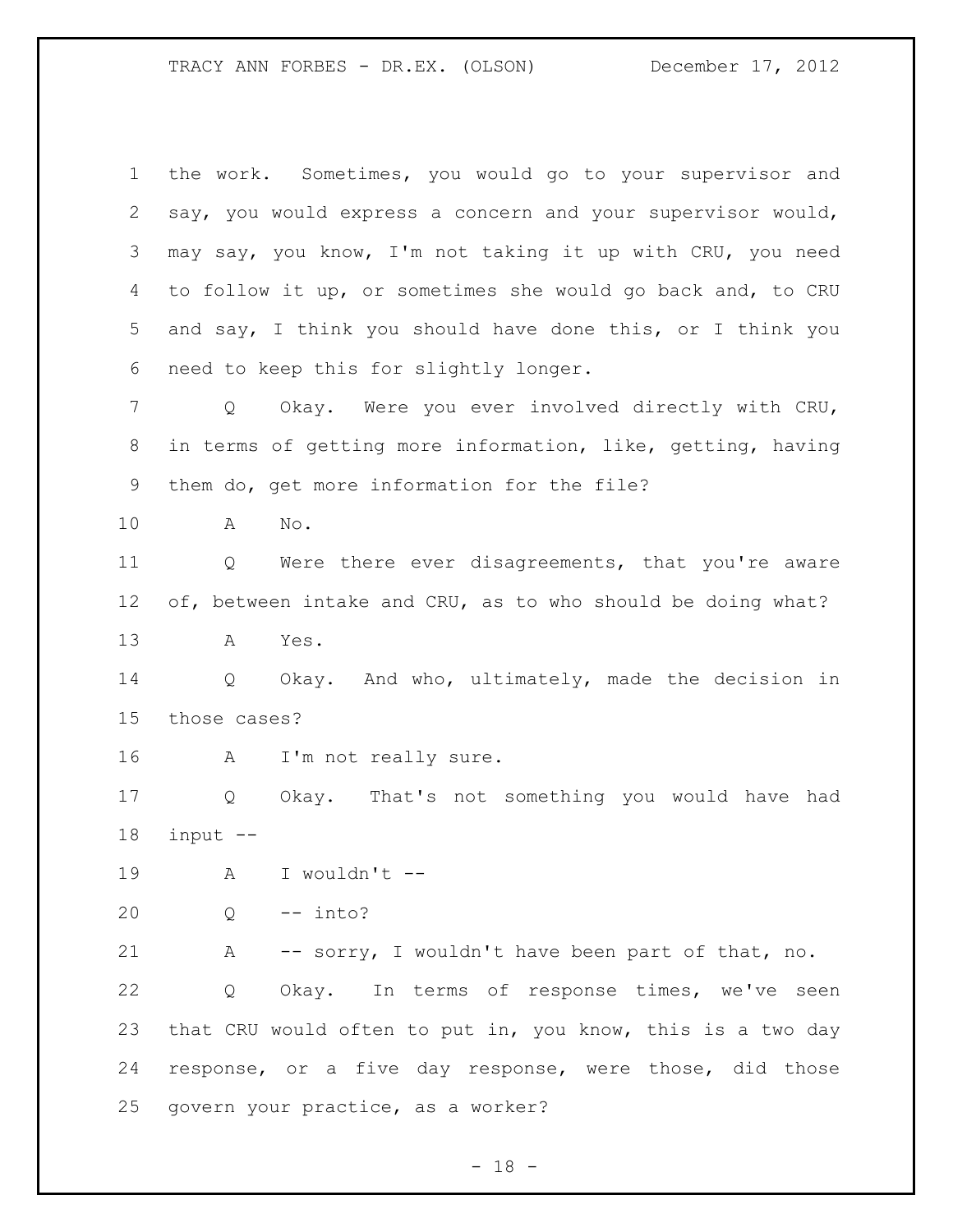A Not necessarily, no. We would use our own judgment, in terms of level of risk, and we would look at the other cases that we had on our caseload and determine which was higher priority and which needed to be followed up on more quickly. It was, is was simply a workload issue. Q Okay. So prior, prioritizing work is -- I see. 8 A Yes. Q How many workers were in your unit at the time? 10 A We were supposed to have six. Q Okay. 12 A At the time that I had this file, we had three. Q So in 2004, was that for the entire year you had three workers? A I don't know. It wouldn't have been for the entire year and I'm not 100 percent sure how long it would have been. I think it would have been a few months, but I don't have a clear recollection of that. The only way that I remember that it was three workers, is I would have been interviewed by Andy Koster and at that time, I would have told him about that. Q Okay. So that's your memory, at the time you

 were involved in this file, there was, there were only three workers in the unit?

A Right.

 $- 19 -$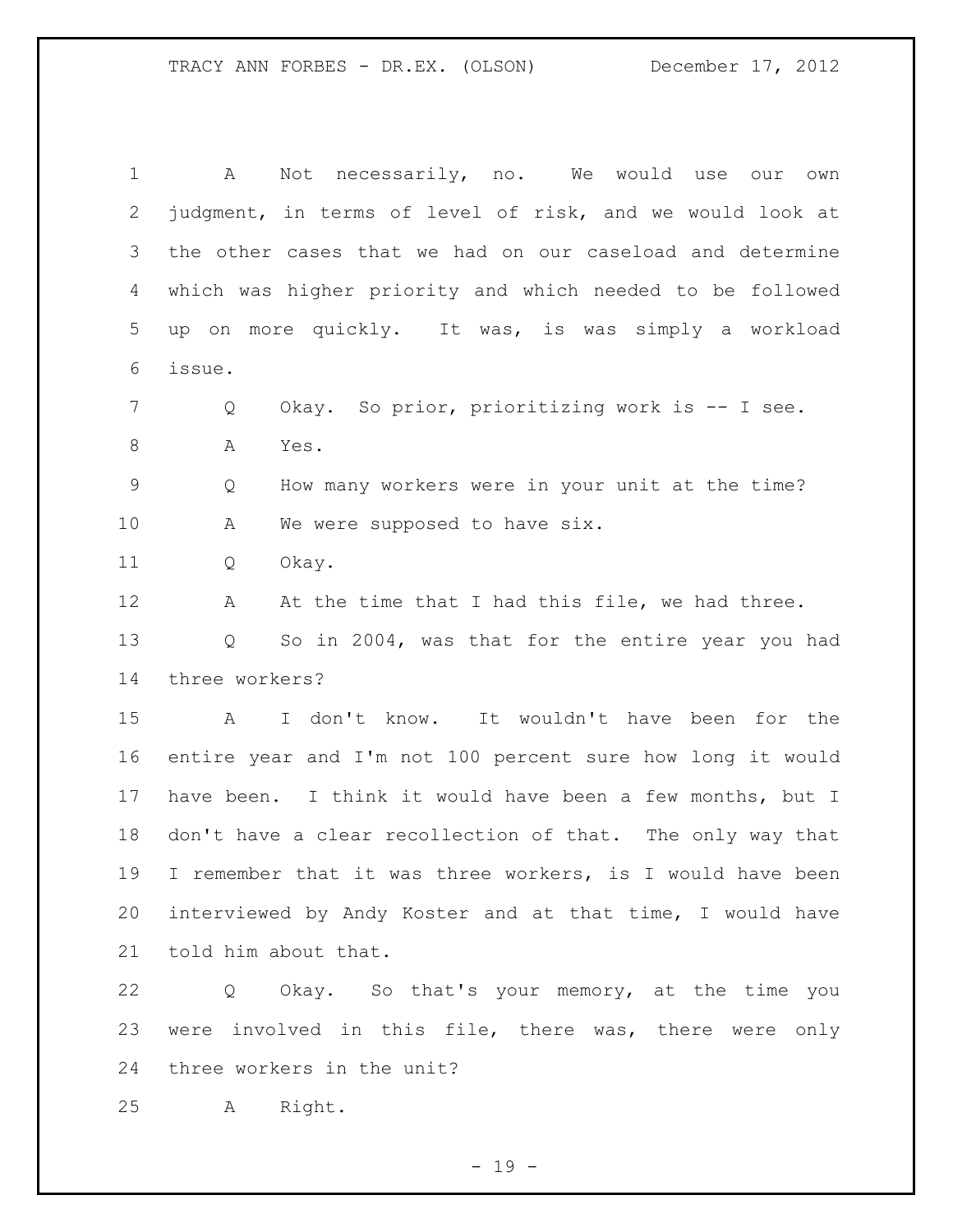Q Okay. And so how did that impact workload? A It was difficult, because we were basically doing the job of two workers at the time. So it was an extremely busy and stressful period of time, where you had to figure out which was highest priority, which was medium priority and which was low priority and which you could leave for a little bit longer. Q So you had, you had basically three workers doing the work that would normally be done by six workers? A Correct. Q Okay. Were there any temporary or float positions brought on to deal with that? A Intake never had float positions and I don't believe they do right now. Q Okay. Do you recall what your workload actually was at the time? A I don't know what my workload would have been at the time, although caseload numbers versus workload are -- Q Right. A -- two very separate things. And it's very hard to measure. I mean, intake is not the same as -- like, family service, you would typically have a certain number of cases and that would remain pretty constant. At intake, on any given day, you could have a certain number and yet that's not really reflective of the work that you've done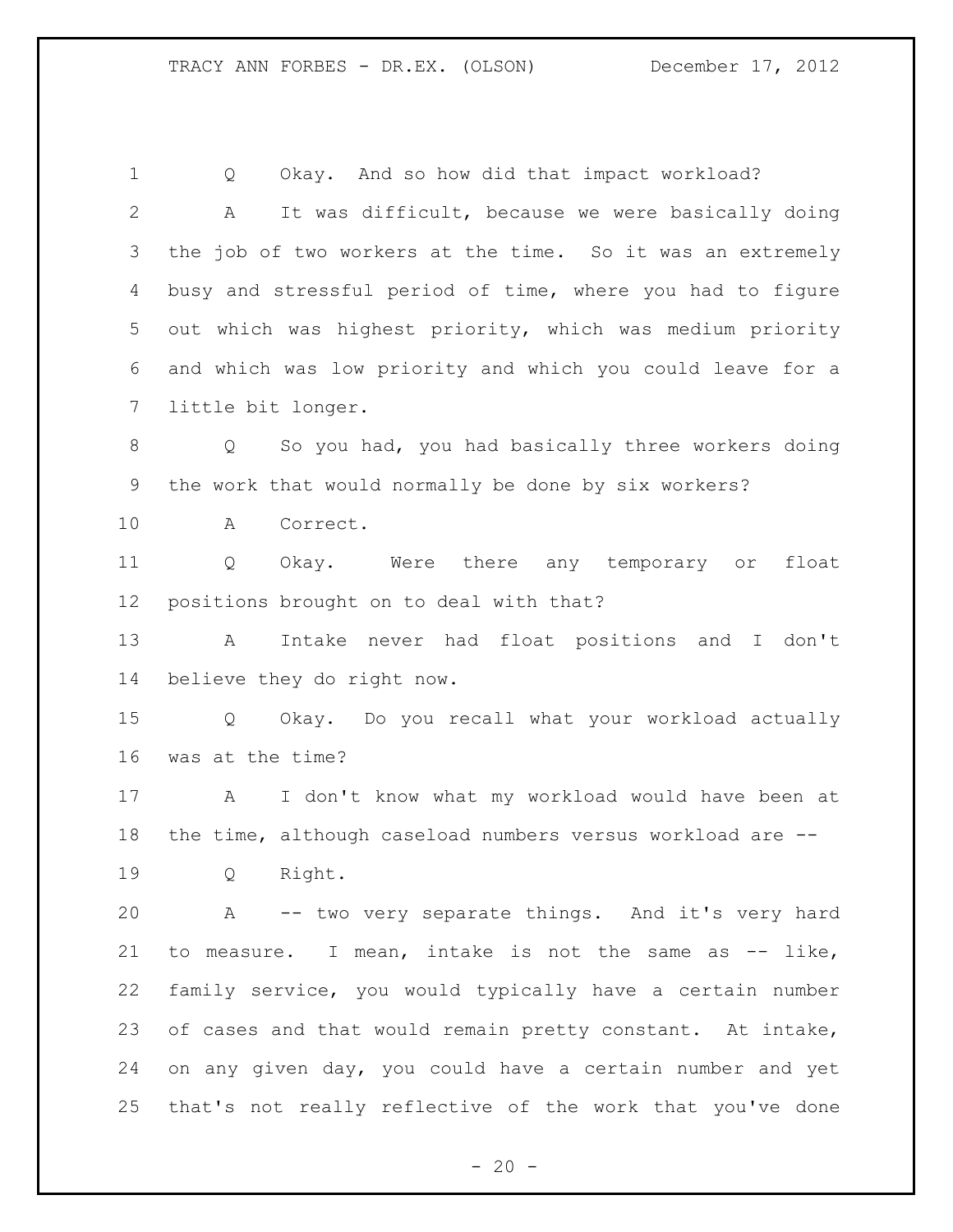over the past month, because you've closed, let's say, five cases, and transferred five cases over the last month, that's not going to show up on your actual case list, because they've moved on. Q So even though you may not have a, a lot of cases on your case list, you may still be doing a lot of work? 7 A Exactly. Q Okay. Or the other way around? You could have a lot of cases that don't require a lot work? A Yeah. I do, I do know, when I was at central intake, I would work through lunches, I would stay late and I would take work home in the evenings and on the weekends. It was the only way that I could actually manage the workload. Q Okay. Do you have an idea of how many hours you'd be working in a typical week? A I, I, I, at this point I couldn't really -- it would just be speculation. Q Did you find it to be a lot? A Yes. Q Okay. Too much? A Yes. Q How did your workload impact, if at all, on your ability to meet with families? A It certainly would have had an impact. I mean,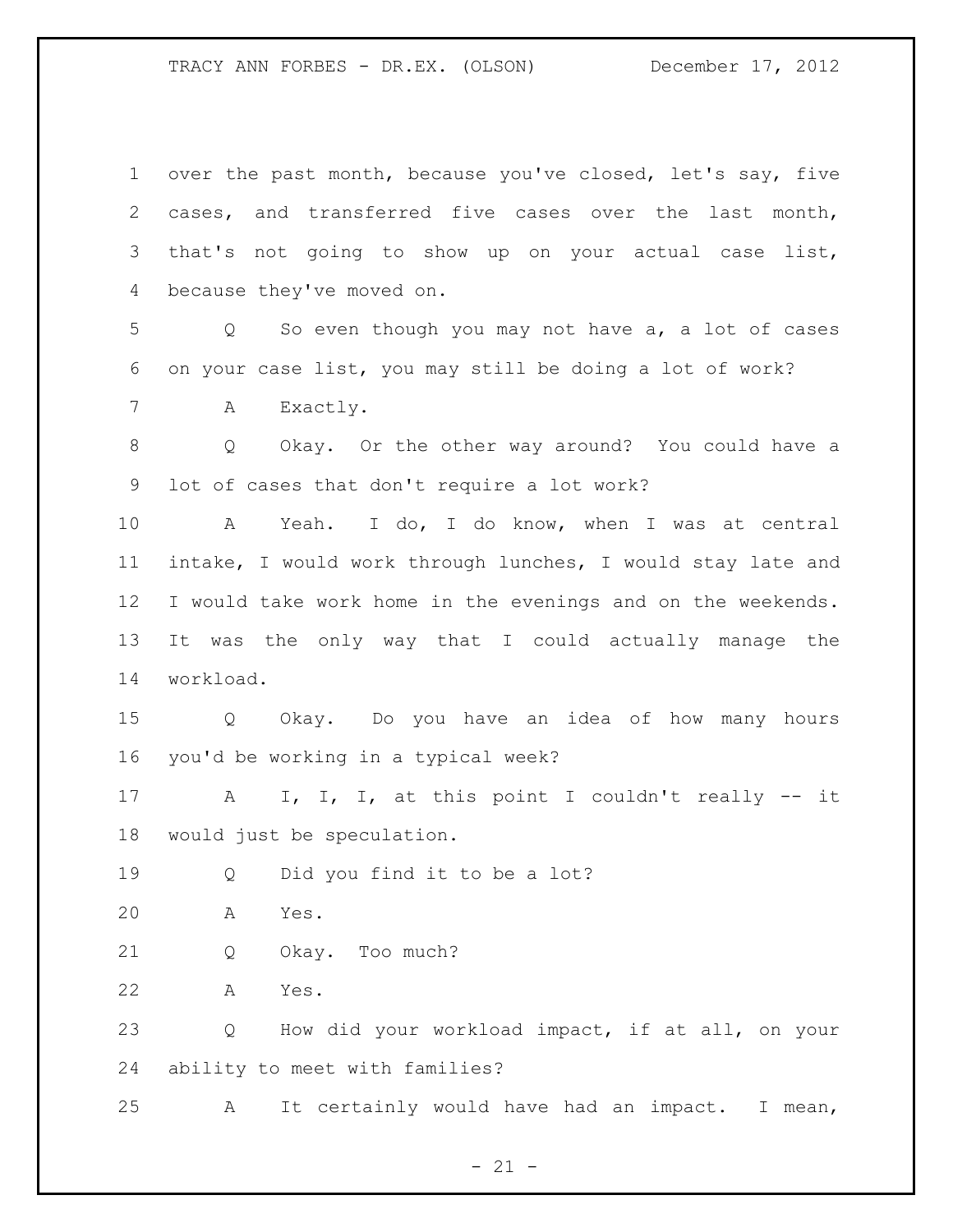cases that were high priority and high risk would get the attention that they needed. Other cases that were maybe seen as being lower priority would not have gotten the amount of attention that they might otherwise have gotten. So you would, you would try, you know, your best to do as thorough of assessment that you could, in a shorter period of time. 8 0 Would that affect the, the assessments themselves? A I'm sure it had an impact on the assessments that we did. Q Okay. And when you're sure it had an impact, 13 what sort of impact would, would you -- A Well, perhaps we would, if we had more time, we would have spent more time with the family, doing a more thorough assessment. Q So maybe a little less thorough than you would like to do otherwise; is that fair? 19 A That might be fair to say. Q Okay. How about in terms of closing cases, or moving them on to a family service worker? Did, did the workload impact those decisions? A No, not for me anyway. I mean, if a case needed to be transferred, that would be a priority for me. I would try and get -- that would, would be something I would

 $- 22 -$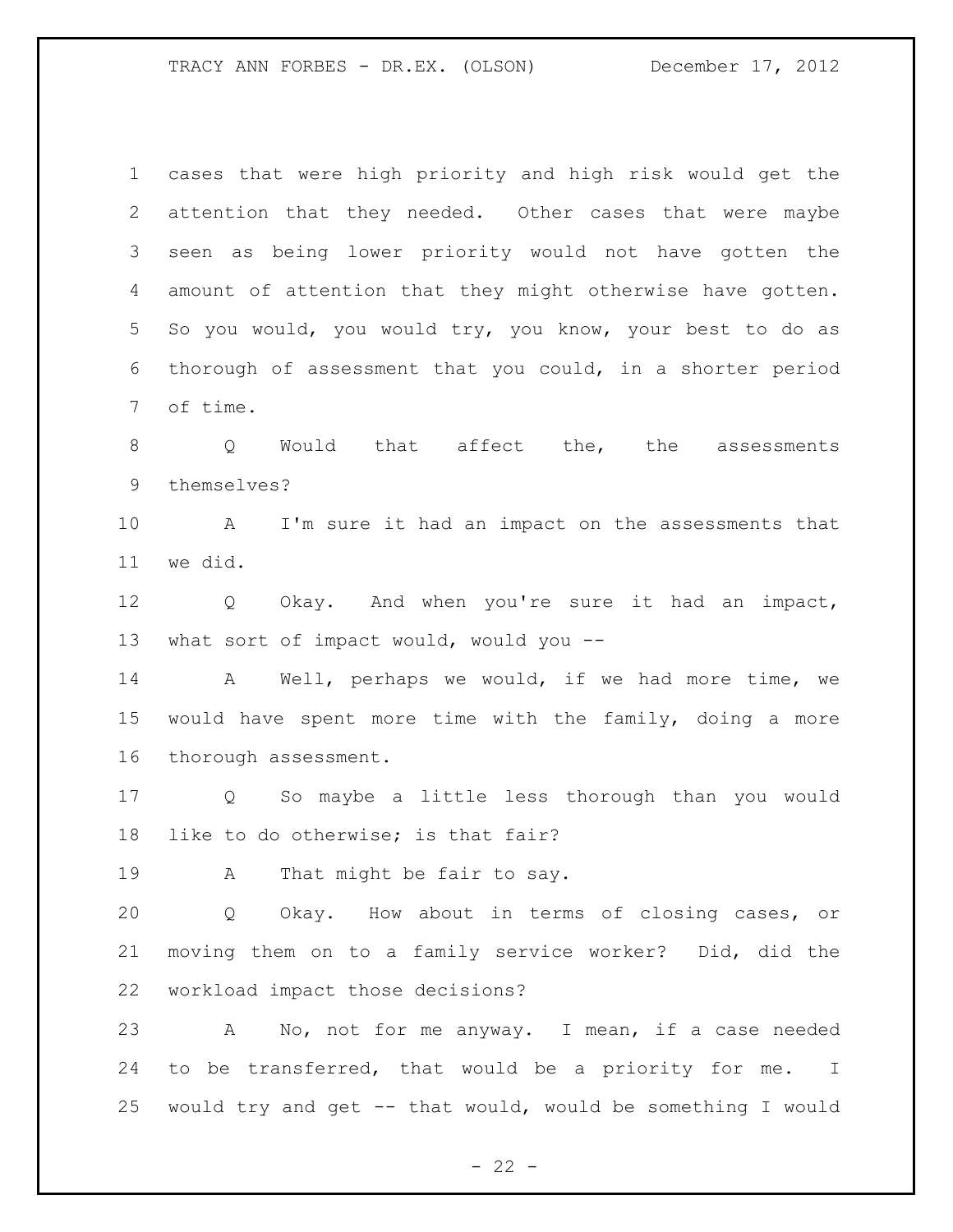spend a weekend doing, or an evening doing, so that I could move the case on and the case could get proper service from a family service worker.

Q Okay.

 A If you allowed those kinds of cases to sit on your caseload, you would just get backlogged and then you would actually be trying to manage cases and follow up on new intakes.

 Q So it would be important then to make sure cases keep moving on, either to be closed, or on to family services, or, or wherever?

A Very much so.

 Q Otherwise your caseload gets unmanageable; is that  $-$ 

A It does.

 Q Okay. What was the function of intake? What, what did you do, as a worker, there?

 A You would assess the presenting -- you would receive a presenting problem. You would assess, do a thorough assessment on what the risk factors for the family were. From that, you would determine the needs of the family. You would also look at the family's strengths, and you, then you would devise a plan, after you made a determination of whether a file should be closed or transferred.

 $- 23 -$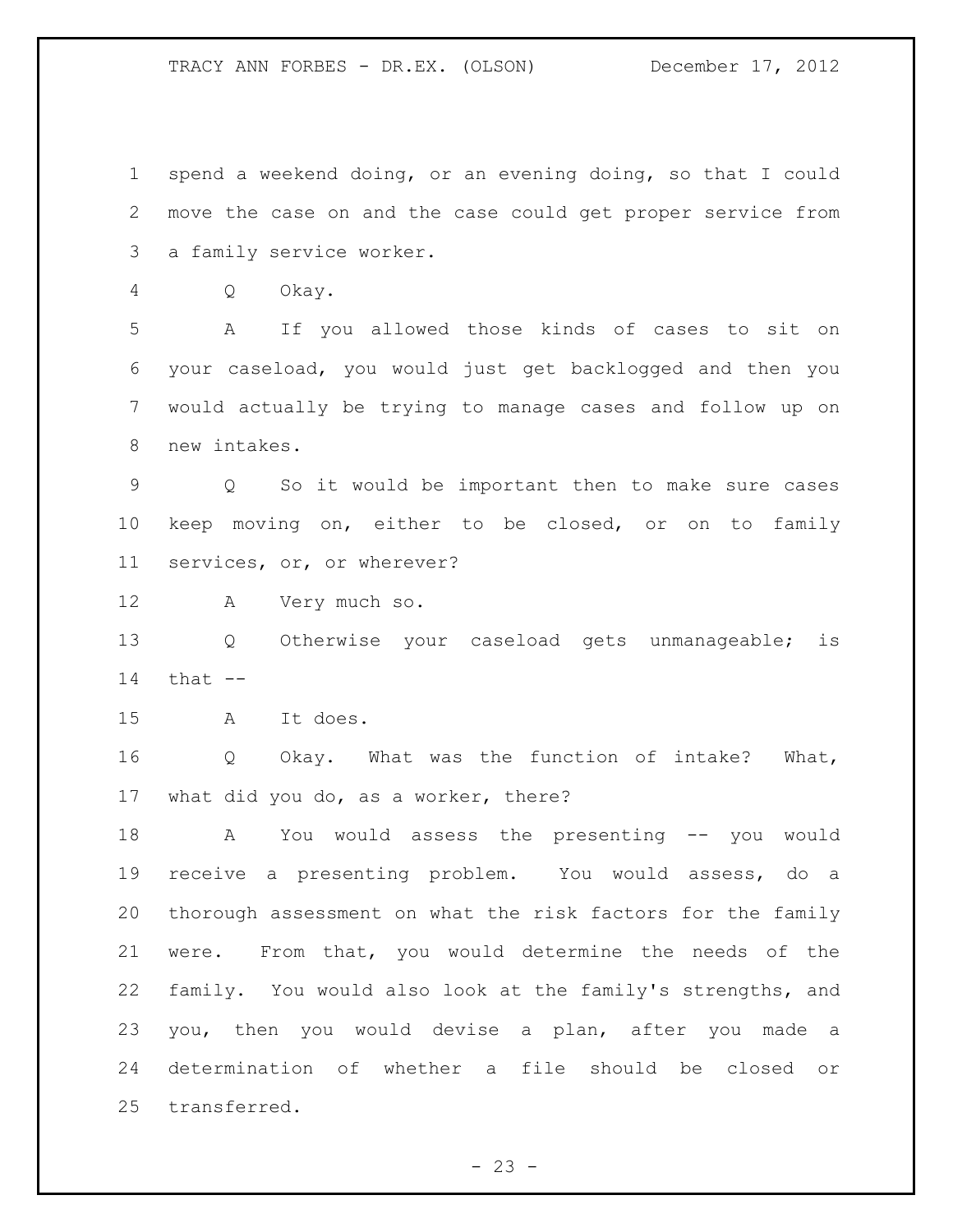Q And were those basically the two options, close the file or transfer a file for ongoing service?

A Those were the options, yes.

 Q And we've heard from CRU workers that they would do sort of a preliminary investigation, get some demographic information, maybe talk to collaterals over the phone, sometimes do a field, that sort of thing and then they passed on to an intake worker to, to get more information, do more investigation; is that, is that an accurate description?

11 A That's pretty accurate, yes.

 Q Just, in terms of workload, did you voice your concerns about the level of work that you were dealing with at the time to anyone?

 A I did, I voiced my concerns on a one-on-one basis with my supervisor and then, ultimately, I requested a meeting with the program manager, Sandie Stoker. So my supervisor and the program manager sat down and met with 19 me. I don't know the exact time period that that --

Q Do you know the, do you know the year?

 A I don't even know for sure the year. I'm pretty sure it was somewhere around this, but I, I can't be a hundred percent sure.

Q Okay.

A There were no notes, or anything, taken during

 $- 24 -$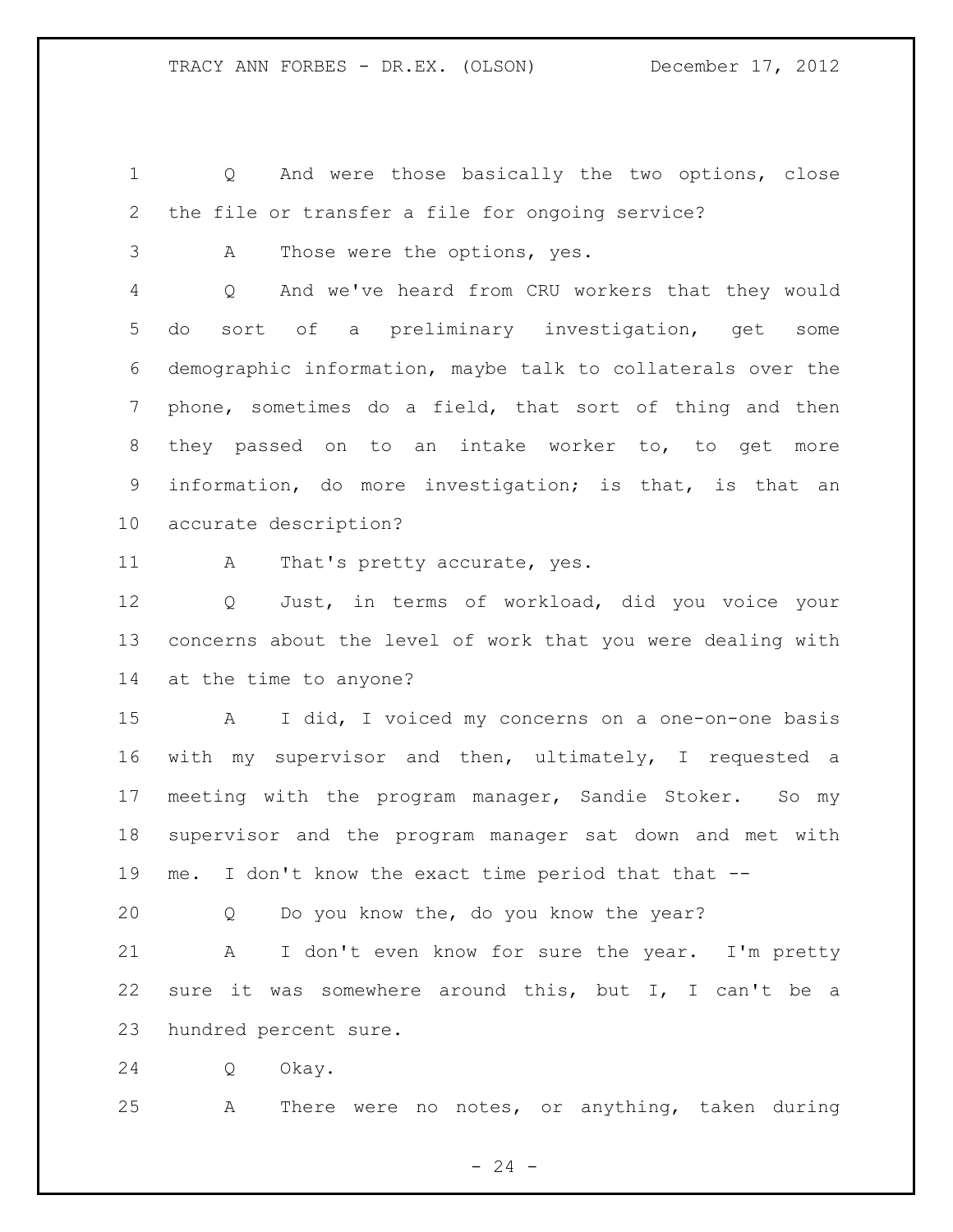the meeting.

| $\mathbf{2}$ | Q                 | Okay. So you didn't, you didn't take any notes?            |
|--------------|-------------------|------------------------------------------------------------|
| 3            | Α                 | I did not take any notes, no.                              |
| 4            | Q                 | Do you know if anyone else took any notes?                 |
| 5            | Α                 | I don't believe so.                                        |
| 6            | Q                 | Okay. Was there, was it a conscious decision not           |
| 7            |                   | to take notes at that meeting? It just seems sort of odd   |
| 8            |                   | that notes wouldn't be taken?                              |
| 9            | A                 | $Well --$                                                  |
| 10           | Q                 | $Like --$                                                  |
| 11           |                   | A -- I, I mean, I guess, in hindsight, knowing that        |
| 12           |                   | we're here now and what's going on, it would have been     |
| 13           |                   | prudent for me to take notes. At the time, I really had no |
| 14           |                   | way of knowing how -- that that would have been important. |
| 15           |                   | I was just wanting to voice my concerns and see if         |
| 16           |                   | something could be done about it. So                       |
| 17           | Q                 | Was this a formalized meeting, like, a                     |
| 18           | scheduled --      |                                                            |
| 19           | A                 | It was a scheduled meeting, yes.                           |
| 20           | $Q \qquad \qquad$ | All right. And you said it was -- you were                 |
| 21           |                   | present, Ms. Parsons was present and Ms. Stoker<br>was     |
| 22           | present?          |                                                            |
| 23           | А                 | That's right.                                              |
| 24           | Q                 | And what was the, the result of the meeting?               |
| 25           | Α                 | During the meeting, I expressed my concerns and            |

- 25 -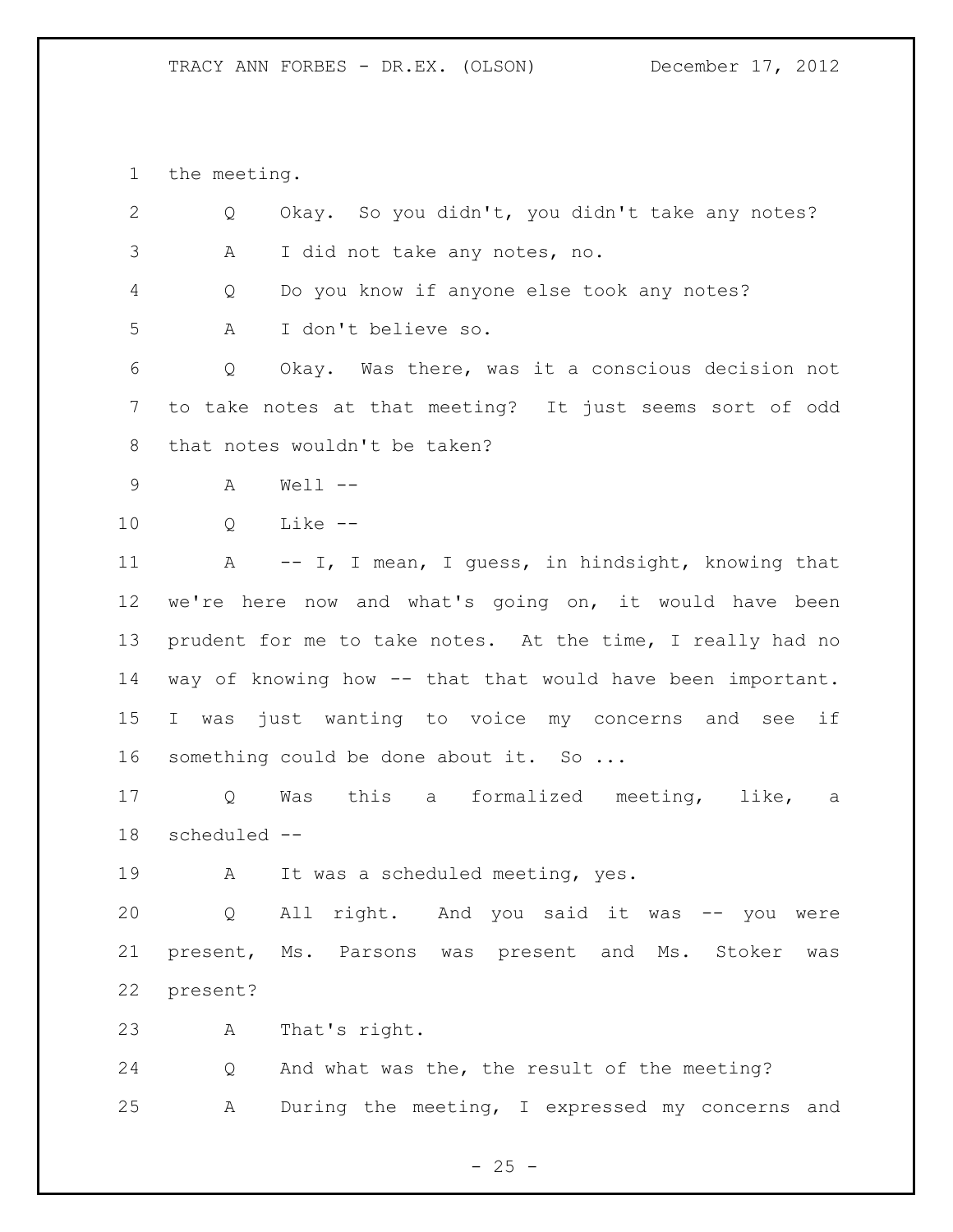they were certainly sympathetic and they basically said, you do the best you can with the time and the resources that we have and that was kind of the end of it. Q Was there any improvement, following the meeting, in terms of your workload? A No. 7 Q Did the situation get any better? 8 A No, in fact, I would say it probably got worse. Q Got worse? Okay. Now, you left intake, you said, I think, in 2007? 11 A That's right. Q Did -- what was your reason for leaving? A Workload and just generally the atmosphere at intake. I was just no longer enjoying my job and I felt like I couldn't keep up with the workload. Q Okay. So workload, is, is it fair to say, that would have been the main reason you left? A Workload was definitely -- I loved intake, I absolutely loved my job and -- but workload made it such that you felt like you couldn't do your job properly. Q When you say the atmosphere at intake, what do you mean by that? A There were a lot of changes happening with devolution, so it was a very chaotic atmosphere and it, it just didn't have the same supportive feeling that I was

 $- 26 -$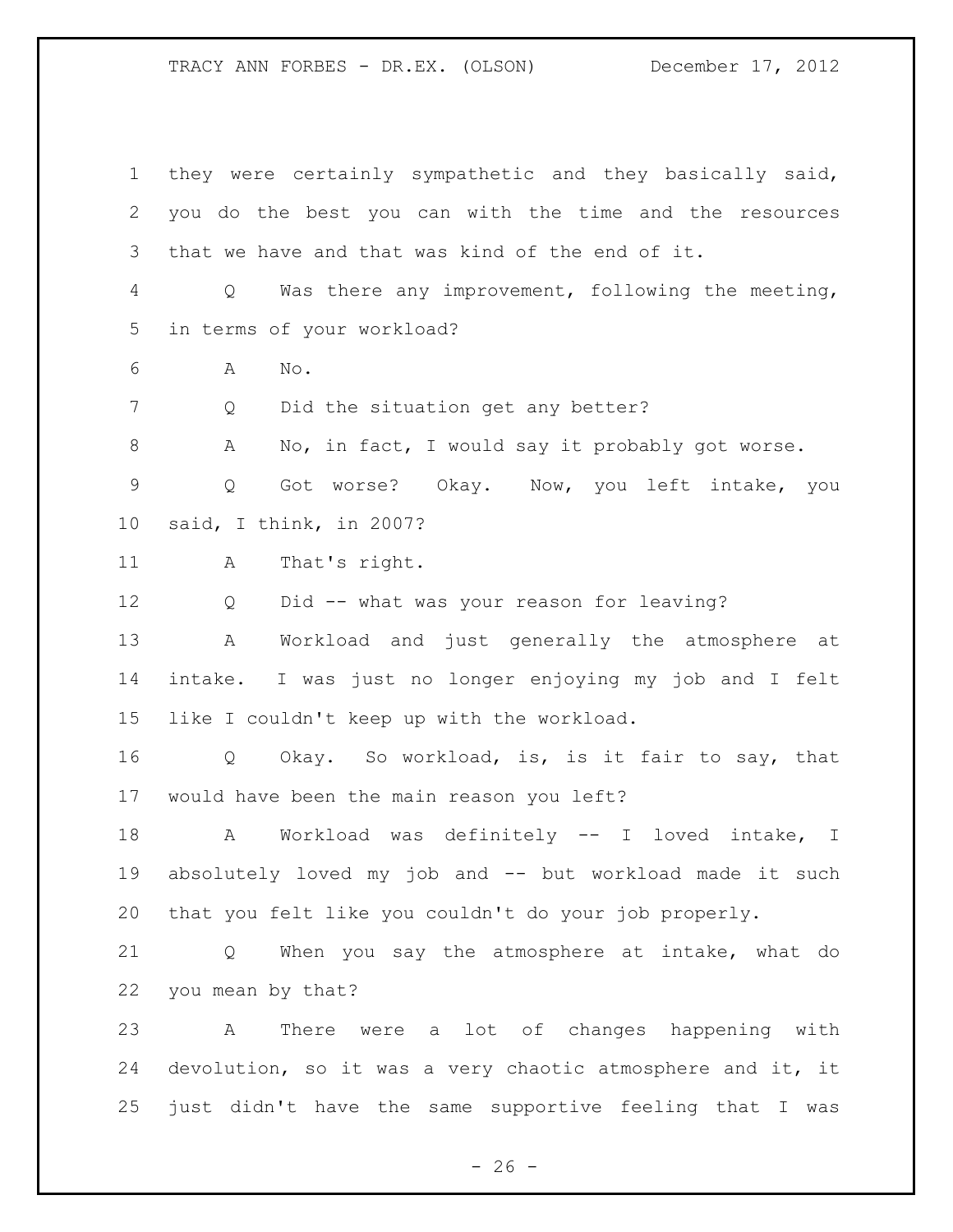accustomed to.

 Q Okay. And was that coming from co-workers mainly, or?

 A I think it was just the overall atmosphere really.

 Q Okay. You were a, you've been a float social worker since being an intake worker, in, in the family 8 services unit; right?

A Correct.

 Q Have you noticed any improvements in workload in that position? And I know it's a different position, but ...

 A I think that float social workers definitely play a significant role in helping family service units manage workload issues. Family service units are definitely still struggling, but at least, when you have a vacant position that's vacant for several months, there, you can get a float social worker in to actually cover the caseload, so the other workers are not being expected to cover their normal workload, plus another caseload. And I think floats might be a good option to help intake at, with respect to workload as well, when you have people off sick and such.

 Q Do you know if that's an option in intake right now?

A I don't believe it's happening in intake right

 $- 27 -$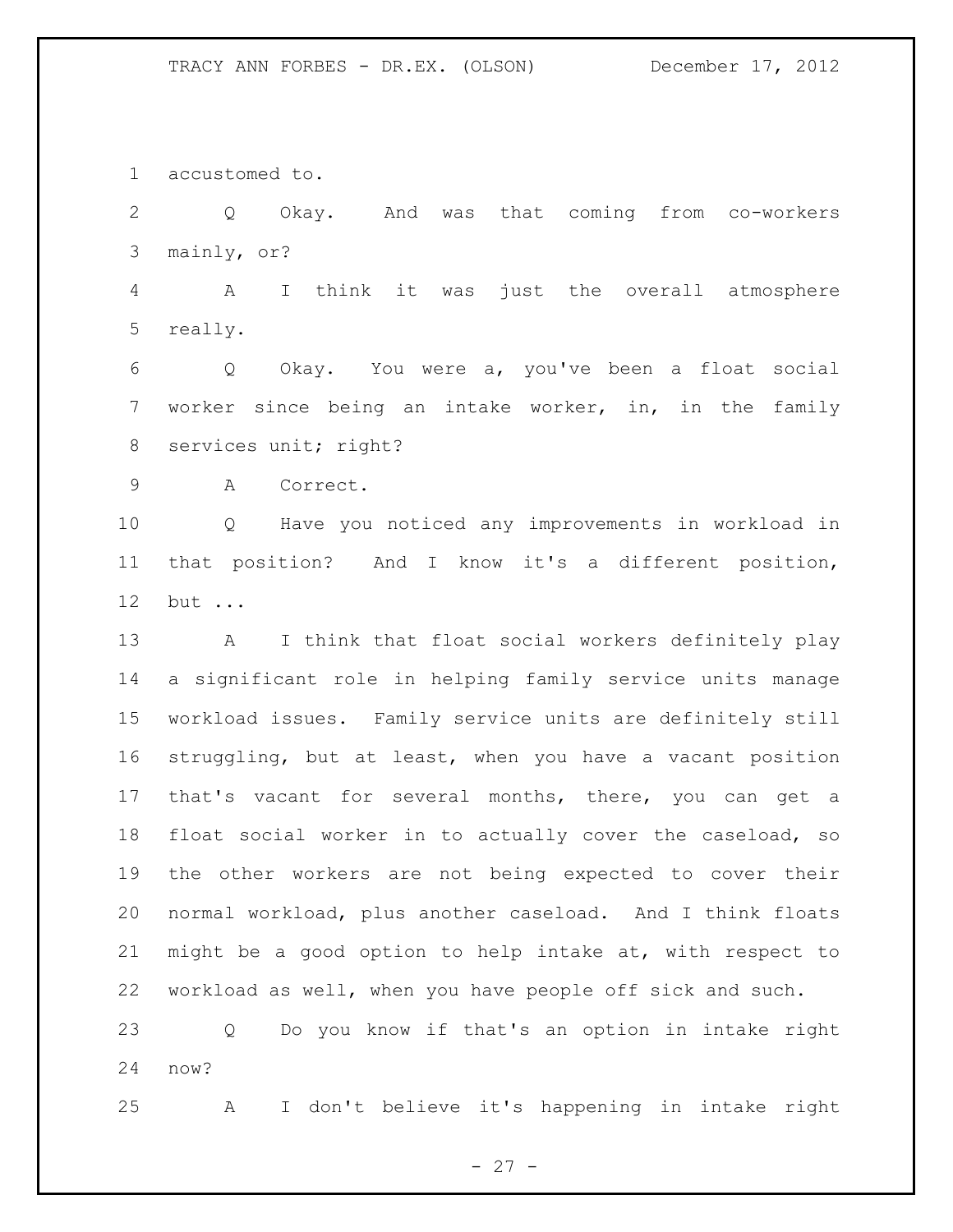now, but I don't work at intake anymore --

Q Right.

 $3 \qquad A \qquad -- \qquad so \ldots$ 

 Q Okay. But based on your experience, in intake, a float social worker might, might be helpful if there are vacancies?

A Right.

 Q Okay. I just want to talk now about the services you're involved in with respect to Samantha Kematch's file. I understand you, you became involved in the file on May 13th, 2004?

A That's right.

 Q Okay. Your office, I think you said, was at 831 Portage?

A That's right.

Q And CRU was also in that building?

A Right.

 Q Okay. We hear about CRU sending a file upstairs, is that -- you were physically located upstairs, CRU?

A Yes.

 Q If we could put up page 36962 on the monitor, this is from commission disclosure 1795.

UNIDENTIFIED PERSON: Sorry.

UNIDENTIFIED PERSON: (Inaudible).

MR. OLSON: You're in the wrong, the wrong spot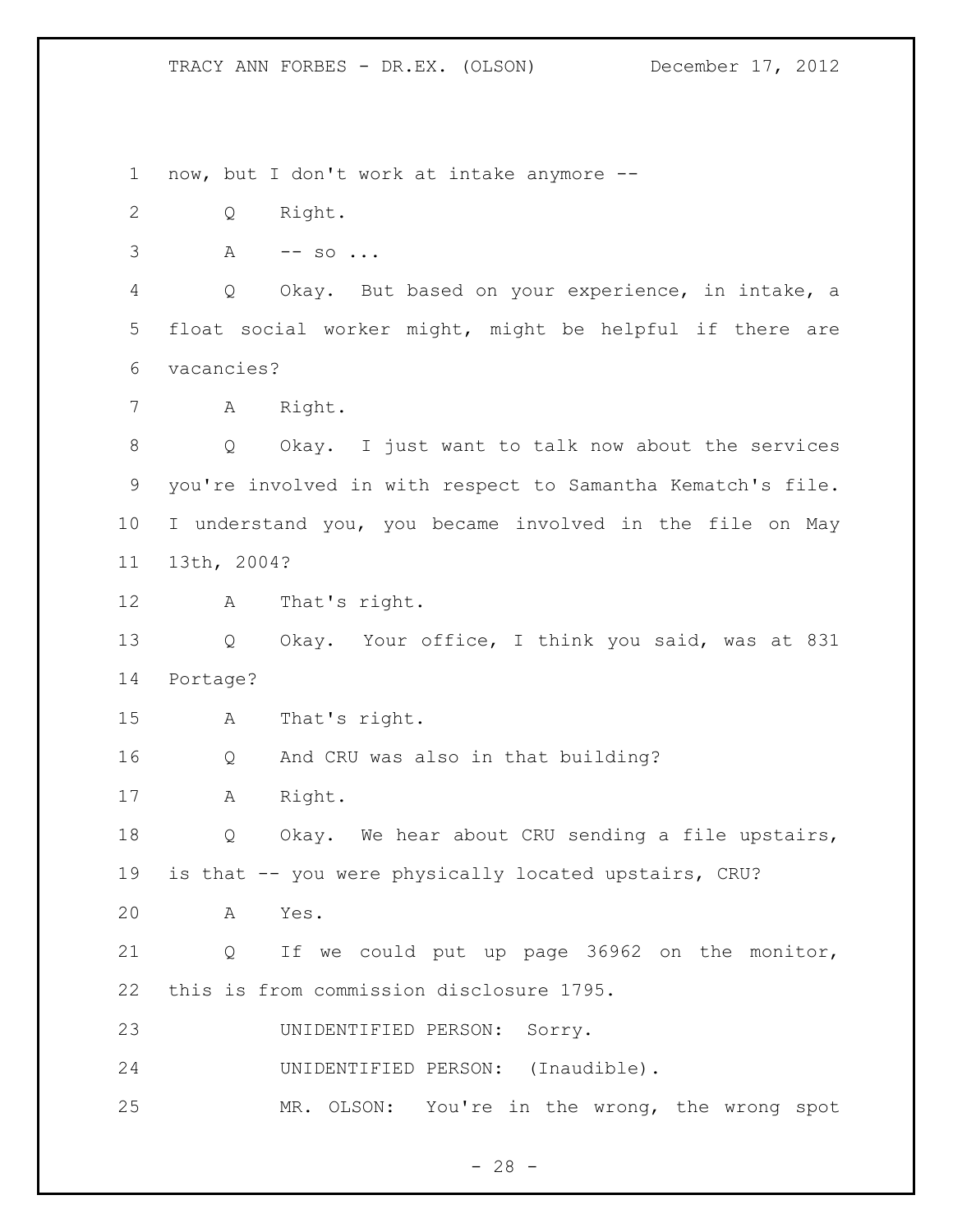TRACY ANN FORBES - DR.EX. (OLSON) December 17, 2012 there. Yeah, right there. And you're going to want to change that from 600, or 6,400 percent. So the document number is 36962. That's it. BY MR. OLSON:

 Q So the document on the screen in front of you, do you recognize it?

A I do.

Q And can you explain what it is?

 A It's a memo from the supervisor of north intake, or northwest intake, to my supervisor, indicating that the file, child protection file, needs to get opened under Samantha Kematch's name, as opposed to Steven, Steven Sinclair's name, because Phoenix was in the care of her mother at the time, or that's what we believed.

 Q Okay. So Mr. Orobko is writing to Ms. Parsons and saying this is your file, this is your unit's file?

18 A Correct.

 Q Right. Because based on location, that's how the files were assigned?

A Right.

 Q When would you have reviewed this memo? A I would have reviewed it at the same time that I reviewed the CRU report.

Q It would have come with the CRU report?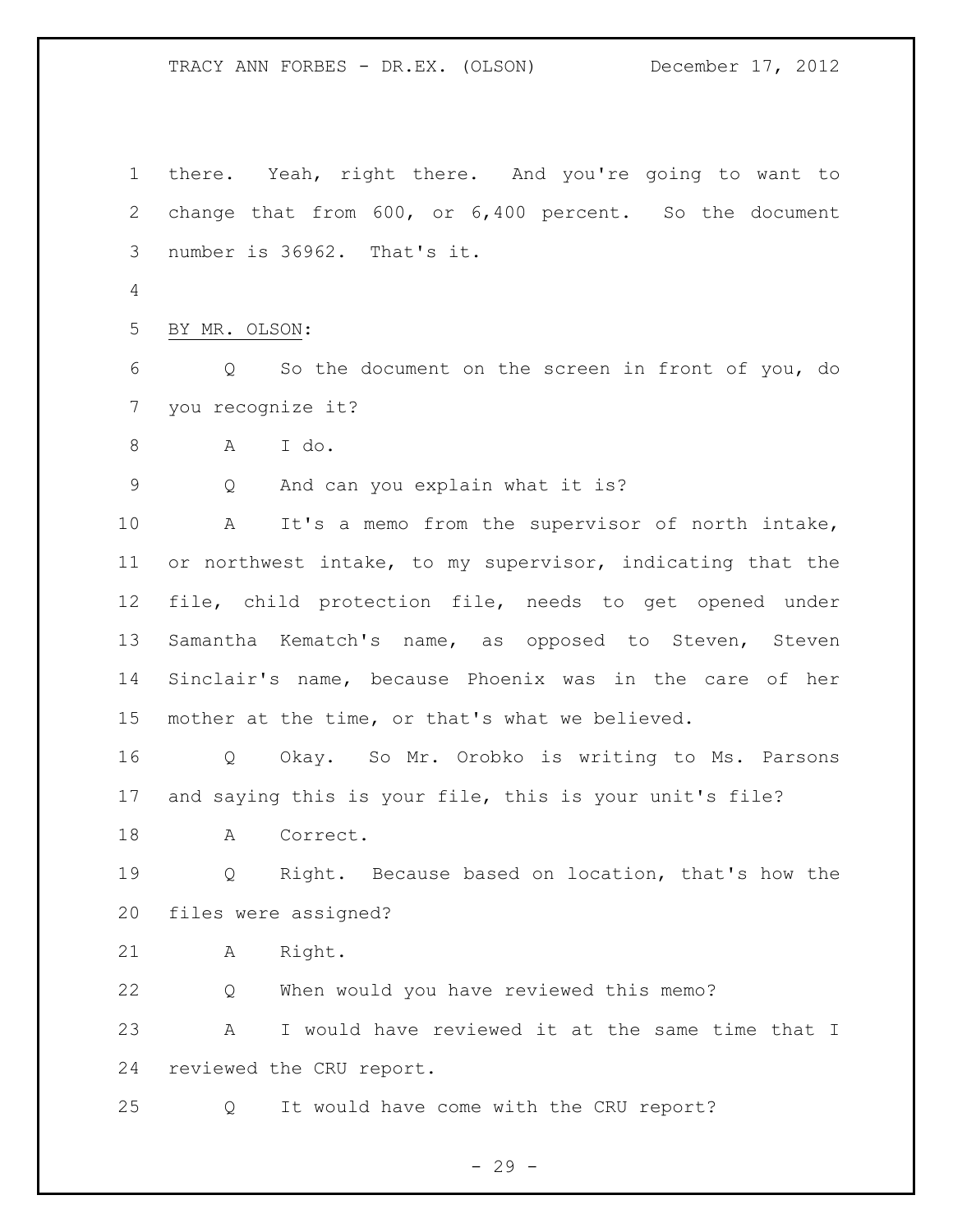1 A I believe it did, yes. Q And in terms of the content of the memo, Mr. Orobko's reporting the timeline, as he understands it; is that something you verified with him at any time? A Did I speak with him? Q Yeah. A No, I did not. Q Now, if we could put page 36963 on the screen? Just the next page. Is this the CRU intake form that you would have reviewed, prepared by Ms. De Gale? A Yes. Q And this, this is the one that would have been in Samantha Kematch's file. If you look at the bottom, you see her, her name, Samantha Kematch, case file? A Correct. Q And so when you got this intake, would, what would you do with it -- A I would -- THE COMMISSIONER: Oh, wait a minute. Was, was it signed by anybody when you got it? THE WITNESS: I don't have a recollection of that. 24 THE COMMISSIONER: All right. 25 THE WITNESS: I don't know --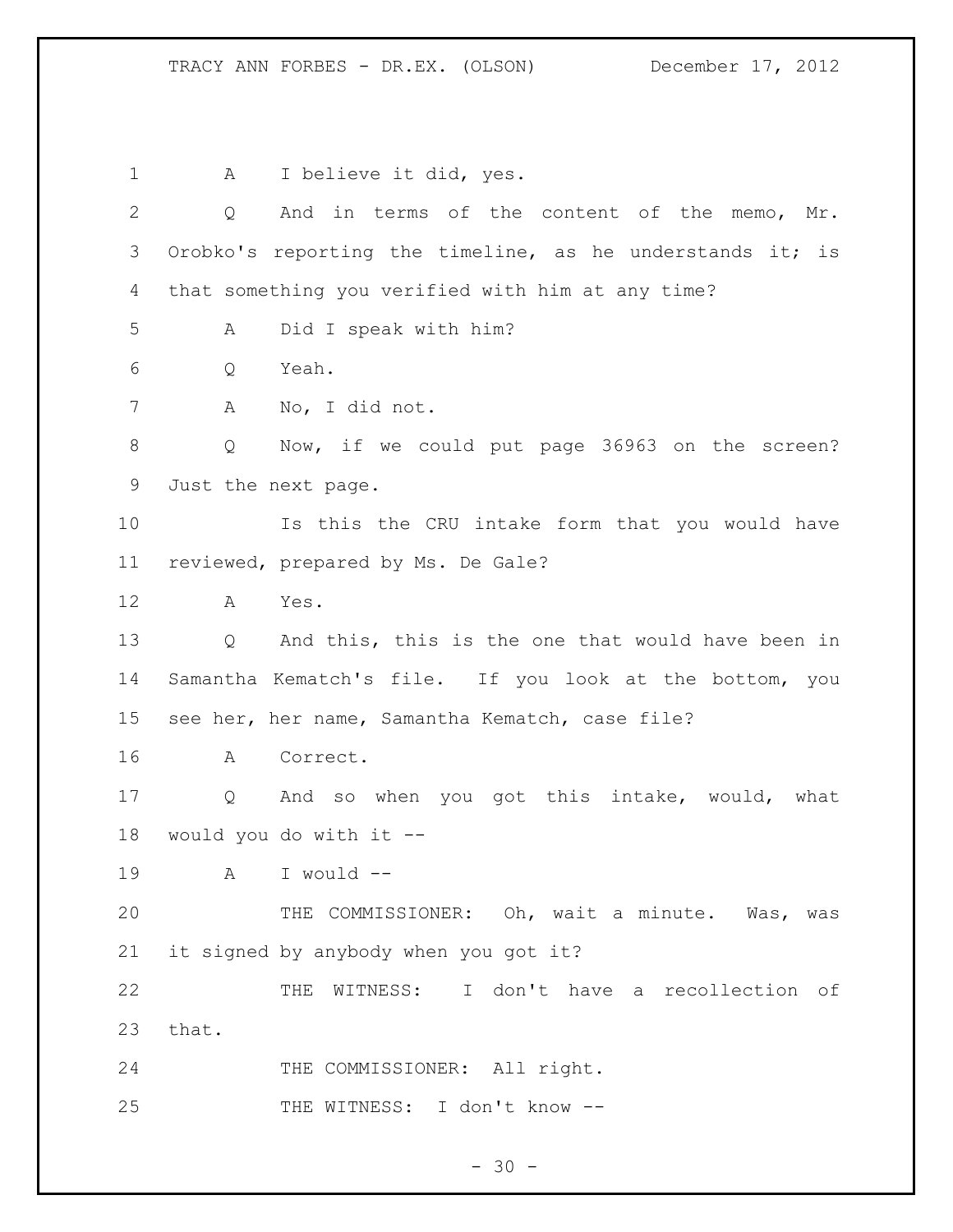MR. OLSON: This -- THE WITNESS: -- if it was signed or not. MR. OLSON: -- and this one, Mr. Commissioner, is the one with the notation, on page 36966. 5 If we can turn up that page? THE COMMISSIONER: Three six nine what? MR. OLSON: Six six. This is the last page of that -- 9 THE COMMISSIONER: Yes. MR. OLSON: -- intake. And this is the one where Mr. Orobko added to it. 12 THE COMMISSIONER: Yes. MR. OLSON: So my understanding is he would have reprinted it. And it, so if it was signed originally, it wouldn't be signed at, in this form. 16 THE COMMISSIONER: Thank you. BY MR. OLSON: Q So when you, when you receive this CRU form, what, what would you do with it? A I would review the presenting concerns and I would review the summarized history that was provided by CRU. And then if -- I don't believe I had the physical file at that time. Once I got the physical file, I would review the front summary, like, transfer summaries, or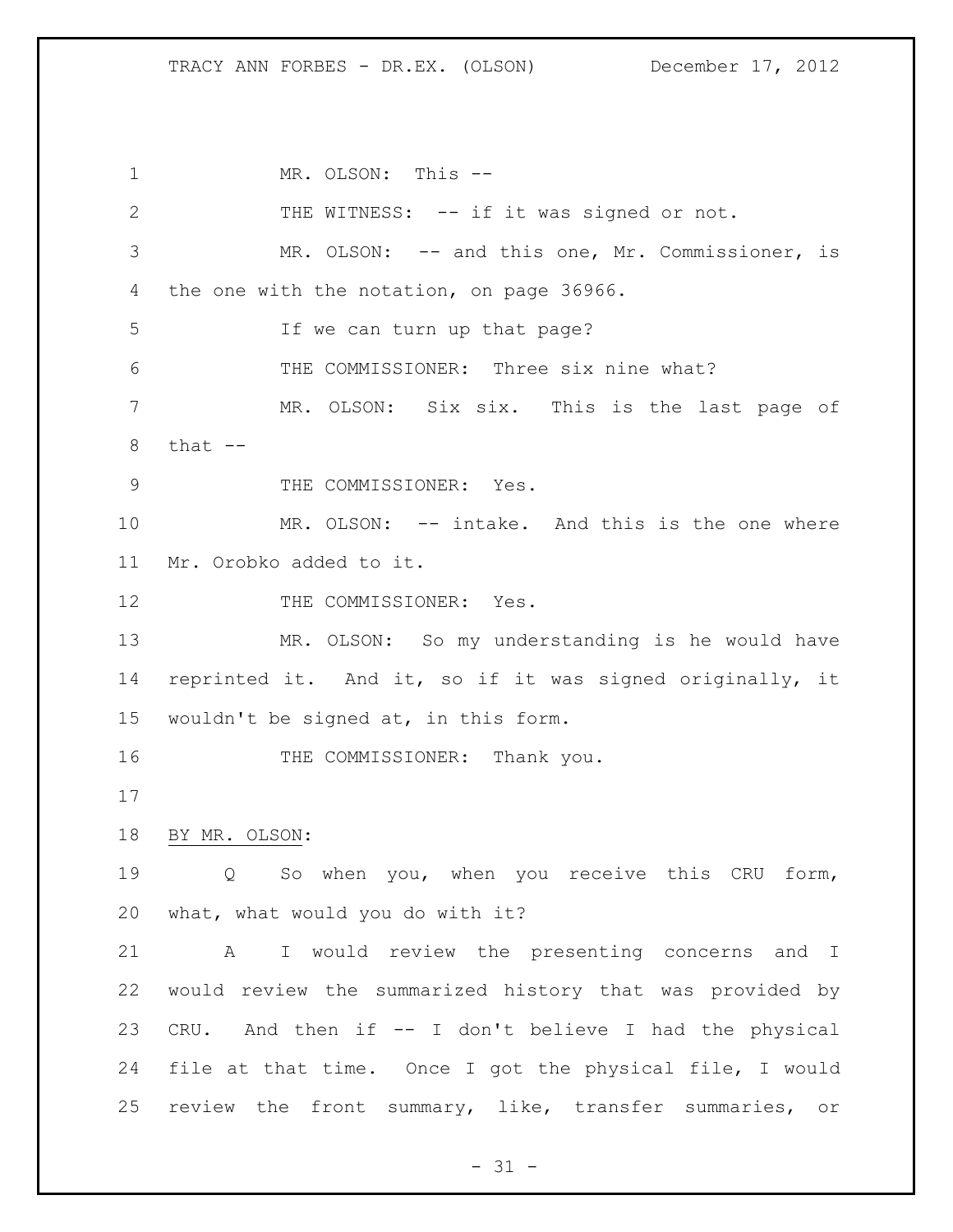closing summaries, in the front of the file, but only once I got the physical file would I usually do that. Q Okay. And that might be, you said, I think, a week later, or something? A Yeah, it could, could be two days, could be a week later, would just depend. If I needed information, further information than what was on, in the history, I can also go on CFSIS. Q Okay. In, in this, in a case like this, would you make any kind of notes or record of when you were viewing the actual physical file? A Not usually. Q Okay. Would you highlight things from the file that stand out as significant? A Not usually. Q If we turn to page 36965, is this what you would read, as far as the presenting problem was? A Yes. Q And we understand that the source of referral here was an employment insurance assistance worker? A Employment and income assistance worker -- Q Income assistance. A -- yes. Q Sorry. A Yeah.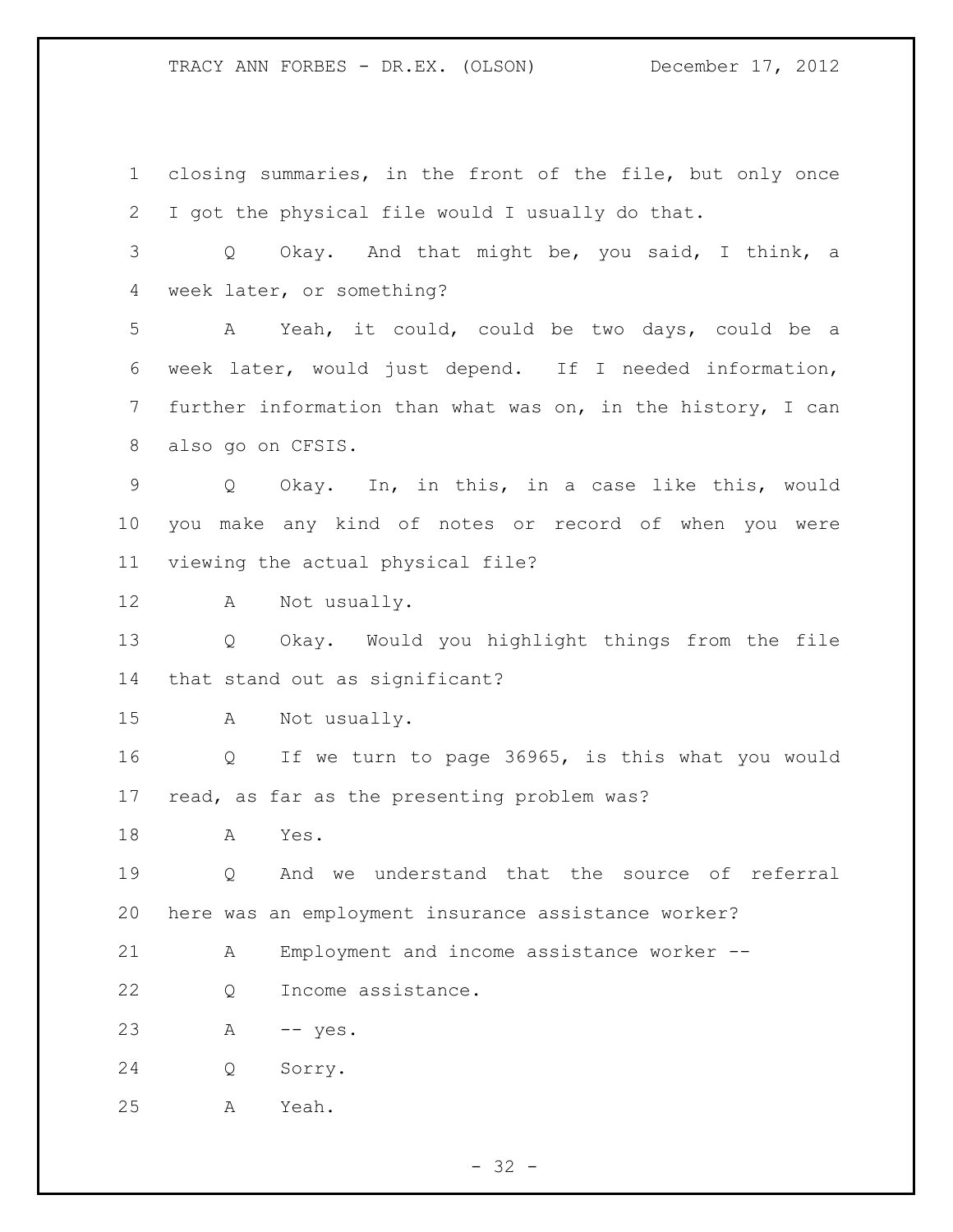Q Was it unusual to get this sort of referral? A Not unusual, but it wasn't a referral that I would have got on a typical basis at all. I might have gotten a few of these in a year. Q And when you say "of these", from EIA workers? A Yeah, where, where they're saying somebody is calling, wanting to have such and such a child put on their budget, is it okay for us to do that? We had heard there may be child protection concerns, or we think there might be child protection concerns. That type of referral was not something that we would have gotten on a typical basis. Q Okay. When you -- you've had a chance to read this document over a few times? A Yes. Q When you look at the presenting problem, what, what would you identify as being significant to you, in your work as an intake worker? A Determining if, in fact, Phoenix is in the care of her mother would be the first course of action. Q Okay. 21 A And then determining if there's any protection concerns that would actually place her at high risk. Q And where, where would you get that information from? A Where would I get the information about --

 $- 33 -$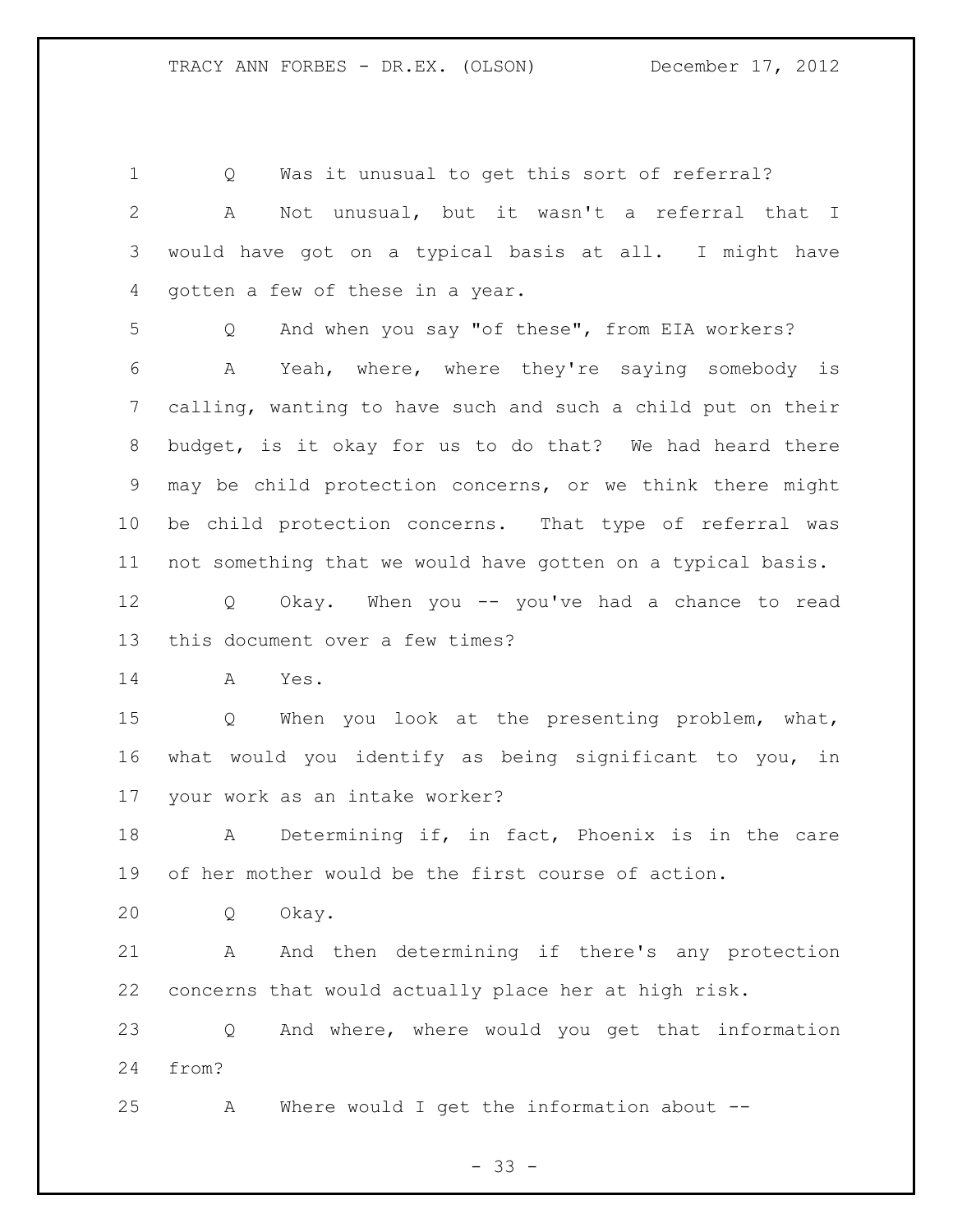Q Whether or not there are protection concerns. A By meeting with the family. Q Meeting with the family? Okay. A And certainly reviewing the file. Q So you'd go back into the file to see what the circumstances had been previously, the history? A Correct. Q Okay. A But I would still need to do my own assessment. Q Okay. So you do your own assessment as well, but it's informed by, I guess, the history from the file? A Right. The history doesn't dictate risk, per se, but it certainly forms a part of our assessment. Q Okay. We've heard from other workers that history is of vital importance to the work; is that, is that a fair -- A History is certainly a factor that needs to be considered in an assessment. Q Okay. Do you recall if you followed up with the EIA worker when you got this referral? A Sorry, say that again? Q Do you recall whether or not you followed up with the EIA worker? A I did not speak to the EIA worker. The concerns were taken by the CRU worker.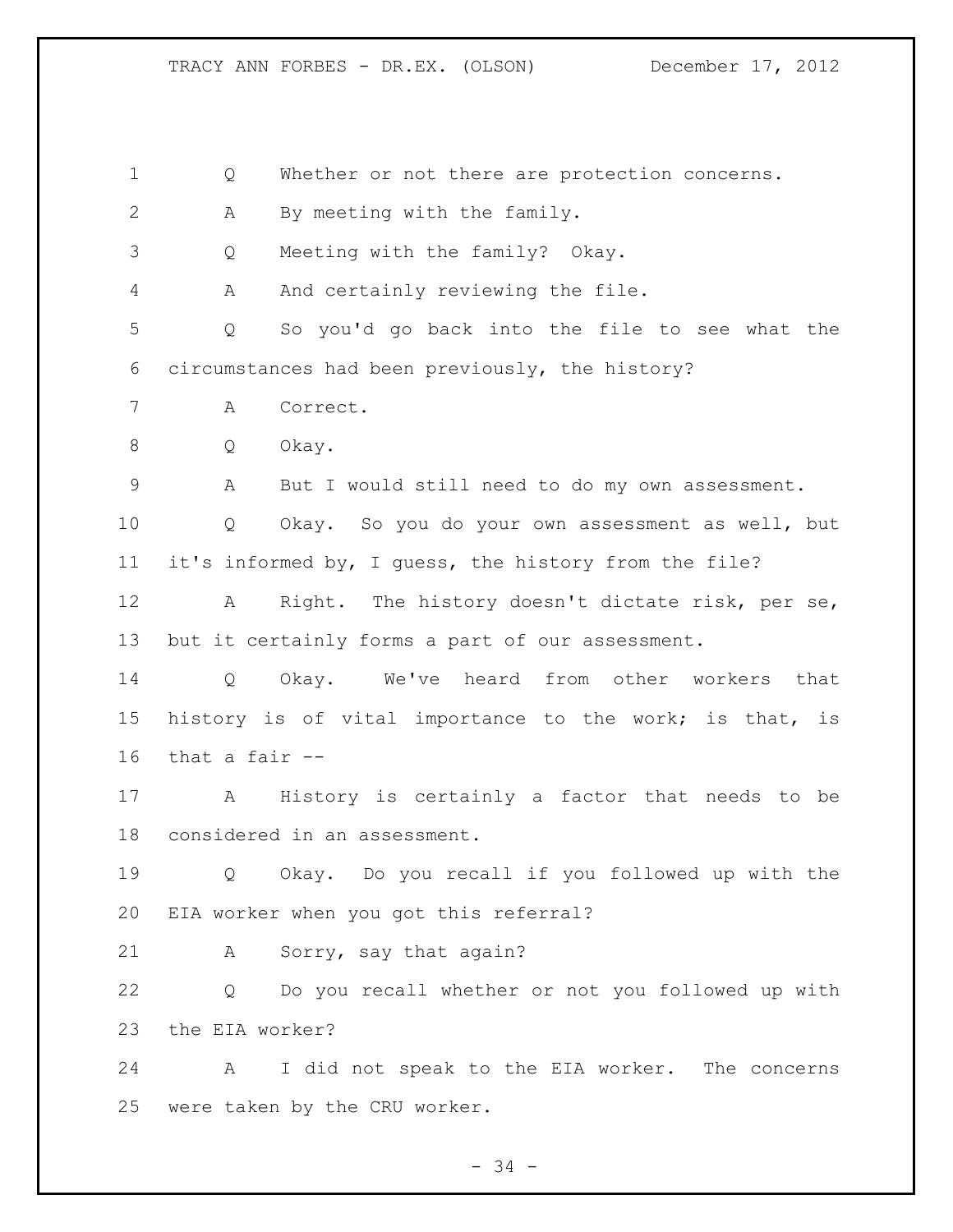Q And then the CRU worker was Ms. De Gale? A That's right.

 Q Did you, did you follow up with, with her, about what the, what the specific concern was in this case? A Typically the CRU worker would be expected to document --

 THE COMMISSIONER: Witness, do you recall your dealing with this file?

 THE WITNESS: I have a recollection of certain pieces of this file, yes.

BY MR. OLSON:

 Q Were you able, ever able to find out what the specific concern of the EIA worker was?

 A This specific concern that, as I understood it, was that she had previously heard from another CFS worker that Phoenix could be at high risk in either of the parents' care and that that was her specific concern.

 Q I see. Did you determine which worker made that assessment?

A Which worker from our agency?

Q Right.

A I knew that it was from Lisa Mirochnik.

Q Okay. And how did you know that?

A Because I had -- there's reference in the

 $- 35 -$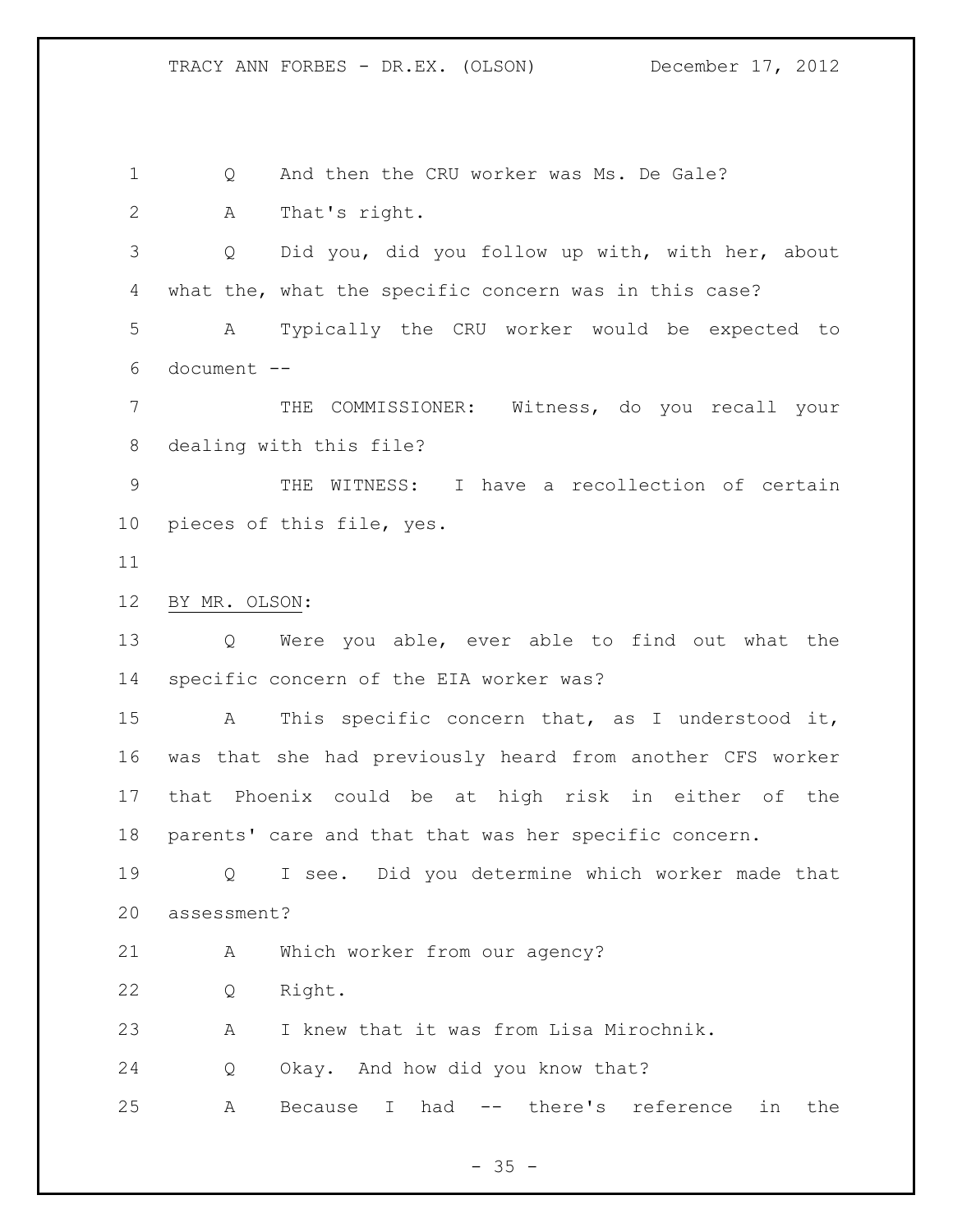history, provided by Debbie De Gale, which then, in turn, would have caused me to look at the summary, the closing summary that Lisa would have done. MR. OLSON: I see. THE COMMISSIONER: And what did you say that specific concern was? THE WITNESS: That Phoenix may be at high risk in mom or dad's care. 9 THE COMMISSIONER: Thank you. BY MR. OLSON: Q We'll take a look at Ms. Mirochnik's closing summary in, in a little bit, but -- 14 A Okay. Q -- before we get there, you see that Ms. De Gale -- A Um-hum. Q -- assessed this to be a, a 48 hour follow-up response, according to this document, anyway; is that what you recall the response time being, 48 hours? A I don't have a specific recollection of that. I mean, I, yeah, I, I don't, I don't have a specific recollection. I would have looked at the form and whatever it said. I don't recall what it was specifically. Q Okay. Ms., Ms. De Gale testified that she

 $- 36 -$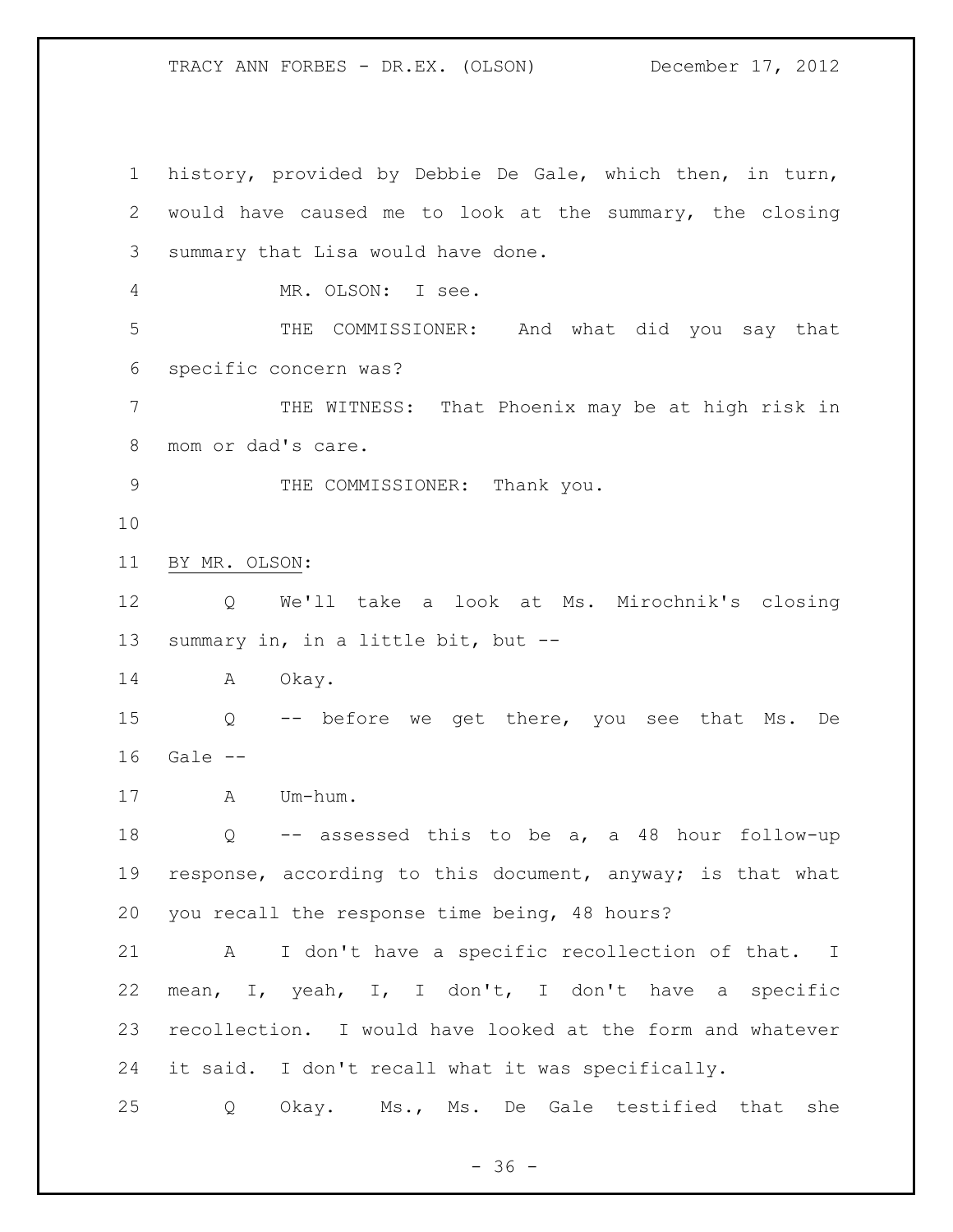thought she recommended a 24 hour response time. A Okay. Q Do you have any knowledge or any, any -- A I have no knowledge of that. Q Based on what you reviewed, was a 48 hour response time reasonable for this case, or appropriate? 7 A I, I think it was reasonable. Q Okay. A I wouldn't have assessed it as higher risk. But again, that's -- or requiring a faster response time, but that was not my role. Q Okay. What do you mean? The, the response time was not your role? A Yeah, I, as a, an, a tier 2 intake worker, I didn't, I was not the person that would determine response time. Q And I just want to be clear on this, my understanding was that CRU would recommend a response time to you, as a tier 2 worker? A Right. Q And then as a, a tier 2 worker, you determined whether or not that's an appropriate response time? A No. Q Okay. How did it work then? A You would get a response time from the CRU worker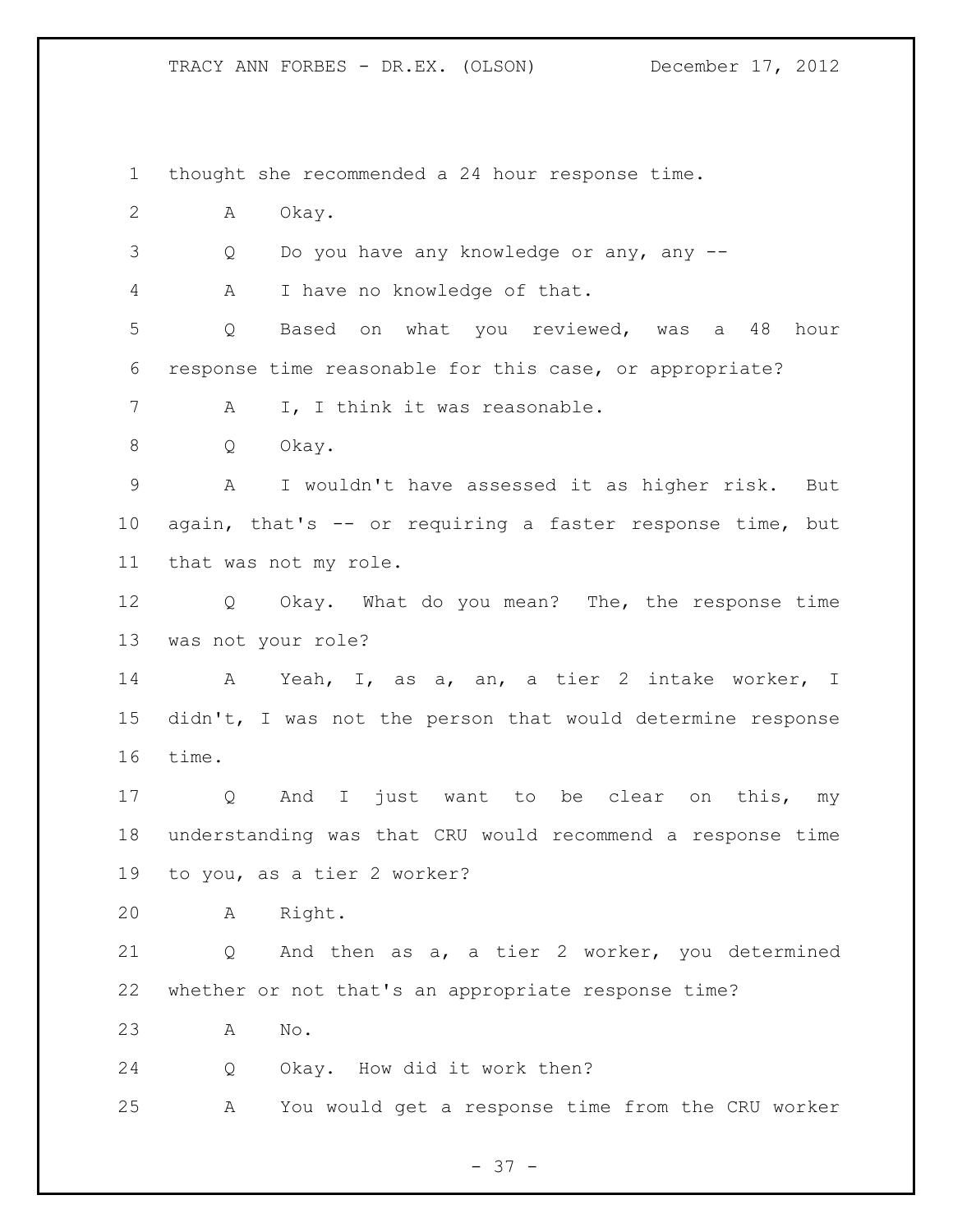and as I testified previously, you would assess the level of risk yourself at that, at that time, at least that was the common practice, and you would determine if you followed the level, or the risk, response time that was recommended, or not, based on the other cases that you had, in terms of how high risk they were and what kind of priority response they required.

 Q Okay. And just to break that down a bit, your, would your workload then, your caseload, would impact on the response time that assess?

11 A Absolutely. Ideally, if you had a low case number, we would follow the exact response time that was articulated in the report. That was not, often not possible.

 Q Okay. And that was not ideal then, to not be able to follow the response time that was recommended?

A No.

 Q Okay. And from your -- you're looking at the information that Ms. De Gale had in reviewing the file --

A Um-hum.

 Q -- what, what, in your view, would have been an appropriate response time?

 A I may have given it a five day response time, but again, I'm not the person who assigns the response time and I did respond to the file within the 48 hour period,

- 38 -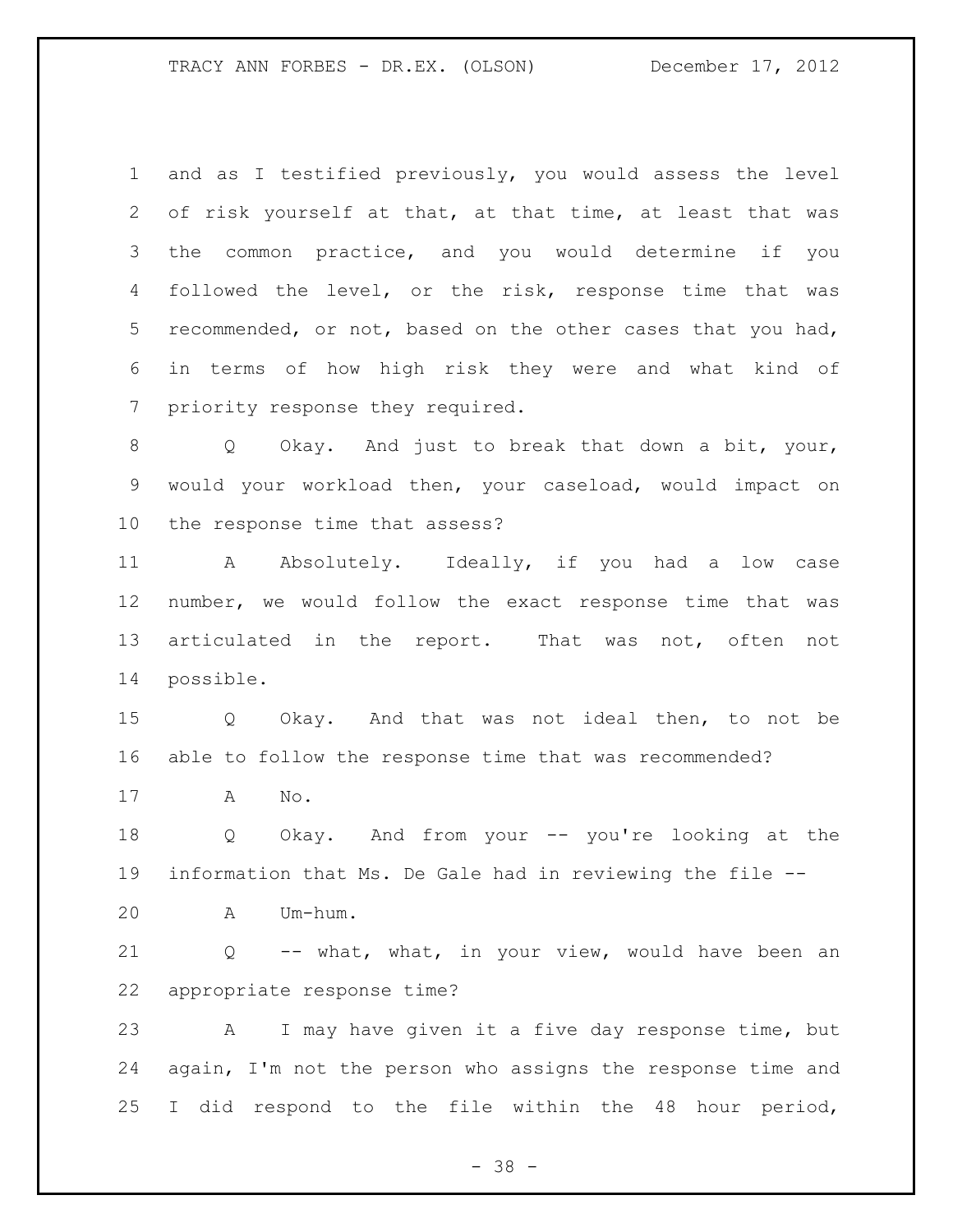response time that was articulated. MR. OLSON: Okay. 3 THE COMMISSIONER: But you -- as I heard you, you don't remember what the response time was in the document you looked at, at the time that you, you reviewed it; am I correct? THE WITNESS: I only know what the document that I got says. And I'm assuming that, that that was correct -- 10 THE COMMISSIONER: You --11 THE WITNESS: -- that it wasn't changed. 12 THE COMMISSIONER: -- that's an assumption on your part? 14 THE WITNESS: It is an assumption on my part, yes. 16 THE COMMISSIONER: Thank you. BY MR. OLSON: Q In terms of determining the response time, you said you had a look at your workload to make a prior, you know, prioritize which files needed immediate action -- A Um-hum. Q -- but aside from that, what else went into that assessment? How did you determine how quickly to respond to file? This file, in particular?

- 39 -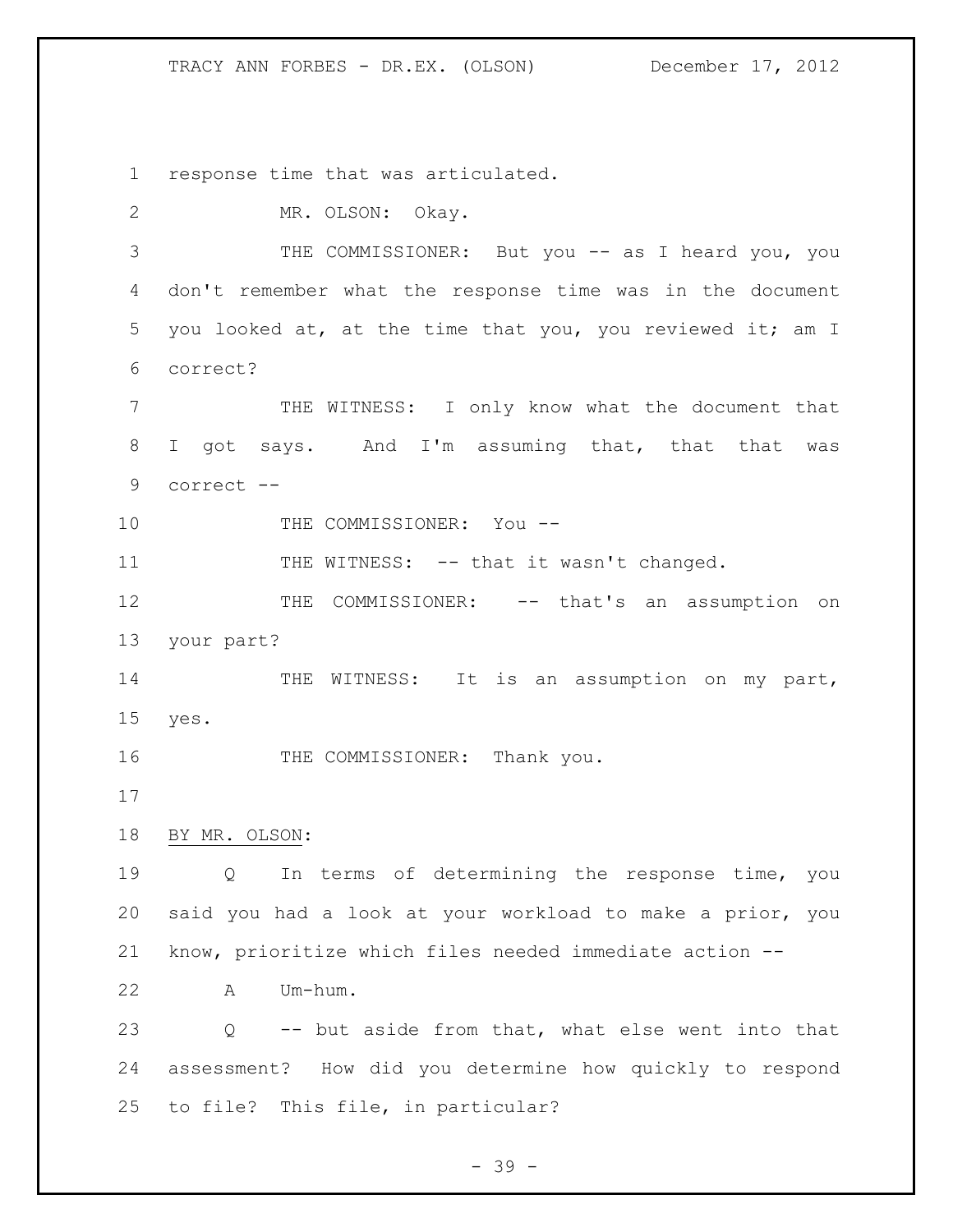A You would look at the presenting issues. Were there immediate child protection concerns identified? Was there an active drinking party going on and kids were said to be present? That would be something that you would immediately go out on. So you look at the presenting issues and the risk that that would pose to the child. So in this particular file, I had no immediate child protection concerns being presented. Nobody was saying that this child was being abused. Nobody was saying that Samantha was currently drinking and the child was in her 11 care and they had witnessed that. So ... Q So there was no immediate risk, as far as you were aware, to Phoenix? 14 A At least based on the presenting issues. Q Okay. 16 A And I knew that Samantha had been caring for the child since November of 2003, with a few months where Kim and Rohan had been caring for her -- 19 Q In between that -- A -- so -- Q -- period of -- A -- exactly, and I knew that we had nobody from the community, or family members, or friends, that were calling in to say we have these specific concerns about the care of Phoenix. You need to follow up on them. So I knew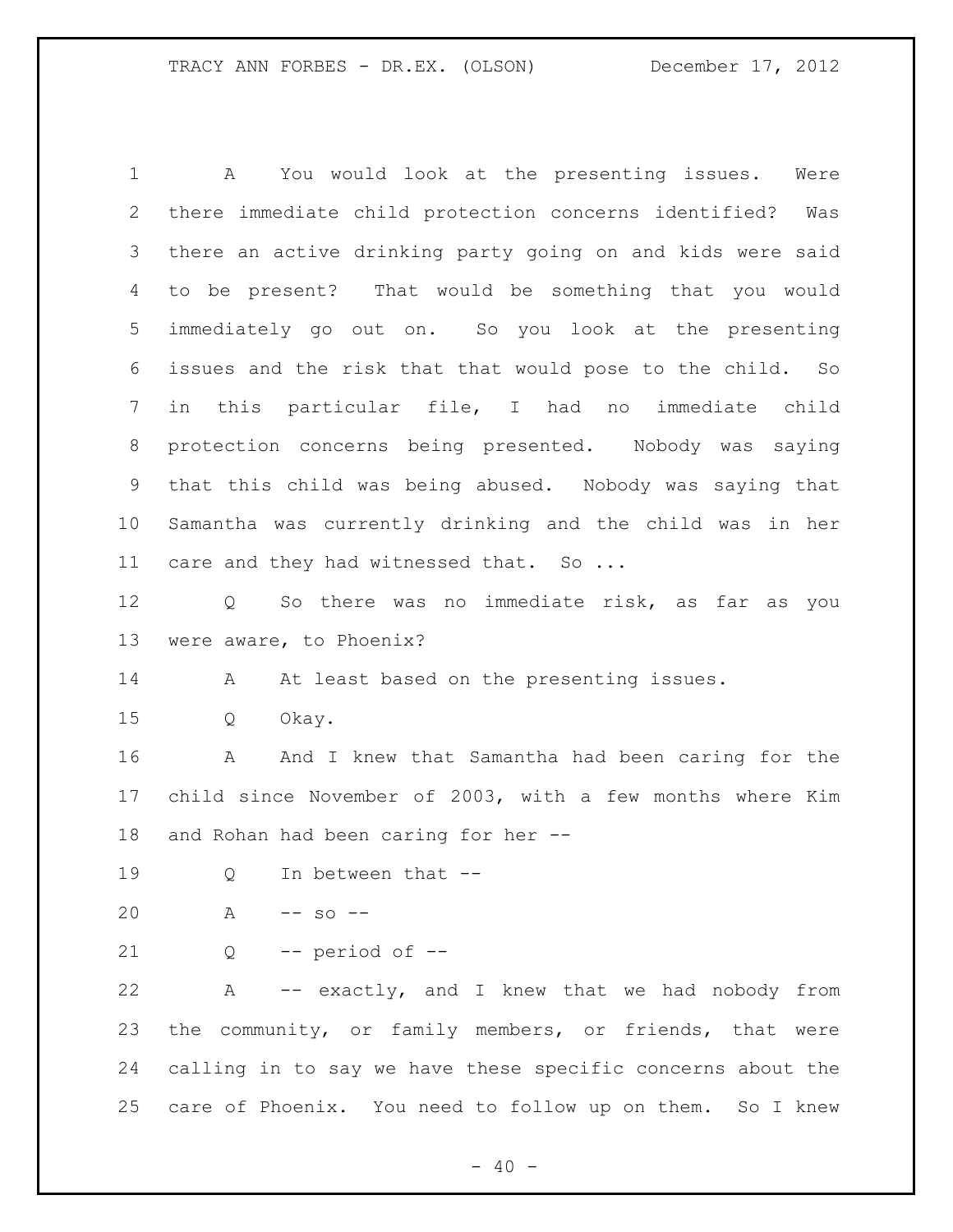that, based on that information, I did not assess her as being at immediate or imminent risk.

 Q Did Phoenix's young age, at the time, play into your assessment of risk?

 A Certainly a child's age always plays into assessment of risk. Again, though, I went out based on the 48 hour response that was stipulated in the CRU report that I received.

9 0 Within the 48 hours?

A Right.

 Q Okay. And I'm going to come each, every, you know, all the things that you did in the file in a minute. I'm just trying to get an idea of how you determined how to respond to the file.

 A You would look at the age of the child. You would look at the presenting issues.

 Q What about the history, in terms of who had been caring for Phoenix throughout her life?

 A That certainly would form a part of your assessment.

 Q Were you aware, at the time, that Samantha Kematch didn't have Phoenix in her care between June 2001 and approximately November 2003?

A Yes, I was.

Q Okay. Did that have any impact on your --

 $- 41 -$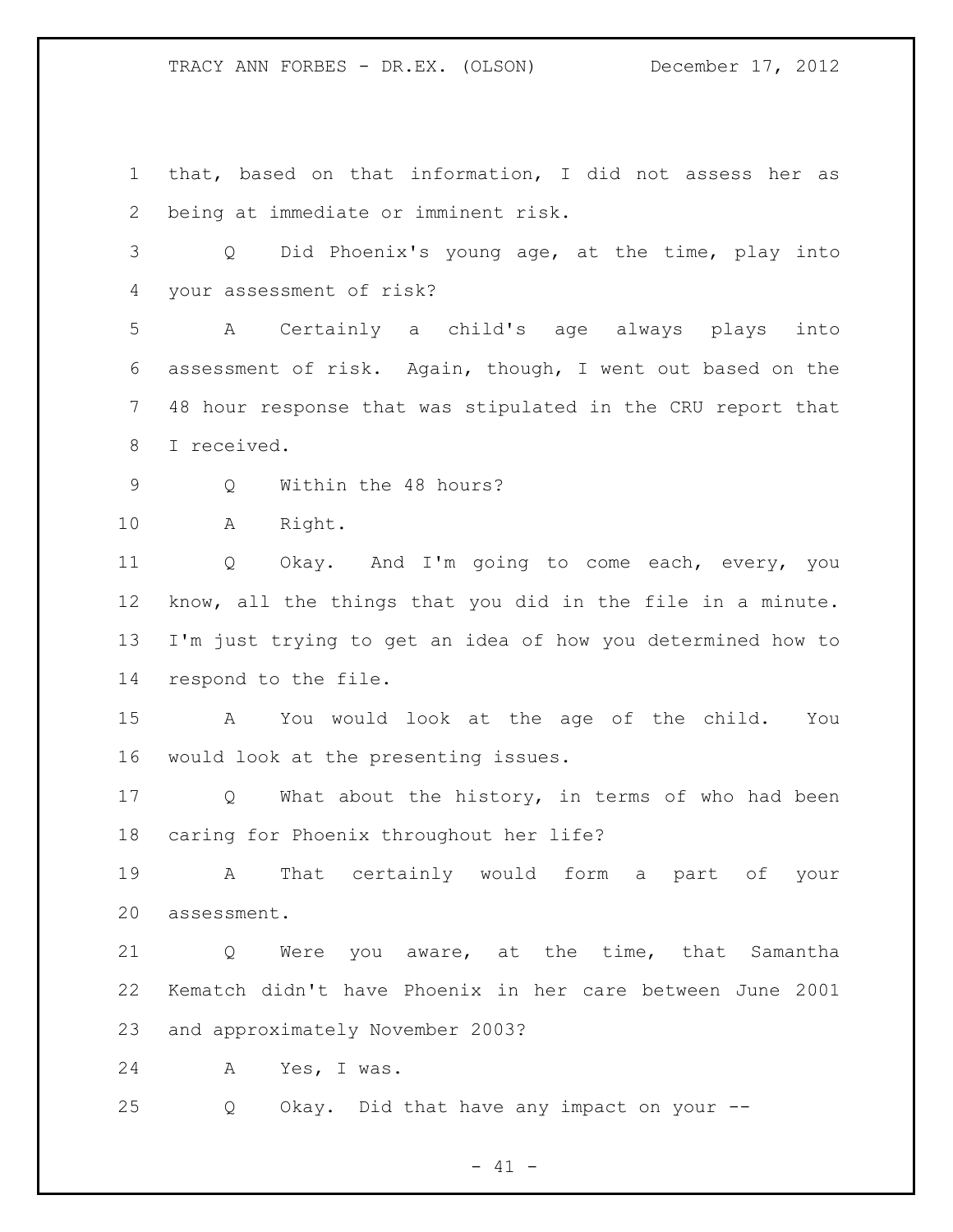A Not necessarily. I mean, particularly with the aboriginal community, it's not uncommon for aboriginal children to be raised by different family members, friends. It's not necessarily my value system, but I'm not going to impose my values and my beliefs on, you know, how children should be raised on somebody else. There's a bare minimum that people need to meet, but it's not uncommon, with aboriginal children, to have various community members take part in their raising. Q Do you know whether Samantha Kematch had much contact at all with Phoenix over that period of time? A I would -- I did -- I don't, didn't know that at the time. Q Were you aware that -- and I think you may have alluded to this before, but the file indicate that Ms. Kematch didn't have Phoenix in her care between sometime in January 2004 until April 2004? A I knew that there was, at least according to the information that I had, I had heard there were two or three months that she was finding a place to live and out of town.

 Q Okay. So the information you would have had at the time, and tell me if I'm wrong on this, Samantha might have had Phoenix in her care for a portion of November and December 2003 and then from sometime in April, to when you

 $- 42 -$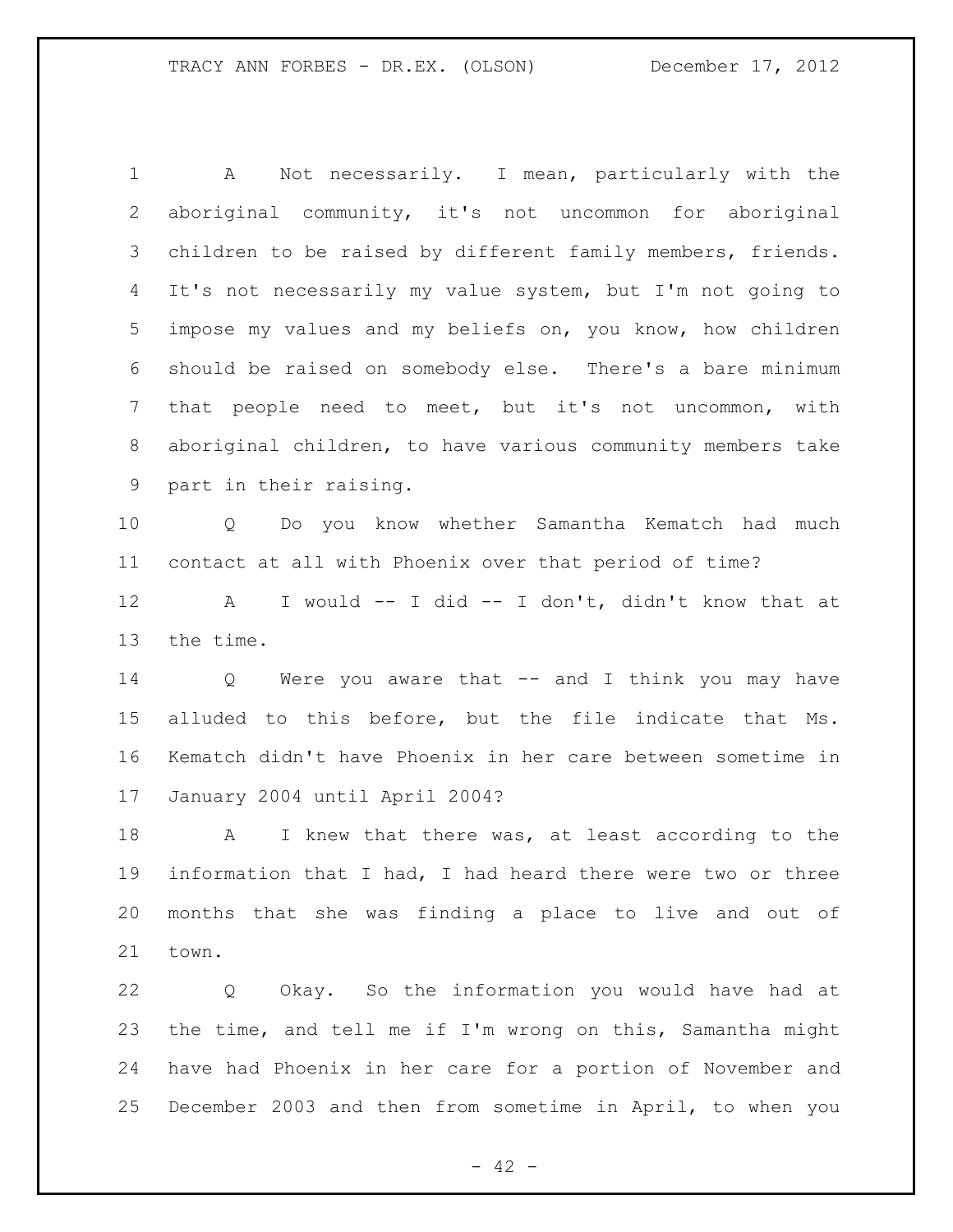got the file in May, May 13th?

| $\mathbf{2}$   | MR. RAY: I think, I think maybe we could just              |
|----------------|------------------------------------------------------------|
| 3              | bring up the memo from Andy Orobko, because I think that's |
| $\overline{4}$ | where the witness obtained her information. So rather than |
| 5              | test her memory again?                                     |
| 6              | MR. OLSON: Sure, if that, if that's helpful to             |
| 7              | you, we can pull that up on the screen.                    |
| $8\,$          | That's at 36962.                                           |
| $\mathsf 9$    | MR. RAY: I'm sorry, sorry.                                 |
| 10             |                                                            |
| 11             | BY MR. OLSON:                                              |
| 12             | have Mr. Orobko's memo<br>front of<br>You<br>in<br>Q       |
| 13             | you?                                                       |
| 14             | I do.<br>A                                                 |
| 15             | At the time that you got the file, was this all<br>Q       |
| 16             | the information you had, in terms of the past history?     |
| 17             | $\mathbb A$<br>Yes.                                        |
| 18             | COMMISSIONER: Just a minute, let me find<br>THE            |
| 19             | that file.                                                 |
| 20             | MR. OLSON: So that's page 36962, the first                 |
| 21             | document we looked at this morning.                        |
| 22             | THE COMMISSIONER: Oh, that's the thing --                  |
| 23             | MR. OLSON: The memo.                                       |
| 24             | THE COMMISSIONER: All right. I have it.                    |
| 25             |                                                            |

- 43 -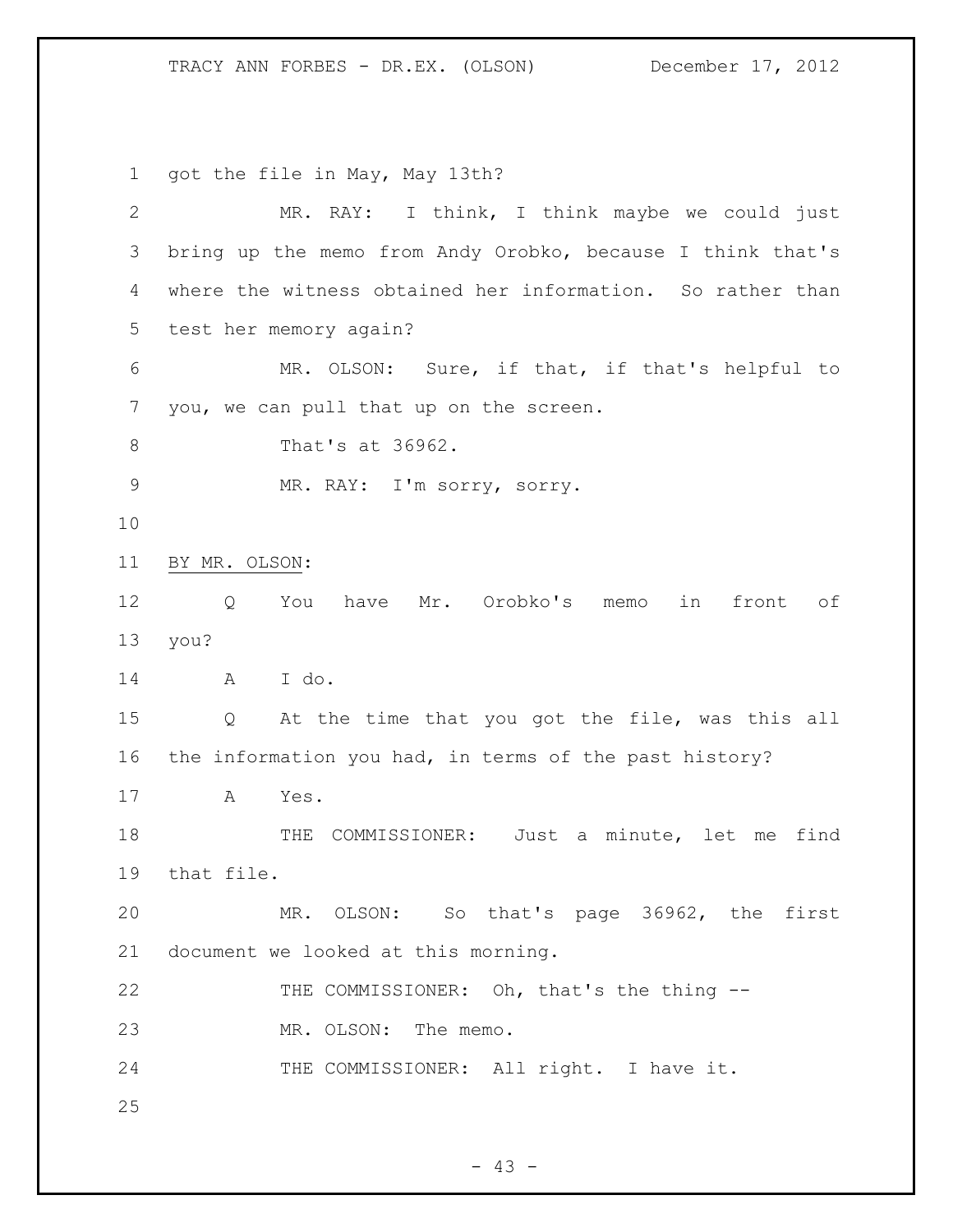BY MR. OLSON:

| $\mathbf{2}$ | So this, this, you would have had this and then<br>$Q \qquad \qquad$  |
|--------------|-----------------------------------------------------------------------|
| 3            | you would have had the CRU form Ms. Gale, or De Gale                  |
| 4            | prepared; right?                                                      |
| 5            | Right.<br>A                                                           |
| 6            | And other than that, would you have any other<br>Q                    |
| 7            | information? Would you have had whatever's on CFSIS?                  |
| 8            | Or $--$                                                               |
| $\mathsf 9$  | I don't know if I would have looked on CFSIS or<br>A                  |
| 10           | not. I wouldn't have had the physical file yet.                       |
| 11           | Q Okay. Based on what I indicated, it seems that                      |
| 12           | Samantha Kematch only had Phoenix in her care for a few               |
| 13           | months, aside from when she was born. Is that, was that               |
| 14           | something you would have been aware of at the time?                   |
| 15           | I would have been aware of exactly what Andy<br>$\mathbf{A}$          |
| 16           | stated in the memo.                                                   |
| 17           | Q Okay. And would that have impacted your, your                       |
| 18           | risk assessment?                                                      |
| 19           | That would have formed a part of<br>A<br>risk<br>my                   |
| 20           | assessment.                                                           |
| 21           | Were you aware that Phoenix had been apprehended<br>Q                 |
| 22           | at, at birth?                                                         |
| 23           | Yes, I was.<br>A                                                      |
| 24           | And what about the reason for that? Did you know<br>$Q \qquad \qquad$ |
| 25           | about why she was apprehended?                                        |

- 44 -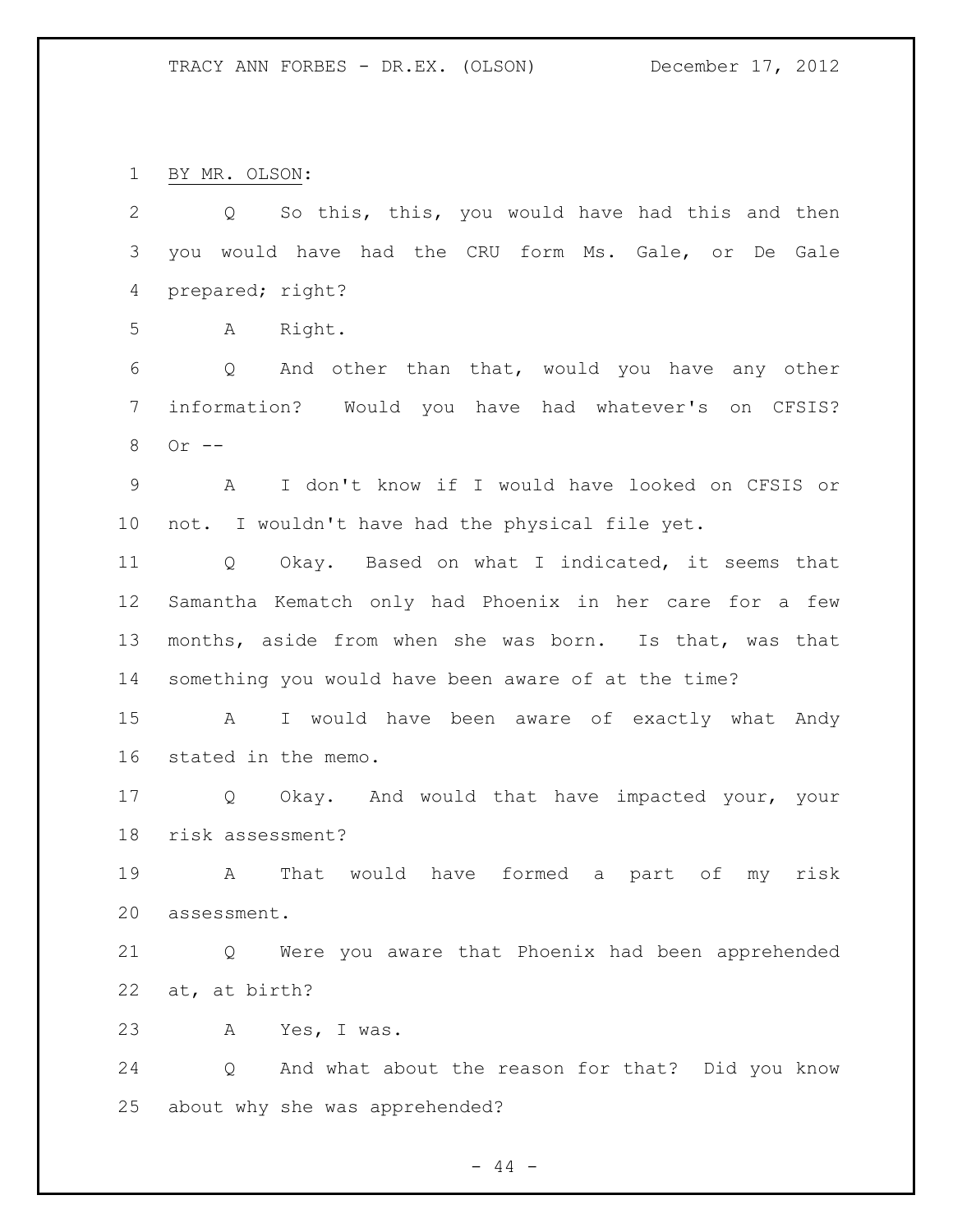A The family was not feeling like they were prepared to bring the baby home yet. Q Were you aware that her first child had also been apprehended? A Yes, I was. Q And how did, how did you become aware of that? A I believe it was stipulated in the history that I received. Q Okay. There were concerns about Samantha potentially harming the baby; is that something you knew about? 12 A Well, that wasn't really how -- the, the main concern that I recall was that she was not showing much interest in parenting him and she was struggling with basic care. Q And that's what stood out for you is that part of -- A Right. Q -- it? Okay. A Right. Q Did that tell you anything about maybe some concerns about her parenting? A At that time, like, in, in '98, when her first child was, that told me concerns that were happening at that particular time.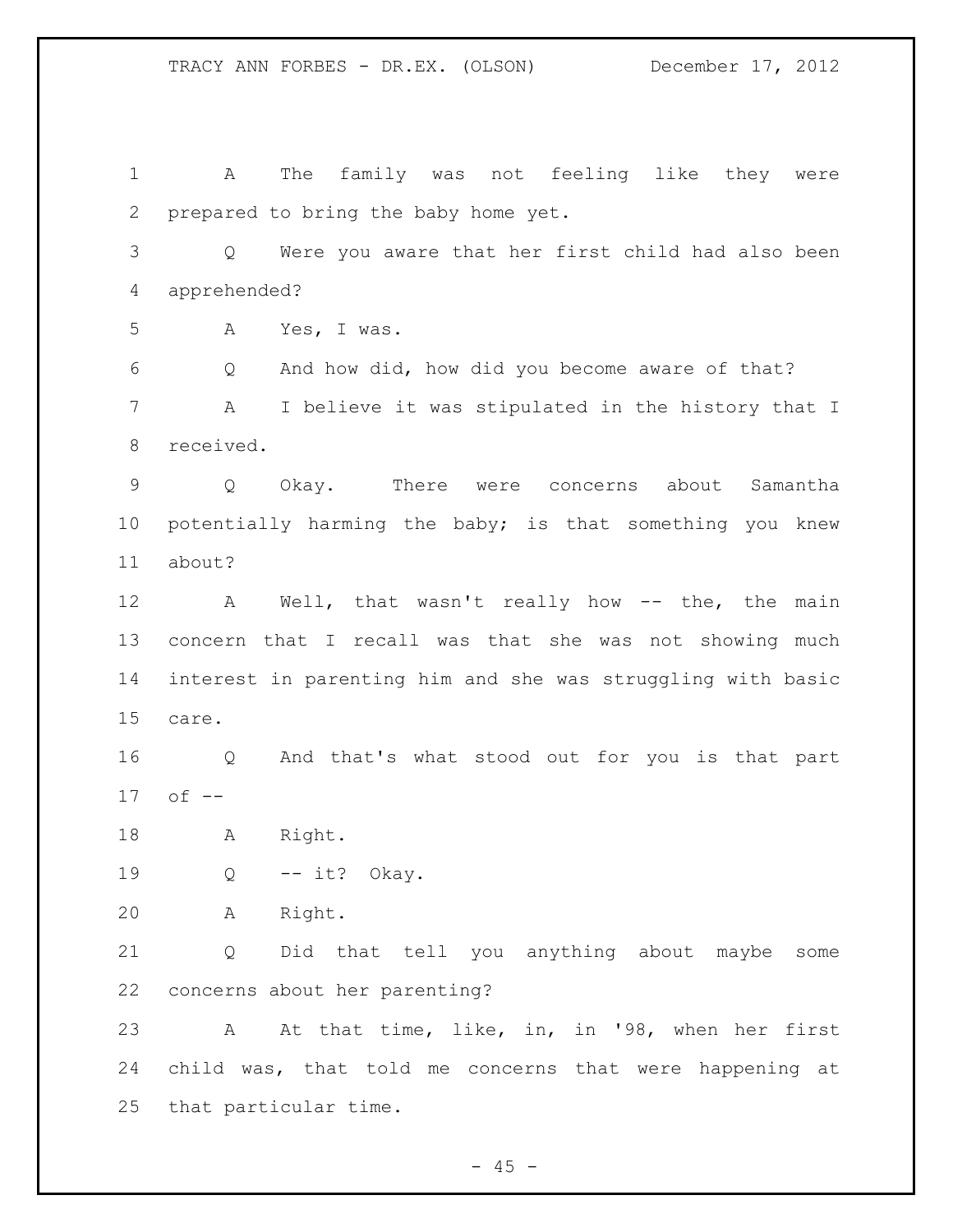1 Q Okay. Was that a concern that continued when Phoenix was apprehended, that you're aware of?

- A When Phoenix was a baby?
- Q Right.

 A The, the main reason that Phoenix was apprehended was due to parents not feeling like they were ready to parent and then a comprehensive plan was put in place and my understanding is the parents met the various points in the plan, working with the family support worker, working cooperatively with the worker, meeting with the psychologist and obviously that concern, in order for the worker to have returned the child, those concerns were resolved, so to speak.

 Q That was your understanding, the concerns were resolved?

16 A Most of them were resolved, yes.

 Q Do you know how it is that Phoenix was no longer in, in Ms. Kematch's care? Do you know how that occurred? 19 A Because Samantha and Steven separated.

 Q And, and that was when Phoenix would be about a year old?

A Yeah, little over a year.

Q And Phoenix stayed with --

A Steven.

Q -- Steven, Steve, sorry. And --

 $- 46 -$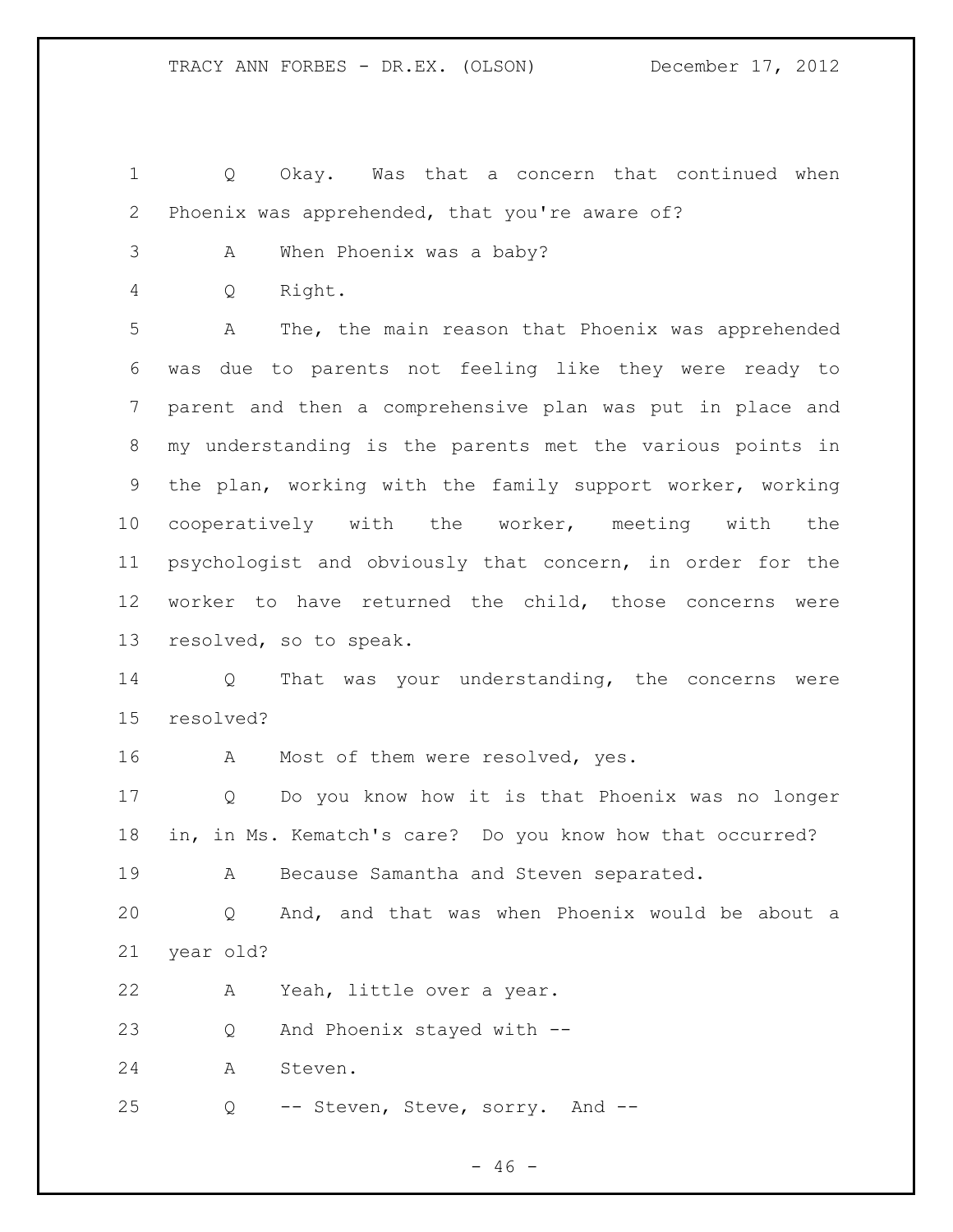A That's right. Q -- Samantha left? A Right. Q Steve also had their newborn baby at that time, it was only a couple months old? A Right. Q And were you aware that that baby died while in Steve's care, of natural causes? A Yes, I was. Q Okay. And did that impact your assessment at all, in terms of Samantha's attachment, or, or ability to parent? 13 MR. RAY: I -- just, just have a moment with my, my friend. BY MR. OLSON: Q Sorry, I'm not sure if I, I got your answer to the last question? 19 A What was the last question? Sorry. Q Whether what we just went through, in terms of the history, whether that impacted, first of all, your assessment of Ms. Kematch's parenting or attachment to Phoenix? A Certainly it would have formed a part of my assessment, but at the time that I had the file, I also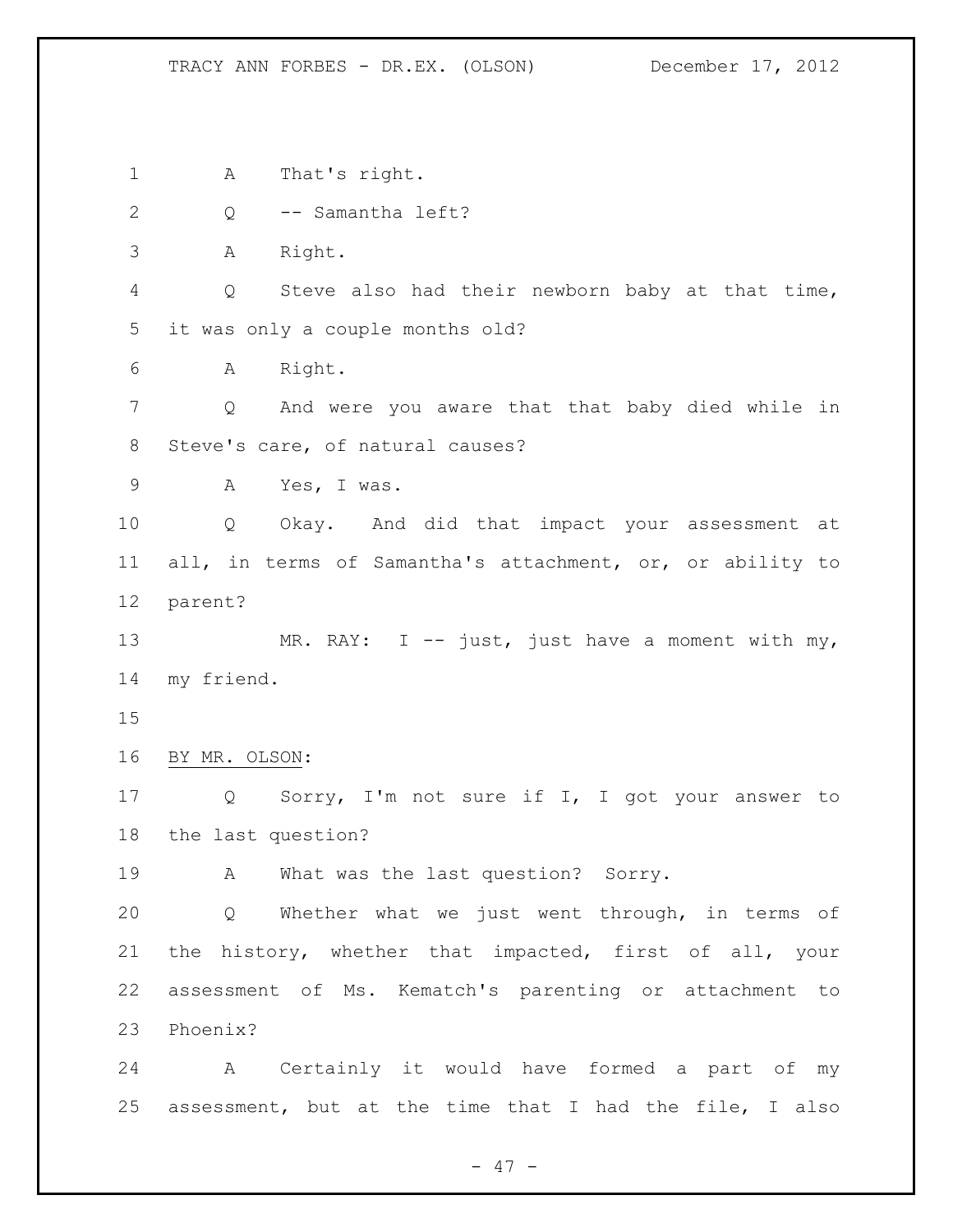knew that Samantha had parented Phoenix from September '01 to June -- or September 2000 to June '01, without any protection concerns arising. And I also knew that she had, 4 at the time that I met with her in July, she had parented Phoenix for approximately five months. So that was sort of, in terms of her parenting capacity, no concerns were coming forward at all.

 Q And when you say that, that period of time from September to June there were no concerns, were you aware of the problems with domestic violence and abusing substances and those, those concerns that were on the file?

 A Yeah, but I believe those concerns were reported the, the summer of 2001.

 Q Okay. Did, did it, did Ms. Kematch's, guess, gap in parenting and, and leaving Phoenix at one point, did that impact your assessment of risk when you were doing the assessment?

18 A Attachment, at that time, was not the significant -- I mean, you knew, we knew attachment and bonding were important. It -- now, in our work, we have a much greater focus on attachment. Doing an assessment of attachment, though, requires a fair bit of information. So at that time, I wasn't significantly concerned. There wasn't, in, 24 in the summaries that I had read, there wasn't any notations about concerns regarding attachment.

 $- 48 -$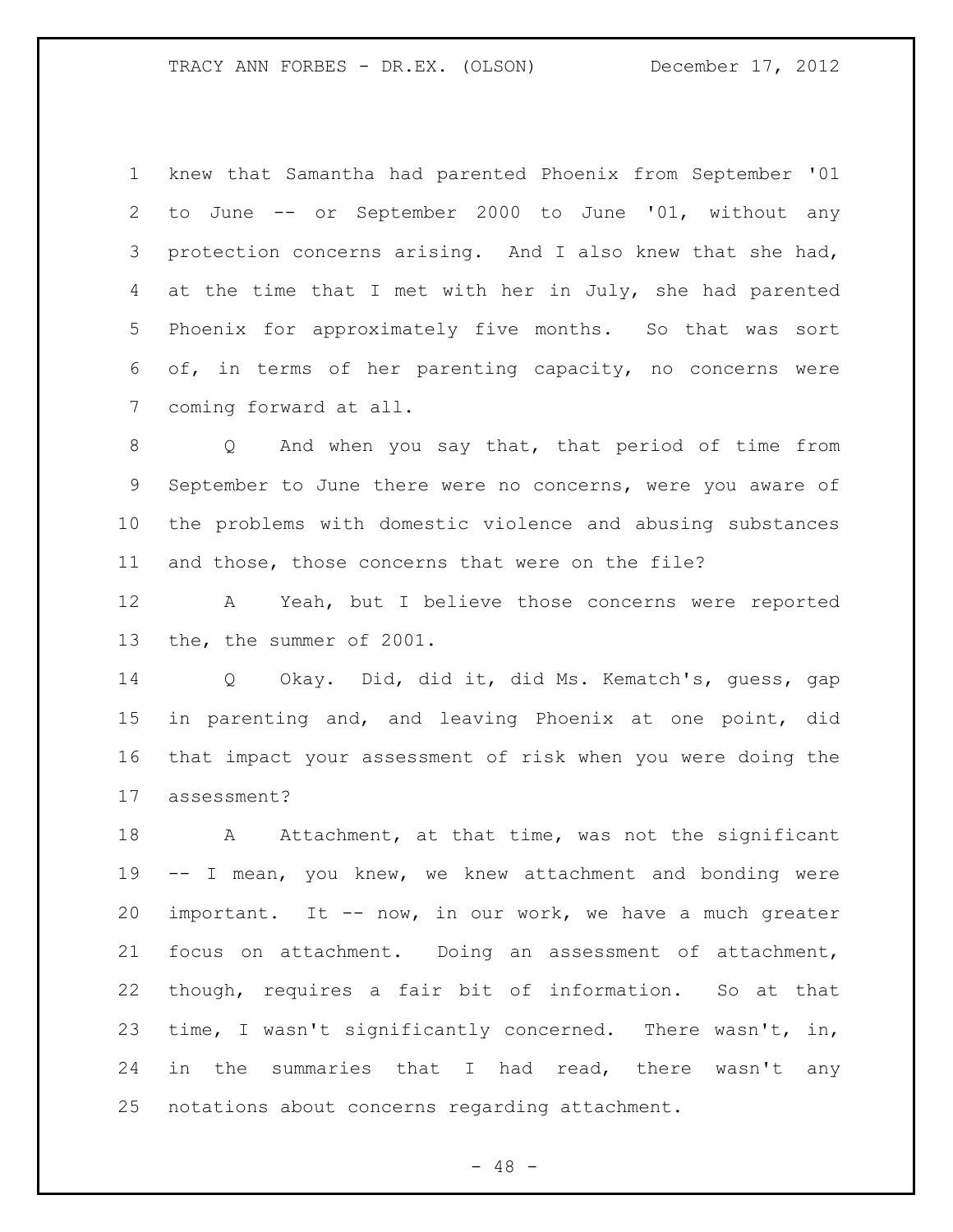- 49 - Q Okay. A I mean, it's always something you're looking at though. Q But at the time you were looking at this in 2004, that's not something that would have been a major part of your assessment? A I, I was looking at the, the presenting issues at that time. Q Is it really the -- A I did talk to Samantha about it when I met with her. We talked about the disruptions in care and if she had any concerns with how Phoenix was settling in with her, because she hadn't parented her for a long, a long period of time. So we did have a discussion about that. Q Is it really the immediate risk you were concerned about at that point, when you -- A That was -- Q -- had the file? 19 A -- certainly one of, one of my big priorities. Q So not necessarily the long term risk, or, or wellbeing of the child? A That's always your concern, but definitely the, the immediate risk was a concern. Q Okay. And when I'm talking about assessing risk, you're not, you don't just do that at one point, when you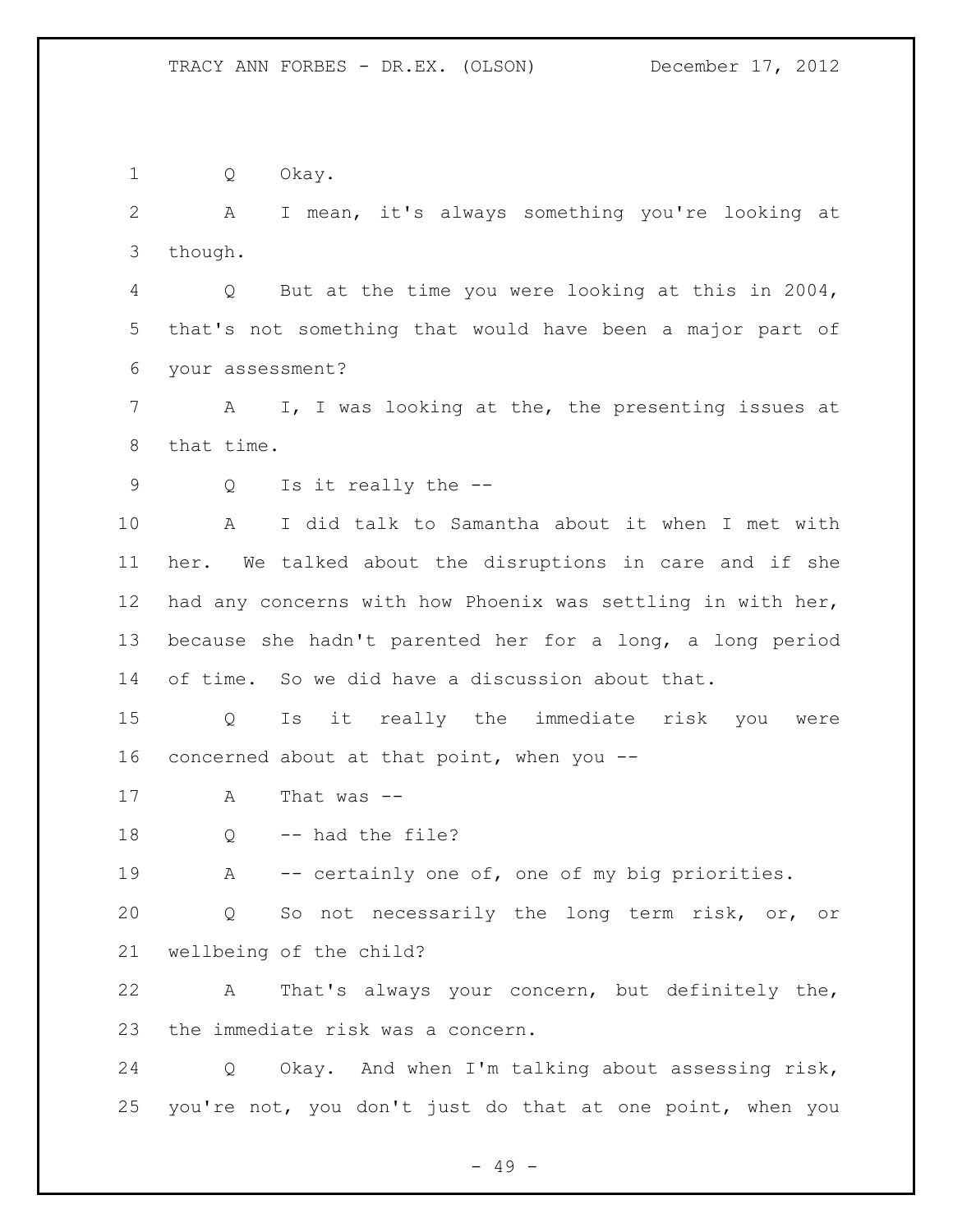get the file; right? You do that continuously? A Assess -- yeah. I mean -- Q Okay. A -- level of risk changes. It can change day by day, week by week. Q And is it fair to say the more information you get, the, the, the more accurate you can do, do a risk assessment? A Yes. MR. OLSON: Can, can we put page 37445 on the screen? BY MR. OLSON: 14 Q Do you recognize this document? A I don't recall seeing this document. I have seen a document like this before, but ... Q You don't recall this specific document? A No, I don't. Q And you've had a chance to review it before today? A Right. MR. OLSON: Okay. THE COMMISSIONER: But you recall receipt, reviewing one, did you say? THE WITNESS: No, I don't recall reviewing this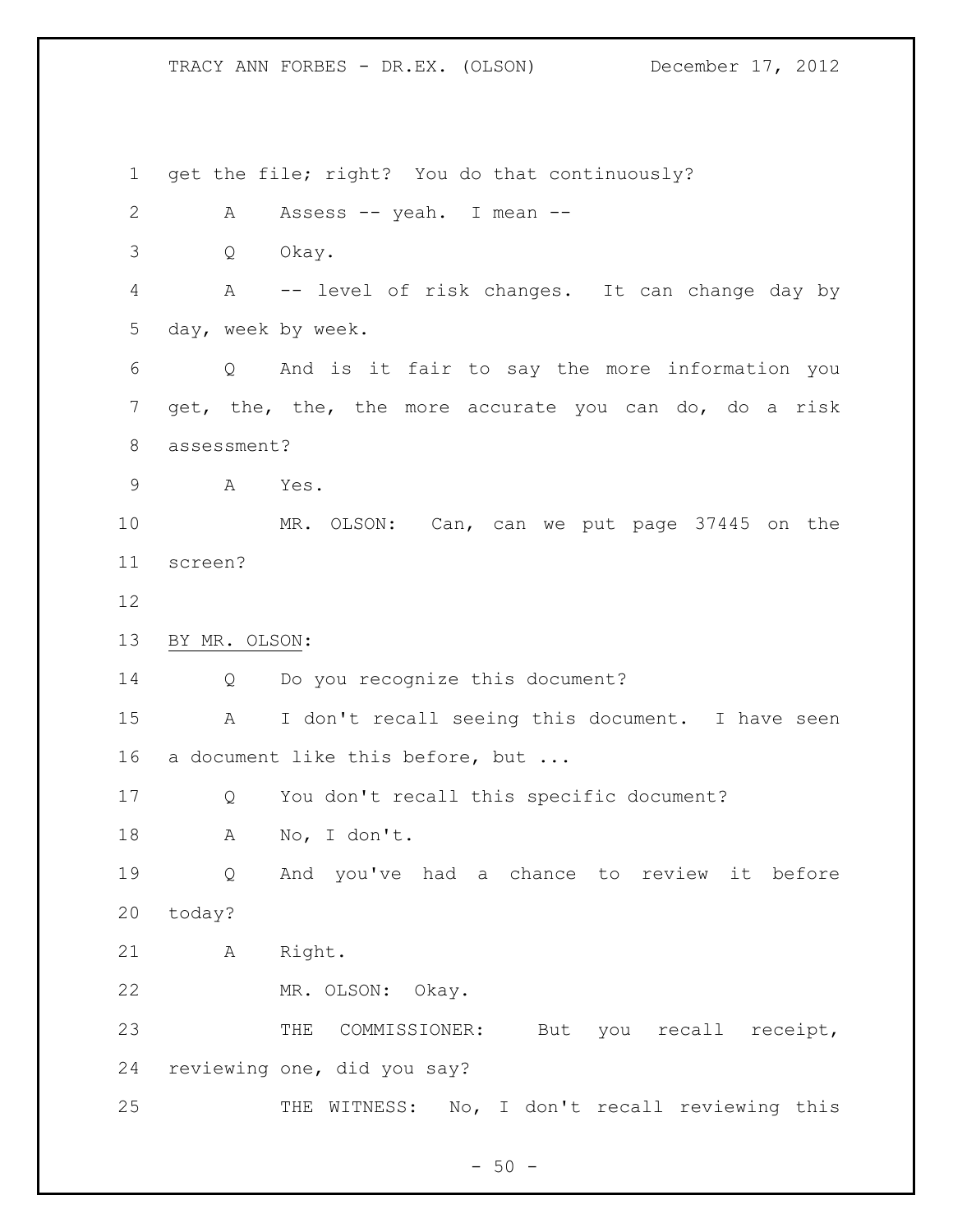particular document.

 THE COMMISSIONER: But what did you just say about having reviewed another document? THE WITNESS: I -- THE COMMISSIONER: I thought you said something. THE WITNESS: -- I'm not sure, but I don't recall having -- MR. RAY: Mr. Commissioner, I, I, I, I think she said she's seen this form before, I think, was her comment, like -- 11 THE COMMISSIONER: Pardon? MR. RAY: -- before, I think she said I've, she's seen forms like this before. 14 THE COMMISSIONER: Oh, is that what you said? 15 THE WITNESS: That, that's what I mean, right now, yes. BY MR. OLSON: Q Okay. Not, not with respect to this particular file? A Right. Q Okay. This document was on Steve Sinclair's file; would you have reviewed his file, in connection with Ms. Kematch's? A No, I did not.

 $-51 -$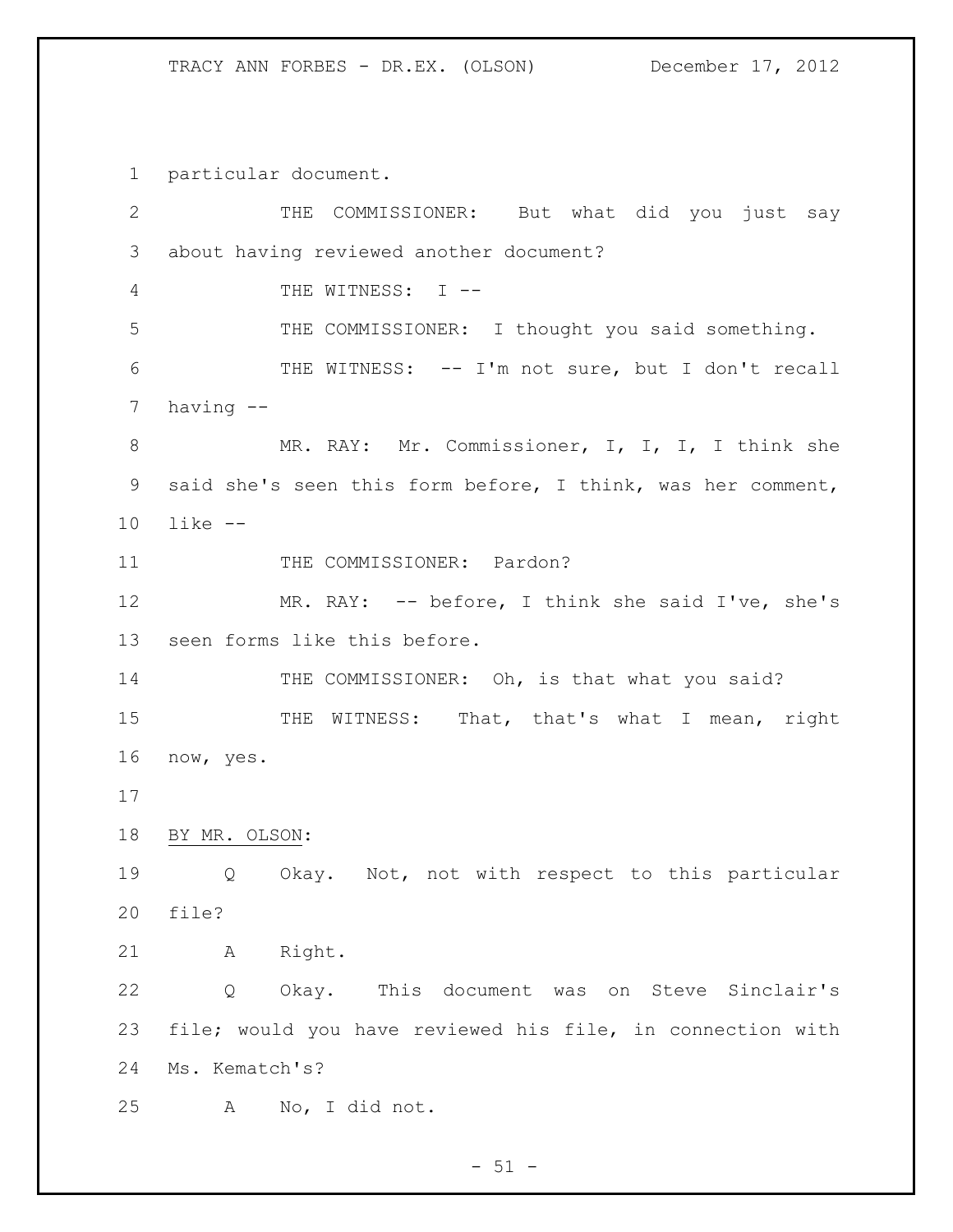Q Okay. Was there a reason you wouldn't have reviewed his file? 3 A Probably time constraints would be -- and, and it's hard for me to say definitively, this many years later, but ... Q Okay. Would you expect that -- I mean, you knew the file was originally opened under Mr. Sinclair's name and it was determined that Phoenix was, wasn't with him, so it was opened under Ms. Kematch's name; right? That's the -- 11 A Right. Q -- information that came to you with Mr. Orobko's memo? A Right. Q Okay. So wouldn't you expect that Mr. Sinclair's file might have more recent, or more information on it than -- A But I would expect that any information pertaining to Samantha would be in Samantha's file. Q Would it be fair to say that Mr. Sinclair's file might also have some important or relevant information as well? A It could, yes. Q If you had had the time, would it be a file you would have wanted to look at?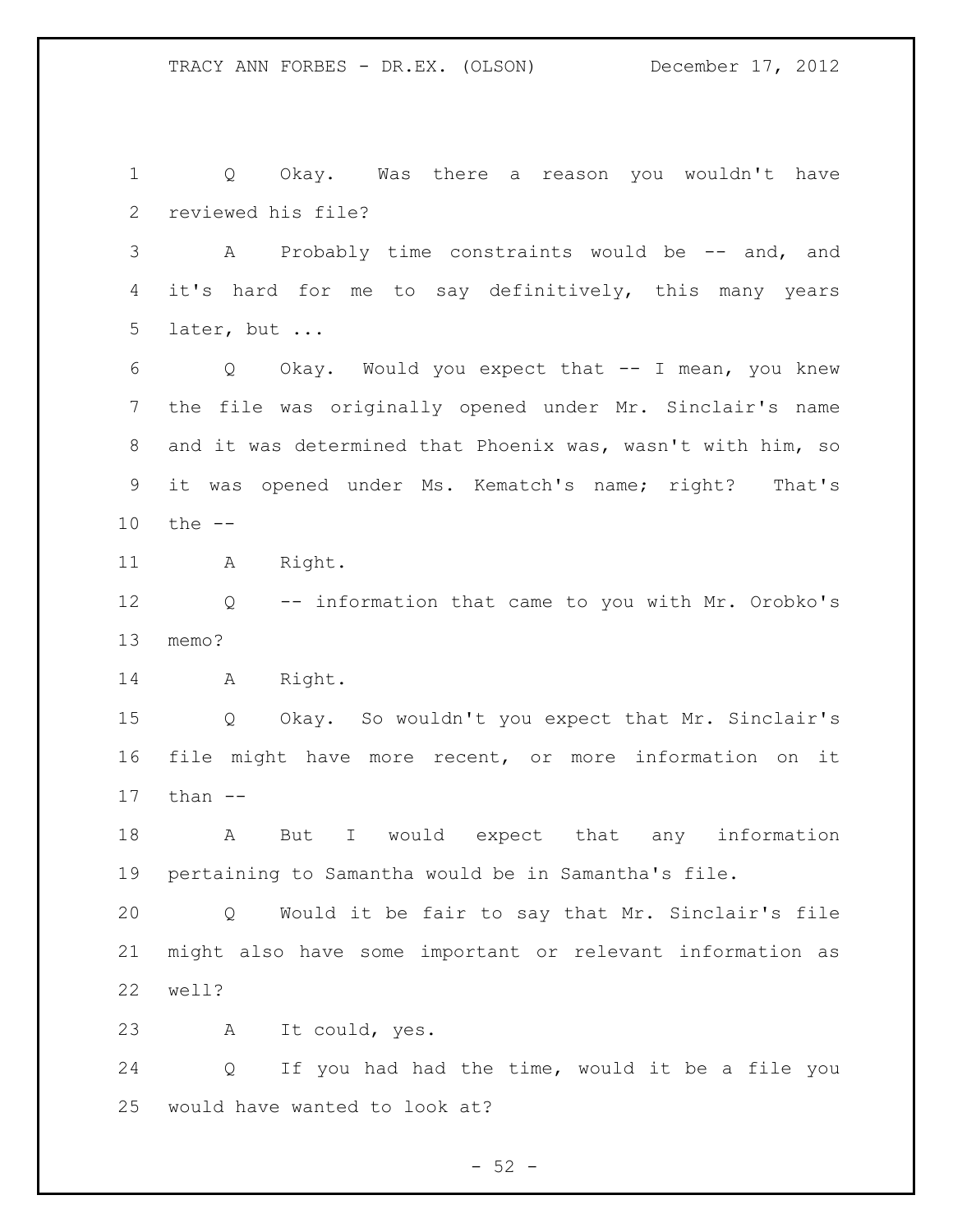A Ideally, yes.

 Q Okay. Generally, these safety assessment forms, do you recall when you would see them? Did you always see them on files?

 A Sometimes you would, sometimes you wouldn't. I mean, it wasn't necessarily a document that you would look for, or pay close attention to. Because whatever the response time was would be articulated in the CRU report that you got.

 Q Okay. So when you look for response time, it's, you wouldn't look for the safety assessment document? You would look for the CRU report and whatever it indicated in there?

A Right.

 Q Okay. Was that just your practice, or was that, as far as you knew, the practice of intake?

17 A I'm not sure.

 Q The 48 hour response time that Ms. De Gale recommended, I think you said that it was appropriate in this case? Is -- was that your evidence?

 A No, I didn't say that. I did say that I followed the 48 hour --

Q Oh, you followed? Okay.

A Right.

Q Okay. But, in your view, was it appropriate?

 $- 53 -$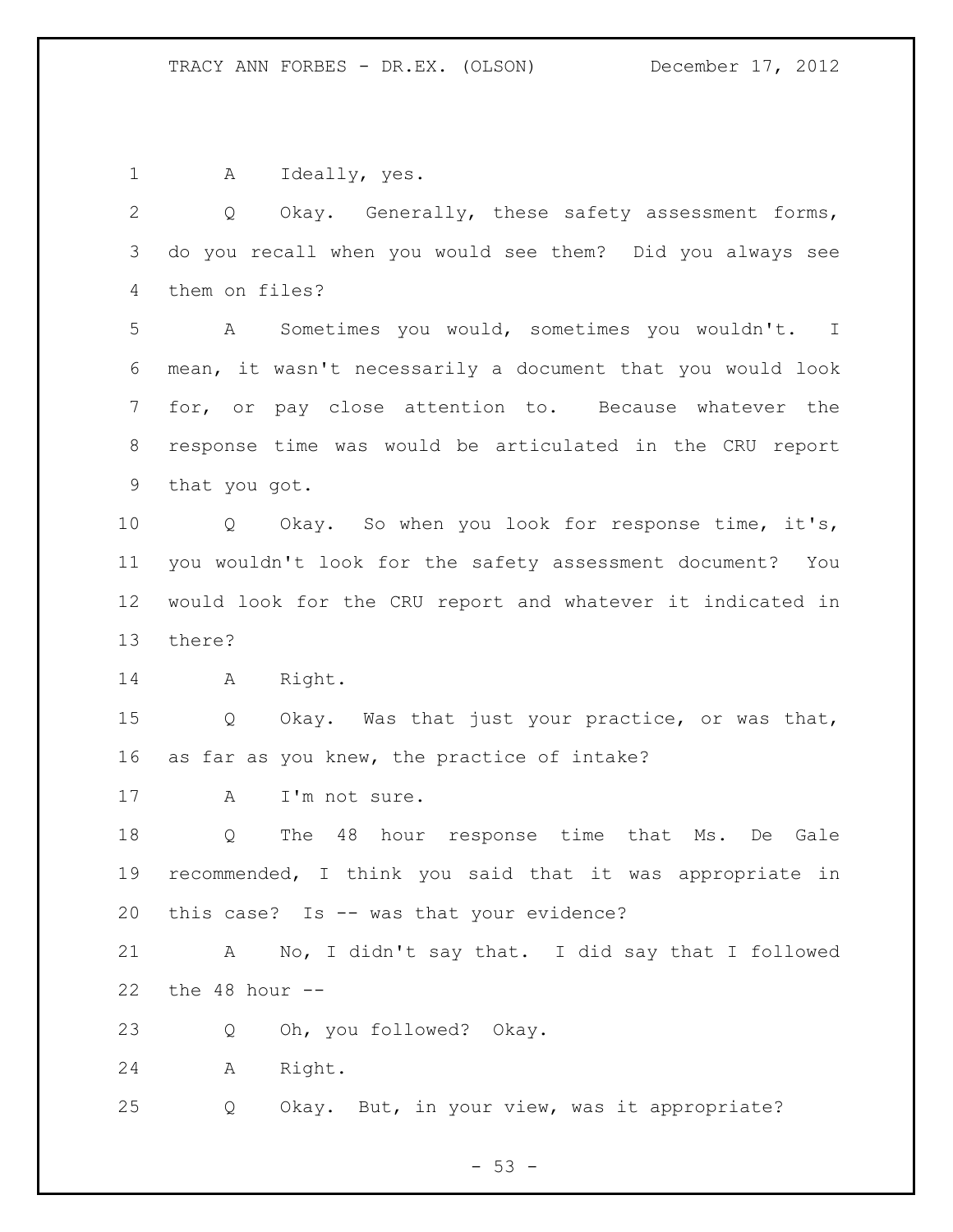A I may have given it a longer response time, but again, it's not my call to make. I responded to it within the 48 hour guidelines that were given to me. Q And when you say you may have given it a longer response, is that because you didn't see anything in the CRU report that warranted a 48 hour timeframe? A Right. Q Did you -- sorry if I asked you this earlier, but did you speak with Ms. De Gale, to find out why she had gave it a 48 hour response, according to the document? A No, I did not. Q Okay. Would that have been an option open to you? A You could speak to the CRU worker. Typically, intake workers would not be -- unless there was something unusual about a case, you usually wouldn't be contacting the CRU worker to talk to them about, about a particular report. Q Okay. And it seems to me that would be a good source of information; is there a reason why you wouldn't, wouldn't -- A But -- Q -- talk to them?

 A -- whatever information they had should be documented.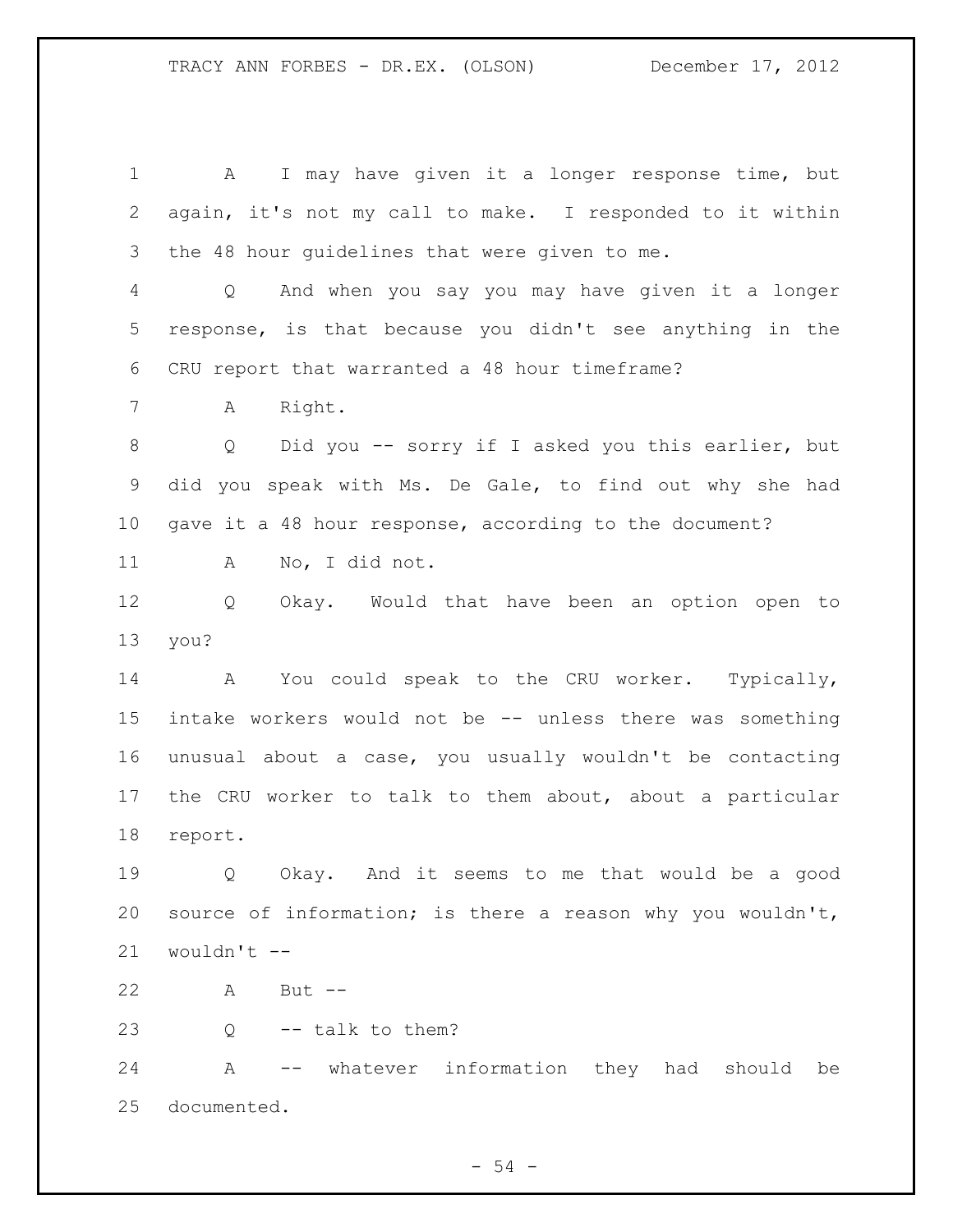Q Okay. But if it's -- what -- if it's not clear in the document why the, there's a 48 hour response, would, would it make sense to talk to the CRU worker? A That would not have been something I would have typically done. MR. OLSON: Okay. Just want to put Ms. Mirochnik's closing summary on the screen. It's at page 37350. And this will be out of Mr. Sinclair's file. BY MR. OLSON: Q Now, is this the closing summary you would have reviewed? You, you said you knew it was Ms. Mirochnik who  $-$  A Can, can you scroll down a bit so I can see -- MR. OLSON: Yeah, maybe we can scroll through it, it goes to page 37355. 17 THE WITNESS: Yes, that would have been ... BY MR. OLSON: Q This would have been it? A Yes. Q Now, this, this -- THE COMMISSIONER: This, this would have been what? I'm asking the witness.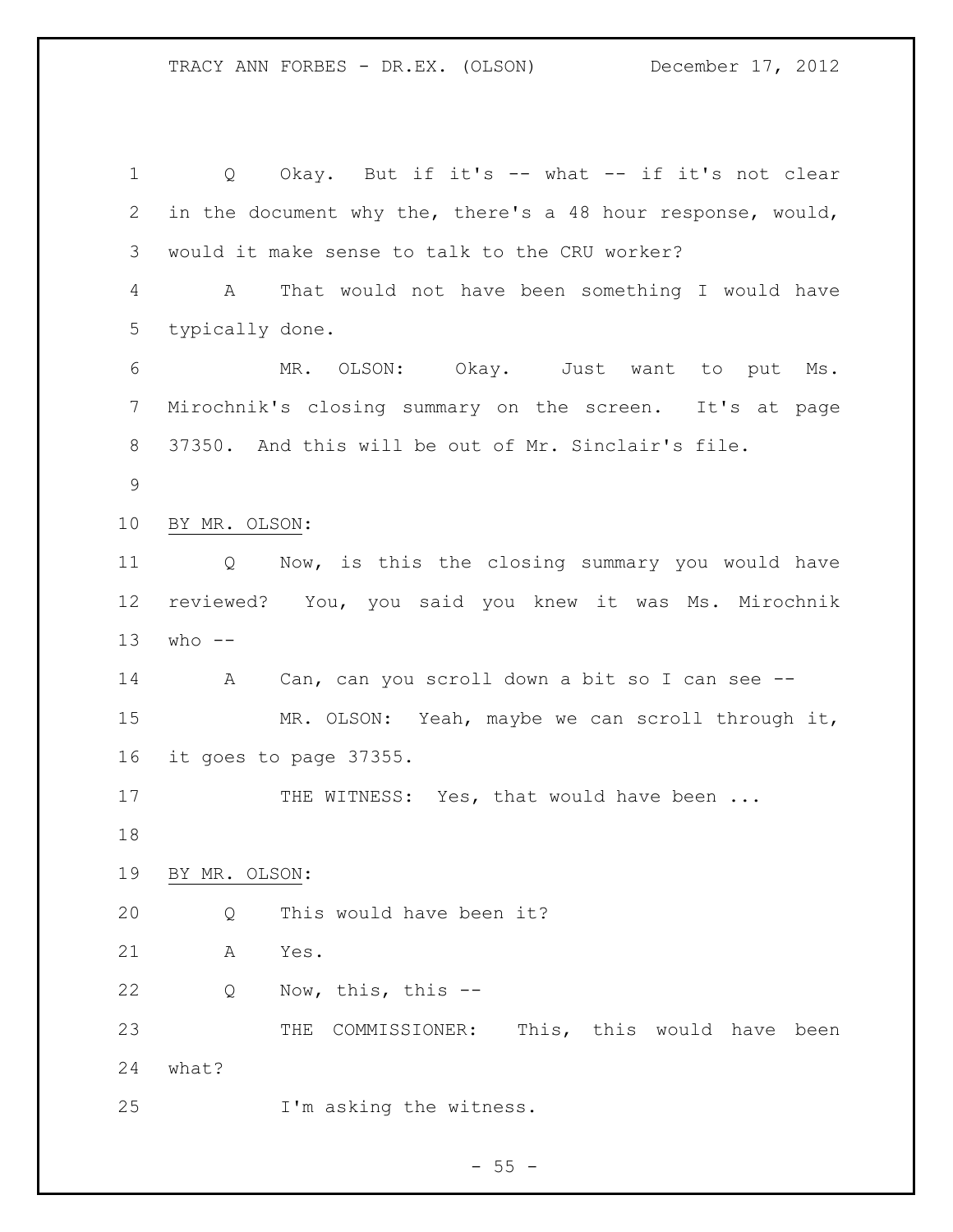TRACY ANN FORBES - DR.EX. (OLSON) December 17, 2012 THE WITNESS: This would have been Lisa Mirochnik's closing summary that I would have reviewed. THE COMMISSIONER: Thank you. BY MR. OLSON: Q Now, this was on Mr. Sinclair's file; right? Is that your understanding? A I don't know if it was on Mr. Sinclair's file. I did see it with Samantha's information. Q And do you know how -- maybe if we could just go to the bottom, to see if indicates -- see, it says, has Steve Sinclair on the bottom? A Um-hum. Q That indicates that it was part of his file. A Okay. Q Do you know how it is you would have come to see

it?

 A I assume that because it's referenced in the CRU report from Debbie De Gale, that either I would have pulled it off CFSIS, or my supervisor would have pulled it off CFSIS. I'm not sure how that happened, but it, it did form a part of the CRU report that I received.

 Q Okay. And all of these, intake, closing and transfer reports, those are all available on CFSIS?

A Right.

 $-56 -$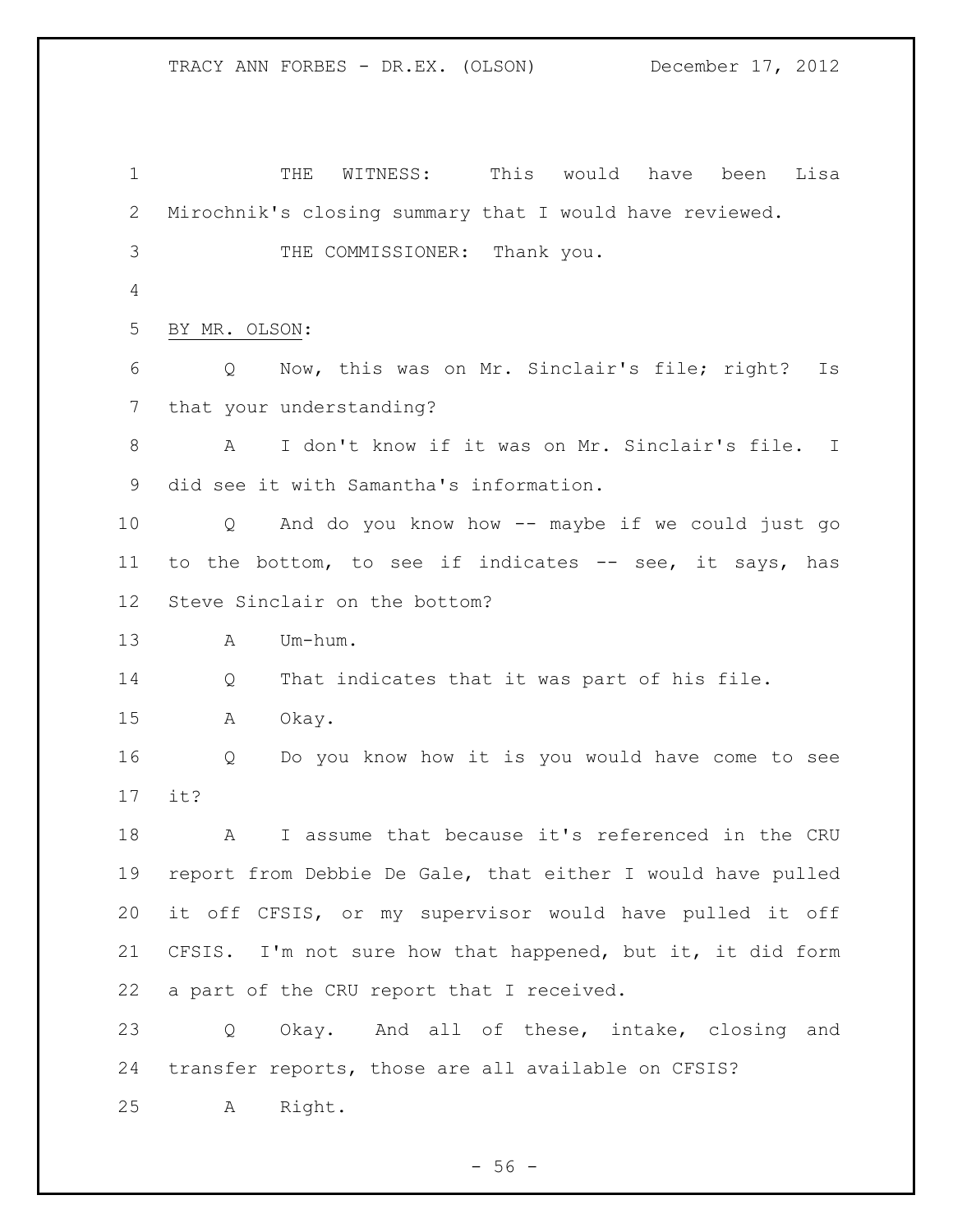1 Q Okay. And to see what the closing summary was, you could just type in Mr. Sinclair's name and find it quite easily? A Yes. Q Okay. What's the date of this document? A I think it's February -- Q February 13th? A -- '04. Yeah. Q So February 13th, 2004? So fairly, fairly recent, in terms of your involvement? 11 A Right. MR. OLSON: Okay. Go to page 37353. 13 THE COMMISSIONER: Just, just one -- where's the February date? MR. OLSON: Sorry, the February date's on page 37355, just by the signatures. 17 THE COMMISSIONER: Yes, I see it. BY MR. OLSON: Q Under assessment, is that something you would have reviewed? A Yes. Q And what would be the, what would be the significance of the assessment to you, as the worker now handling the file?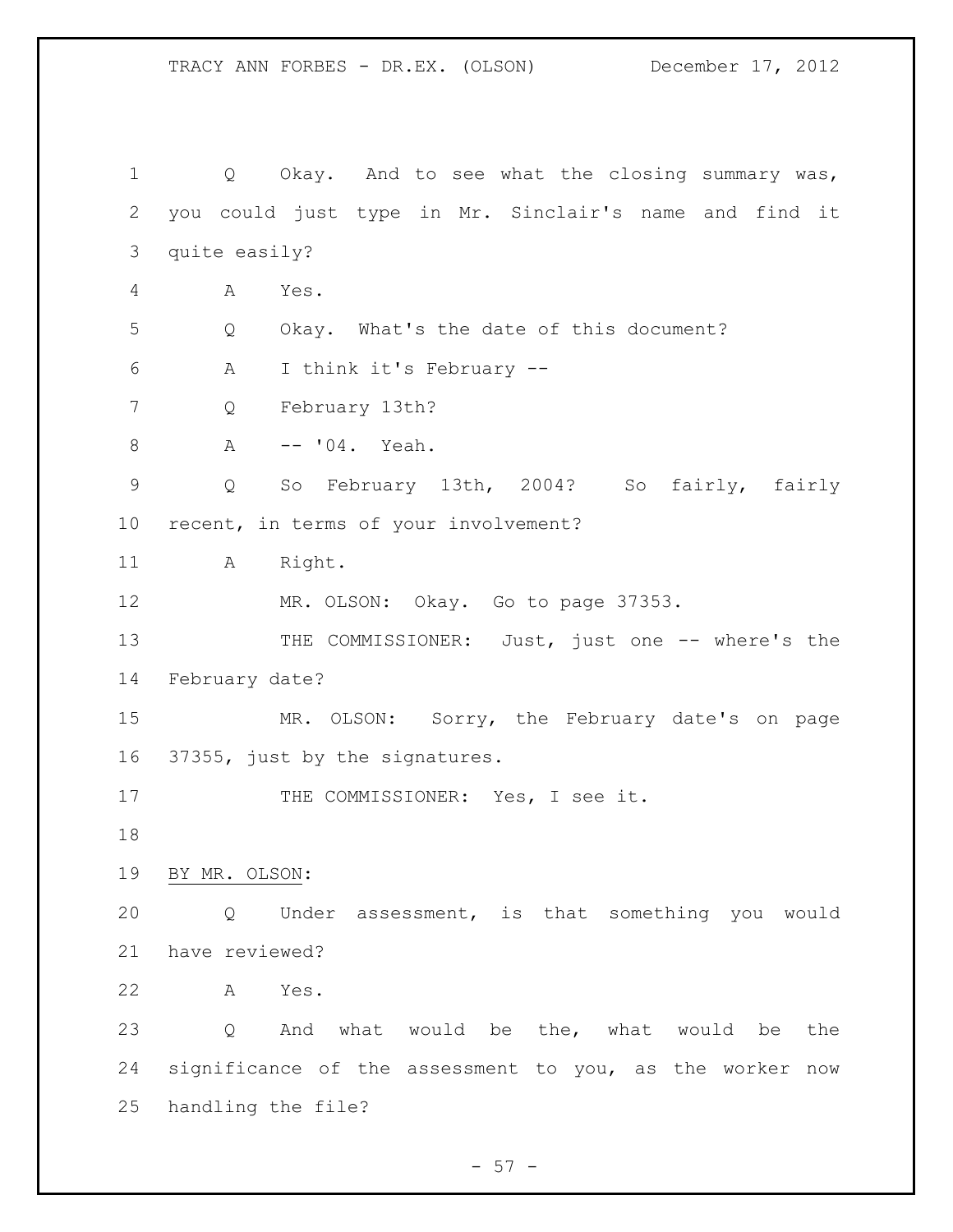A That Lisa is indicating that at that time, Phoenix was with Rohan and that -- and Kim, and that Samantha and Steven are deemed to be high risk -- or high risk, but based on the fact that she hadn't met with Samantha at the time and she hadn't actually done an assessment of Steven. She spoke to him, I believe it was, over the phone. So she's, as a precautionary measure, indicating that if Phoenix was found in either mom or dad's care, that the child would be considered at high risk and could be at high risk of coming into care. Q Okay. And so if we look at the paragraph on page 37355, where it starts: "This worker ..." It's right, right above the statement of risk -- A Um-hum. Q -- paragraph. It says: "This worker cannot make an accurate assessment of Steve's current lifestyle due to lack of information provided. This worker would therefore determine that Phoenix would be at high risk of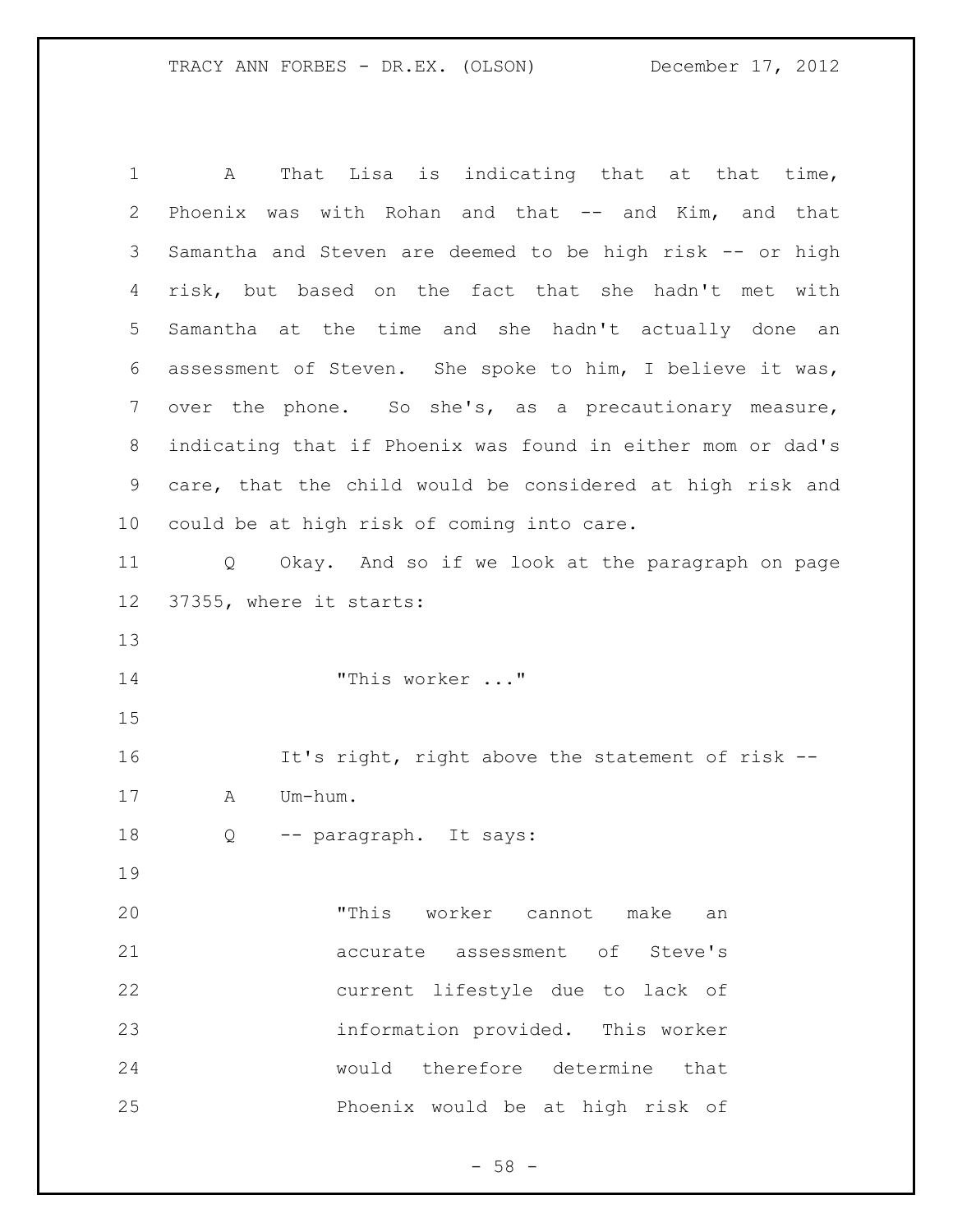| $\mathbf 1$    | coming into care should she return                |
|----------------|---------------------------------------------------|
| $\mathbf{2}$   | to Steve's care. She would also                   |
| 3              | be at high risk of coming into                    |
| 4              | found<br>should<br>she be<br>in<br>care           |
| 5              | Samantha's care. Worker has                       |
| 6              | therefore safety planned with                     |
| $7\phantom{.}$ | current caregivers to Phoenix, the                |
| $\,8\,$        | Stephensons. They have agreed                     |
| $\mathsf 9$    | [that this worker's] with this                    |
| 10             | worker's assessment and have                      |
| 11             | agreed to keep Phoenix in their                   |
| 12             | care under a private arrangement.                 |
| 13             | They will allow Steve to visit                    |
| 14             | Phoenix in their home whenever he                 |
| 15             | wants, though he has not come to                  |
| 16             | date  Due to the fact that a                      |
| 17             | private arrangement has<br>been                   |
| 18             | agreed to [to] between Steven and                 |
| 19             | Stephensons, worker<br>the<br>is                  |
| 20             | recommending this file be closed                  |
| 21             | at this time."                                    |
| 22             |                                                   |
| 23             | So she's closed the file because Phoenix was with |
| 24             | the caregivers, the, the Stephenson's; right?     |
| 25             | Right.<br>Α                                       |

- 59 -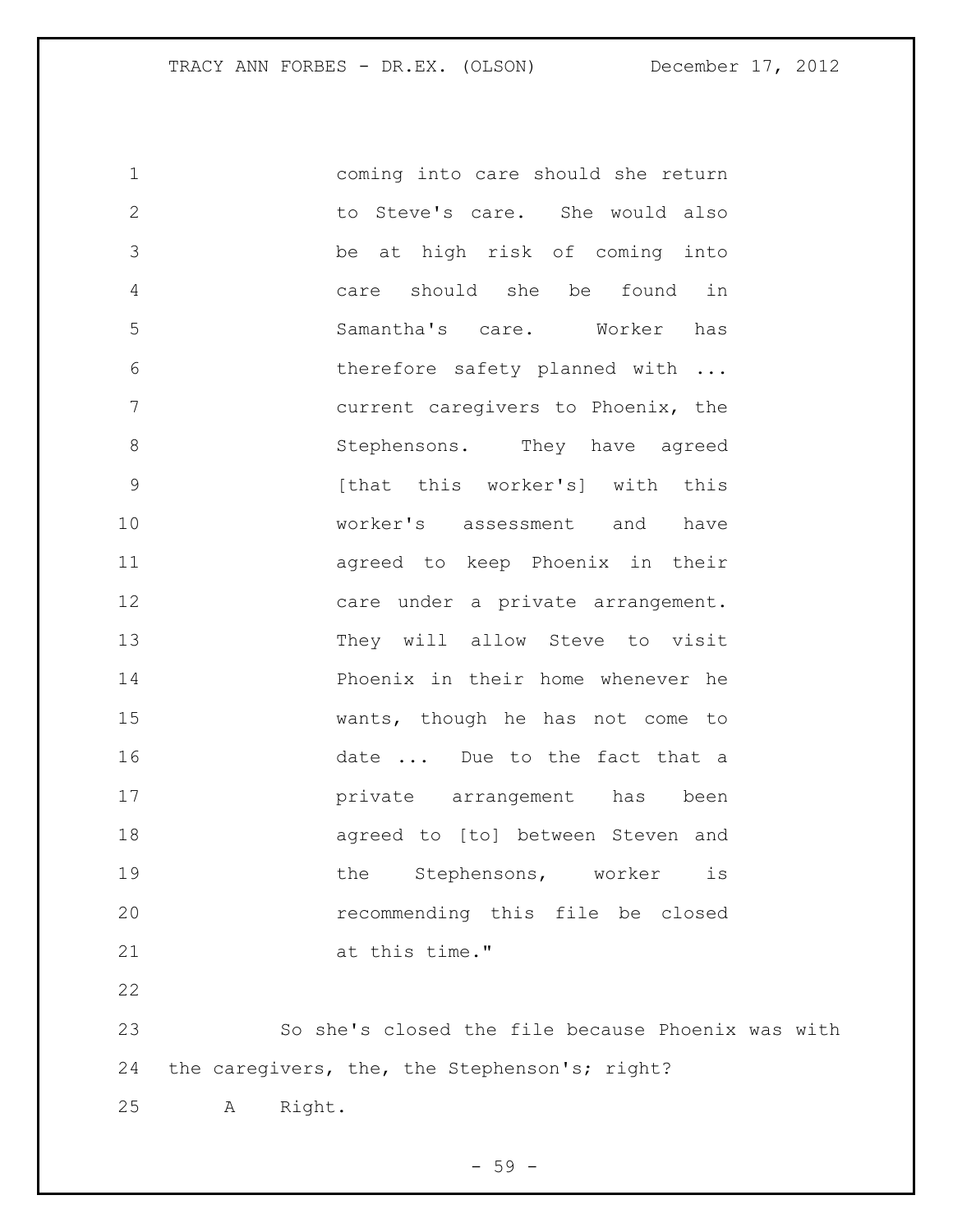Q In terms of the risk that Samantha posed -- A Um-hum.

 Q -- at least based on this assessment, what was your understanding of what that risk was?

 A Well, it was an assessment that wasn't based on any information that was obtained through Samantha at the time, because Lisa did not meet with Samantha. So it was a precautionary, child would be considered at high risk in Samantha's care. So when I come to get the file, I need to do my own assessment to, to actually determine what the level of risk is.

12 Q Okay. How -- when you say it was an, a 13 precautionary assessment, what, what do you mean by that?

 A Well, typically, in a situation like this, and this type of situation would not have been uncommon, if you were not able to meet with either of the parents and a child was residing with another family member or a friend on a private arrangement, you would say exactly what Lisa said, which was, the child would be considered at high risk in either of the parents' care, because you don't have enough, enough information to accurately assess risk. So if you look at the history and the age of the child and in the absence of any other information, you would assess it as, as high until somebody else could come and meet with the parents and actually assess the risk.

 $- 60 -$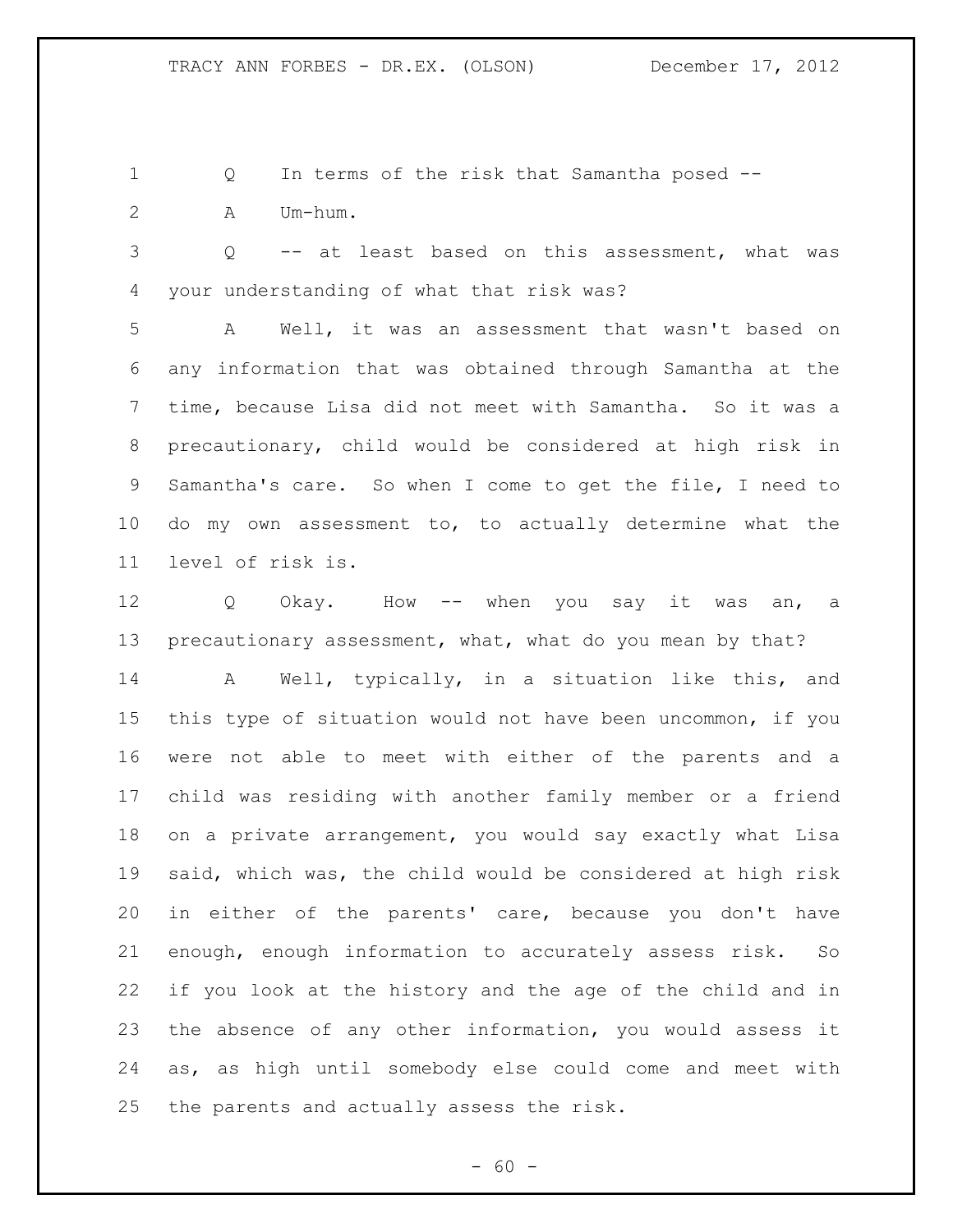1 Q Okay. So it seems to me, in a, in a case like that, you, it makes sense to say the risk can't be determined at this time, due to lack of information, or something along those lines. What you're saying is workers would say it was a high risk until you can get more information? I'm just trying to understand what you're -- A Yes --  $8 \qquad Q \qquad -- \quad saying?$  A -- in, in situations that had similar circumstances to this, yes. Q Okay. So are you saying that this sort of phrasing was not unusual in a, in a case like this? A No. 14 Q No, you're not saying that, or -- A No, sorry -- Q -- it's not unusual? 17 A -- it's not unusual. Q So you've seen it before? A Yes. Q All right. And what does this signal to you then, when you see that sort of language? A That you need to do your own assessment and determine the level of risk and that there's a reason, there's reasons to be cautious in this type of situation. I mean, there are some risk factors, due to history, but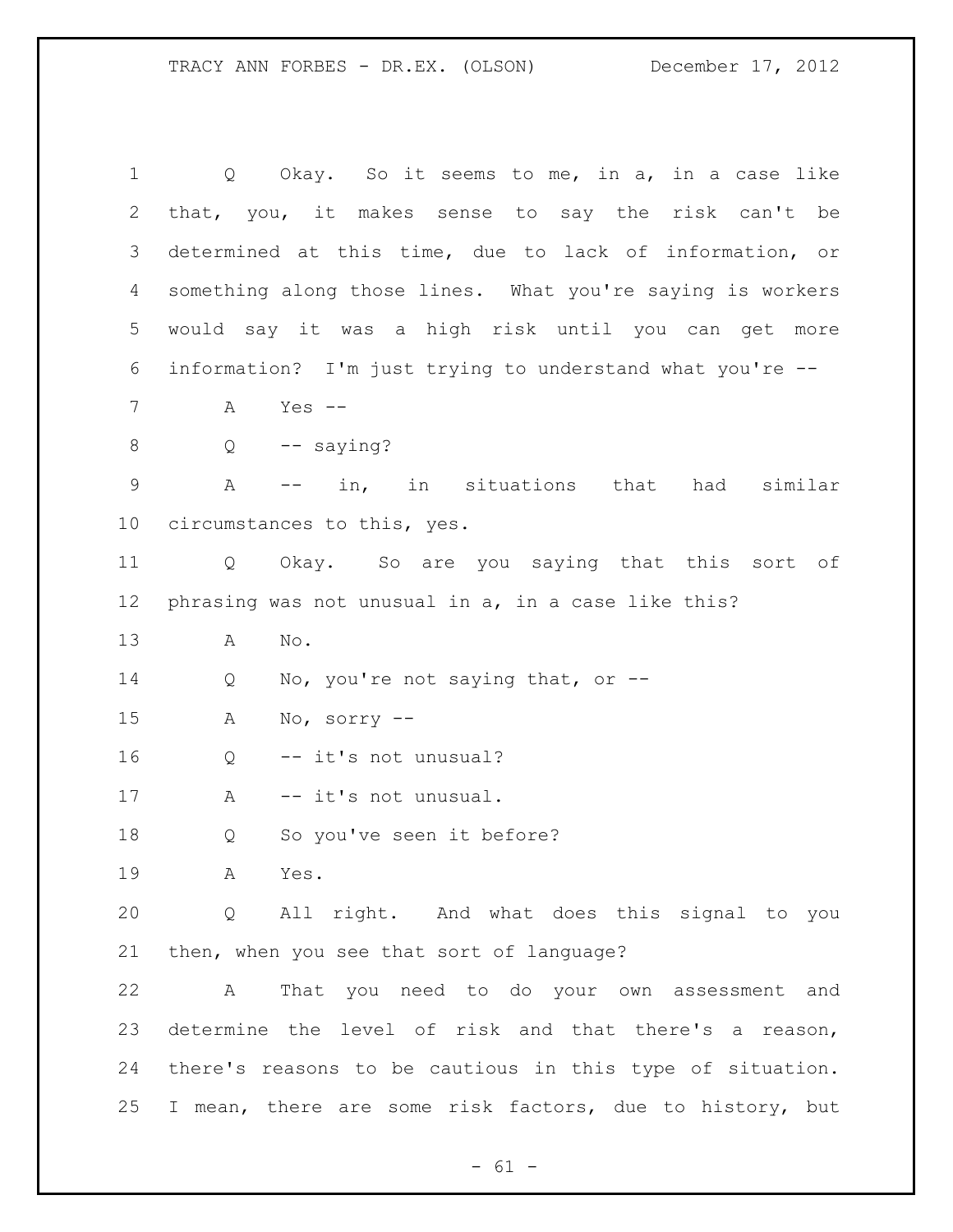that, alone, does not determine that this case would be high risk.

 Q When you -- what you're going on, at this point, is, I take it, just the history that you have of Samantha from the file, from previous workers' assessments?

A Right.

 Q Okay. Because at this point, you hadn't met with Samantha yourself?

A No, I had not.

 Q Okay. And you wouldn't know whether she had done anything to address any of the concerns raised in the other assessments?

13 A I would have known that -- well, initially, when I very first got the file, I wouldn't have known what she 15 had done, but at some point within -- and I don't know what the timeframe would have been, I would have been, had access to Kerri-Lynn Greeley's transfer summary and Delores Chief-Abigosis' transfer summary. I would have had access to that information, certainly by the time I met with Samantha.

 Q And certainly before you, ultimately, you closed the file; right?

A Right.

 Q Okay. So you would've had a full picture of that background?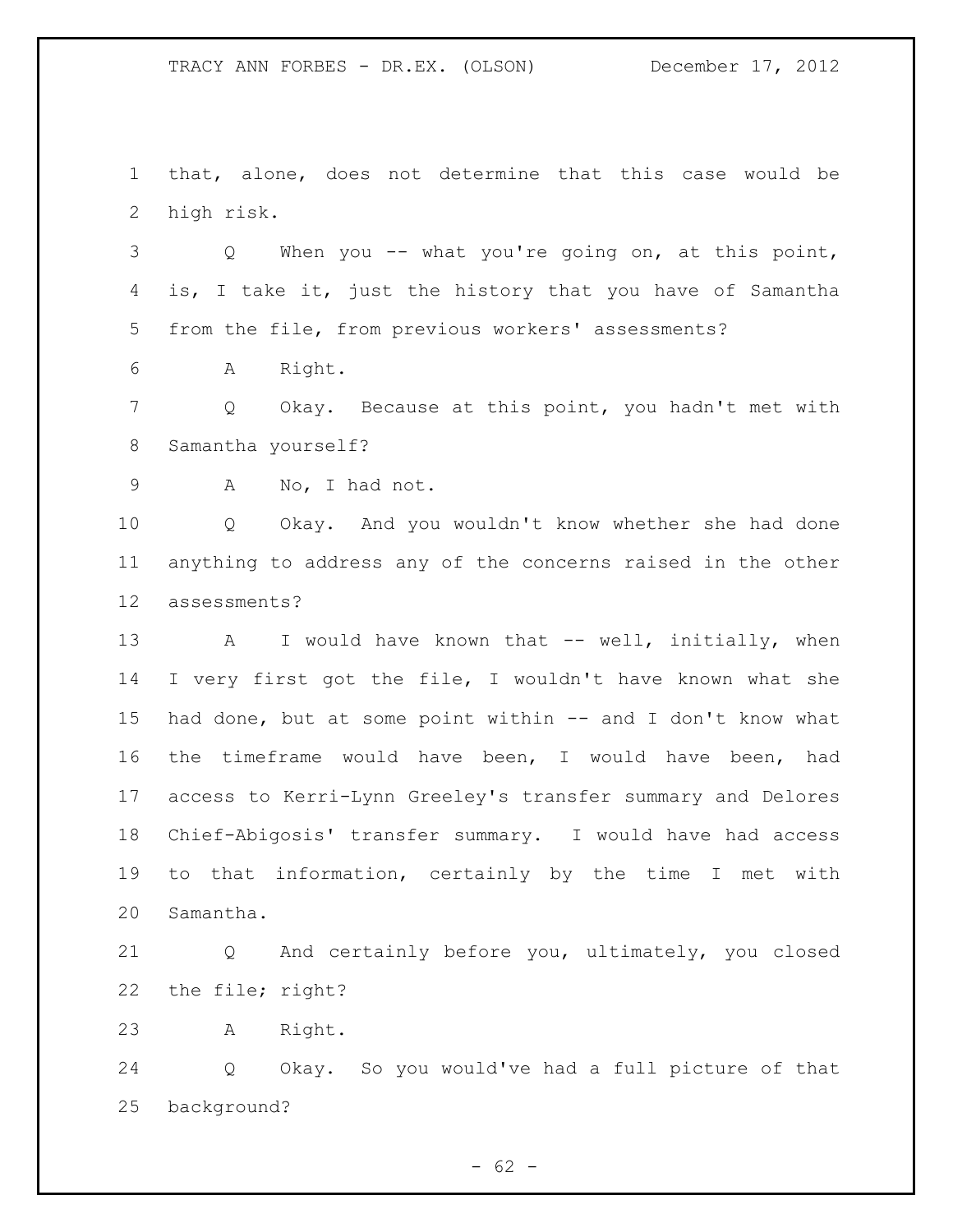1 A Right.

 Q Okay. Do you know what the relationship between Ms. Kematch and the Stephensons was? A I knew that it was somewhat tenuous, just based on what was written in the file. Q What do you mean by "somewhat tenuous"? A Well, I knew that they weren't necessarily on the, the best of, of terms, that they had had a difficult separation when they did. I didn't know what the nature of their contact had been since that time. Q Are you referring to Steve Sinclair and Samantha Kematch now? A Yes, sorry. Q Oh, sorry, I, I think you may have misunderstood my question. I was asking if you knew what the relationship between the Stephensons and Ms. Kematch was? A Oh, I'm sorry. Q That's okay. A No, I didn't know the exact nature of the relationship between them. All I knew was that Samantha had dropped Phoenix off to be in their care and eventually come to pick Phoenix up from them. Q That was based on the memo that Mr. Orobko provided -- A Right.

 $- 63 -$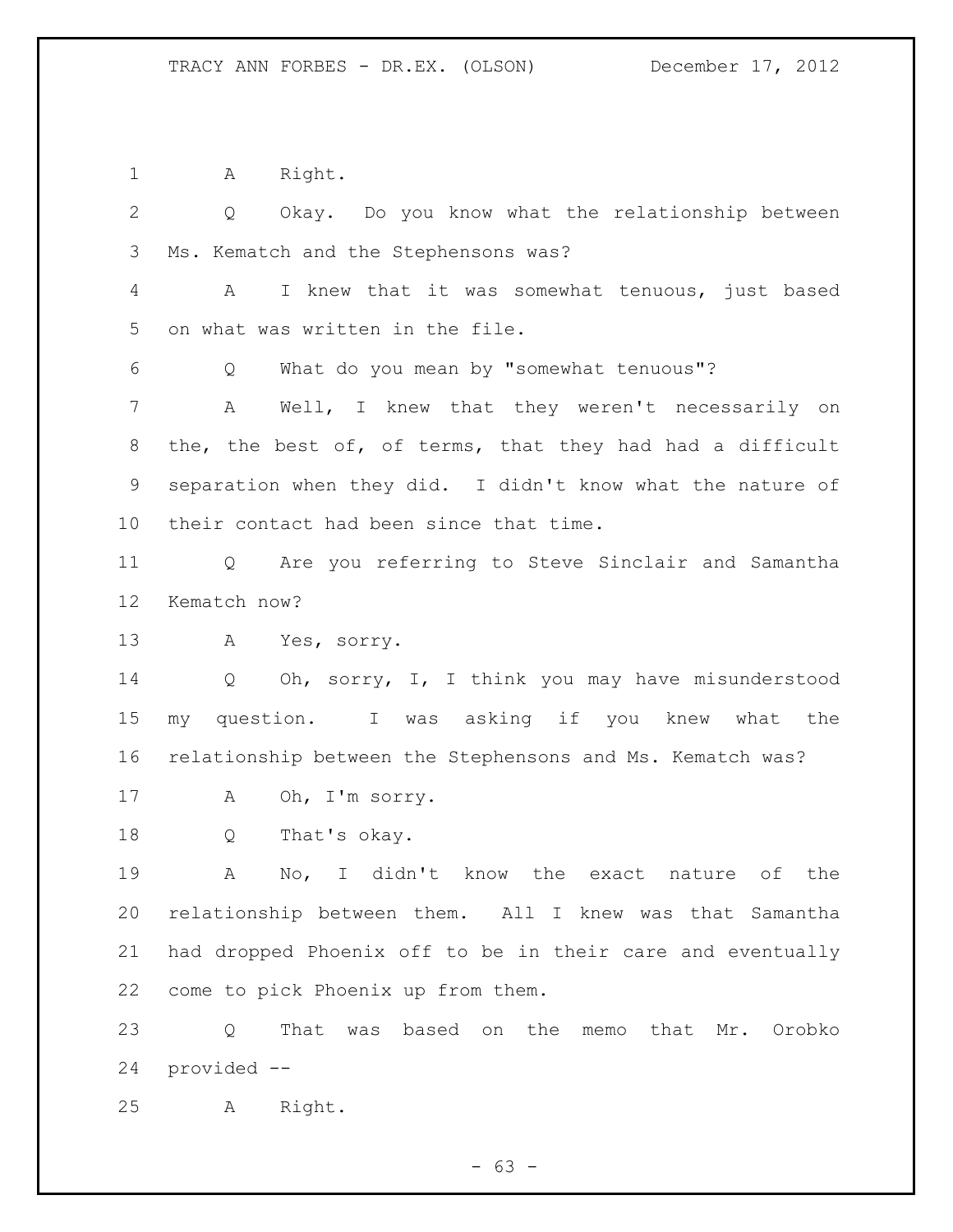Q -- to you? Okay. You didn't know whether or not they were actually friends, or had any other -- A I assumed that they were acquaintances. Q That would have been an assumption on your part though? A Yes, I, I didn't know, really, the nature of their relationship, no. Q Okay. You were aware of the letter sent to the Stephensons, advising them to contact the agency if, if Phoenix is in the care of Steven, or Steve Sinclair? A Yes, and I, I believe, I, I thought the letter indicated that Samantha would be considered high risk as well. Q Right. Now, you know that Samantha picked, picked Phoenix up? A From the Stephensons -- Q Right. 18 A -- right. Q Okay. Did you have any contact with the Stephensons, to find out what the situation was? A I did not, but I knew that the CRU worker had attempted to contact them and the phone number that we had was the wrong number. Q Okay. Did you -- just getting back on to Ms. Mirochnik's assessment of Samantha being high risk, did you

- 64 -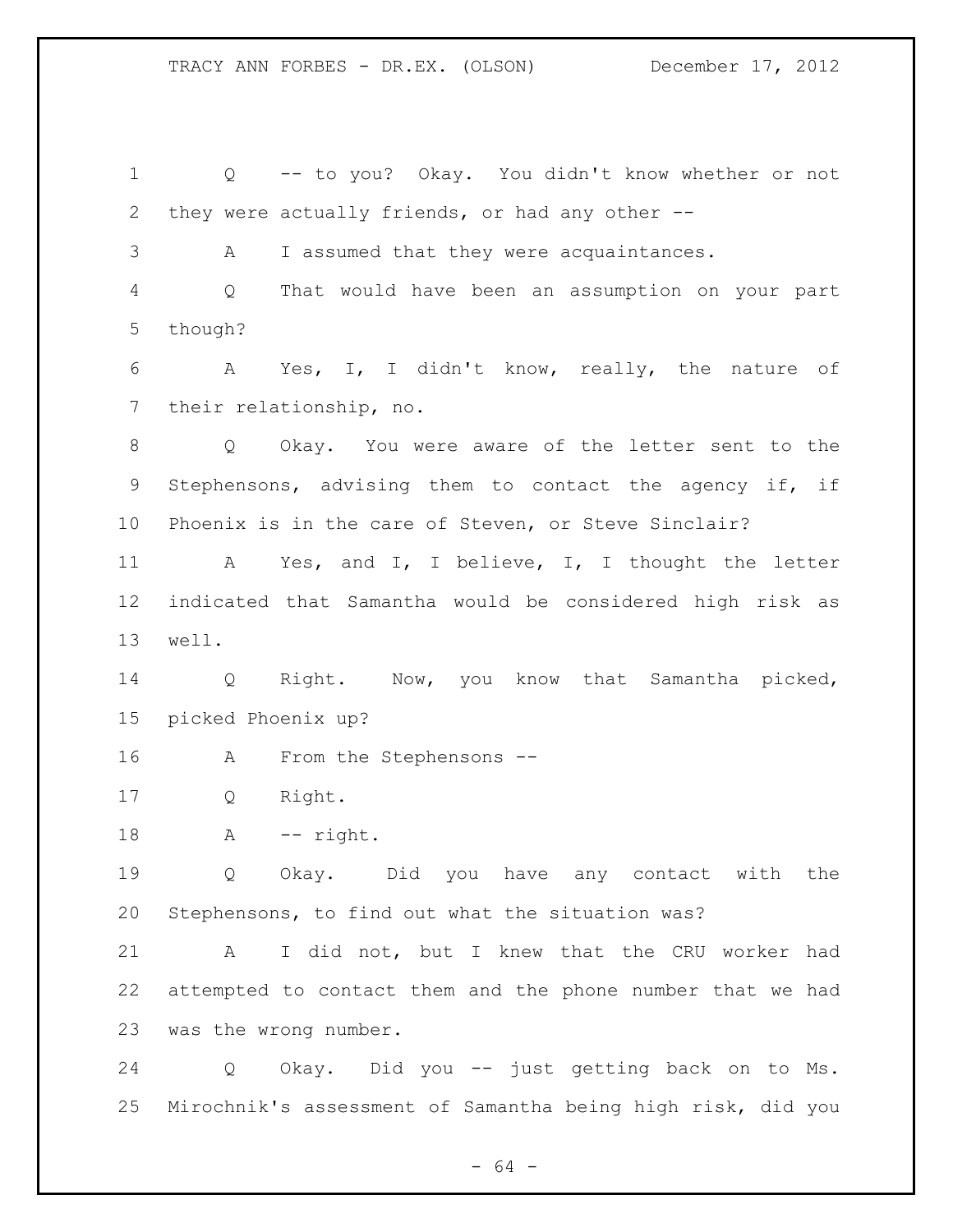ever follow up with her, or talk to her about that?

A With Lisa?

Q With Lisa.

A No.

 Q Is that something you could have done if you wanted to?

 A I could have. Typically -- sometimes you would do that, but very rarely.

 Q Is that because of a, a timing issue, just not having the time to do it, or is it just something that's not done?

 A It could be a bit of both. Often it's just not something that's done and sometimes time constraints would play a, a, would be a factor in that as well.

 Q In terms of getting her rationale for including this statement in the document, would she, would it have been a good idea, do you think, to contact her and ask why she made it, why she said that, wrote that?

 A I didn't feel like I would have gained anymore information by talking to her than what was already articulated in her summary.

 MR. OLSON: I want to turn now to visit back to Ms. Kematch's file, CD1795, page 36953.

 THE COMMISSIONER: Three six nine five three? MR. OLSON: Yeah, it's an intake closing summary.

 $- 65 -$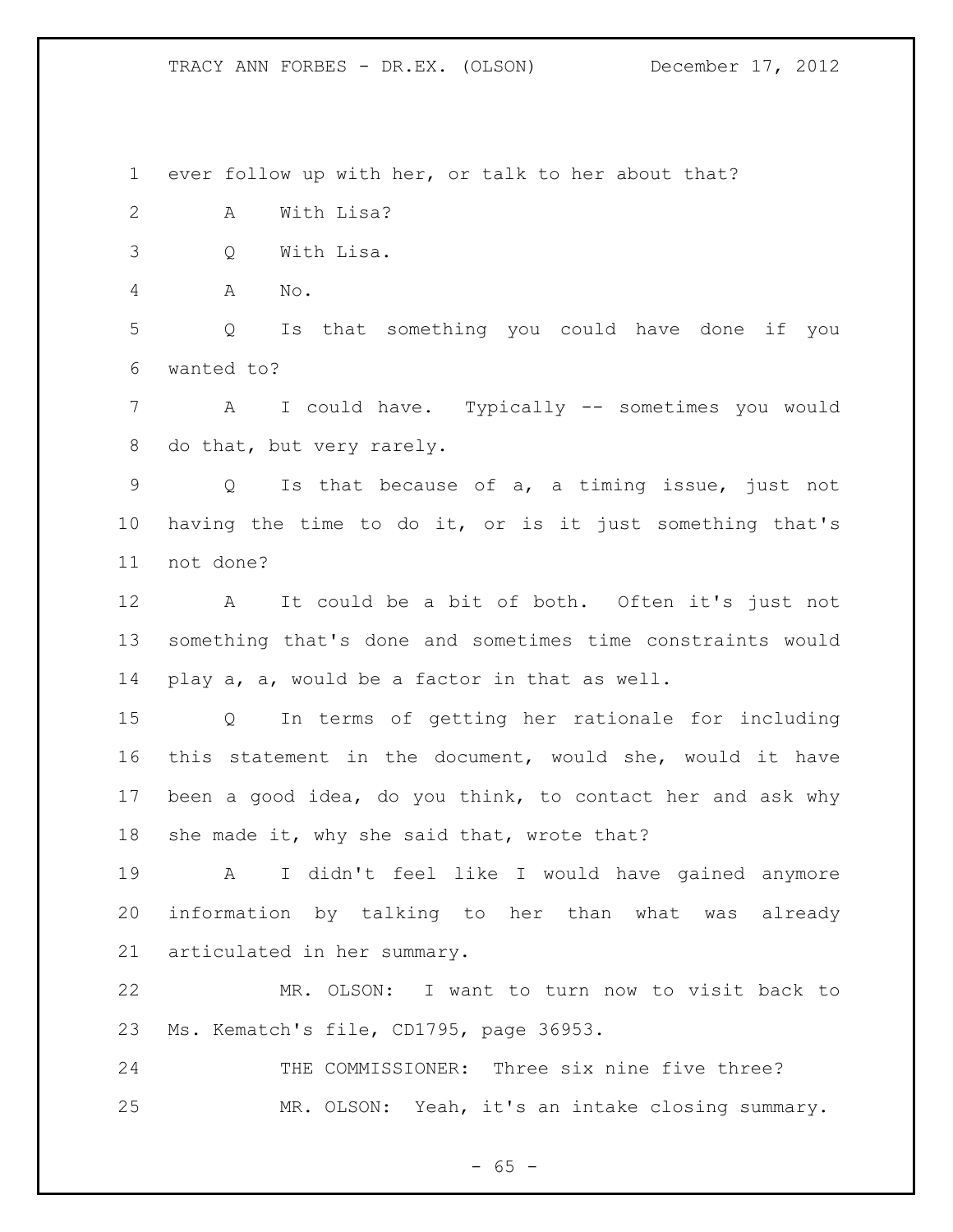1 THE COMMISSIONER: Yes, I have it. BY MR. OLSON: Q Do you, do you recognize this document? A Can you scroll down a bit please? Q Let's go to page 36958 -- A Yes, I do. 8 Q -- this is the last page. A Yeah. Q Okay. 11 A That's my closing summary. Q Okay. So this indicates that the file was closed July 15th, 2004, 2004 and the signature beside your name is your, your signature? A Yes. Q The signature beside Ms. Parsons' name would be her signature? 18 A It looks like her signature, yes. Q Just want to ask you, it's signed by -- the date under her name is August 6th, 2004 -- A Um-hum. Q -- do you know why that is? Is that the date she would have reviewed it and signed off -- 24 THE COMMISSIONER: Now what, what page you on? MR. OLSON: This is 36958. The last page of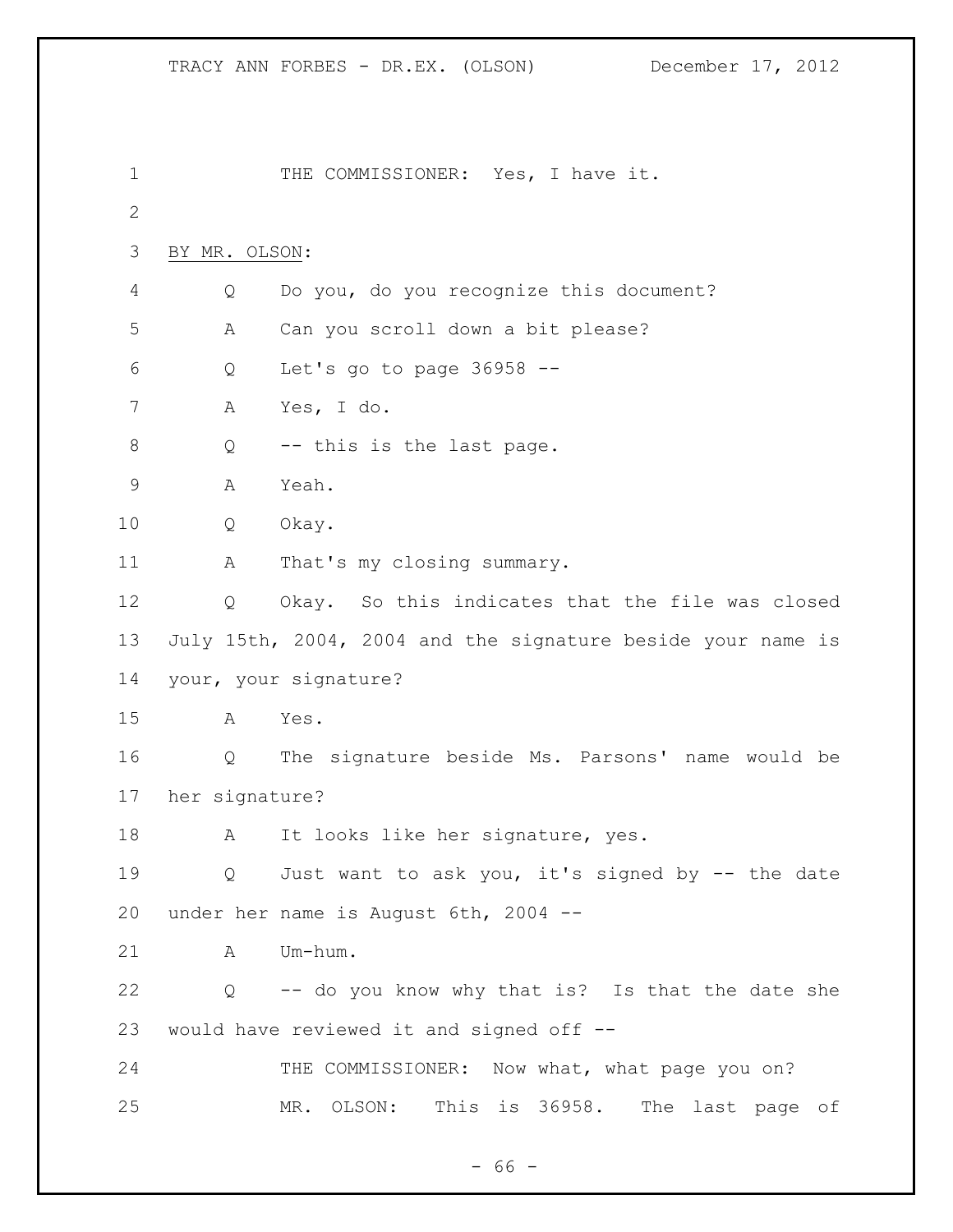that? THE COMMISSIONER: Yes, and what are you asking her about the signatures there? MR. OLSON: She's confirmed that the signature, one of the signatures is hers. THE COMMISSIONER: Right. MR. OLSON: One of the signatures is Ms. Parsons' and I'm asking about the date underneath Ms. Parsons' name being, it looks like August 6th, 2004. BY MR. OLSON: Q Do you, do you know why that date is written there? A Well, I'm not her, so it's difficult for me to speak for her, but generally -- Q Okay. A -- what she would do would be review the file, or your summary sometime after you had done it and usually put 19 a date as to when she reviewed and signed it. So ... Q It says, where it says case closed, July 15, 2004, there's another date, July 14, 2004, if you look down at the bottom; you see it? A Yes. Q What's the, why is there a difference between those two dates?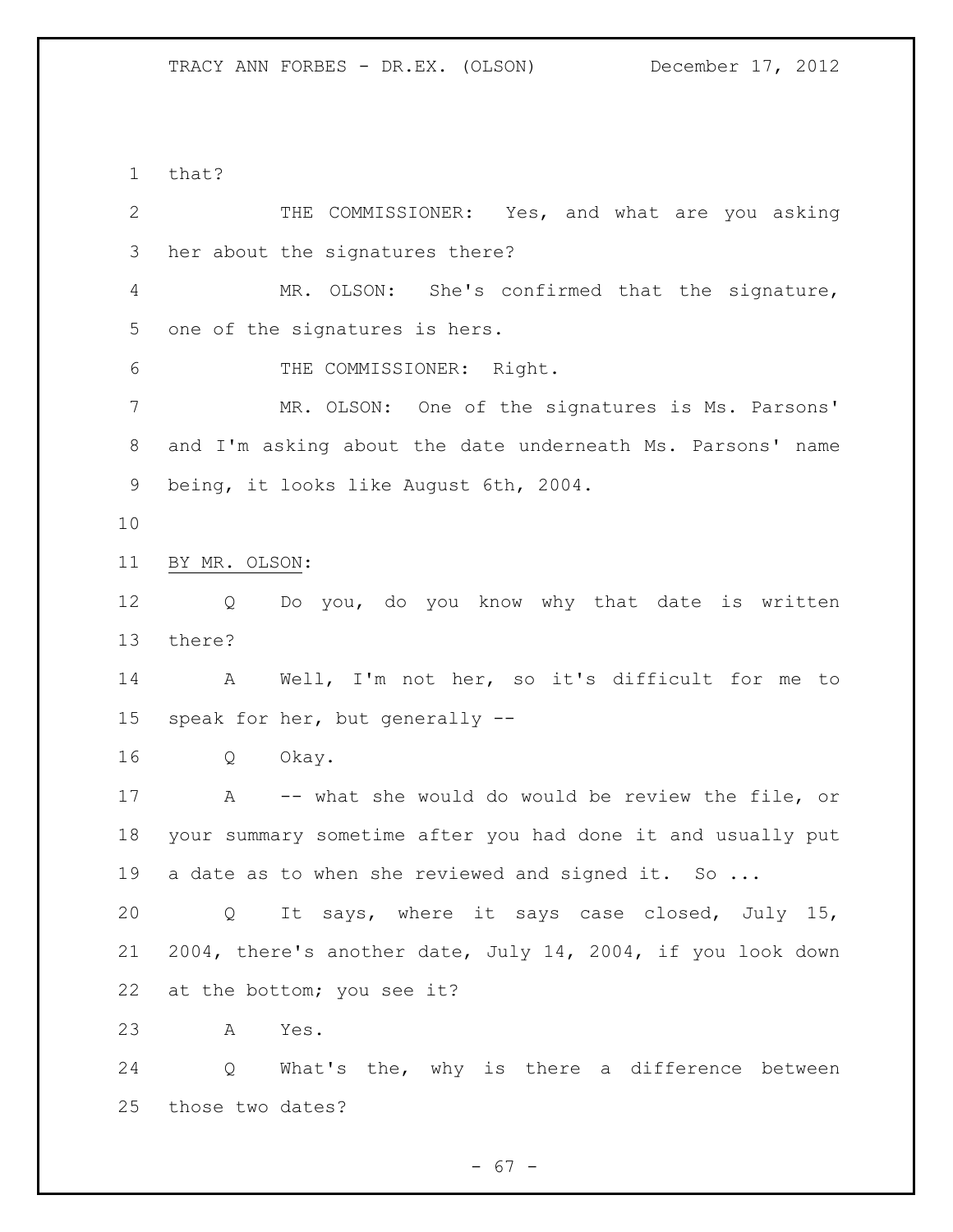A The date, July 14th, would have been the date that I actually completed the summary and the case closed, July 15th, 2004, would have been the date that our admin person would have actually processed the closing summary and changed the status on CFSIS. Q Okay. So if a worker to go into the file on the CFSIS July 16, 2004, they should have seen that the file was closed? A Right. Q Okay. And then assuming that Ms. Parsons' notation of August 6th, 2004, that's her signing off on the closure -- A Um-hum. Q -- does that mean that she would have signed off on it after the file had already been closed? A I guess, so, yeah. 17 THE COMMISSIONER: Well then, in other words, it didn't require the supervisor's signature in order to be closed; is that -- 20 THE WITNESS: Well, but it does -- you can't close, I mean, you can't close a file without a supervisor having signed it off. So I suppose if she disagreed with what you had done, she would have the admin person go back in CFSIS and change the closure. 25 THE COMMISSIONER: But I thought it was said that

 $- 68 -$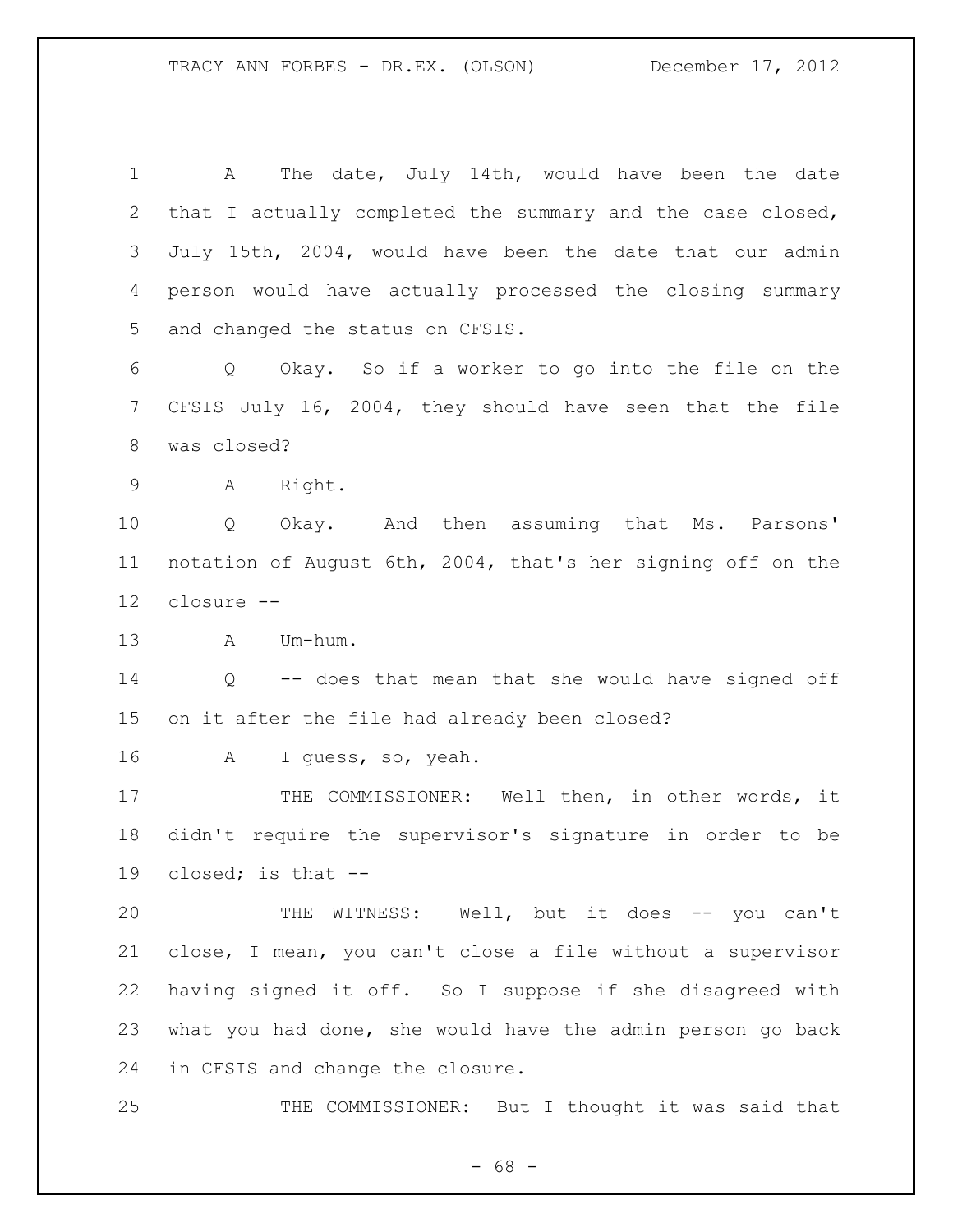the, that it went into the records that it was closed as of July 14th?

 THE WITNESS: That would have been the date that I would have completed my recording.

 THE COMMISSIONER: But that doesn't close the file?

7 THE WITNESS: No.

 THE COMMISSIONER: And that, it isn't closed until the supervisor signs off, is that what you're telling me?

 THE WITNESS: That's the way it's supposed to work.

13 THE COMMISSIONER: Do you know if it worked that way this time?

15 THE WITNESS: It doesn't look like it did, but I don't know, because I'm not -- I do my summary and I pass 17 it on to my supervisor, at what happens after that, unless she, he or she comes back to me, I, I don't know.

19 THE COMMISSIONER: Why do you say, in this instance, it doesn't look as though it --

21 THE WITNESS: Well --

THE COMMISSIONER: -- worked like that?

23 THE WITNESS: -- because it looks like, it says, case closed, July 15th, 2004, which underlined. That would typically be the date --

- 69 -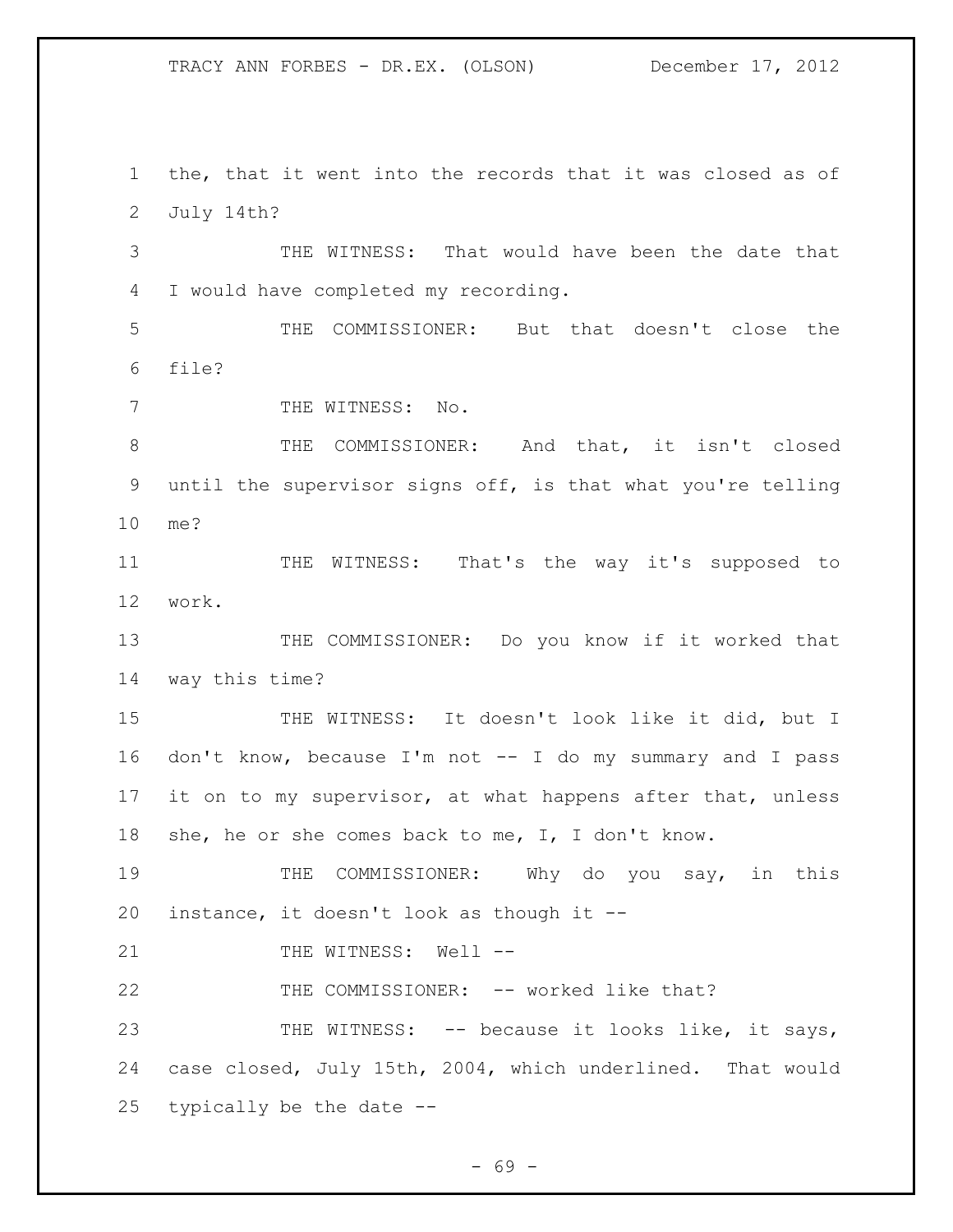1 THE COMMISSIONER: Just a minute, what's 2 underlined? Are we, are we -- 3 THE WITNESS: Above -- 4 THE COMMISSIONER: -- are we --5 THE WITNESS: -- my name. 6 THE COMMISSIONER: -- on page 58? 7 MR. OLSON: Fifty-eight, yes. 8 THE COMMISSIONER: Where, where's the 9 underlining? 10 MR. OLSON: Under case closed, July 15, 2004, at 11 the top of the page. 12 THE COMMISSIONER: Oh, the typed document? 13 MR. OLSON: Yeah, in all caps. 14 THE COMMISSIONER: Oh, oh, all right. 15 THE WITNESS: That --16 MR. OLSON: And so, up there, that, it says July 17 15th, and then below, under date, it says July 14th, 2004. 18 THE COMMISSIONER: Well, who put, who put case 19 closed July 15th, 204 (sic) and underlined it? 20 THE WITNESS: I would assume our admin person 21 did. I don't know. 22 THE COMMISSIONER: You didn't? 23 THE WITNESS: No, I would put the date, July 24 14th, 2004, when I did my recording. 25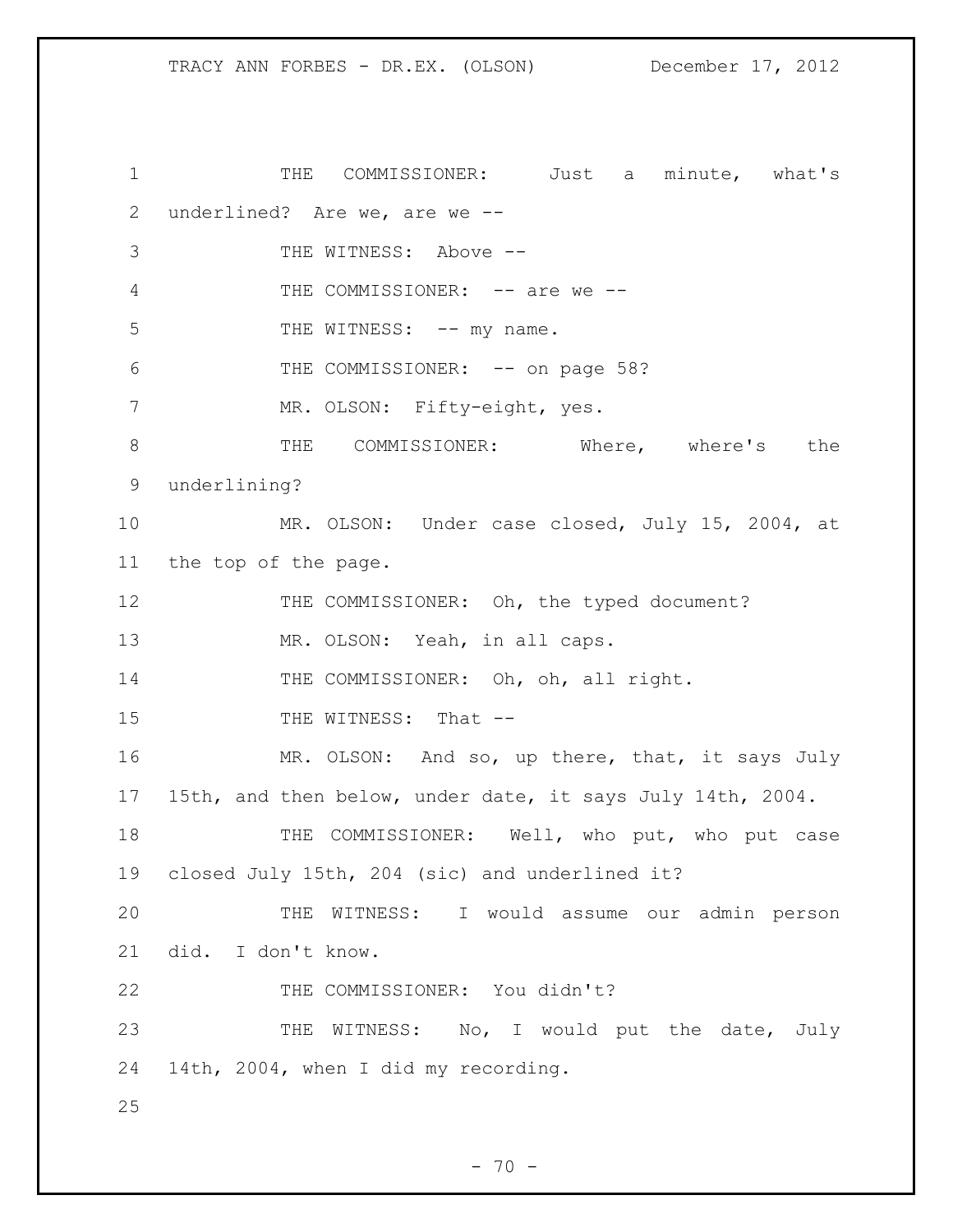BY MR. OLSON:

 Q Do you know who the admin person would have been at that time?

A I'm not sure.

 Q Sure. Okay. How many admin people were there at the time, do you know?

 A Well, you would have had one particular admin person assigned to -- that, that worked, like, one admin person per unit. I couldn't, I don't have a recollection of who that was at that particular time.

 Q Okay. The intake closing summary, the, the document we're looking at, does that represent the work you, you did on the file?

A Yes.

 Q So whatever work you did on the file will be reflected in the document?

A Yes.

 Q Okay. If you take a look at present, sorry, presenting problem on page 36953, this appears to be the start -- right under presenting problem, go to the next page, up to: She then -- sorry, if you could stop there? 22 The first big paragraph there, where it says: "Samantha then appeared to be at a

loss for words, then suddenly she

- 71 -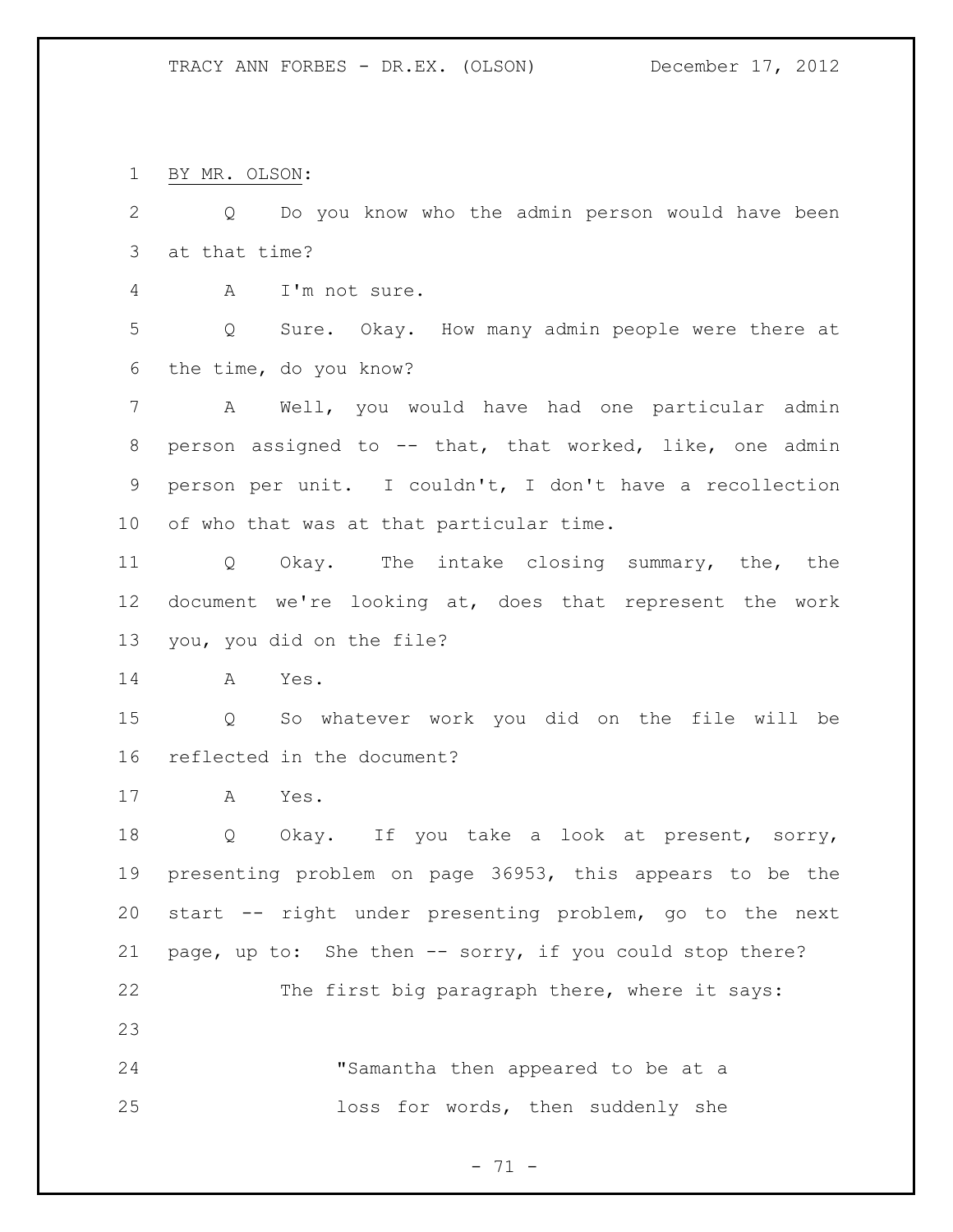uttered a profanity and hung up 2 the phone." 4 THE COMMISSIONER: What page --5 THE WITNESS: Right. 6 THE COMMISSIONER: -- what page you on? MR. OLSON: Three six nine five four. 8 THE COMMISSIONER: Yes, and where? MR. OLSON: You see the first large paragraph? 10 THE COMMISSIONER: Yes. MR. OLSON: At the end of that paragraph, last sentence. 13 THE COMMISSIONER: Oh, the end of the paragraph? MR. OLSON: Yeah. 15 THE COMMISSIONER: All right. BY MR. OLSON: Q Last sentence there. That appears to be taken directly from Ms. De Gale's CRU report; is that right? A That's correct. Q Okay. So is that an example of where you would just cut and paste information? A Yes. Q Okay. We've heard that that was a fairly common, common practice, is that how you would generally do it?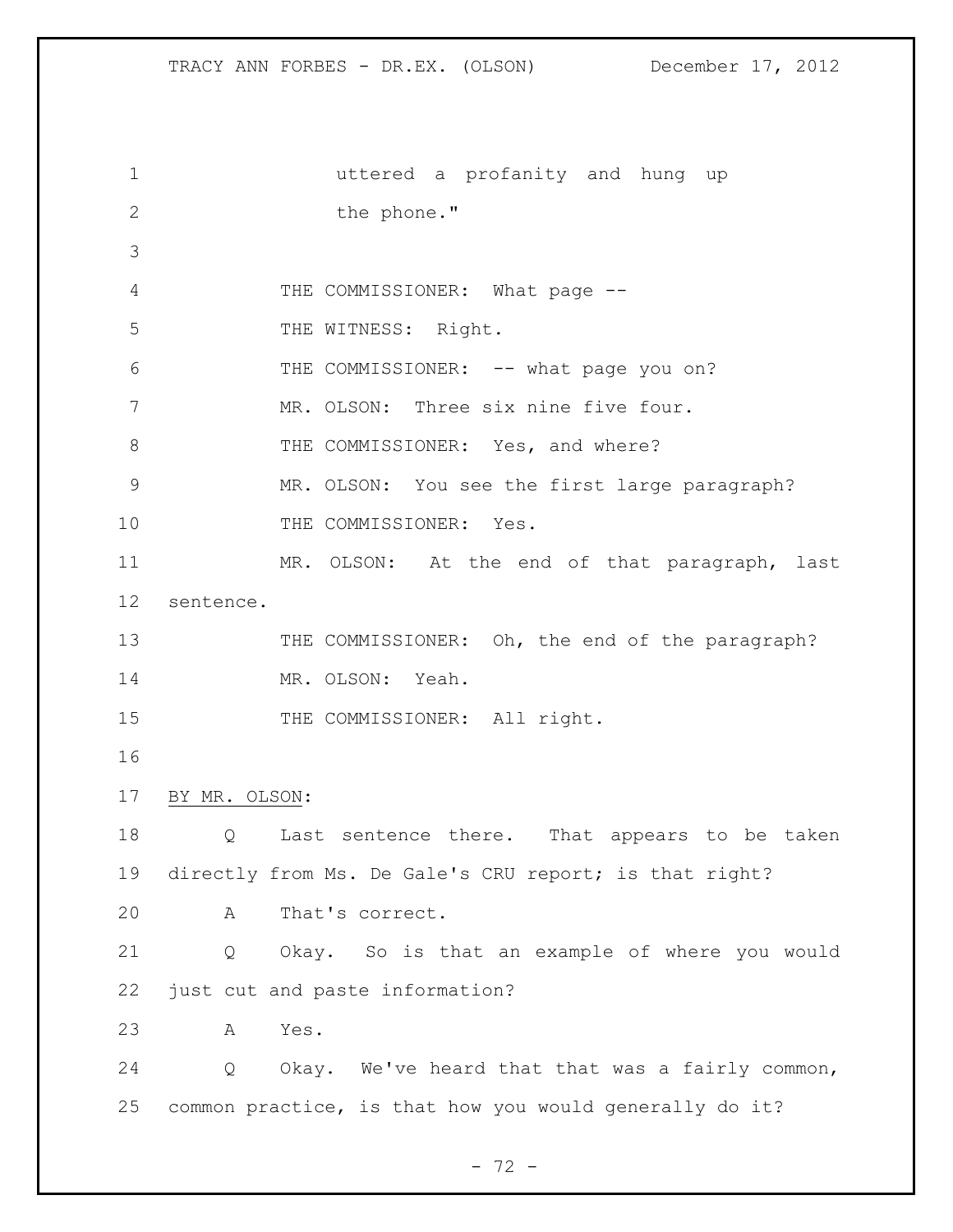1 A That was very common, yes. Q And under history, where would that information have come from? A Pieces of it would have come from Debbie De Gale's report, but I added a little bit more detail in sections. But generally, it's very similar to what Debbie De Gale wrote, with some minor changes. 8 Q And the detail that you would have added, where would you have taken it from? A The paragraph, I believe it's in July '98, Samantha had a baby boy, or it -- Q So you're reading from, just, just so it's clear 13 on the record, page 36954, the first large paragraph on -- A Yeah, or it may be the third paragraph down. Let me just look at -- Q Where it starts: In April? A Yeah. Yeah, the second paragraph is slightly different than what Debbie De Gale would have written, as is the third paragraph. Q So the paragraph beginning: In July '98. And then the paragraph that begins: In April, 2000? A Right. Just slightly more detail, that's all. Q And where did you get the additional detail from? A I would have gotten it from CFSIS or Samantha's file.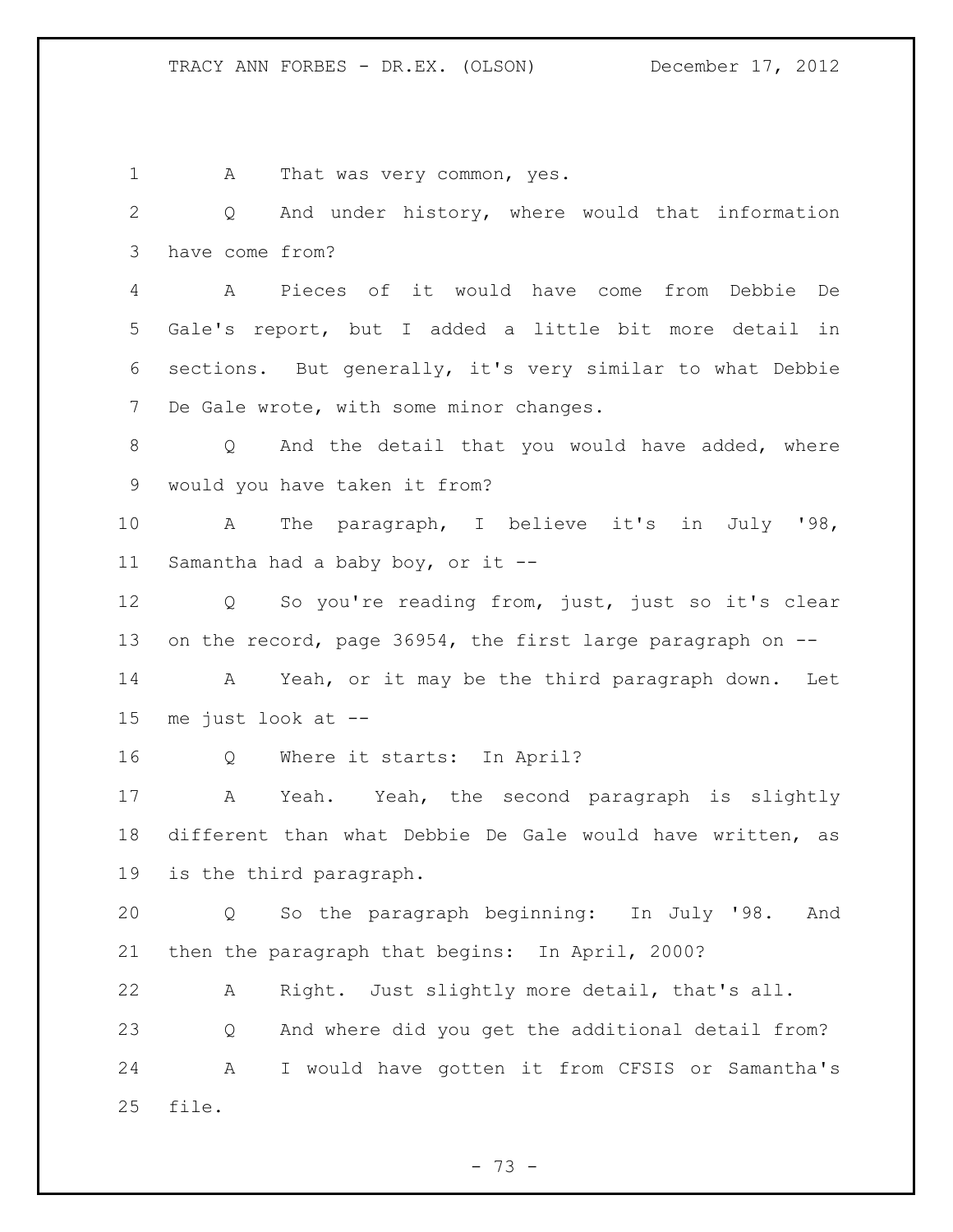Q Okay. If we turn to the next page, 36955, right before the heading: Data/Interventions -- A Um-hum. Q -- it says, in brackets: "Refer to [the] file for further details" A Um-hum. Q Is that something that you made note of? 11 A I would often write that in a history, yes. Q Okay. And what, who would, first of all, who would you refer to the file for further details? A Whoever the next person was that happened to handle the file. Q Okay. A So if it opened again, or if it was transferred to a family service worker, it would be that particular person. Q While you were writing this, you're, you, you would have thought the file was going to be closed? A Yes. Q Did you anticipate that it would be opened again at some point? A Possibly.

- 74 -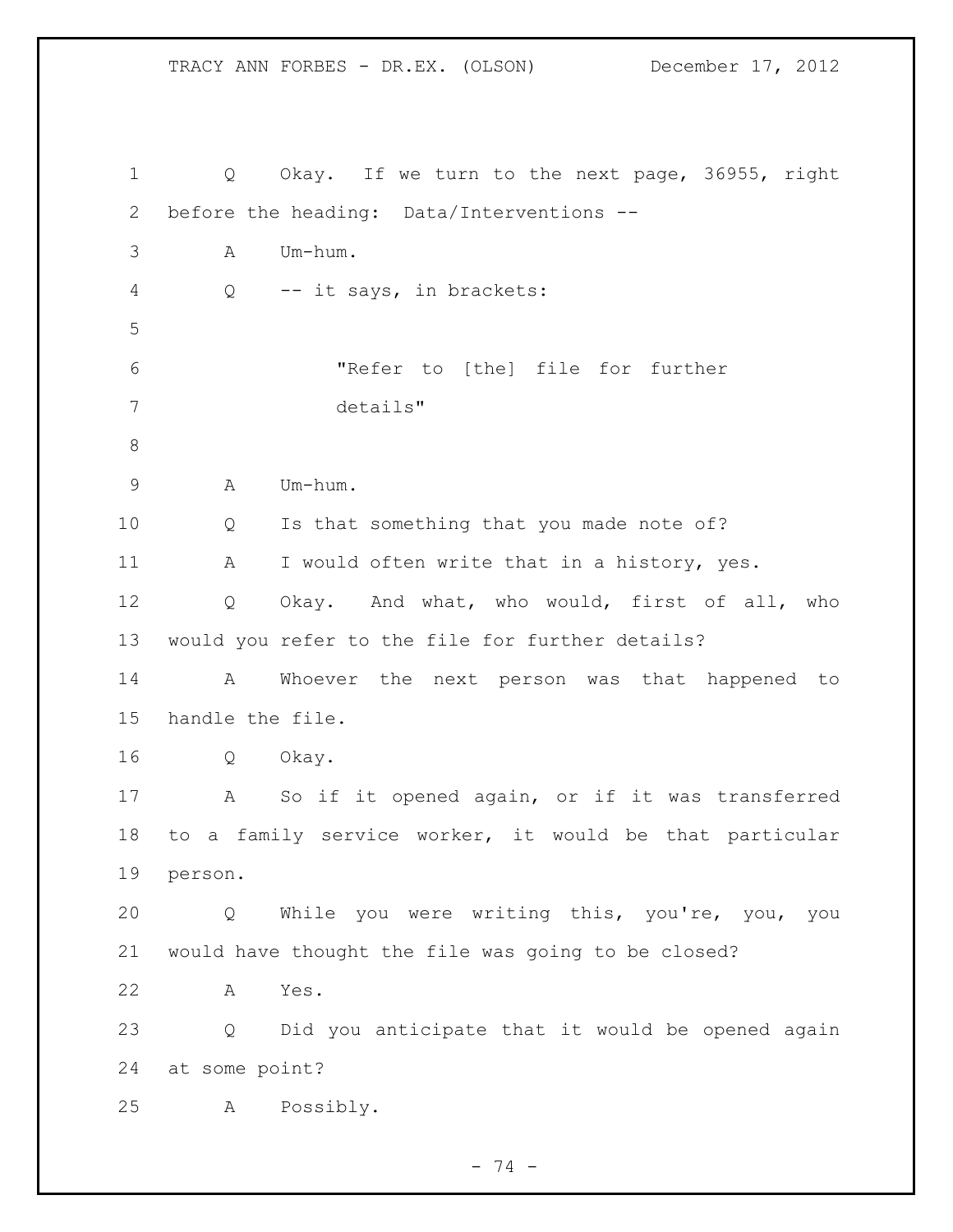1 Q When you say possibly, in your experience as a, as a intake worker, do files come back fairly often, or? A It's not unusual. Q And by writing refer to the, the file for further details, were you signaling to the next worker that there may be on the file that, that's important to look at? A There would be more details on the file, yes. Q So in other words, this is really just a summary of the history, based on what you reviewed? A Right. It'd be -- I mean, the, the file was quite lengthy, so to actually summarize all of the details, it'd be far to lengthy, so we would typically put refer to the file for further details. MR. OLSON: Okay. It's just about 11 o'clock and I'm about to start going into the actual interventions on the file, which will take some time. 17 THE COMMISSIONER: All right. We'll take -- MR. OLSON: So it might be a good time for the break. THE COMMISSIONER: -- our 15 minute mid-morning break. (BRIEF RECESS) MR. OLSON: Can we just get the document on the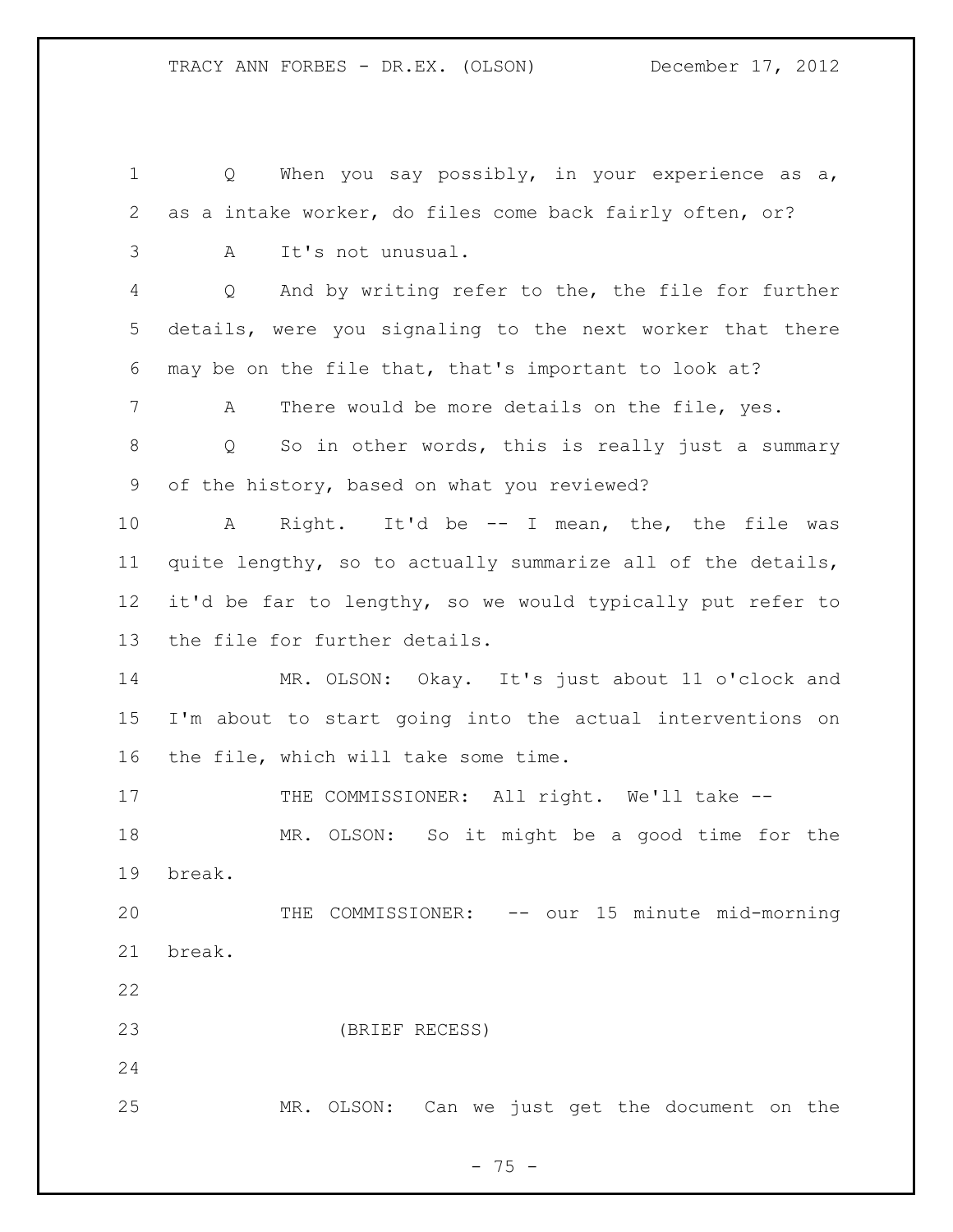TRACY ANN FORBES - DR.EX. (OLSON) December 17, 2012 screen? That's good. BY MR. OLSON: Q So under the Data/Interventions on this page, that's 36955, this, this represents your work on the file? A Yes, it does. Q Okay. The May 13th entry here says: "Field to [Sarah's] residence with co-worker Kathleen Marks." 13 The reference to Sarah, is that a typo? A It's a typo. Q And by that, you meant Samantha? A That's right. Q And it says: "A male answered the door and identified himself as [West] Wes. **He advised that Samantha was not**  in as she and [Phoenix] went to see her mother." It says: Field to Sarah's mother. Again, that's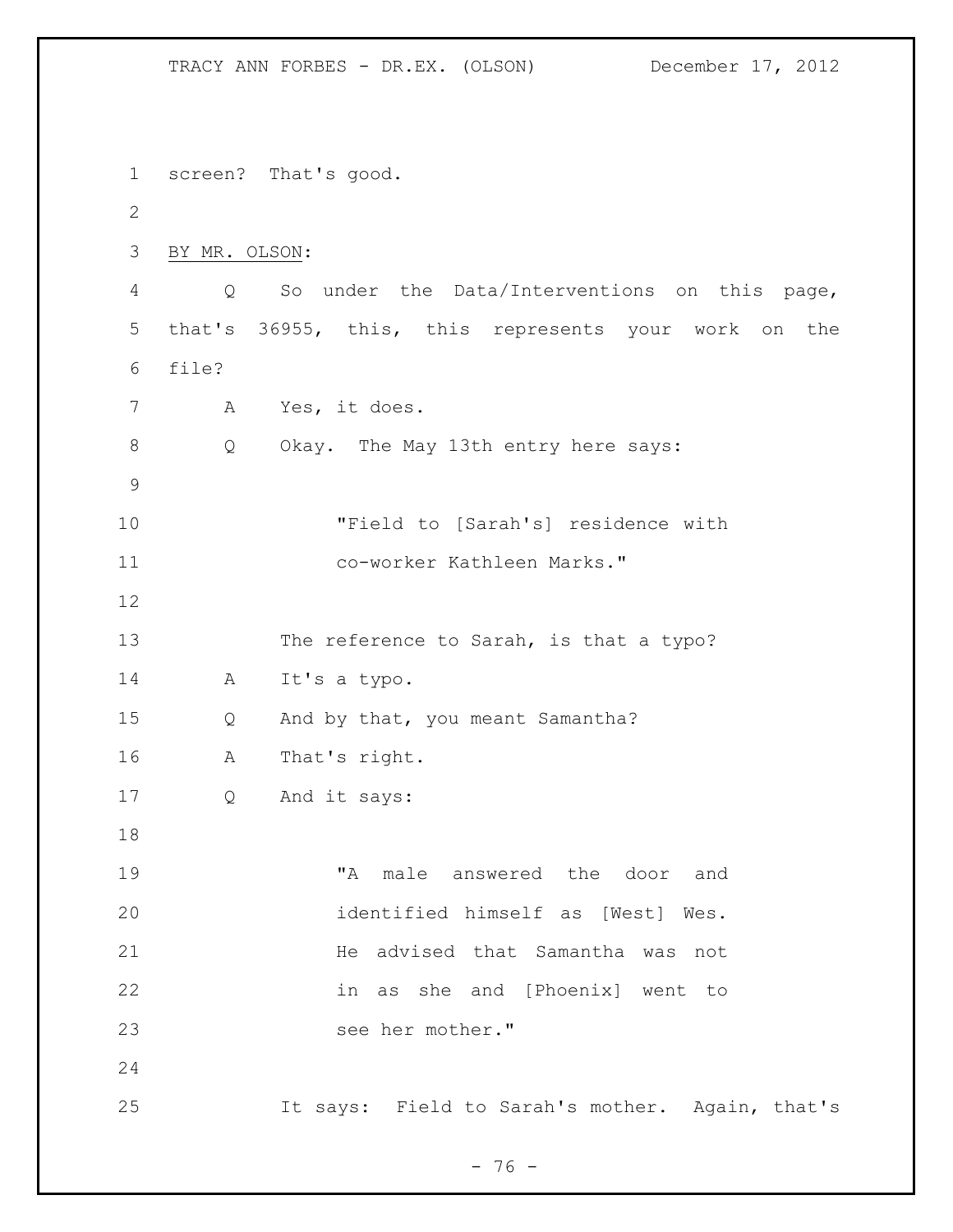Samantha's mother.

 "[The mother answered] answered the door and advised that Samantha and [Phoenix] were visiting friends. This writer left a card 7 and requested that Samantha 8 contact this writer."

 So you were going out on May 13th, 2004; what was your, what were you hoping to do at that, when you did that?

 A To be able to lay eyes on Phoenix and determine if, indeed, Phoenix was in the care of Samantha and I was hoping to be able to meet with Samantha at that point.

 Q Am I right that at this time you didn't know for sure where Phoenix was?

18 A We knew that, that she, according to the memo that Andy Orobko had, had written, that she was allegedly with her mother.

Q Okay. But that hadn't been confirmed by --

A Right.

Q -- CFS at that point?

A Right.

Q And the 48 hour response time, I just want to

- 77 -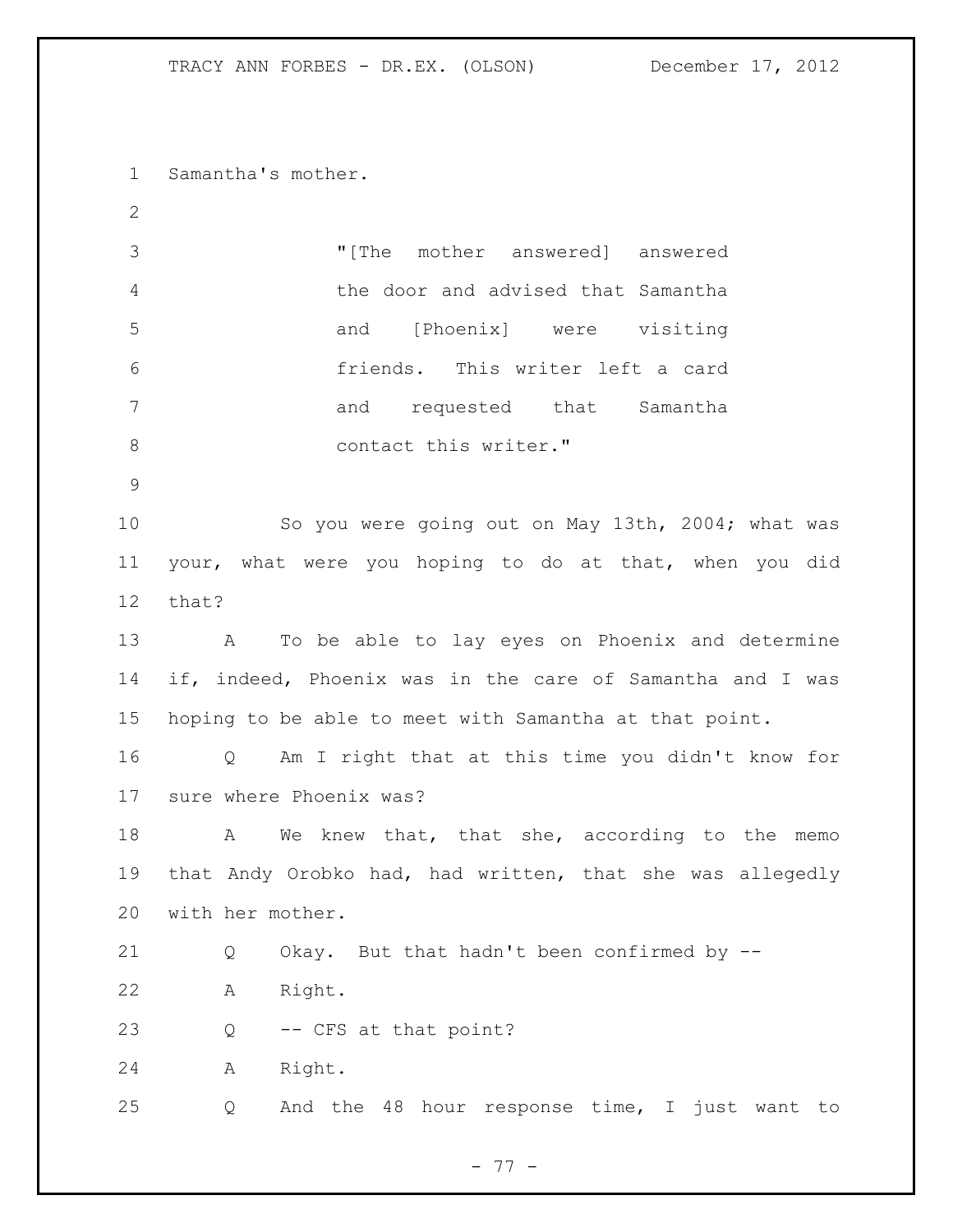understand what it is you would have understood you were required to do by that time? A Make an effort to make contact with the client. Q So not necessarily actually establish contact, but just make the effort to establish contact? A Ideally, to establish contact, but if that's not possible, at least be trying to establish contact. Q There's a reference here to co-worker, Kathleen Marks; who was she? A She was my intake partner at the time. So we often did fields, or intake fields together. I would go out on calls with her. She would go out on my calls with me. Q And when she went out on calls with you, the file was yours? A That's right. Q Would she have knowledge of the background and, and other information about the file? A Usually what we would do is on our way to a client's home, we would, if it was my case, I would give her some information about the presenting issue, the history, what we were going to be attempting to do and if I went out on a call with her, she would do the same for me. So you -- she wouldn't have reviewed the file, but she would have had some basic information, yes.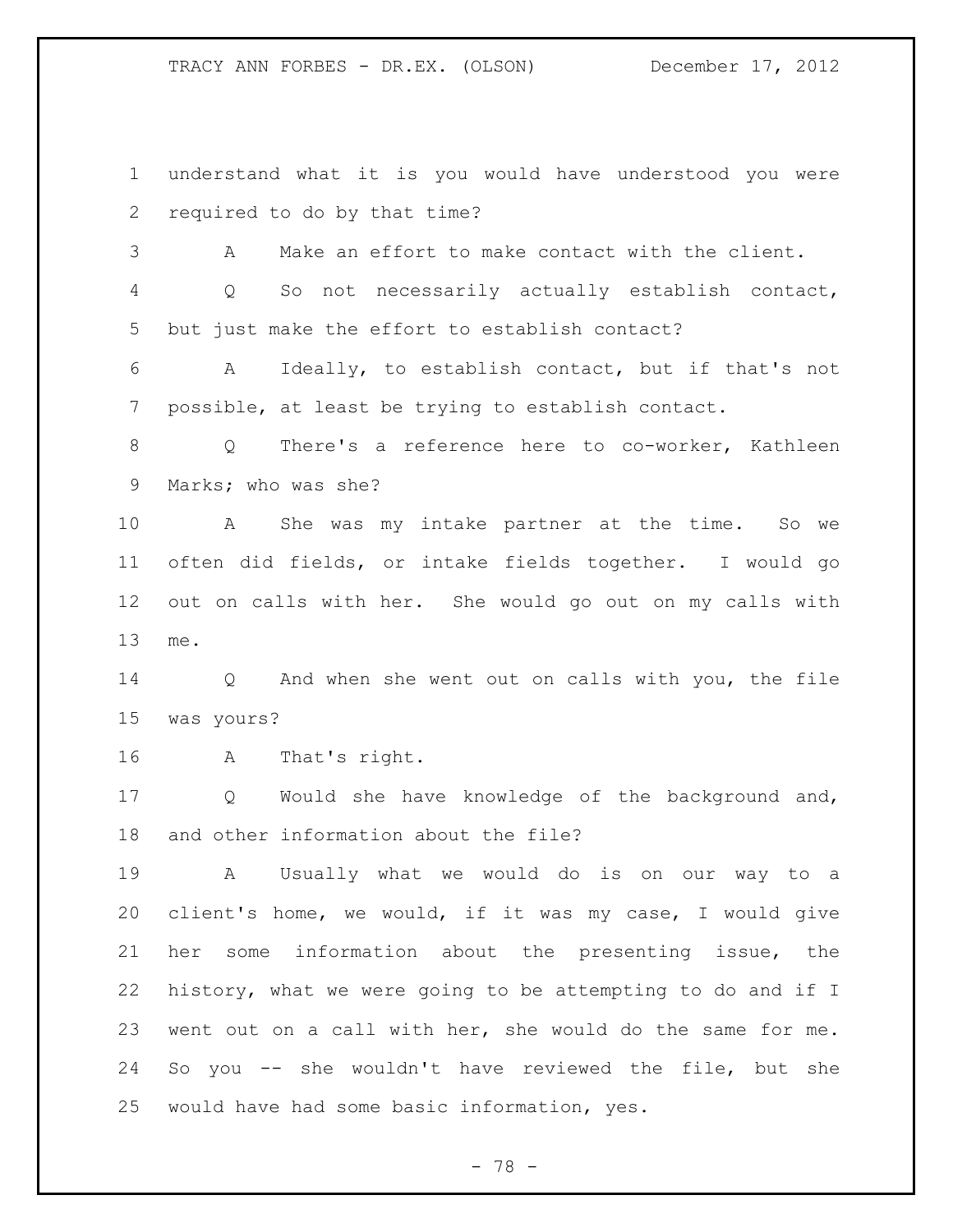Q In terms of responsibility for the actions on the file, would those be with you as the worker? A Yes, it's -- the, the responsibility is with the assigned worker. Q I see. When you went to Samantha's residence and you met this person, Wes, did you ask him any questions? A I didn't ask him any questions and the primary 8 reason for that would be I had no -- at, at that point, I didn't know he was a boyfriend. I didn't know if he was somebody who worked for the building and was fixing her plumbing. I didn't know anything about him, so I was very cautious about breaching confidentiality. For me to ask him questions, I would have had to identify who I was and why I'd be asking for that type of information. Q So you wouldn't have identified yourself then as a CFS worker when you went to the door? A No. Q Was that your practice? A Would depend on the situation. Often if a, a

 stranger answered the door and I had no idea who they were, I would be cautious about letting them know who I was.

 Q You didn't ask him whether or not he lived at the residence?

A No, I did not.

Q And you're saying that's because you wanted to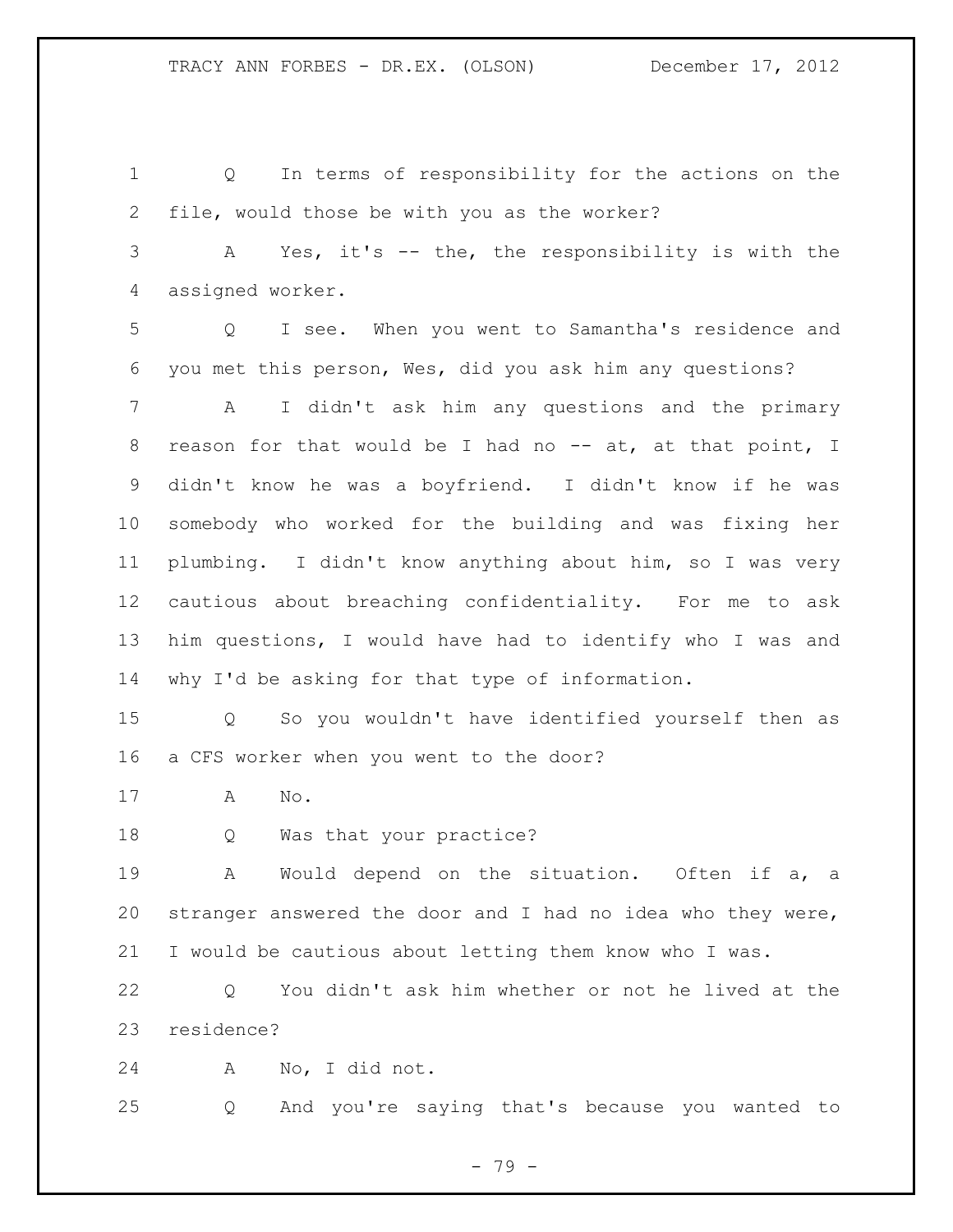maintain confidentiality?

A Right.

 Q If he was living at the residence, would it be important to know that?

A Sure.

 Q Then you go to Samantha's mother's residence; why did you go there?

 A Because I knew, from what Wes had said, that that's where Samantha and Phoenix had went.

 Q Okay. And you found out she was not there, she was visiting --

A That's right.

Q -- friends?

14 A That's right.

 Q Did that seem odd to you that Wes said she would be at the mother's and the mother said she's not there?

 A No, I mean, she could have left, she could have went to another friend's. She could have been on her way home.

 Q Did you identify yourself to Samantha's mother? A I did, because I knew it was her mother. I -- with the, with the male answering the door, I had no idea -- I mean, as far as I knew, she wasn't living with anybody, so --

Q Okay. And she would have known that Samantha had

 $- 80 -$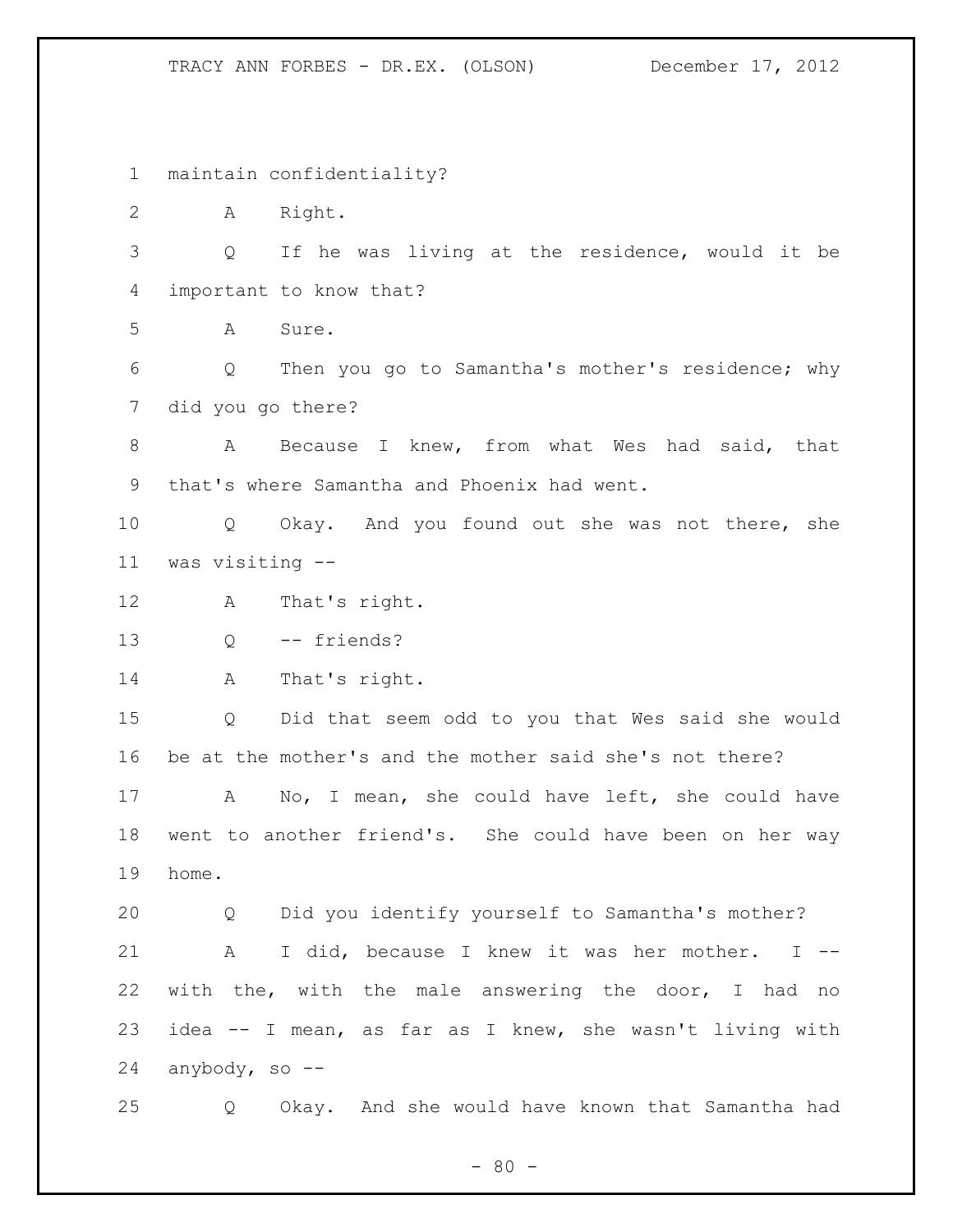involvement with CFS at that point?

2 A She would have, yes.

 Q Did you think of asking her about questions, sorry, questions about Samantha's circumstances, who she was living with?

A No, I didn't.

Q What about how long Phoenix had been with her?

A Sorry?

 Q What about how long Phoenix had been with Samantha?

A I didn't think of asking her those questions.

 Q Did you ask when the last time she saw Phoenix was?

14 A No, I had assumed that she saw Phoenix that day, because she was saying they had left and were visiting friends.

 Q Okay. The next notation, at the very bottom of the page, 36955, is May 14, 2004.

A Um-hum.

Q It goes on to the next page:

 "Message from [EIA worker]. She advised that she has added 24 [Phoenix] to mom's EIA budget."

 $- 81 -$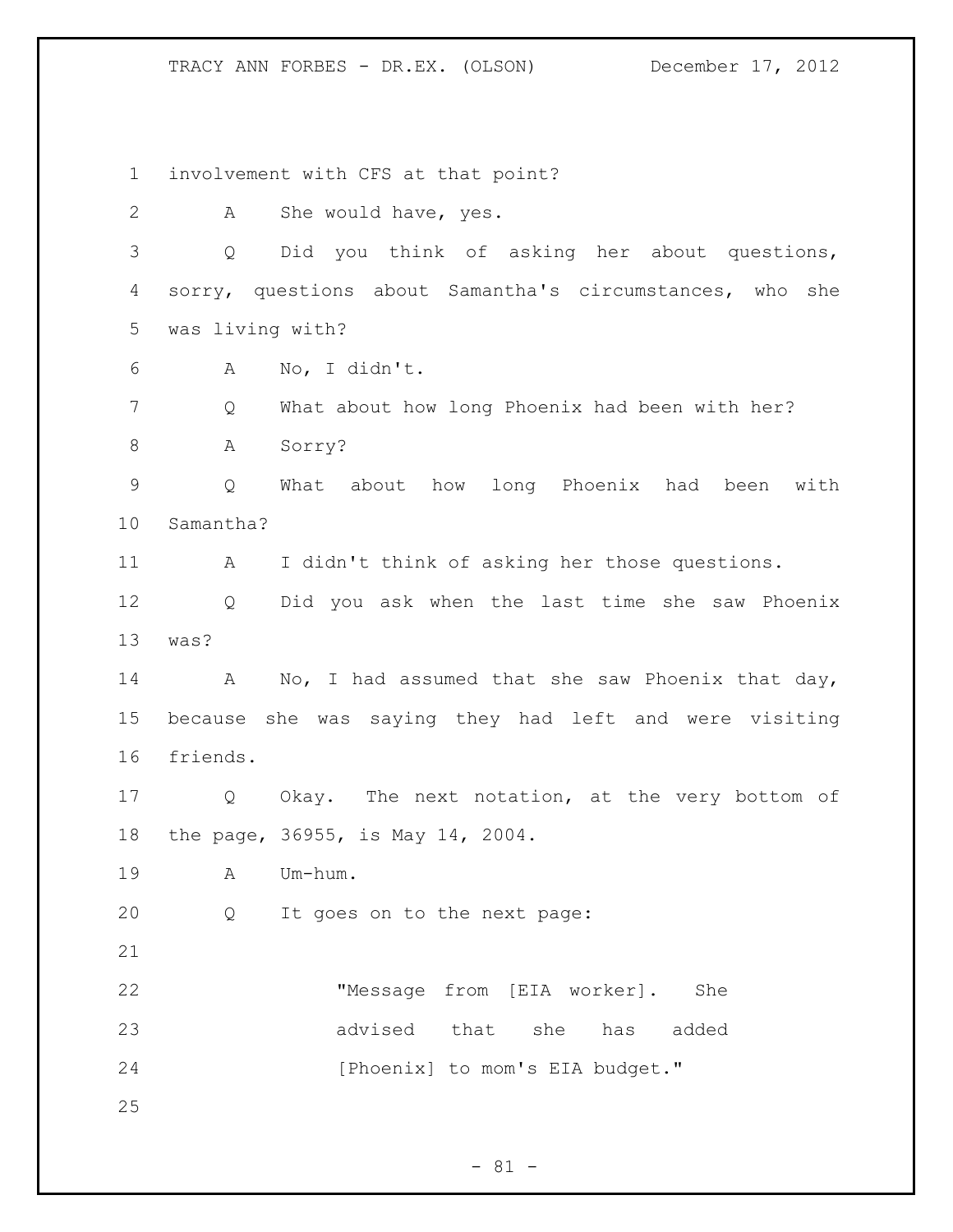This, this is information you recorded in the file; what was the significance of it? A That Phoenix had already been added to Samantha's budget, without us having called back to say we've completed an assessment, it's okay for you to add her to the budget. Q Did you ask if there was anyone else on the budget? A No, I did not. Q Is that something that EIA would normally share with you? A Would depend on the worker. Q Okay. So some workers would and some wouldn't? A Some workers share information more freely than others. Q Okay. That is one source of information for you as a worker; right? A Yeah, and it would depend on the worker you had assigned from EIA, as to whether you got much information or not. Q May 17, 2004, you write: "Sent letter to Samantha." What was the purpose of doing that? A To let her know that I'm trying to make contact with her and I need to meet with her. Q The letters you're referring to, if we can turn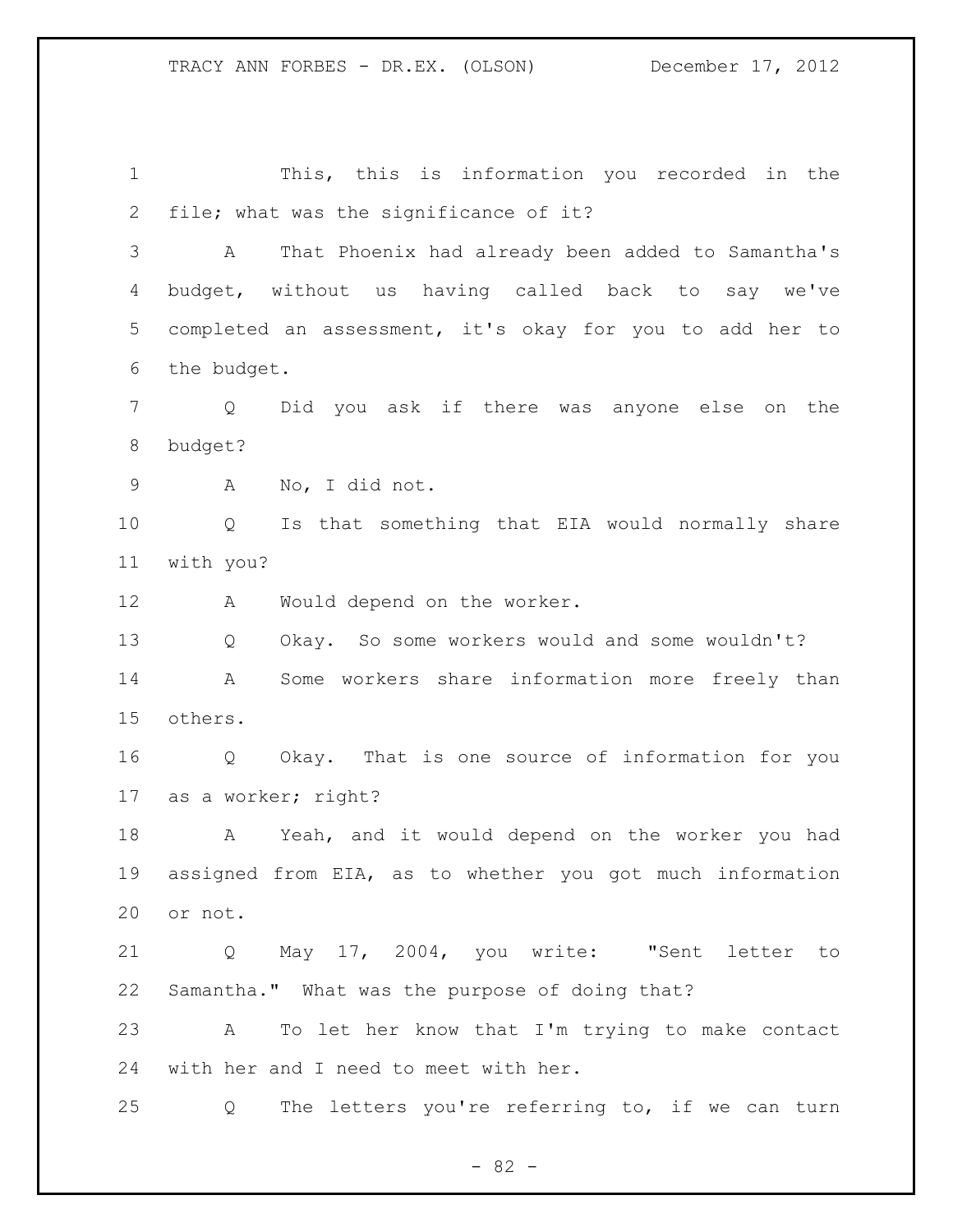up page 36961, is this the May 17, 2004 letter? A Yes. Q Okay. So you've written that you've: "... attempted to make contact with [her] and left a message with 7 [her] mother ... to call ... however [you haven't heard from her]. Please contact me upon receipt of this letter as I need 11 to meet with you." 13 Was that your standard practice, when you couldn't meet with someone, to send a letter out? A That was not unusual to send a letter, or go back and do another field. Q And you do go back and do another field on June 2nd, 2004? A I don't know without my summary in front of me. Q Three six nine five six. A Yes, I do. Q Okay. And again, you weren't able to make contact? A That's right. Q So nobody answered the door in that case and you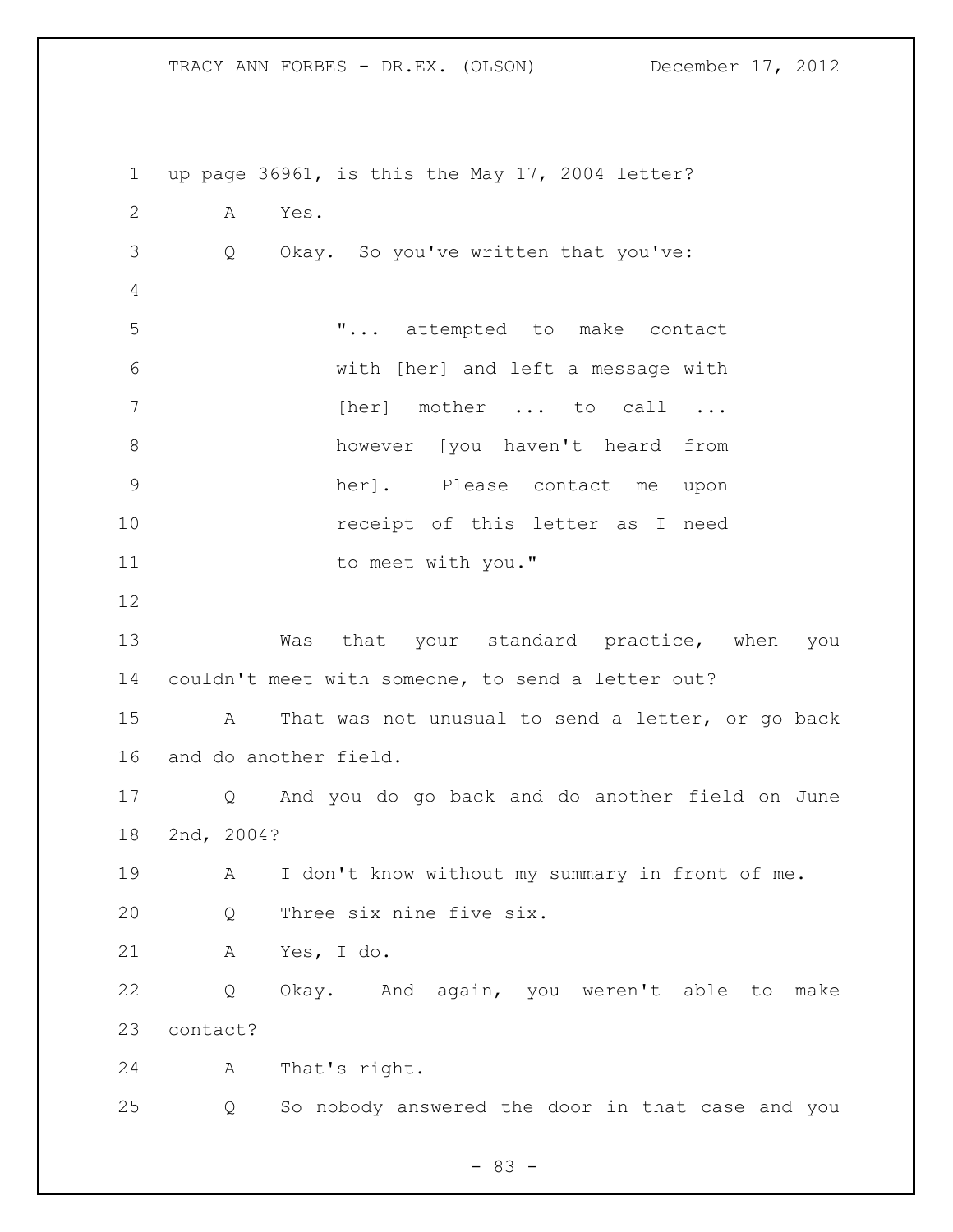left your card? A That's right. Q Do you recall what time of day that was? A I don't know, I'm not -- I really couldn't comment this much later. Q When you did fields like that, was it normally during normal working hours? A Yeah, it would be during normal working hours. Q And what would those be? Would it be 9:00 to 5:00? A Usually about 8:30 to 4:30. Q Eight thirty to 4:30? Did you have ability to send someone out after hours? 14 A After hours was a resource that existed, yes. Q Did you consider utilizing after hours in this case? A No, I didn't. I didn't deem this a situation -- typically after hours would go out on a situation where there was imminent risk to a child. Q Okay. And this, that wasn't the kind of situation you saw here? A No. Q June 15th, you write that you sent to a letter to Samantha requesting that she contact the writer. If we put page 36960 on the screen, this is the letter dated June 15,

- 84 -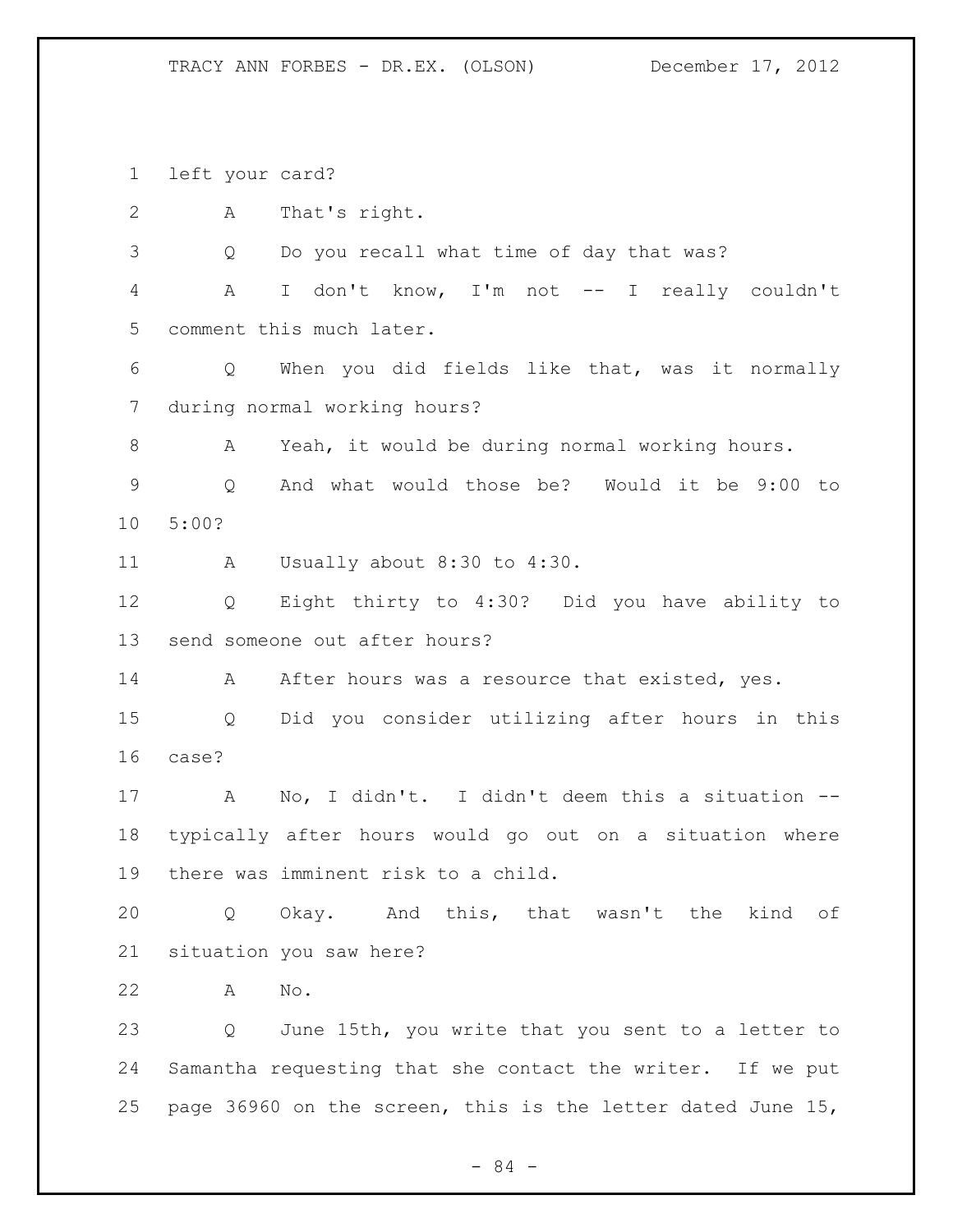2004? Is that right?

A Yes.

 Q And here you're saying you need to meet with her and you can't close her file until you meet, so you'll continue to try making contact?

A Right.

 Q This, this letter seems a little more forceful than the last one; was that, was that intentional?

 A Yes, typically I, if I sent more than one letter, the first letter would be more friendly and the more letters I would send, the more forceful I would get.

 Q And you did get a response. If we go back to your recordings at 36956, June 21, 2004, it says:

 "Phone call from Samantha. **Arranged to meet her ...** June 29 ... at 10:30 a.m."

A That's right.

Q So she actually called in to you?

A She did.

 Q Would -- did you actually speak with her, or was this a message?

 A No, I, I would have spoken to her. If it was a message, I would have left, I would have written Samantha

 $- 85 -$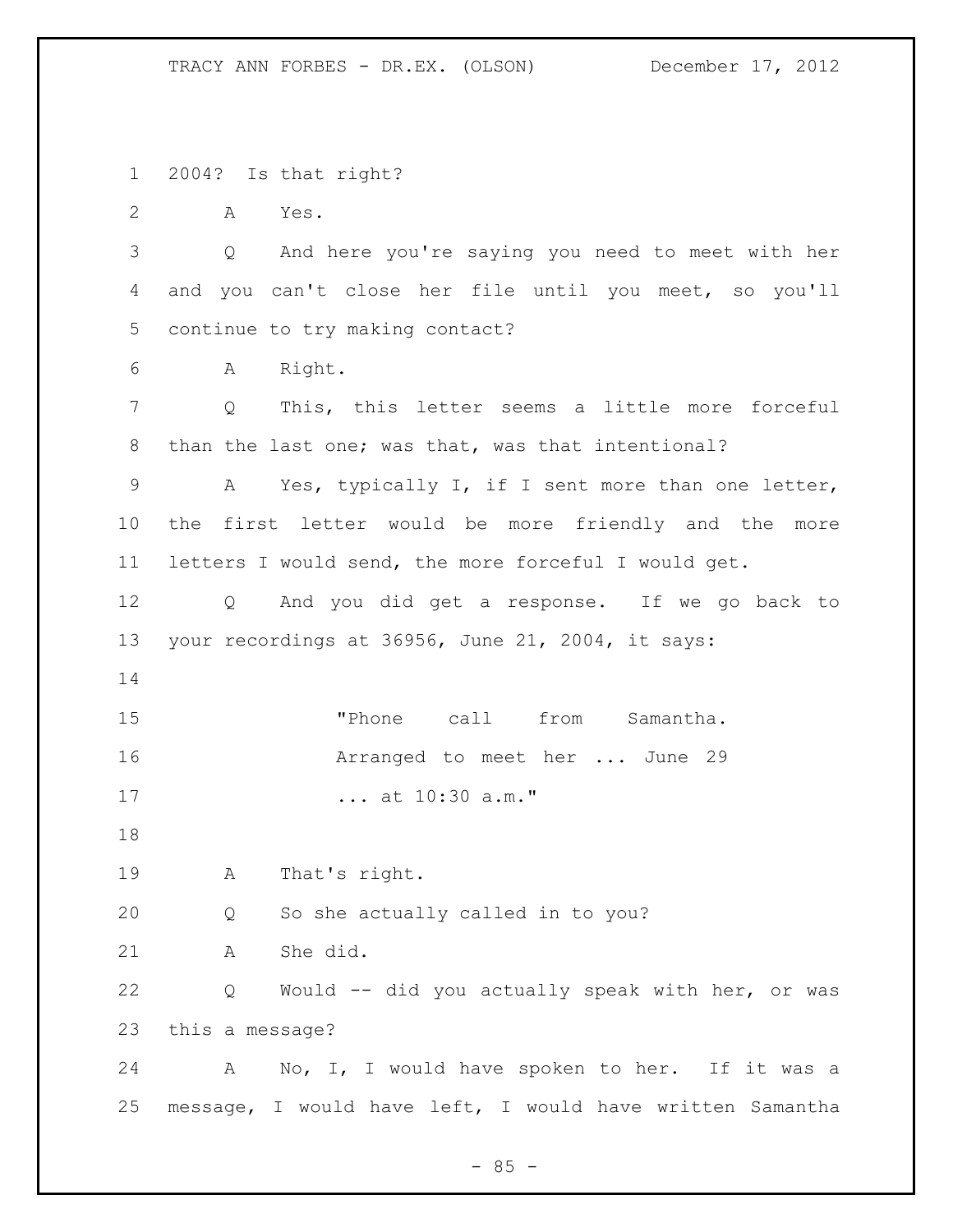left a message.

| 2           | Q              | So this, at this point, it would have been well     |
|-------------|----------------|-----------------------------------------------------|
| 3           |                | over a month since you received the file and hadn't |
| 4           |                | actually been able to see Phoenix; right?           |
| 5           | А              | That's right.                                       |
| 6           | Q              | Okay. Was that -- at that point, were you           |
| 7           | concerned?     |                                                     |
| 8           | А              | No, I was not.                                      |
| $\mathsf 9$ | Q              | June 28th, 2004, it says:                           |
| 10          |                |                                                     |
| 11          |                | "Phone call from Samantha.<br>She                   |
| 12          |                | requested that we change our                        |
| 13          |                | appointment because she is moving                   |
| 14          |                | within the block. This writer                       |
| 15          |                | advised her that only needed to                     |
| 16          |                | meet with her briefly and urged                     |
| 17          |                | Samantha to keep the appointment.                   |
| 18          |                | Samantha agreed to do so."                          |
| 19          |                |                                                     |
| 20          |                | she told you she was moving to<br>So<br>another     |
| 21          |                | apartment in that complex?                          |
| 22          | Α              | That's right.                                       |
| 23          | Q              | Did she give you the address?                       |
| 24          | Α              | I, I don't think she did, or<br>I would<br>have     |
| 25          | documented it. |                                                     |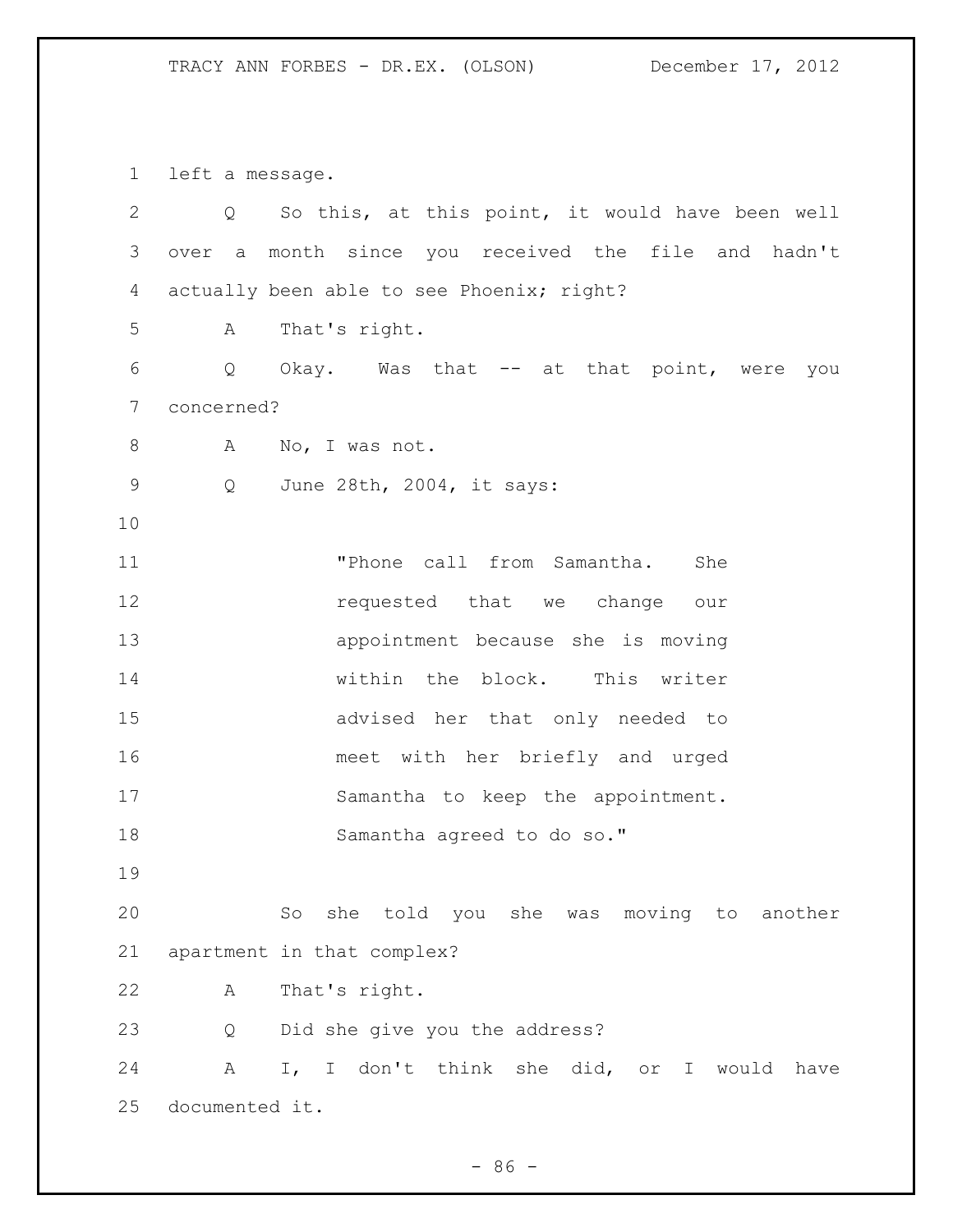Q Now, you say you urged her to keep the appointment?

A That's right.

Q And she agreed to do so?

A That's right.

 Q Okay. So you were expecting, when you went out there, she would be there?

8 A That's what I was expecting, yes.

 Q And when you went out there the next day, it says you were unable to gain entry into the block?

11 A That's right.

 Q Do you -- can -- do you recall why that was, or what happened?

 A It's -- the block that she lived in at the time is a locked block, that doesn't have, or at the time, didn't have a buzzer system. So you would either have to wait for somebody to come out of the building and sneak in the building, or sometimes, what we would do, in buildings like that, is we would knock on somebody's window, who had, lived near the door and sometimes people would let you in. Sometimes people were not so helpful and would get quite angry. So ...

 Q Did you have a phone number for Ms. Kematch? A I don't know if I would have had a phone number at that point. I think I got a phone number on the -- I

- 87 -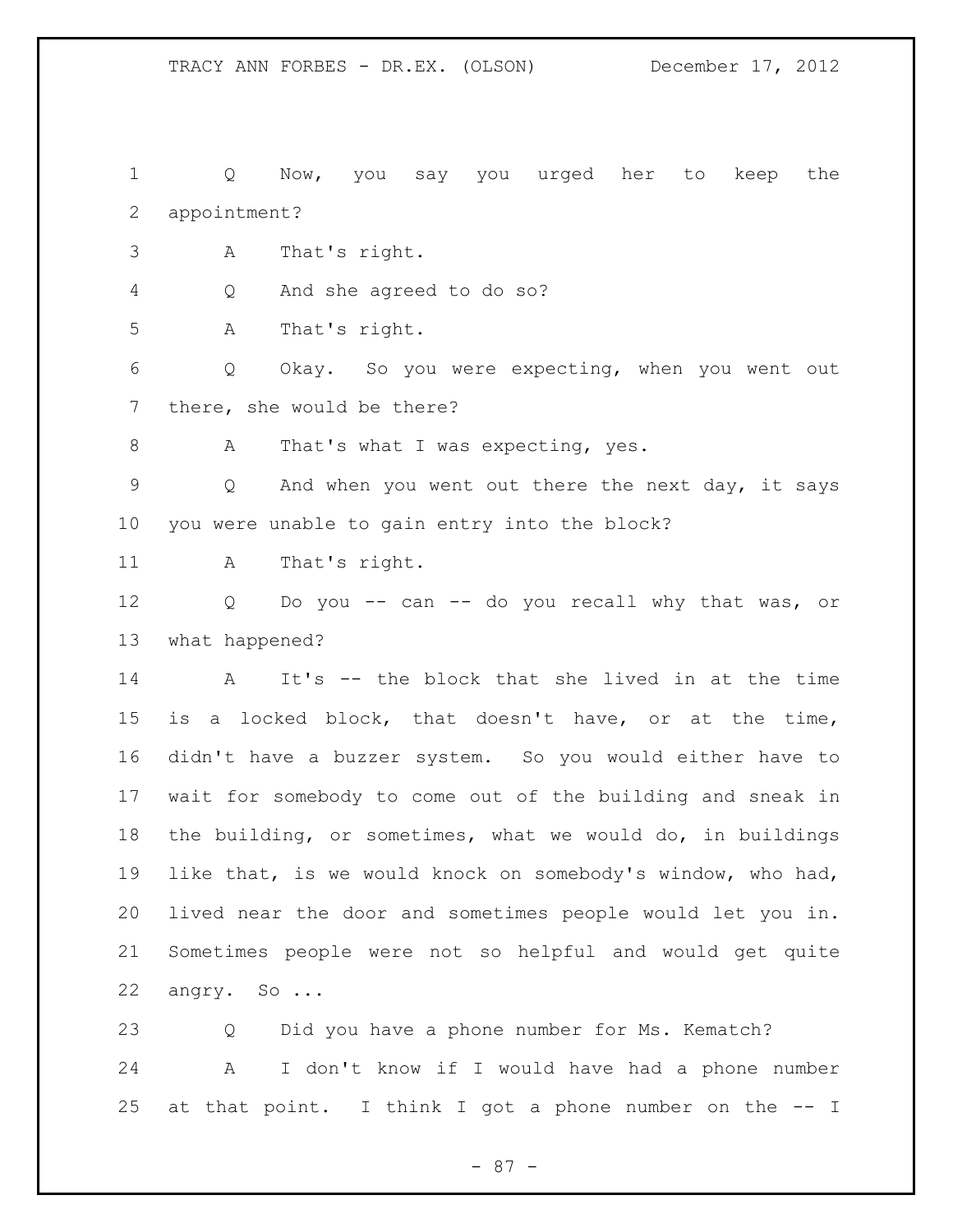must -- no, I must not have had a phone number. I would have got the phone number on the 13th of July, which I documented. Q Do you know why you wouldn't have received her phone number previously after, after having spoken to her twice? A I'm not, yeah, I'm not sure. Q Do you know if you tried making contact, or with, contact with her by phone, using the last phone number you had on the file? A I'm not sure. I think, if I would have tried that, I probably would have documented that I had done that. Q Was it your practice to note everything you did? A Typically, yes. Q Okay. So because it's not noted there, you probably didn't try that? A Probably, yeah. 19 0 And if we did, if we looked, looked back to the, Ms. De Gale's CRU report, there was a phone number there for Ms. Kematch; right? A Okay. If there was one, yeah, then there, then I would have had a phone number. Q Okay. Did it surprise you that you weren't able to meet with Ms. Kematch on June 29th?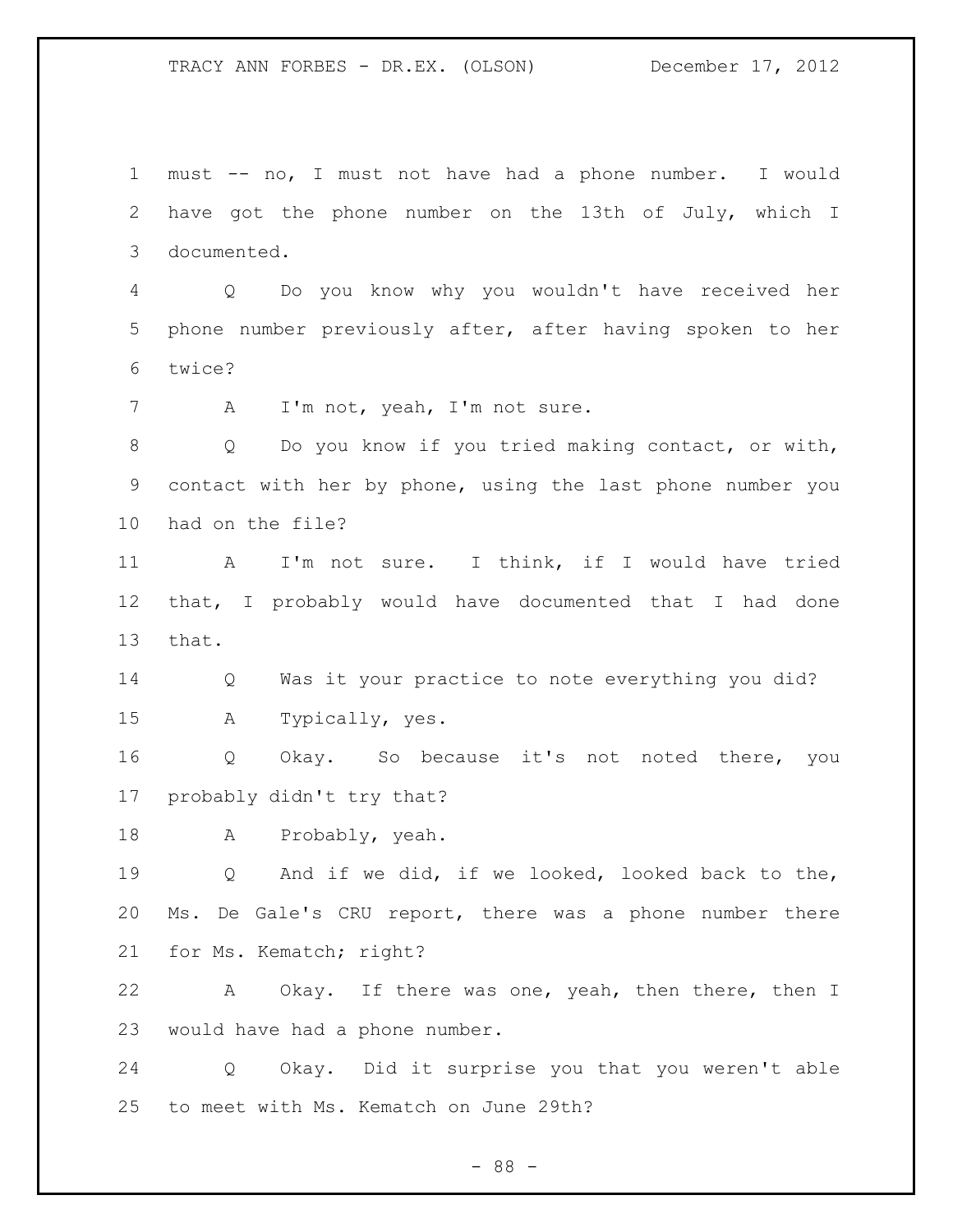A No, it's not unusual, with many of the clients that we work with, for it to take a significant amount of effort to meet with them. And the fact that she was calling me, I was taking as a good sign, because it's not unusual for us just to get no response at all. Q Okay. The next thing you have documented is July 9, e-mailed Samantha's social assistance worker, requesting her new address? A That's right. Q We've been through the file, we can't seem to find a copy of any e-mail; do you know why that would be? 12 A I may not have printed it off. Q Okay. Is, is it typical to e-mail the, a, a EIA worker like that? A It's not unusual to. Q Was this -- 17 A In my practice now, I often will and many of us will often e-mail, versus using the phone, because you get more information, more quickly. Q Okay. Do you, do you know if you got a response from the worker? A If one isn't documented, then I didn't get a response. Q In this particular file, do you -- can you recall whether or not the A, EIA worker was being helpful, in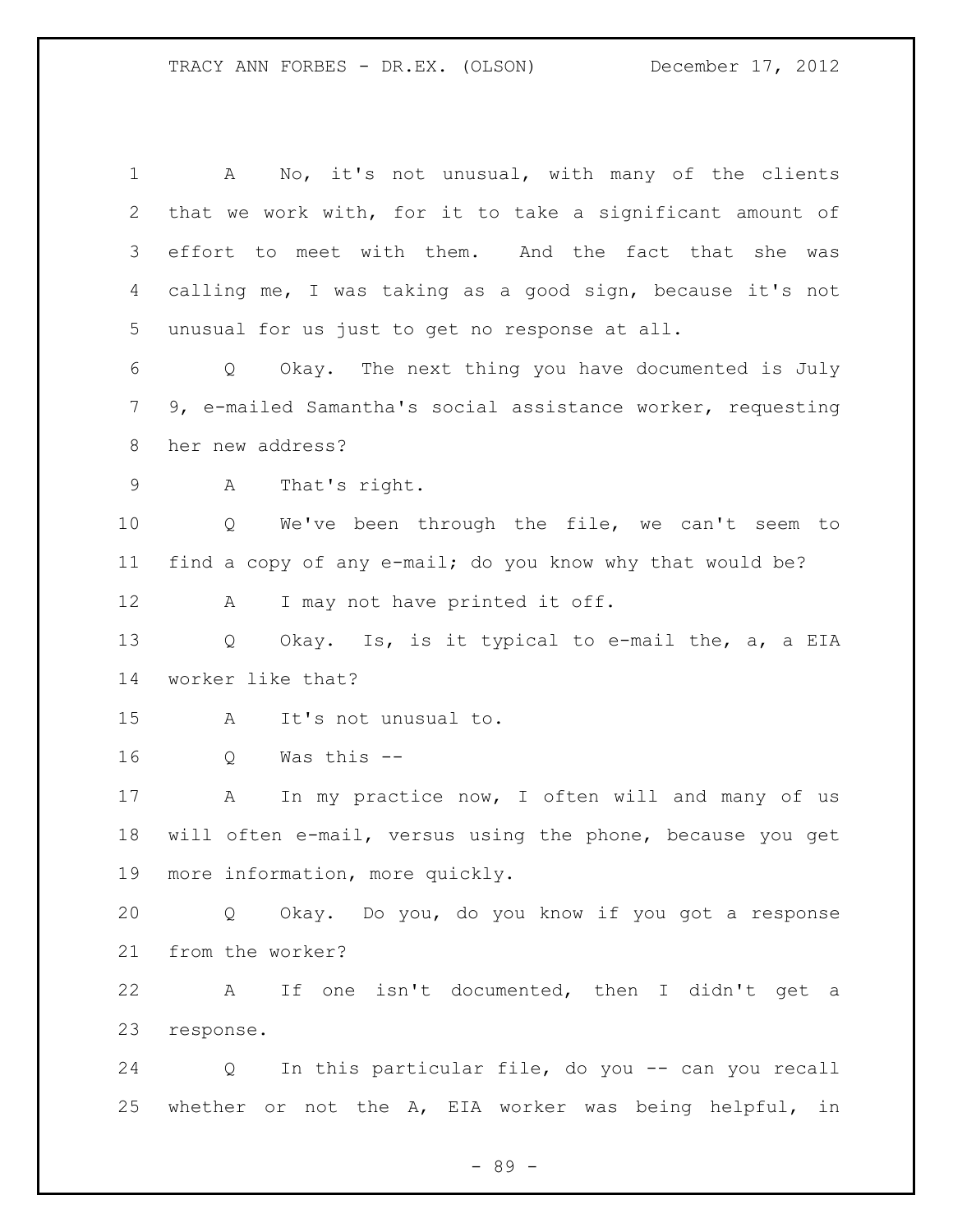terms of providing information? A I did not have contact with her, besides e- mailing her and I didn't get a response, so ... Q Did you want to try to determine whether or not the Wes who answered the door was actually residing in the home? A I wanted to meet with Samantha first and have a discussion with her. MR. OLSON: And turn to Commission disclosure 1578, page 28130. Sorry, 281, let's go to 28155. 11 THE COMMISSIONER: Two eight one five zero? 12 MR. OLSON: One five five. 13 THE COMMISSIONER: Five five, I have it. BY MR. OLSON: Q This is the EIA file for Karl Wesley McKay. A Okay. Q You'll see that Samantha Kematch was added to his budget as of April 26th, 2004 -- A Um-hum. Q -- do you see that? A Yes, I do. Q And his address is listed as 15747 McGee Street 24 and then as of  $-$  if we go to page 28208, so that's 28208, it shows that Phoenix Sinclair was added to his budget as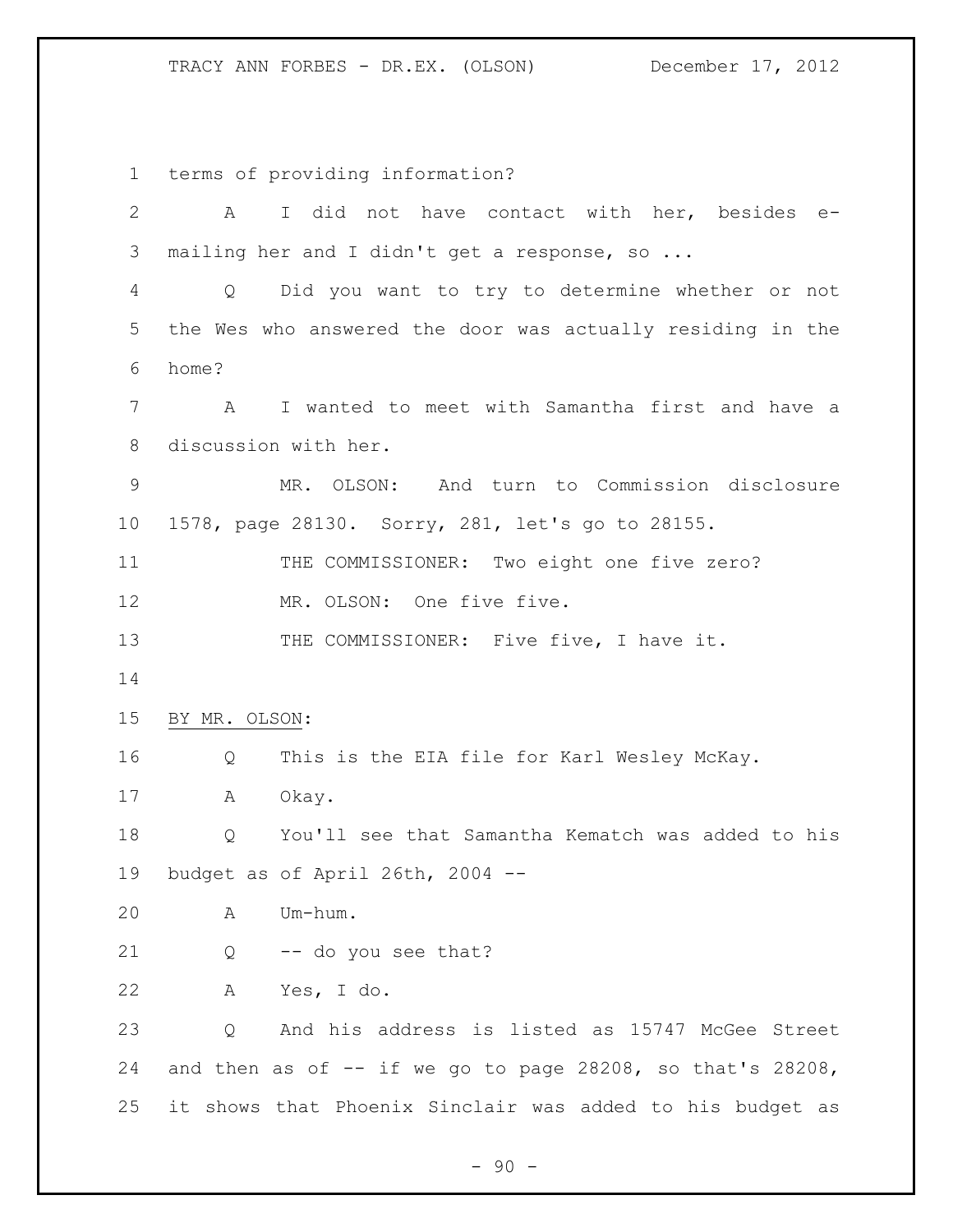of May 28, 2004; that's not information you had when you were doing your investigation?

 A That is not information I had when I was doing my investigation, no.

 Q But if you wanted to find out that information, EIA appears to have had it at that point?

 A I could have approached EIA. My line of reasoning at the time was my understanding was he was working, Karl was working as a trucker, so if he was living with Samantha -- and I was being told he stayed with Samantha when I met with Samantha, when he was in town. My line of reasoning, at the time, was that he wouldn't likely be added to her budget. Because if he was working, she wouldn't be able -- and living with her, she wouldn't be able to be on assistance. So it was not unusual for us to have clients who had boyfriends that lived with them, but EIA was not aware of it.

 Q So that wasn't unusual. Was it important to determine whether or not he was living there though?

 A At the time, I didn't think that it was important, because I knew -- I didn't have any concerns about him.

 Q Okay. You didn't really know much about him at that point, I take it?

A No, we had no concerns coming in, saying, you

 $-91 -$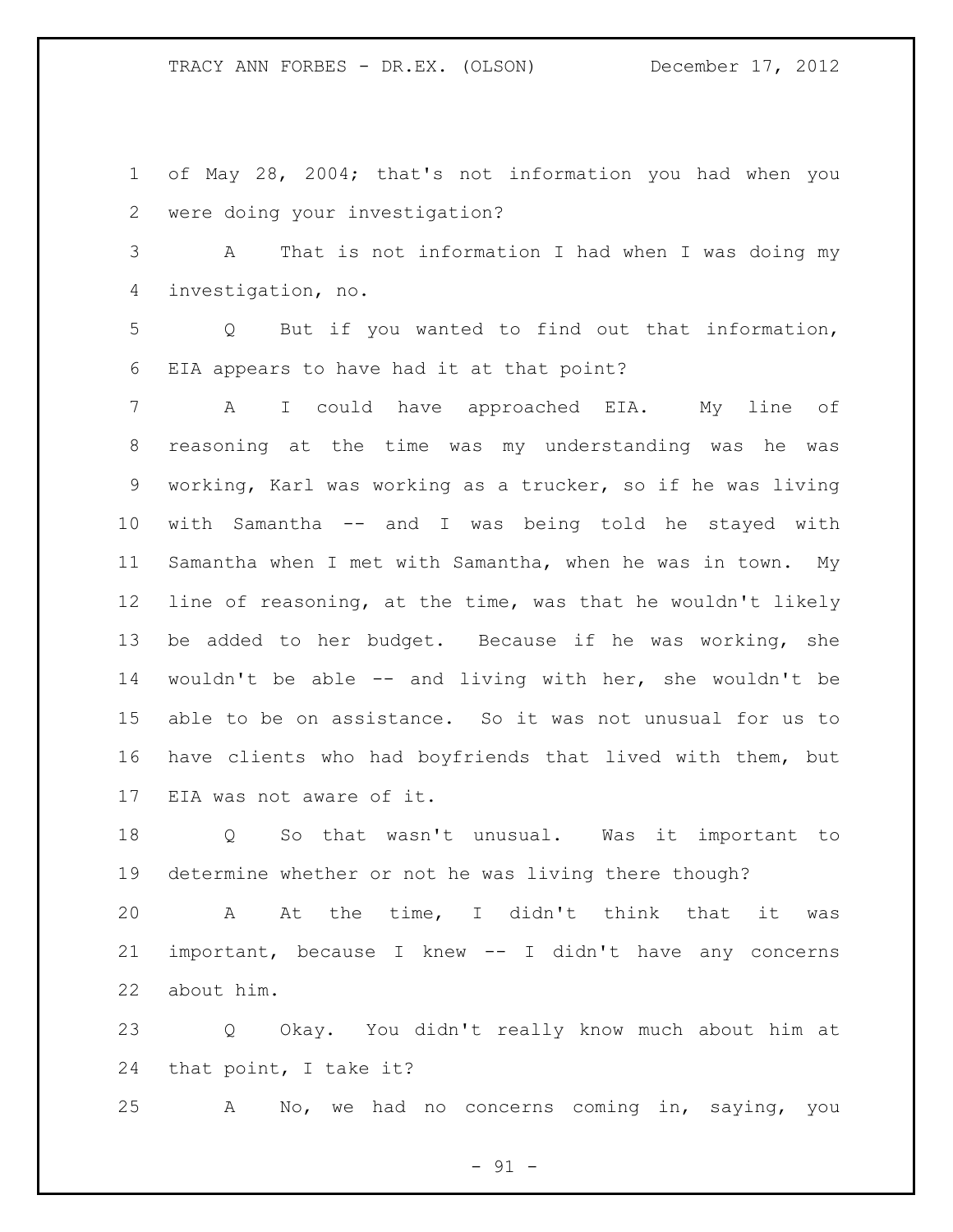know, this individual poses a risk for this reason or that reason.

 Q If you had obtained the information from EI -- A Um-hum.

 Q -- about McKay living there and Samantha and Phoenix being on his budget, would that have changed anything for you, in terms of how you handled the file?

 A It may or may not have. It's easy, in hindsight, knowing that Phoenix died at the hands of Karl, to say, yes, for sure, I would have done this. I don't know what I would have done. I may have done a prior contact check and a criminal record check, if I knew he was living there and I had his name and date of birth. It's hard for me to say. In hindsight, do I wish I did that? Absolutely.

 Q Okay. What was your practice, at the time, in terms of prior contact checks?

17 A It was on a case-by-case basis. And even now, I think of, with a lot of workers, it's a case-by-case basis. It wasn't a practice then to do that on every person that you came across.

Q Has that changed, that you know of?

 A It's probably being done more often now. It's not being done on every case.

 Q Going back to your closing summary, page 36956 -- A Um-hum.

 $-92 -$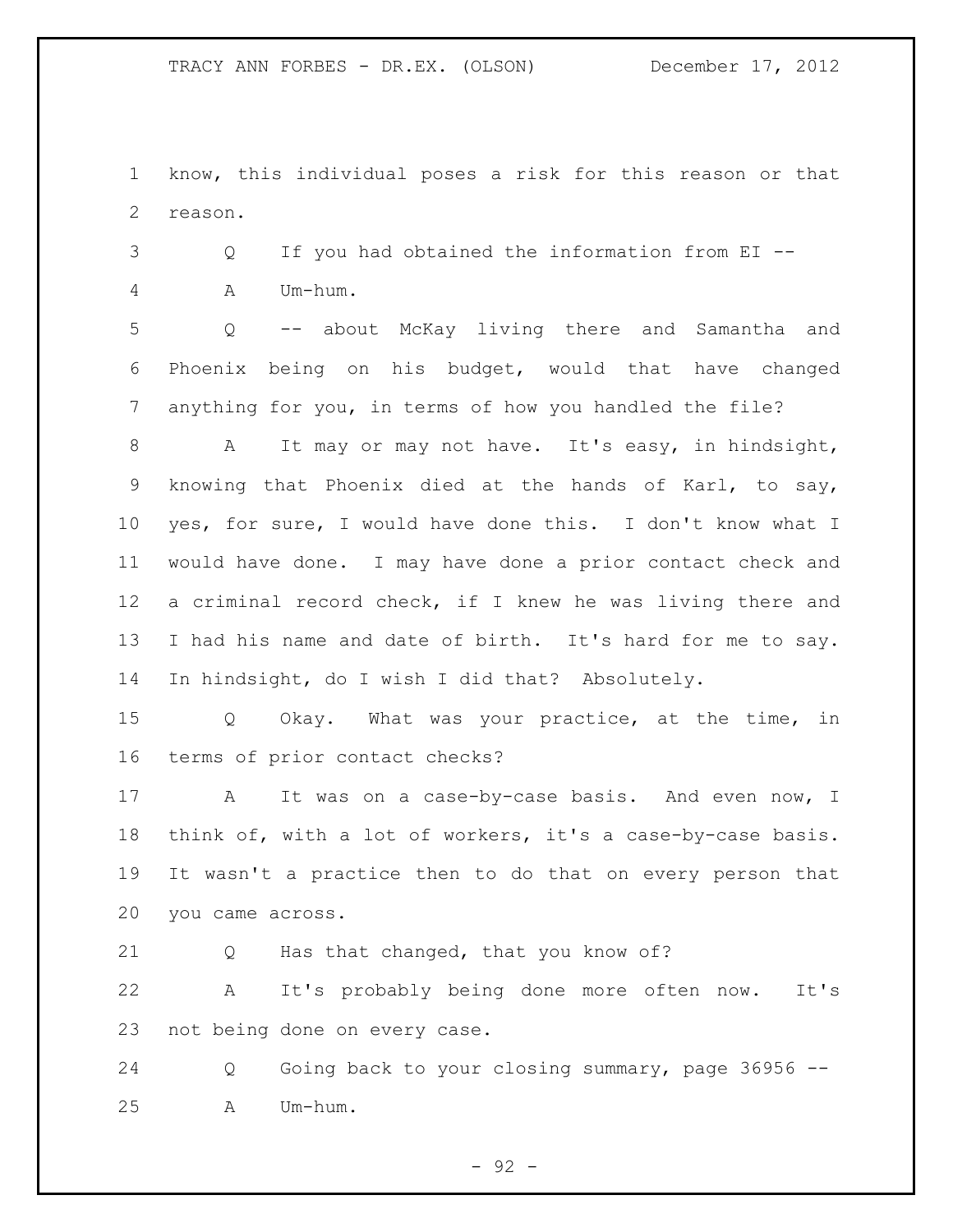Q -- July 13, 2004, it says you received a message from Samantha Kematch and you have a number recorded there? A Right. Q So she called in to you and left you a message and included her telephone number? A She did, yes. Q Okay. And it says: "Phone call to Samantha. Arranged to meet at her at home in 10 11 minutes. She advised ... she still resides in the same block 13 however she has moved to suite 1." So she volunteered that information to you? A She did. Q Okay. And it says: "Field to home with co-worker Kathleen Marks. The home was tidy and well furnished. Phoenix was present and she appeared, clean, healthy and well cared for. Samantha also appeared healthy -- good coloring, clean and a healthy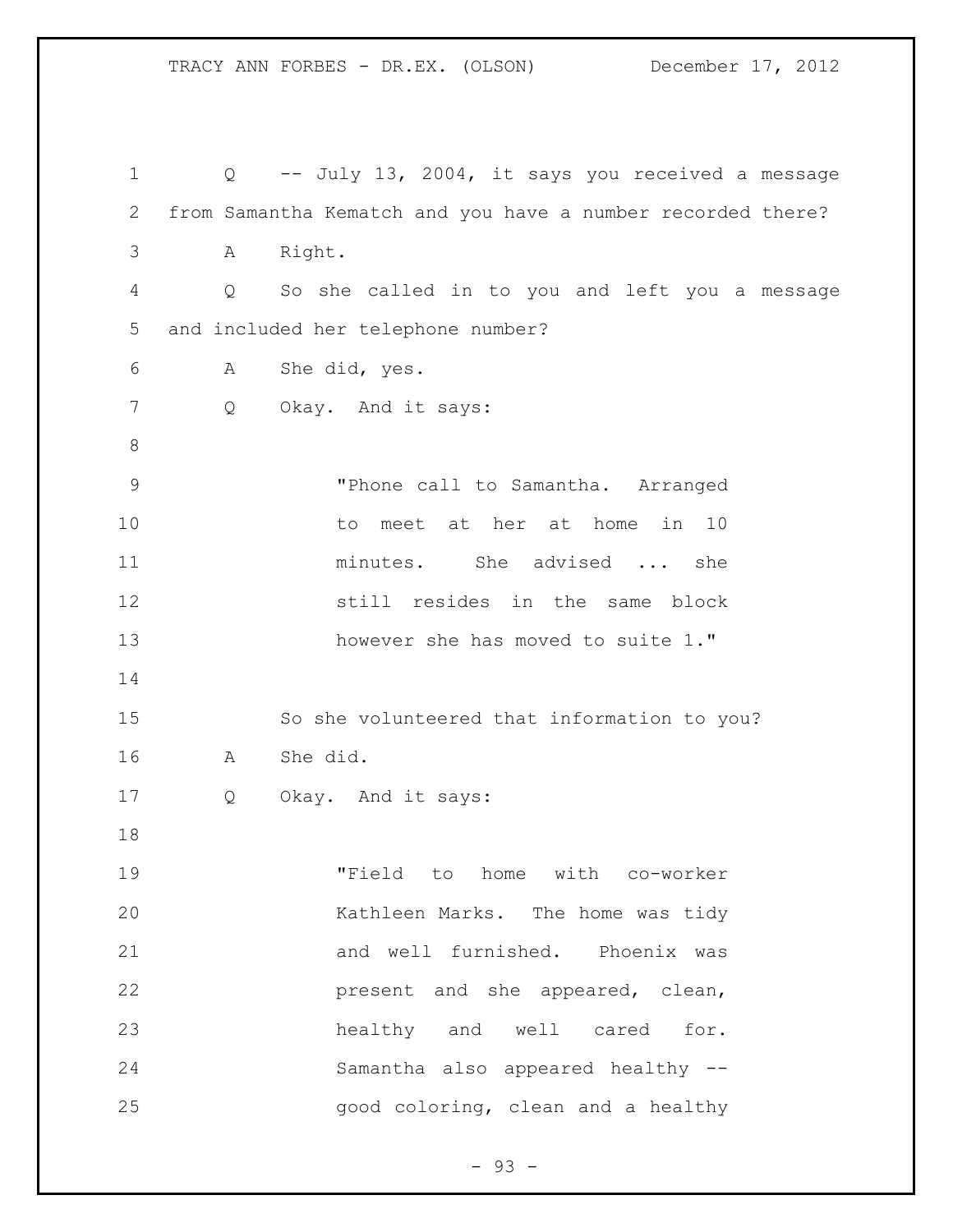weight. This writer advised Samantha that a referral had been made to the agency a couple months ago. This writer advised her of the nature of the concerns and she denies abusing substances and having any difficulties coping with Phoenix."

 I'm just going to stop there for a minute. What, what were the concerns that you would have advised her about?

 A I would have told her that we received information that Phoenix was back in her care and that we had information that she may be at high risk due to her history. So I would have been looking at the concerns that we previously had on mom in 2000 and I would have been focusing on was she able to provide adequate care? Were there -- and, and I knew that we had some concerns about drug and alcohol use, so I would have been focused on that. So I would have talked to her about that type of stuff.

 Q What about leaving Phoenix with inappropriate caregivers? Was that one of the concerns?

 A Yes, and I would have talked to her about that as well.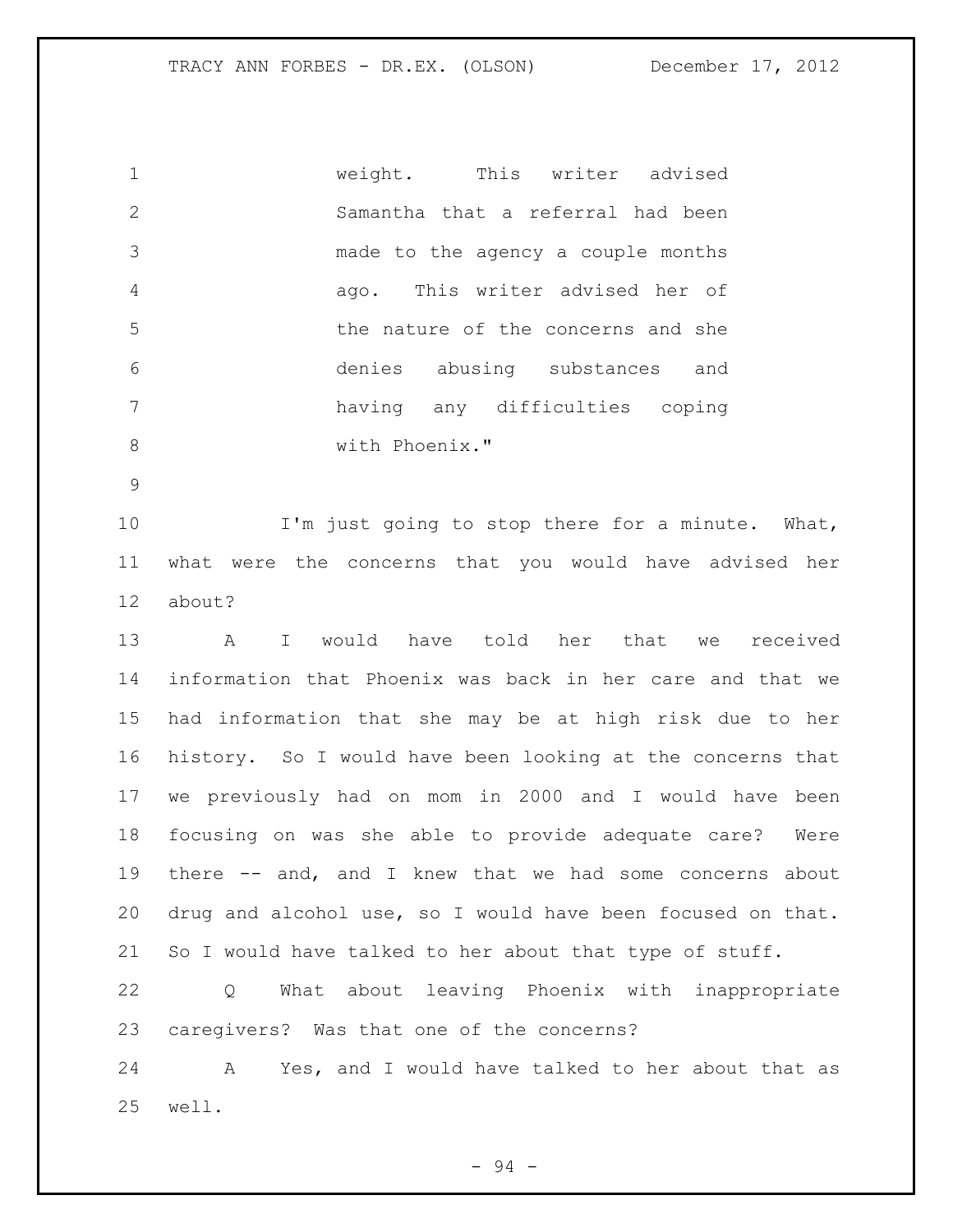Q Okay. But you don't actually write down what you, what you spoke to her about here?

A No, I don't.

 Q The reference to Samantha appearing healthy, good colouring, clean and healthy weight, why would you include that information?

 A Just so that there's some detailed information about what I observed. Because during some intakes, you could go and see children that look very pale, dark circles under their eyes, dirt --

 Q Oh, sorry, just before you go on, that was a reference to Samantha. It says, Samantha --

A Oh --

14 Q -- also appeared healthy --

 A -- oh, sorry, yes. I would have been making reference to that in terms of drug and alcohol abuse. Often clients who are abusing substances will not be taking good care of themselves. They'll often be very thin and gaunt looking.

 Q Okay. So you're, the purpose of you noting that she didn't look that way here was that it was an indication to you that she might not be abusing substances?

A That's right.

 Q Okay. And now, the reference to Phoenix appearing clean, healthy and well-cared for, what was the

 $-95 -$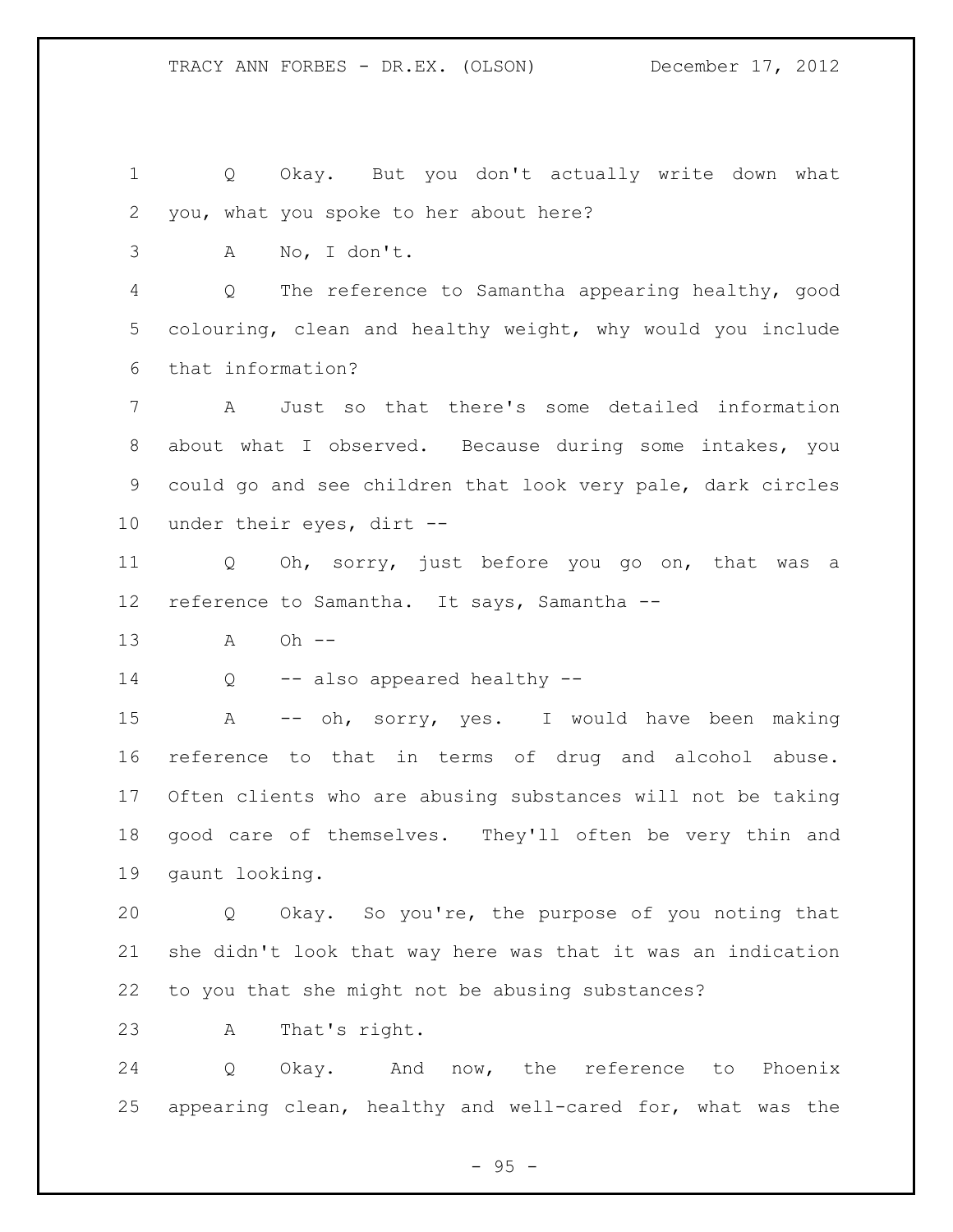purpose of including that information?

| $\overline{2}$ | To indicate that I saw her and to note what I<br>A         |  |
|----------------|------------------------------------------------------------|--|
| 3              | observed. So there weren't, there wasn't anything          |  |
| 4              | concerning about her appearance, to indicate that she was  |  |
| 5              | not being well cared for, that she was being neglected.    |  |
| 6              | And how much time did you spend with Phoenix? Do<br>Q      |  |
| $\overline{7}$ | you recall?                                                |  |
| $\,8\,$        | It's -- I don't know. Usually on an intake, you<br>A       |  |
| 9              | could spend anywhere from 30 minutes to a couple of hours. |  |
| 10             | Okay. So there was no common practice, in terms<br>Q       |  |
| 11             | $of --$                                                    |  |
| 12             | Would depend on how verbose the client was, how<br>A       |  |
| 13             | many concerns you had to discuss.                          |  |
| 14             | That's not something you included in your notes,<br>Q      |  |
| 15             | the time you actually spent?                               |  |
| 16             | No, not usually.<br>A                                      |  |
| 17             | Okay. And with respect to time spent with<br>Q             |  |
| 18             | Phoenix herself, would you actually talk to her?           |  |
| 19             | I, I, I didn't speak to her individually at the<br>A       |  |
| 20             | time, no.                                                  |  |
| 21             | So you wouldn't have spoken with her separate<br>Q         |  |
| 22             | from Ms. Kematch, or anything like that?                   |  |
| 23             | A No, I did not and that was pretty well common            |  |
| 24             | practice at intake at the time. You didn't necessarily --  |  |
| 25             | unless you had a specific abuse allegation, you wouldn't   |  |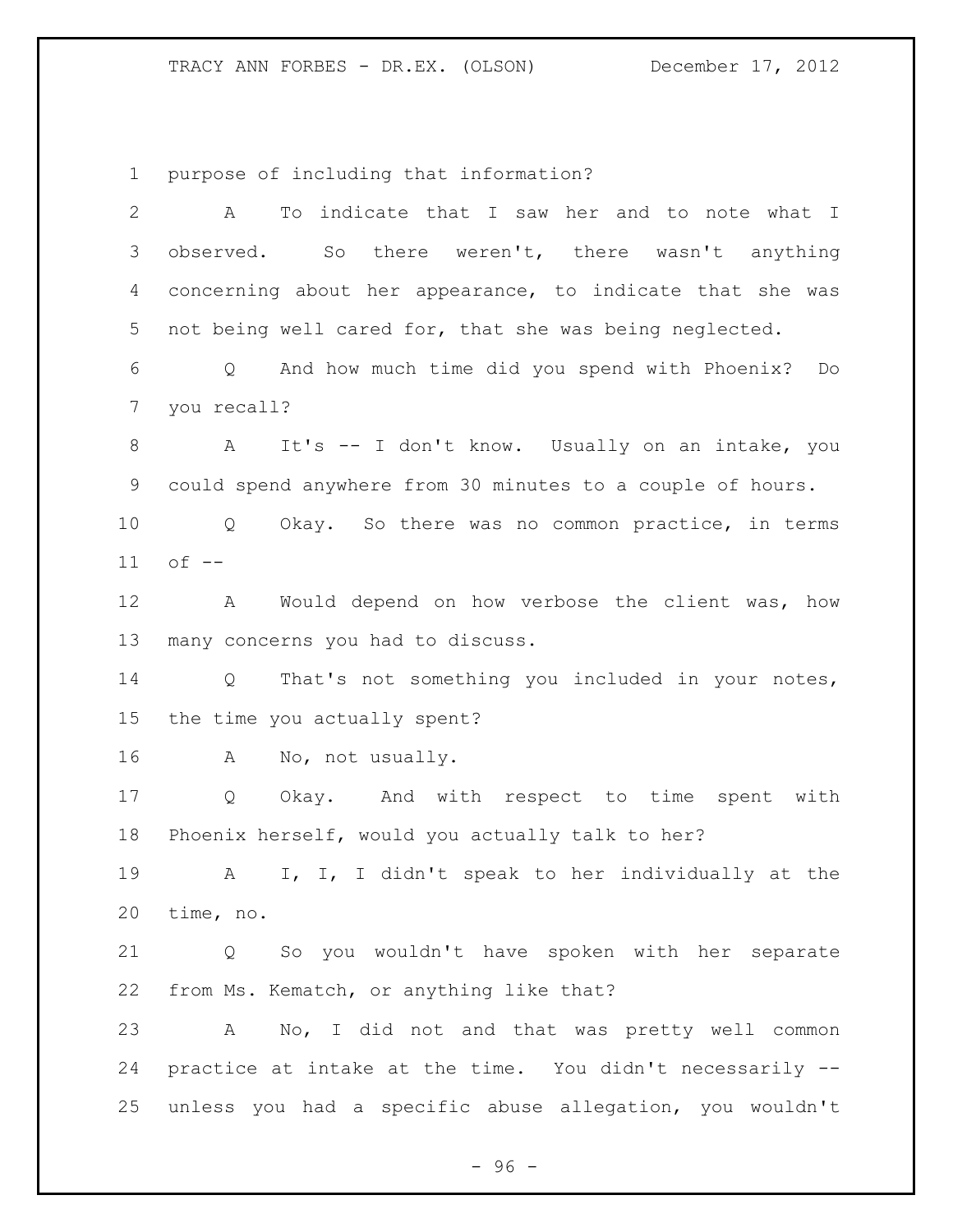typically interview a child.

 Q Okay. And were you concerned about abuse here? A Not at all. Q Okay. Would you have been looking for signs of physical abuse on Phoenix? A You're always looking for that, as a child welfare worker, but based on the history, there was nothing in the history that indicated that Samantha had mistreated her children, or abused the children. 10 0 Okay. Just continuing on, where it starts: "She reported that Phoenix came back into her care in November '03 because Steven was drinking. She indicated that Phoenix went to stay with her friends for a month 17 in January or February '04 when Samantha [was] went 'traveling'. When ... Samantha advised that she did not feel that the disruptions in care caused any problems in her **[relationship]** with Phoenix. Samantha advised that her main support is her boyfriend who is a trucker and stays with [her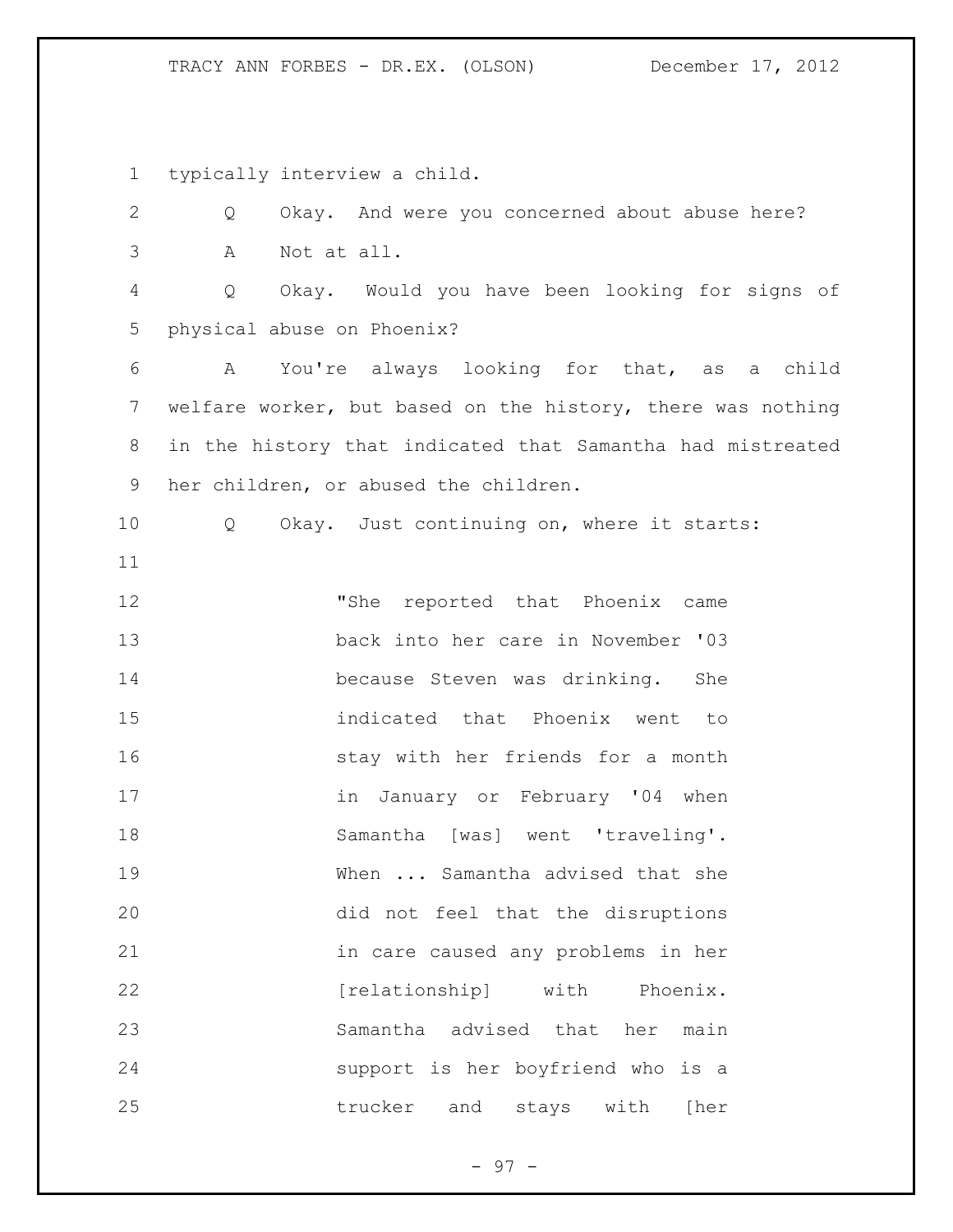family] when he is in the city. This writer inquired if Samantha wanted/needed any assistance from the agency and she advised no, although she indicated that she would be interested in writer sending her info on programs (mom's groups, parenting groups) in the area. Samantha advised 10 that she would be registering Phoenix for nursery school in the fall (most likely at Wellington)." So that was the balance of your conversation with Ms. Kematch? A Yes. 17 Q Okay. Are you able to say, in this case, how much time this meeting would have taken? A I can't say for sure. I would say it definitely didn't take two hours, based on the length of my description. Q So it definitely didn't take two hours? You think it was significantly shorter than that? A I, I, honestly, I'd be guessing, if I said to you how long it was.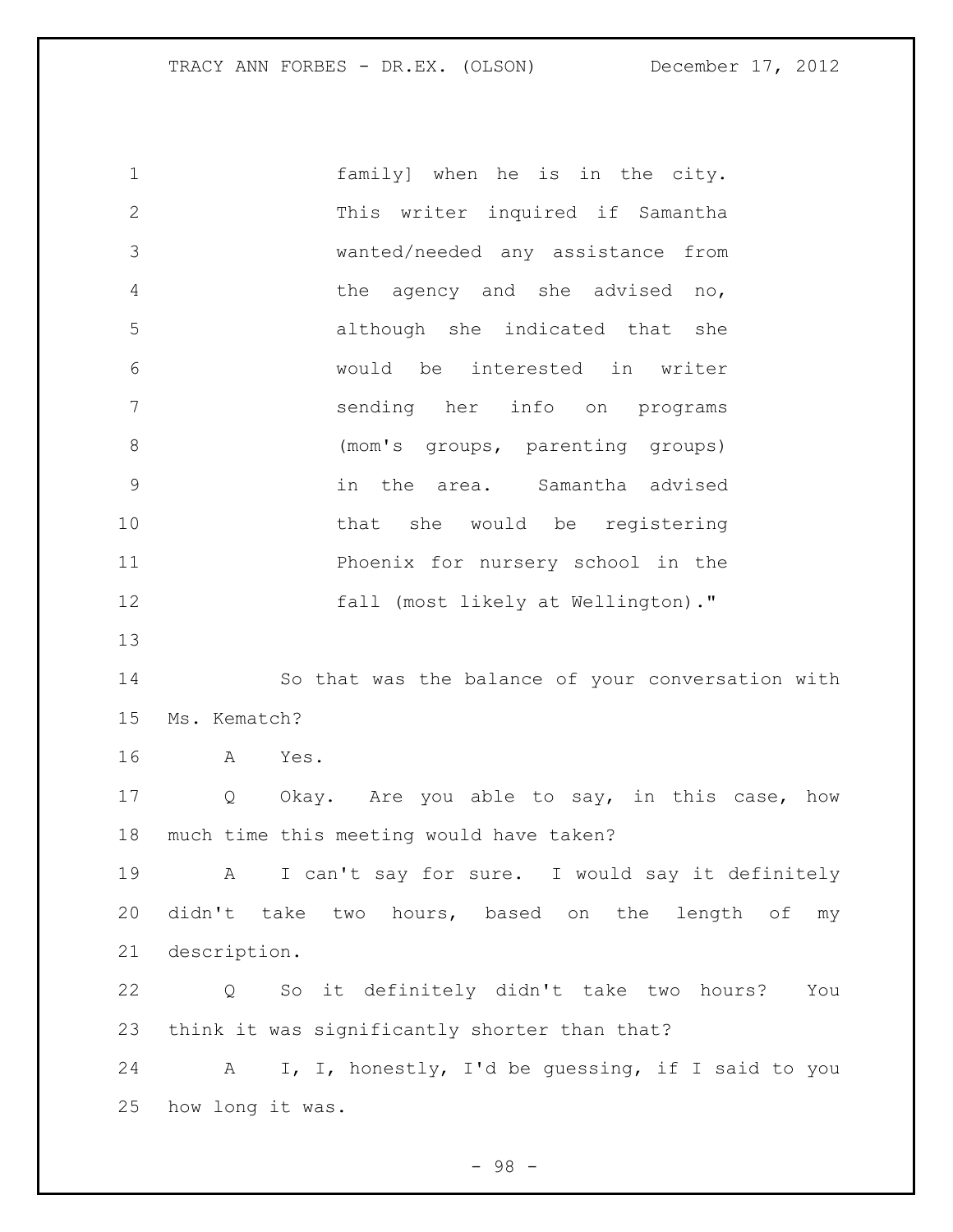Q The information here, about her boyfriend, were you able to confirm that she was referring to Wes? A I did not -- well, I knew that, I knew that her boyfriend was Wes, but that's all I knew. Q Did you ask for his last name? A I did not ask for his last name and at that point, I was -- for, for a few reasons, I was trying to be as least invasive as possible and we had no reason to believe that he posed a threat to Samantha or Phoenix. We had no neighbours calling, or family members calling, saying this individual has, you know, this type of history, or this type of criminal record. And during my interactions with him, there was nothing in my interactions with him that sent up red flags and caused me any sort of concern. Q And when you say your interactions, are you referring to the one time when he answered the door? A Yes, I mean, he wasn't hostile or you know, difficult, or anything of that nature.

 Q Aside from that one meeting with him, did you have any other contact with Mr. McKay?

A I did not, no.

 Q Okay. Would that have been just a short contact with him?

A Yes, it would have. But it's not an -- I mean,

- 99 -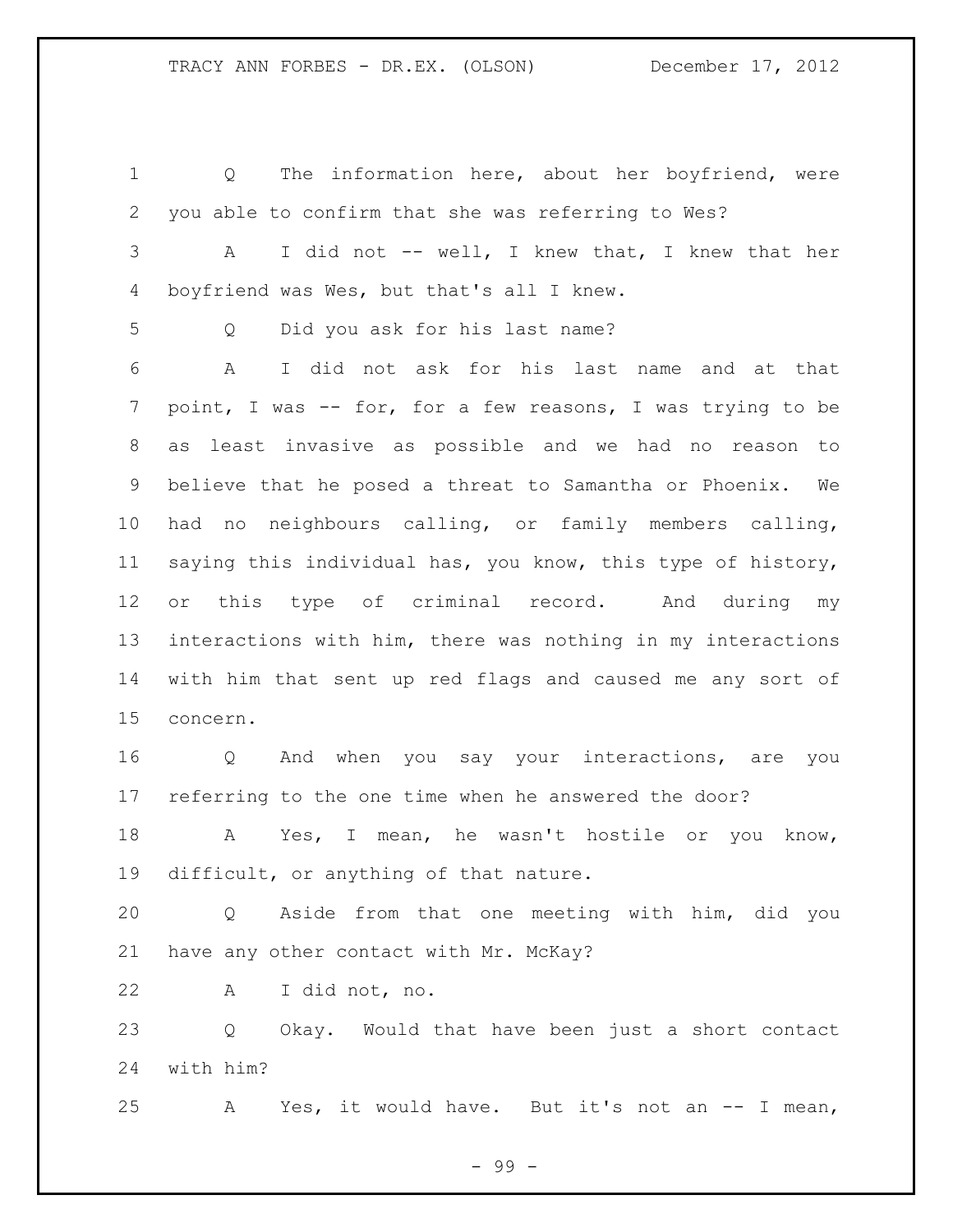I've, I've gone to other people's houses before and knocked on their door and in a very short period of time, had people become very explosive and difficult to deal with in, 4 you know, a five minute period. So ...

 Q Just given Samantha's background and the allegations of leaving Phoenix with inappropriate caregivers, did you consider that, in terms of doing a prior contact check on Mr. McKay?

 A I, I didn't and, and part of what I was thinking is that was an allegation. It wasn't something that was proven to be true.

 Q But you were -- part of your role then was to investigate that allegation?

14 A Correct and I did that. And when I spoke to her about it, she denies it. And in, in the absence of being able to field when Phoenix is actually in the care of an inappropriate caregiver, it's very difficult to substantiate a concern like that.

 THE COMMISSIONER: She denied what, did you say? THE WITNESS: Samantha denied that she was leaving Phoenix with inappropriate caregivers.

BY MR. OLSON:

 Q And in that point, it, it appears that you, you were willing to take her word for it?

 $- 100 -$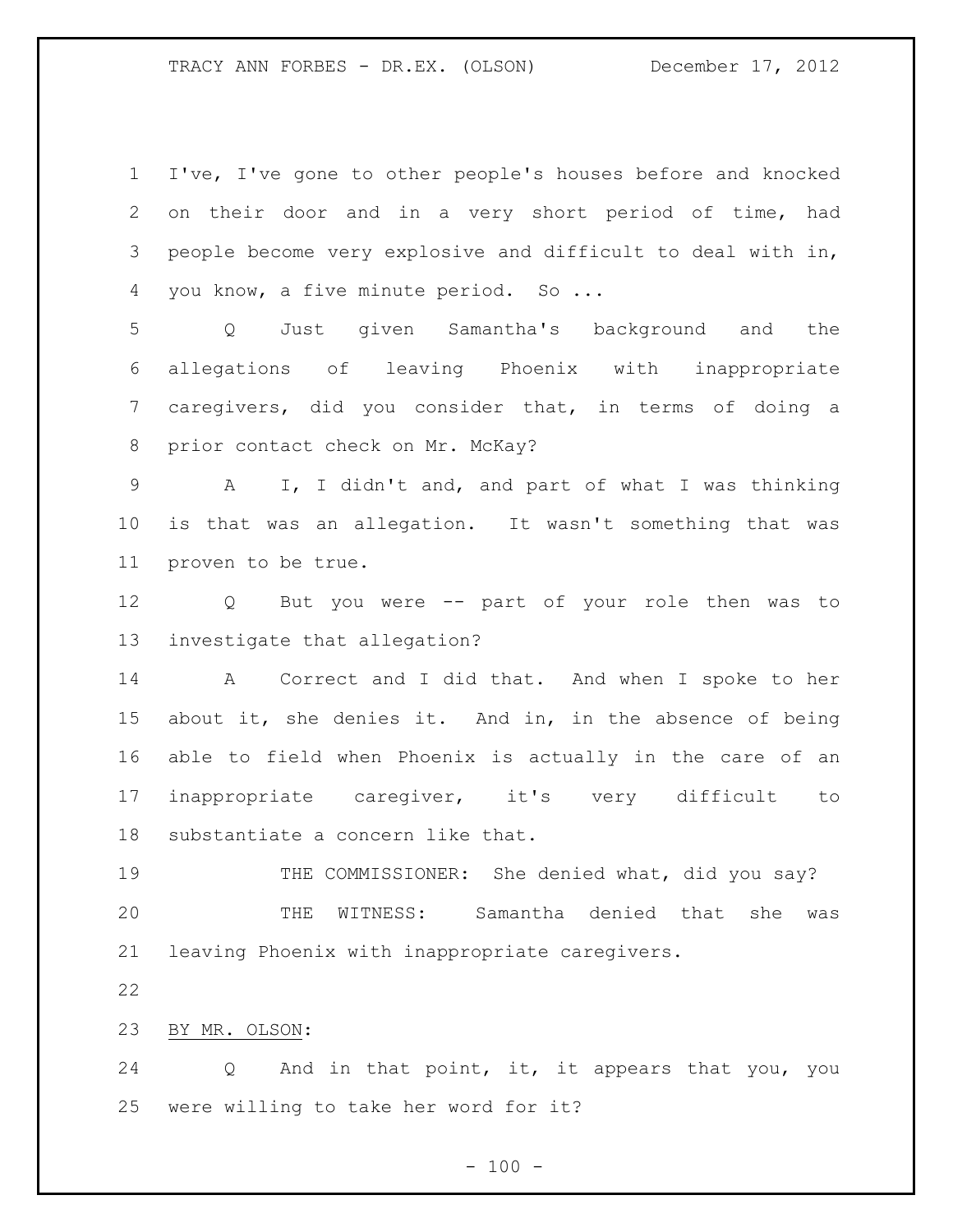A Yes.

 Q Do you know whether or not you, you were checking to see if Phoenix appeared to be developmentally on track? A That would certainly be something, as an intake worker, I was always watching for. Q Okay. There was nothing noted in your note? A If she had not been developmentally appropriate, in the brief time that I would have seen her, I would have made a notation of something, whatever I had observed that had caused me concern. Q The note you made about Ms. Kematch, indicating that the disruptions in care did not cause any problems with the relationship with Phoenix -- A Um-hum. Q -- what's the significance of that? A I was trying to get a sense of whether, I mean, whether there were any struggles with, you know, was, how was Phoenix with her? Was she struggling because she hadn't been with her mom for that long? And some parents will say to you, yeah, you know, she's having difficulty adjusting to being back in my care. I'm having a lot of, you know, obstinate and defiant behaviour and you would have a discussion such as that. That didn't happen with Samantha.

Q She said there were no problems?

 $- 101 -$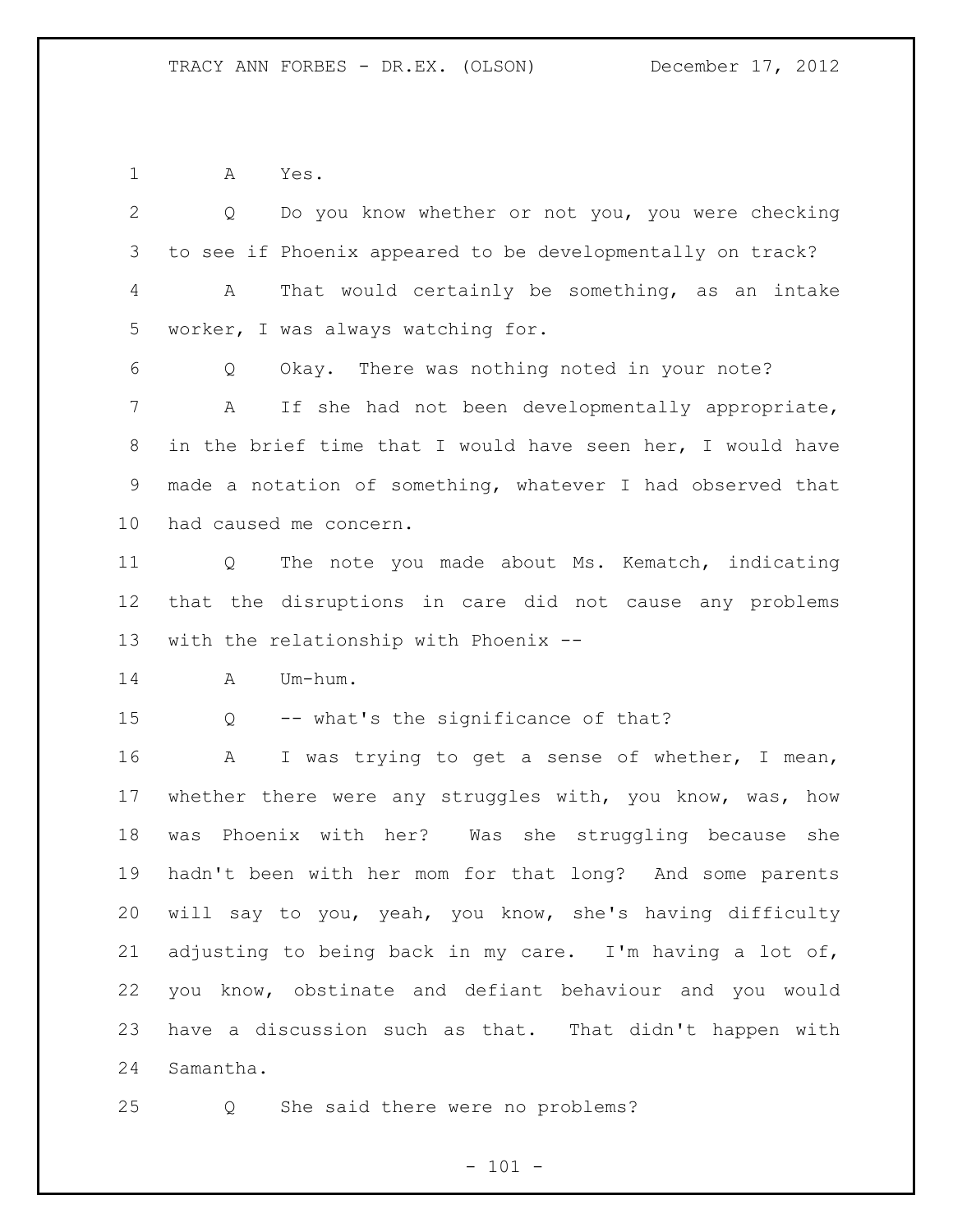1 A Exactly.

 Q Did that surprise you at all, given the short time that she had her?

 A Not entirely, no. It -- because I had been doing the job for so long and I've seen kids move between family members, it's often a part of a -- it's a way of life for 7 them. They're not -- it, it doesn't cause them a significant amount of distress. I also thought that if, when Kim and Rohan had turned Phoenix over, back to Samantha, if they had any concerns about Phoenix was reacting to Samantha, or any concerns about anything with Samantha, that they would have called us.

 Q but you, you never, you didn't make any efforts to contact them, did you?

 A I did not. I knew that Debbie Gale (sic) had attempted to contact them and whatever phone number she had for them was out of service, or was the wrong number.

Q Okay. But you had their address as well?

19 A I did have their address.

Q And, and you didn't go there --

 A No, I did not. In an ideal world, if I had a lot of time, might I had done that? Maybe.

 Q Okay. Just getting back to the information about McKay, Wes McKay --

A Um-hum.

 $- 102 -$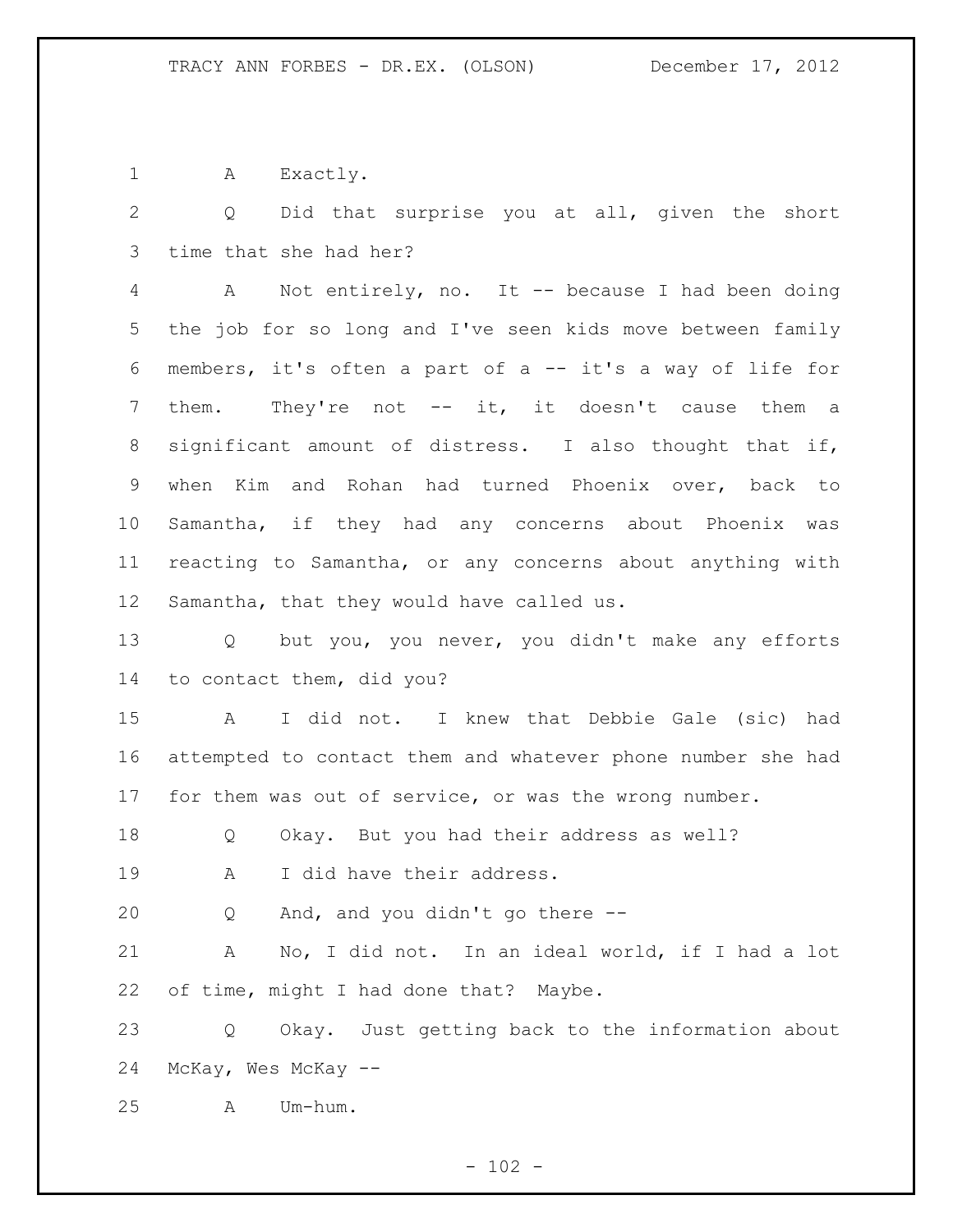Q -- did you ask whether or not he was helping care for Phoenix? A I did not, no. Q Would that be something that would be important to know? A It would be important to know who's caring for her. Q Was there a reason you didn't ask? A At the time, because there were no concerns about him, I just didn't think that it was relevant. Q Did you ask how often he stayed with her? A No, I did not. Q Did you ask whether he had any other, other family living there, any other kids, or anything? A No, I did not. Q And the meeting that you had with Samantha on July 13th, was it just Samantha and Phoenix present? A Yes, it was. Q No one else was there? A No. 21 Q When Ms. Kematch and -- THE COMMISSIONER: Well, wait a minute, didn't your co-worker go with you? 24 THE WITNESS: She did, yes. THE COMMISSIONER: She'd be there too then?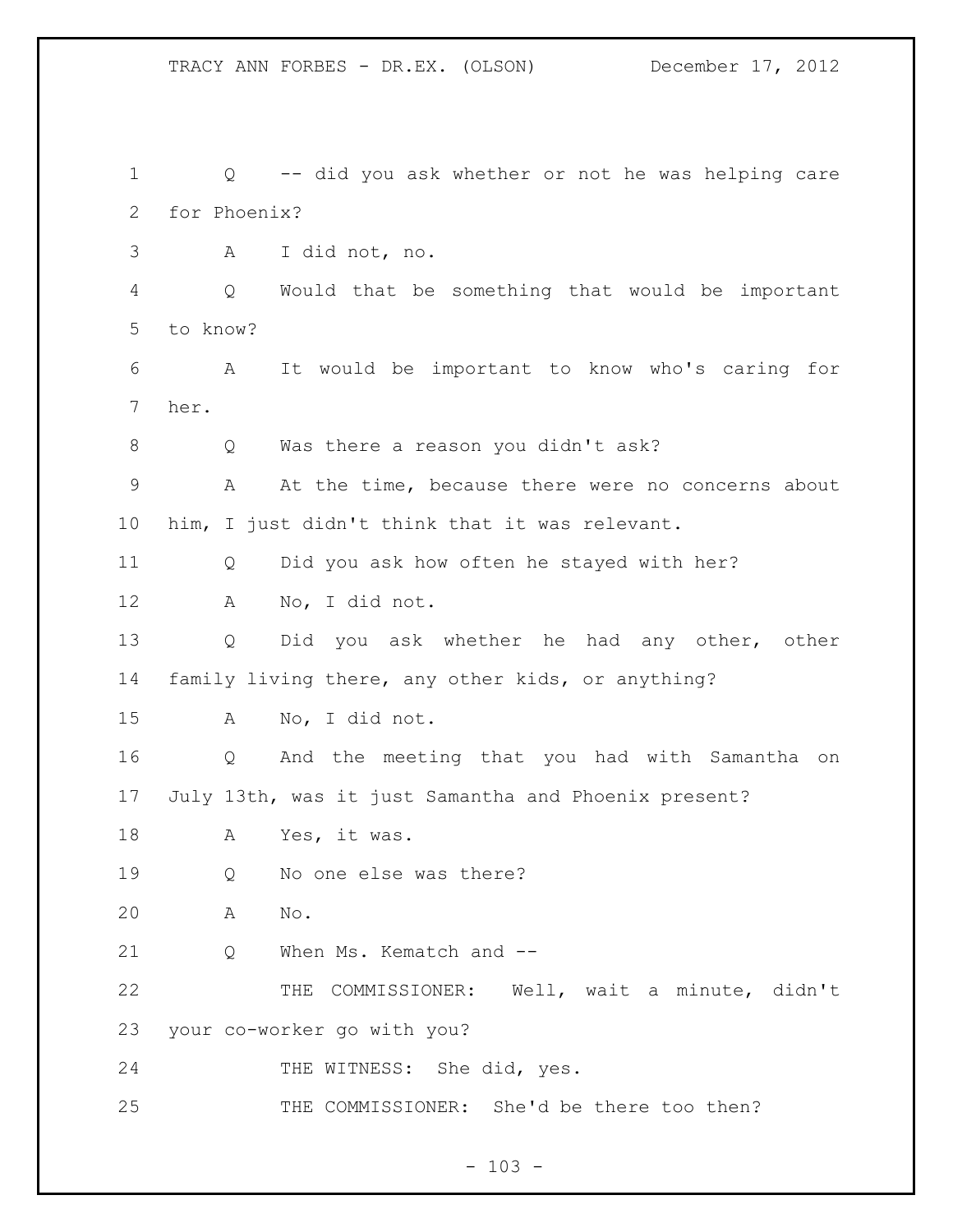1 THE WITNESS: Right, sorry, but nobody else at, like, that -- BY MR. OLSON: Q No one else in the home? A Right. Q Okay. And Ms. Kematch indicated she didn't need anything else from the agency? A That's right. Q Okay. And was it your practice to -- I, I assume clients say that fairly often? A Sometimes they would like further -- they want respite, or they want to have an open file, to get continued supports, just depended on the client. Q Okay. But it wasn't unusual, I take it, for clients to say, we don't really -- 17 A No, that would -- no. Q Okay. Because often, we've heard often, clients don't really want to have involvement with CFS? A Clients are leery of us, for sure. Q Okay. Did you get the impression, at any time, that Ms. Kematch was trying to avoid contact with CFS? A I felt like she was leery about having involvement with us, but ultimately she contacted me twice and met with me and that was not unusual.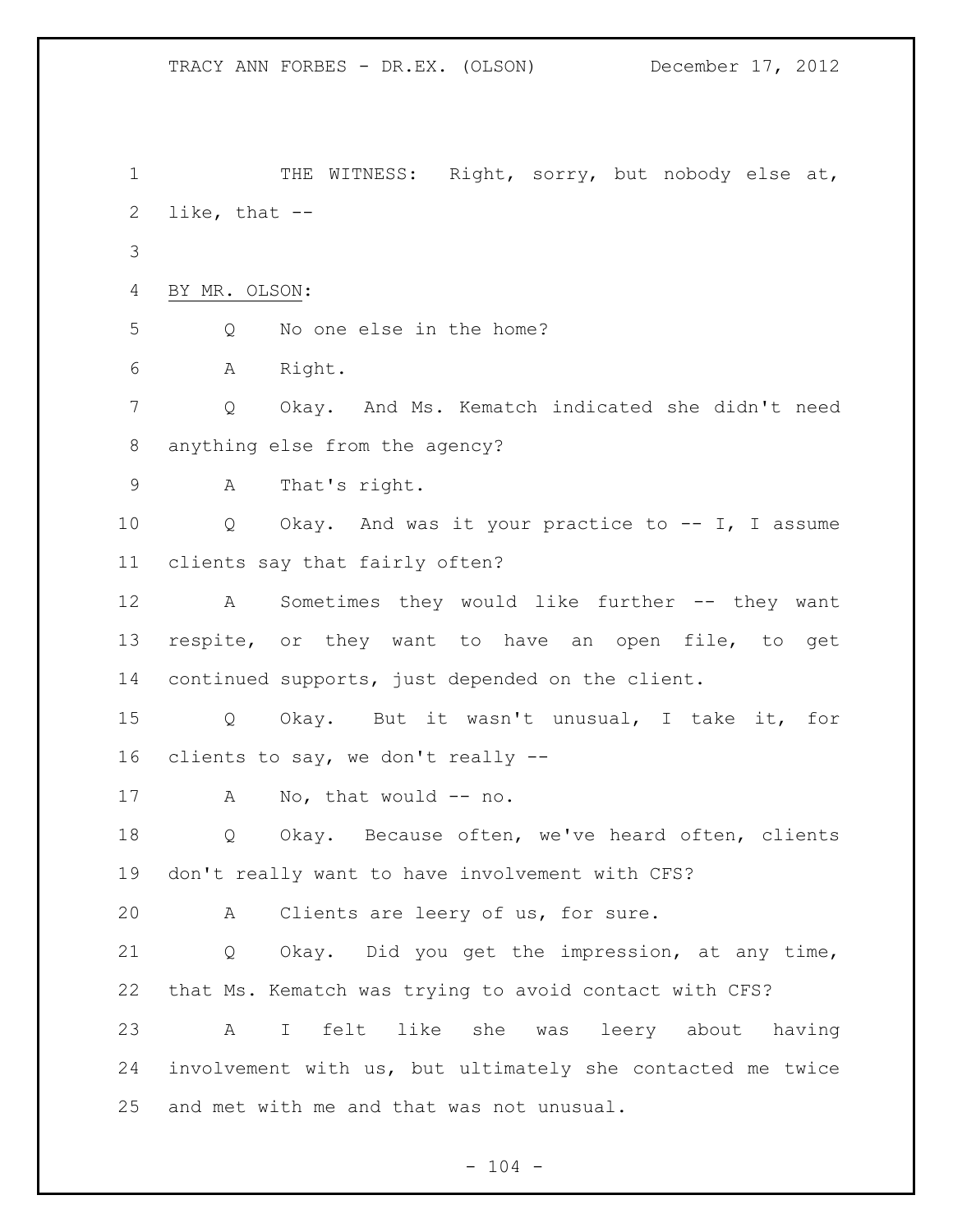TRACY ANN FORBES - DR.EX. (OLSON) December 17, 2012

 Q She had asked for some information on programs and July 14, if we look at your summary, 36957, it's the same, same page we were on previously, July 14, 2004, it says: "Letter sent to Samantha providing her with info on resources in the 8 community." And if we turn to page 36959, is this the letter you sent? A Yes. Q Okay. And it says: " Please find enclosed a guide to **16** resources in the community, as requested by you. Please do not hesitate to call if you have any questions." What would you have included with this? A I would have either included a list of resources that I had put together, or we had a Parenting on Your Own handbook, that had a number of resources in the community. I may have included that.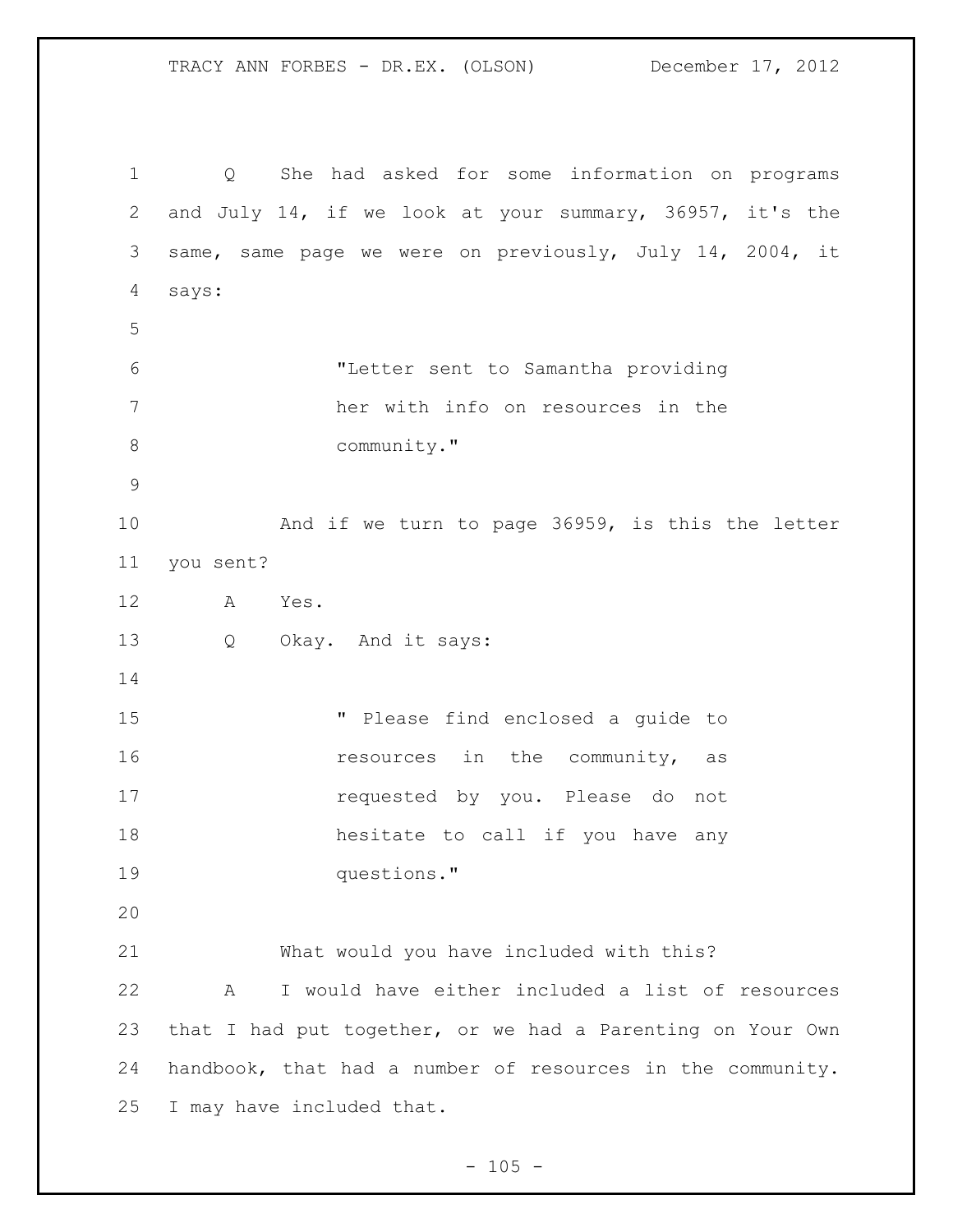Q Okay. Whatever you included isn't, isn't in the file?

A No, it isn't.

 Q Okay. Ms. Kematch indicating that she was going to register Phoenix for nursery school in the fall; is that something you would have wanted to follow up on at some point, just to see if she had done that?

 A No, if I had wanted to follow up on that, I never would have closed the file.

 Q Okay. If we could put page 37335 on the screen, there, this page and continuing on to page 33 -- sorry, 37339, are handwritten notes?

A Right.

14 Q Are those your notes?

A Yes, they are.

 Q Okay. Just in terms of these notes and what we see in your closing summary --

18 THE COMMISSIONER: Just, just a minute, I want to find that. Three seven three --

MR. OLSON: Three seven three --

21 THE COMMISSIONER: -- three nine.

 MR. OLSON: -- three five. It's a handwritten note, would be the top page, dated May 13, 2004.

24 THE COMMISSIONER: Yes, I have it.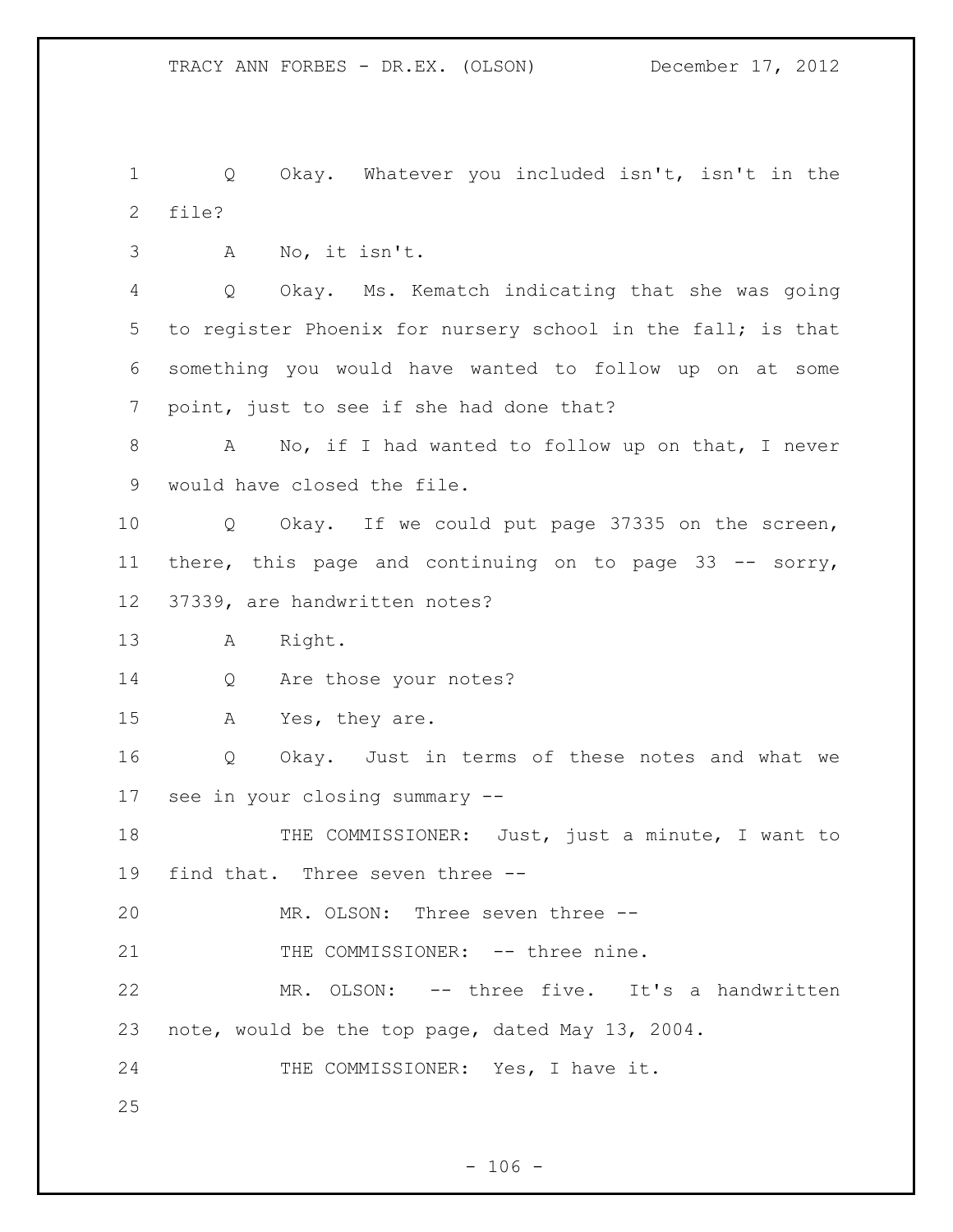BY MR. OLSON:

2 Q Are these, these your notes?

A Yes, they are.

 Q Okay. They look like they mirror the information contained in your closing summary?

 A That's right. Whenever we did transfers, or closing summaries at intake, we would typically take whatever was in our notes, in terms of day-to-day involvement and document that in the actual transfer or closing summary.

 Q At what point would that be done, the documentation and the closing summary?

13 A When you were doing the closing. So for me, that probably would have been done on, I think, the 14th of July.

 Q What was your practice in terms of keeping notes, handwritten notes?

 A I kept handwritten notes. If I had a meeting in the office with people, I would sit and write as they spoke. If I took a phone call, whatever, I would, I was typically pretty diligent about documenting most everything.

 Q Okay. And if you met with your supervisor, would you keep notes of that as well?

A Not necessarily. If it was something

 $- 107 -$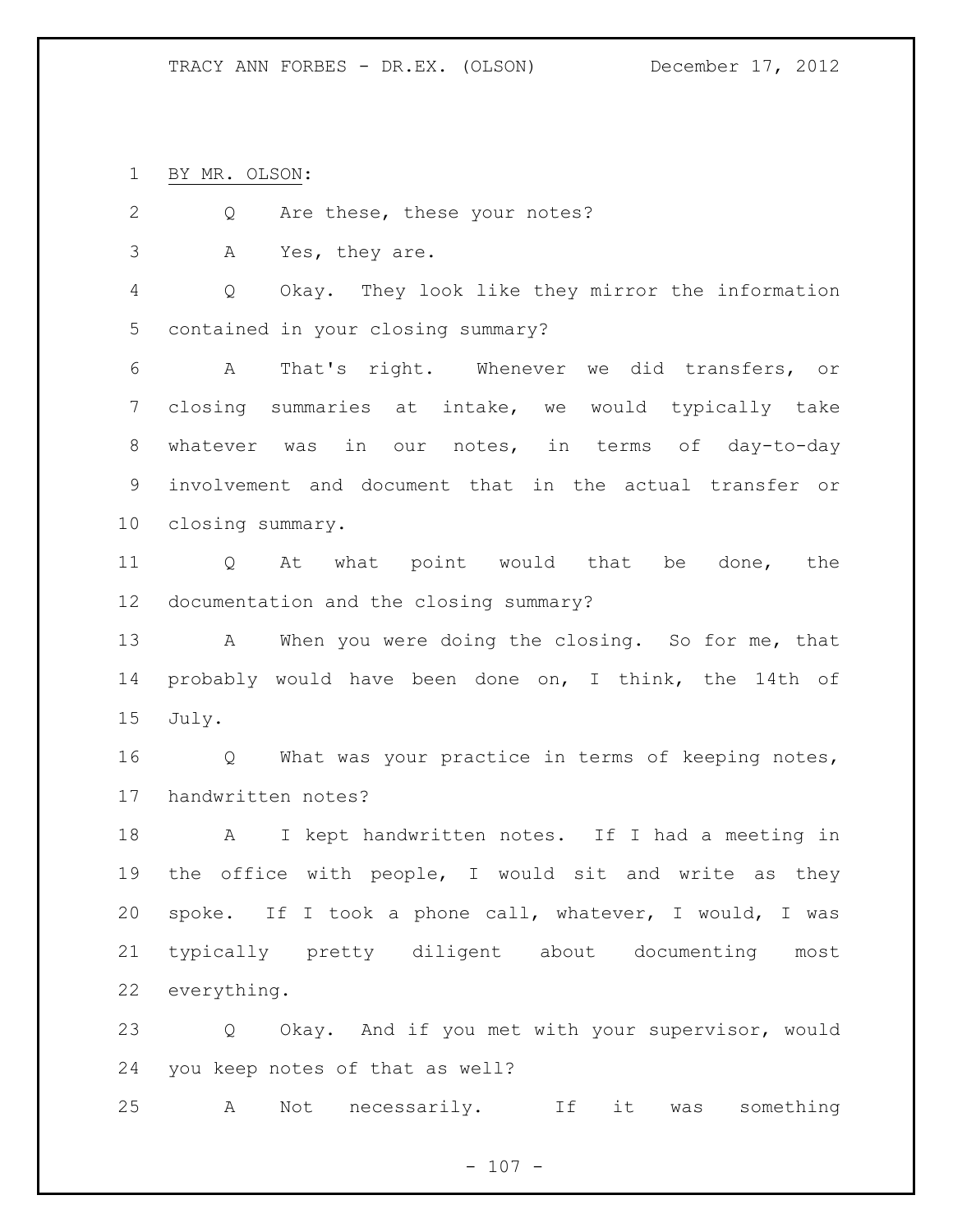significant, I would document it in my intake. So let's say I was deciding to apprehend a child, I would document that I had consulted with my supervisor about that. If there was some concern about a plan for a particular client, I might document whatever my discussion was with my supervisor. I wouldn't necessarily document every single consultation with my supervisor though.

 Q Did you consult with your supervisor with respect to this case?

 A I did. At the very beginning, when I got the file, I consulted with my supervisor about how she wanted me to proceed on this particular file, because it was more of an unusual referral, because there wasn't any specific concerns identified in the referral, I went to her and said, how do you want me to proceed on this? And she said, just do a, a general outreach to the family, see if any of 17 the concerns in the prior history are evident. So ...

Q That's, that's what her advice was?

A Yes.

Q Is that documented somewhere?

A It is not.

Q So there's no, no record of that; correct?

A No.

 Q Okay. Did your supervisor when she would meet with you and talk about files?

 $- 108 -$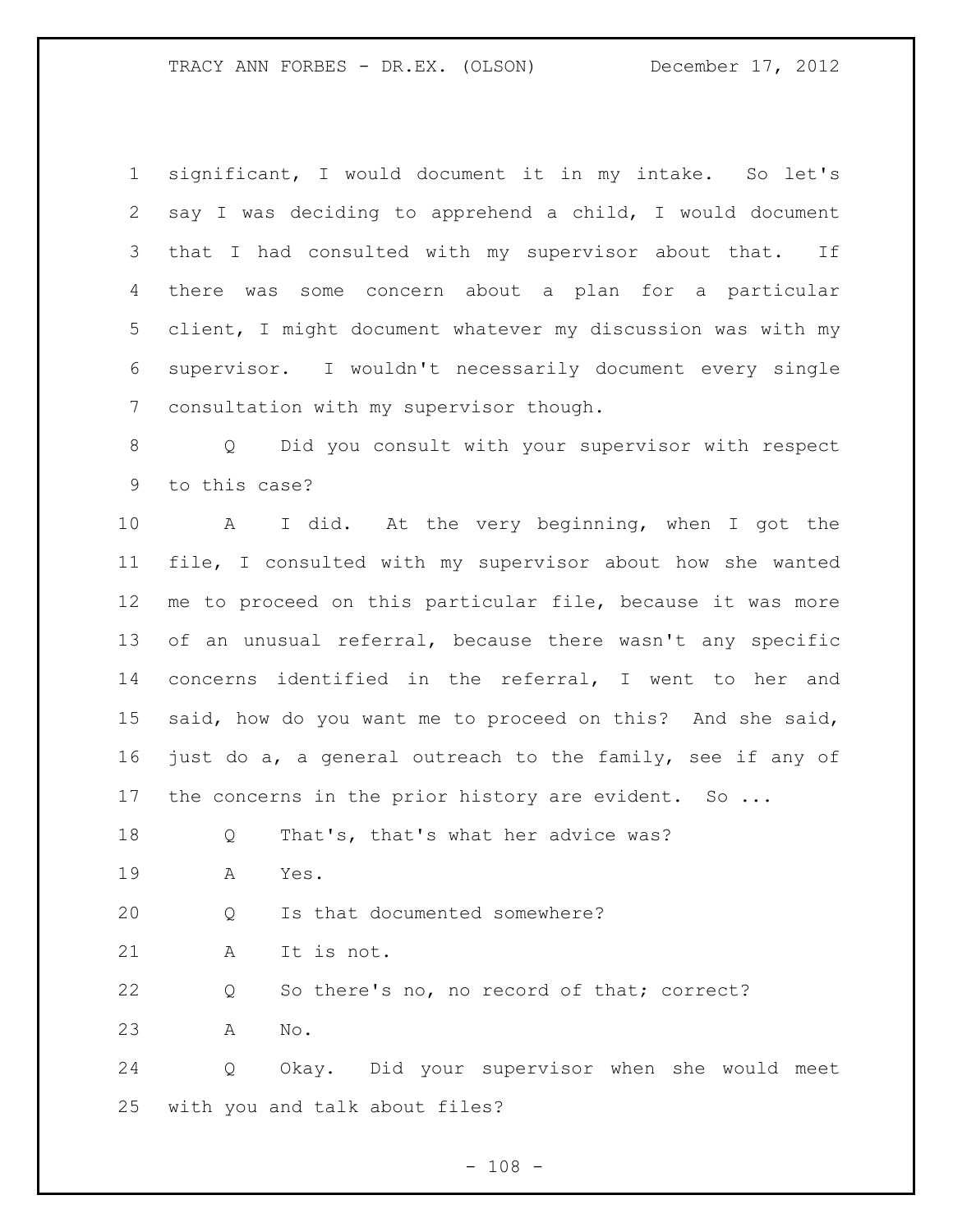A No.

Q She wouldn't?

A No.

 Q Okay. Looking at your closing summary, page 36957, under assessment --

A Um-hum.

 Q -- what's, first of all, what, what kind of information are you recording here?

 A You're recording any -- you're sort of summarizing what you did and highlighting any risk factors that are evident in the family, any specific needs.

 Q Okay. So the, the information that you've put into the assessment, is, is that the important information, in terms of how you would deal with the file?

A Typically, yeah.

 Q So here, you're noting, in the first paragraph, that the EIA worker called:

 "[She wasn't] specific [about] concerns identified, but simply wanted an assessment completed to determine if Phoenix was safe in Samantha's care."

Where did you get that information from?

 $- 109 -$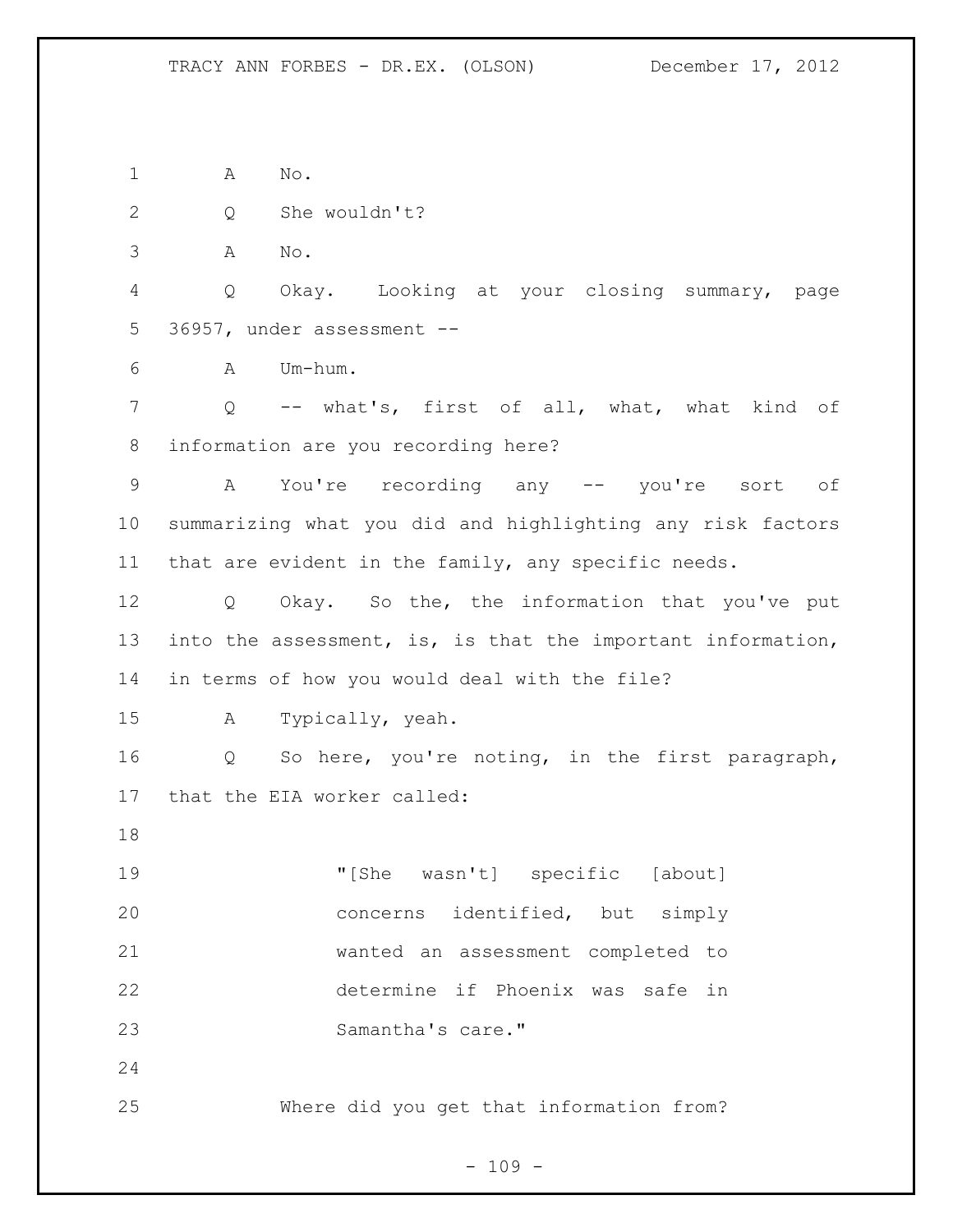A Debbie De Gale's report. Q Okay. You never, and I think you confirmed this before, just want to be sure, you didn't actually speak with the EIA worker, to find out why she had that concern -- A No. 7 Q -- did you? No. Okay. A But I knew, from Lisa Mirochnik's report, that that's what it was based on. Q Okay. And then you go on to deal with Phoenix's background, including that her first child was apprehended? A That's right. Q So was that something that was important to you, in terms of making your assessment? A Yes. Q Okay. And what was the significance of that? A That when she was younger, she was struggling. She struggled to parent and she was ambivalent about parenting. Q Okay. In the paragraph that begins: "This writer made repeated efforts ..." Do you see the one I'm referring to?

 $- 110 -$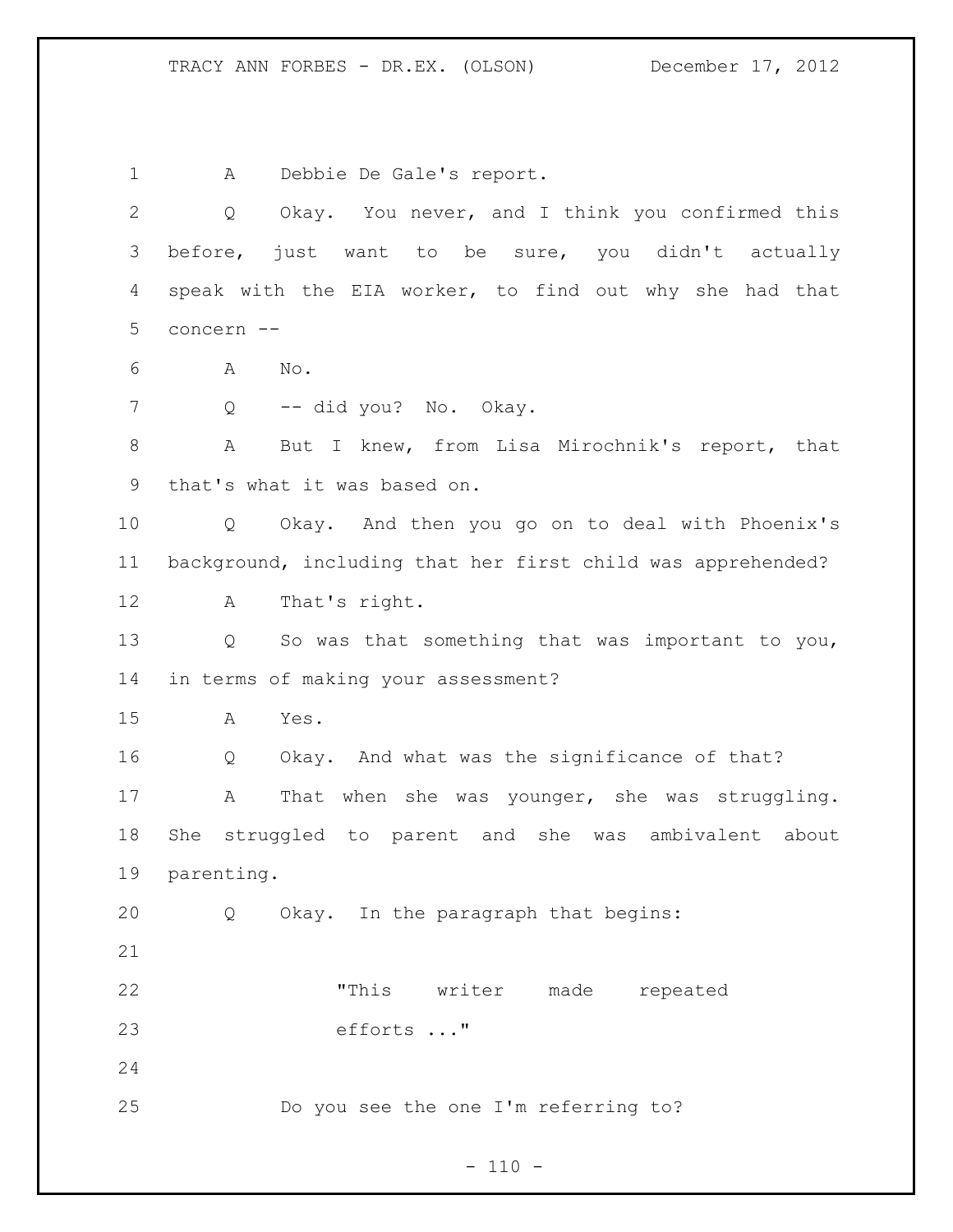A Yes. Q And it says: "Samantha denied abusing substances and maintained that she was coping well. Phoenix appeared healthy and well cared for and Samantha did not present as a crack user would be expected to -- she was not jittery nor was she 11 thin and drawn looking." Before you explained that you, that Samantha had a healthy weight and looked -- A That's right. Q Is that what you're referring to here? A Yes. And she just -- I mean, sometimes when we meet with clients that are addicts, they're in a perpetual state of motion, they've got scabs on their face, or their arms, that they're constantly picking. There's a very different presentation than what she presented with. Q And she didn't display that presentation then? A Not at all. Q Okay. Did that tell you she wasn't a, a crack users, or drug user?

- 111 -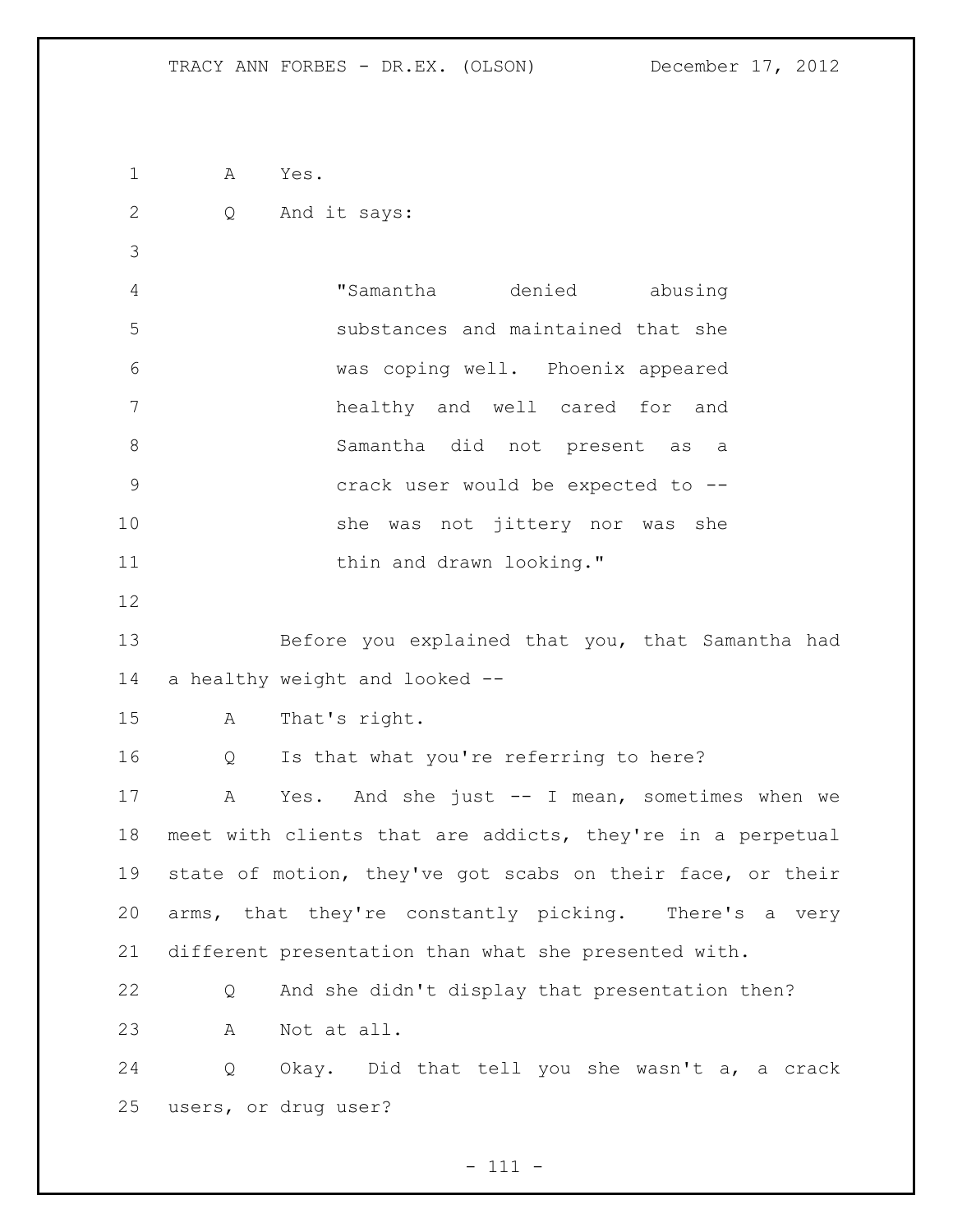TRACY ANN FORBES - DR.EX. (OLSON) December 17, 2012 A I mean, you can never know 100 percent for sure, no. Q Then you write: "Given that there are no apparent child protection concerns this 7 file can be closed." And that was based on your assessment above, is that -- 11 A That's right. 12 Q Under statement of risk, it say: "Low -- There is no sign that 15 Samantha is abusing substances, 16 5 16 she maintains that she is managing well, and Phoenix appeared well cared for." What led you to believe that the risk was now low? We, we know that it was considered a fairly high risk when the file came to you; what changed that so now that it's low? A I actually met with Samantha and I met with Phoenix, so I did my own risk assessment and based on the

- 112 -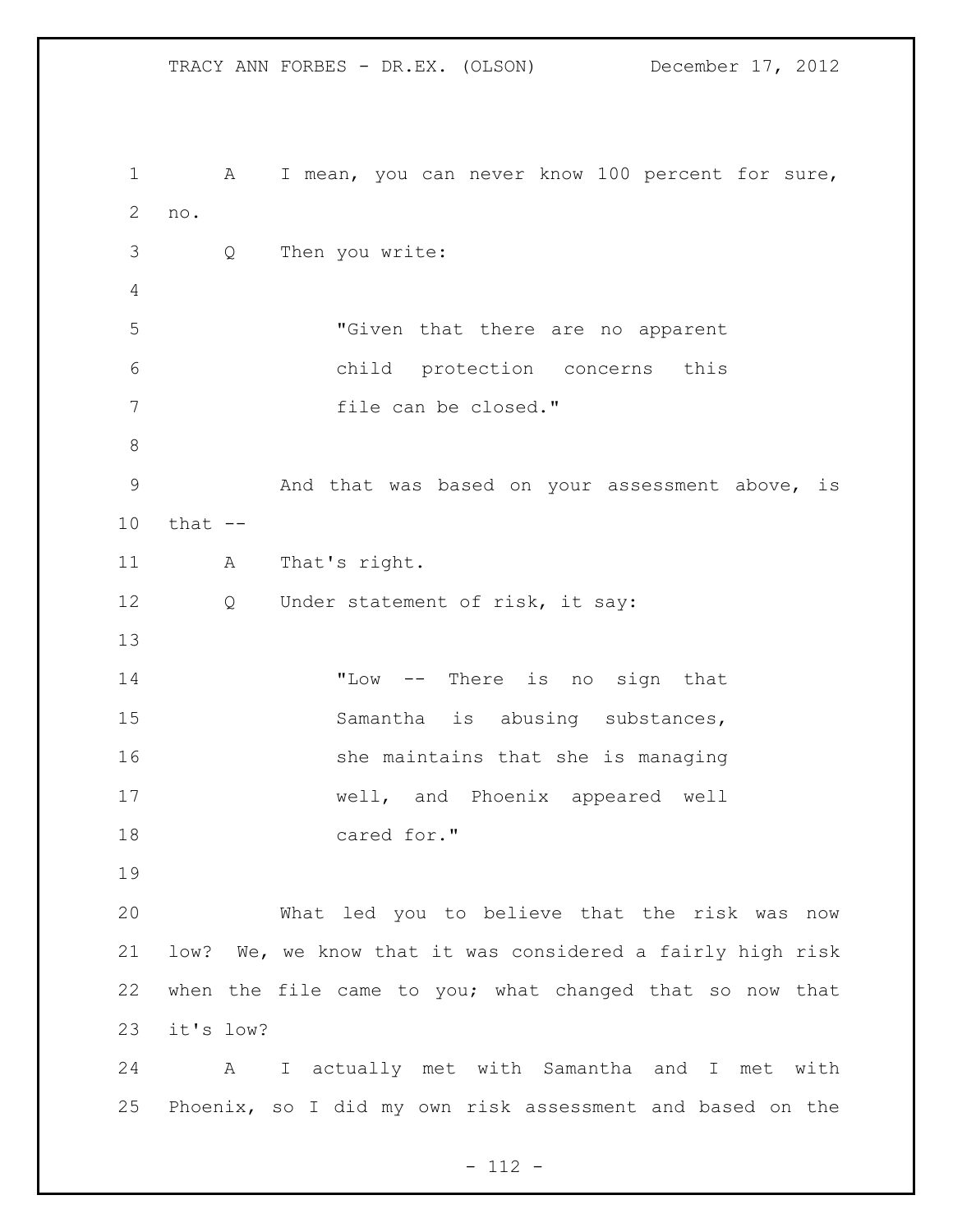| $\mathbf 1$     | information that I had, I assessed it to be low.<br>Just   |
|-----------------|------------------------------------------------------------|
| 2               | because a, a risk is high at one point, doesn't mean that  |
| 3               | it stays high all the time. And at the point that Lisa had |
|                 |                                                            |
| 4               | assessed it at high and that Debbie had assessed it at     |
| 5               | high, they hadn't met with Samantha or Phoenix.            |
| 6               | So it's the fact that you met with Samantha and<br>Q       |
| 7               | Phoenix that changed the assessment from high to low?      |
| 8               | You do, yeah, you do a risk assessment. You're<br>A        |
| 9               | looking for risk factors. I didn't note, beyond her        |
| 10 <sub>o</sub> | history, I didn't note any risk factors that would be      |
| 11              | present.                                                   |
| 12              | Q You didn't observe anything yourself?                    |
| 13              | Α<br>No, and there was nothing that was said to me         |
| 14              | that was indicating that there was a risk.                 |
| 15              | Q Just in terms of a new partner being in the home,        |
| 16              | would that change the risk assessment? Would that increase |
| 17              | the risk?                                                  |
| 18              | It could, or it could not.<br>A                            |
| 19              | Q Okay. So that's not an independent thing, in and         |
| 20              | of itself, in terms of risk, a risk factor?                |
| 21              | It would depend. I, I mean, at the time, I had<br>Α        |
| 22              | no knowledge of -- there, there -- it was not like someone |
| 23              | was phoning and saying we have concerns about Wes McKay's  |
| 24              | treatment of Phoenix, or he has, you know, a very terrible |
| 25              | history.                                                   |
|                 |                                                            |

- 113 -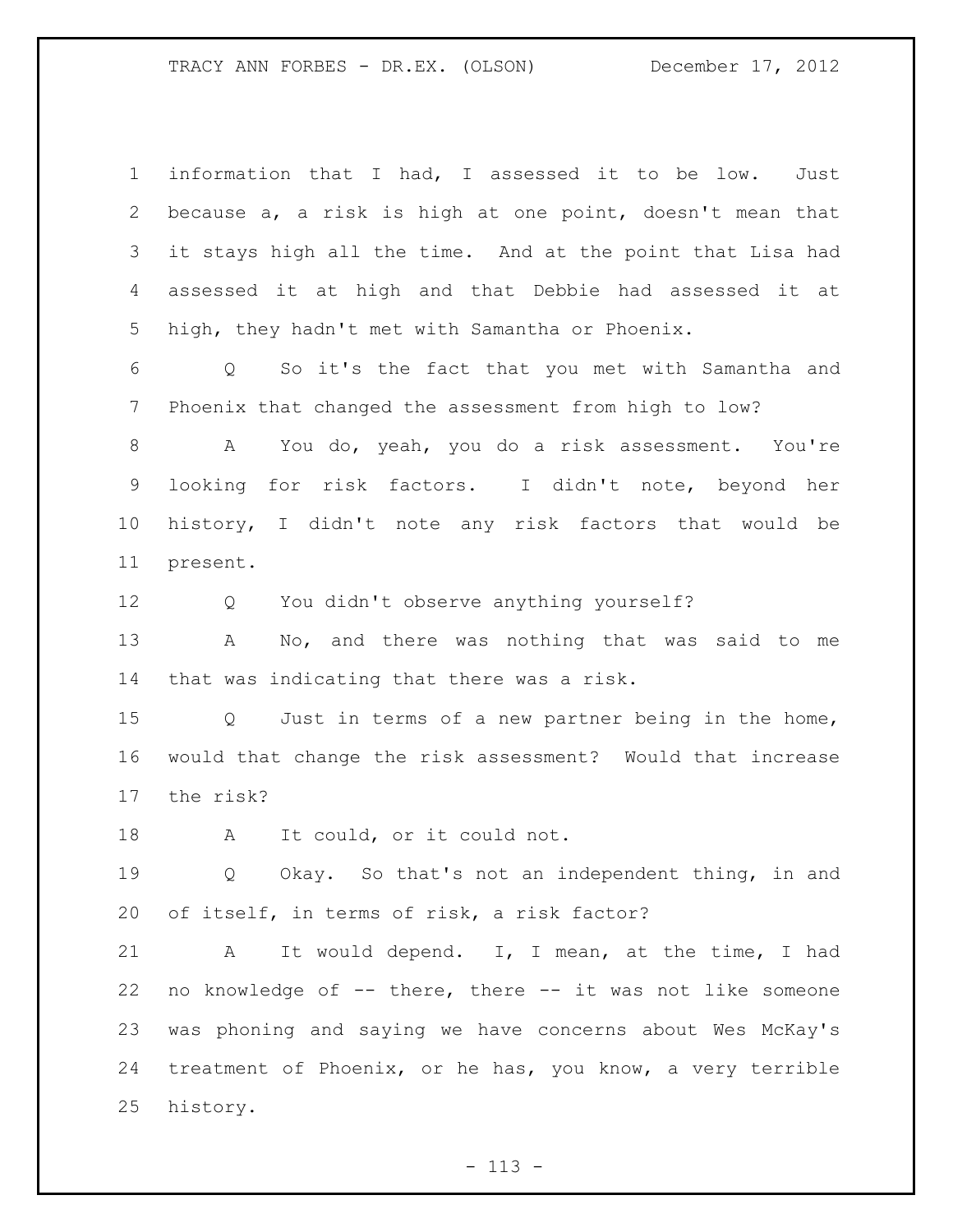Q Okay. Did you consider referring the file to family services?

 A It was certainly something that I contemplated. Had I decided to -- and I mean, in hindsight, do I wish that I had referred it to family service? Of course. But had I referred it to family service, it would have gone to the unit that covered, the family service unit that covered the core area. It was an incredibly busy unit. I floated there for months and months at a time, so I'm able to say what the workload is like there. Workload is high. They have lots of cases, cases are lots of high risk cases, many complex issues, had I transferred it, this case would have been deemed a low priority, without, without there being any presenting concerns.

 Q So if you had had a concern come in from the community while you were dealing with the file, would that have changed the situation?

A Yes. I would have --

Q And --

 A -- done an assessment on whatever the concern was that had come from the community.

 Q -- and what you're saying is, from when you got the file, until you said it could be closed, there was really nothing there that would lead you to believe an, you know, ongoing service was required?

 $- 114 -$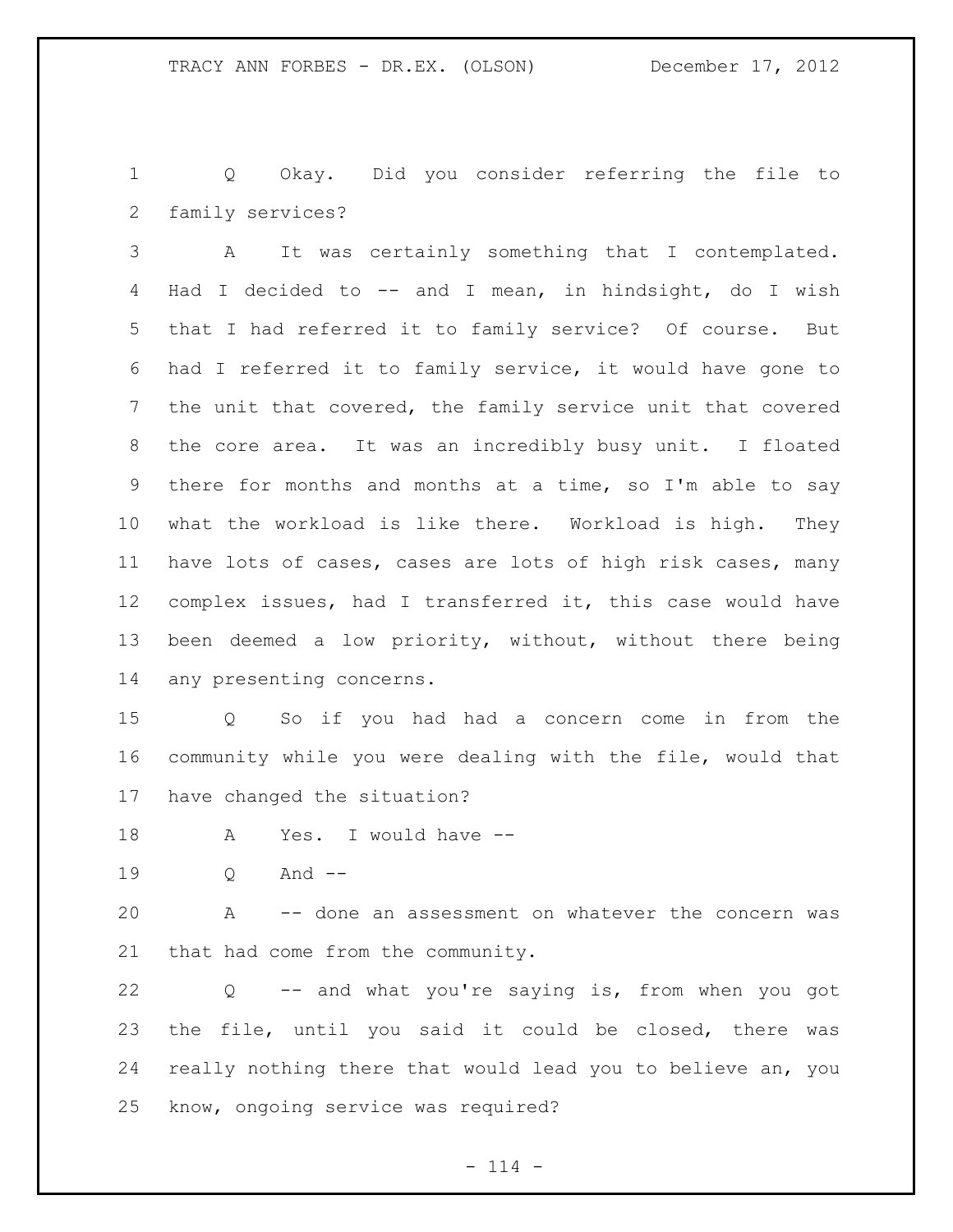A That's right.

 Q Did you feel any pressure to close files like this, at the time?

 A I wouldn't say pressure. I mean, you felt pressure to stay on top of your work and keep working through the cases that you had. I think, ultimately, if you felt that a case really needed to be transferred, you would transfer it. Maybe, in a, in a case like this, where it's iffy and you're, and you're not sure of whether you would transfer it or not, maybe there would have been pressure in that kind of situation and you would think, oh, you know, there isn't any presenting risk right now, I'm not going to transfer it on. Because typically we didn't transfer cases to be monitored. We would have to transfer a case with a plan in place, beyond I want you to monitor this file and see if further concerns are reported.

 Q In this case though, with Samantha's history and the fact that she had only had Phoenix for a very short time, would it, would it be kind of quick to close this case?

 A No. I mean, Samantha's history, yes, she had a history. Was it a chronic, absolutely horrible history, compared to what, the histories that I have come across? No, it wasn't.

Q Was there anything unique about her history or

 $- 115 -$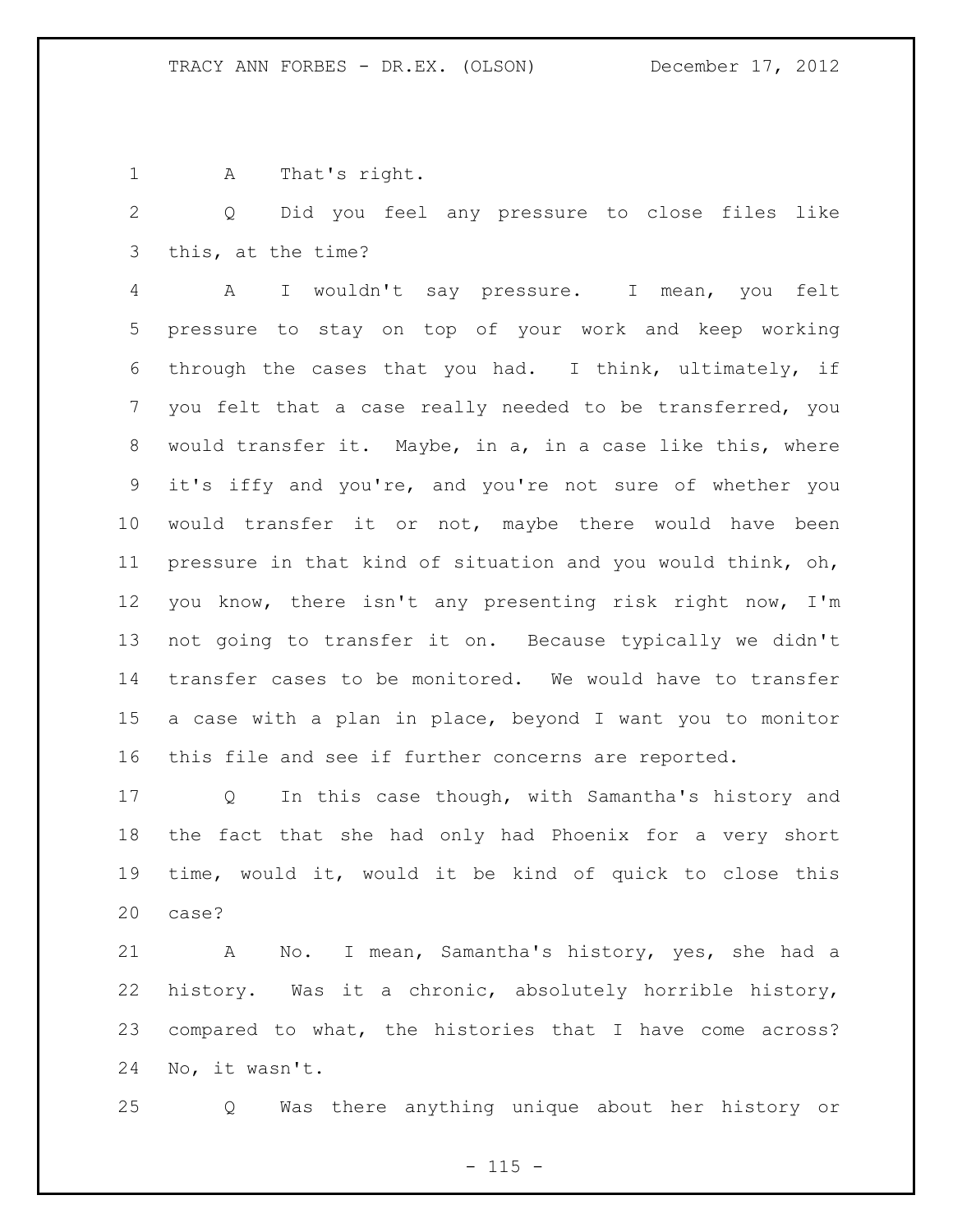this case?

A No, no.

 Q Did you have any further involvement with this family?

A I did not, no.

 Q Just want to ask you some questions about prior contact checks?

8 A Um-hum.

 Q At the time, 2004, were you aware of any standards, policies, or protocols for investigating new partners?

A No.

 Q Are you aware of any policies, protocols or standards now?

 A I understand that there's been a recommendation. I'm not sure if that's actually in policy now. Personally, do I do prior contact checks on pretty much everybody because of this experience? Yes.

Q And that's because of this, not because of --

A Because of this experience, yes.

 Q Okay. You said you didn't attempt to do a prior contact check on Mr. McKay?

A No, I did not.

 Q Was there anything that prevented you from doing a prior contact check?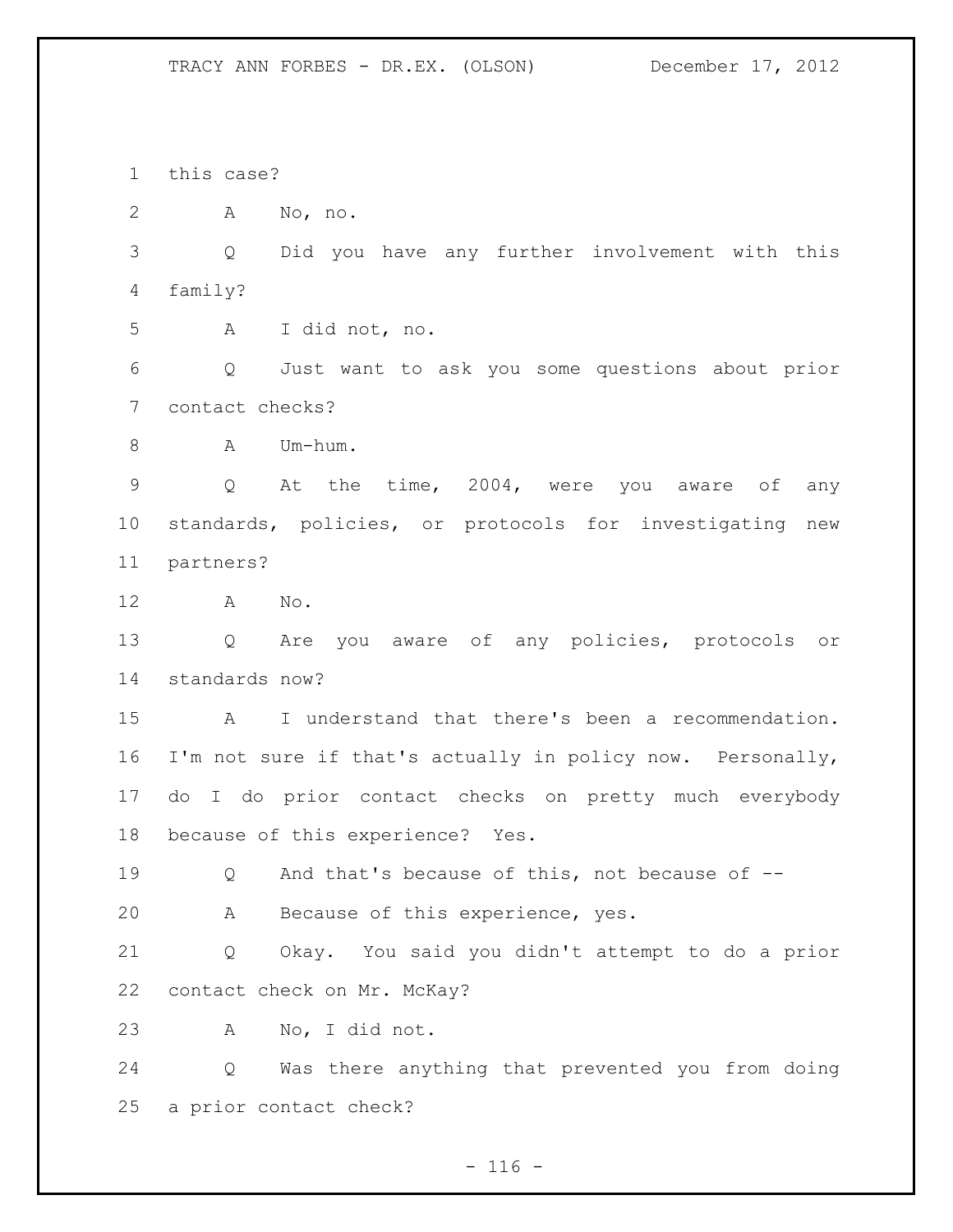A I didn't have a date of birth on him, so I, I could have done a prior contact check and I could have guesstimated at his age. It would have been difficult for me to determine, without a date of birth and/or specific information about, let's say names of his children, it would have been difficult for me to determine which Karl Wesley McKay he was and whether I had the correct on our system. Q So if you had put in his name, Wes McKay, you would get some sort of a match, but you'd have to go through it, to figure out which one was the right McKay? A You would. Q But if you had his actual birth date, then you could narrow down quite easily? A You could, yes. 16 0 Okay. We have admission of the facts that's in front of you. It's the clipped document. So this is admission of facts from the Department of Family Services and Labour, volume 2, which is Exhibit -- THE COMMISSIONER: Nineteen. BY MR. OLSON: Q -- 19. Have you reviewed this previously? A I've reviewed many of the documents in here -- Q Okay.

 $- 117 -$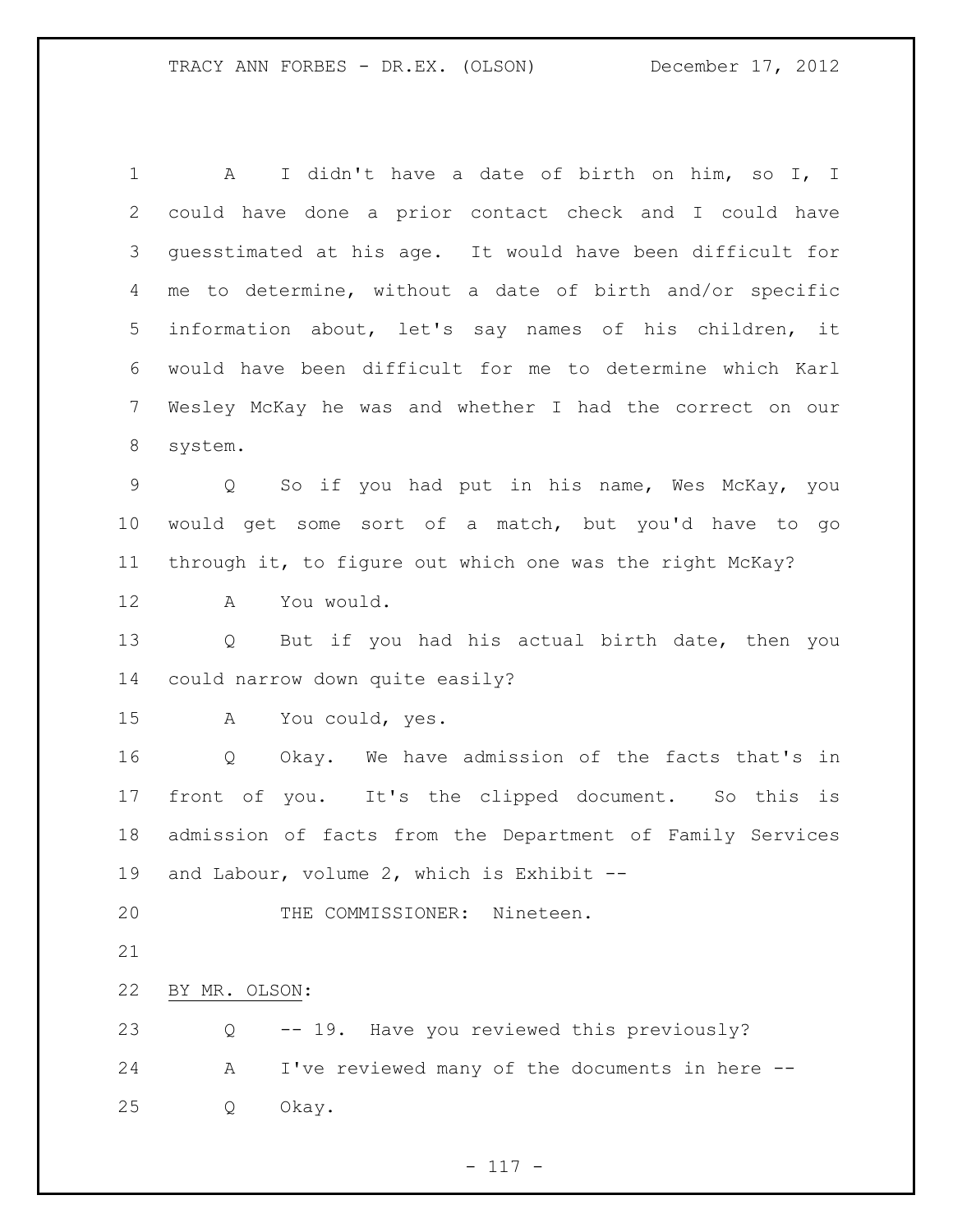1 A -- yes. Q Just in the first three paragraphs, beginning on page 2 -- A Um-hum. Q -- this is Wesley McKay's CFSIS file. It says: "If, during the period from ..." 9 MR. RAY: I'm sorry, I -- you had indicated to the witness whether she had reviewed and I, just for the record, maybe you could clarify when she's reviewed it. BY MR. OLSON: Q You reviewed it, I take it, in, in context of the inquiry? A Yes. Q Okay. Not, not as a worker, at the time? A No. MR. OLSON: Okay. MR. RAY: Okay. Thank you. BY MR. OLSON: Q So looking at the first paragraph: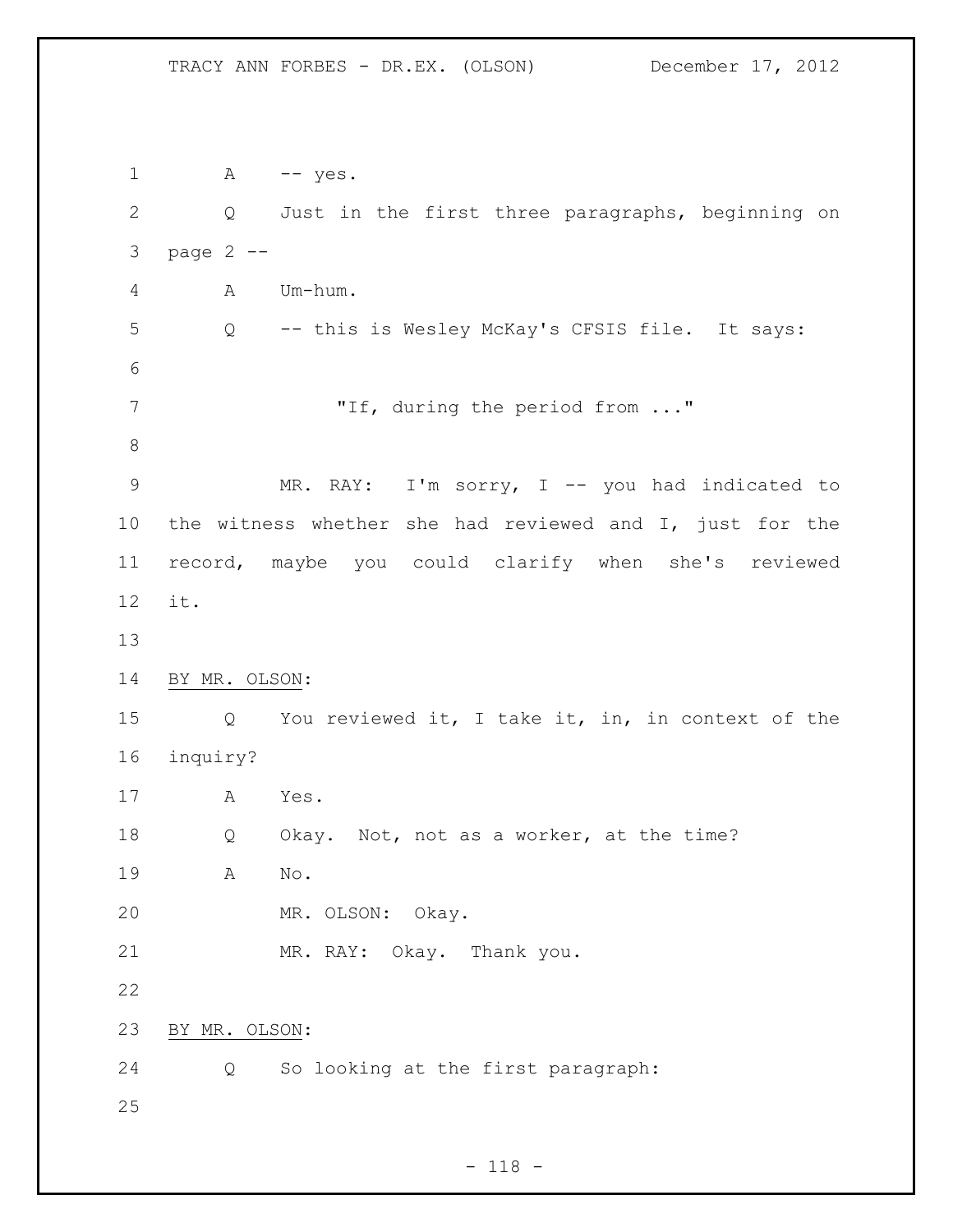| 1             | "If, during the period from May    |
|---------------|------------------------------------|
| $\mathbf{2}$  | 2004 to April 2005, a worker had   |
| 3             | completed a prior contact check in |
| 4             | CFSIS for Karl Wesley McKay, and   |
| 5             | identified the correct Karl Wesley |
| 6             | McKay who had involvement in the   |
| 7             | subject matter of this inquiry,    |
| 8             | the worker would have been able to |
| $\mathcal{G}$ | access the information contained   |
| 10            | in four protection files (one of   |
| 11            | which is McKay's protection file)  |
| 12            | and four child in care files ("the |
| 13            | CFSIS file"). The CFSIS file       |
| 14            | contains 225 pages of documents as |
| 15            | of April, 2005. Attached as        |
| 16            | Appendix A are excerpts from the   |
| 17            | CFSIS file originating from the    |
| 18            | protection file of one of McKay's  |
| 19            | common-law partners [called Ms.,   |
| 20            | Ms. X]. In the period from May     |
| 21            | 2004 to April 2005, a worker would |
| 22            | have had access to the documents   |
| 23            | in Appendix B (Ms. X's file) in an |
| 24            | unredacted form."                  |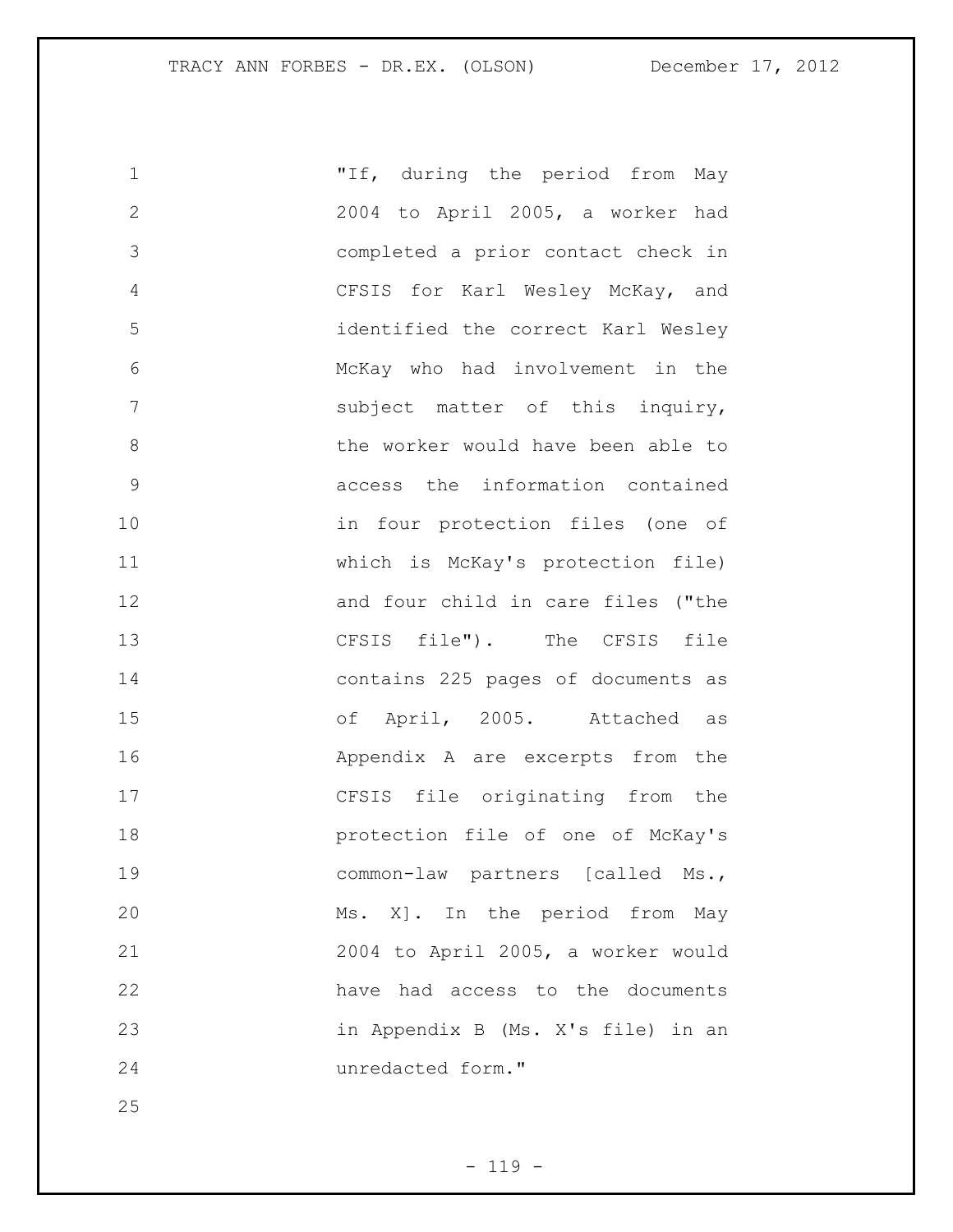Paragraph 2: "With respect to [with respect to] Appendix A, to the extent that the face of the document indicates it was created on a given date, then the information in that document would have been accessible to a person doing a [CFSIS check, sorry] CFSIS search in or around 11 that given date and subsequently." Three: "Ms. X's file contained additional documents which were not available in CFSIS during the period from May 2004 to April 2005. The paper file of Ms. X originates from Winnipeg CFS and consists of 832 pages. Excerpts from Ms. X's paper file are contained in Appendix B. In the period from May 2004 to April 2005, a worker would have had access to Ms. X's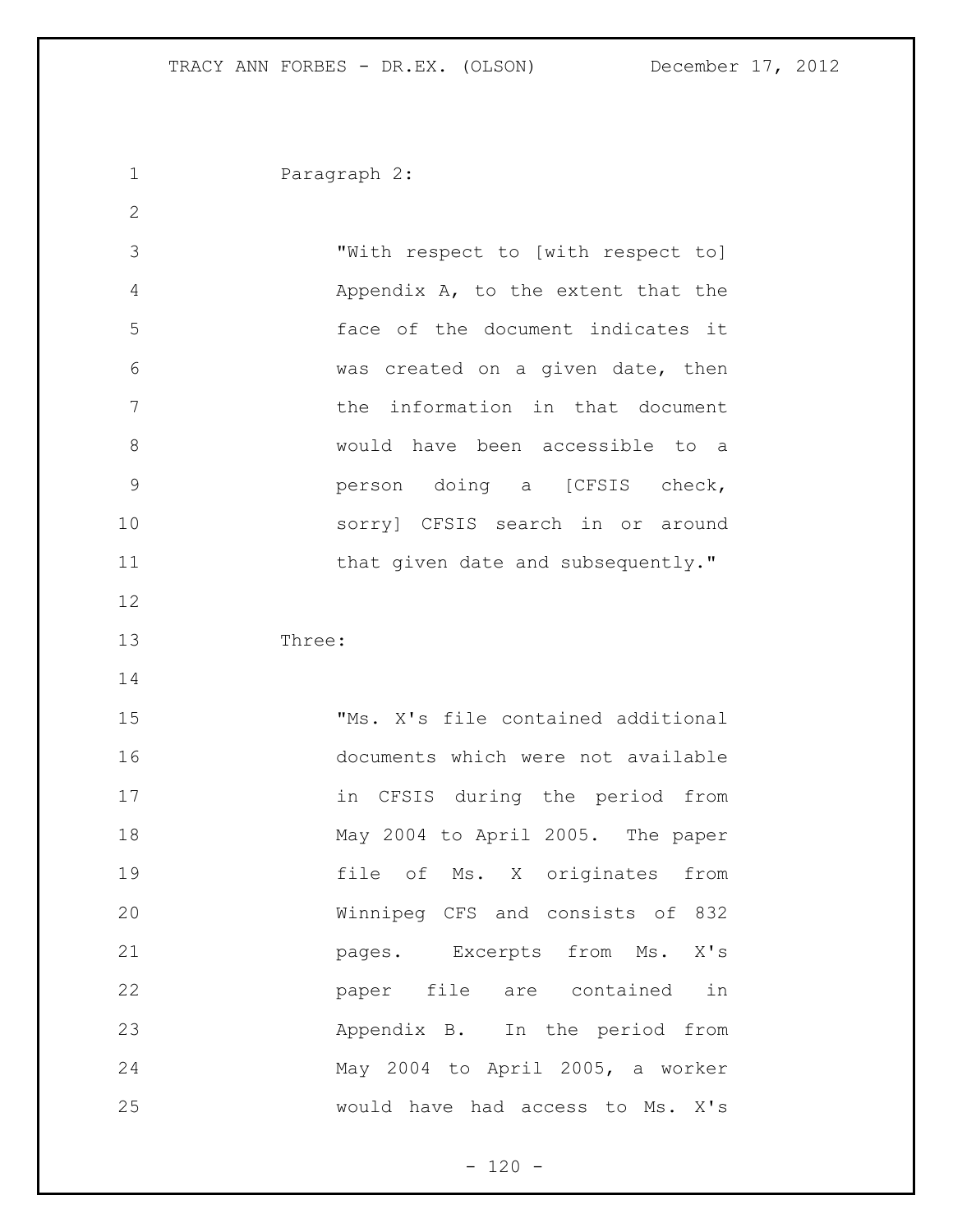paper file in an unredacted form." So what I want to do is ask you some questions about the information in Mr. McKay's, in Mrs. McKay's file and Mrs. X files, determine if that would have, if you had done a prior contact check, if that would have changed what you would have done with this case. 8 A Okay. Q So you've had a chance to read over these files, you said? A Yes. 12 THE COMMISSIONER: Just a minute. MR. RAY: Mr. Commissioner -- 14 THE COMMISSIONER: Yes? 15 MR. RAY: -- I think that the witness has indicated that she didn't, she did not see the files at the time that she, she was a worker. She's been shown the file in preparation only for this inquiry and I think that we're going now into an area that is purely speculation, in terms of what the witness would or would not have done with this information at the time she was a social worker. It's not, in my view, going to be, have a whole lot of weight, because she's going to be speculating as to what she might have done, based on information she didn't have. THE COMMISSIONER: Well, this witness is well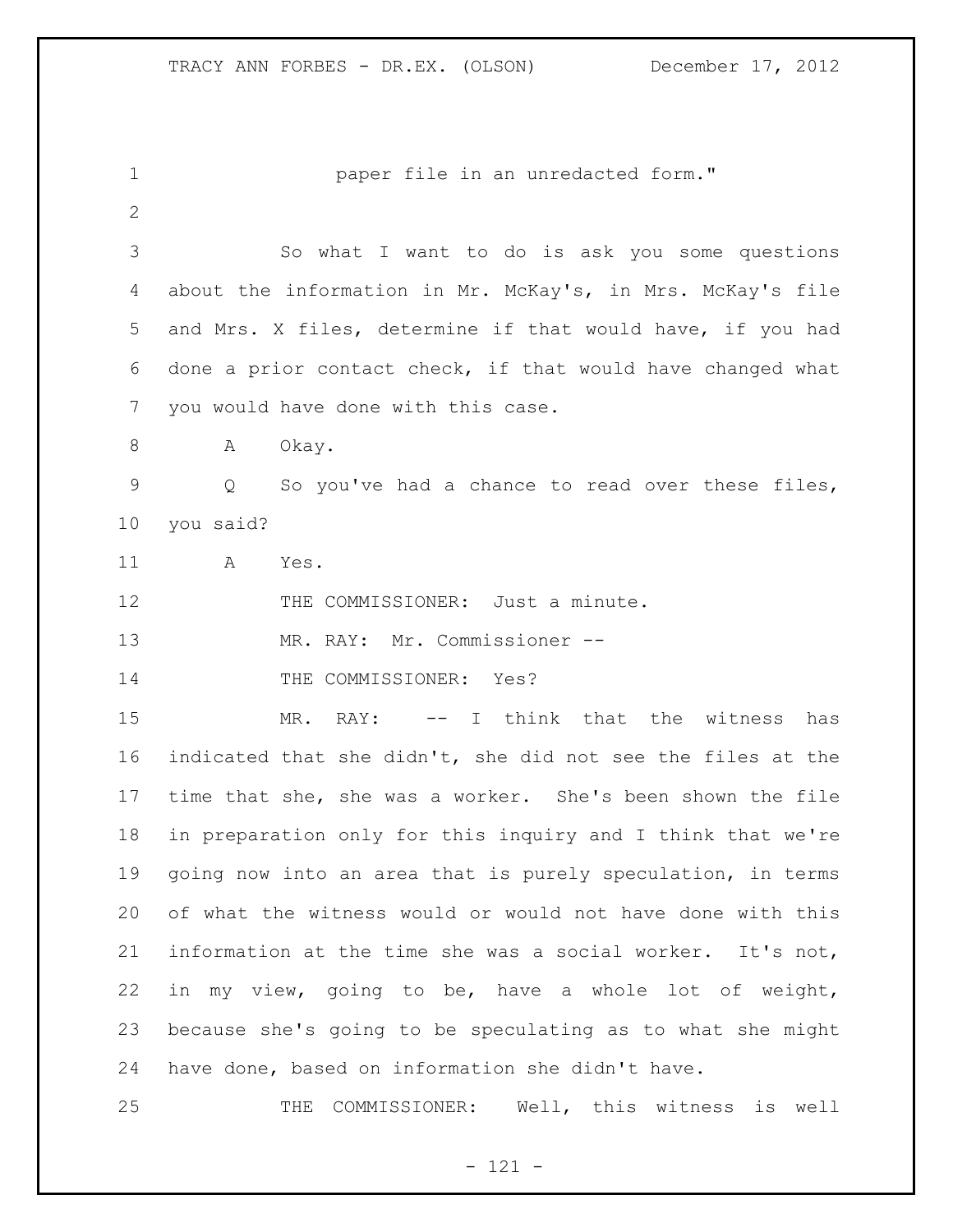TRACY ANN FORBES - DR.EX. (OLSON) December 17, 2012

 capable of handling herself. She shown that this morning. So I think the questions can be put and we'll see what she says. MR. RAY: Thank you. MR. OLSON: Thank you. BY MR. OLSON: Q So if you could turn to appendix A, the page numbers I'll refer to are the page numbers at the bottom in, in bold, so this would be page 11. So not the handwritten numbers, but the, the page numbers in the centre of the bottom of the page. A Okay. 14 THE COMMISSIONER: Where is page 11? MR. OLSON: Sorry, Mr. Commissioner, the page numbers, in the document in front of you, are at the bottom centre. I'm looking for page 11. 18 THE COMMISSIONER: Yes, I have that. 19 MR. OLSON: That's the right one, yeah. UNIDENTIFIED PERSON: (Inaudible). MR. OLSON: Yeah. BY MR. OLSON: Q If you look at the, the -- this, just for reference, this is an intake opening summary from 1998 and

- 122 -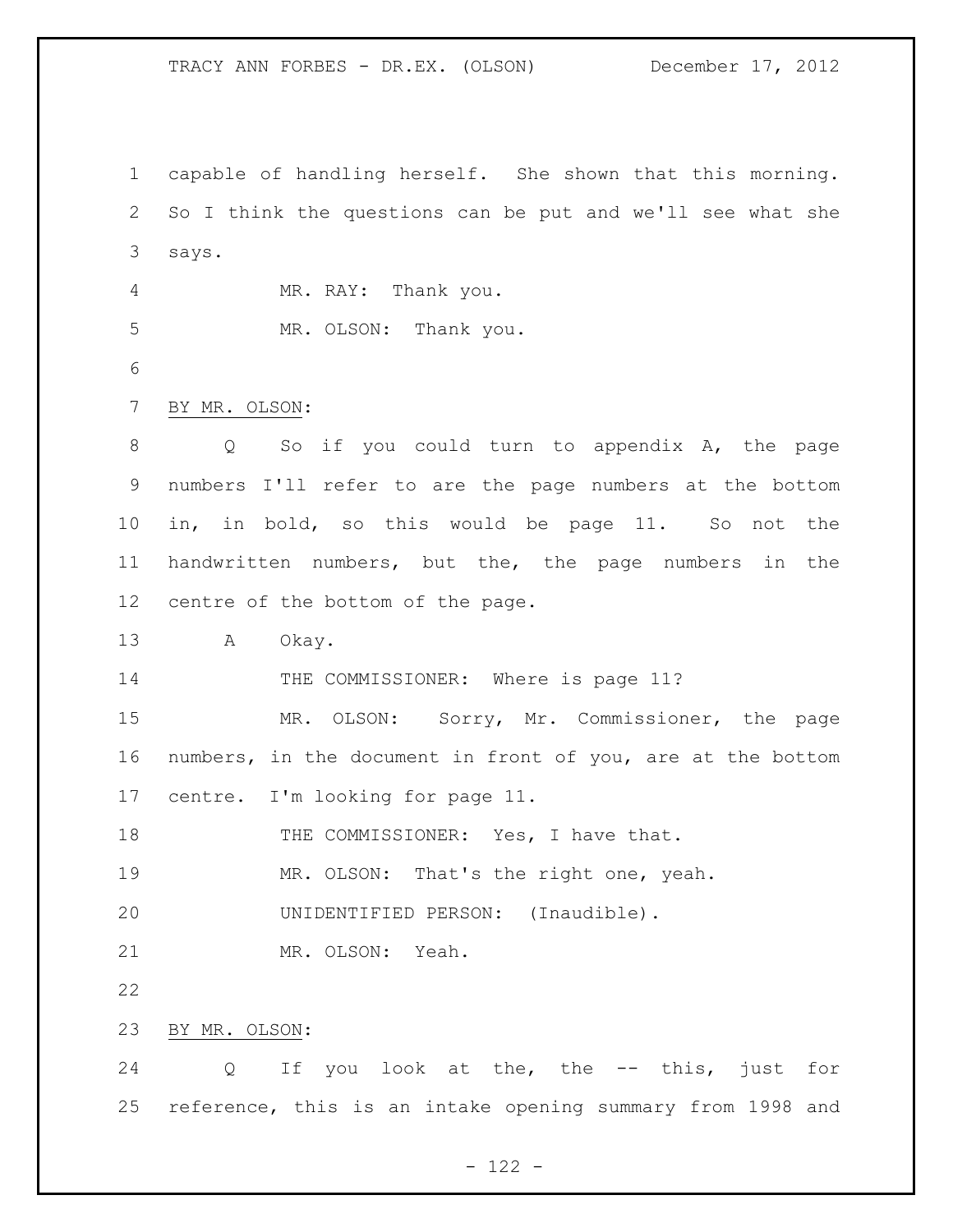TRACY ANN FORBES - DR.EX. (OLSON) December 17, 2012

 this is found on Karl McKay's CFSIS file. So if you would have searched Mr. McKay and got the right one, you would have seen this, one, as one of the documents. The entry at May 6, 1998 says:

 "P\C from Carl, he asked to have 7 information regarding the apprehension. This worker provided him with the particulars 10 and then discussed the agency concerns. This worker advised Carl that the agency would not be looking at returning the children until the issues of alcohol abuse and domestic violence were addressed [and] it was the opinion of [the] agency that the children 18 mere at risk because of these. Carl stated ... he was planning on **120** reuniting with [Ms. X] and that 21 the two of them were going into counselling for the violence. 23 Carl stated [that he did not want, sorry] that he did not have a problem with alcohol, that he was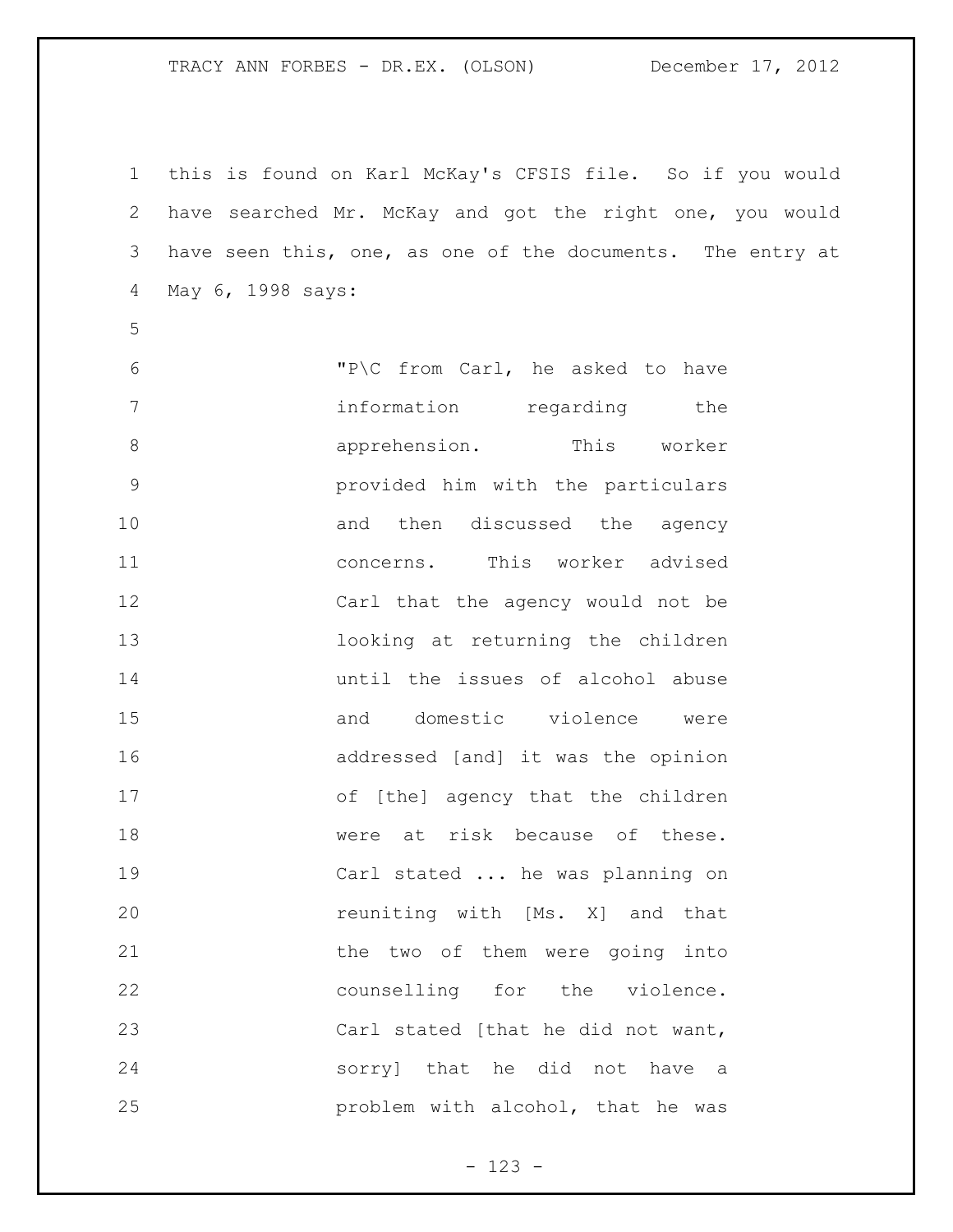| $\mathbf 1$   | good parent and [that<br>he l<br>a  |
|---------------|-------------------------------------|
| $\mathbf{2}$  | basically raised [the child]<br>for |
| 3             | the first year of her life.         |
| 4             | [The] worker confronted Carl on     |
| 5             | his violent behaviour<br>and        |
| 6             | suggested to him [that the couple,  |
| 7             | sorry] that couple counselling      |
| 8             | would not be appropriate until he   |
| $\mathcal{G}$ | had addressed this problem on an    |
| 10            | individual basis. Carl stated       |
| 11            | that he disagreed with this and     |
| 12            | that because he never hit [Ms. X]   |
| 13            | in front of the children it should  |
| 14            | not be a concern for this agency.   |
| 15            | This worker again confronted Carl   |
| 16            | on this sort of thinking and        |
| 17            | suggested to him that the trauma    |
| 18            | impact for [the] children<br>and    |
| 19            | living with violence is indeed a    |
| 20            | child welfare matter and that it    |
| 21            | was this agency's position [that    |
| 22            | it would not support a              |
| 23            | reconciliation until, sorry] that   |
| 24            | [it] would not support a            |
| 25            | reconciliation [until]<br>he        |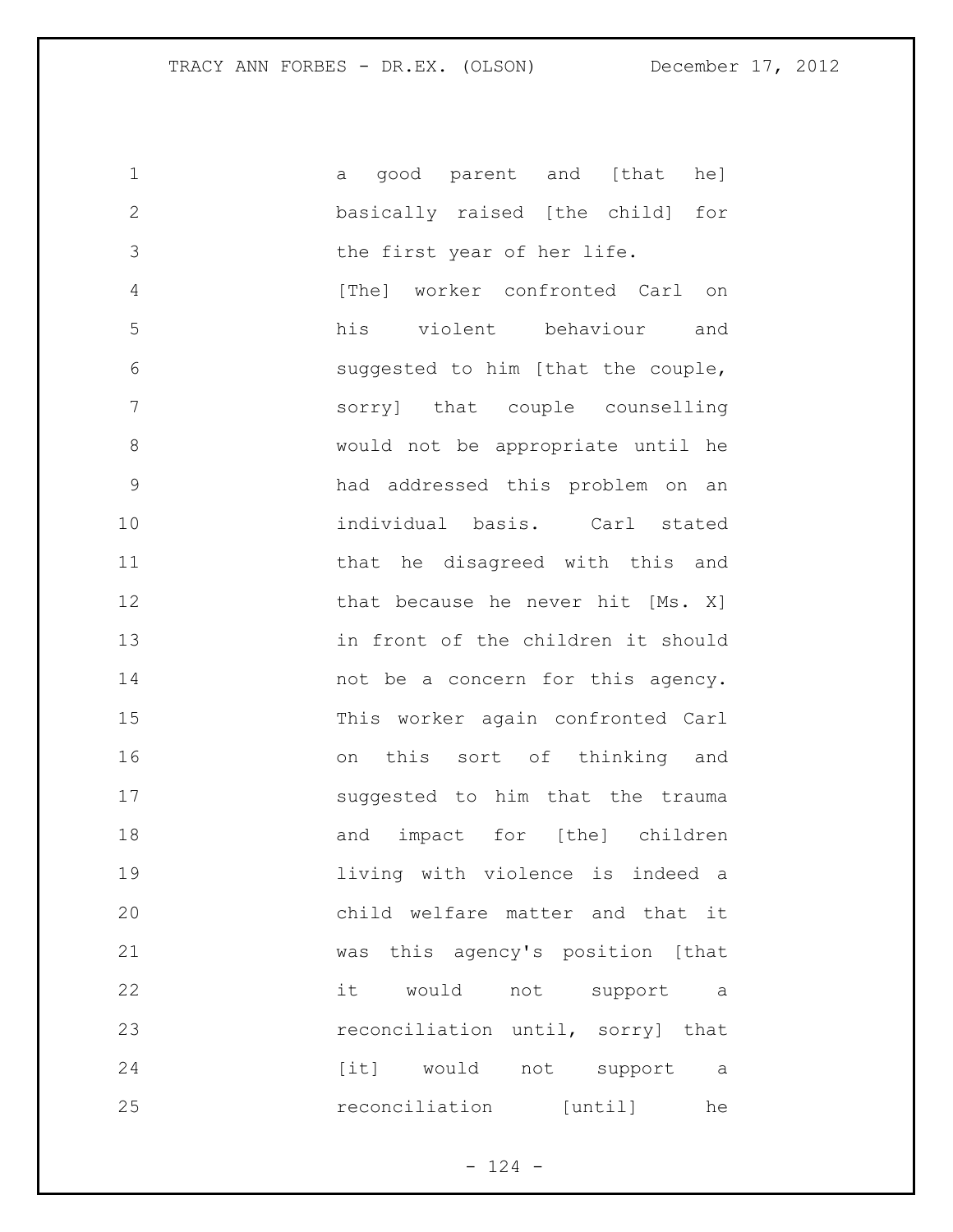addressed this first." It says: "(It is worth noting that when this worker challenged Carl on the trauma to the children on seeing 8 being their mother battered, Carl stated 9 that 'it was beside the point'.)" What I'm going to do is I'm just reading a few passages I've selected, because there's a lot in here to go through and that would just take a lot of time to go through it. Go to page 15, still in the same document. MR. RAY: Is it my friend's intention to, to read various portions and then ask at the end a question? MR. OLSON: I think that would save time. I just want to put to the witness what is evident from the file and how that would have affected the handling. 21 THE COMMISSIONER: I assumed that was what you were going to do. MR. RAY: I just wanted to -- I, I didn't hear a question at the end of the -- THE COMMISSIONER: No, I didn't either.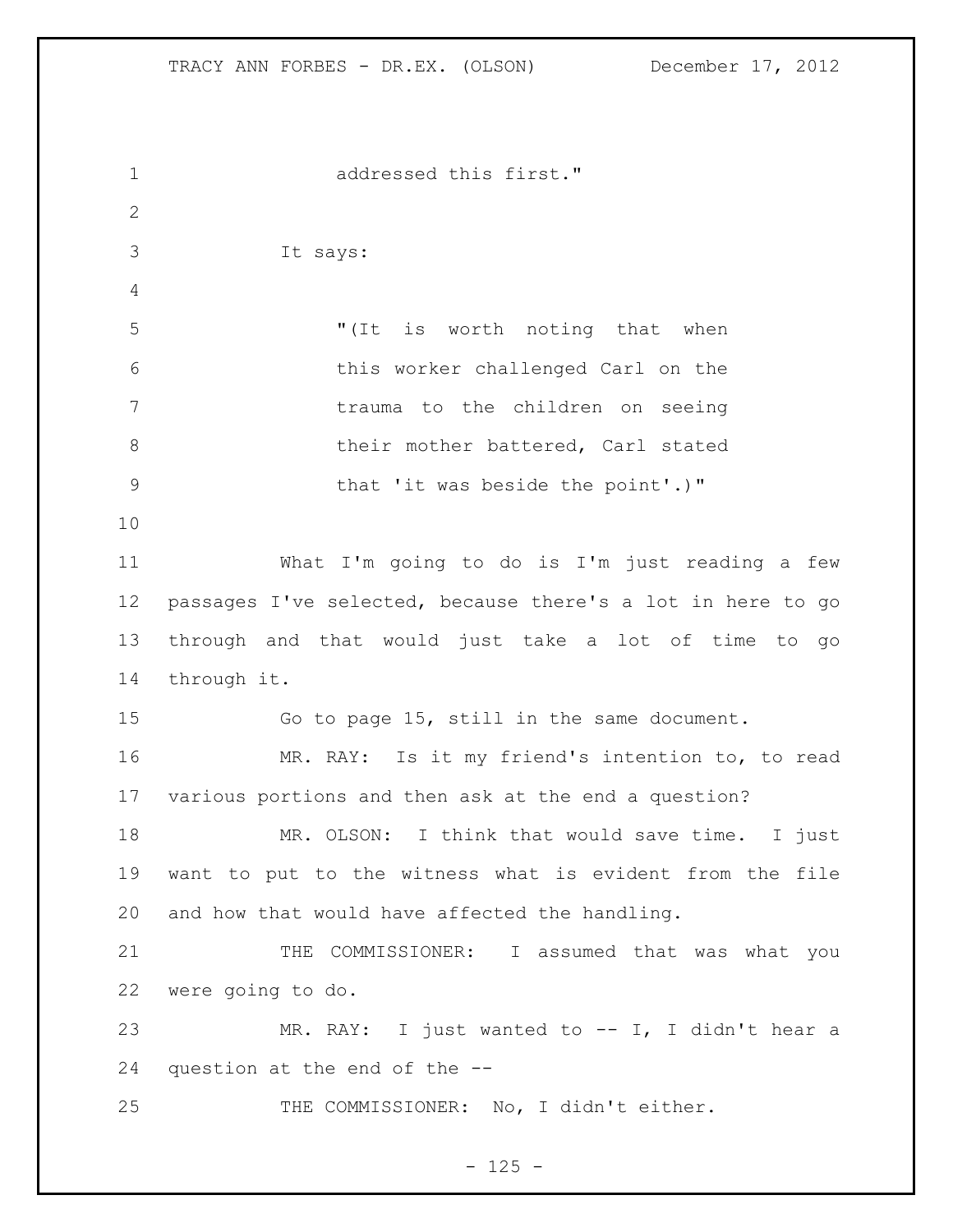1 MR. RAY: -- at the -- so that's what I assumed, but -- THE COMMISSIONER: That's what I assumed. MR. RAY: Okay. Thank you. THE COMMISSIONER: Are you thinking he should be asking at the end of each paragraph? MR. RAY: I, I don't think so. I think if the witness wants to clarify something -- 9 THE COMMISSIONER: All right. 10 MR. RAY: -- she can ask. Thanks. 11 THE COMMISSIONER: You're going to be asked at 12 the end, your assessment, I take it, witness, so just -- you'll appreciate what's -- you'll listen to what's being read to you and there's a question coming. 15 THE WITNESS: Okay. BY MR. OLSON: Q Yeah, any, at any time you, if you think something needs to be clarified, you've, you've reviewed these, so feel free to interrupt me. A Okay. Q So now, on page 15, the entry here, 15/06/98; see that one? A Um-hum. Q It says:

 $- 126 -$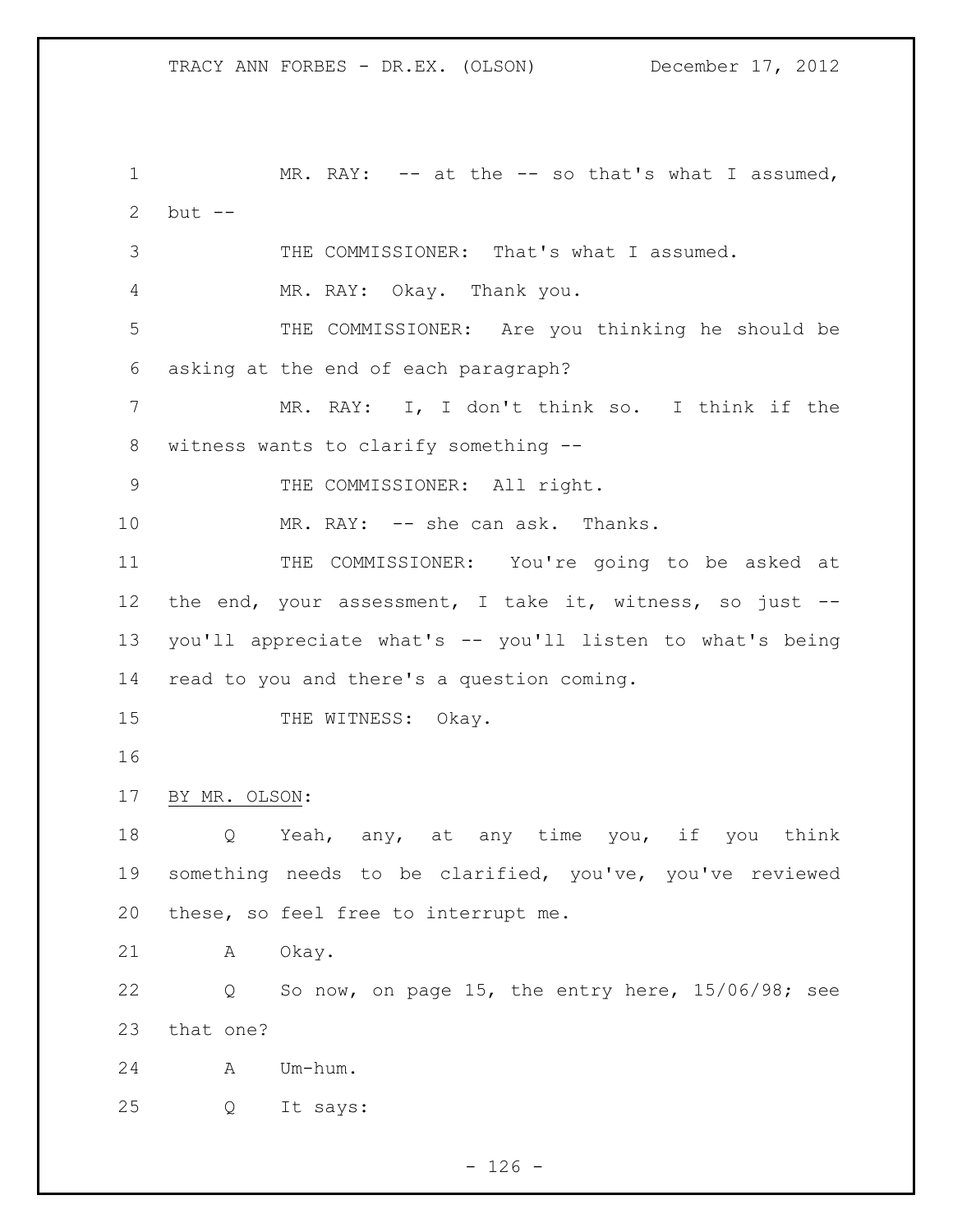2 The Teceived the following information on Carl's past criminal behaviour: - Has a lengthy list of convictions and charges dating back to 1991. Numerous assault 8 charges, failure to comply, etc. 9 - With respect to [Ms. X] WPS **[confirmed]** Carl has been arrested on three separate occasions for 12 assaulting [her]" And then there's a list of various charges, assault, assault with a weapon, uttering threats, assault, and then an assault on a 22 year old female. 17 And if we go to the next page, page 16, this is under assessment, at the bottom of the page. It says: "[Ms. X] and Carl have been [have been] a long term relationship that is plagued with domestic violence and alcohol abuse. The **results** of this are that the children are continuously at risk

 $- 127 -$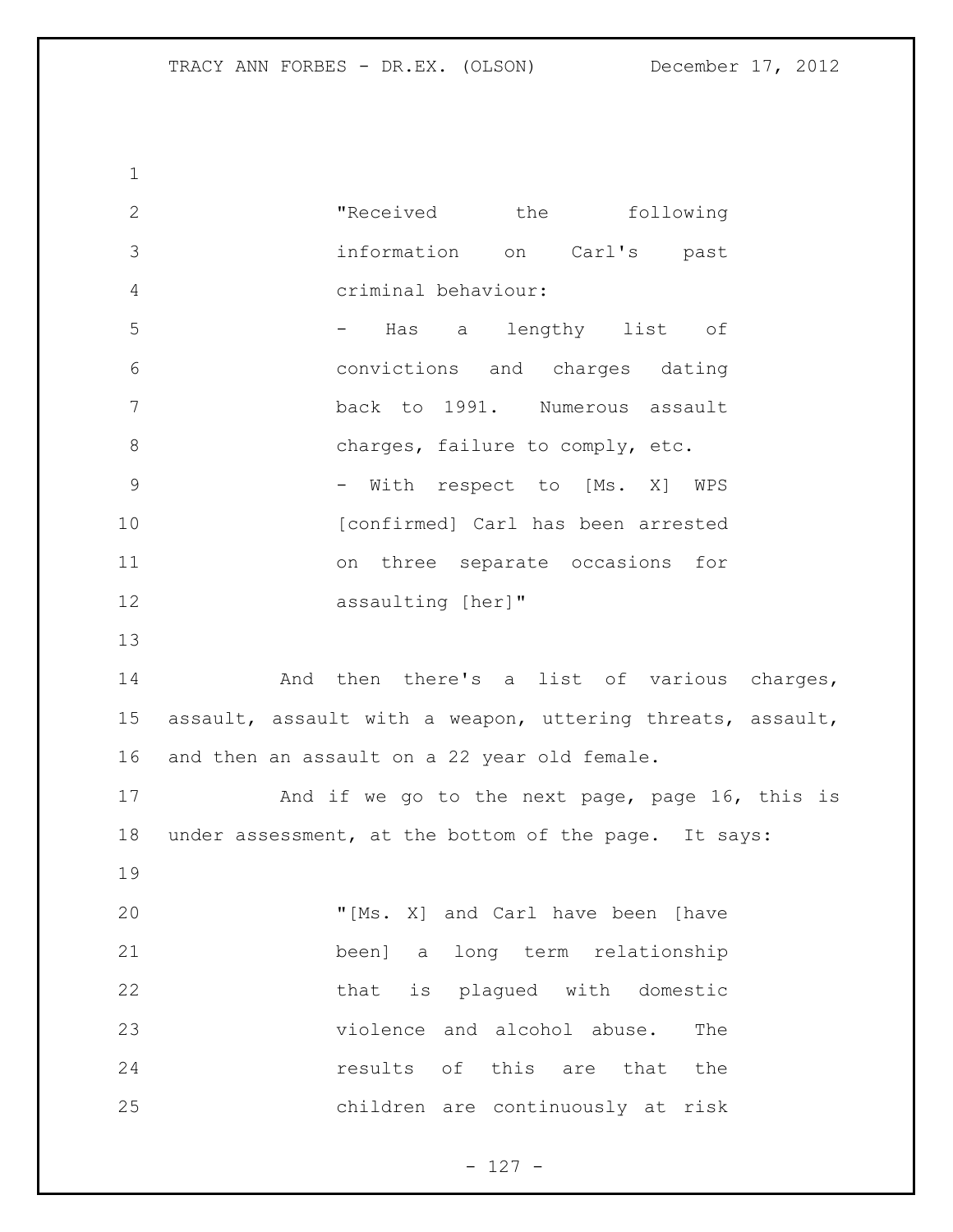| 1              | of being hurt and\or neglected.      |
|----------------|--------------------------------------|
| $\mathbf{2}$   | Both [Ms. X] and Carl have been      |
| 3              | given opportunities to address       |
| $\overline{4}$ | these issues, however to date they   |
| 5              | have not been able to follow         |
| $6\,$          | through.                             |
| 7              | Although it is this worker's         |
| 8              | opinion that Carl and [Ms. X] not    |
| $\mathcal{G}$  | together until Carl<br>be<br>has     |
| 10             | satisfactorily addressed his         |
| 11             | violence issues, this couple is      |
| 12             | determined to work things out        |
| 13             | together. The challenge for this     |
| 14             | agency will be to ensure that [Ms.   |
| 15             | X] is getting the support she        |
| 16             | requires and is not being            |
| 17             | controlled by Carl.                  |
| 18             | The conditions of Carl's probation   |
| 19             | are the same as the expectation of   |
| 20             | this agency. This should<br>be       |
| 21             | helpful to the assigned worker<br>as |
| 22             | it will provide collateral support   |
| 23             | and assist in monitoring and         |
| 24             | assessing progress."                 |
| 25             |                                      |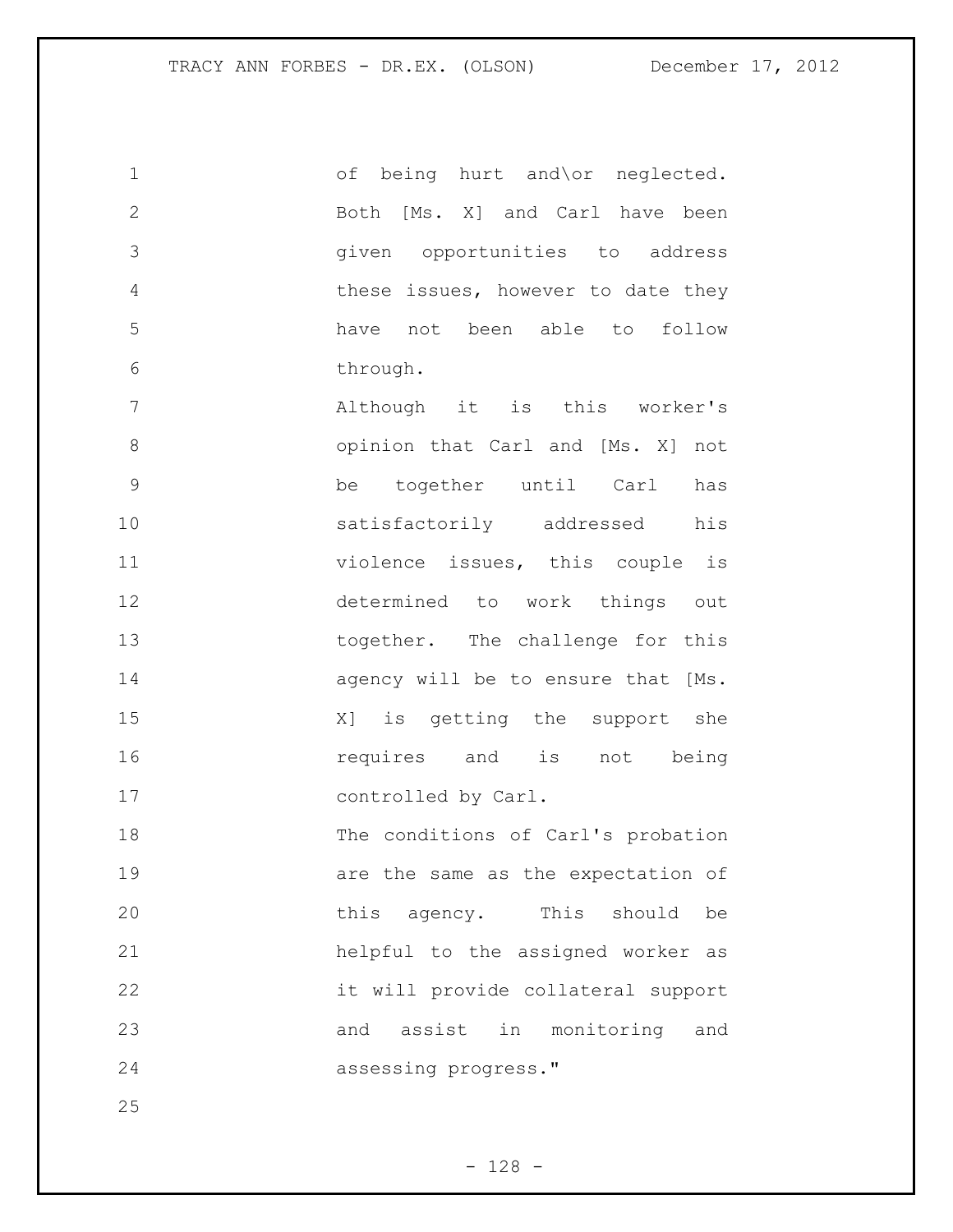1 And it says: "Because the violence demonstrated by Carl has been so severe in the past and ... he continues to minimize the impact that this has 7 on his family, this worker ... 8 strongly [suggests] that 9 [treatment program] any treatment **program Carl enter ...** be closely monitored." If you had that information, if you did a prior contact check and you saw this -- 15 THE COMMISSIONER: Now, are you talking about all the paragraphs you read? MR. OLSON: Yeah, what I've read and, and including the document, because it is the closing summary. BY MR. OLSON: Q If you had that, would that have changed the way you dealt with this file? A It's hard for me to say. Again, knowing what happened to Phoenix, it's very easy for me to go back and say, yes, I would have definitely transferred it, if I had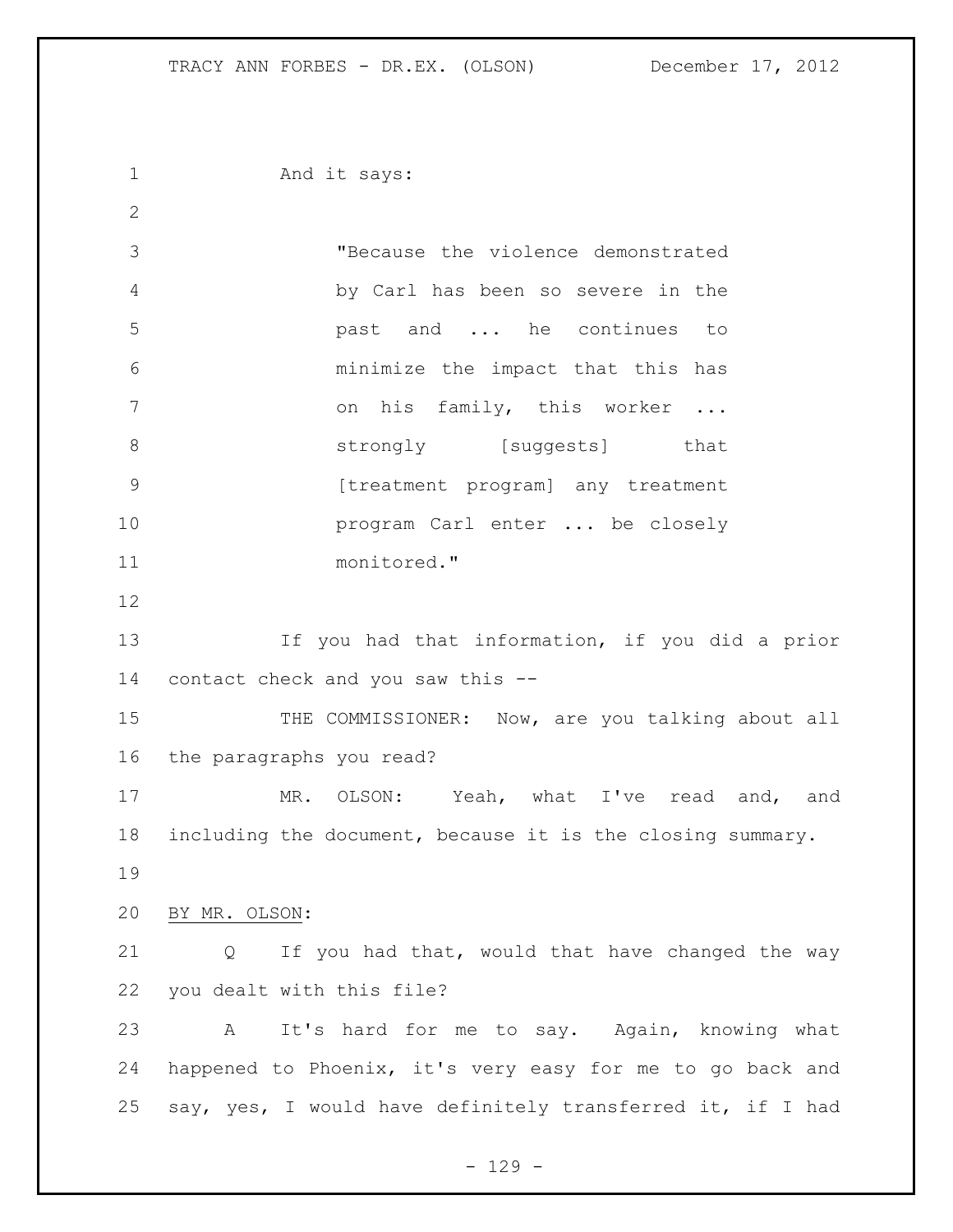this information. Domestic violence wasn't necessarily a concern that we would, would automatically force us to, to transfer a file to family service. It was not uncommon for us to have concerns regarding domestic violence presented to us at intake where we did an assessment, where we did some education and safety planning with the mother and then we closed the file.

8 6 6 Given the severity of the concerns presented, I think the likelihood I would have transferred it would have been higher, but it's really, I mean, it's speculation on my part to say for sure.

 Q Okay. So even with this sort of information, that may not have been enough?

 A Is it concerning? Absolutely, there's no question. I may or may not have been enough.

Q Okay.

17 A And I mean, the, the other piece that has to be remembered here, is I wouldn't be able to go to Samantha and say, your partner, your current partner has X, Y and Z as their current criminal record and your partner has a history with Child and Family, consisting of A, B, C, D. We were not permitted to provide that type of information, due to confidentiality. I could tell her that we had some concerns that would place her and Phoenix at high risk, but that would be the extent of what we would be able to say.

 $- 130 -$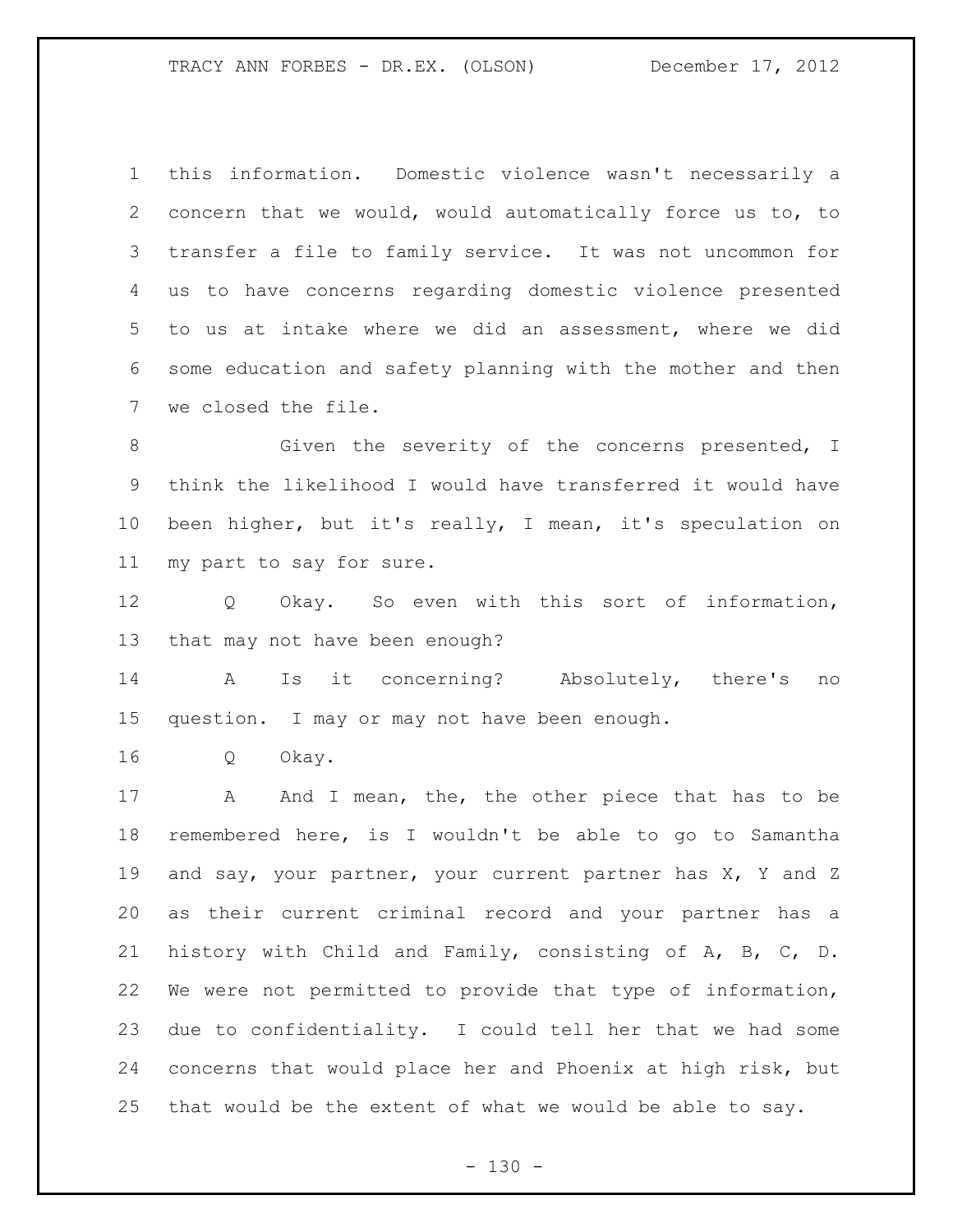Q Would you not be concerned though for the child's safety?

 A We're, certainly we're always concerned when kids are witnessing domestic violence, but to my knowledge, from reviewing this information, there's no substantiated concerns of Wes abusing a child.

 Q When you looked, when you reviewed Mr. McKay's file, there were some concerns in that regard; is, is that right?

 A There had been a, an investigation where there had been an allegation of him having abused a child. But my understanding it was, that it was not substantiated.

 Q Would -- with that information, would you have at least tried to keep the file open longer for monitoring?

A At intake?

Q On, on family services?

17 A I may have. It's very hard, after the fact, to speculate what you would have done, especially knowing what the outcome in this matter was. It would be very easy for me to say, 100 percent, I would have transferred it. I think I probably would have, but I can't say for certain.

 Q Do you recall when you first learned of Phoenix's death?

 A Yes, I do. I have a very clear recollection of where I was and what was happening in my life at the time.

- 131 -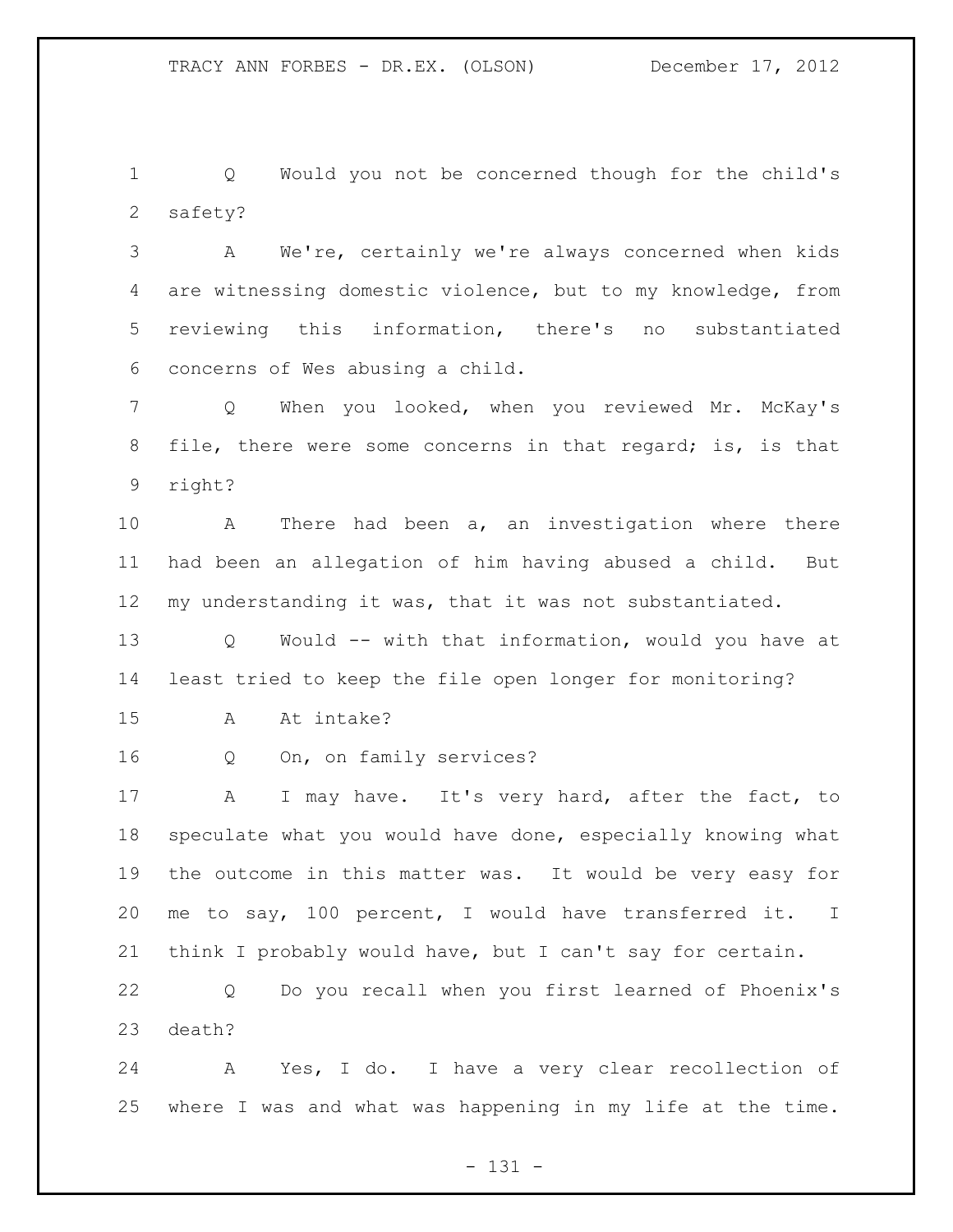I heard about it on the news and I immediately knew. Q You knew, you recognized -- A I remembered -- Q -- you were involved? A  $-$  yes. Q Okay. Do you recall when that was? A It would have been in March of, or the spring, I can't remember the exact month. I remember it only because there was something very significant happening in my family at the time, so I remember it based on that. Q What sort of impact did it have on you? A I felt very badly. Q Did, did your employer ever discuss your involvement with you around that point in time? A No. 16 THE COMMISSIONER: What was that question? MR. OLSON: Whether or not her employer discussed her involvement with her. 19 THE WITNESS: No. BY MR. OLSON: Q Was there any offer of any support services, or anything of that nature? A I think, several months after the fact, I had got a call from our -- I just need a minute.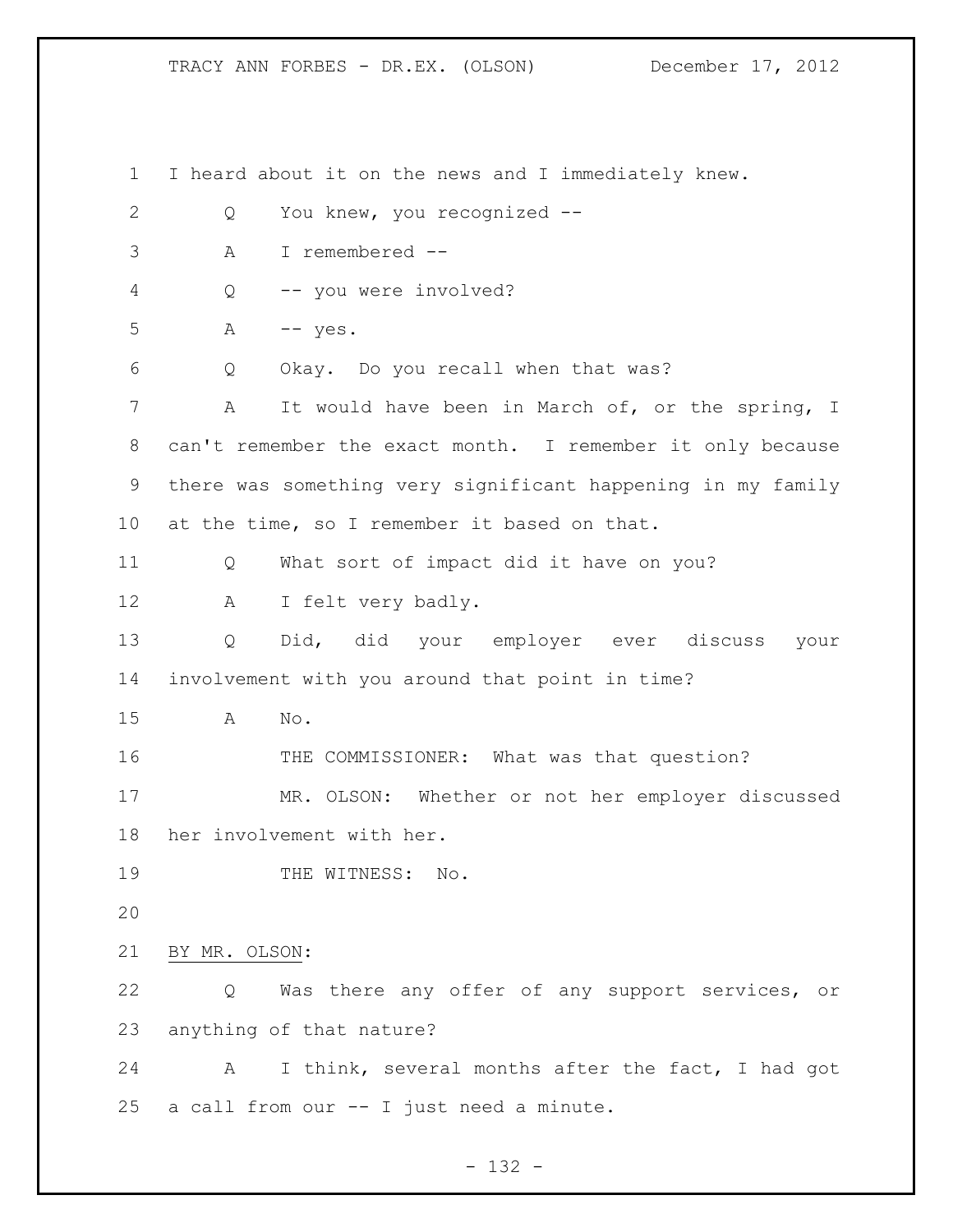Q Sure. THE COMMISSIONER: Would you, would you -- is this an appropriate time to break for lunch? MR. OLSON: We, we could break now. THE WITNESS: You know what, I, I'll be okay, really. THE COMMISSIONER: How far are you from being finished, Mr. Olson? MR. OLSON: I'm just going to go through the reports, probably about 20 minutes. 11 THE COMMISSIONER: Well, are you sure you can go through -- 13 THE WITNESS: I'm, I'm okay, I'll be okay. 14 THE COMMISSIONER: Well, if you're not, you tell 15 me and  $we'll$  --16 THE WITNESS: Okay. 17 THE COMMISSIONER: -- we'll break. 18 THE WITNESS: Okay. THE COMMISSIONER: But if you're going to be 20 minutes, we may as well finish that and -- MR. OLSON: Go through it. THE COMMISSIONER: -- perhaps then adjourn until 2:15 or something. MR. OLSON: That sounds good. If you're okay with that?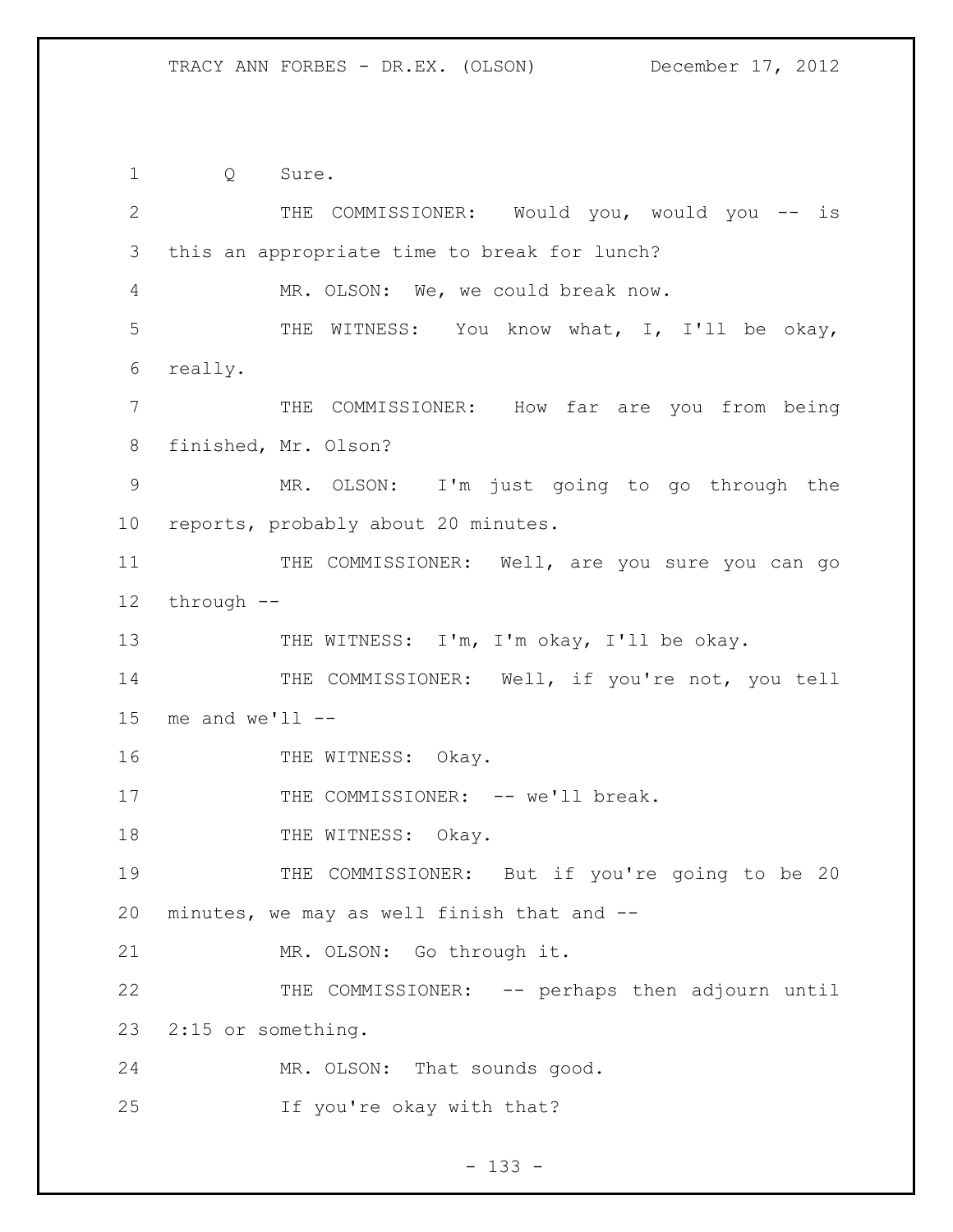1 THE WITNESS: Yeah.

 THE COMMISSIONER: But if you, if not, you let me know.

4 THE WITNESS: Okay.

BY MR. OLSON:

 Q You were saying your employer, at some point you received a call?

 A There -- I can't remember the name of the committee or the group. They basically would respond to workers who had experienced a traumatic, or crisis-oriented event and they would typically reach out and offer support. I didn't get a call from somebody on that committee for several months after the fact and at that point, I declined meeting with anybody.

 Q Would you have wanted something sooner than that, in terms of support?

 A Yeah, I think, in the future, when things like this happen, it would be important for the outreach to be made immediately.

 Q Okay. Was there any, any meeting after where you discussed what had happened, what your involvement was and looked over the file? Was there anything like that?

A A meeting with?

Q With your employer.

- 134 -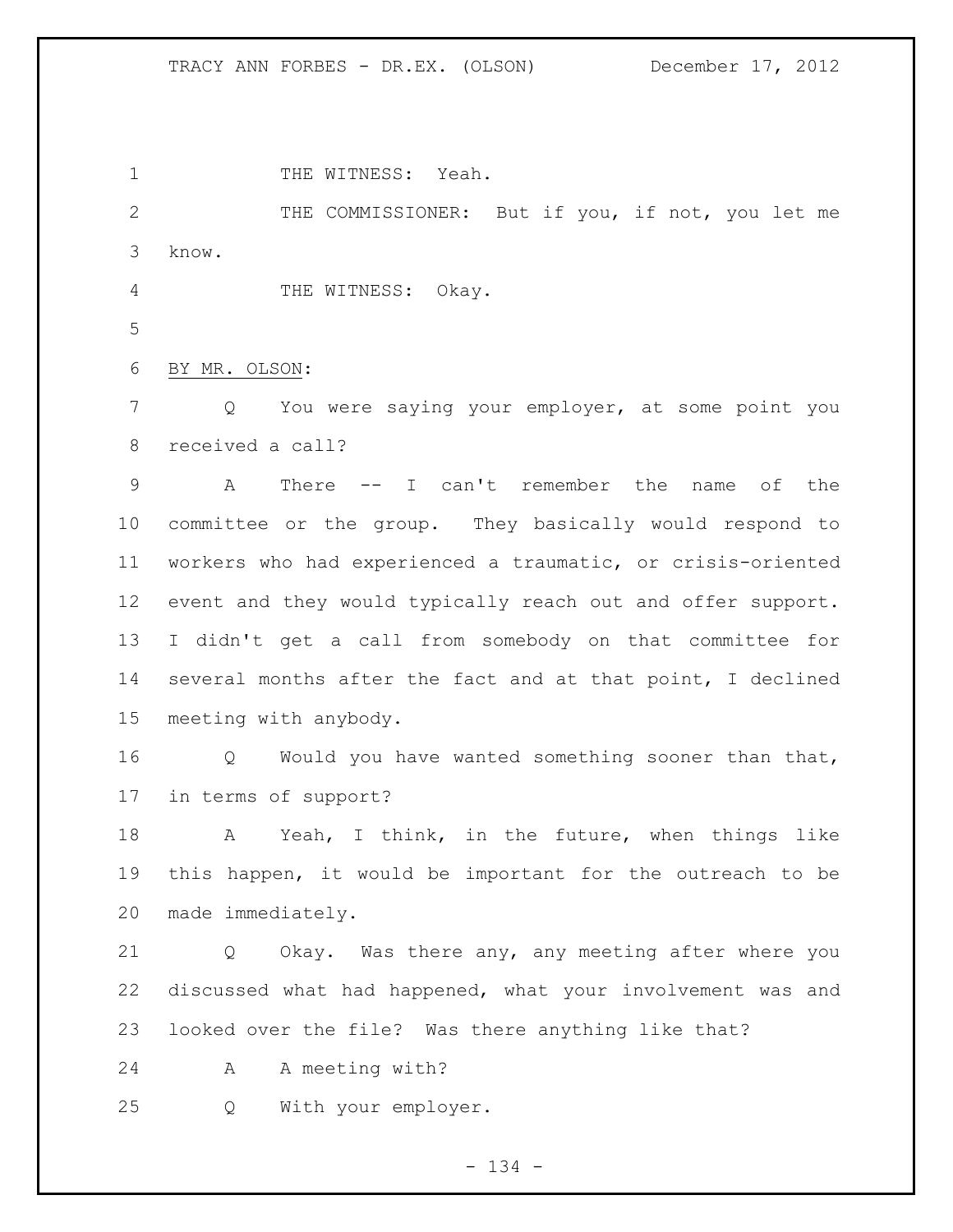A No. Q Okay. Now, I understand, at some point, you met with Andy Koster? A That's right. Q And he interviewed you; right? A That's correct. Q And that was in the context of his preparing a report? A That's right. Q Okay. Have you, before being involved in the inquiry, were you ever shown his report? 12 A (Inaudible). Q Okay. Now, he's taken some notes, which are at page 36871. This is out of Commission disclosure 1794. Have you had a chance to review these notes before today? 16 A The notes from my meeting with Koster? Q Right. A Yes. Q Do you, can you recall where the interview took place? 21 A In an office at intake. 22 MR. OLSON: Have you found them, Mr. Commissioner? 24 THE COMMISSIONER: What page you on? MR. OLSON: It's 36871.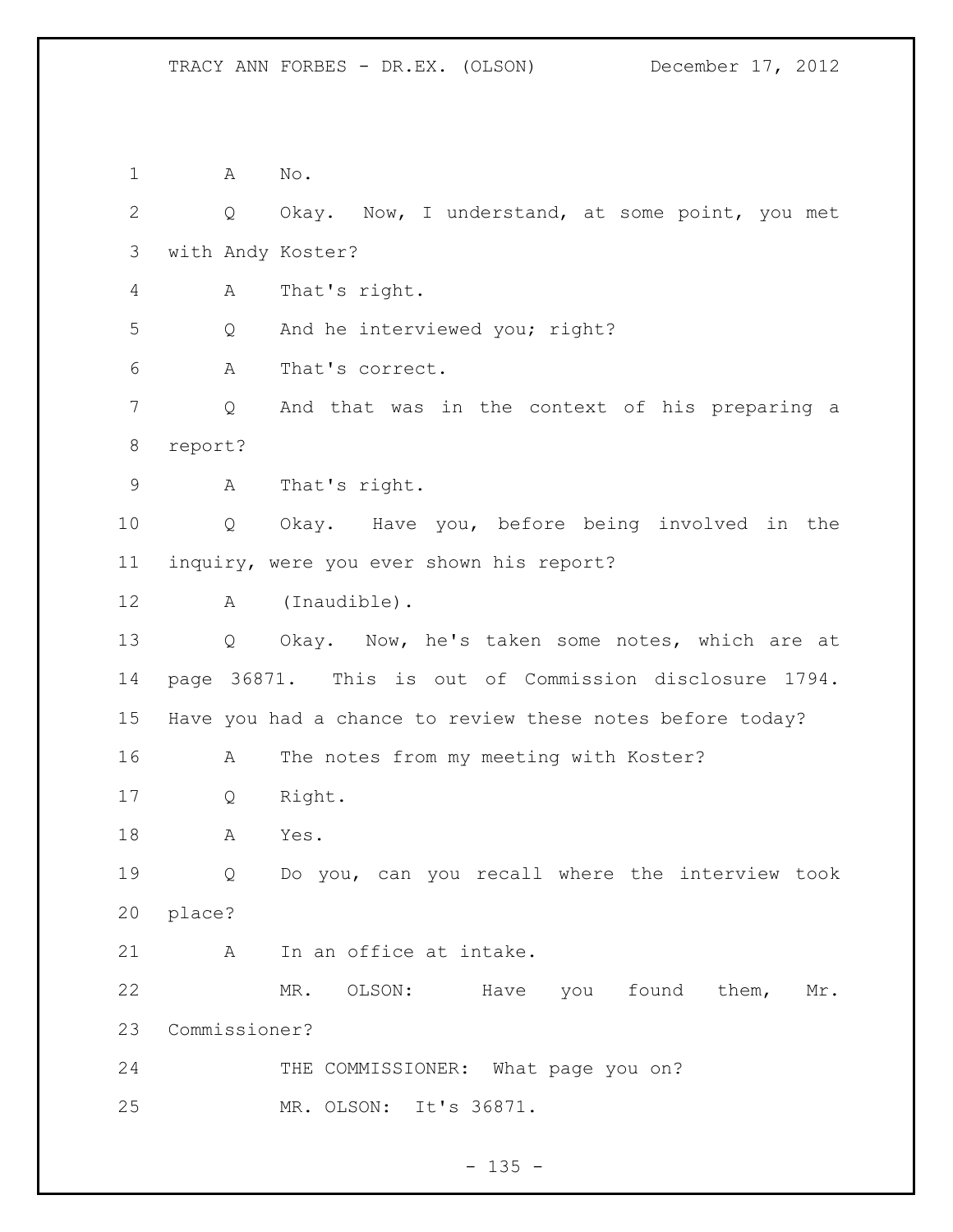1 THE COMMISSIONER: In the Section 10 report? MR. OLSON: No, no, this is out of Commission disclosure 1794. THE COMMISSIONER: Oh, oh, you're not to Koster's report? MR. OLSON: No, no, these are his notes -- 7 THE COMMISSIONER: Oh, okay, oh --8 MR. OLSON: -- of the meetings he took. 9 THE COMMISSIONER: -- all right. What, what page is it? MR. OLSON: Three six eight seven one. 12 THE COMMISSIONER: (Inaudible) Koster's notes? MR. OLSON: Yeah. 14 THE COMMISSIONER: Three six eight seven one? MR. OLSON: Three six eight seven one. 16 THE COMMISSIONER: Yes, I have it. 17 MR. OLSON: Okay. BY MR. OLSON: Q So, and I'm sorry, I don't know, I, I didn't hear your last answer. Do you recall where the interview took place? A yes, it took place at 831 Portage in an office on the main floor. Q Okay. And was it prearranged that you'd meet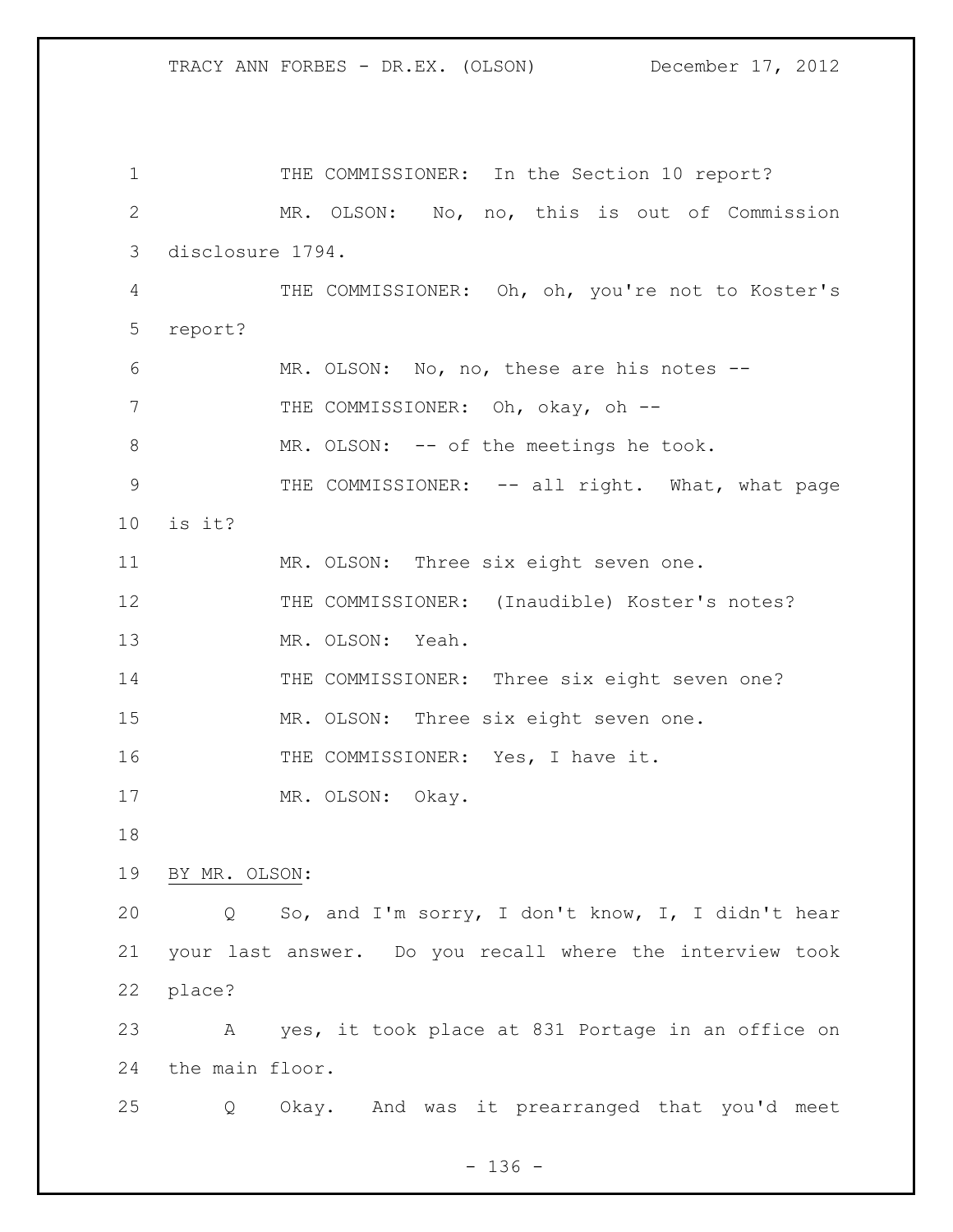with him? A I believe it was. Q Do you remember who arranged it, or who told you? A I don't know. Q Okay. Do you -- can you recall how long the interview lasted? A No. Q Were you given the file, or anything, to read in advance? A No, the only thing that I had to review, to prepare for it, was my summary. Q So you were given your summary? A Yeah, but I wasn't actually given the file, with the history, to review, in terms of how I made decisions 15 and why  $I$  -- Q Right. 17 A -- made certain decisions. Q At the time of the meeting, when was the last time you would have looked at the file? A When I handled the file. Q Okay. So back in 2004? A That's right. Q Okay. And do you recall whether or not Mr. Koster reviewed your interview with you? A He did not, no.

- 137 -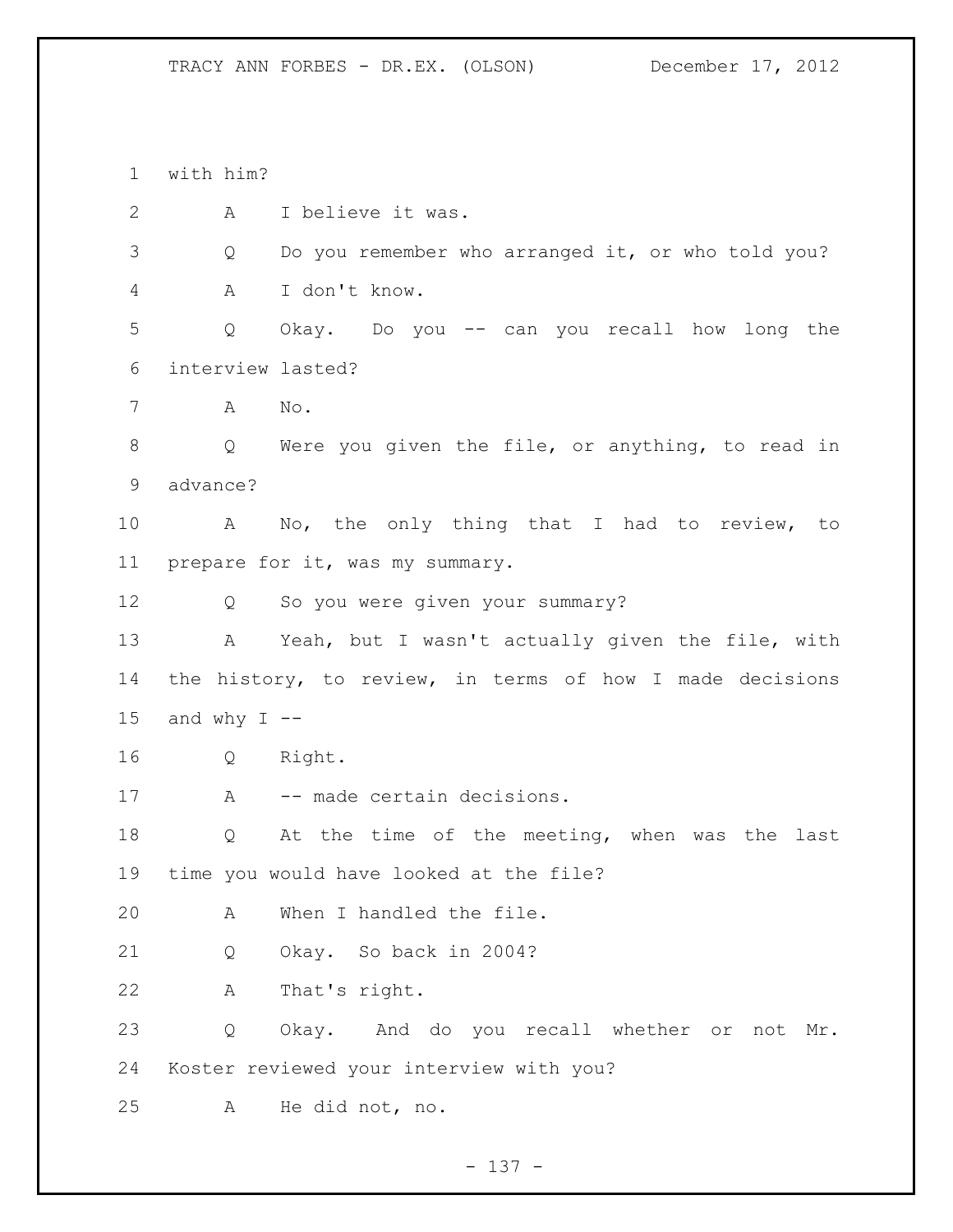Q Did not? Okay. So the notes, beginning at page 36871, you've read them over; are they an accurate reflection of what you discussed? A I would say generally they're fairly accurate. Q Is there anything you want to point out, in the notes, that is not accurate? A Nothing that's not inaccurate (sic). I don't know if there's something that I said that isn't documented. It's impossible for me to know. Q Okay. Now, I want to go through some of these with you. First, you say: "Sickness of at least 3 colleagues 14 at the time Tracy had the intake 15 file on Samantha." That's what he's written. You've told us about that already? A That's right. Q Okay. It says: "Apparently Standards are not a priority for workers since the **reality** is that they cannot necessarily meet them. In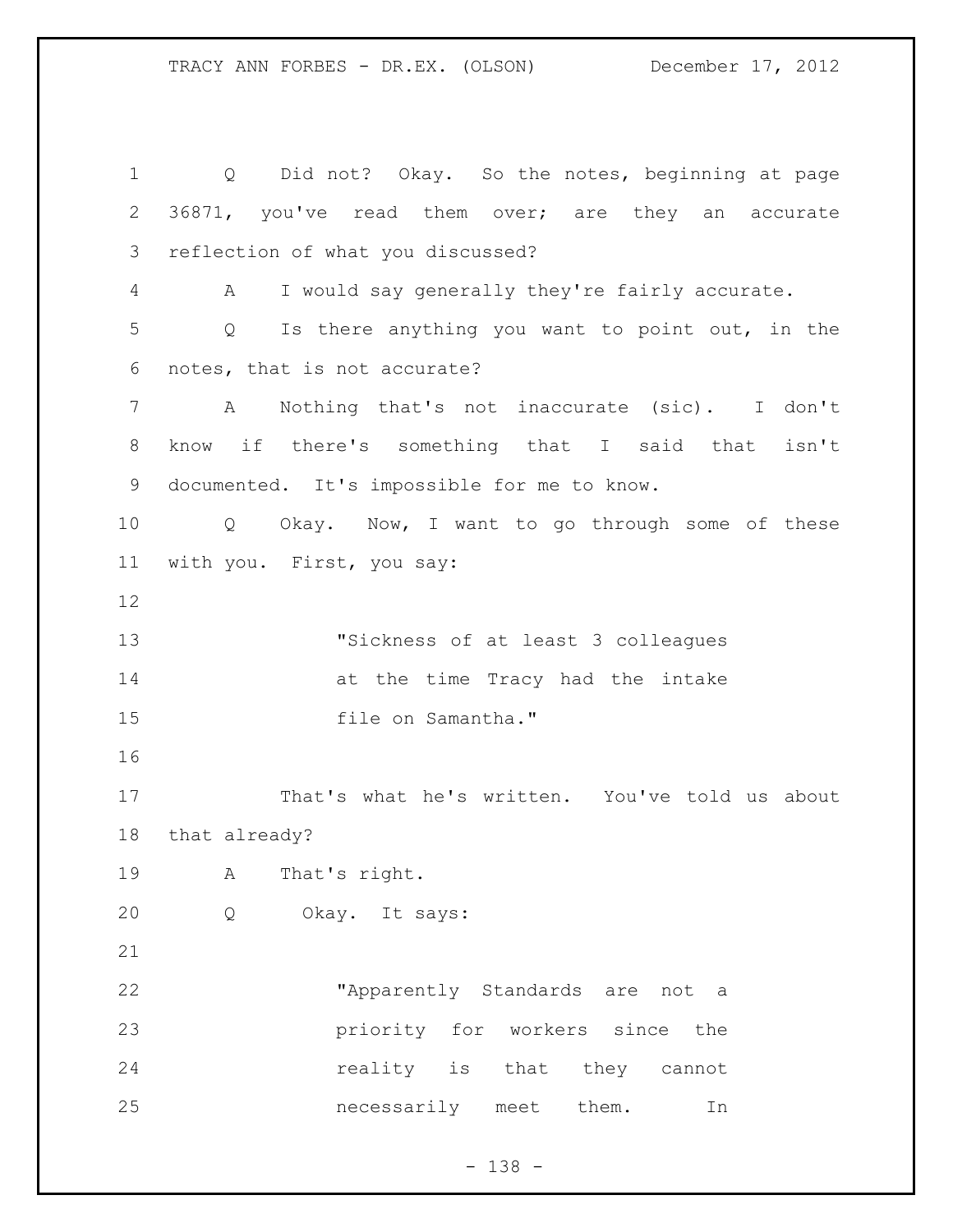## TRACY ANN FORBES - DR.EX. (OLSON) December 17, 2012

| $\mathbf 1$   | particular, high medium or<br>low                           |
|---------------|-------------------------------------------------------------|
| $\mathbf{2}$  | time<br>frames are<br>not met<br>and                        |
| 3             | workers use their own<br>judgment.                          |
| 4             | Standards do not take context into                          |
| 5             | consideration. The assignment of                            |
| 6             | risk and the information comes                              |
| 7             | from CRU and often the right                                |
| 8             | information cannot necessarily be                           |
| $\mathcal{G}$ | obtained by phone."                                         |
| 10            |                                                             |
| 11            | That's right.<br>A                                          |
| 12            | Are you able to elaborate on any of that, what<br>Q         |
| 13            | you meant?                                                  |
| 14            | Some of it I think I've already spoken to, but in<br>Α      |
| 15            | terms of:                                                   |
| 16            |                                                             |
| 17            | "The assignment of risk and the                             |
| 18            | information comes<br>from CRU<br>and                        |
| 19            | often the right information cannot                          |
| 20            | necessarily be obtained by phone."                          |
| 21            |                                                             |
| 22            | Because the primary job for CRU typically is                |
| 23            | gathering information over the telephone, they do do fields |
| 24            | sometime, that oftentimes, we don't have all of the         |
| 25            |                                                             |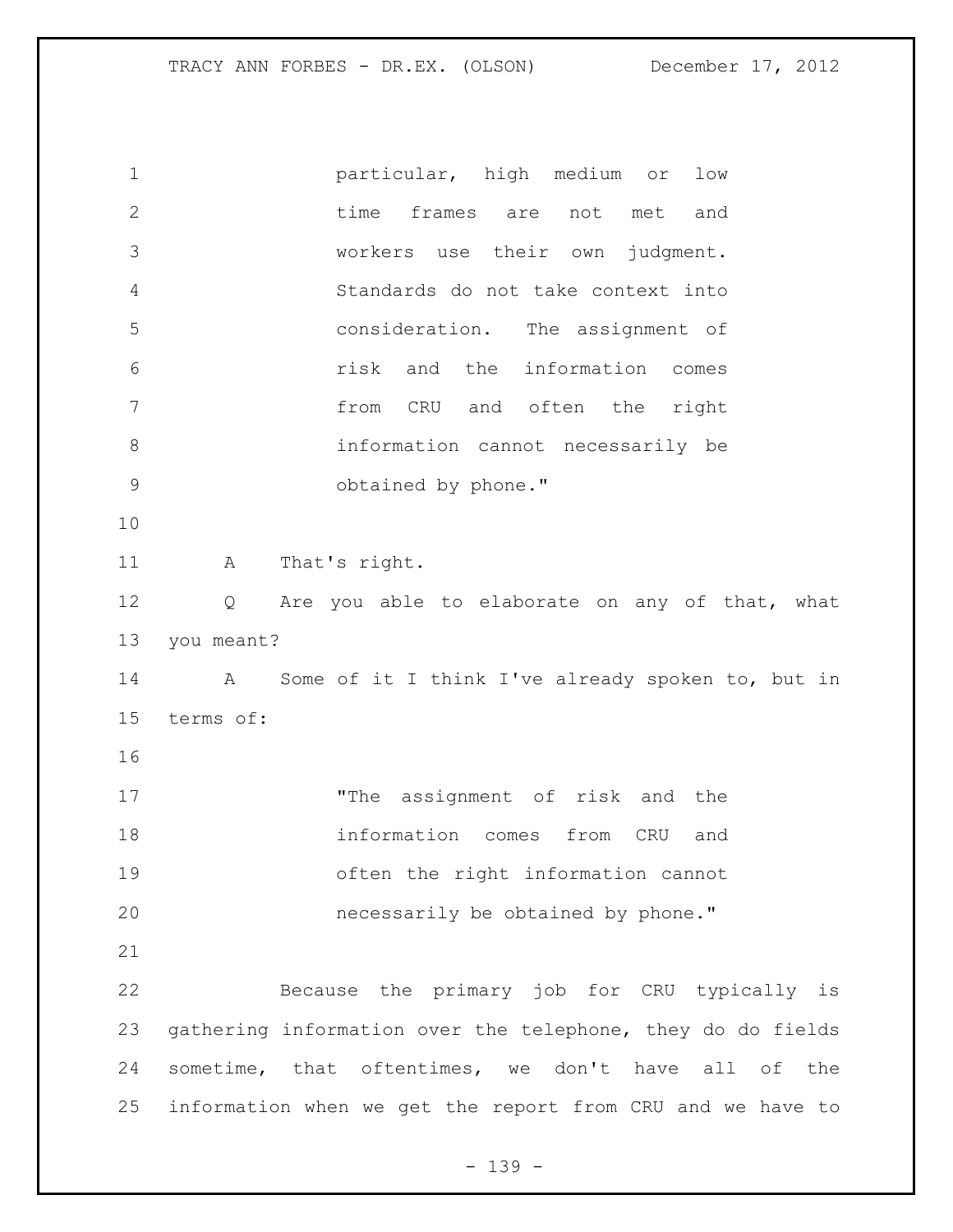TRACY ANN FORBES - DR.EX. (OLSON) December 17, 2012

 do our own assessment, which is the purpose of tier 2 intake.

 Q Okay. So you don't necessarily have a full picture by the time the file comes to you? A Sometimes you do, sometimes you don't. Q He goes on to write: "'You don't feel that you can help people because you are running on a wheel and it feels like it is 11 getting worse.'"

 A Yeah, it was, that was an incredibly stressful time at intake. It was lots of work coming in, lots of uncertainty about people's jobs, how things would be structured. It -- morale in that building was at an all time low. It was a very stressful place to work and people did the best that they could, but you really felt like you couldn't do the best type of work that you would have wanted to do.

 Q And you mentioned before, devolution, was that part of it?

A Yeah, devolution definitely played a role.

Q You write -- he writes: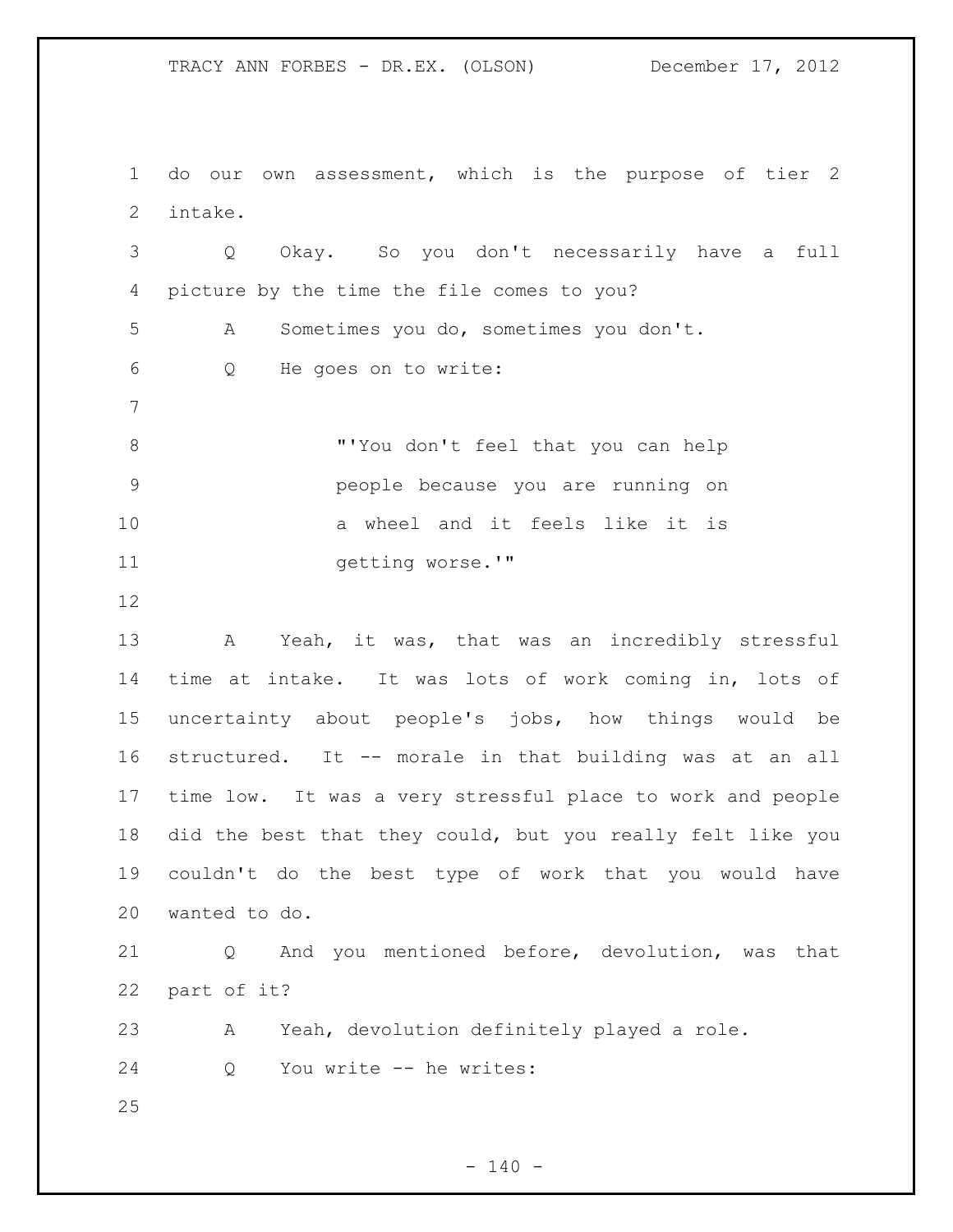"Supervision is once a month and at that time (2004) there was no set time. Go through case lists and ask questions about case plans etc. Not clinical supervision since there is not the time. On intake it is more about planning 8 bo move the case on rather than developing relationships with clients. On intake it is easier 11 to pop in and ask questions." What do you mean by that? A Just that supervision would have typically taken place on an ad hoc basis, where you would go in when you

 had a specific question. You would sit down with the supervisor. It may be for a minute, it may be for five minutes. You may pop in to the supervisor's office five times on day and no times the next day. It just depended on what was happening on your caseload at the time.

 Q And when I'm reading this, it, it suggests to me that you're being somewhat critical about the way supervision was working; am I --

A No, supervision, I don't really have a critique

- 141 -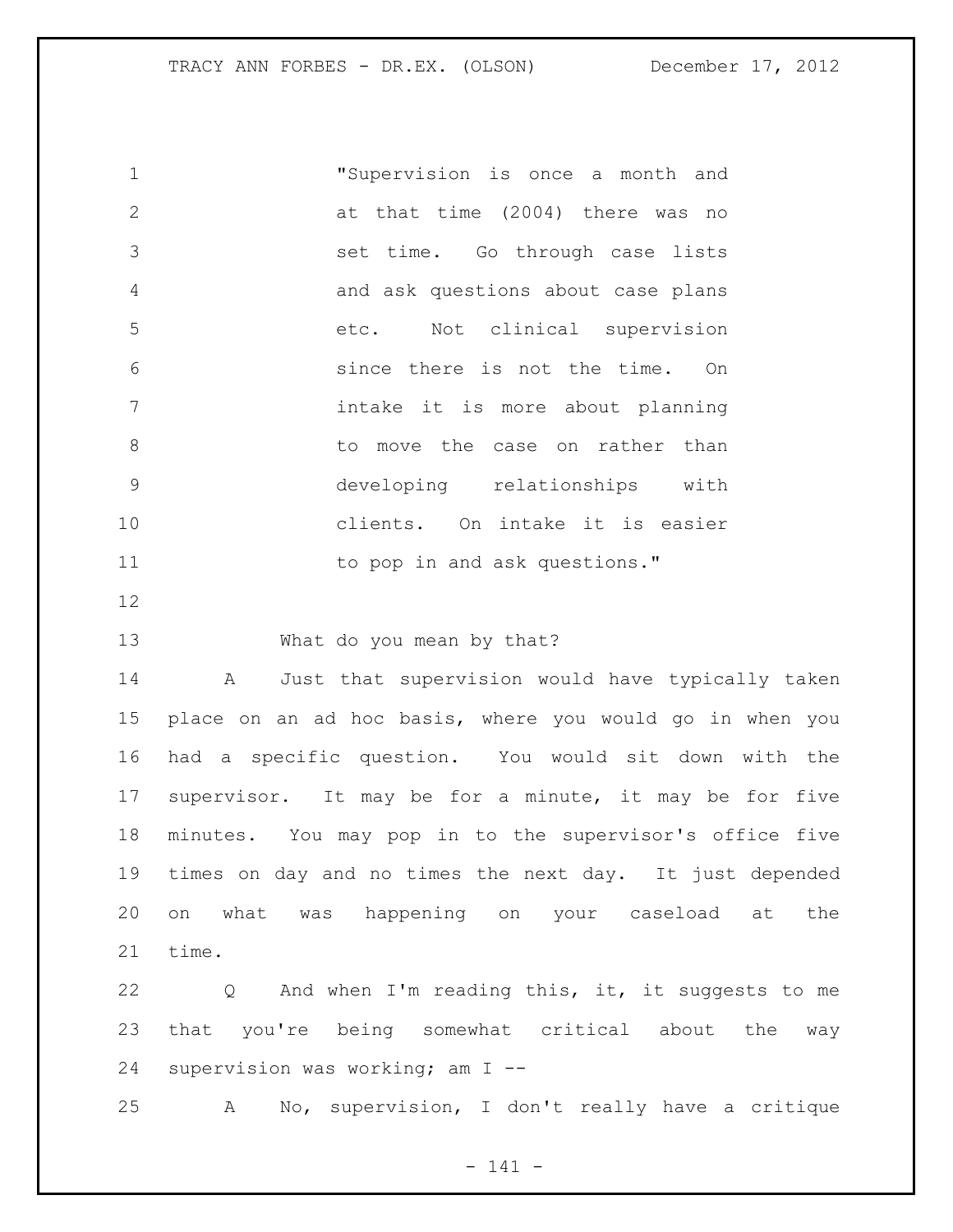of how supervision worked. I mean, it worked for me. I liked having somebody available right then. Because intake is fast moving, you have to be able to make decisions quickly and you need to have somebody there that you can sit down and consult with. So having a supervision time set once every two weeks, or even once a week, would leave you with a lot of questions that you had in the meantime. So, for intake, that type of supervision schedule worked fairly well. Would it have been good sometimes, maybe once a month, to sit down and go through your case list? Probably. But time didn't permit that. Q And then you have -- he, he's written: "Ten year veteran, lots of 15 turnover, experienced workers are more inclined to get loaded up. Negative reward system if you close off cases you get loaded up 19 and then resentful." That's pretty accurate. If you worked your cases, you got assigned more cases. If you didn't work your cases and let your numbers build up, you wouldn't get

 assigned as many cases and that was a sticking point for me, for sure.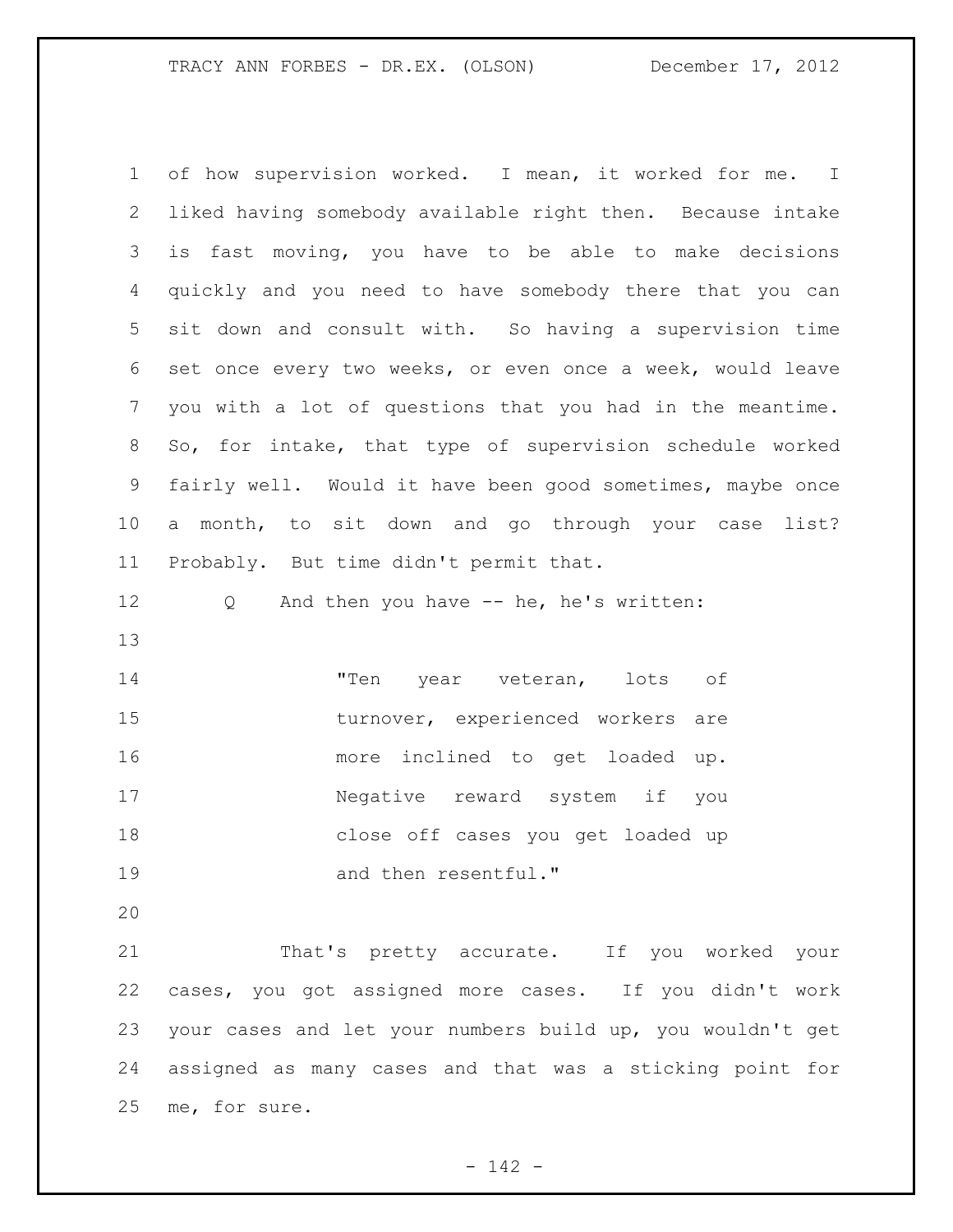Q Okay. You were someone who was getting a lot of cases? A Yes. Q And then you -- it goes on to state: "If she had known the [the] Wes' last name she would have contacted 8 the police to get past history and done internal record check. Difficult to elicit information from Samantha, how far do you push. Worker did check past 13 history on the file. We do not 14 keep cases often where [there is] 15 there is a troubled past. She has 16 had the child since November. 17 The Stephensons are not calling. No referral except the EIA worker to confirm she has the child and 20 that it is o.k. Had mother looked poorly but she was well nourished, if she looked like she was not taking care of herself, or the child looked poorly, [she would have closed]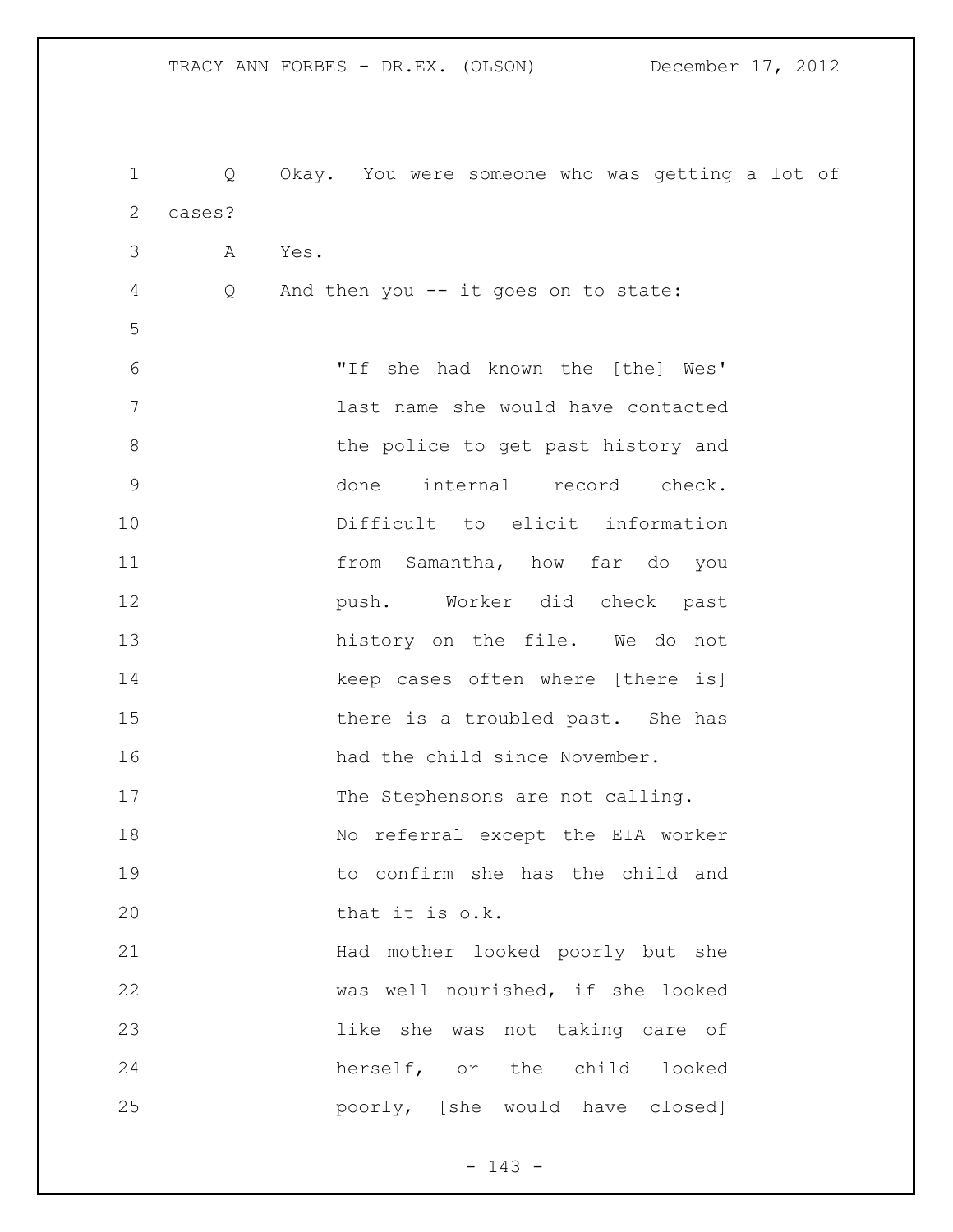1 she would have closed the case." A I think that should have said transfer. Q You would have transferred the case? "She was also with a partner who went [went] out with her" Do you have any comments with respect to what's written there? A No, I, I think what I meant when I said I had a partner that went out with me, was just that there was 13 another set of eyes and ears. And typically, that was helpful, when you were out on intake. One person would do the talking. The other person would be scanning the environment and taking note of certain things. And if your partner felt like you missed something prudent, they would 18 step in and ask certain questions as well. So ... Q Is that something that your partners would do from time to time? A Yes. Q Okay. So that's something you would expect from the partners? A The partner that I worked with, yes. Q Okay. The next page, 36872, says: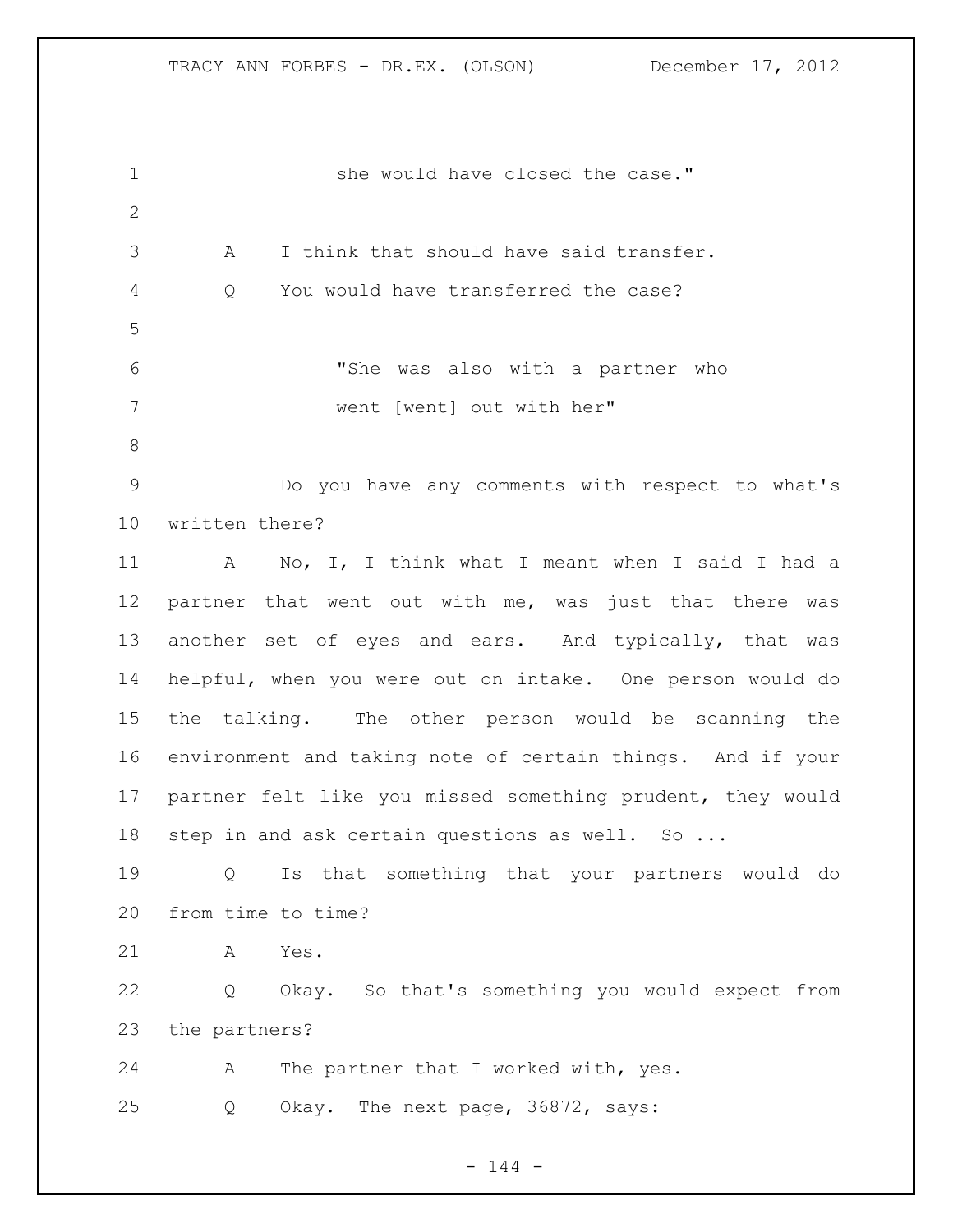"She also thought that if she closed it and there was another referral there would be a stronger case to work with her." 7 A And by -- sorry, by that, I was meaning that at the time that I was involved, we didn't have the concerns to mandate, to force her to work with us. We didn't have enough to get a temporary order or supervisory order and I felt like if I closed the file and then somebody called with further concerns, at that point, we may or may not have had enough to mandate her to work with us. It's pretty difficult. I mean, you could have transferred this 15 case. Had you transferred it, she could make it very difficult for you to work with her. She could avoid meeting with you, she could not do any of the things that you're asking her to do and she had every right to do that. I mean, you're not going to apprehend someone's child, based on them being resistance to working, resistant to working with you, based on the concerns that we had. Q Would it have been helpful if there was some other mechanism that you could have had to give some teeth

to your involvement?

A Yeah.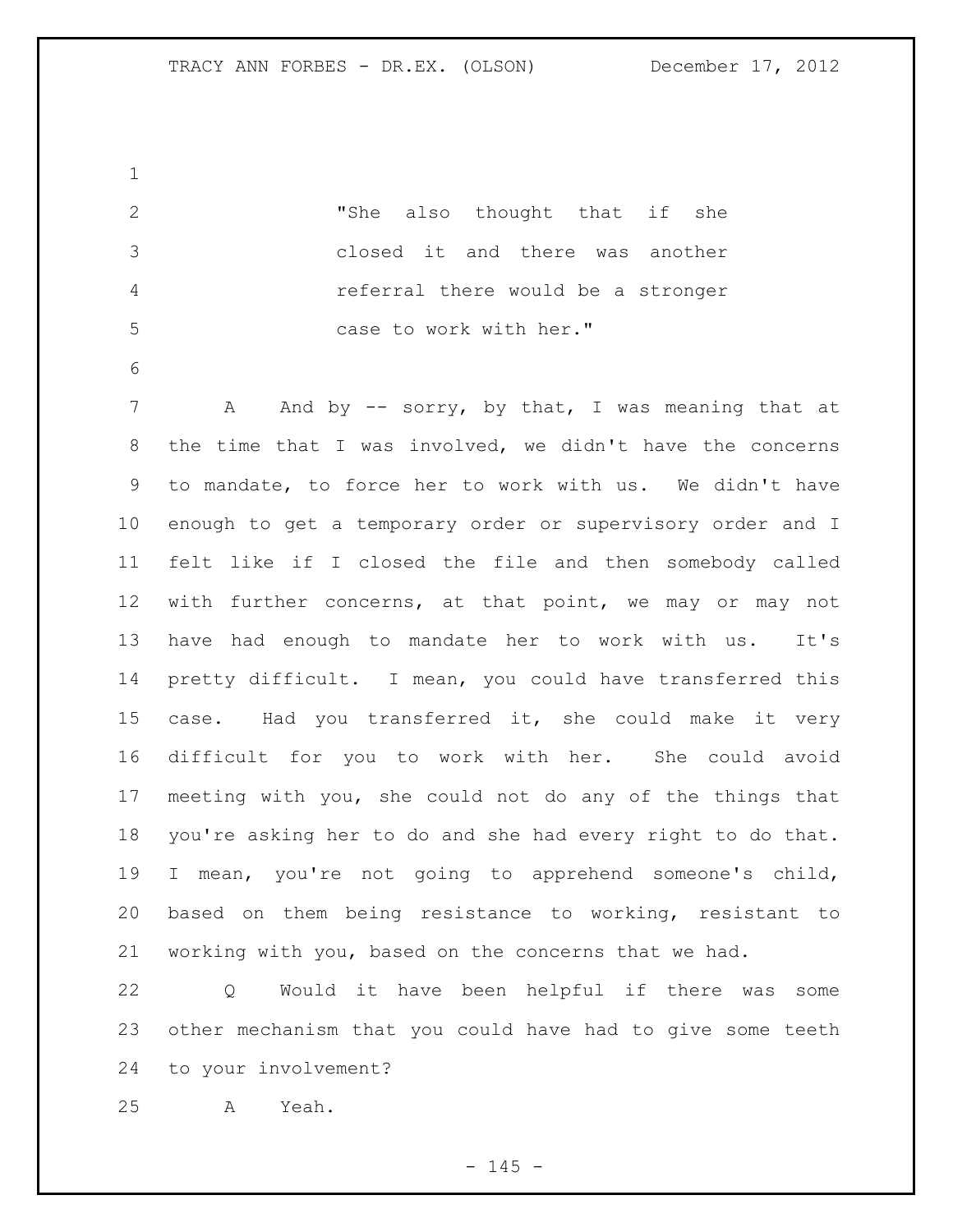Q Next paragraph says: "In Manitoba there is no clear guidelines on domestic violence in itself. Cases are not [kept often] kept open or referred. Has to be some history or evidence of 8 effect on children. Emotional [would not be] would not probably be considered only physical evidence." So you're saying emotional abuse is not enough? A Typically, at intake, we were not focused on that. We were more focused on the physical evidence and that was probably a function of workload. Q Then it goes to say: "Worker appears [worker appears] 20 that budget is a consideration." A I am not sure what I would have meant by that. Q Okay. "The whole devolution process is a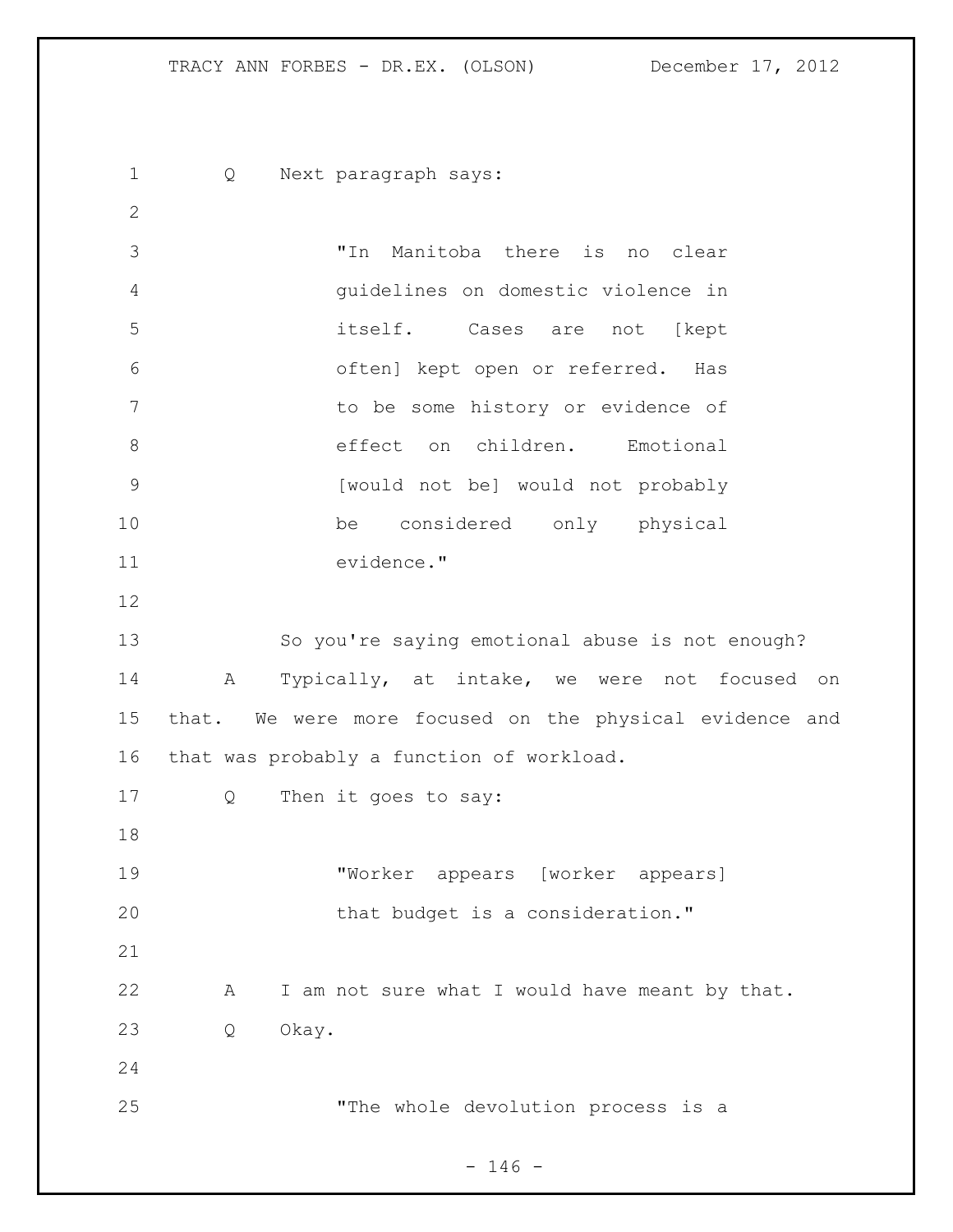consideration ... in the last two years the agency is feeling it more. Morale stress level could not be worse. Will they still have jobs after" Do you want to expand on that at all, or is that basically what you told us already? 10 A I, I think I've already covered that, yeah. Q And it says: **Went** over recording and the closing was approved by Carolyn Parsons." A That's right. Q Okay. That means you went over it and you 19 noticed that Ms. Parsons approved it; is that -- A That's right. And she would have had to go over it before she signed it. Q Okay. The report itself, it's Commission disclosure 1, and your involvement begins at page 41. You had a chance to read through these portions previously? A Yeah, the portions that pertain to me, yes.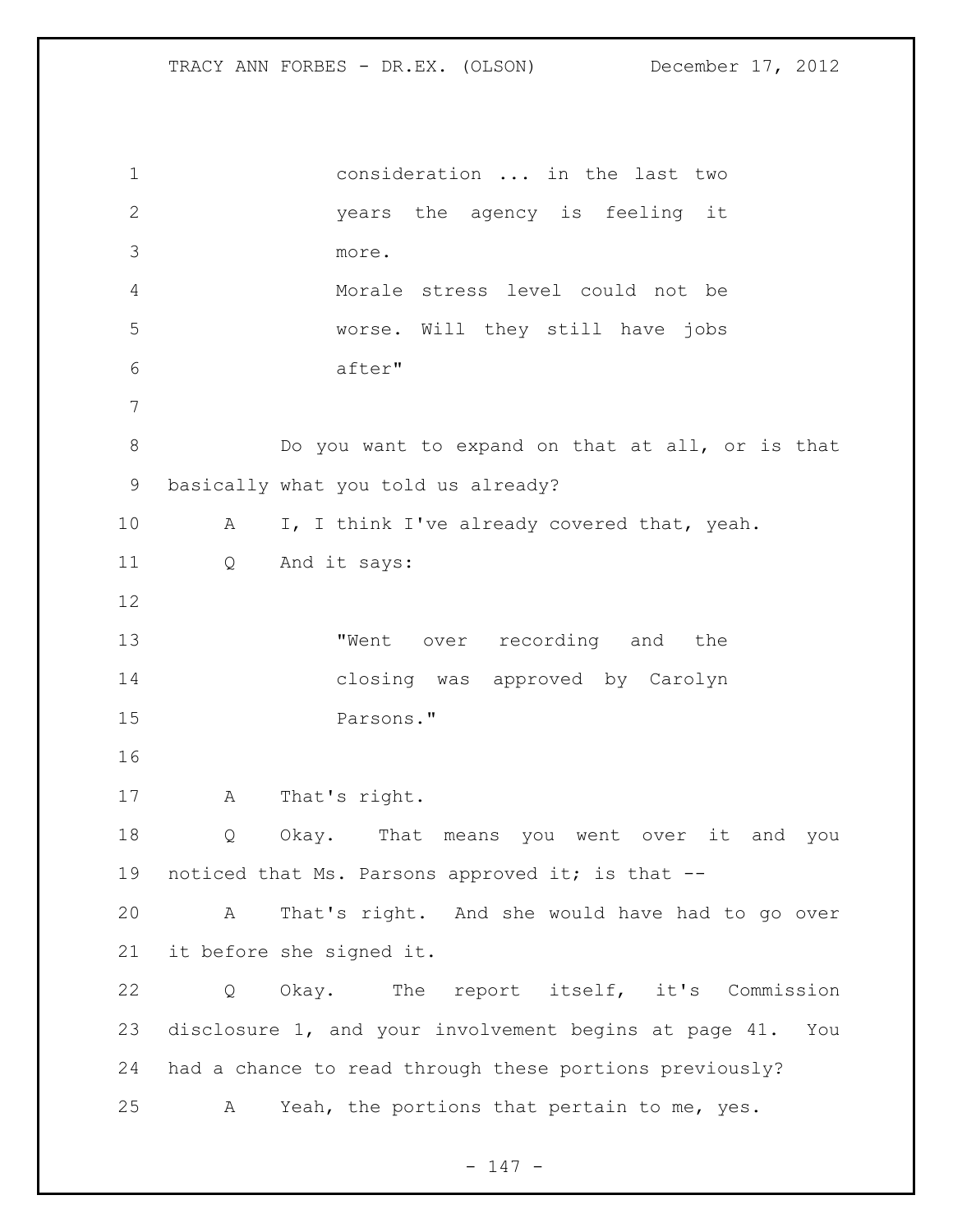Q Okay. So I'm not going to go over this portion with you, it's basically factual, but if there's anything you want to point out or, or correct, from pages 41 until 43, let me know. Is there anything in there? THE COMMISSIONER: Well, if you want to just take your time to go over it. THE WITNESS: Point out in terms of? BY MR. OLSON: Q It's mostly the, the facts that we've covered -- A Like, if there's -- Q -- already -- 13 A -- a fact that's not correct? Q If something's not right. A Okay. Q We've already corrected the reference to Sarah being -- A Right. Q -- Samantha. If there's anything else in there that you'd like to correct, let me know. A I think June 2nd, I did, I believe, a field and it's not documented in here. And on the 15th, I didn't visit the home, I sent a letter. MR. OLSON: Okay. THE COMMISSIONER: June the 15th?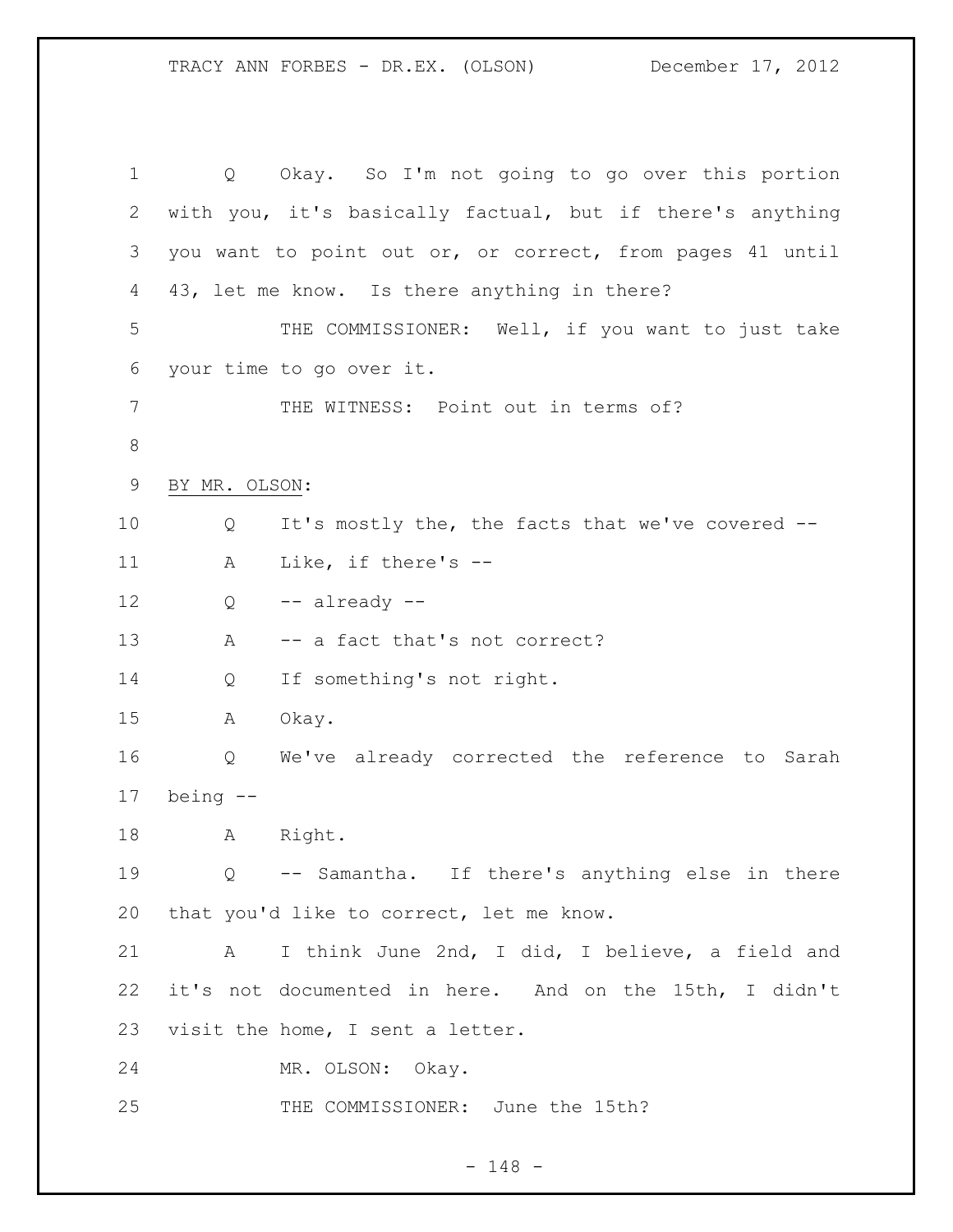TRACY ANN FORBES - DR.EX. (OLSON) December 17, 2012 1 THE WITNESS: June the 15th, I sent a letter and June 2nd, I did a field and it's not documented in this at all. BY MR. OLSON: Q That's at page 42? A Right. Q Is there anything else? A No. Q And on page 43, I think we've reviewed most of this, going through the notes that Mr. Koster made? A Um-hum. Q I wanted to ask you about the bullet point where it says: **"The Stephensons who have shown**  caring for the child and have looked after Phoenix are not 19 calling with any concerns;" Is that something you indicated to Mr. Koster? A Yes. Q Okay. And what is it you were saying there? 24 THE COMMISSIONER: Where, where is this you're reading from?

 $- 149 -$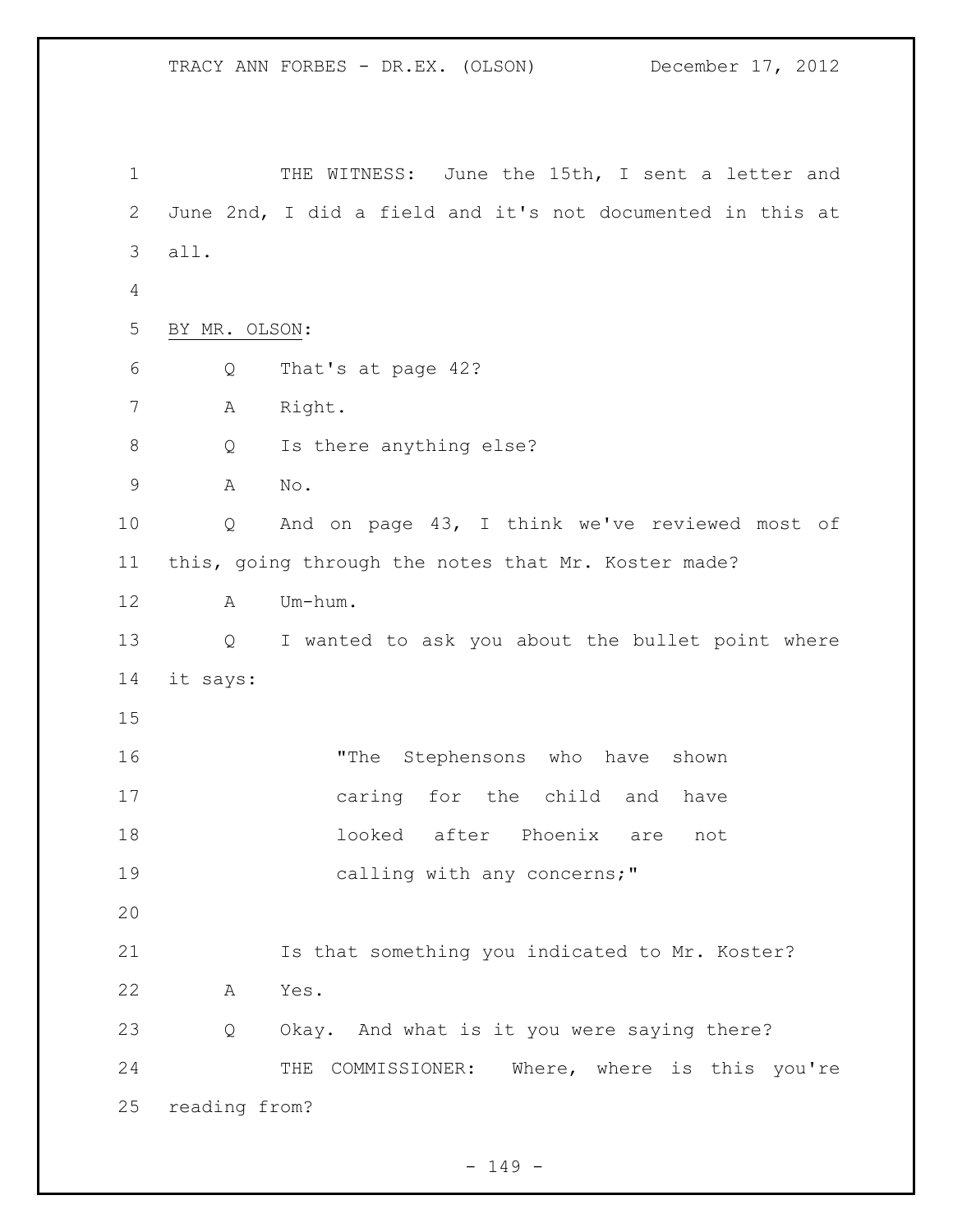1 MR. OLSON: Page 43.

2 THE COMMISSIONER: Yes?

MR. OLSON: It's the third bullet.

 THE COMMISSIONER: Oh, third bullet, all right. Go ahead.

 THE WITNESS: The community has an obligation to report child protection matters to the agency and I would have assumed that had Kim or Rohan had specific concerns, either with Samantha or Steven, that they would have contacted the agency and made a report, particularly given the letter that was sent by Lisa to them, reminding them of that obligation.

BY MR. OLSON:

 Q But the fact was that by that point at least, the agency was well aware of, of Phoenix being with, at least reportedly being with Samantha?

A Right.

Q Okay.

 A But if there were specific concerns that Kim or Rohan, or anybody else, for that matter, were aware of, other family members, or community members, people need to be calling us.

 Q All right. Just with respect to your comments with workload, things getting harder or worse, have you

 $- 150 -$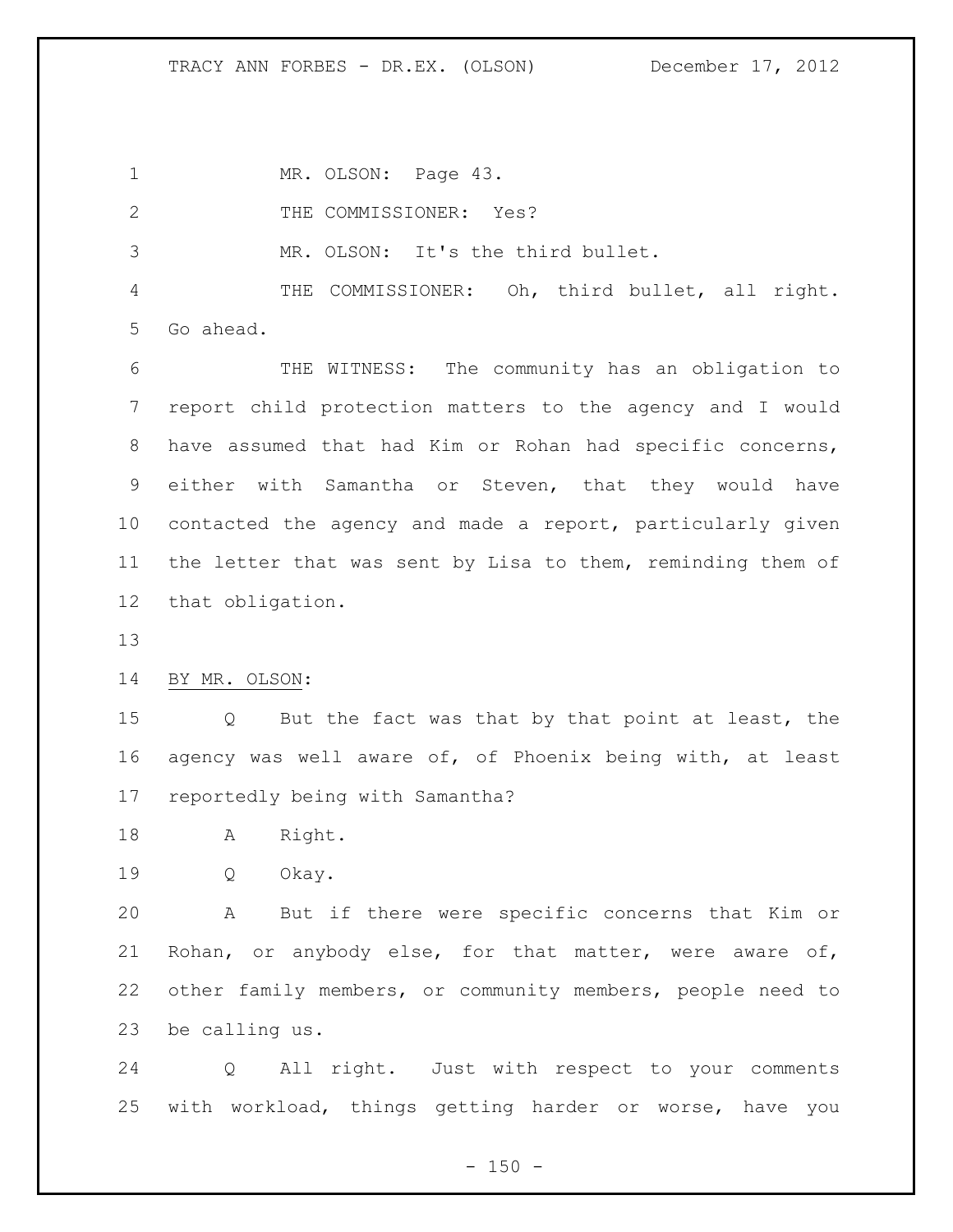noticed any change in that respect?

| $\overline{2}$ | I wish I could say I did. I mean, I can't really<br>$\mathbf{A}$      |  |  |
|----------------|-----------------------------------------------------------------------|--|--|
| 3              | comment on intake. I only know what people tell me and                |  |  |
| 4              | people say workload is very difficult there. I can comment            |  |  |
| 5              | on, from a family service perspective.                                |  |  |
| 6              | THE COMMISSIONER: And what work are you doing                         |  |  |
| 7              | now?                                                                  |  |  |
| $8\,$          | THE WITNESS: I'm doing family service as a float                      |  |  |
| 9              | social worker, so I go to --                                          |  |  |
| 10             | THE COMMISSIONER: Oh yes, yes.                                        |  |  |
| 11             | THE WITNESS: -- different offices and --                              |  |  |
| 12             | THE COMMISSIONER: Yes, yes, I, I --                                   |  |  |
| 13             | THE WITNESS: -- help --                                               |  |  |
| 14             | THE COMMISSIONER: -- I follow. You told us that                       |  |  |
| 15             | before.                                                               |  |  |
| 16             | THE WITNESS: Okay.                                                    |  |  |
| 17             |                                                                       |  |  |
| 18             | BY MR. OLSON:                                                         |  |  |
| 19             | Just want to ask you about some of the findings.<br>$Q \qquad \qquad$ |  |  |
| 20             | This is on page 43.                                                   |  |  |
| 21             | Um-hum.<br>Α                                                          |  |  |
| 22             | Finding 27, it says:<br>Q                                             |  |  |
| 23             |                                                                       |  |  |
| 24             | "The Safety Assessment called for                                     |  |  |
| 25             | a 48 hour response. It would have                                     |  |  |
|                |                                                                       |  |  |

- 151 -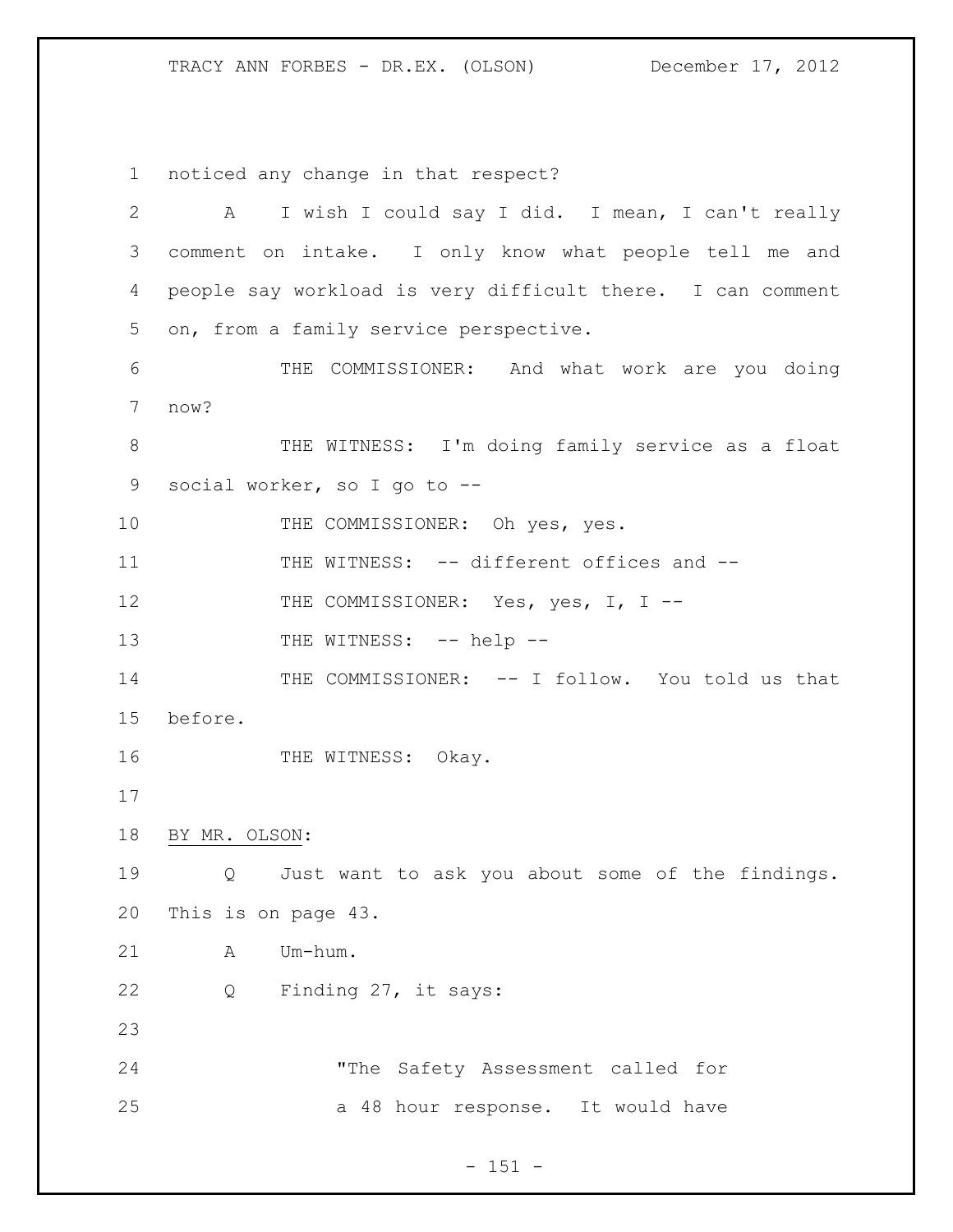been important to go out the same day when previous concerns about the mother's parenting and possible drug problems are considered." Do you want to comment on that finding? 8 A I went out with -- there was a response time of 48 hours given and I went out within the time that was given to me, the response time that was given to me. That's really -- Q Under -- A -- sorry, no, go ahead. Q I was going to say, under the, the paragraph, the explanation below -- A Um-hum. Q -- you'll see, about mid-paragraph, it says: "The CRU worker had to have the file accepted in Intake and work load may have been a consideration and so the time frame could have been tailored to meet the intake response capacity. Workers had indicated that this was done on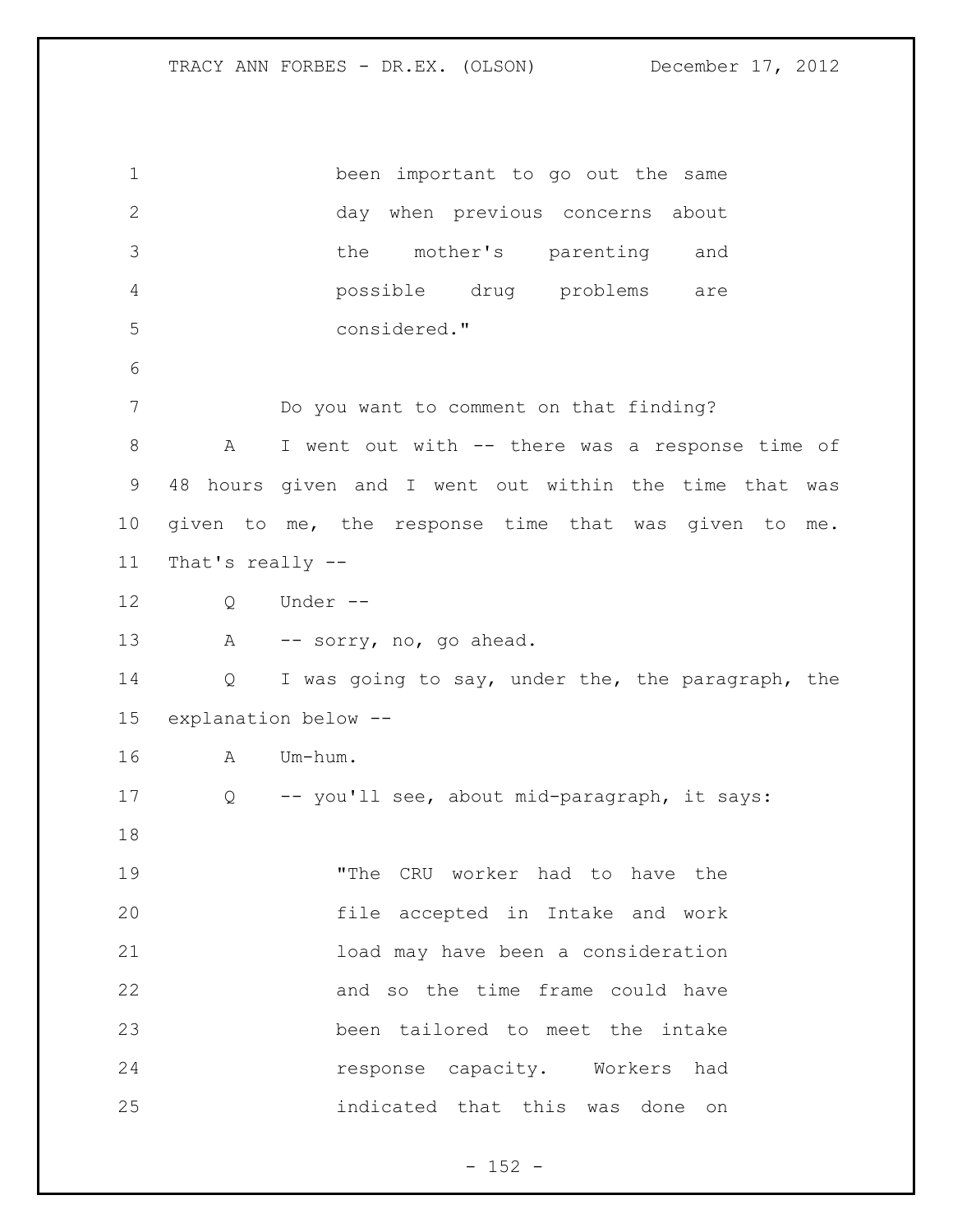occasion." Is that something you were aware of? A No. Q So had you ever experienced that? A If it was done, it was not something that I would have been aware of. Q Okay. The note also says that it would have been important to get out there because of the young age of Phoenix; is that something you agree with? 11 A Age of, of the child is definitely a factor in level of risk. Q Okay. Next page, finding 28, so that's page 44, it says: "It would have been good practice to obtain Wes's full name if the 18 worker had thought that he was **living in the home.**" Now, you see below there's a reference to Sarah. It looks like Mr. Koster was somewhat mistaken -- A Okay. Q -- in terms of what he wrote there. A Yeah.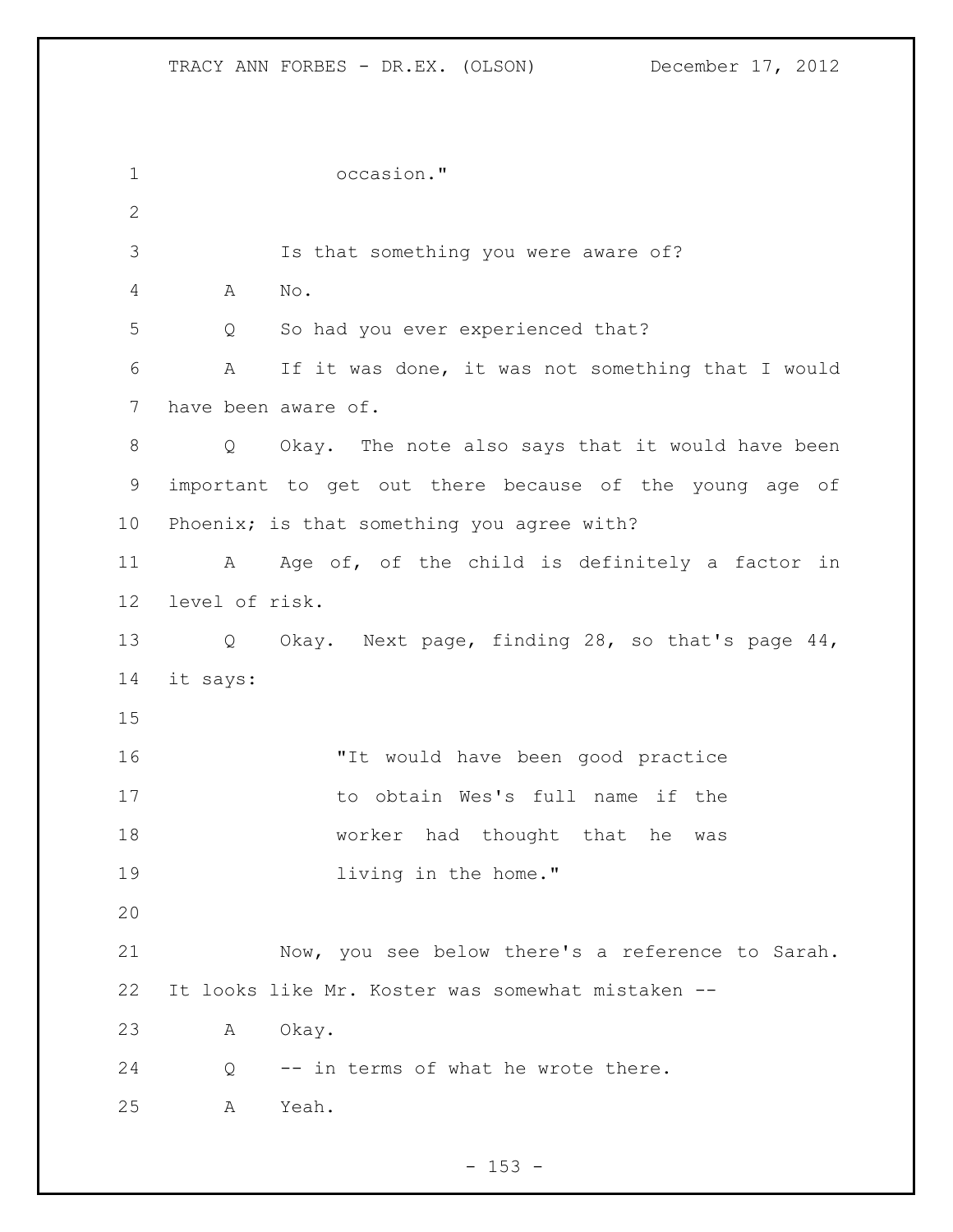Q We've talked already about obtaining -- A Right. Q -- full name; is that something you agree with now? A In hindsight, again, I, do I wish I had done it? Yeah. At the time, I've explained, you know, my rationale for why I didn't. Do I do it now, pretty much on every case, because of this experience? I do. Q We've already discussed finding 29; is there anything you want to add? A No. Q Okay. And finding 30 says: "This file should have been transferred to Family Services due 16 to the past history of the case, the mother's possible drug and alcohol problems and the young age of Phoenix ..." A The history forms a part of your assessment. It doesn't make the entire assessment. And just because a file was deemed as high risk at one point, doesn't mean that it stays as high risk throughout. If, if that's the case, then we should get out of this line of work, because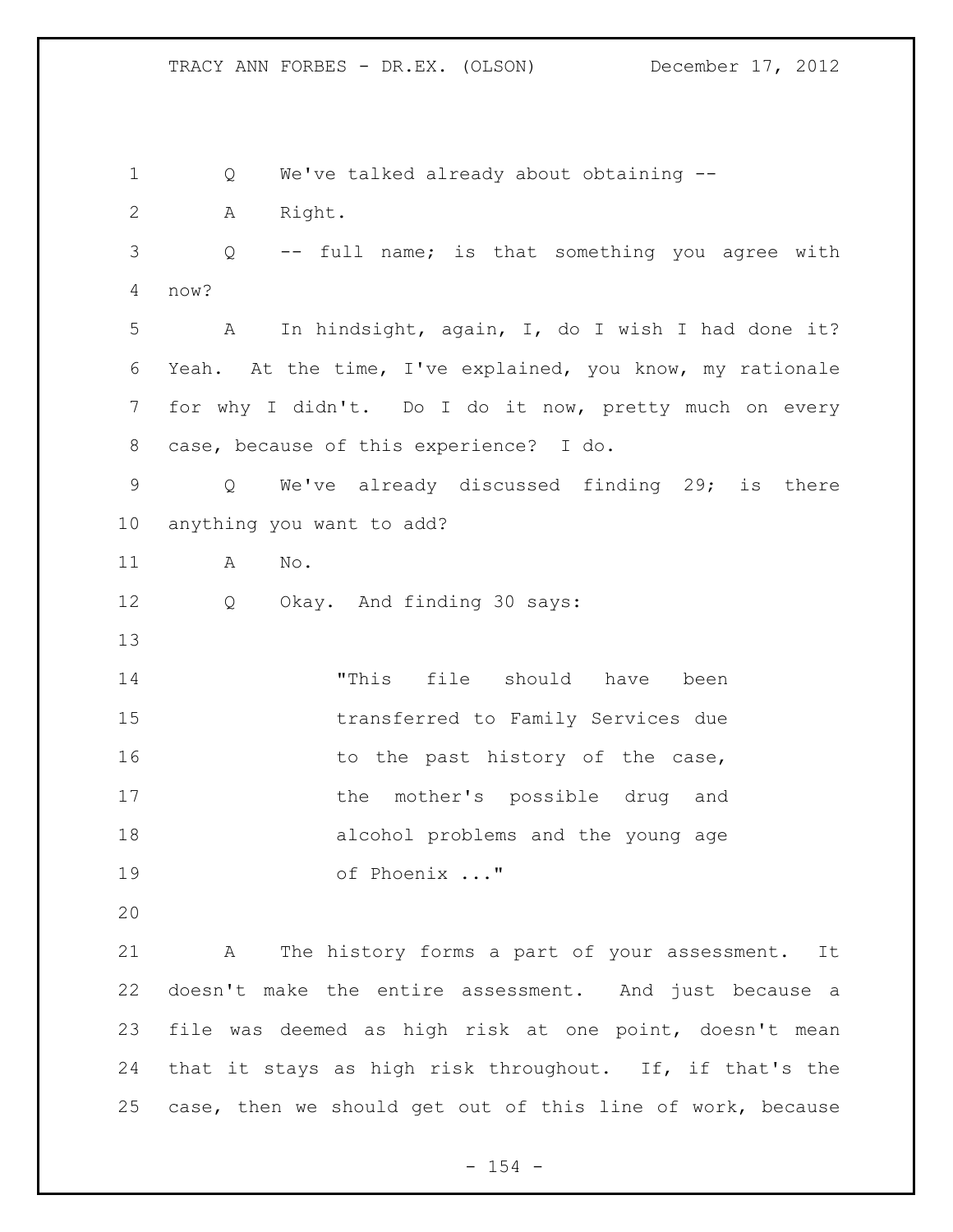there, there would never be any hope that families could change and that risk could be reduced. And in terms of the mother's possible drug and alcohol problems, those were allegations. They weren't confirmed or substantiated and I was treating them as allegations. 7 Q The next finding, 31: "The Statement of Risk for Phoenix was assessed at too low level for 11 the risk factors that were known 12 to exist in the recent past." I'm going to look at the second paragraph there. It says: "This assessment was only through one visit and there were still unknowns in this situation as to whether Samantha really was avoiding drugs. Also, problems were [as] recent as of January 23 2004 when there was a report ... she had apparently left Phoenix at a home [where] a friend was using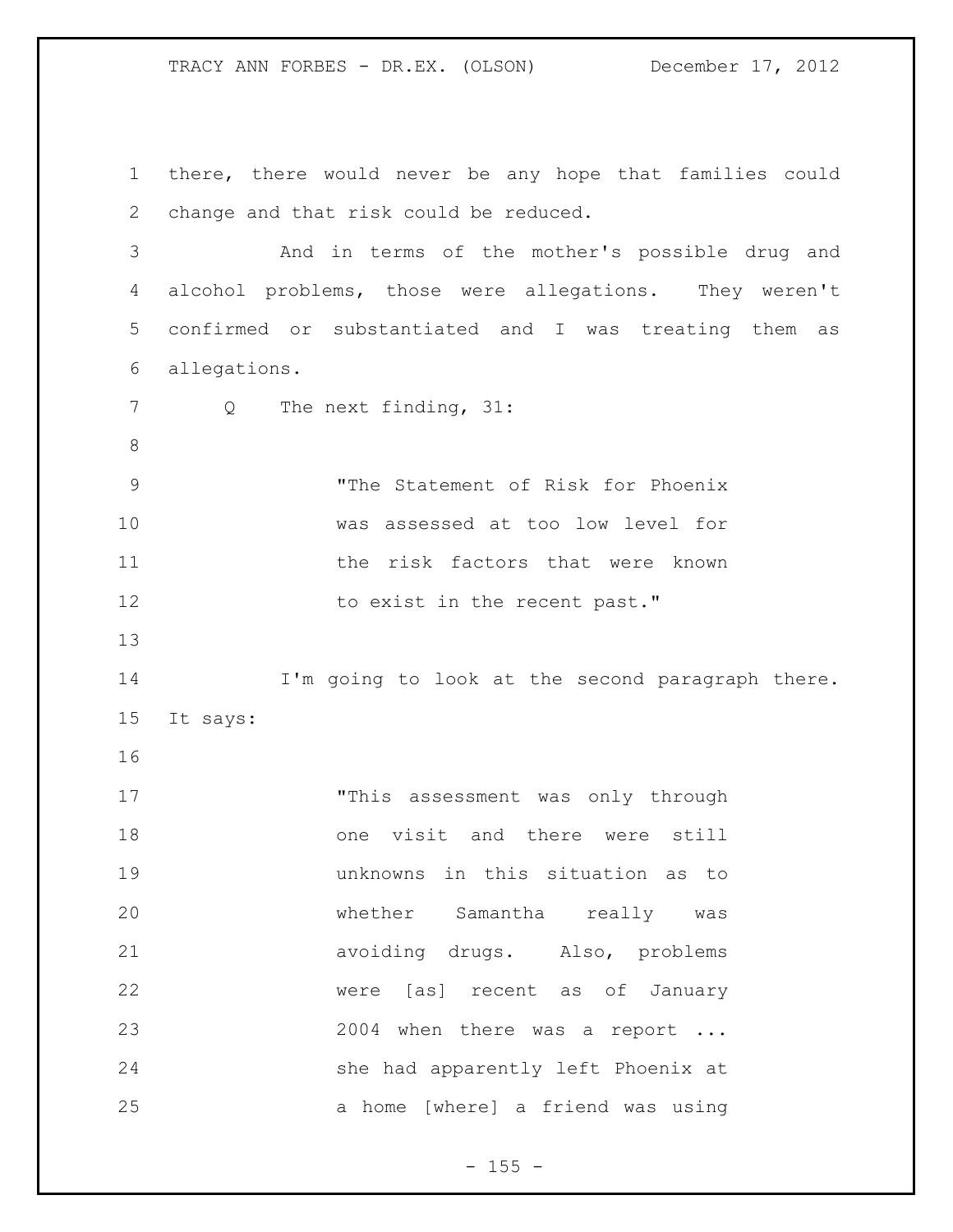crack cocaine. Was the mother using crack cocaine herself? What was known was that mother also appeared to have an unstable record of staying in one residence and using appropriate caregivers and this could be difficult for **B**hoenix depending on where and with whom, the mother moved in the 10 future. Finally, although the 11 mother did not want services, 12 there was enough recent concern to warrant at least [supervision] a 14 supervision order through the CFSA 15 and possibly wardship." Do you have any comments to make -- A Yeah -- 19 Q -- with respect to that? A -- the only risk -- history was the only risk factor that was present. There was no sign of domestic violence. There was no sign of substance abuse. And typically, on intake, it would be unusual for us to do more than one visit and I'm sure that was to do with workload. And there were no immediate or imminent concerns that were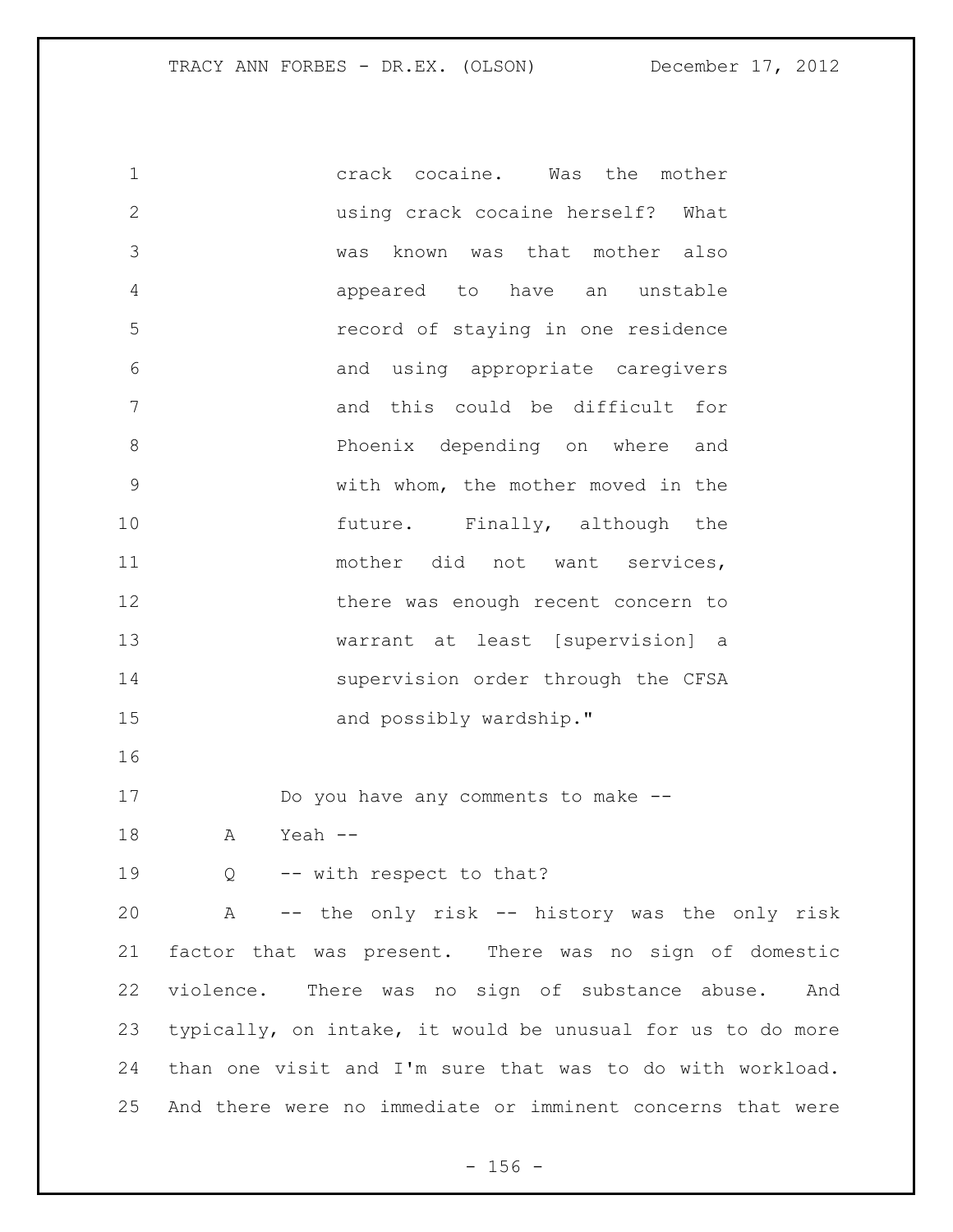present that would have warranted placing the level of risk at a higher level.

Q If you had --

 A And in terms -- sorry, in terms of a supervision order, I would have had to apprehend Phoenix to apply for a supervisory order and there were not enough grounds to be able to go to a court and be able to justify why we apprehended Phoenix and then apply for a supervisory order.

 Q If you had a more manageable workload at the time, would you have liked to have made more visits to the home before closing the file?

 A Sure, in an ideal world. And would I have liked to have spent longer on my initial visit? Absolutely. That's all assuming that it's an ideal world.

 MR. OLSON: I want to turn now to Section 10 report that -- Commission disclosure number 2 and your involvement begins at page 152.

 THE WITNESS: Can I get some more water please.

MR. OLSON: One five two.

BY MR. OLSON:

 Q Have you seen the Section 10 report, prior to being involved in the inquiry?

A No.

 $- 157 -$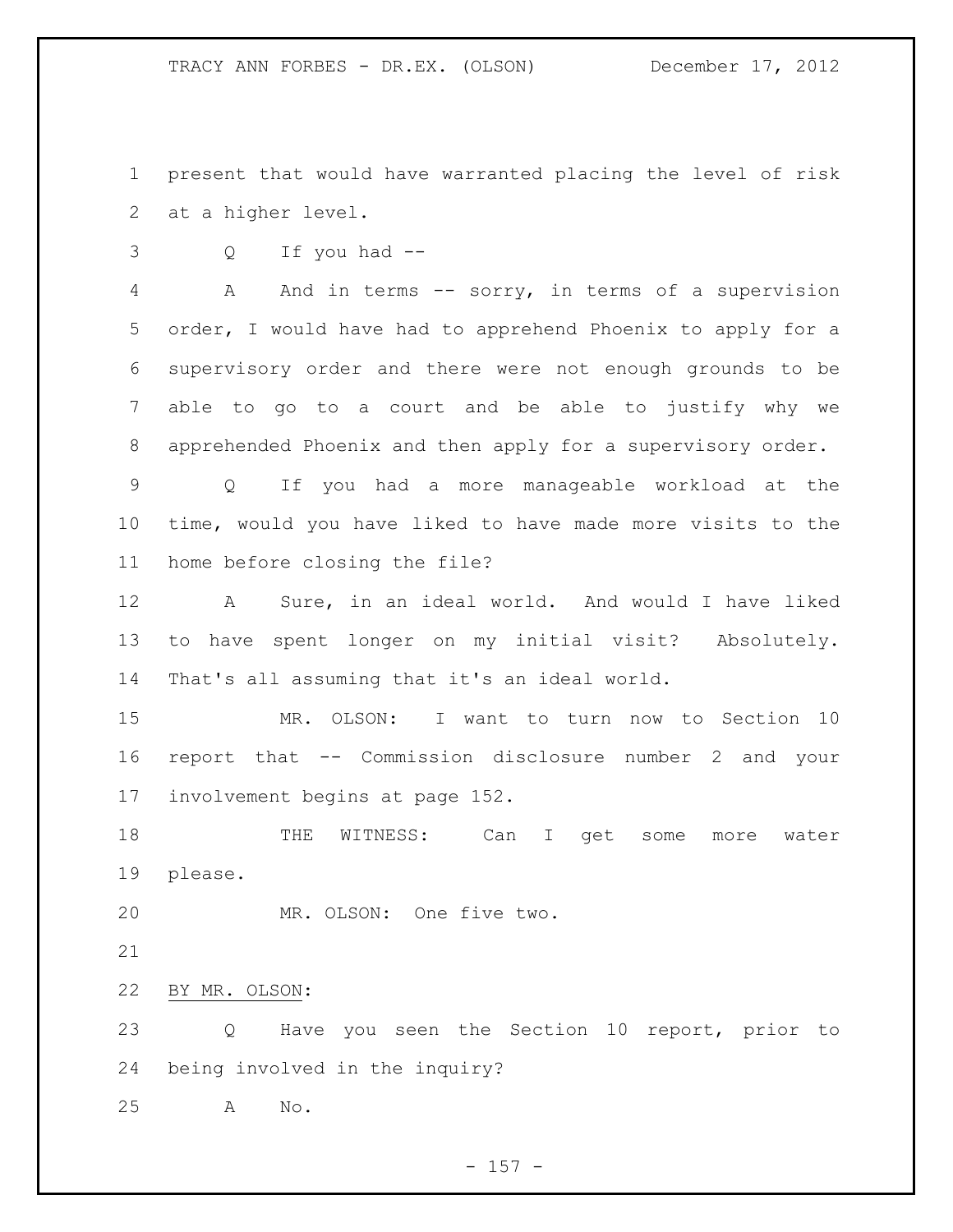TRACY ANN FORBES - DR.EX. (OLSON) December 17, 2012 Q You've read what's documented beginning at the bottom of page 152, where it says: 4 The supervisor ... on May 13 ..." A Um-hum. Q And that, your involvement continues to page 160. A Um-hum. THE COMMISSIONER: One fifty-two to 160? MR. OLSON: One fifty-two to 160. 11 THE WITNESS: Thank you. BY MR. OLSON: Q You, you have read this over before? A Yes, I had. Q Do you want to take a minute to read it and let me know if there's anything you, you want to correct or comment on? A I do not believe, just from my review of it before, that there is anything. 21 THE COMMISSIONER: You, you've not read this before? 23 THE WITNESS: No, I have read this --24 THE COMMISSIONER: Yes. THE WITNESS: -- in preparation for the inquiry,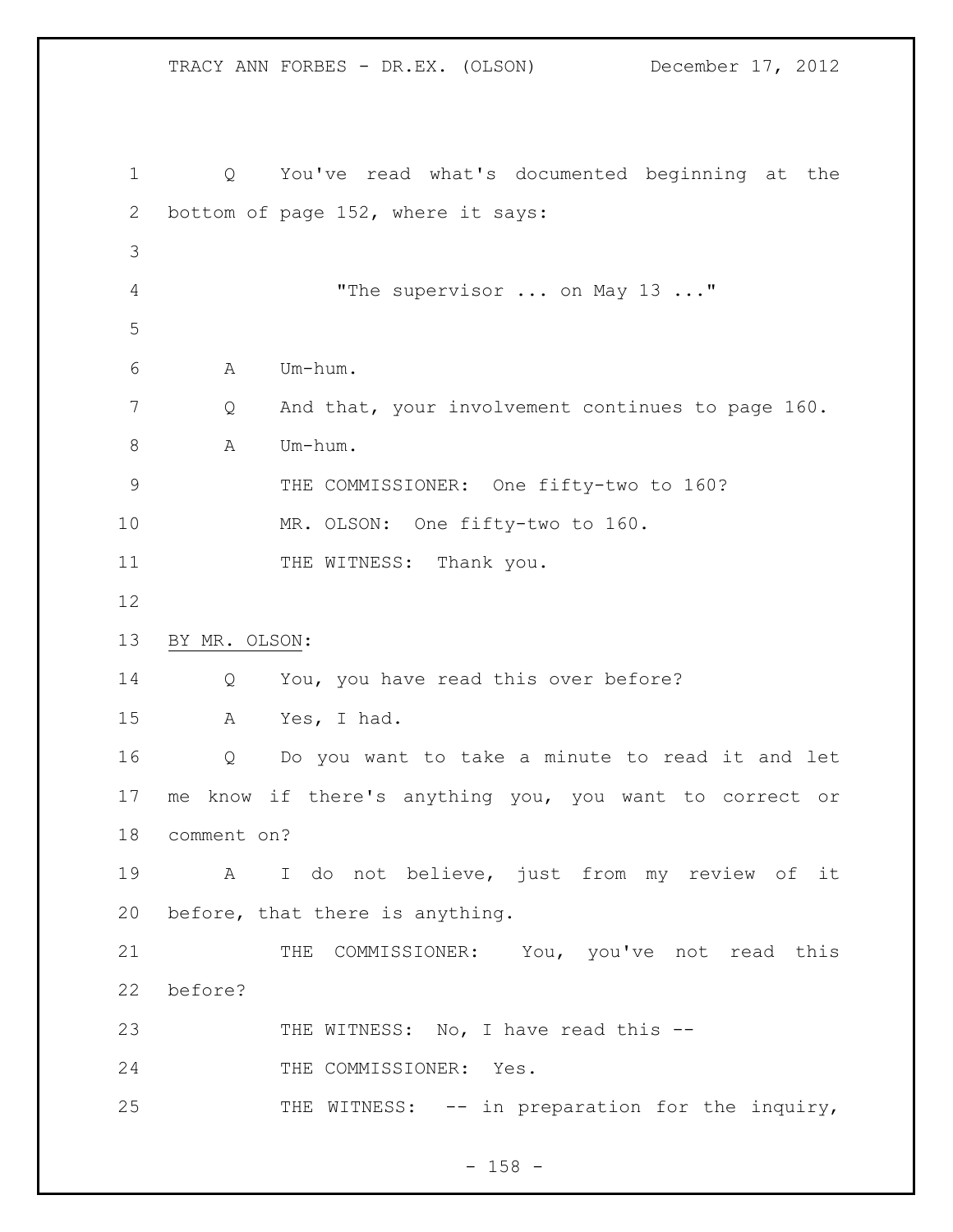yes. BY MR. OLSON: Q So you're confirming you've read it, there's nothing you want to comment on -- A That's right. Q -- or correct? I want to take you to, now, Commission disclosure 1802. This is the internal review. A Okay. Q Beginning at page 38008; do you have it? A Yes, I do. Q Your involvement, again, begins at the bottom of the page, under Samantha Kematch file. 14 A Um-hum. Q And goes to the next page -- THE COMMISSIONER: I, I'm sorry, what page does it start at? MR. OLSON: It starts at page 38008. 19 THE COMMISSIONER: All right. MR. OLSON: And it goes to page 38009. BY MR. OLSON: Q And that seems to be just factual information. Have you read this as well? A Yes.

 $- 159 -$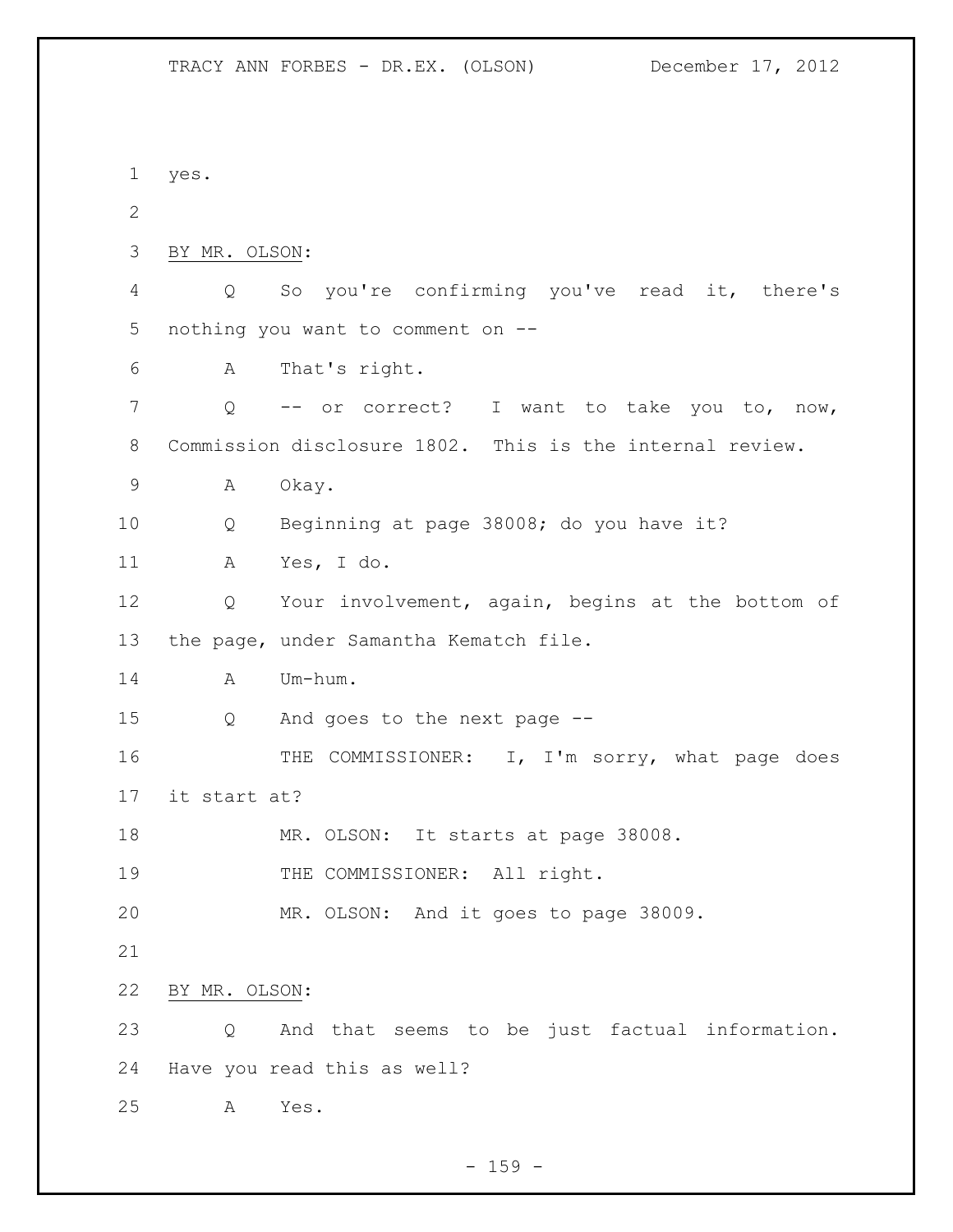TRACY ANN FORBES - DR.EX. (OLSON) December 17, 2012 Q Okay. Is there anything you want to correct, or clarify? A No. Q Now, if we could go to page 38018, under risk assessment -- A Um-hum. Q -- it says: "Statements of risk change from 10 low to high without any change in circumstance. Statements of Safety are referred to as 13 Statements of Risk. A family situation [may be] may be high risk even if on [on] any given day 16 the child is deemed to be safe. Unfortunately in this case 'low 18 safety assessments' were deemed to be 'low risk assessments' which 20 were not the case. This continuous error resulted in [a] case being closed numerous times without adequate intervention by 24 the Agency."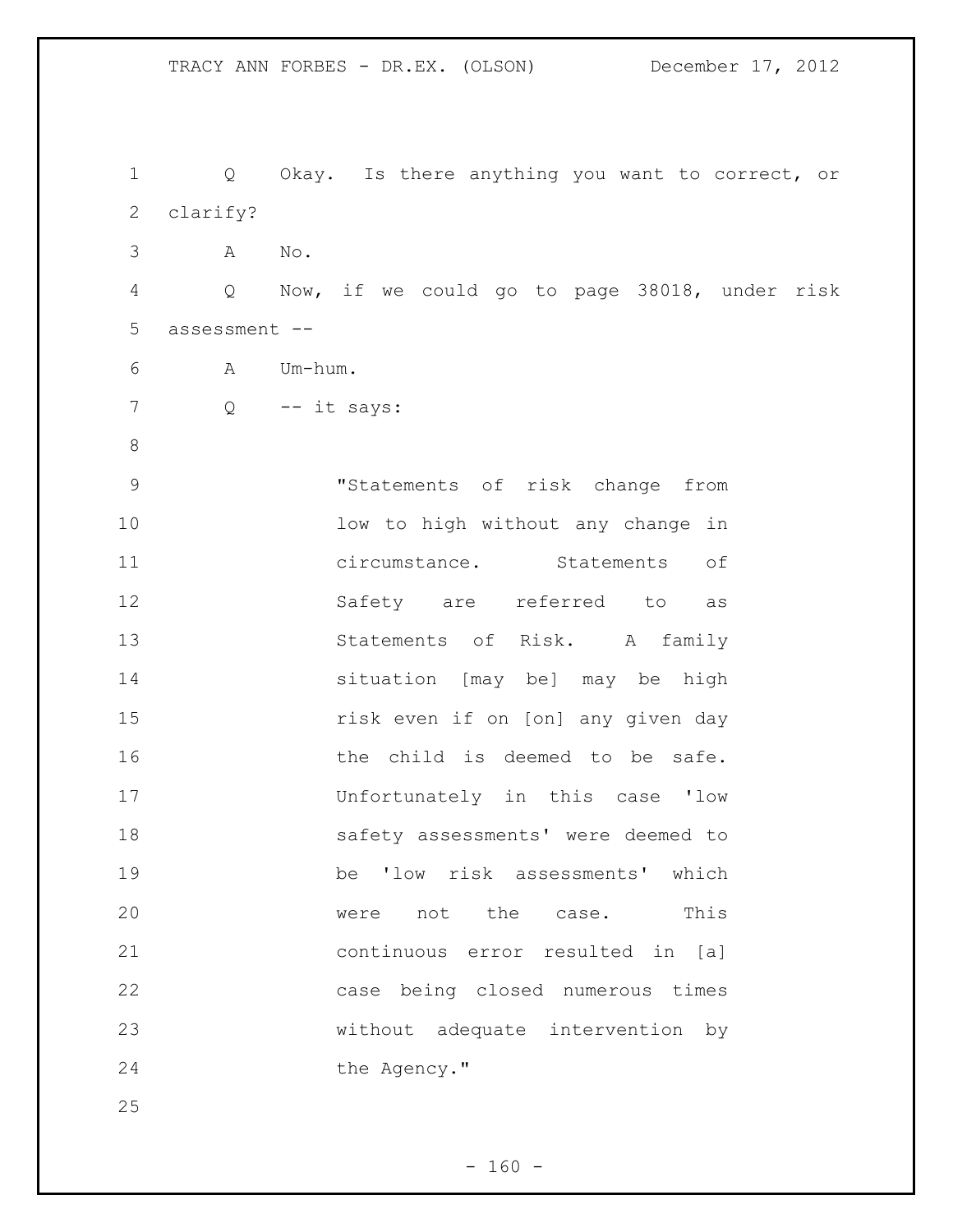And then it references comments by another intake worker. It says: "Unfortunately this statement was ignored once the case was 7 transferred for ongoing service. 8 Based on this case review it is apparent that Risk Assessment is 10 mot universally understood by 11 Agency staff." Do you, do you want to comment on that? A Comment on safety assessments versus risk assessments? Q The comments about risk assessments, yeah. A There is a difference between a safety assessment and a risk assessment. A safety assessment can fluctuate hour by hour and typically a risk assessment is more stable than that. But a risk assessment can change. Just because a family is high risk at one point doesn't mean that they remain that way for whenever they're involved with the agency. Q Turn to page 38020, and under the heading:

 $- 161 -$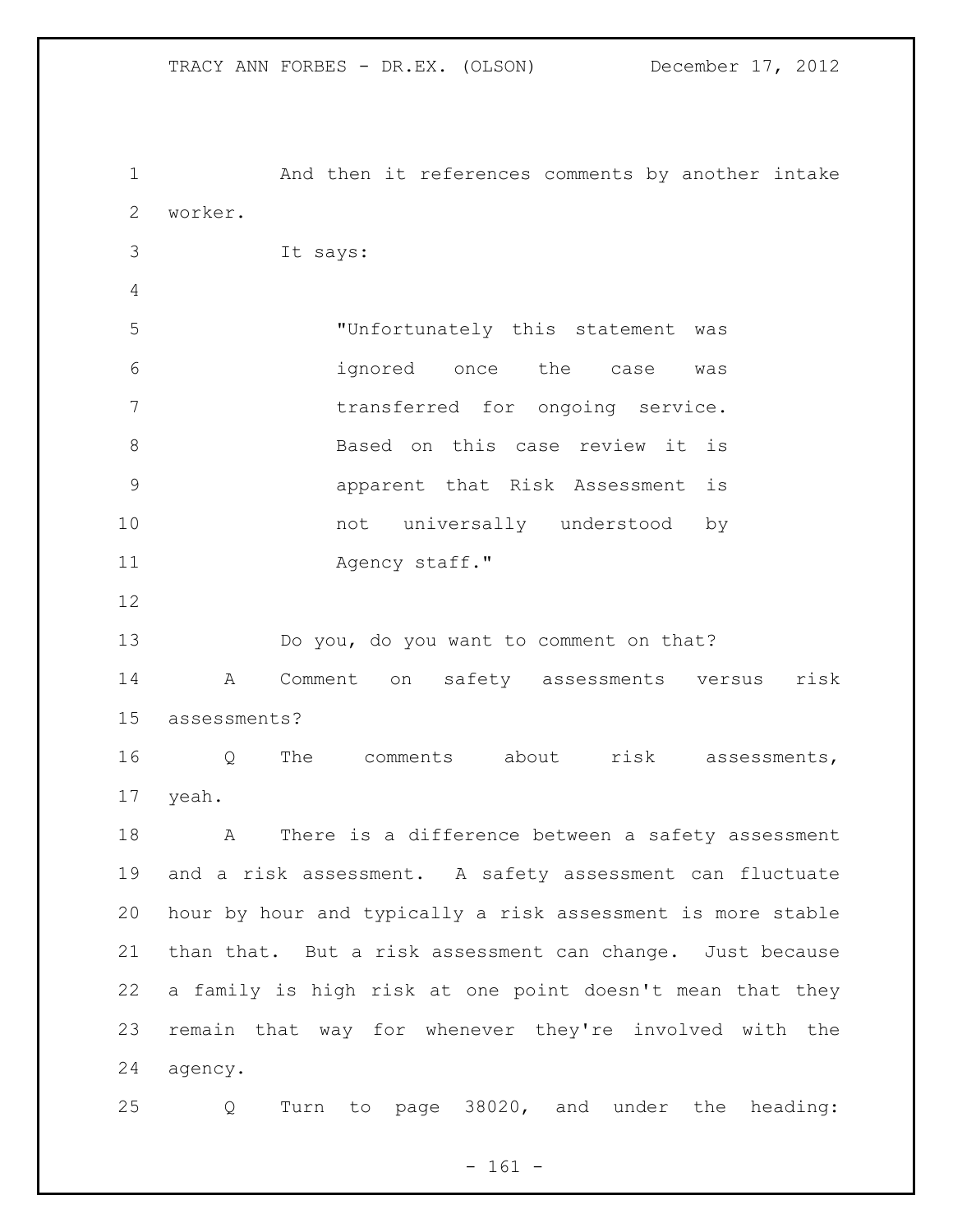Assessment of New Partners -- A Um-hum. Q -- it says: "In May 2004 there was an indication that Samantha had entered into a new relationship." It goes on and then it says: "There is no documentation that the attending Social Worker asked for any identifying information **regarding this individual.** The status of the relationship was further clarified in December when Samantha gave birth to her forth ..." That, that's after your involvement? A Right. Q And it says: 24 TRecommendations: 1. That if a new partner becomes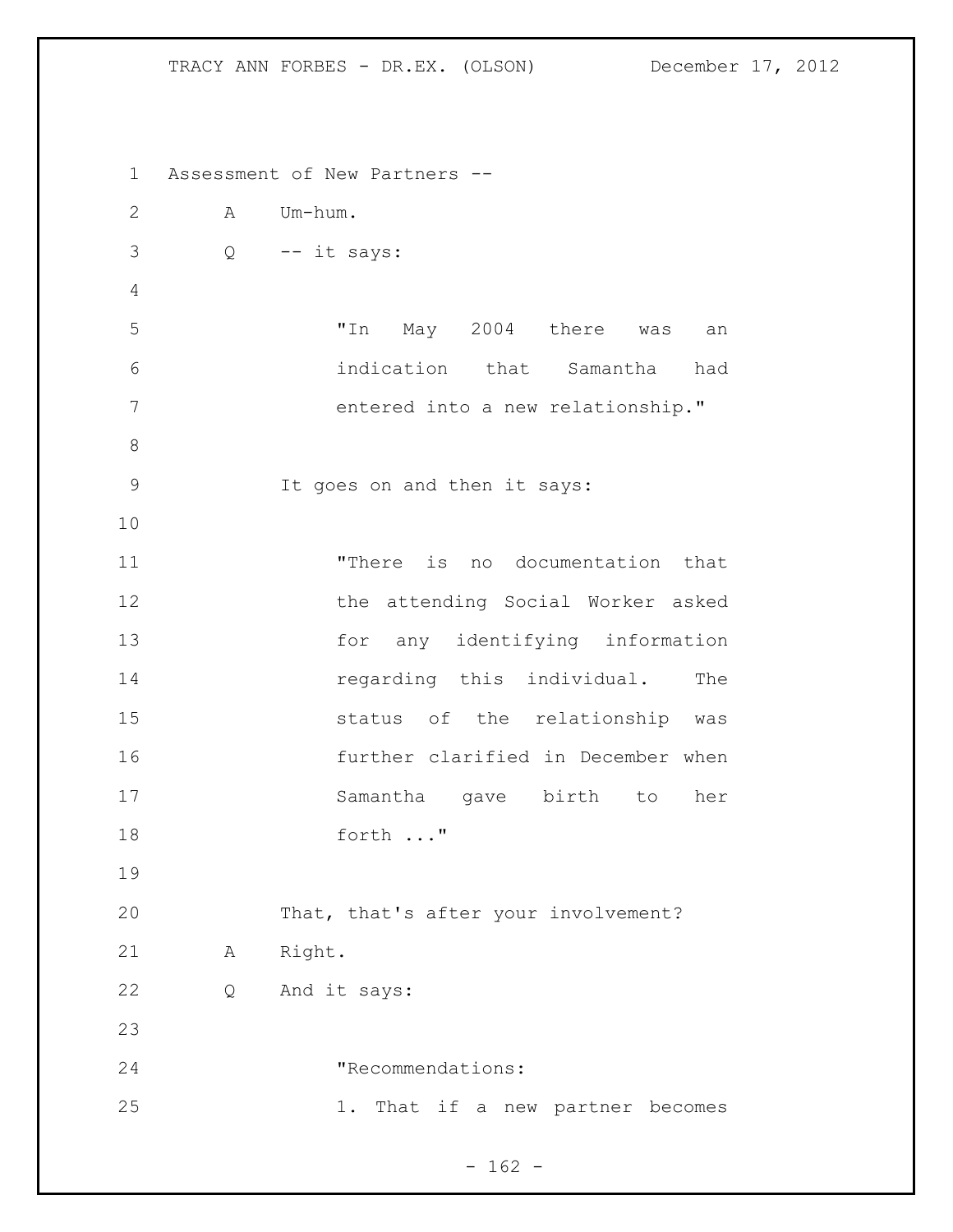| $\mathbf 1$  |                | involved with a family and spends                 |
|--------------|----------------|---------------------------------------------------|
| $\mathbf{2}$ |                | any significant time in the family                |
| 3            |                | home, background information<br>on                |
| 4            |                | the individual be gathered, CFSIS                 |
| 5            |                | prior contact checks completed,                   |
| 6            |                | Abuse Registry checks completed                   |
| 7            |                | and if there is reason to believe                 |
| $\,8\,$      |                | [that] the person has had contact                 |
| $\mathsf 9$  |                | with the justice system, Police                   |
| 10           |                | contacted to provide a criminal                   |
| 11           |                | risk assessment."                                 |
| 12           |                |                                                   |
| 13           |                | Do you agree with that recommendation?            |
| 14           | A              | I do.                                             |
| 15           | Q              | Do you have anything further to comment on, with  |
| 16           | respect to it? |                                                   |
| 17           | A              | No, I think I've already commented about that     |
| 18           | previously.    |                                                   |
| 19           | Q              | And just finally, with respect to this report, on |
| 20           | page 38034 --  |                                                   |
| 21           | Α              | Three four?                                       |
| 22           | Q              | Three eight-o --                                  |
| 23           | Α              | Okay.                                             |
| 24           | Q              | -- three-four.                                    |
| 25           | Α              | Okay.                                             |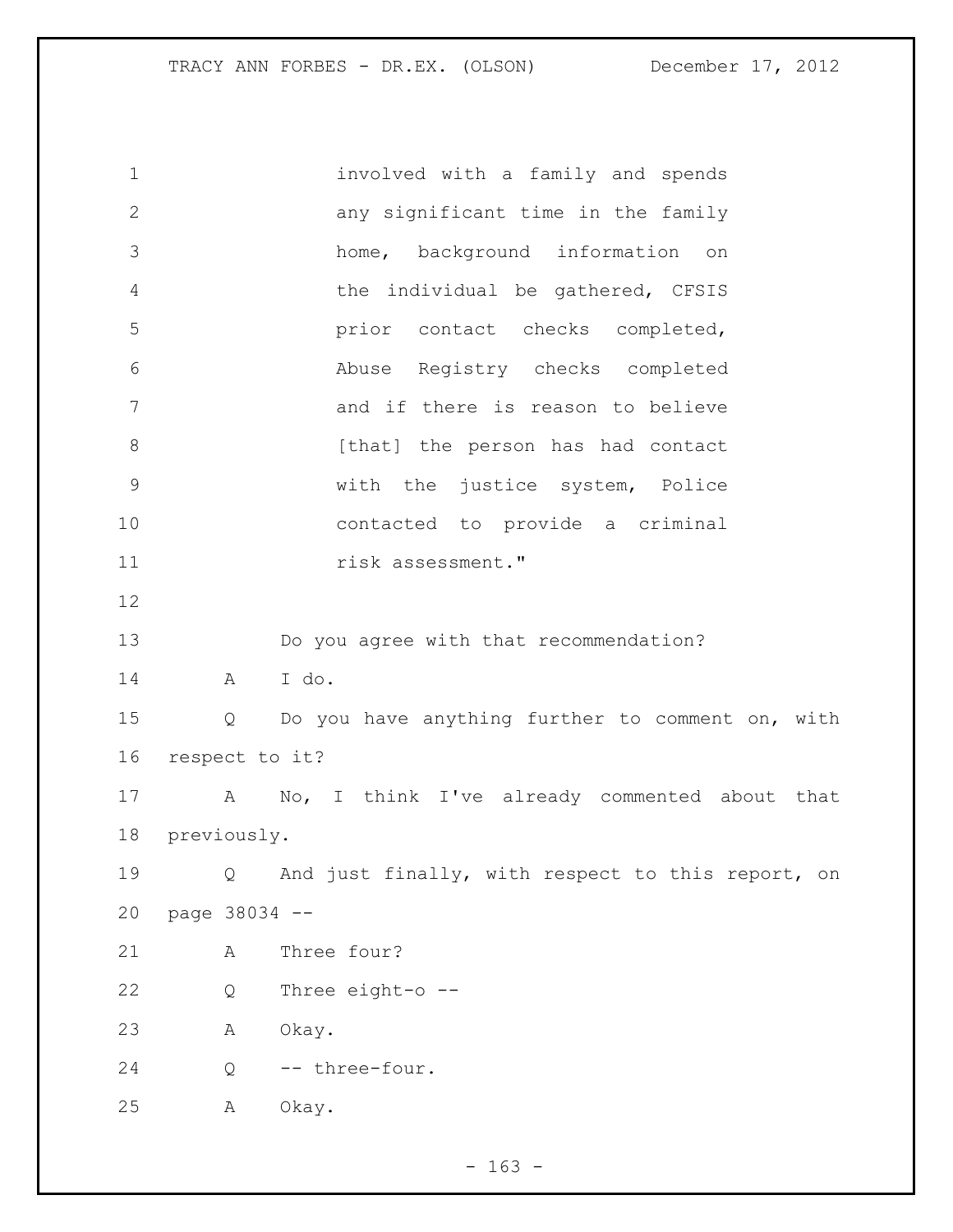1 Q At the bottom, see where it says: "Although [the] this file was flagged as high risk, the Agency did not make face to face contact with Samantha until July 13, 2004. Samantha related that she removed Samantha ..." 10 1t should be Phoenix. **"...** from the Stephensons care in **approximately February 2004.**" 15 And it goes on, in the next page, to say: 17 TPlease note that a 48-hour **response time is given to moderate**  risk cases. High risk Intakes must be responded to that same day and low risk cases are given a five-day response time. All of 23 these response times are 24 stipulated in the standards."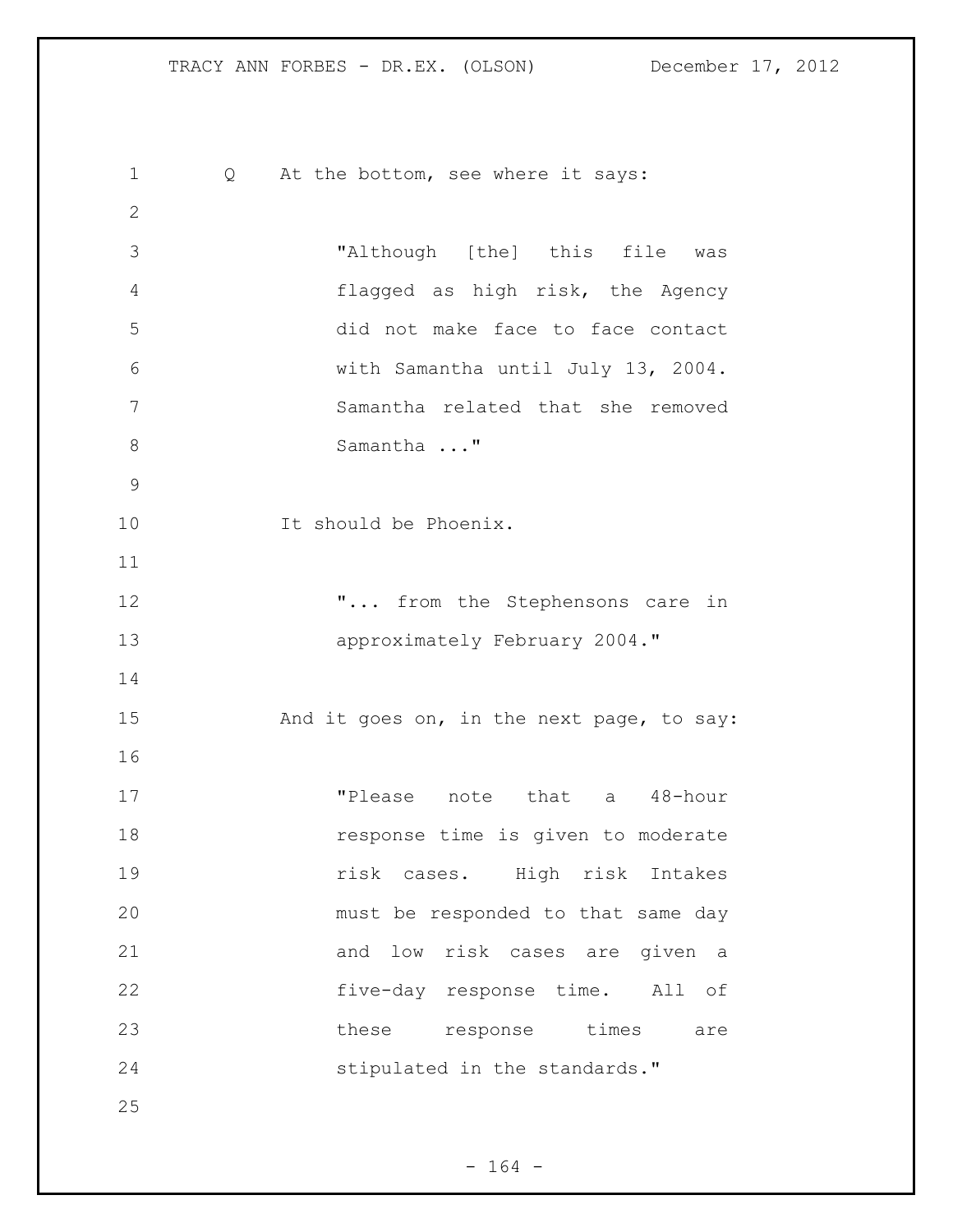1 And then there are a number of factual statements from the file.

A Right.

 Q Do you have any -- do you want to correct anything in this portion of the report, or clarify anything?

A No.

 Q Okay. And if you look at the, the comments below that, and I think we've covered most of these already through the other reports, so I'm not going to put them specifically --

A Okay.

 Q -- to you, but I want to give you an opportunity to respond to them, if you would like to?

 THE COMMISSIONER: Now, how far do you mean?

 MR. OLSON: That goes from the bottom of page 38035, starting with:

20 "During this interview ..."

22 THE COMMISSIONER: To?

 MR. OLSON: To page 38037, to the paragraph that says: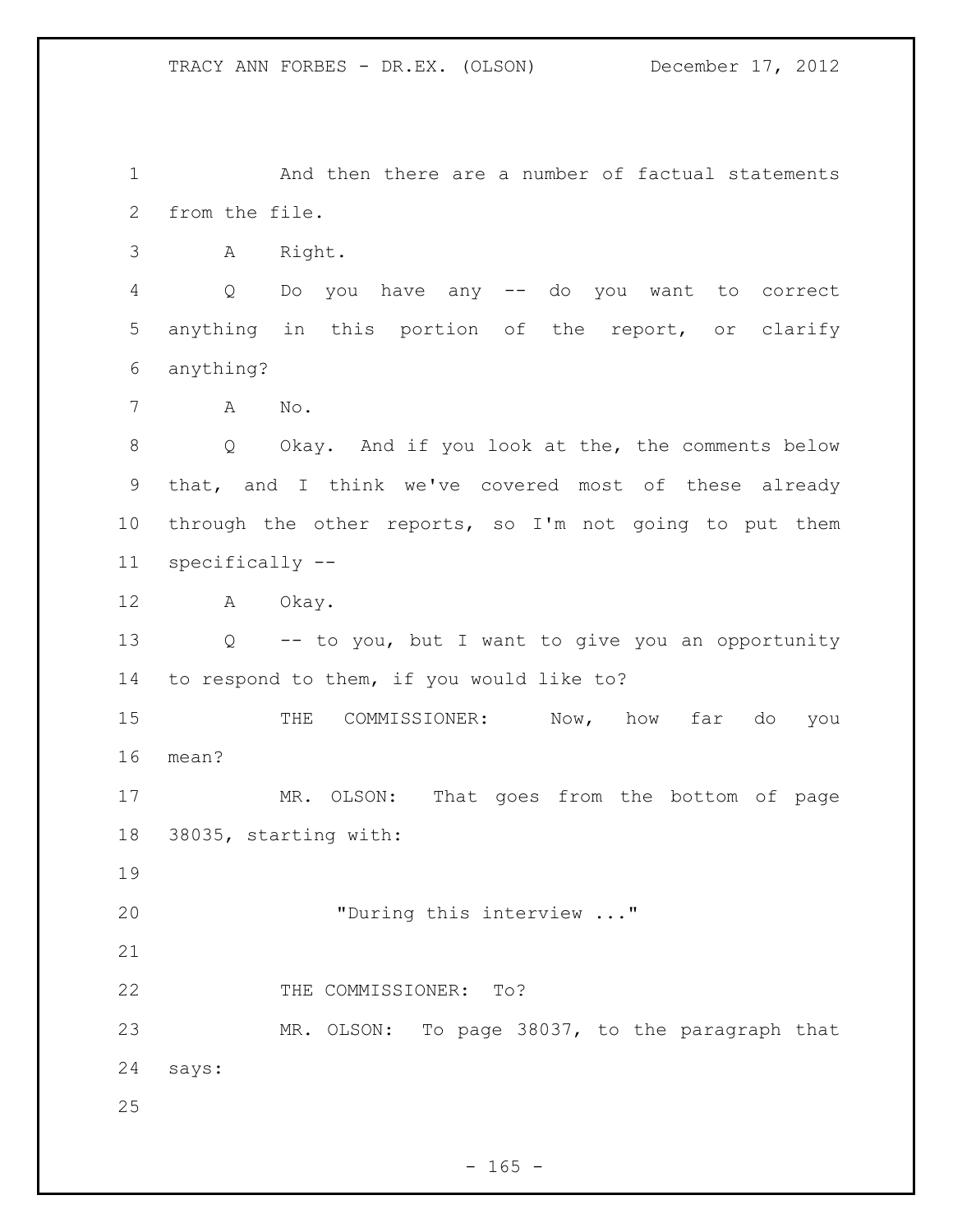1 The that it was now confirmed ..." THE WITNESS: I think I've covered most of what 4 my comments would be previously, so ... BY MR. OLSON: Q I just wanted to ask you one final question and that's when you mentioned, at the beginning, that you were working a lot of hours and weekends and evenings -- A Um-hum. Q -- were you being paid for that work? A No. 13 MR. OLSON: Those are my questions. 14 THE COMMISSIONER: All right. It's -- do we adjourn to, let's see, 2:15, or, or would, would that give us enough time, Mr. Gindin? MR. GINDIN: Mr. Commissioner, I would suggest 2:30, as I have a -- 19 THE COMMISSIONER: All right. MR. GINDIN: -- I have a matter to attend to over the break. THE COMMISSIONER: That's fine. We'll adjourn until 2:30. You have to be back, witness. Thank you. All right. We stand adjourned now. I'm going to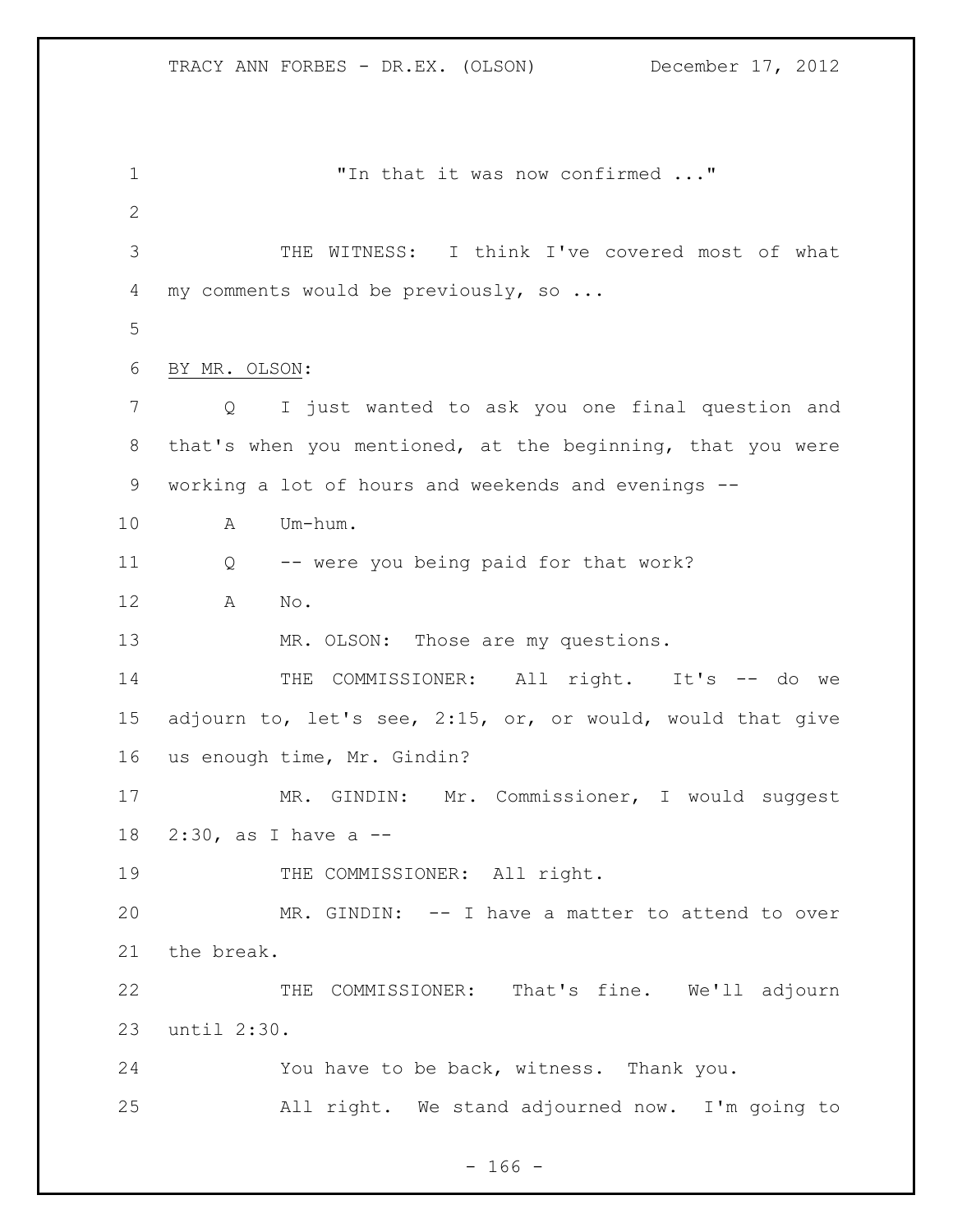TRACY ANN FORBES - CR-EX. (GINDIN) December 17, 2012

 stay here and shuffle some papers, but we're adjourned. (LUNCHEON RECESS) THE COMMISSIONER: All right. Now it's your turn, Mr. Gindin. MR. GINDIN: Thank you, thank you, Mr. Commissioner. CROSS-EXAMINATION BY MR. GINDIN: Q Good afternoon, Ms. Forbes. Jeff Gindin is my name. I appear for Kim Edwards and Steve Sinclair. I have some questions for you. You were discussing, this morning, the fact that there was no real training with respect to standards, remember that? A That's right. Q And you're saying that there still isn't, as far as you know? 19 A They may have had -- I've been -- I've just recently come back from maternity leave, so they may have had training that I missed while on leave. Q Okay. Now, you were asked some questions about best practice -- A Um-hum. Q -- and you told us that ideally that's something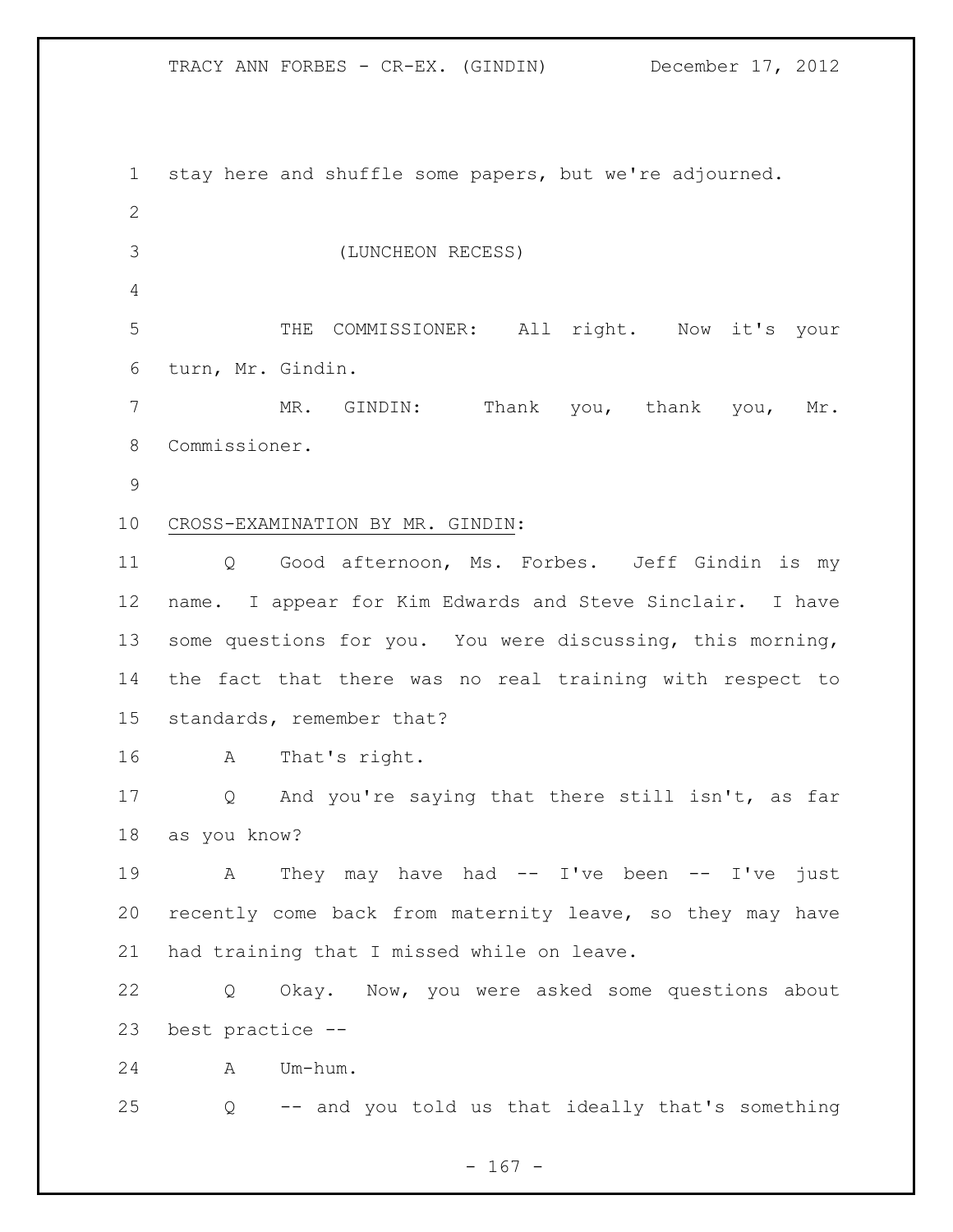you'd like to use, but what's your understanding of what that actually means? A Best practice would mean, in this particular situation for -- Q Yes. A -- example -- Q Yes. A -- would have been, I would have been able to meet with Samantha for a longer period of times, maybe a couple of times. I would have possibly transferred the case, knowing that they would have had, the, the family service would have had the time and energy to meet with the family. Those would be a couple of examples of best practice. Q And where does that come from? Is there a manual that you have? Is there an article that you read? A There's no manual or article, per se. Q So how would you know what bet, best practice should be? A You don't necessarily -- I mean, there isn't a, there isn't a book or a manual. You might find the best practice would vary from worker to worker. Q Um-hum. And of course, every worker does their job a little bit differently? A That would be true.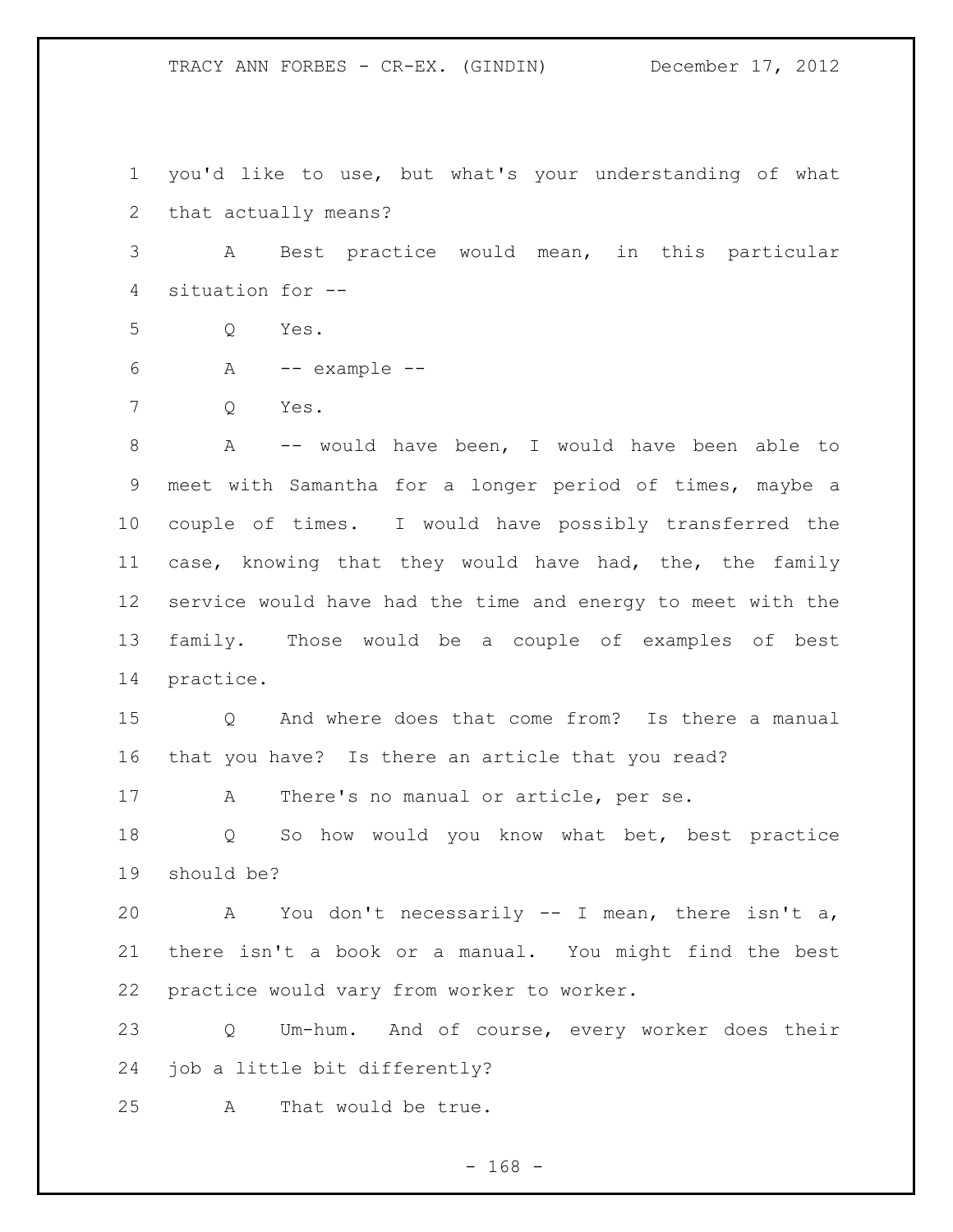Q And a lot of the things you're telling us about are judgment calls that -- A That's right. Q -- might differ from one worker to the other? A That's right. Q Now, have you read articles on best practice? Are you aware of any? 8 A Not recently, no. Q Or ever? A I can't recall. Q You were also asked about whether you were a registered social worker. I can't recall, you said you were, or you weren't? 14 A No, I was not. Q Do you know what the purpose of registering is? A No, I don't. Q No idea why some would register and some don't? 18 A Many child welfare workers are not registered. 19 Q You know some that are? A Yes. Q Any idea why that would make a difference, or what the reason for that would be, why someone would register, in other words? A I don't know. Q You also indicated that when you had the matter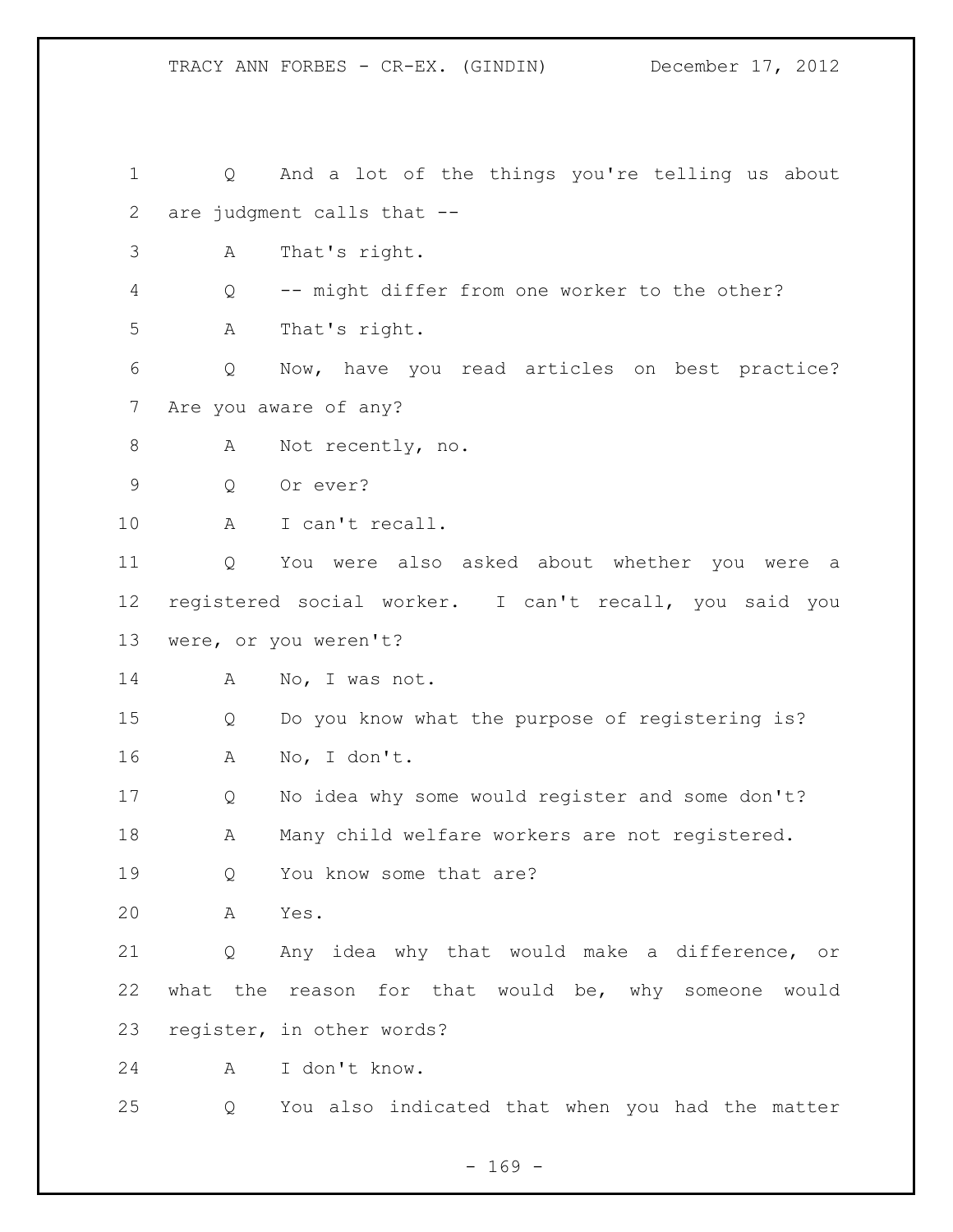referred to you, when you got involved in this case, sometimes it would take a week or so to get a hard copy of the file; remember that?

A That's right, yes.

 Q No, I take it you'd rather get a hard copy of the file as soon as you could?

A That's right.

 Q And do you know why it might take a week? Is that because you're busy, or?

10 A No, it wouldn't be -- I mean, you would request -- the file would often be requested by the CRU worker. It would be, it would depend on where the file is housed and how long it takes for them to transfer it to whatever office you're in.

 Q And would one of the factors be that it might not be requested immediately because you're busy with other files or other matters?

A Not usually.

Q So --

 A Usually that would be something that would automatically be done at the beginning.

 Q Um-hum. So, in this case, can we assume that you would have made a request for the file right away?

 A The request probably would have -- I, I don't recall what was done, but typically the request would have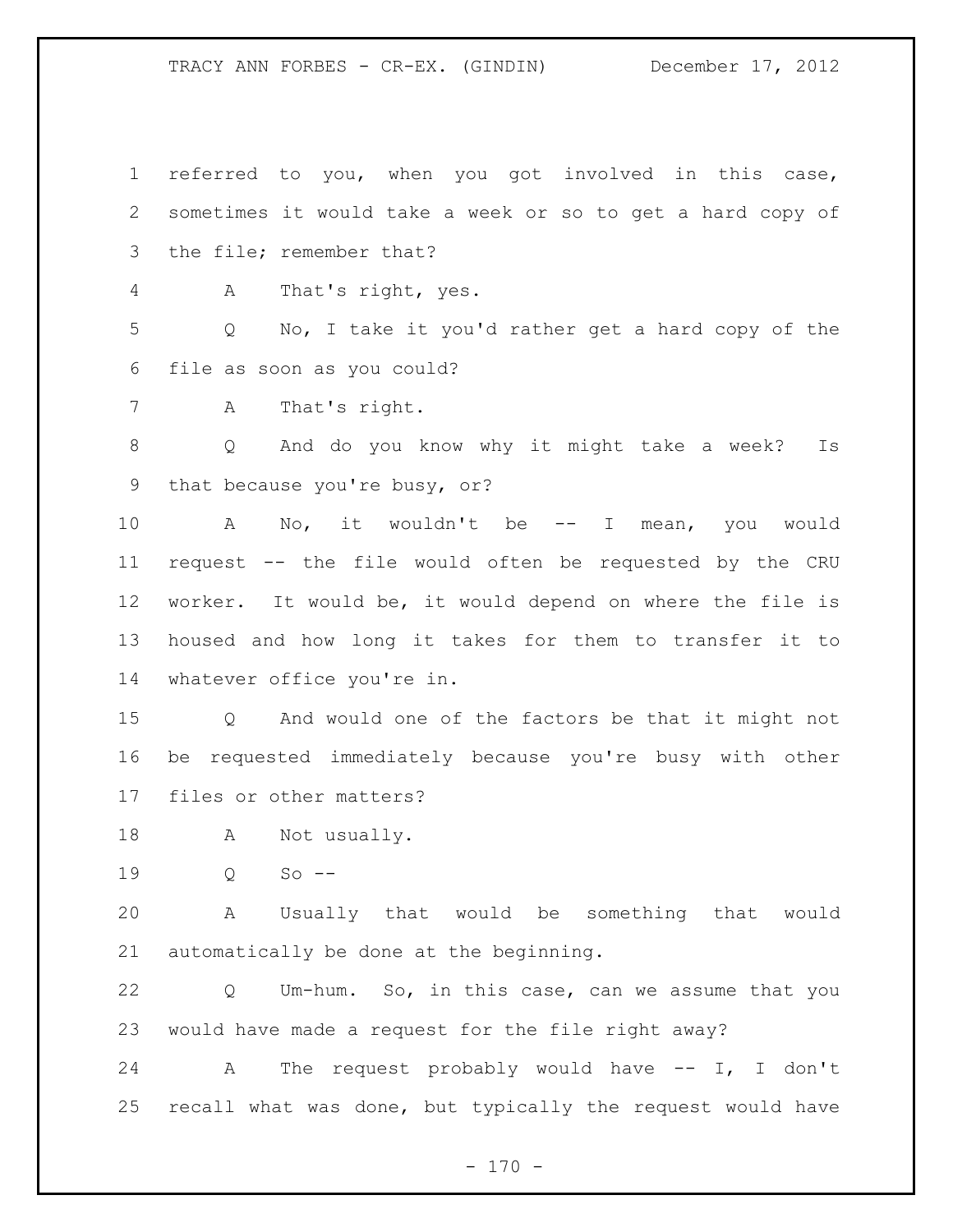TRACY ANN FORBES - CR-EX. (GINDIN) December 17, 2012

 been made by the CRU worker, if they're transferring a case up to tier 2 intake. Q And it just sometimes takes as long as a week to get it? A Sometimes, it does, yes. Q And does it sometimes take longer than that? A I mean, it's hard for me to comment. I'm not at intake anymore and that was a number of years ago. So I, I don't know. Q And you also talked about performance reviews and I think you said that you only had two done on yourself, one in '99 and I think you said the other one was 2007; correct? A Yeah, or two, late 2006. It was towards the end of my time in intake. Q So two in eight years? 17 A That would be right. Actually longer than eight years. Q Okay. Do you agree that maybe that should be done more often? A I would agree, sure. Q When you close a file, think you told us how the supervisor has to approve that? A That's right. Q And they some, sometimes will disagree with your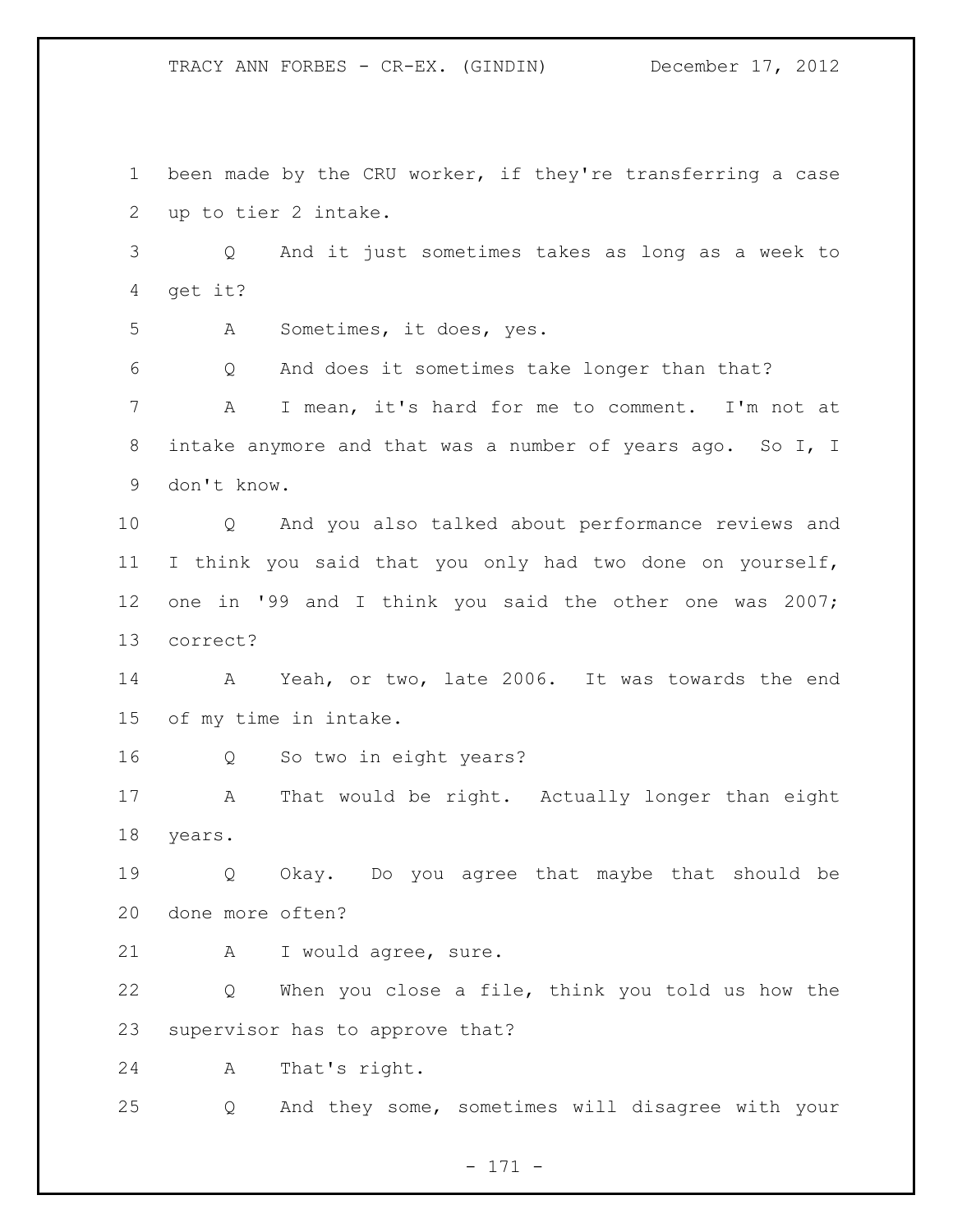decision?

A That's true.

 Q And if they did, would they, do you think, discuss it with you and let you know that they had a different idea? Or would they just make a note of it, or how does that work?

 A I guess it would depend on the individual, but I can speak to my supervisor at the time. She would have spoken to me about if she had a disagreed with me closing a case, or with a decision or a plan I had, she would have definitely spoken to me about it.

 Q In 2004, I think you said that you had three workers in your unit --

A Right.

 Q -- which is about half the number you normally have --

A That's right.

 Q -- right? So essentially, each person's doing the job of two people?

A That's right.

 Q And even doing the job of one person had it's demands --

A That's right.

 Q -- right? So that wasn't an ideal situation by any means?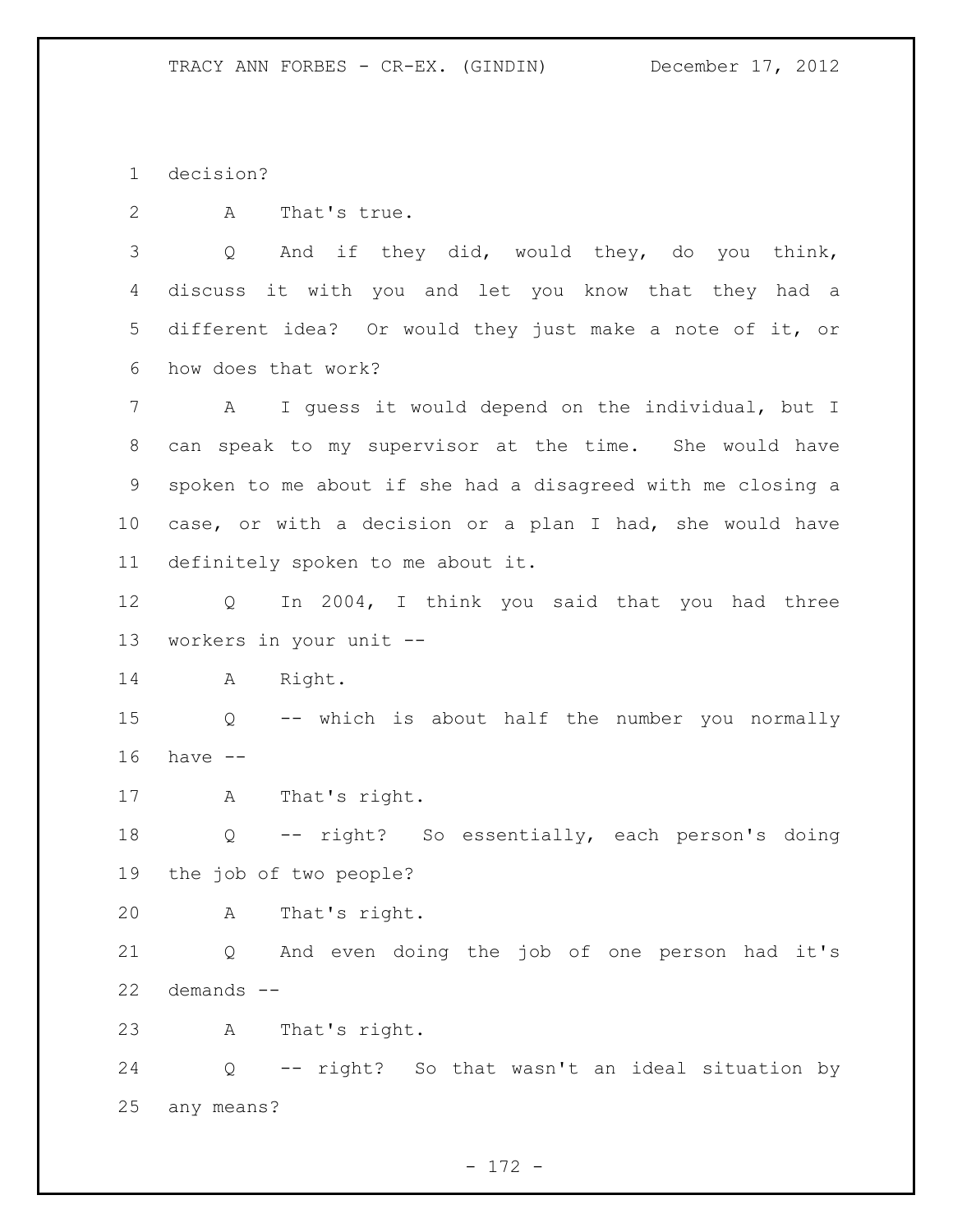A Not at all, no. Q I think you said that sometimes you've tried to 3 get ahead of the game, so speak, by working through lunches, et cetera. And I think you said you would work at home. Were you allowed to take files home with you? A Yes, we were allowed to take files home. I mean, obviously, we would have to be very careful about where we put the files. We were, if we were taking a file home, we had to make sure we went straight home and not leave it in our car and make a stop, because we're dealing with confidential information. Q Was there any policy regarding taking files home at all? 14 A Not that I'm aware of. Q But you'd have to be concerned with confidentiality of course? 17 A Absolutely. Q You also told us how you voiced your concerns about the, the workload to, I think you said, Sandie Stoker? A Yes, and my supervisor. Q And obviously you felt that that was something you needed to do -- A Yes. Q -- based on your workload, et cetera. Did you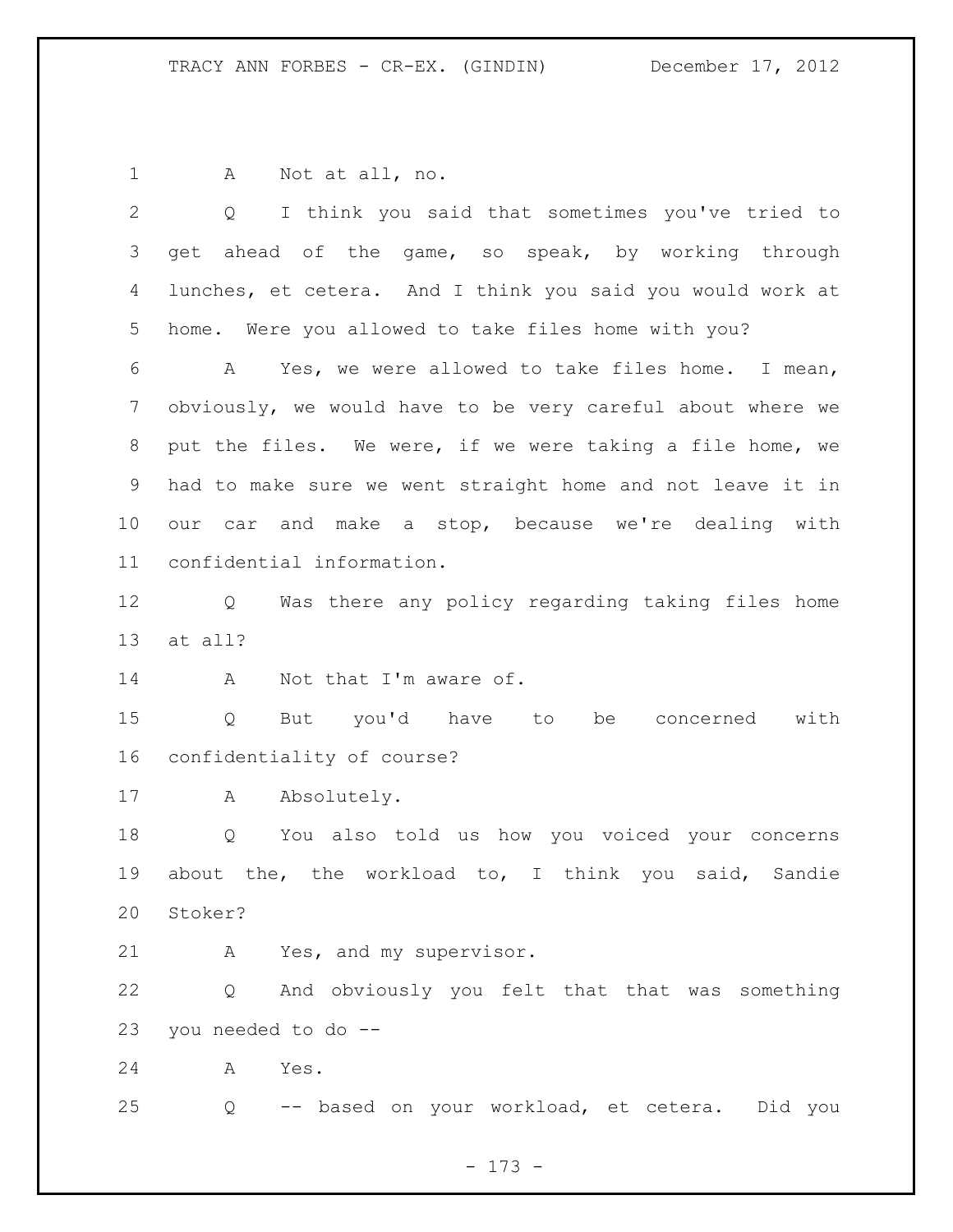make notes of that meeting, or the concerns you expressed? A I did not make notes.

 Q And I think you told us that it would have been wiser to make them?

 A Yeah, I, I, I think what I said was, if I'd have known what would have happen, what will, what was going to happen, of course, I would have made notes and documented it, but I had no idea that something this tragic would happen, so at the time, I didn't think that it was necessary or important.

 Q Of course, that's always the case with these kinds of matters, you never know what's going to happen; right?

14 A Absolutely.

 Q And I think you said that after the meeting, you noticed nothing really changed?

A No.

 Q In fact you put down, I think my notes say that you said it got worse?

A Yes.

Q And in what ways did it get worse?

 A Workload continued to be unmanageable and the environment at intake continued to be pretty chaotic and unstable and the morale continued to decline.

Q And I take it, morale declining is not very good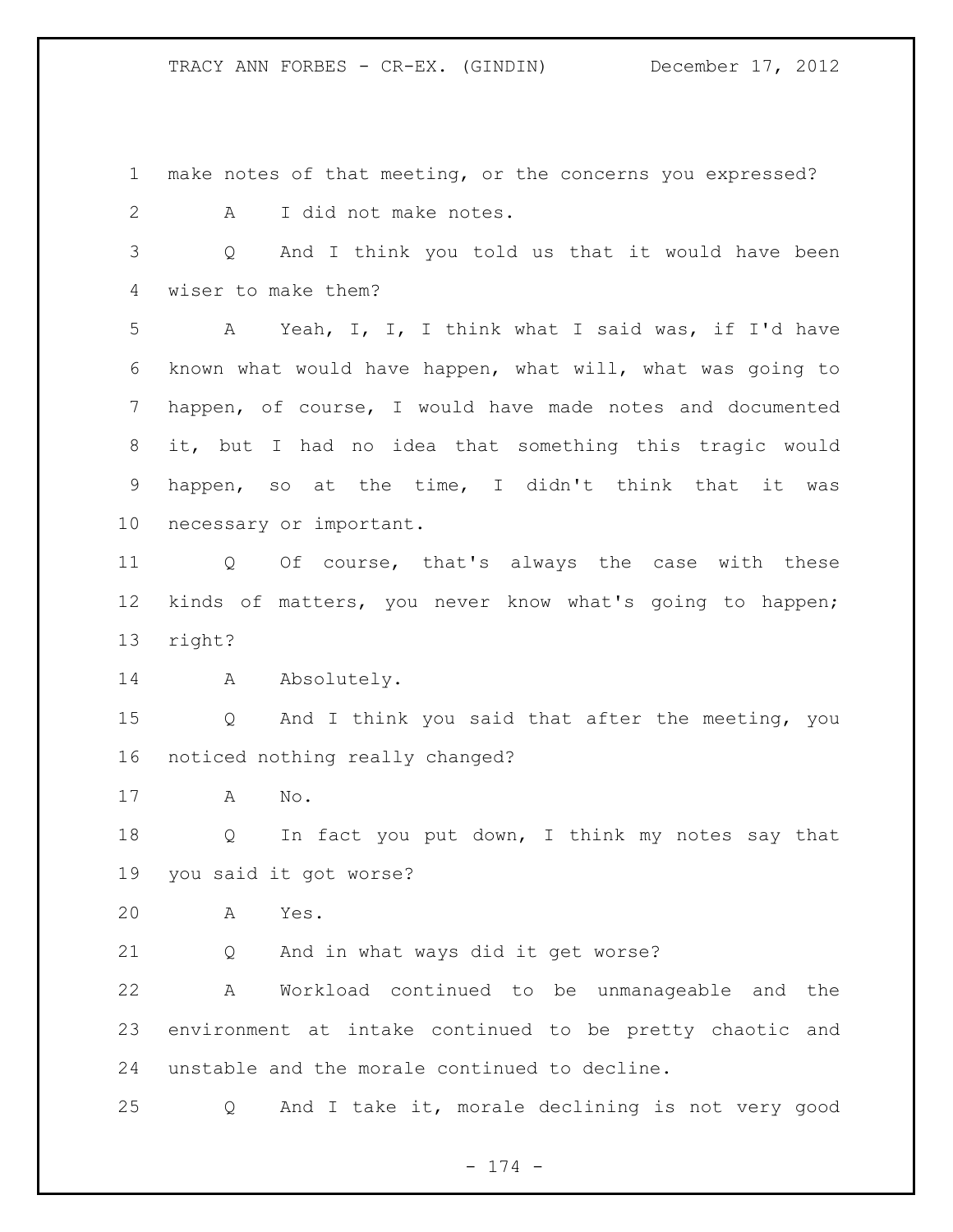## TRACY ANN FORBES - CR-EX. (GINDIN) December 17, 2012

for the work you have to do?

A No, it's --

Q It's hard enough --

A -- it's hard enough --

 Q -- when morale is good? Hard enough when morale is good; right?

A Yes.

 Q And when you say chaotic atmosphere, what do you mean by that?

 A Well, with the impending devolution, there was people that were going to be losing their positions, or moving to other positions. There were mass amounts of cases that would be, that were, people were trying to prepare paperwork for, to transfer them to other agencies and authorities. So generally, it was just pretty chaotic.

 Q And all those things, I take it, would make it more difficult to do the really important things you have to do, taking care of families or children; right?

A That's right.

 Q And I take it you weren't the only one that felt that way?

A No, not at all.

Q Pretty, pretty common?

A Yes, very common.

Q Now, just with respect to your involvement in, in

- 175 -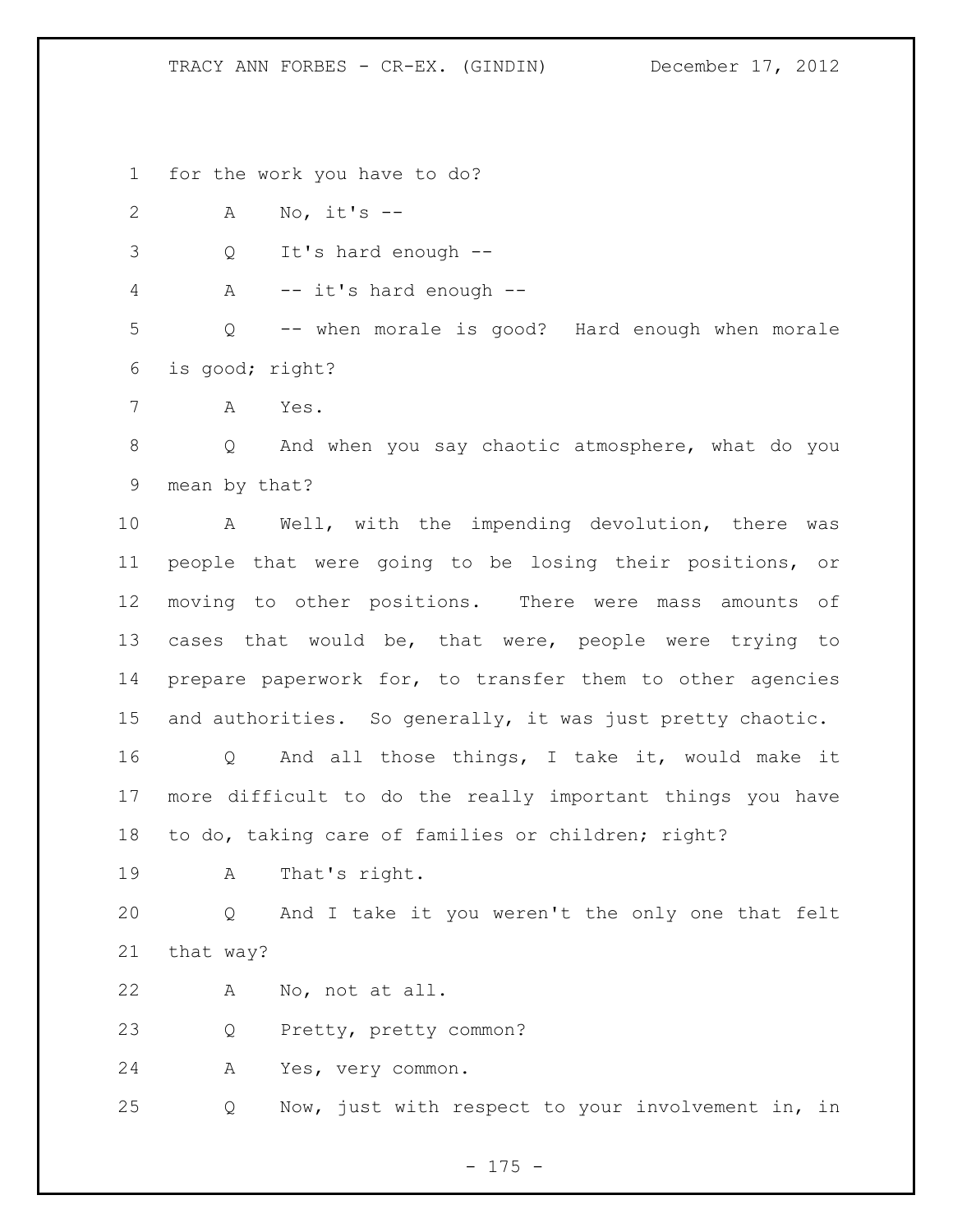2004 -- A Um-hum. Q -- we've gone through that, you told us that you had seen a memo from Andy Orobko; remember that? A That's right. Q You hadn't actually spoken to him though -- A No, I had -- Q -- right? A -- not. Q And I think you became aware of an EIA referral of sorts. You hadn't spoken to any EIA worker? A That's right. Q You became aware of a letter that Lisa Mirochnik had written to the Stephensons? A That, that's right. Q And again, you, you didn't really speak to her either? A No, I did not. Q I'm just going to, going to refer you to page 3,000, 36964, pardon me and this would be the intake prepared, intake form prepared by Debbie De Gale. And if you look at -- have you got that up on the screen there? Three six nine six four. 24 THE CLERK: I've typed it correctly, it's not appearing. I think I'm going to have to reboot the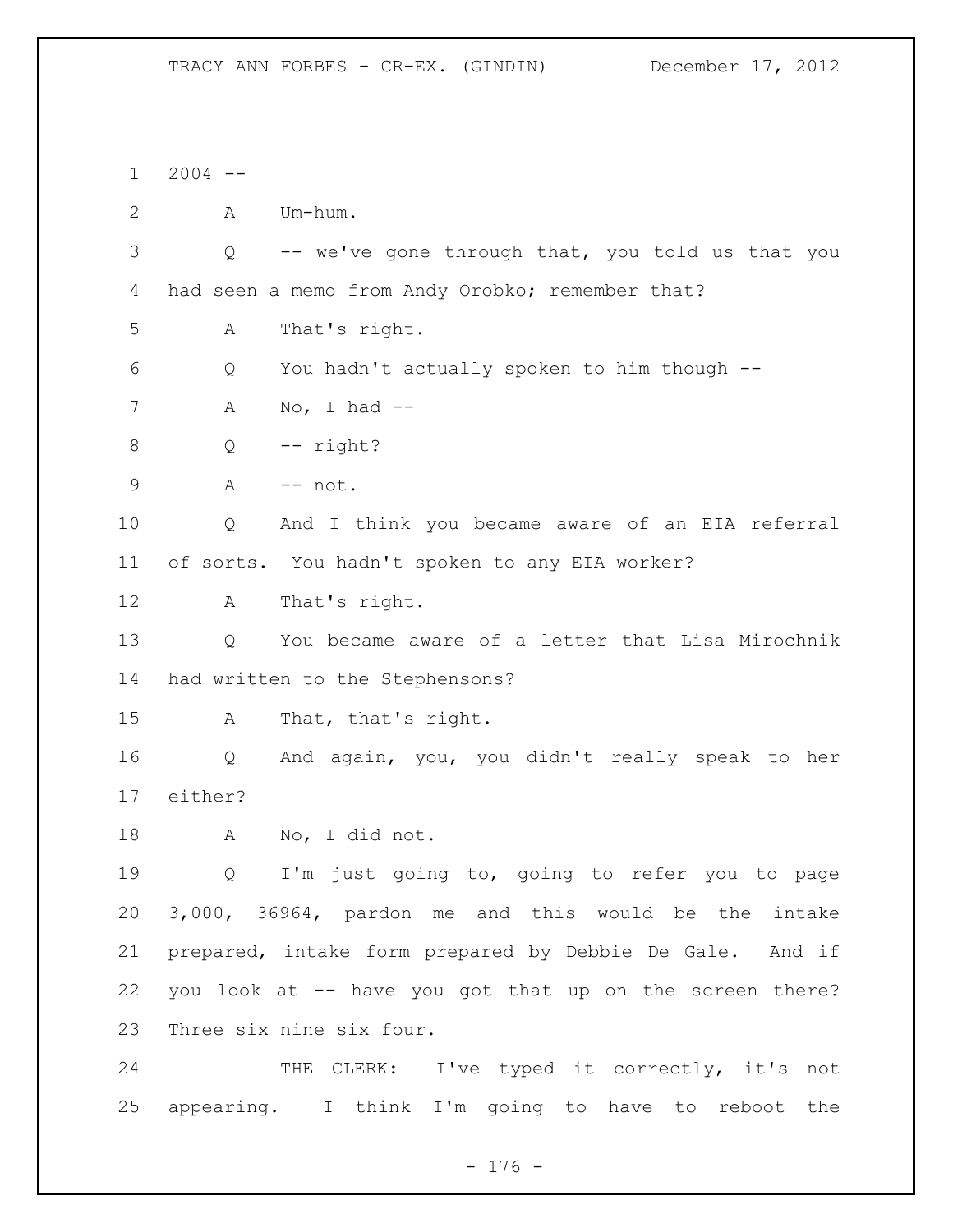computer.

2 MR. GINDIN: We might be able to -- we'll try and get by without pulling up the page and I'll try and help you with what I'm referring to. 5 THE WITNESS: Okay. BY MR. GINDIN: Q On that particular page, obviously it goes through some of the history and that kind of thing and at a certain point in the page, it says: 12 Th Jan.  $/04$ , Samantha and a friend had a falling out and the friend contacted the Agency to **15** report that Samantha drinks alcohol and smokes 'rock' in front of Phoenix." Do you recall -- A I do recall that, yes. Q Now, that would be a serious concern, obviously? A That was an allegation. 23 Q Yeah. And most things you see, of course, are allegations? You haven't got time to go to court and prove things; right?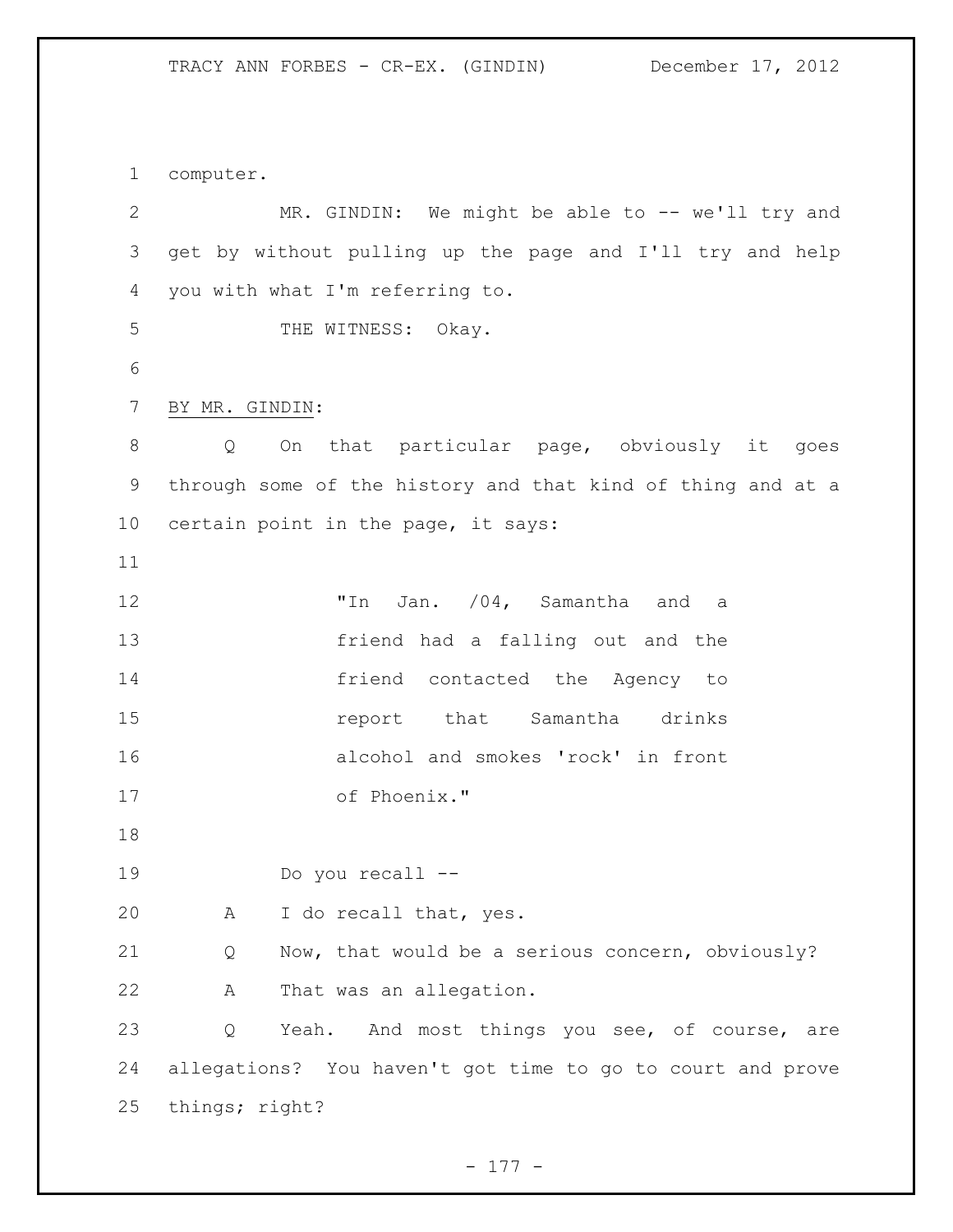A But you always investigate an allegation. You don't assume that an allegation -- Q Right. A -- is true. Q But you're certainly going to -- that's the kind of allegation that's of, of some concern, that you'd want to look at -- A Right. And that wasn't the allegation that was made when I was following, when I was the intake worker. However, I did follow that up. Q Yeah, but you became aware of -- A I did. Q -- this report and that would cause you some concern, obviously? A Certainly, it's an allegation that I would deem necessary to follow up on. Q And I think later on, we'll get to this when you actually spoke to Samantha, you asked her about use of drugs and that kind of thing? A Right. Q And you've told us that you noticed she didn't appear to be someone on drugs at the time? A Right. Q But this comment here refers to drinking alcohol as well?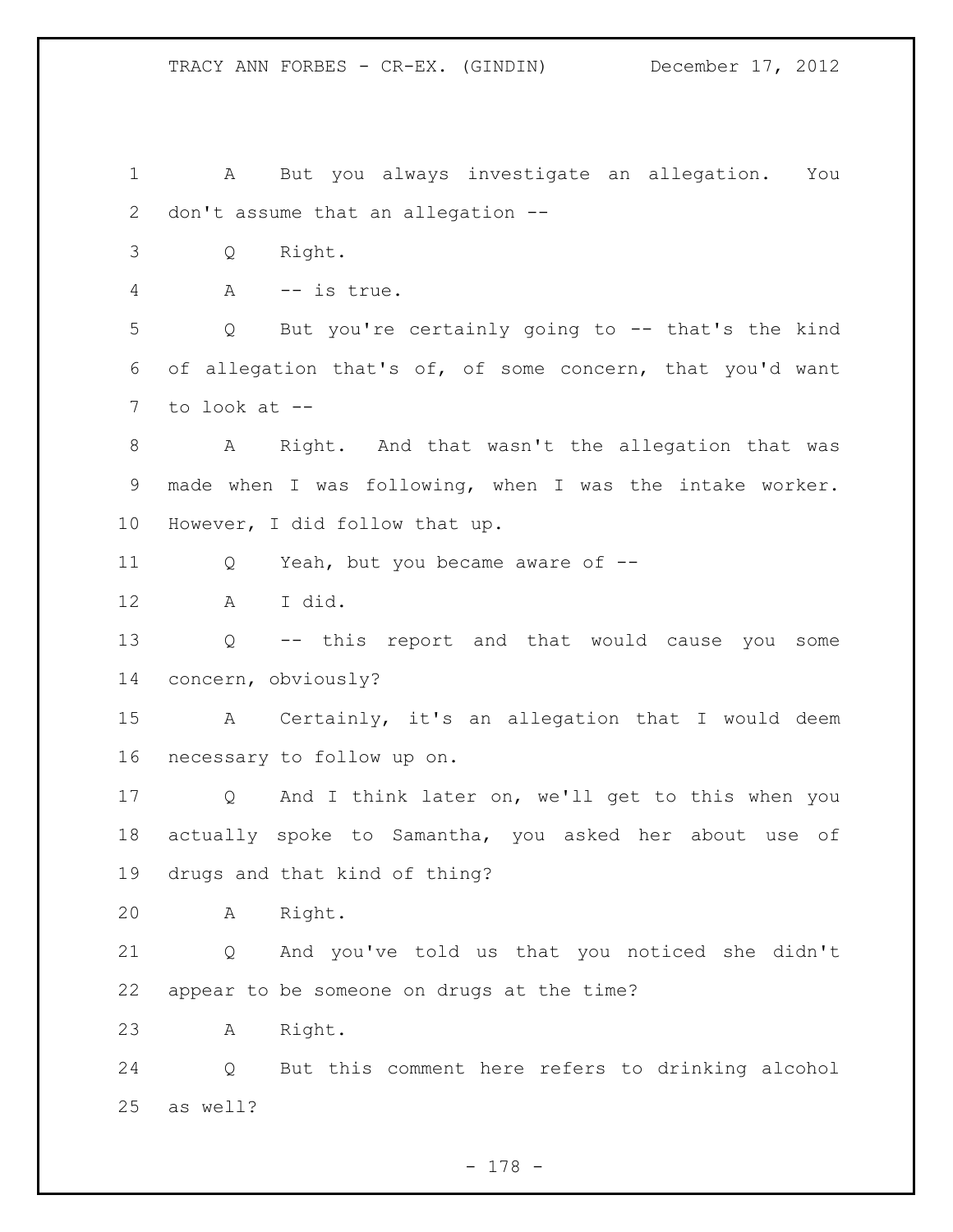1 A Right.

 Q And did you talk to her about drinking alcohol? A I talked to her about substance abuse in general, so both drugs and alcohol.

 Q Had she been drinking alcohol recently, it might not be so visible to you?

A That's right.

 Q Um-hum. Okay. In addition to that, you were also aware, from just looking at the history, which I appreciate isn't inclusive, but history did reveal that she had a first child that was apprehended three years back and that she shows some avivalance (phonetic), ambivalence towards Phoenix when Phoenix was born and to parenting in general --

A Right.

 Q -- right? You, you didn't speak to Debbie De Gale either; correct?

A No, I did not.

 Q And while you were discussing the risk, insofar as Samantha's concerned, you didn't have a lot of information on her, or did you?

 A Well, I mean, we certainly had gaps in information, but I knew that she had parented, without concern, from September 2000 to June 2001 and then I knew that she had been parenting from November 2003 until July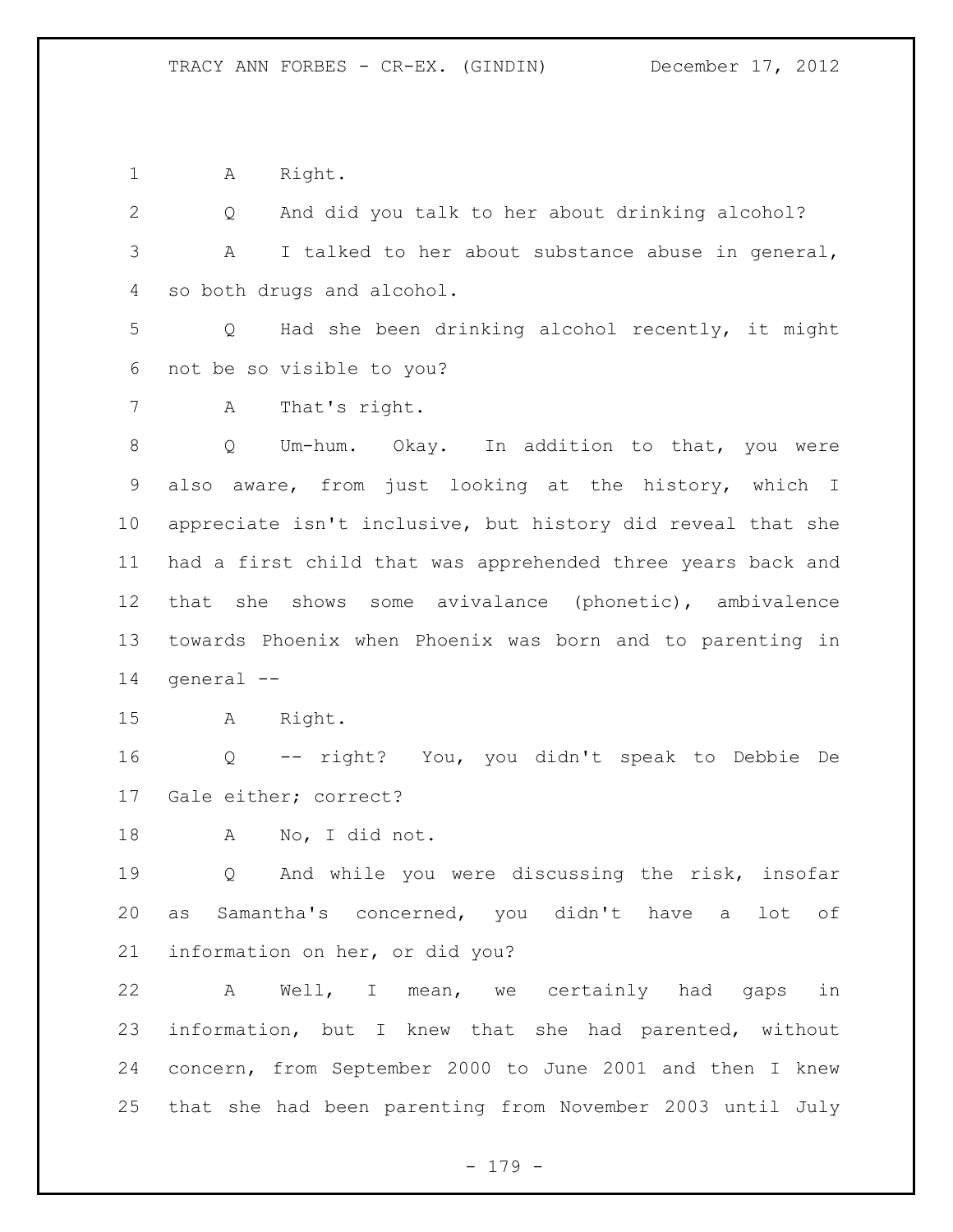of 2004, when I met with her, with a few months in there where Phoenix had stayed with Kim and Rohan and I knew that she had parented during those periods of time without anybody calling us to express any degree of concern about the care she was being provided.

 Q What you're saying is that there were clearly gaps in her involvement with Phoenix, no question; right?

 A Sure, there, there was, there, there's often gaps in information that we have with cases.

 Q In fact, the history was that she basically left Steve with two young children under the age of 15 months and took off --

A She left --

Q -- right?

A -- children to parent his children, yes.

 Q And there was quite a few years there before the record shows that she became involved again, not until November of '03, according to the documents?

A Until she began actively parenting again.

Q That's according to the documents, anyway?

A That's right.

 Q Right. And I think you said that you viewed her as high risk until you could at least see her, talk to her and make further assessment?

A I viewed her as high risk only based on Lisa

 $- 180 -$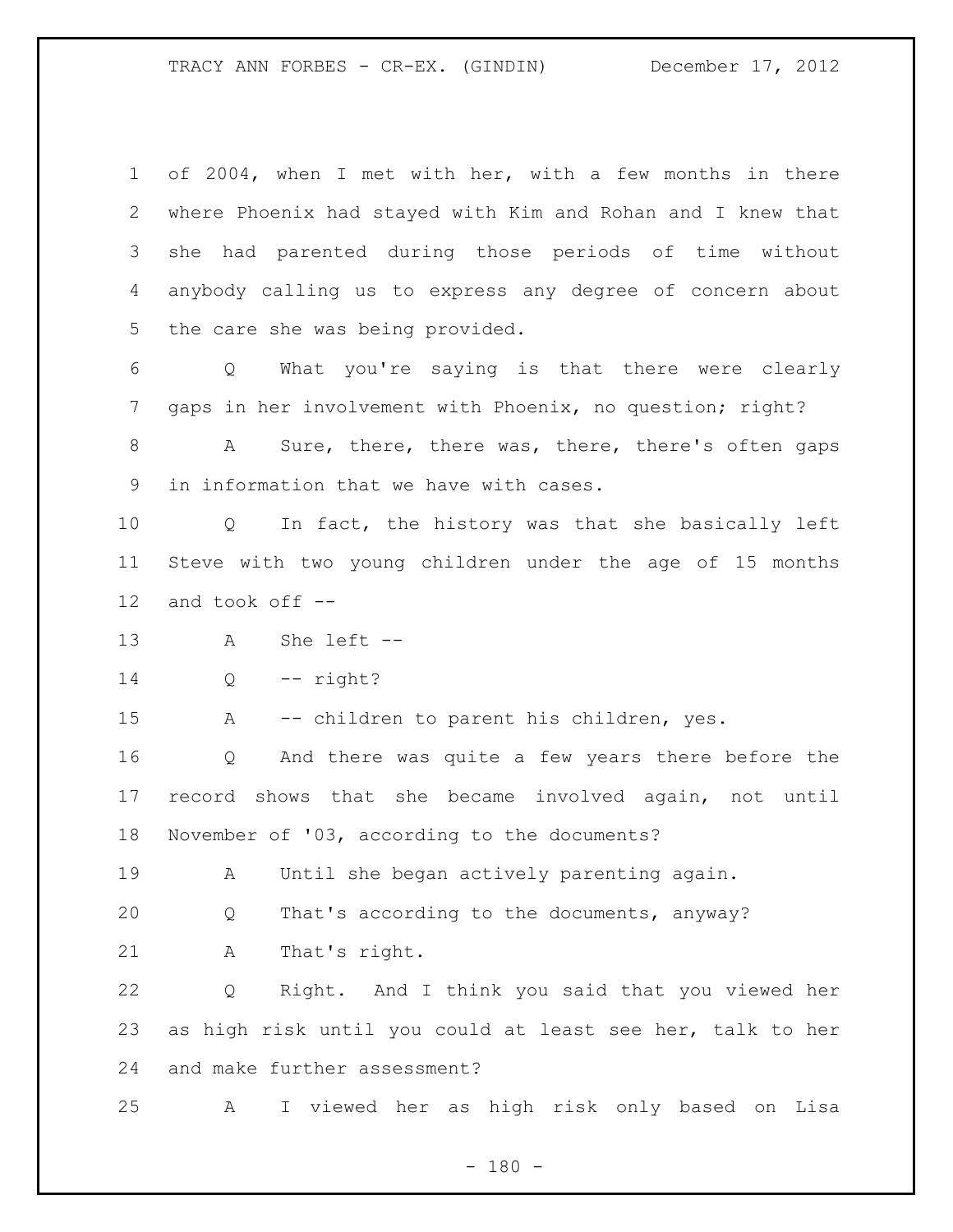Mirochnik's statement that, in her report, that if either parent had Phoenix in their care, she would be considered to be high risk because of lack of information. Q Did you know Lisa? A Yes, I knew Lisa. Q And you respected her opinion, I take it? A Yeah, it, it's, it's, has no bearing on whether I -- I mean, I respected her work, but whether I did or didn't, the fact of the matter is, is I would have had to go and do my own assessment. 11 THE COMMISSIONER: Yeah, but the, the question was whether you respected her. 13 THE WITNESS: Sure. BY MR. GINDIN: Q And so based on what she had to say and other things in the file, you felt it was a high risk situation and you felt that you had to go check it out -- A Yes, I did. Q -- right? In addition to some of the other individuals I've pointed out that you didn't actually speak to, you also didn't speak to Kim Edwards or Rohan Stephenson; right? A That's right. Q And you told us that --

## - 181 -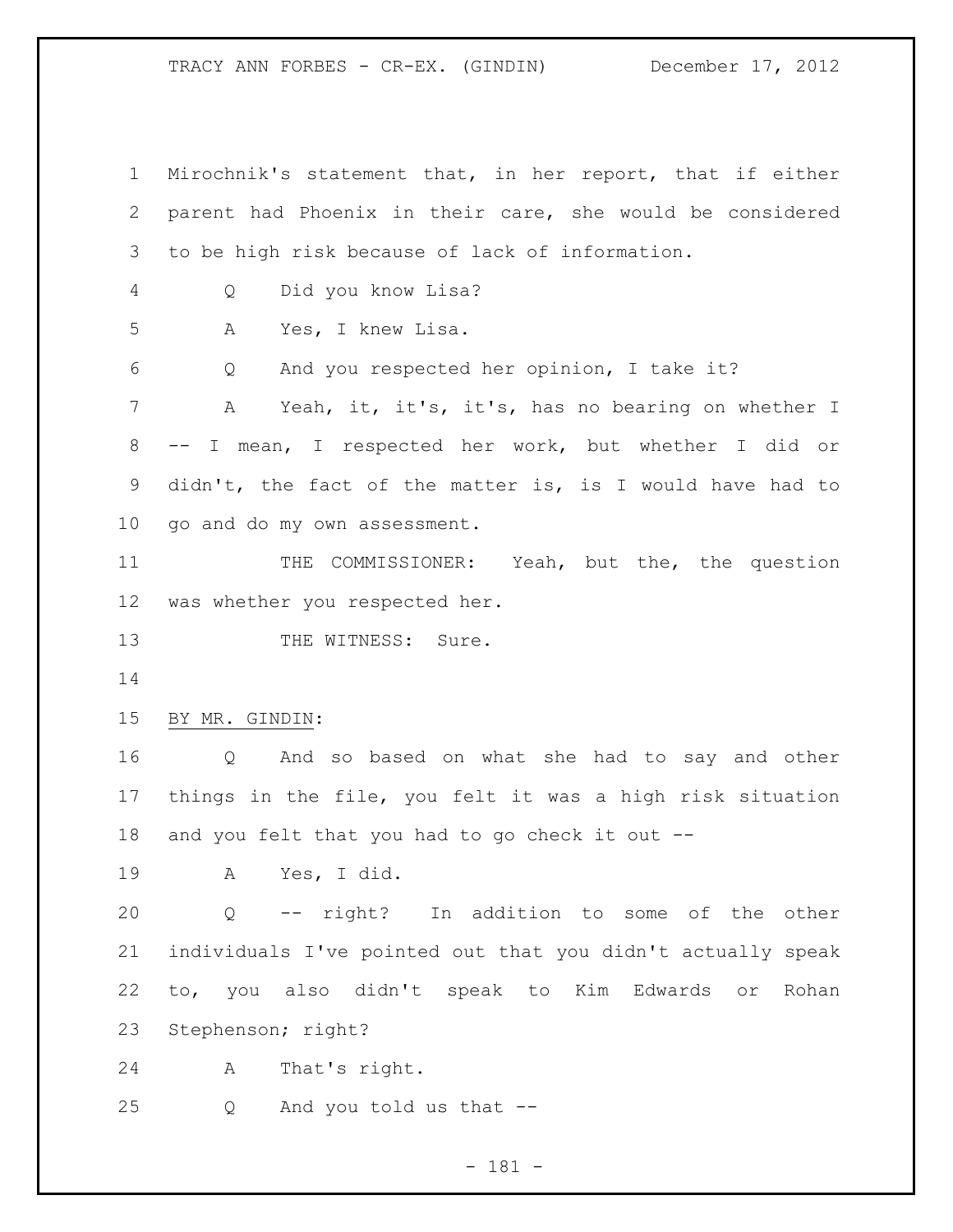A Neither one of them were calling the agency. Q Right. Right. And you told us about the fact that there's an obligation sometimes on people in the community if they -- A Not sometimes, there is an obligation -- Q -- if they see something -- 7 A -- they can -- absolutely. Q -- they have to, they have to observe it themselves to see it? A That's right. Q And if they do, you expect that they might call? A Yes. Q There's also an obligation, would you not agree, on yourself and workers to maybe make some inquiries with collaterals and people who might know more? A There could be an obligation there as well. Q Yeah. A I knew that Debbie De Gale had already tried to make contact with Rohan and Kim and was unable to do so because we had a, a wrong number. Q Um-hum. But there was an, there was an address for them as well? A There was an address and I believe what I said previously was that had workload not been the issue it was, that I may have gone out to meet with Kim and Rohan, but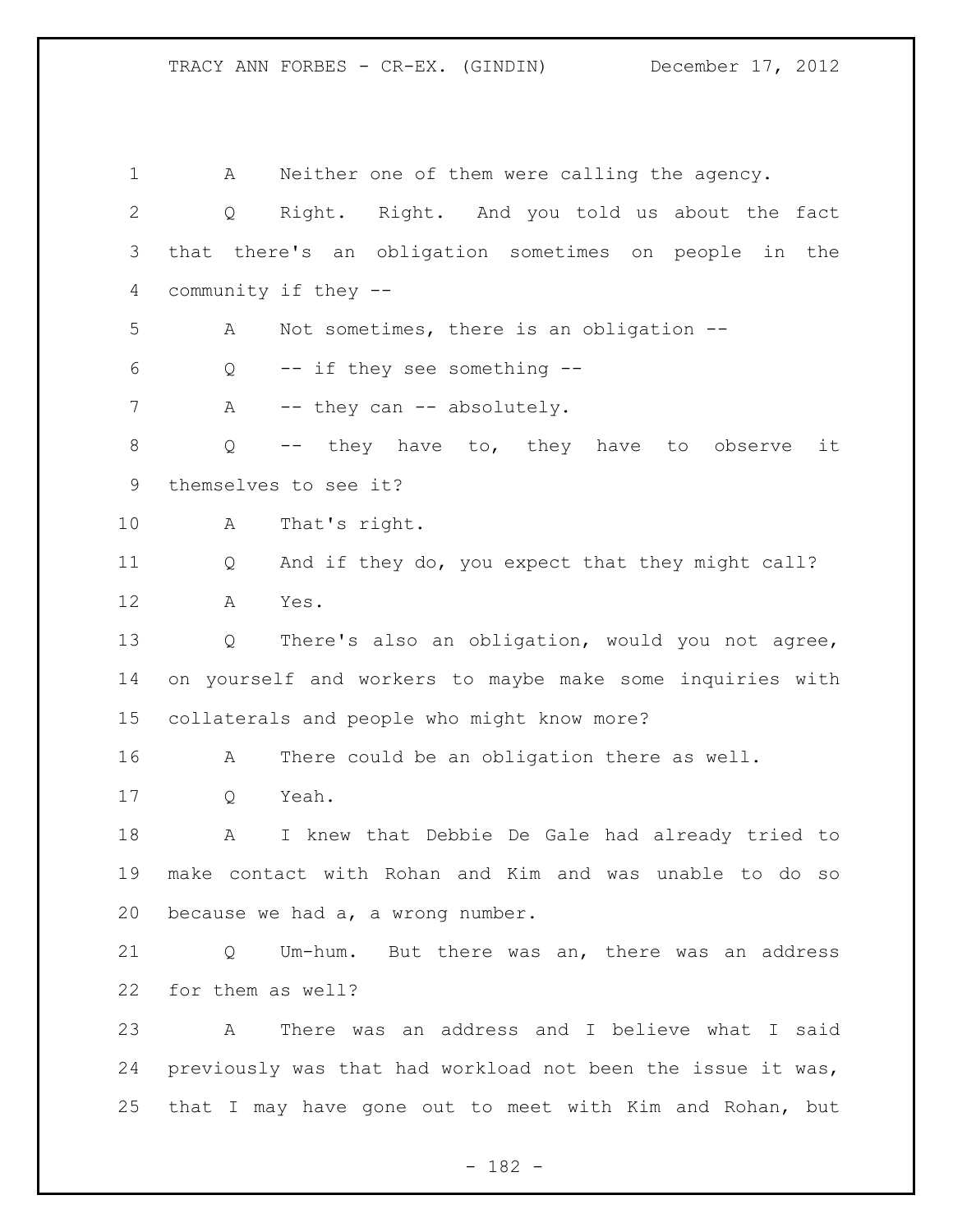unfortunately, that was not the case. Q If you could have, it would have been a good idea; right? If you -- A I, I don't know. I don't know if it would have or not. Q Well, it couldn't hurt? A I don't know what they would have said. 8 Q Could it hurt to check it out? A I don't know what they would have said. Q Would have, you would have had more information than, than if you didn't go and talk to them? A Well, I would hope, if they had significant concerns, that they would follow the obligation that they have, which is to call the agency. Q Well, aside from having concerns about Samantha, they were involved with Phoenix for some time and that might be interesting to look into what they might know about Phoenix, or anything else? A My primary focus would have been assessment on Samantha though and her ability to care for Phoenix. Q But you're saying is your primary interest was the safety of Phoenix? A For sure, absolutely and that always is the case. Q Now, also, in Debbie De Gale's intake form, or CRU form, she mentions having a phone call from Samantha

- 183 -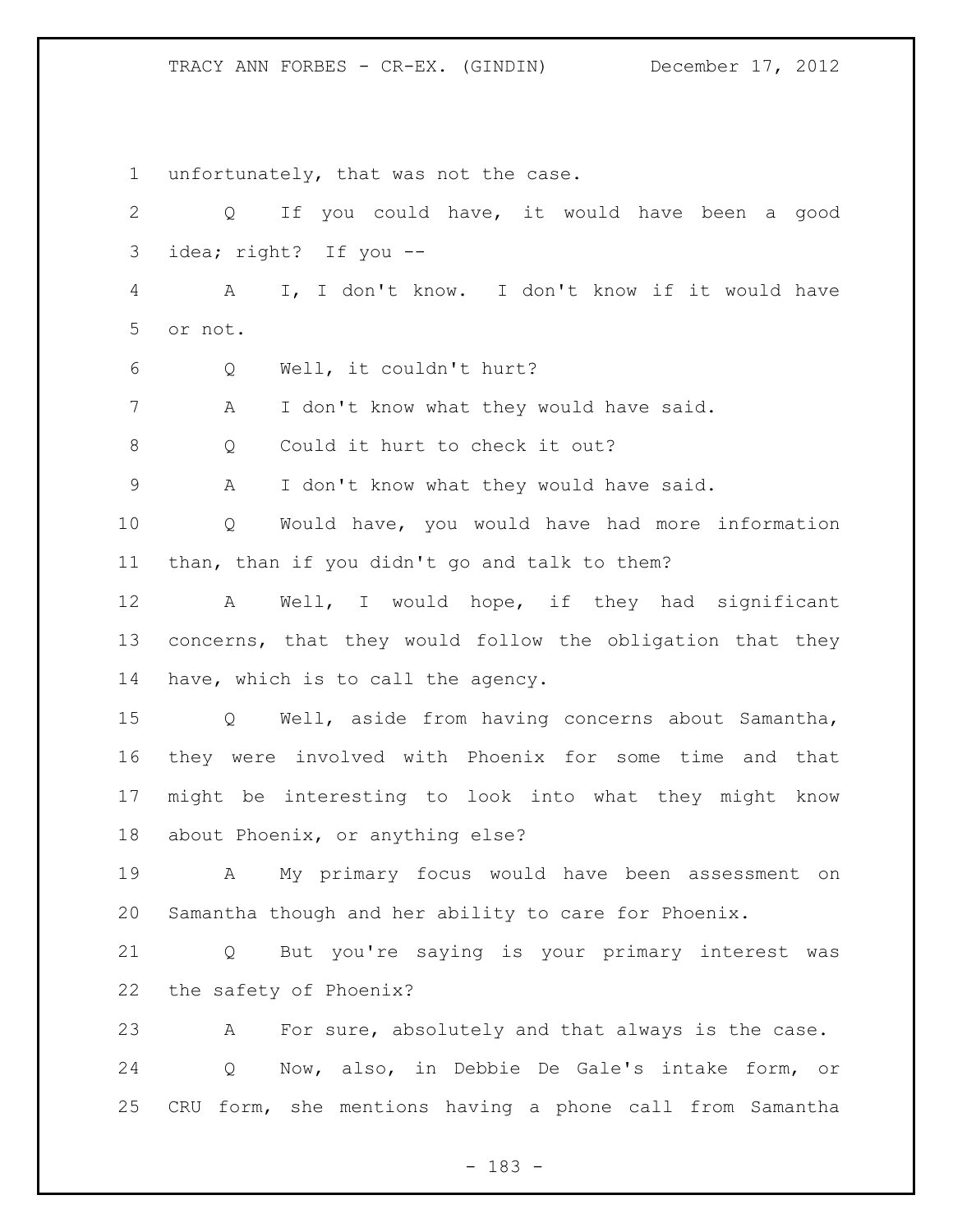and having a certain discussion with her -- A Um-hum. Q -- you recall that? A I do recall that, yes. Q And it's easy to see, when you read that, that she had kind of doubted what Samantha was telling her? It comes across pretty clearly? A Yeah, I mean, she, she certainly had some questions. 10 O Yeah. 11 A That's not unusual. Q And she indicates that Samantha's attitude was less than stellar and she was rude and ended up hanging up? A That's right. Q Yeah. And those things caused her a little more concern than before that phone call? A Right. That type of a response is not unusual to get from clients though. Q Um-hum. A And it's not always indicative of there being something highly concerning in that situation. People are leery about involvement with the agency. Q But the fact that something is typical doesn't mean it's not a concern? A No, but it's not always indicative -- what I'm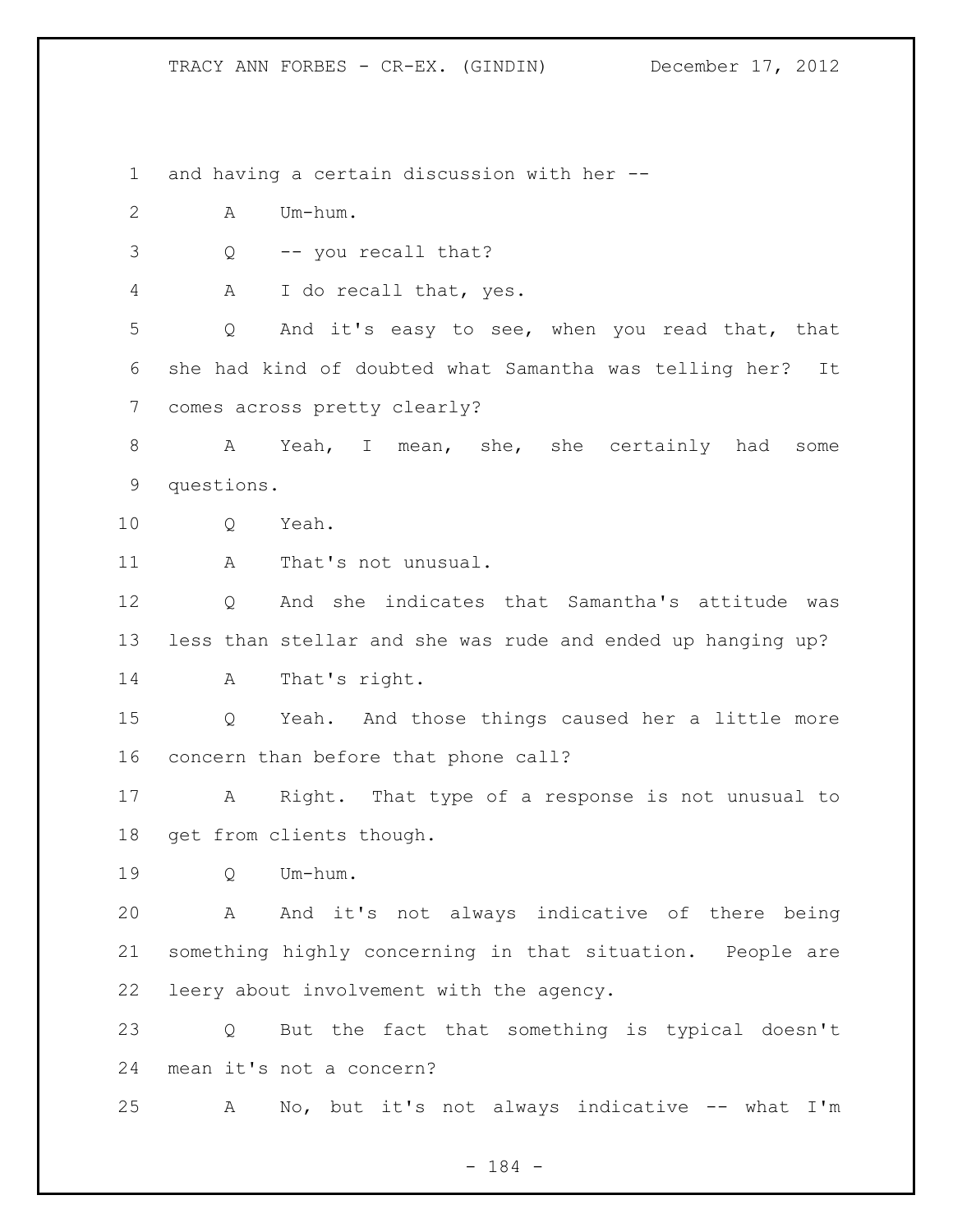saying is it's not always indicative of a concern. Sometimes people are just leery about having to deal with the agency.

 Q It caused her a great deal of concern, according to her evidence and you can understand why she might feel that way; right?

A Right.

 Q Now, looking at page 36955, which starts off with the interventions regarding your involvement, so just so you have that handy --

11 A Um-hum.

 Q -- the first thing there is, pardon me, May 13th, 2004 and it says field to Sarah's residence and of course that's an error?

A Right.

 Q You're talking about Samantha. The next paragraph, the same error is made; correct?

A Right.

19 O Okay. Now, I take it that, with respect to each of these incidents that occurred on May 13th, 2004, first you went to Samantha's residence and then you went to her mother's right?

A Right.

 Q And that would be the same day, according to -- A That's right.

 $- 185 -$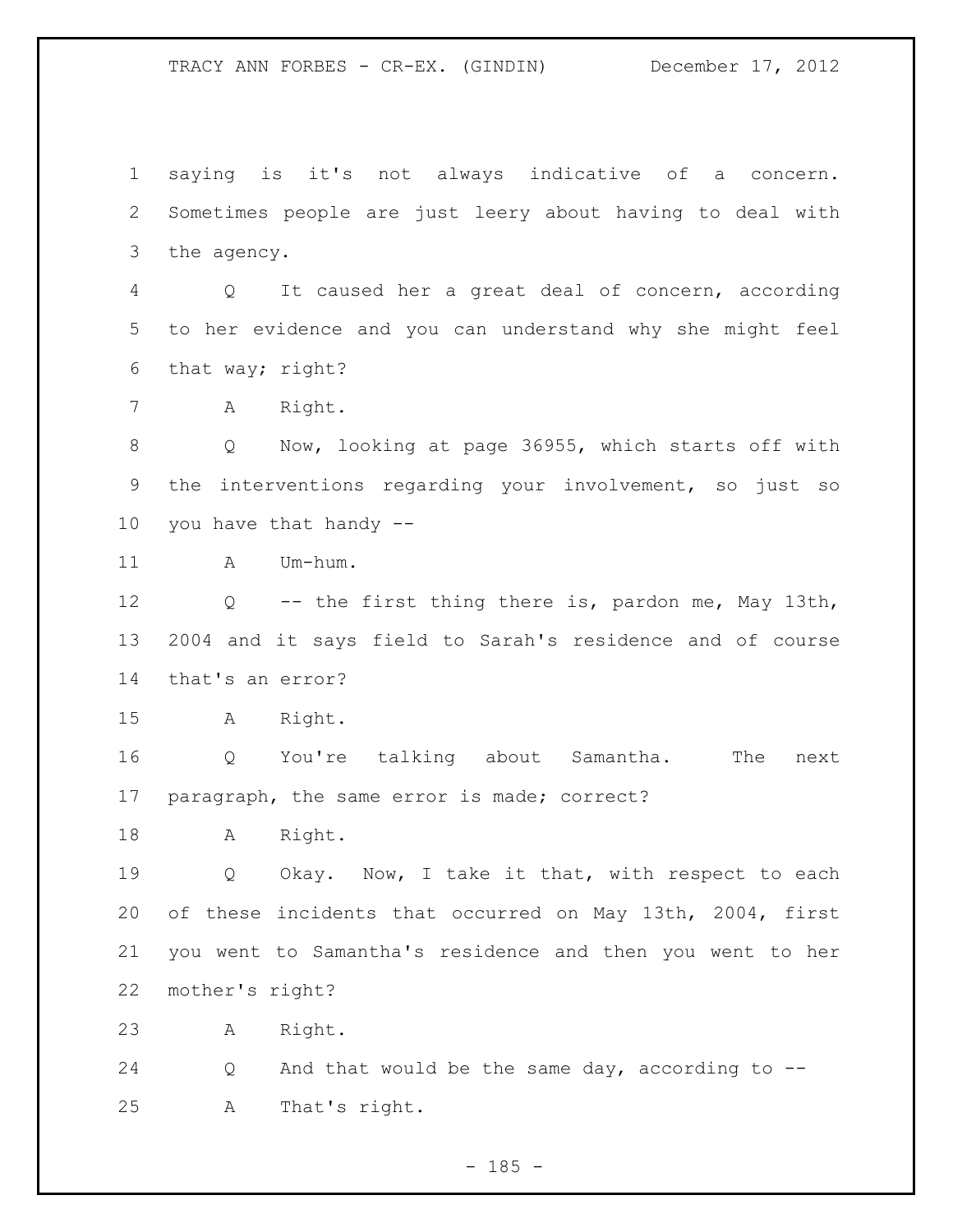Q -- the notes? Now, I take it, while you're doing that, you're making notes? A I'm making notes as soon as I return to the office. Q Okay. So you did these, these things, you went to these two places, you come back to the office and then you make some notes; right? 8 A Right. Q And then how do the notes get into this report? Is that something that you do when it's time to close -- A Yes. Q -- the file? Okay. So this file seems to be closed, I think it was July 14th -- A Right. Q -- which is when you would prepare the report? A Yeah, some, sometimes, I, I don't know exactly what I did in this situation. Sometimes you would type part of your contacts into the summary and then you would finish it a month or two later, when you had more contacts, it would depend. Generally, I would do it right before I'm doing the closing. Sometimes I would do pieces of it earlier. Q Okay. So if you did it in the usual way, then probably prepared this report July 14th, or pretty close to it?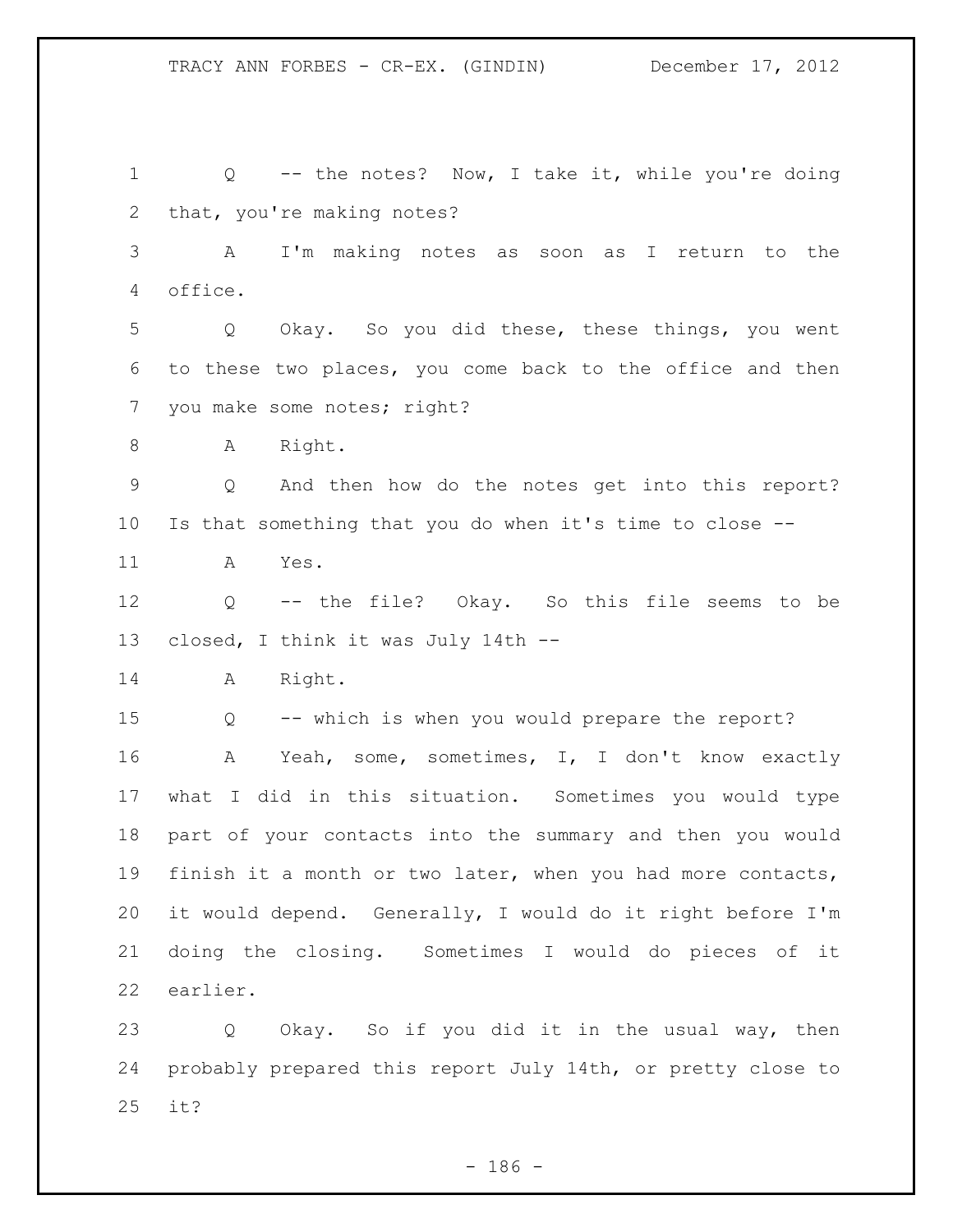1 A That would be right. Q Which would be about two months after those field visits; right? A Right. Q Okay. So let, let's just have a look at the notes you made at the time and that would be at 37335; right? Do you have that in front of you there? 8 A Not yet. MR. GINDIN: Okay. THE COMMISSIONER: Three seven three three five? 11 MR. GINDIN: Yes. BY MR. GINDIN: 14 Q That, these are the actual notes that you made at the time? A Um-hum. Q I presume at the time, you mean when you got back to the office, within a short time of -- A Right. Q -- the incident? And I presume that's when your memory is pretty fresh, because it just happened? A That's right. Q So if you look at the first note, from May 13th, '04, first of all, they're pretty brief? You'd agree with me there?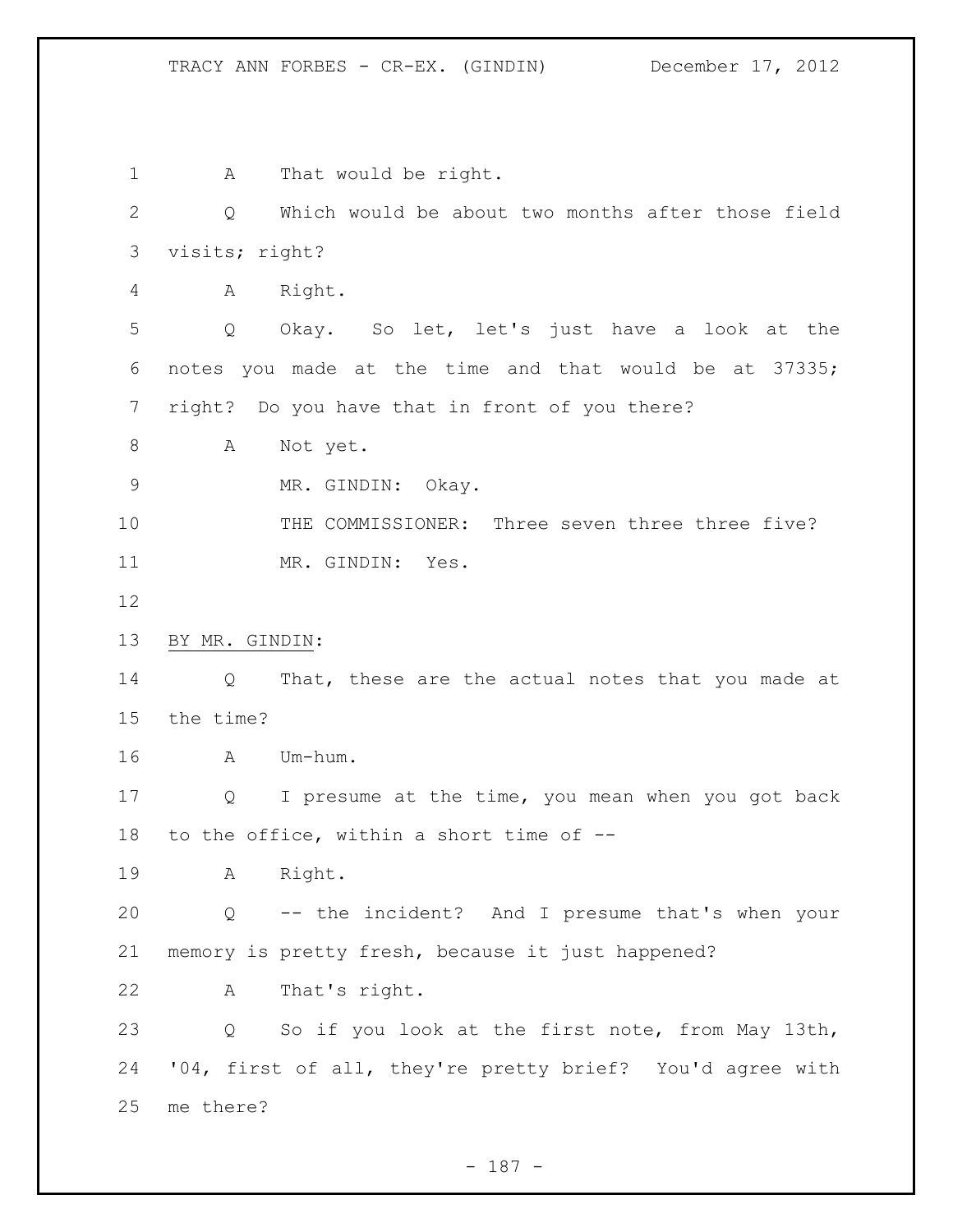A Right. Well, there isn't much to, to write really. It's not like I had a meeting with somebody. Q Okay. It just says Wes answered -- A Right. Q -- right? There's nothing there about any conversation you had with him, any questions you may have asked him, it's just Wes answered? 8 A Right. Q By that, you mean he answered the door? A Right. Q Okay. And then what's the next line there? What are you saying there? 13 A It says: Never let us in. Which is, we didn't go inside his apartment. We would have had the -- or inside the apartment. We would have had the conversation at the doorway. Q So, never let us in, that does mean that you tried to get in and he wouldn't let you? A I wouldn't, I wouldn't have tried to get in, if Samantha wasn't there and Phoenix weren't there. Q So it's not -- A It would just simply mean that I had the meeting there at the door. Q It's just an odd way of phrasing it, never let us in, as though you were --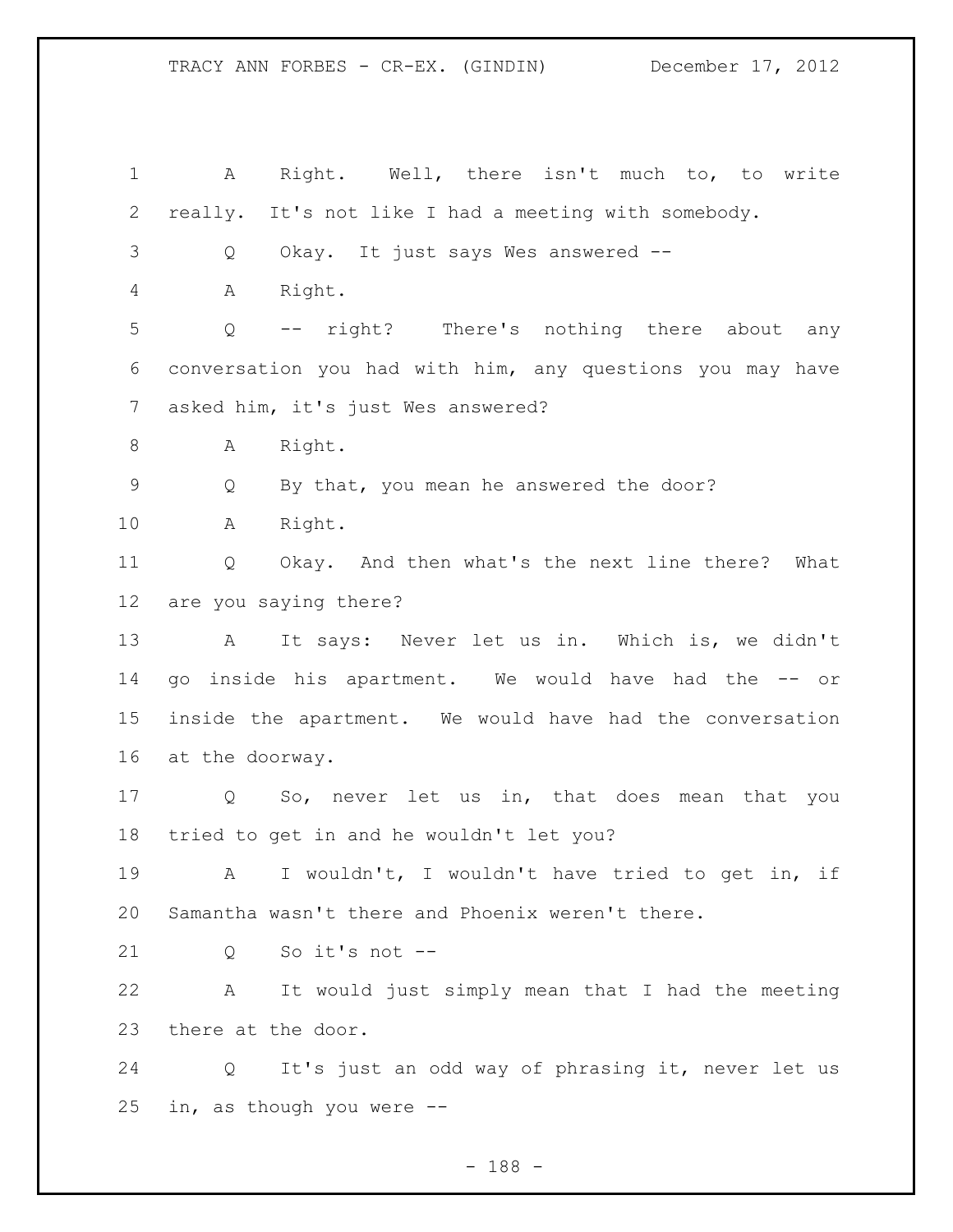| 1           | A                 | Yeah, I wouldn't have -- if Samantha wasn't                 |
|-------------|-------------------|-------------------------------------------------------------|
| 2           |                   | there, I would not have asked to go inside, because as I    |
| 3           |                   | previously stated, I wasn't even prepared to identify who I |
| 4           | was to him.       |                                                             |
| 5           | Q                 | Did he not ask who are you?                                 |
| 6           | Α                 | No.                                                         |
| 7           | Q                 | No?                                                         |
| 8           | Α                 | No.                                                         |
| $\mathsf 9$ | Q                 | You didn't know him? You never saw him before?              |
| 10          | Α                 | No.                                                         |
| 11          | Q                 | As far as you knew, he never saw you before?                |
| 12          | Α                 | As far as I knew, no.                                       |
| 13          | Q                 | And he never asked you who you were?                        |
| 14          | Α                 | No.                                                         |
| 15          | Q                 | And had he asked you, would you have told him?              |
| 16          | A                 | Most likely not because --                                  |
| 17          | Q                 | Would you --                                                |
| 18          | А                 | -- I didn't know who he was.                                |
| 19          | $Q \qquad \qquad$ | -- would you have made up something, or what                |
| 20          |                   | would you have said?                                        |
| 21          | $\mathbf{A}$      | I would have just said I'm just looking for                 |
| 22          |                   | Samantha, I'll try again later.                             |
| 23          | Q                 | So when there's no request to go in, you would              |
| 24          |                   | still make a note, never let us in?                         |
| 25          | A                 | Well, sometimes when you knock on somebody's                |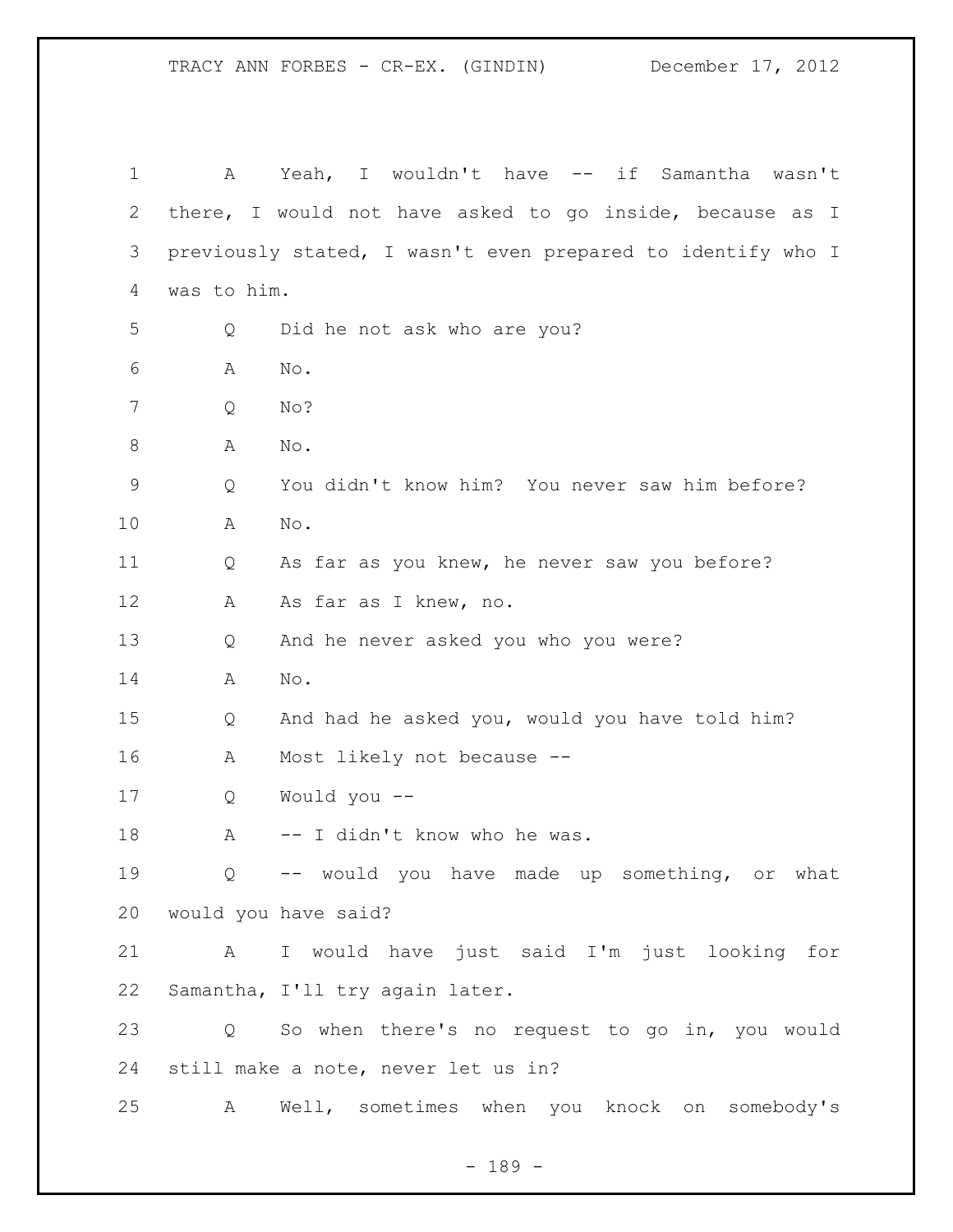door, you actually go inside their apartment and they tell you this person, or whoever it is, tells you this person is not there right now, come back at another date. That was not the case. I think that's what I was getting at here. Q I see. A You actually get to have a visual of the inside of somebody's place. I didn't not have that in this situation, otherwise, I would have documented it. Q Okay. Did, did you leave a, a card? I guess you wouldn't because you -- A I didn't leave a card with him, or I would have documented it, like I did with Samantha's mom. Q So you never left him a name and phone number or anything? A Not that I'm aware of, no. Q Okay. And of course, your notes don't say that, so -- A Right. Q -- that's your best, your best recollection; right? A Yes. Q So then you then -- now, it says Samantha's at her mom's; right? Did you have an address for the mom? A I don't know how I would have got an address for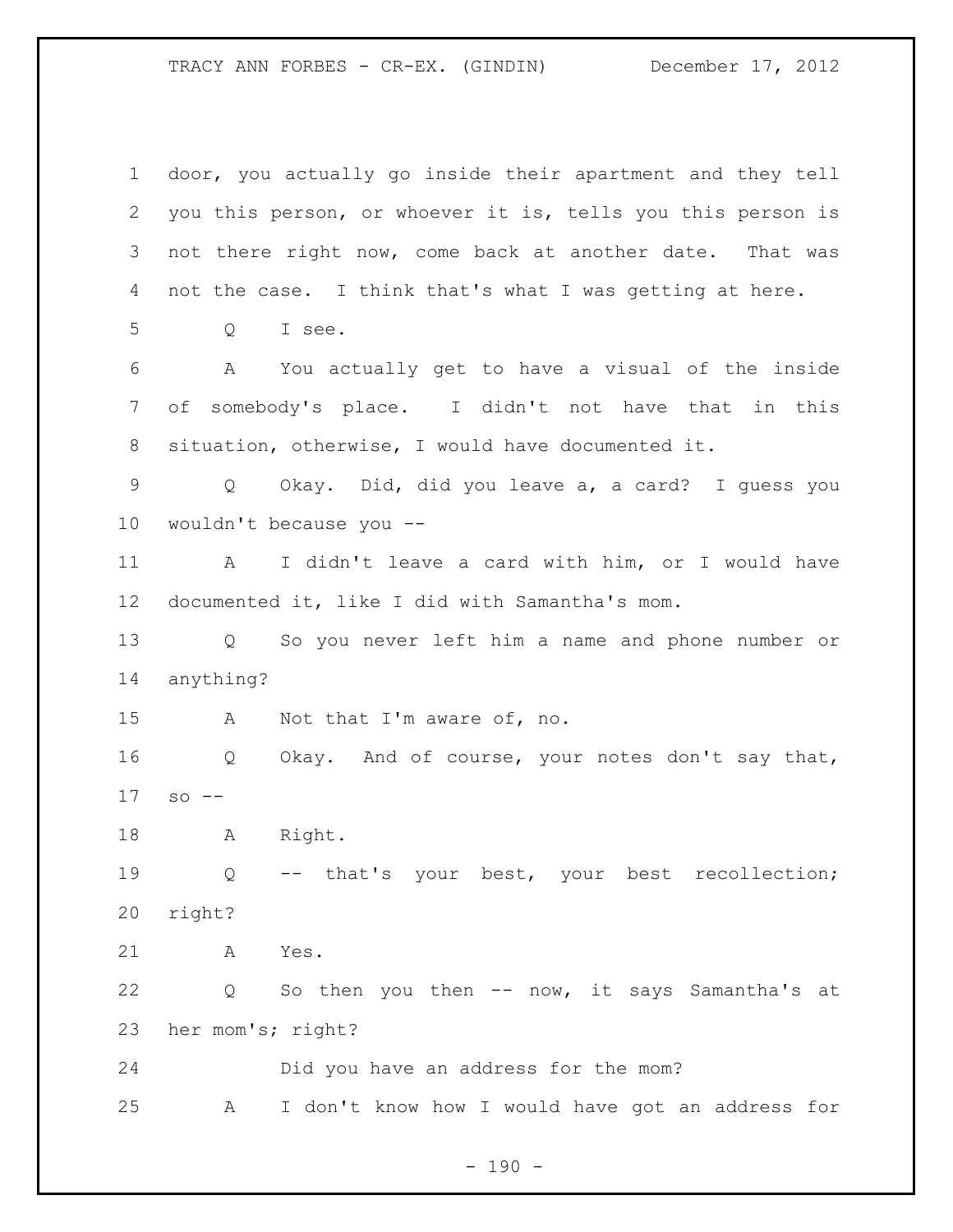the mom. I don't know if he would have given it to me, I'm not sure. Q So it's possible he said some things to you that aren't recorded? A It's possible, sure. Q And when he answered the door, I take it he wasn't wearing a coat or anything like that? A It was summer, so I would assume not. So I would assume not. Q So it would appear that he was staying there, at least? A Yeah, but why would -- Q He's answered -- 14 A -- he have a coat on, even if he wasn't -- it's summertime, so -- Q Well, I -- but he didn't look like he was, just got there, or was just leaving. He just looked like someone who answered the door when you knock on it? 19 A I didn't know who he was, so ... Q Did you ask him if he lived there? A I didn't ask him that, no. Q All right. Somehow you knew, got the mother's address -- A Right. Q -- whether you knew it before, or he gave it to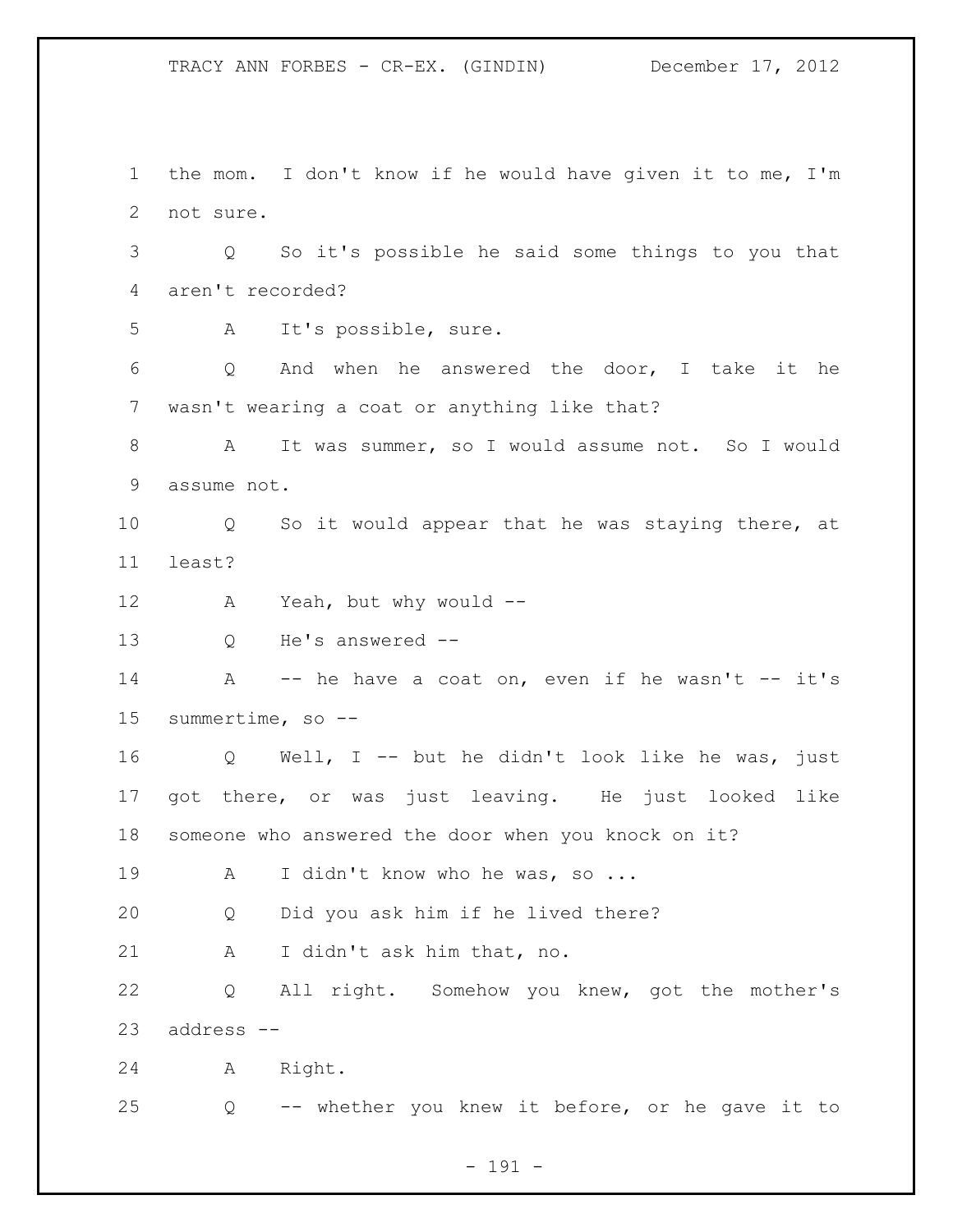you, but you went there next; right? 2 And Samantha wasn't there? A Right. Q So how long would this be after the visit to Samantha's? A I would have went from Samantha's place directly to her mother's. 8 Q Okay. And that would be a matter of minutes, I presume? A Yeah, yeah, I don't know, I mean, it wouldn't have taken too long. Q So within a few minutes of you being told that Samantha's at her mom's with Phoenix, you arrive there, but she's not there? A That's right. Q Right? And you're told -- according to your notes, it just says not here, she's visiting? A Right. Q Would you have asked who's she's visiting? A I believe they said she was visiting friends and I documented that in my intake summary. Q Okay. It's not in your notes though; right? A Right. Q And again, you have never let us in? A Right. Which would mean I was standing outside

- 192 -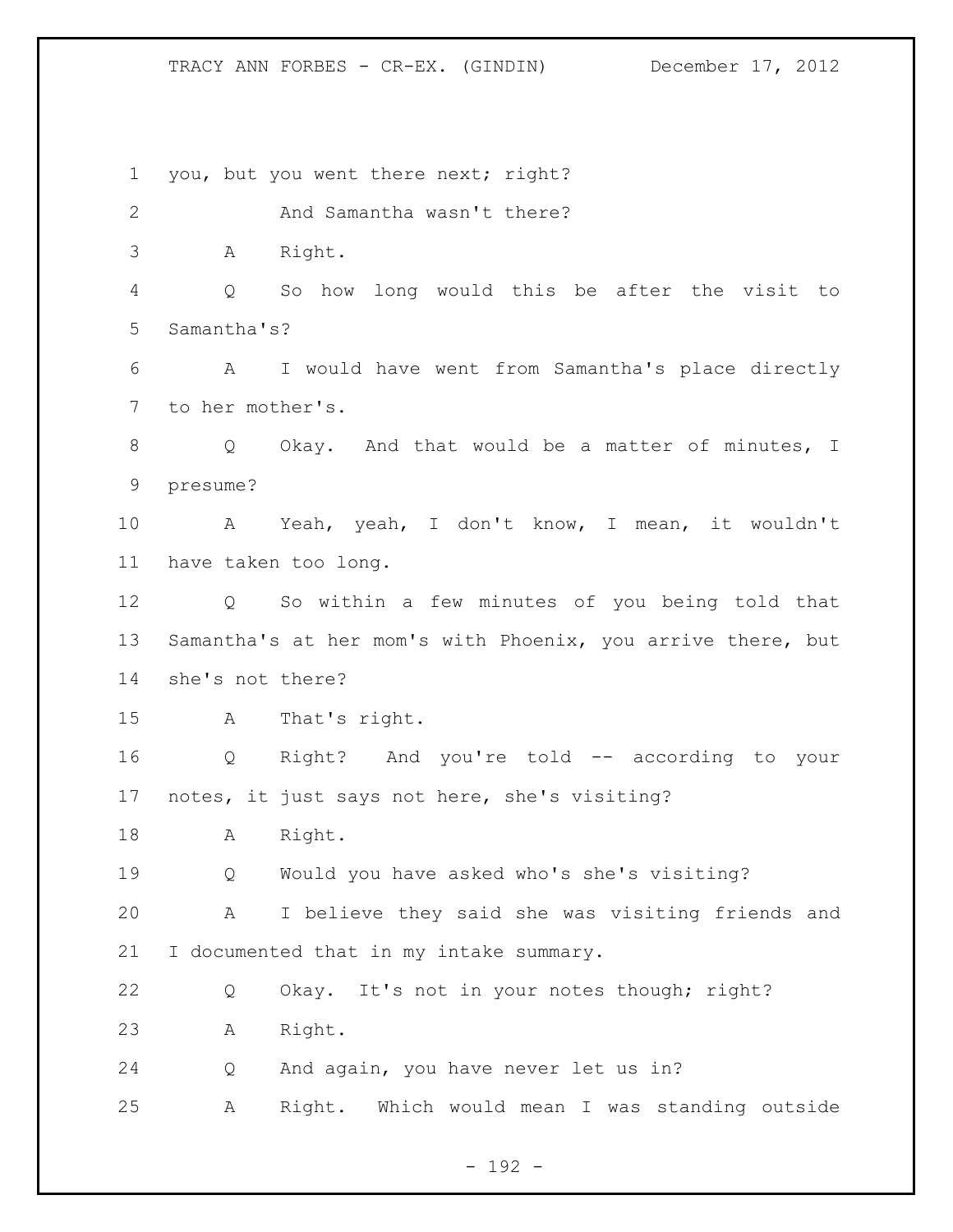in the hall of the apartment building, as opposed to inside her suite.

 Q So is that a common phrase that your write down in your notes, never let us in, whether you tried or not, or whether they prevented you or not, you just put that down?

 A I don't know, I mean, it's hard for me to know 8 eight -- however many years later.

 Q Okay. So next in your -- now we're going back to 36955, where you have the typed notes of your interventions. You have May 17th you send a letter to Samantha; right?

A Right.

Q See that at the top of --

A Yeah.

 Q -- 36956? And do, can you tell us whether you received any response to the letter?

 A The first response I would have received from her would be the June 21st --

Q Okay.

A -- phone call.

 Q So on June the 2nd, you go to another address on McGee; right?

A I field out to the home again, yes.

Q Okay. So this is now 16 days after you sent the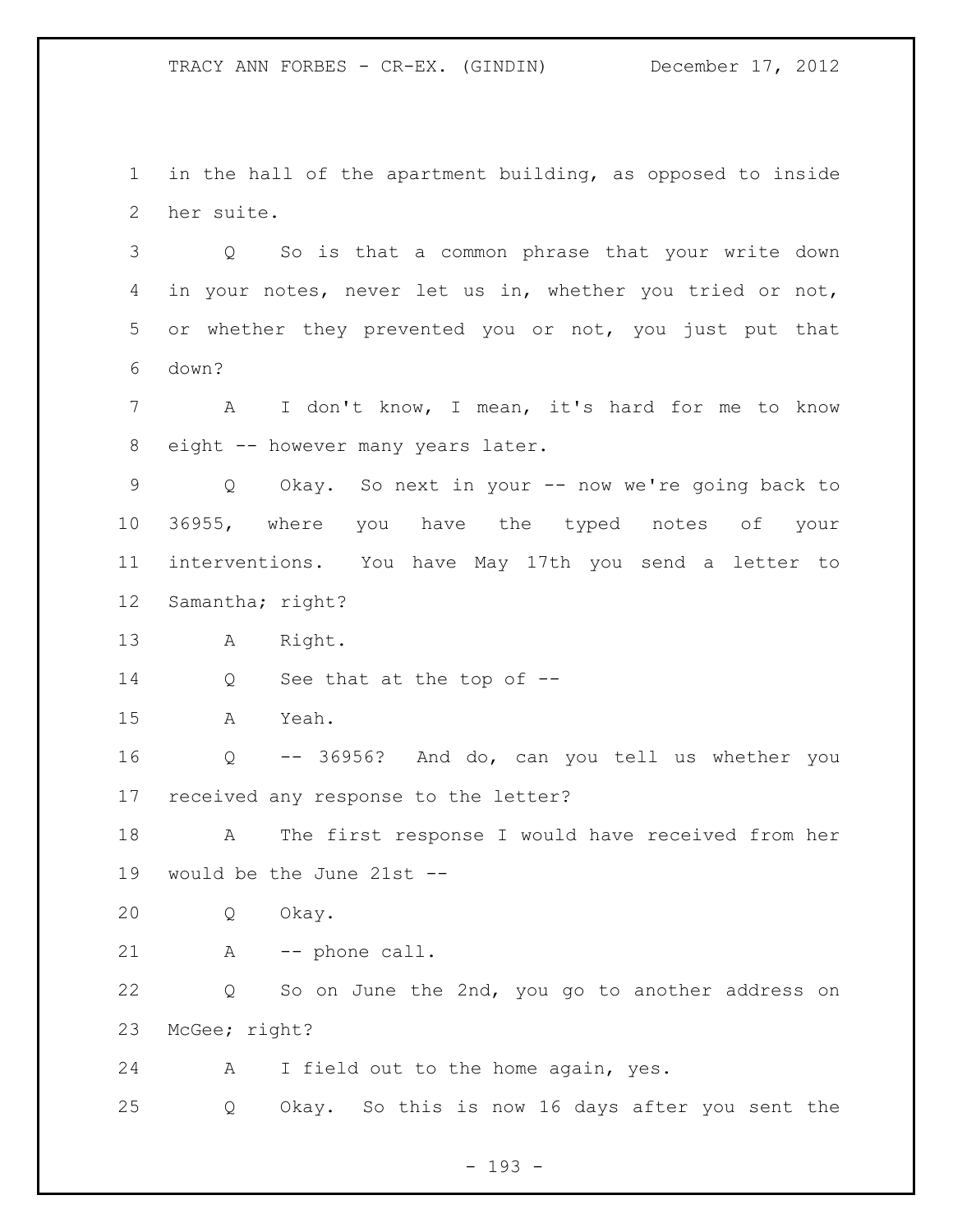letter? A That's right. Q Okay. And this was a case where you had -- it 4 was a 48 hour response time assigned to it; right? A That's right. Q Okay. So now, so nothing is done for that 16 day period; right? That you have recorded anywhere? A No. Q Okay. So you attend on McGee, no answer at the 10 door and you leave a card; right? 11 A Right. 12 Q Now, I presume that would be in the daytime? A Right. Q It is possible to do a field visit at night? A It is, yes. Q Or on the weekend? A I wouldn't, we would not, as intake workers, who work dayside staff, do fields at night or on the weekend. Q But there is a after hours unit -- A There is an after hours unit. Q -- that you could contact and ask if perhaps someone can attend? That's possible? A As I previously mentioned, typically, after hours would only go out in situations where someone was deemed to be at imminent risk.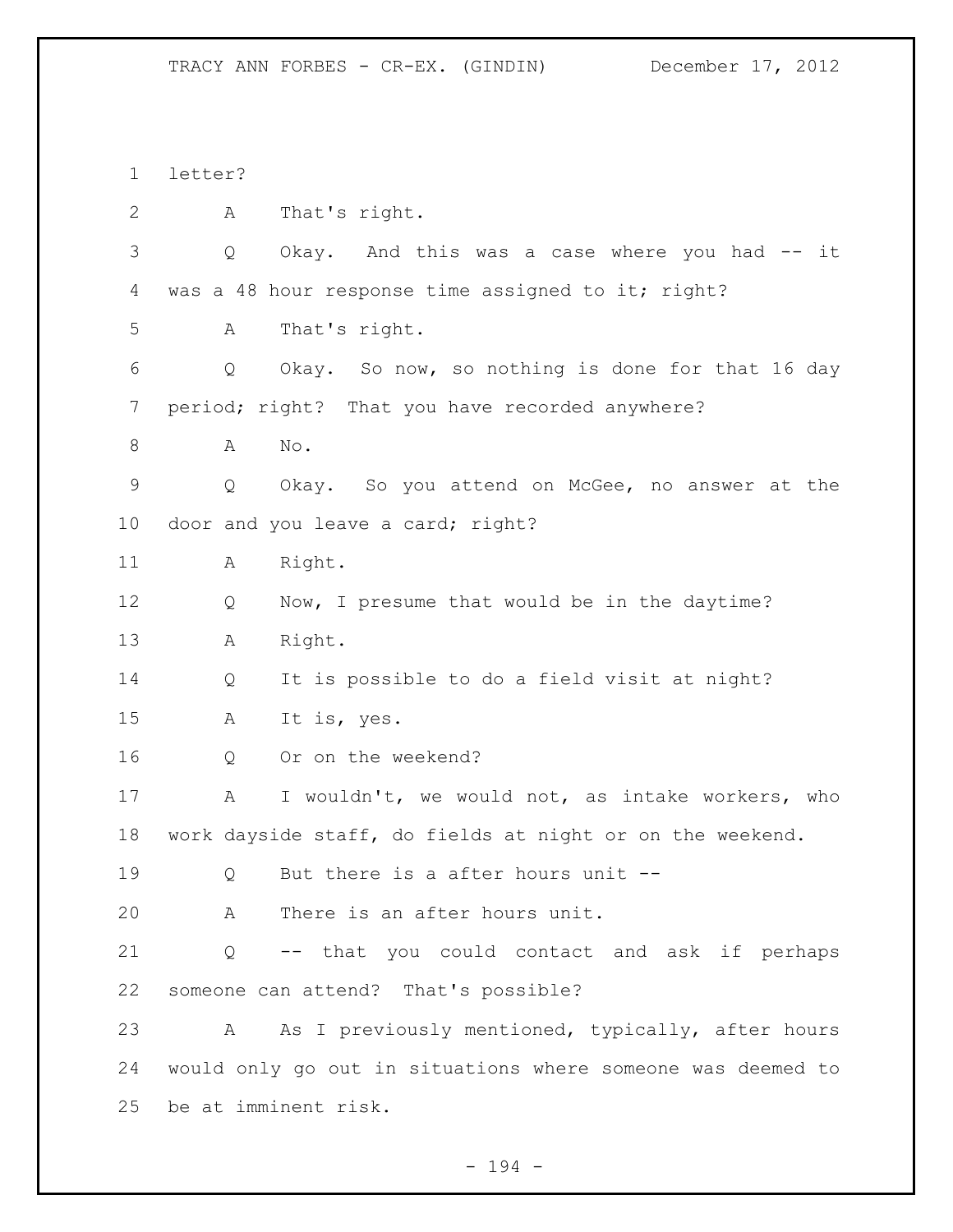Q But it wasn't done here?

A No, it was not done here.

 Q Okay. So now, on June the 15th, you send a second letter to Samantha, which would be about a month after the first one, if you look at the chronology there; is that right?

A Um-hum.

 Q And then after the second letter is sent, another six days goes by and apparently nothing is done in between, obviously --

A No.

 Q -- right? And then you get a phone call from Samantha and you arrange to have a meeting --

A That's right.

 Q -- right? The day before that meeting, she calls 16 again to change it; correct?

A That's right.

 Q Under June 28th, '04, you note that she wants to change the appointment because she's moving within the block?

 Did you ask her, at that point, what her new suite number was?

 A I would assume not, because it's not documented. Q So you told her it's important to meet; right? A Right.

 $- 195 -$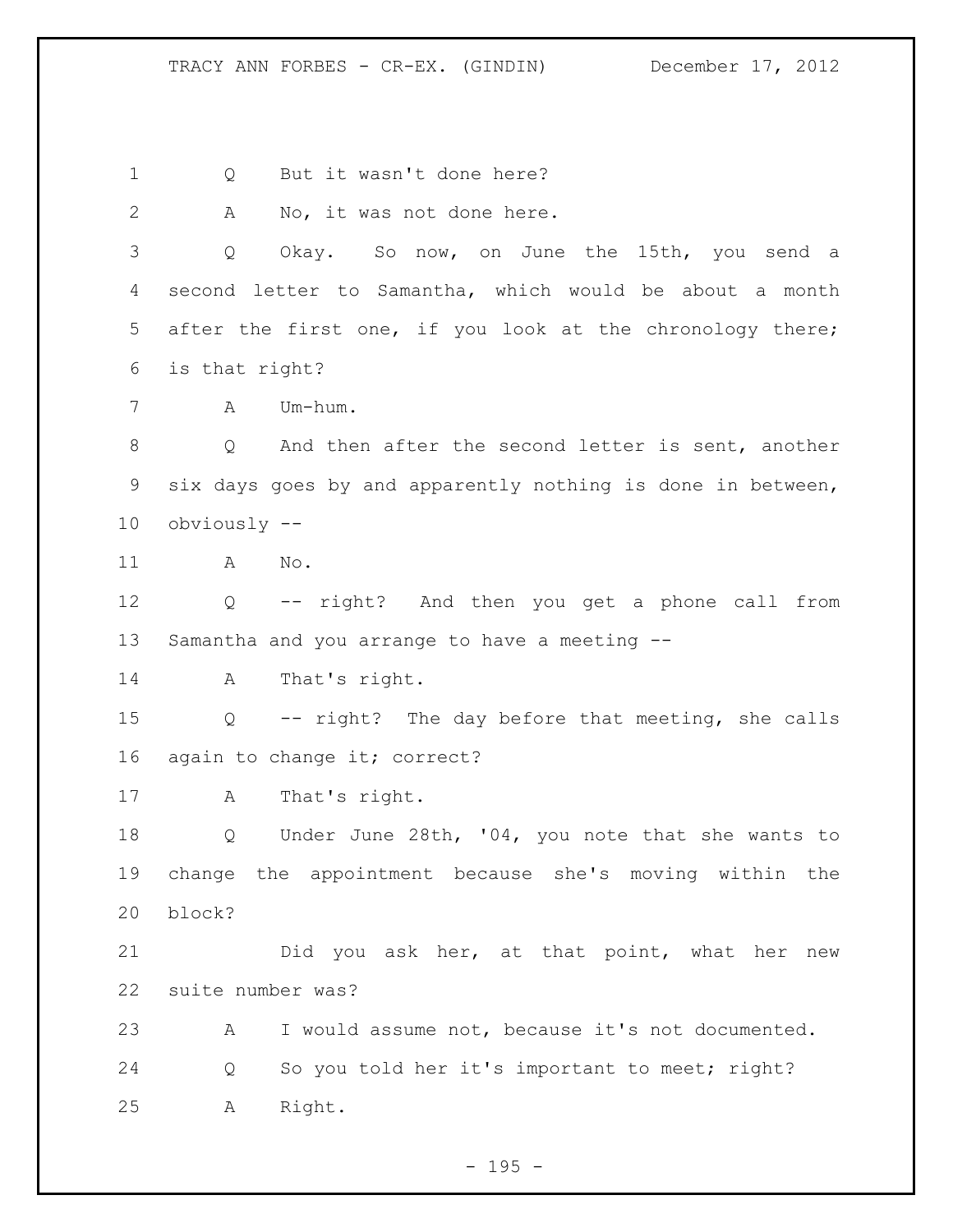1 Q And you did go the next day, as planned; right? A Right.

 Q And you couldn't get into the block; is that because you have to have some kind of code to get in, or how does that --

 A You would have to have a key and there's no buzzer system.

Q Do you know when --

 A So you would knock on people's windows or stand there and wait and hope that somebody exits the building and you can enter it.

 Q -- do you remember if you stood there and waited for awhile, to see if you could get in?

14 A I don't remember. That was my typical practice in situations like this, so --

 Q Did you have a phone number for her at that time? A I don't think I did, but I don't know.

 Q There's not indication there that you tried to phone her that day?

A No, no, there's not.

 Q In fact, there's nothing that happens for another 11 days, until July 9th, 2004? It's about 11 days or so; right?

A Right.

Q When you e-mailed her social assistance worker,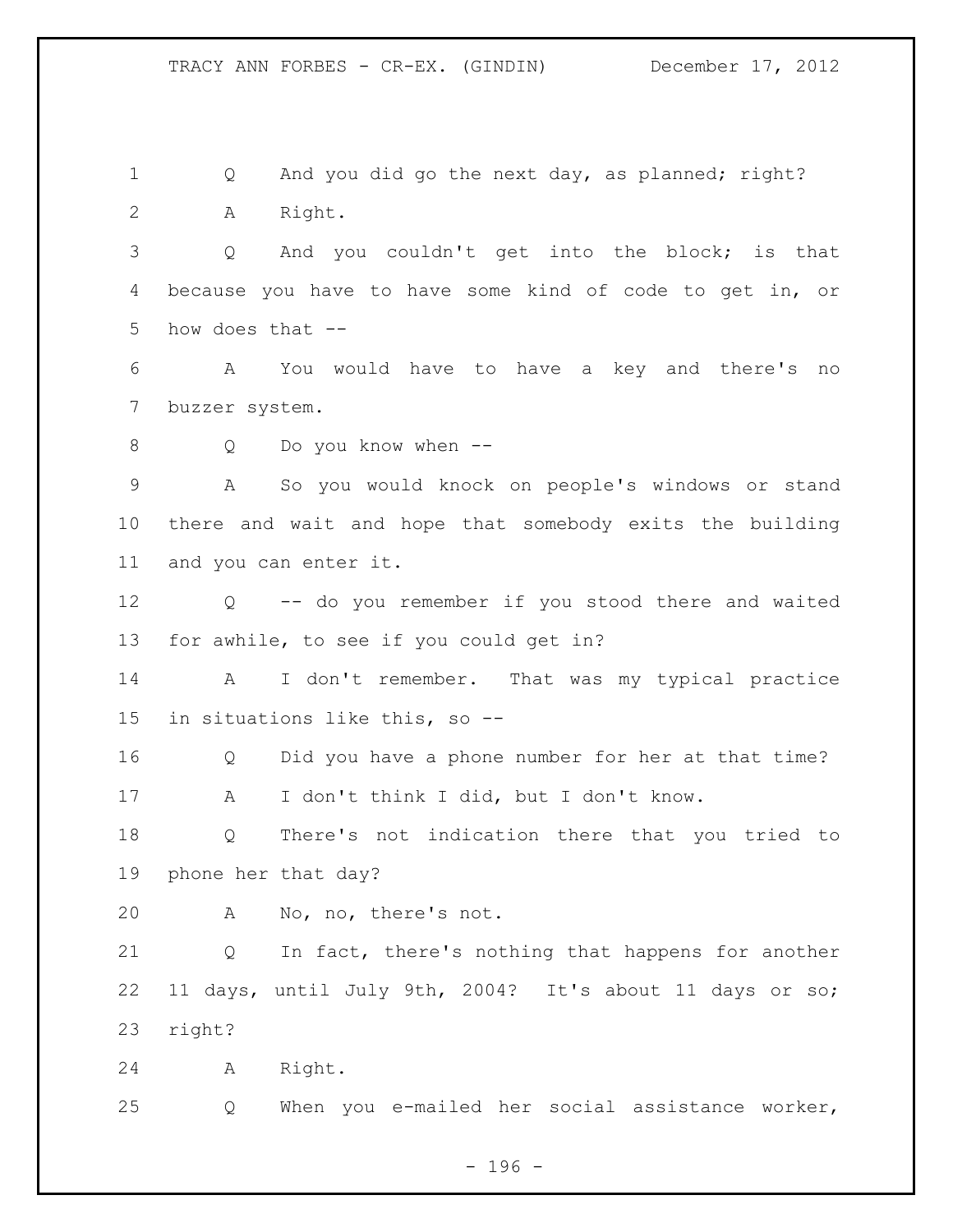requesting her new address?

A That's right.

 Q That could have been done on the 28th or the, the 29th, when you couldn't get into the block; right?

 A But at the time, I was thinking that she was going to agree to meet with me and that a, I wouldn't even be required to e-mail the EIA worker. And once I realized that she hadn't called back again, that's why I contacted EIA to ask for the address. And then she contacted me.

Q You waited 11 days to do that though?

 A That's right. Workload issues, I'm sure, played a role.

 Q Upon reflection, it would have been nice if you could e-mail --

A Well --

Q -- a few days earlier, or a week earlier?

 A -- you do the best that you can do and hindsight's always 20-20, and if we had a crystal ball, it would -- I mean ...

 Q And then you do get a message from her July 13th and there's a phone number there now, beside the message; right?

A July 13th?

Q Yes.

A Yes.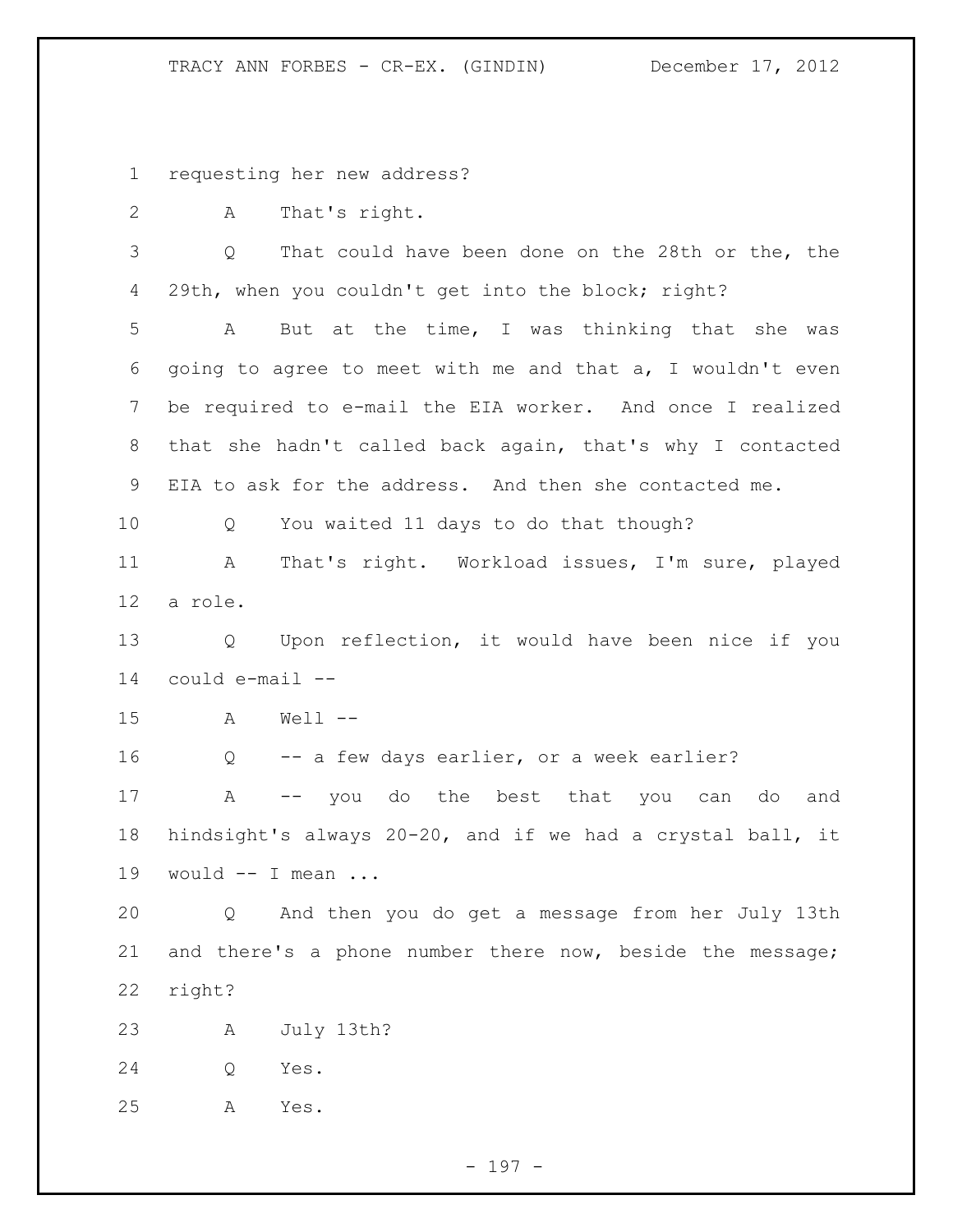Q Do you know whether that's a phone number that you had before, or is that the first time you saw it? A I don't, I don't know, I'm not sure. I'm thinking not, but I can't say for sure. Q So at this point, you phone her back and you arrange to meet her pretty quickly? A Right. 8 Q Ten minutes later? A Right. Q Obviously you felt that, needed to have a meeting soon? A Well, and I knew that she was calling from home, 13 so my hope would be that if I met her, agreed to meet with her right then, I would actually get to have a face-to-face with her and Phoenix. Q Now, you don't have any notes here about any sort of a time with Phoenix by herself, which we presume didn't happen? A No, it didn't. Q Yeah. Do you recall whether you asked if you could just speak to Phoenix? A That was not our practice at intake at the time, unless we had a specific abuse disclosure that we were

Q Is that the practice now, or it still the --

interviewing for.

- 198 -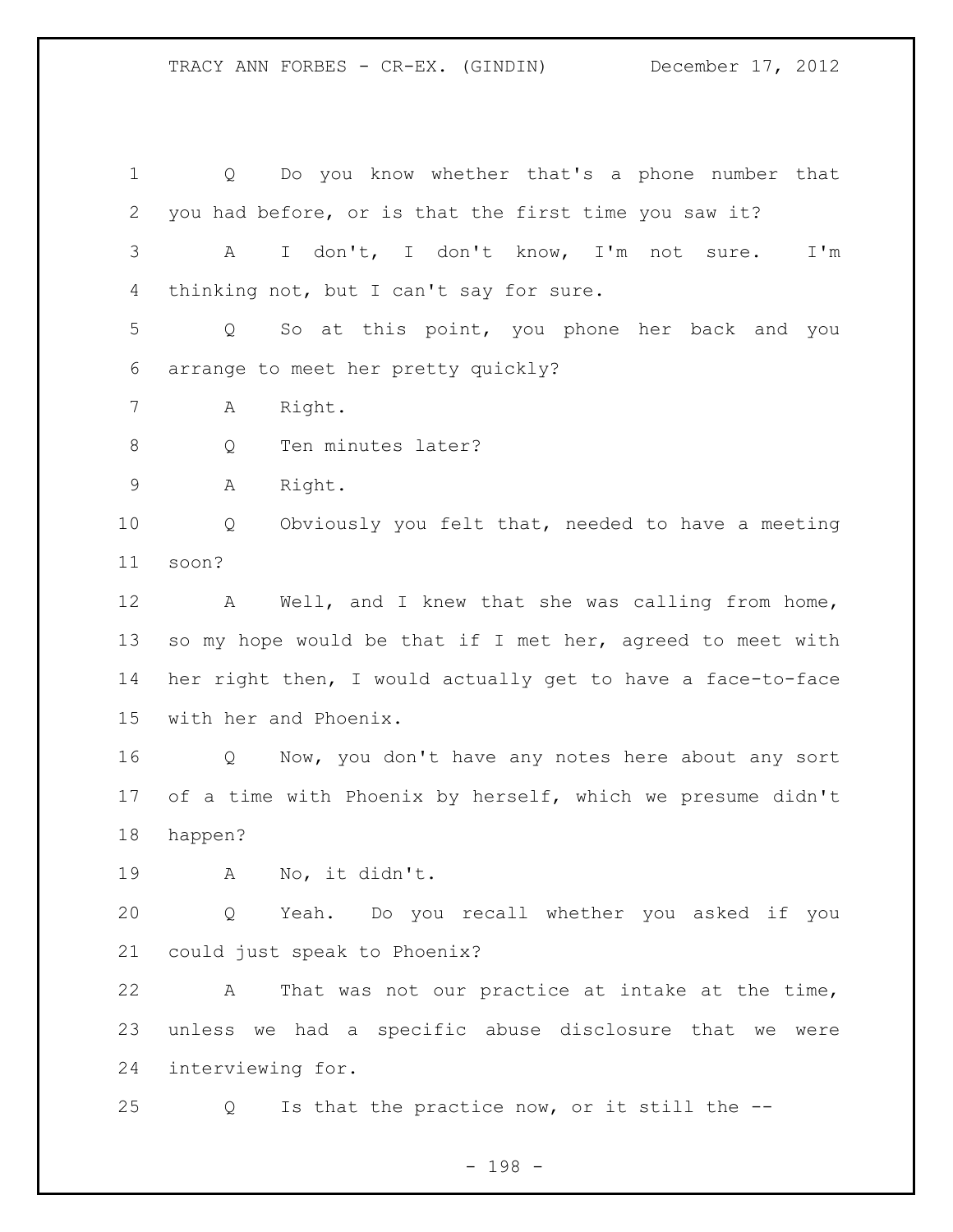1 A It's not the practice now, no.

2 Q So that hasn't changed?

A No, no, it has changed --

Q Oh, it has changed?

A -- now, intake sees all kids on their own.

Q Regardless of --

A Right.

 Q -- once you're there, you may as well try and talk to the child and see what you can pick up from that type of interaction; right?

 A Typically would, it would be a conversation or an interview with them.

 Q Now, it says here, of course, that you told her about the nature of your concerns, which appear to include substance abuse --

A Right.

 Q -- issues; right? Now, you expect that she would 18 admit that; is that what you would expect when you discuss those things?

A Some clients readily admit it, they do.

21 O And some don't --

A And some don't --

Q -- obviously?

A -- absolutely.

Q And that's all you have to go on, I guess, you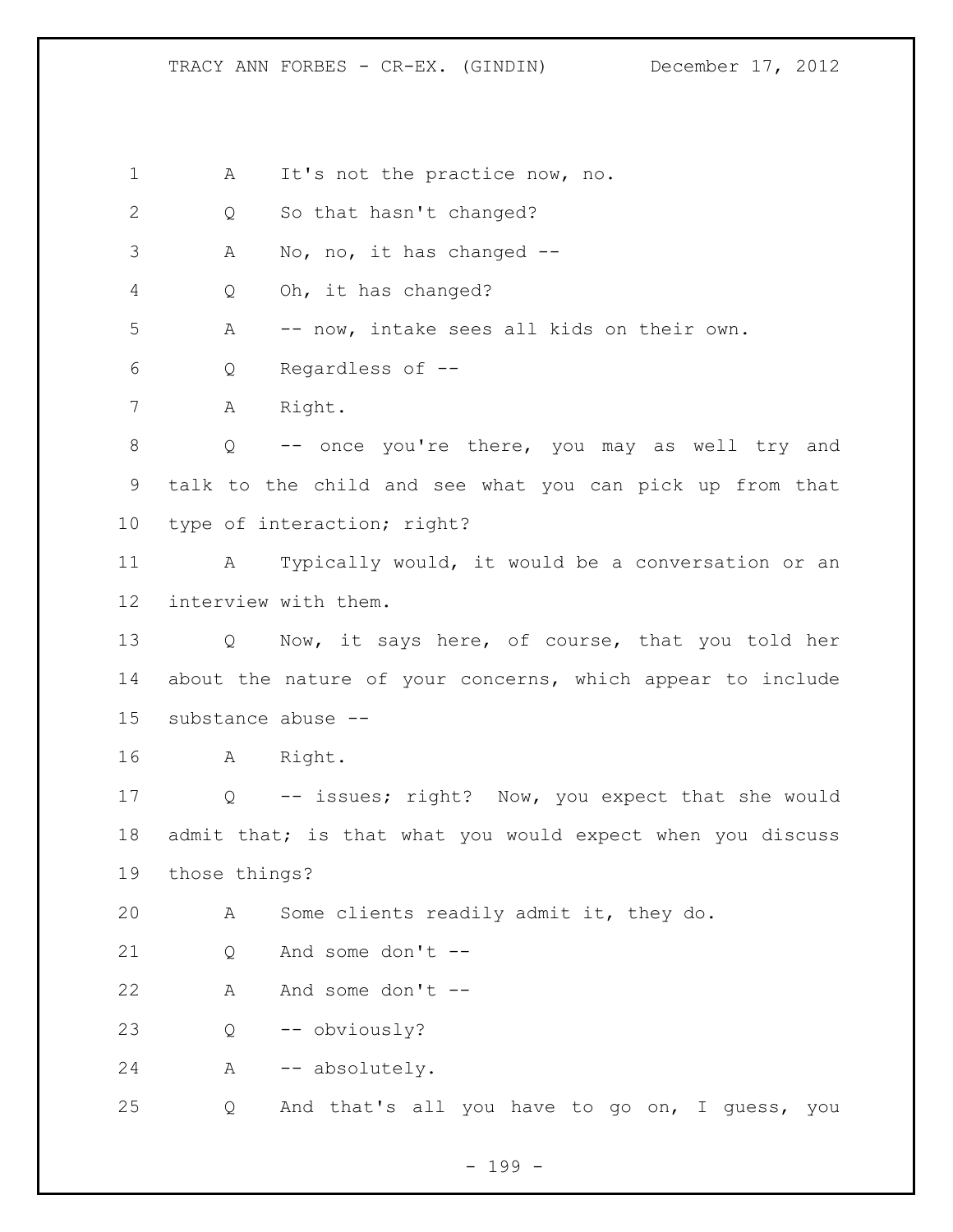ask her a question, she says no, that's it?

 A Well, and in the absence of people phoning us to say, you know, Samantha's actively drinking, go, can you go out now? It, it's very difficult to confirm an allegation like that.

 Q I suppose, if someone went out there unannounced in the evening, you might have a better indication of whether someone's actually abusing substances or not?

 A I mean, it's a possibility. Some people aren't drinking every single night, so even if you sent after hours out -- because I certainly have done that, in cases, and they've not been able to confirm that there's active drinking taking place and yet we suspect that there is in particular situations. So it's difficult to know.

 Q But it might give you a little more information, if you came unannounced in the evening or the weekend, than it would if you came announced during the day?

18 A I chose not to do that.

 Q Okay. It says here when you asked Samantha did she not feel that the disruptions in care caused any problems in her relationship with Phoenix, you -- according to your notes, you asked her that question?

A Right.

 Q Samantha advised that her main support, you used the word "main" here, is her boyfriend --

 $- 200 -$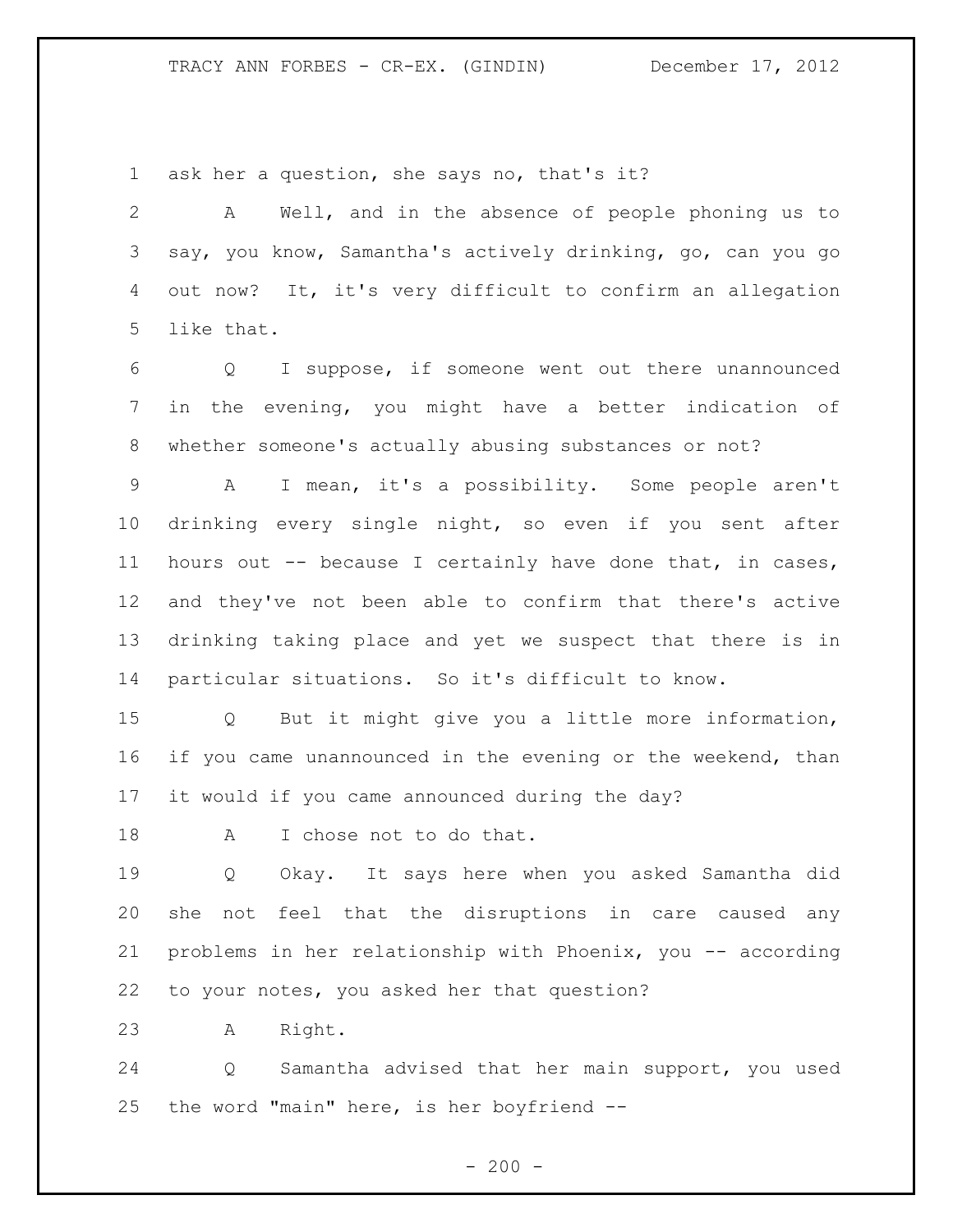1 A Um-hum. Q -- who is a trucker and stays with her when he's in the city. We're talking about Wes McKay; right? A Right. Q Okay. She advised you that that was her main support -- A That's right. Q -- and that he stayed with her when in Winnipeg; correct? So at this time, did you say, what's his last name? A No, I did not. And as I testified previously, at that point, my rationale was, I had no specific reason to be concerned about him and I mean, in hindsight, now I know I should have. Q And the reason, I suppose, is obvious. Had you known more, we could have -- you, or someone, could have checked them out a little bit better and come up with some of the things that were in that file that was read to you earlier; right? A Right. And at the end of the day, that may or may not have changed the course of action that was taken, at least on my part. Q But it's still pretty good information to know? A I have, I have acknowledged that I wish I had

 $- 201 -$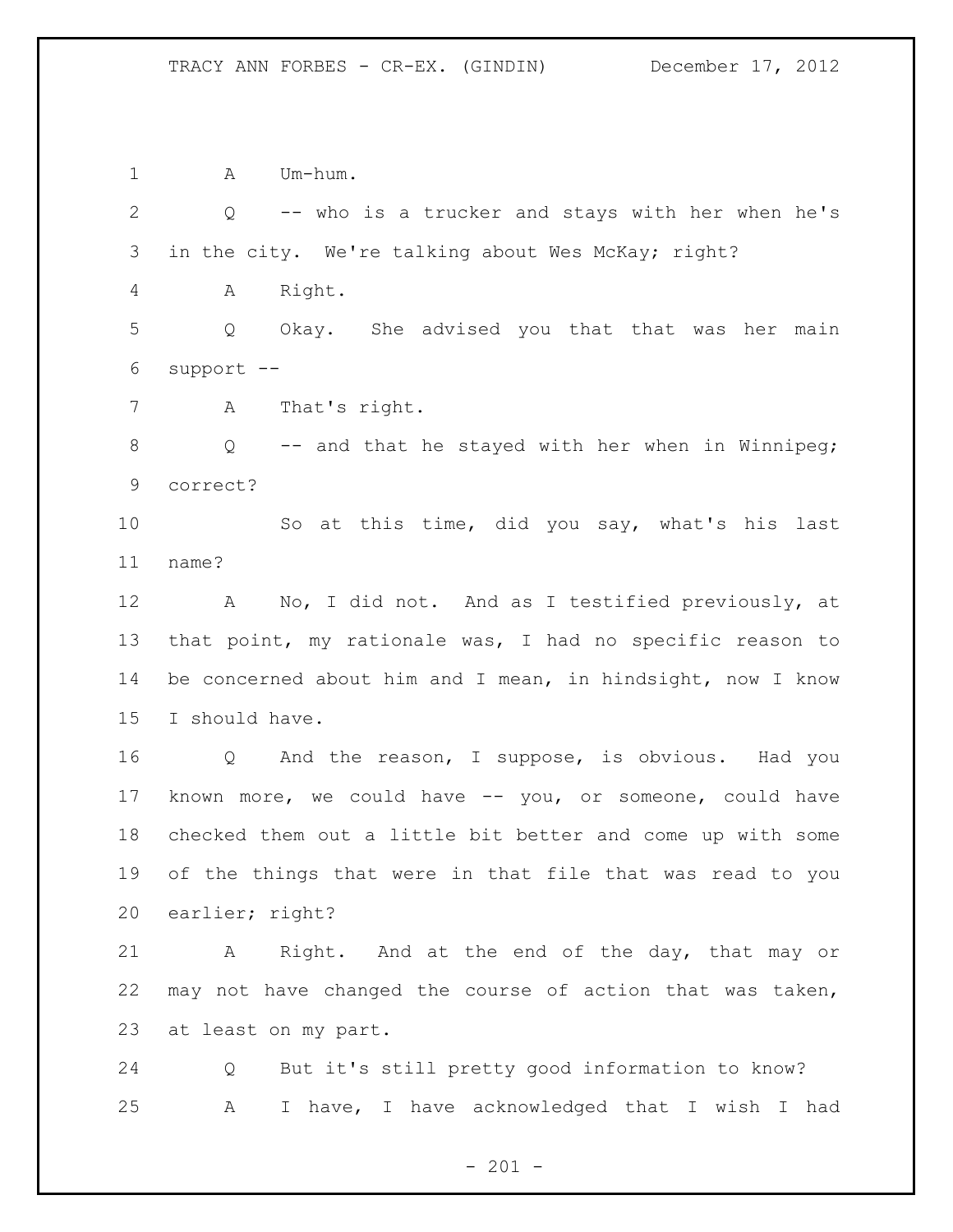done that.

| One of the things you said, I think, when you<br>Q          |  |
|-------------------------------------------------------------|--|
| went there on May the 13th, 2004, when Wes answered the     |  |
| door, was that you were somewhat concerned about letting on |  |
| who you were and that kind of thing?                        |  |
| That's right.<br>A                                          |  |
| Okay. Now, when you went to Samantha's mother's<br>Q        |  |
| place --                                                    |  |
| Right.<br>A                                                 |  |
| -- within minutes of that --<br>Q                           |  |
| Um-hum.<br>A                                                |  |
| -- first visit, there's nothing in your notes<br>Q          |  |
| about asking how, how is Samantha doing? It appears as      |  |
| though you wouldn't have asked, even asked that, according  |  |
| to the notes?                                               |  |
| A<br>No, I did not ask her mother that. I was looking       |  |
| for Samantha and wanting to meet with Samantha.             |  |
| I presume you also wanted to know how Phoenix<br>Q          |  |
| was?                                                        |  |
| A<br>For sure.                                              |  |
| Now, with her, you did identify yourself, because<br>Q      |  |
| she knew who you were, I suppose, or you knew who she was?  |  |
| Yes, I did identify who I was there, because I<br>A         |  |
| knew that she would have known that Samantha had a history  |  |
| and I knew that that was Samantha's mom.                    |  |
|                                                             |  |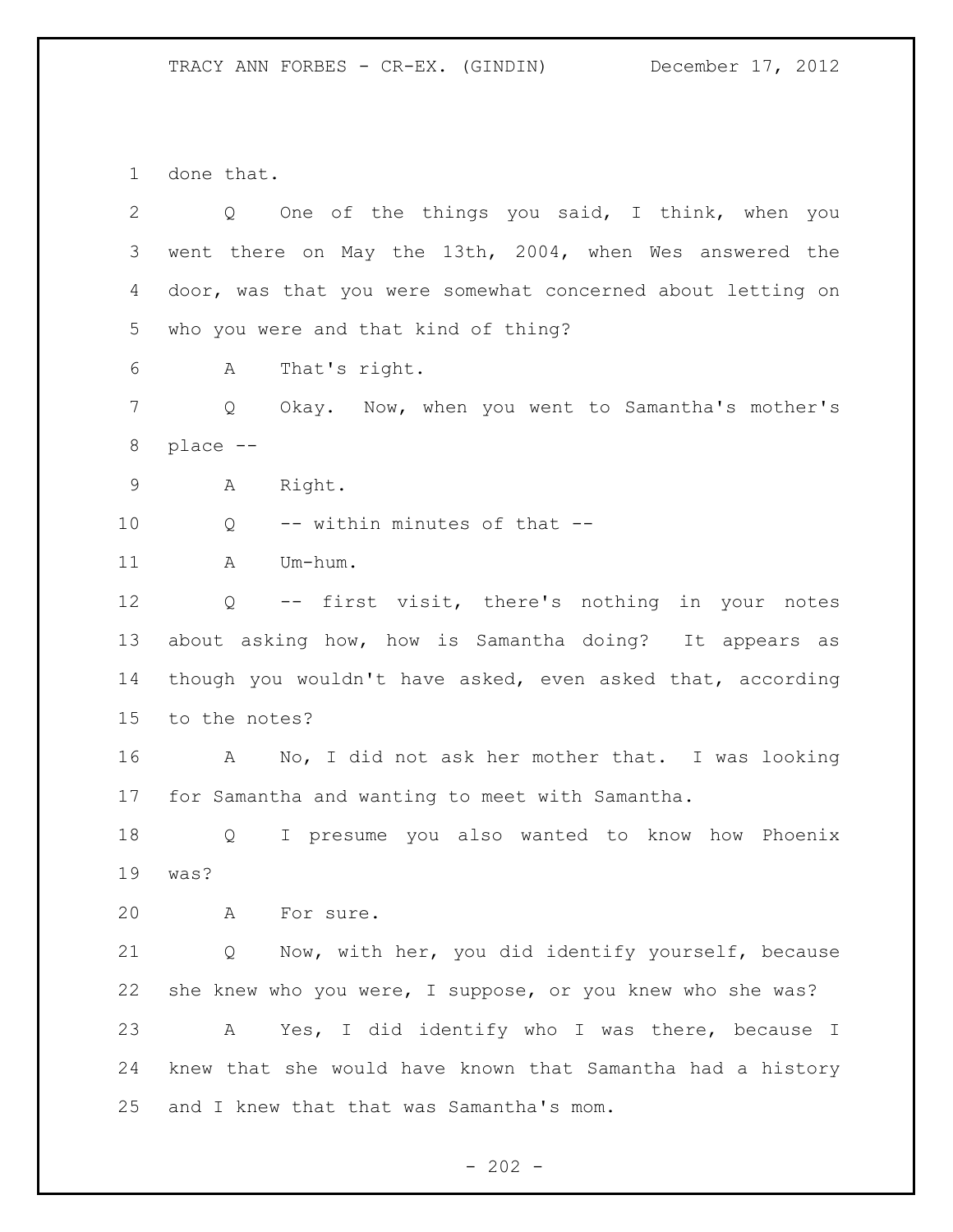Q Okay. So it appears you didn't ask how, how Phoenix was doing; correct? A No, I did not. Q And it appears as though you never asked the mother -- A I didn't anticipate that Samantha's mother would tell me anything other than that Phoenix was doing well. Q Well, in the past, you're relying on what people are telling you, so why not ask the questions? A Yeah. At that point, I was most focused on trying to have a face-to-face with Samantha and Phoenix. Q Did you ask Samantha's mother if she knows who Wes is? A No, I did not. Q Or whether he's her boyfriend, or how close they are, or does he live there? Any of that stuff? A I didn't ask that, no. Q And when you did see Wes for a brief period, who long would that have been for? A minute or so, or? A Maybe a few minutes, a minute, I don't know. Not very long at all. Q And really, you left without no additional information than when you got there? You didn't know anything about him, or whether he was safe or not, or what his background was or anything; right?

 $- 203 -$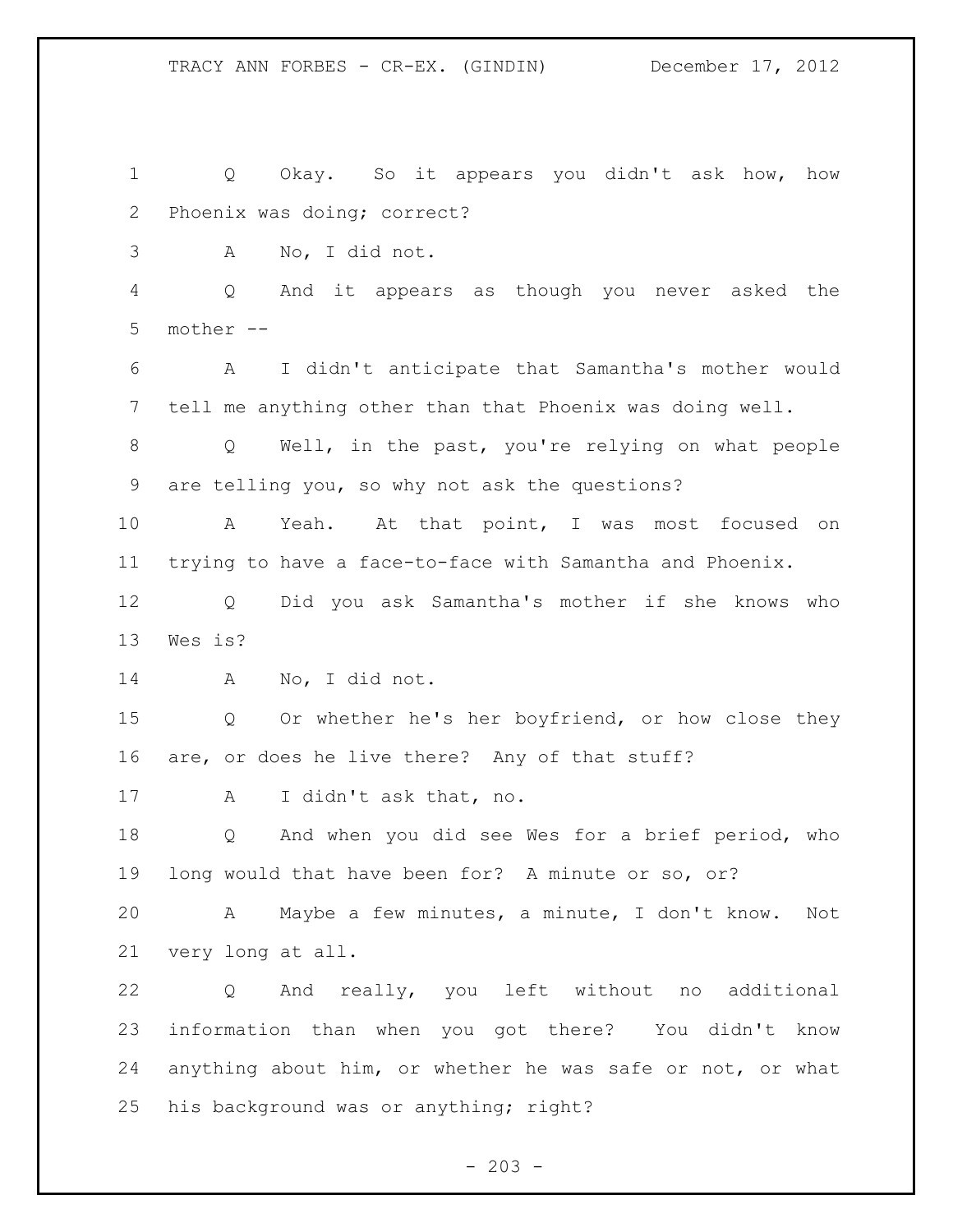A No, and at that point, I had no reason to be concerned about him.

Q Except that he --

 A We don't go to everybody's house though and demand all this information about who somebody is that answers the door upon the first meeting.

 Q -- except that he would be, apparently, living in 8 the house that Phoenix was in, so that's --

A At, at the time, I didn't know that.

 Q Um-hum. I think you indicated as well that your, one of your concerns was whether Phoenix would be developmentally on track?

 A I didn't, I don't think I said that, but I think Derek had asked me that question.

 Q And I think you said, well, if you noticed something to the contrary, you would have made a note?

17 A Exactly.

 Q How would you be able to tell if somebody was, a child, was developmentally on track?

 A Well, there's, I mean, there's certain things that you would expect children of certain ages to be able to do, particularly younger kids. Like, if you're looking at a baby, is this baby able to stand yet? Are they walking? Phoenix, what's her verbal skills like? How does she present? I mean, there's certain things that you would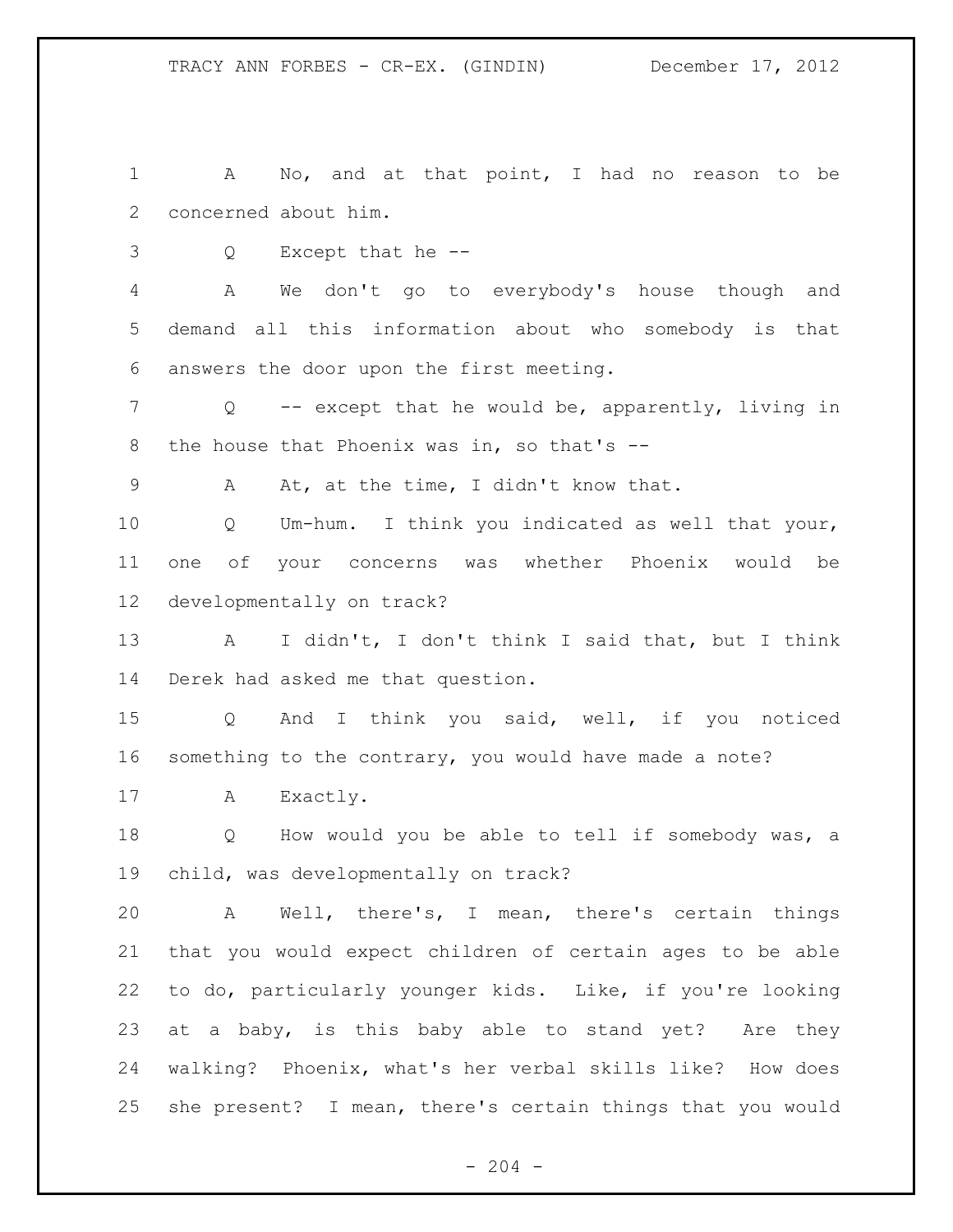| $\mathbf 1$ | look for. I mean, it's a lot easier to do with a baby, in   |
|-------------|-------------------------------------------------------------|
| 2           | sitting and standing, but still, with it, a<br>terms of     |
| 3           | younger child like Phoenix, I mean, you would, you would    |
| 4           | notice more obvious developmental concerns. You might not   |
| 5           | notice slight, you know, delays or advances in development, |
| 6           | but the more obvious stuff, you would be able to notice.    |
| 7           | And some of the stuff that might not be<br>Q<br>as          |
| 8           | obvious, you'd have to talk to her?                         |
| $\mathsf 9$ | Right.<br>Α                                                 |
| 10          | Okay. But you --<br>Q                                       |
| 11          | Again, at that time, that was not our practice.<br>Α        |
| 12          | But obviously there was nothing that you noticed<br>Q       |
| 13          | that you $-$                                                |
| 14          | Sorry?<br>A                                                 |
| 15          | -- there was nothing that you noticed in that<br>Q          |
| 16          | area that you wrote down?                                   |
| 17          | No.<br>Α                                                    |
| 18          | indicated that you had not -- or<br>When you<br>Q<br>at     |
| 19          | least there were no notes that Kim Edwards or Rohan         |
| 20          | Stephenson had called in with any concerns about Samantha,  |
| 21          | course, you don't know, at that time, what they knew about  |
| 22          | her, or what they didn't know about her?                    |
| 23          | About Samantha?<br>Α                                        |
| 24          | Yes.<br>Q                                                   |

A Well, I knew they would have had some degree of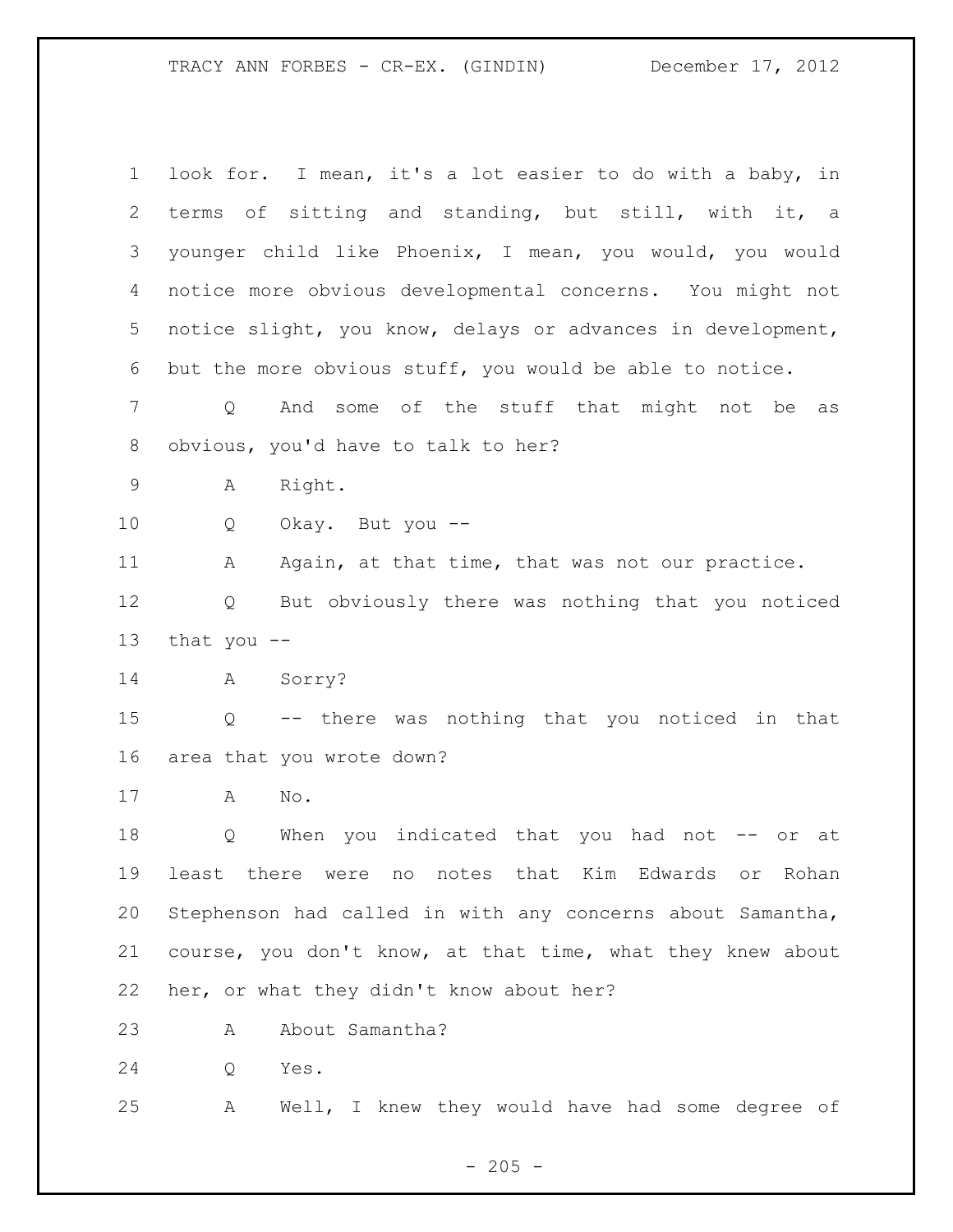contact with Samantha and I knew that they had contact with Steven so --

Q Yeah.

 A -- I had assumed that in their contact with Samantha, if they had had concerns, even if they were just minimal concerns, they would have notified the agency, given how much they had already cared for Phoenix and if they had heard of concerns from Steven, they would have notified the agency about that as well.

 Q But the evidence is clearly that their involvement was mainly with Steven, Steve?

 A Right. But they did have some contact with -- at least the information I had was that Samantha dropped Phoenix off and picked Phoenix up from them and that Samantha was having some visits in their home with Phoenix.

 Q We've heard evidence that it was pretty minimal, 17 as far as Samantha was concerned; would you --

 A I'm going by whatever -- I mean, I, I, I wouldn't have had, you know --

Q -- you didn't --

21 A -- that evidence.

Q -- you didn't know for sure --

A No.

 Q -- on those things? And certainly you didn't make a call to them to find out more?

 $-206 -$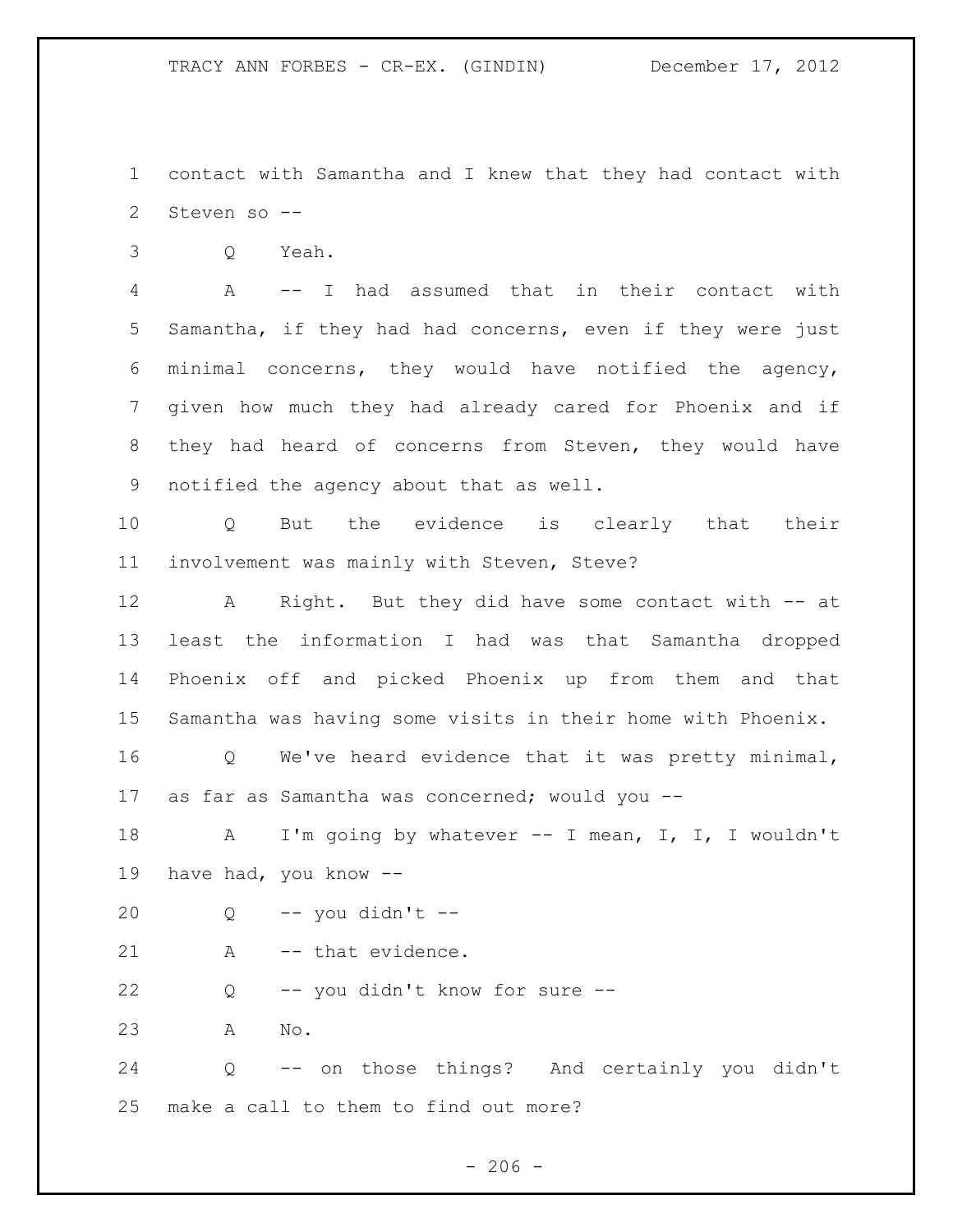A No, I did not.

Q No.

 A Again, Debbie De Gale had tried to reach them and couldn't.

Q By telephone?

A Right.

 Q When you consulted with your supervisor, for whatever reason, I think you told us that you didn't really make notes of those meetings, or you did?

 A Typically not. If there was a major thing that I was -- issue I was consulting about, I might have documented it in the intake summary, but often I would just 13 go in there, consult with her and then not necessarily document it.

 Q Now, I think you said that even had you know some more of these things about Wesley McKay and I can tell you that you were only read a very small portion of some very disturbing things that we'll hear about later, but had you know more of this, you, you think it, it still might have been a low priority thing, even if it was referred to a family service worker?

 A Yes, given the family service unit it would have gone to, which would have been the downtown unit, that has a high number of cases and the families that they work with have complex needs, multi problems.

 $- 207 -$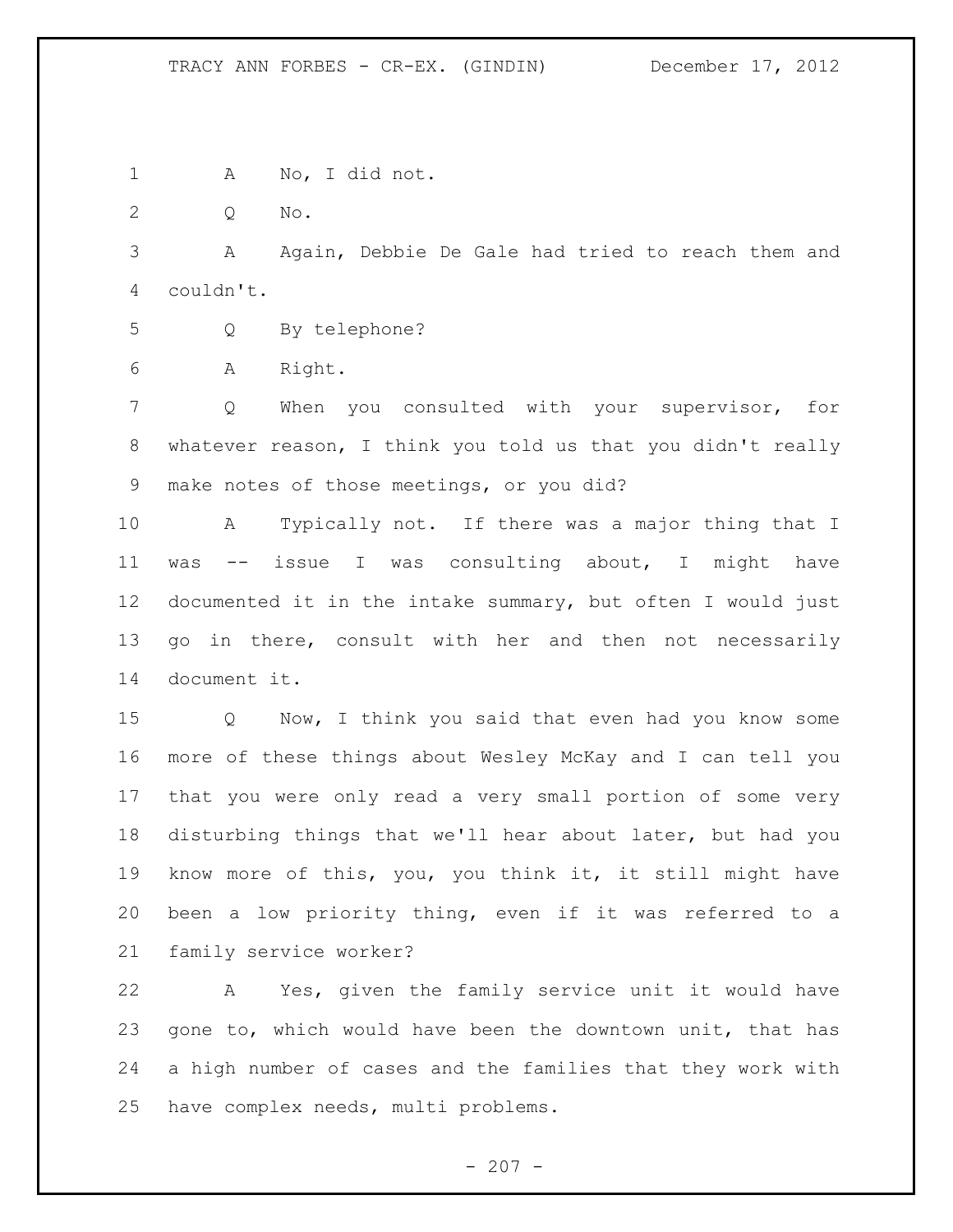- Q But if that --
- 

A It's an extremely busy unit.

 Q -- if that did happen, the file would at least be 4 monitored, rather than being closed; right?

 A What's your version of monitor though? If you're thinking that someone's going to be going out every couple weeks to see Samantha and Phoenix, that would unlikely, that would be unlikely to happen. What typically would have happened is either the case would have sat open on somebody's caseload and unless a further call had been received reporting concerns, nothing further would have been done. And often what has been happening now, given that we've been getting a lot of cases that have been transferred from intake to family service, because people are scared to close files at intake and as a float social worker, many of us floats are going to units and having to follow-up on these particular cases where we would go out, do an initial meeting and determine, does this file stay open, or do we close it? Because often the supervisor will flag it, saying we've got this case from intake, I'm not sure why it was even transferred to us, go out, do an initial meeting, see if there's any risk factors apparent that would be, warrant us keeping it open and then often we're closing those files.

Q So when the file is closed, you'll agree that no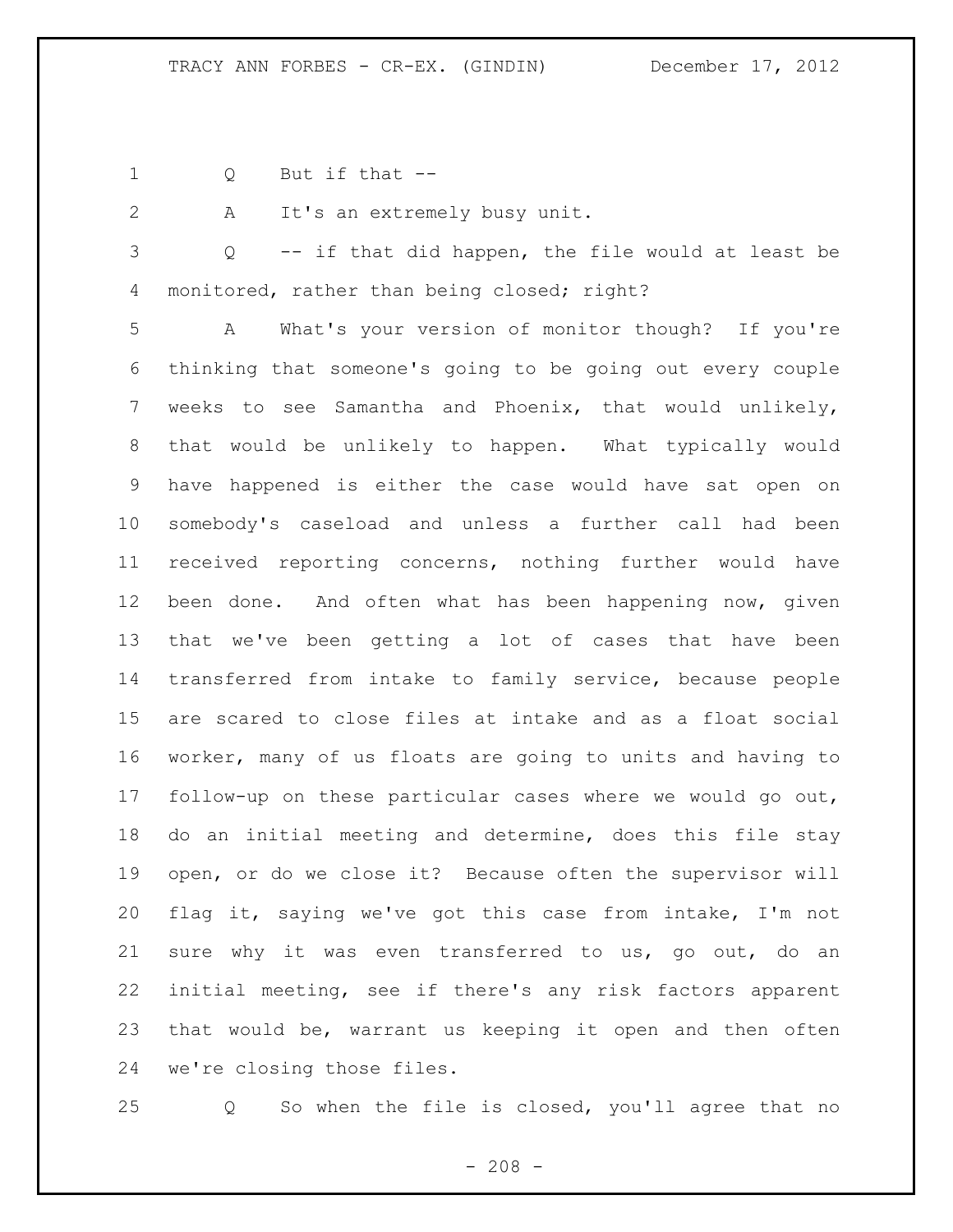further work is done on it?

A No.

3 THE COMMISSIONER: And, and would -- in 2004, would the fact you knew that the family services was a, was a busy place and, and I think you're saying overworked --

6 THE WITNESS: Yes.

 THE COMMISSIONER: -- would that be reason for you not making the transfer?

9 THE WITNESS: No, it would -- that reason wouldn't have been the reason alone. I think what I said before was we typically wouldn't transfer a file to be monitored. You would have to transfer a file with a plan. That was the typical practice at intake --

14 THE COMMISSIONER: Yeah, my, my --

15 THE WITNESS: -- not just to be monitored.

16 THE COMMISSIONER: -- question is, was that a reason for not making the transfer?

18 THE WITNESS: Not necessarily, no. That alone, would not have made me say I'm not transferring this file.

BY MR. GINDIN:

 Q So your decision was to close the file and of course, we now know there were things you didn't know; right?

A Right.

 $-209 -$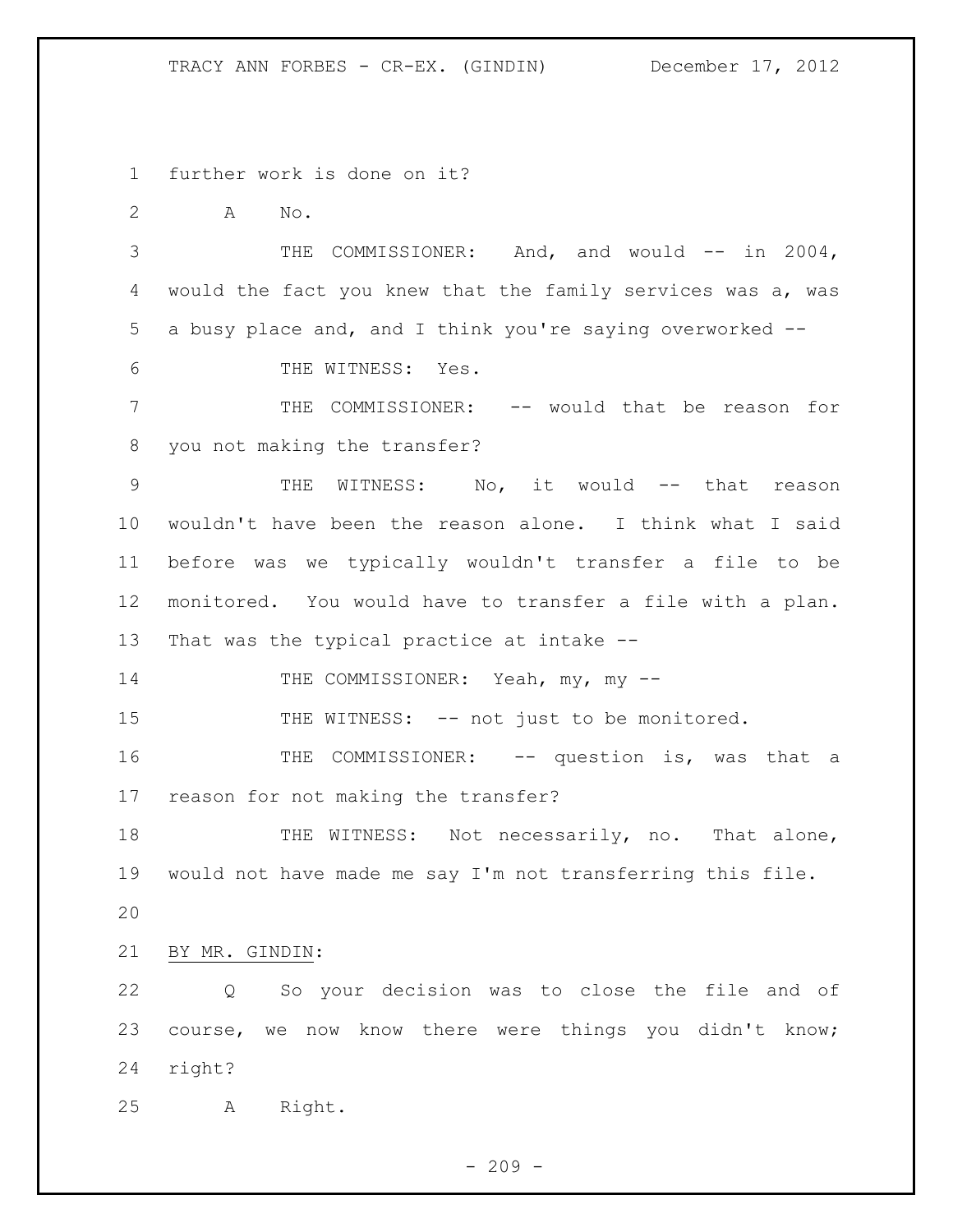Q But you're saying that even had you known these things about Wes McKay, and even if the file had then been transferred over to family service worker, you think it's quite likely that it just would have sat there without anybody checking it out, or wanting to find out more about Wes?

 A Someone would have done an initial meeting with him and then beyond that, if there hadn't been further concerns that would have come forward, it most likely would have sat there.

Q Even --

12 A And it certainly would not have been a case that would have had a, a worker going out on a weekly or a biweekly basis and doing close monitoring.

 Q And some of these things that would become apparent from the file was a clear history of violence and a criminal record and all of these kinds of things, allegations of abuse, all sort of very serious matters; are, are you saying that no one would want to tell Samantha about that?

 A We would not be able to tell her, due to confidentiality. We could not go out there and say, look, he has this child welfare history, or he has this type of criminal record. We could tell her that, based on information that we have, he's believed to pose a high

 $- 210 -$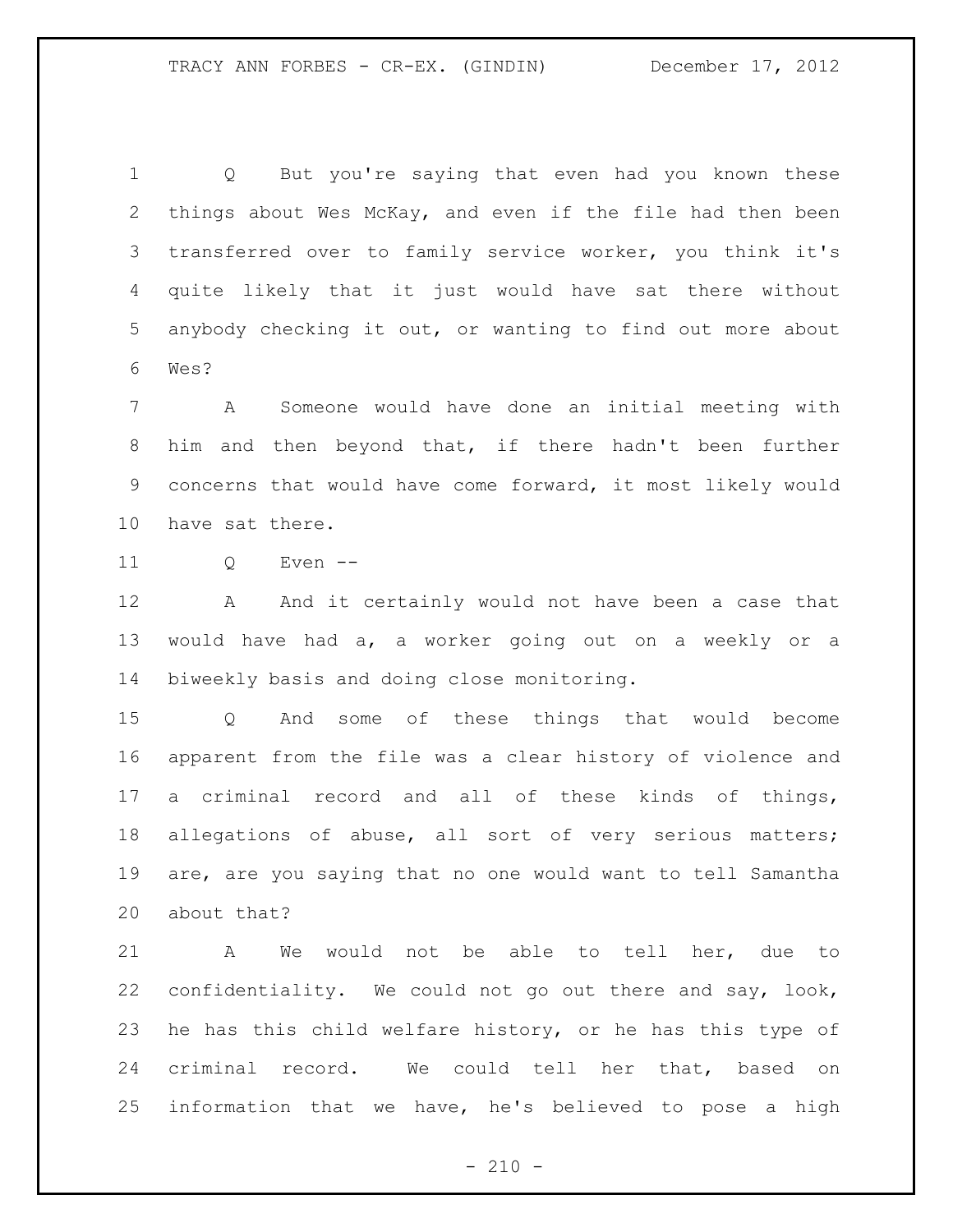risk, or a medium risk, whatever, to herself or Phoenix, but we could not tell, in situations like this, you can't provide that type of confidential information and that was the practice at intake and abuse intake. Q So had the file not been closed, and sent over to, for follow-up, someone might have done that? 7 A They may or may not have. Q There were certainly grounds for doing it? 9 A It's speculative for me to say what -- I mean, it's possible, yes. I can't say what somebody would have done on something -- Q But you'll agree -- 13 A -- like that. Q -- that, you'll agree that the background that we're now familiar with about Wes McKay is pretty serious stuff? A It's certainly concerning, yes. Q And a lot of it relates to domestic abuse? A Yeah. As I previously testified though, domestic abuse and domestic abuse alone would not necessarily get a case transferred to family service. Q No matter -- A That was not the common practice at intake. The common practice at intake would be that you would educate

- 211 -

the family, you would develop a safety plan and those files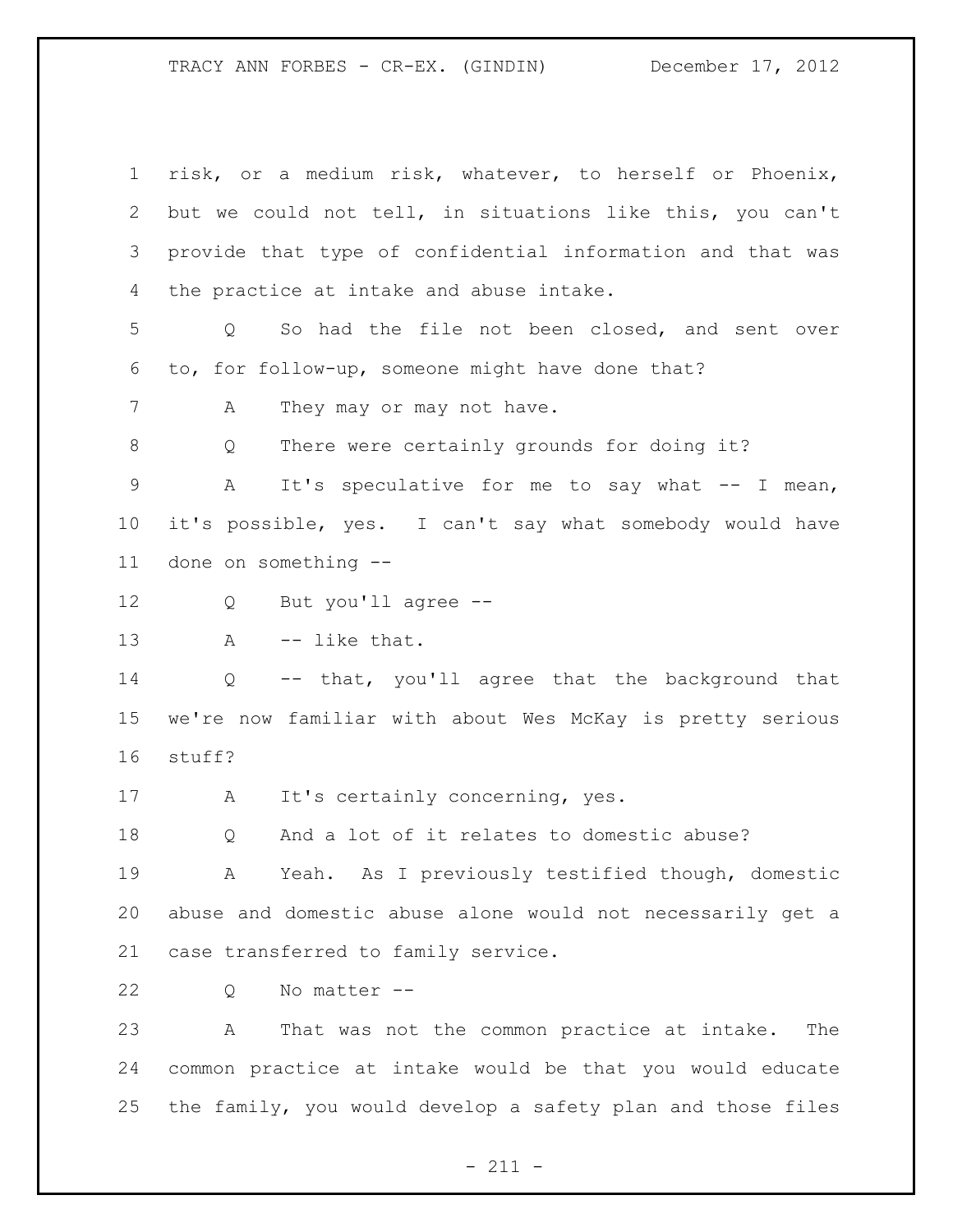would often get closed.

| $\overline{2}$ | Q              | -- no matter how severe?                                    |
|----------------|----------------|-------------------------------------------------------------|
| 3              | A              | It would depend.                                            |
| 4              | Q              | Now, after you found out what happened here, it             |
| 5              |                | think it would be March of '06 likely --                    |
| 6              | A              | Right.                                                      |
| 7              | $\mathsf{Q}$   | -- that this was reported in the newspaper, that            |
| 8              |                | Phoenix had been murdered, you say you never discussed your |
| 9              |                | involvement with your employer. Maybe just step back, were  |
| 10             |                | you aware immediately that you were involved, or did you -- |
| 11             | A              | I was aware pretty immediately that I was                   |
| 12             | involved, yes. |                                                             |
| 13             | Q              | And that was from your own recollection, or --              |
| 14             | A              | Yes.                                                        |
| 15             | Q              | Yes? And there was no real meetings with anyone             |
| 16             |                | to deal with the obvious issues that that would bring on?   |
| 17             | Α              | $\mathrm{No}$ .                                             |
| 18             | Q              | And you do agree that maybe that's something that           |
| 19             |                | should have happened?                                       |
| 20             | A              | For sure.                                                   |
| 21             | Q              | Do you know, does that happen now?                          |
| 22             | A              | I don't know if it happens now.                             |
| 23             |                | Those are my questions, thank you.<br>MR. GINDIN:           |
| 24             |                | THE COMMISSIONER:<br>Thank you, Mr. Gindin.                 |
| 25             |                | Mr. Saxberg?                                                |

- 212 -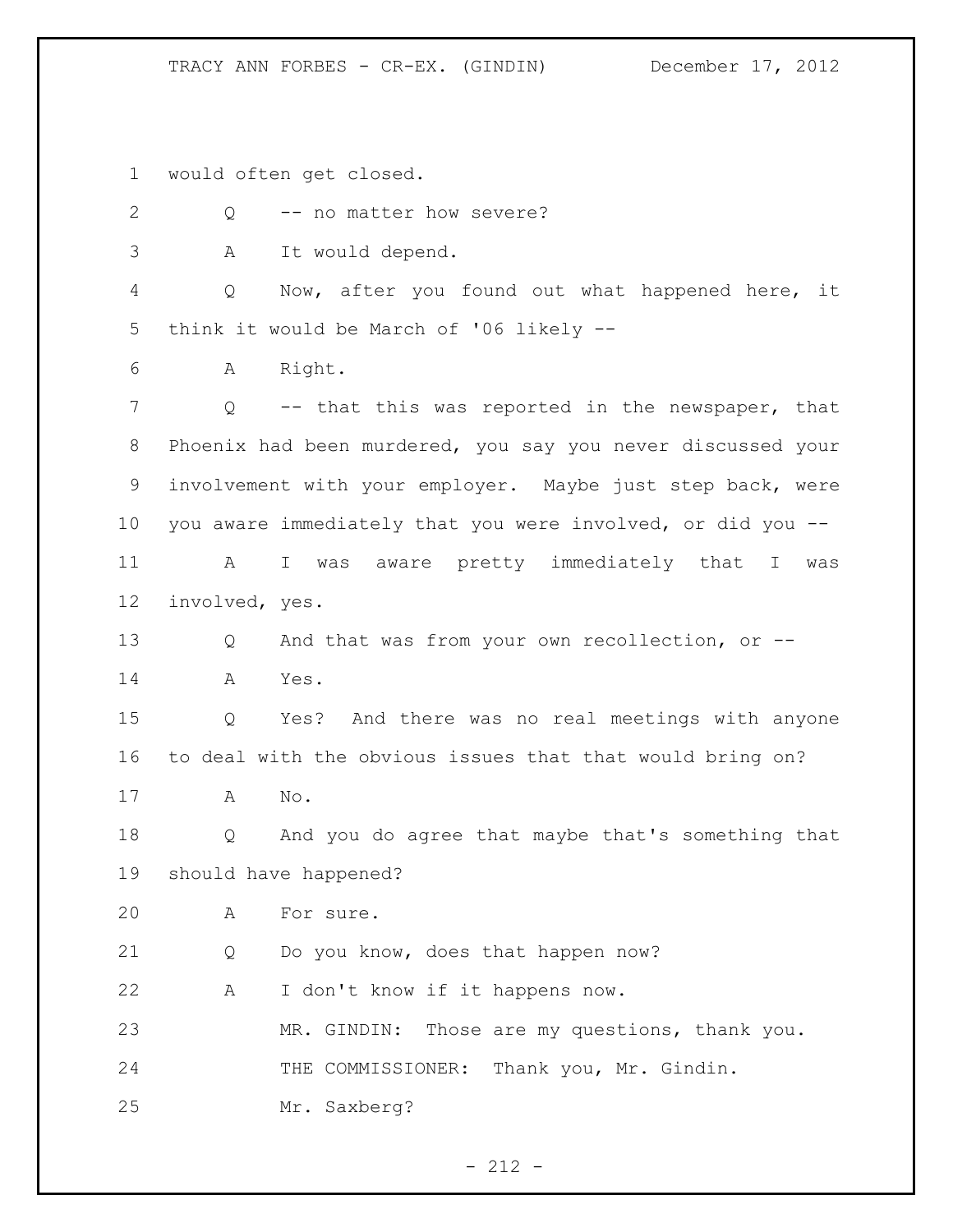1 MR. SAXBERG: Mr. Commissioner. Good afternoon, Ms. Forbes. It's Kris Saxberg and I act for ANCR, the General Authority, Southern Authority and the Northern Authority. If we could begin by turning to Commission disclosure 2066 and it's page 43273. Mr. Commissioner, I don't believe you have that in a -- THE COMMISSIONER: Oh, all right, all right. 10 MR. SAXBERG: -- paper copy. THE COMMISSIONER: Thank you for telling me. CROSS-EXAMINATION BY MR. SAXBERG: Q This is a -- that's the title page of a document that I'm sure you're familiar with, the General Child and Family Services Authority Case Management Standards Framework book; familiar with that? 18 A No, I haven't seen this before, actually. Q You're not familiar with -- A I haven't seen this. I've seen standards online, but I haven't seen this particular -- like, I, I refer to standards on the computer, I'll type -- but I haven't sent his particular -- MR. SAXBERG: Maybe if we could just scroll 25 through this and put it at a hundred percent, so pages are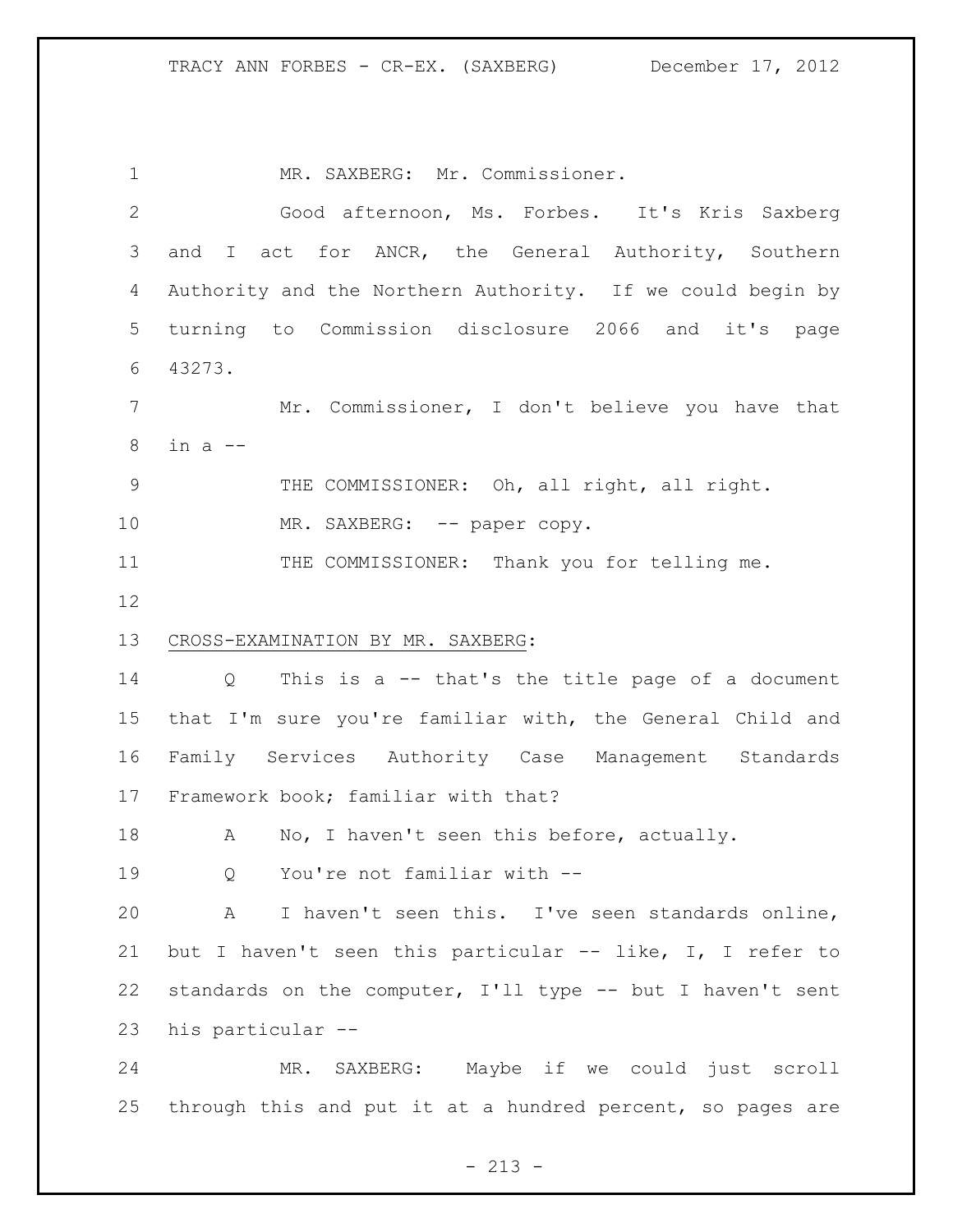a little ... If you could, yeah, keep going. BY MR. SAXBERG: Q This is a, a, a bound, shortened version -- A Okay. Q -- of the standards -- 7 A Okay. Q -- that's produced by the General Authority for its agencies. A Okay. Q Is it looking more familiar to you now? 12 A I refer online to the standards, so it, I guess the document maybe looks slightly different than the one that I would refer to online, that's all. Q Okay. And isn't it the case that you're also provided with a flowchart that's available to all social workers? 18 A I'm not aware of a flowchart, but ... Q Now, you were away for, for a period quite recently; right? A Yes. Q And did, did that mean that you were away for most of 2011? 24 A I was away for a good chunk of -- not 2011, but I was away from December 2011, the very beginning, until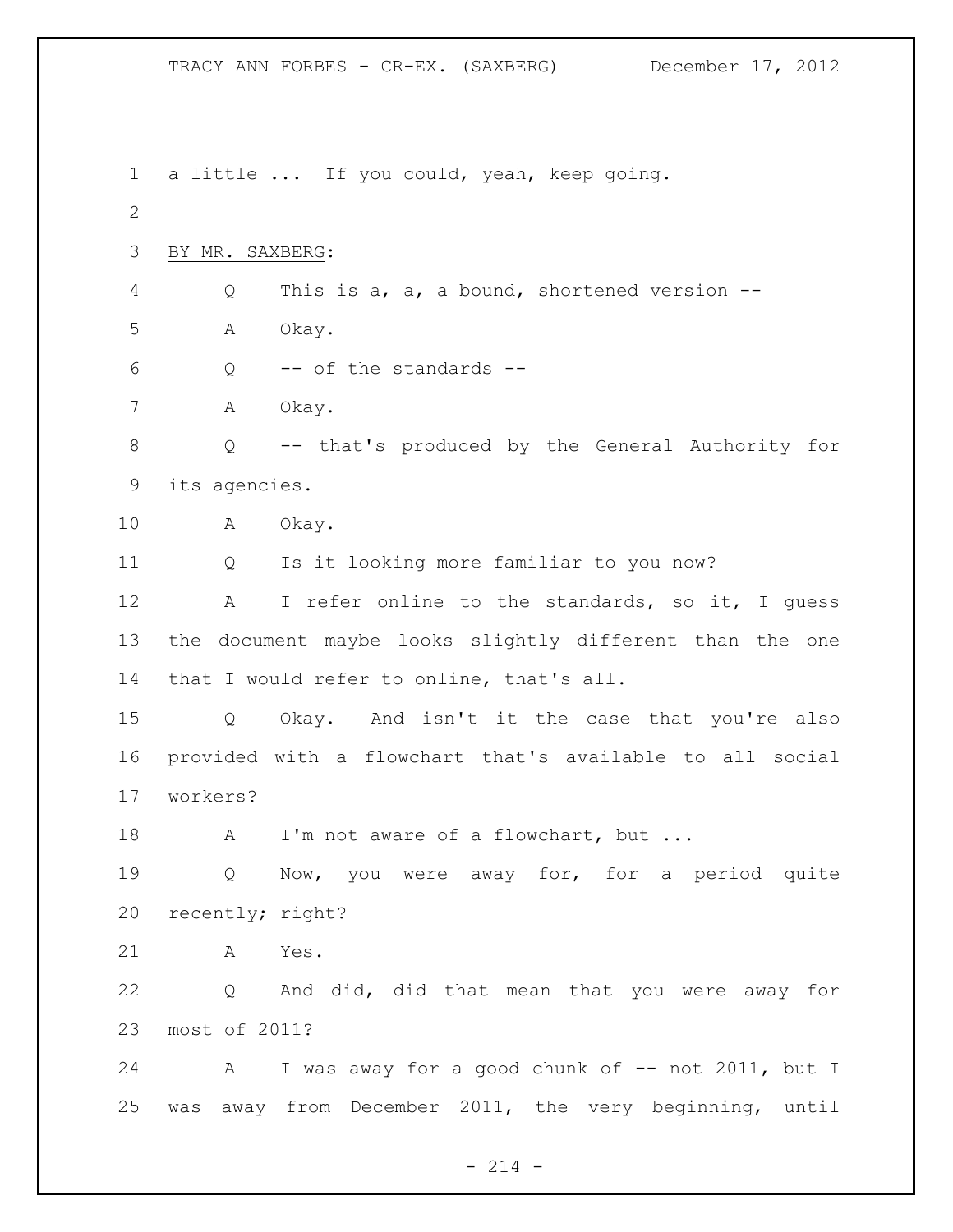October 2012. Q October 2012? So you've, you've just come back  $-$  A Yes. Q -- as this proceeding has commenced? A Right. Q And as a result of that, did you miss the training that was offered by the General Authority for standards? A I'm assuming that I did, because I haven't had training in standards and ... Q And are you aware that -- your group that you're in right now is the -- what's it called, formally? A Like, the unit I'm with? Q The unit, yes. A Float social workers. Q Right. And how many of there are you? A There's eight of us, some of which, about half of which are part time. And then the rest of us are full time. Q Okay. And are you aware as to when the next training session is coming for that float social worker pool? A No, I'm not. Q Now, as a result of your absence, did you also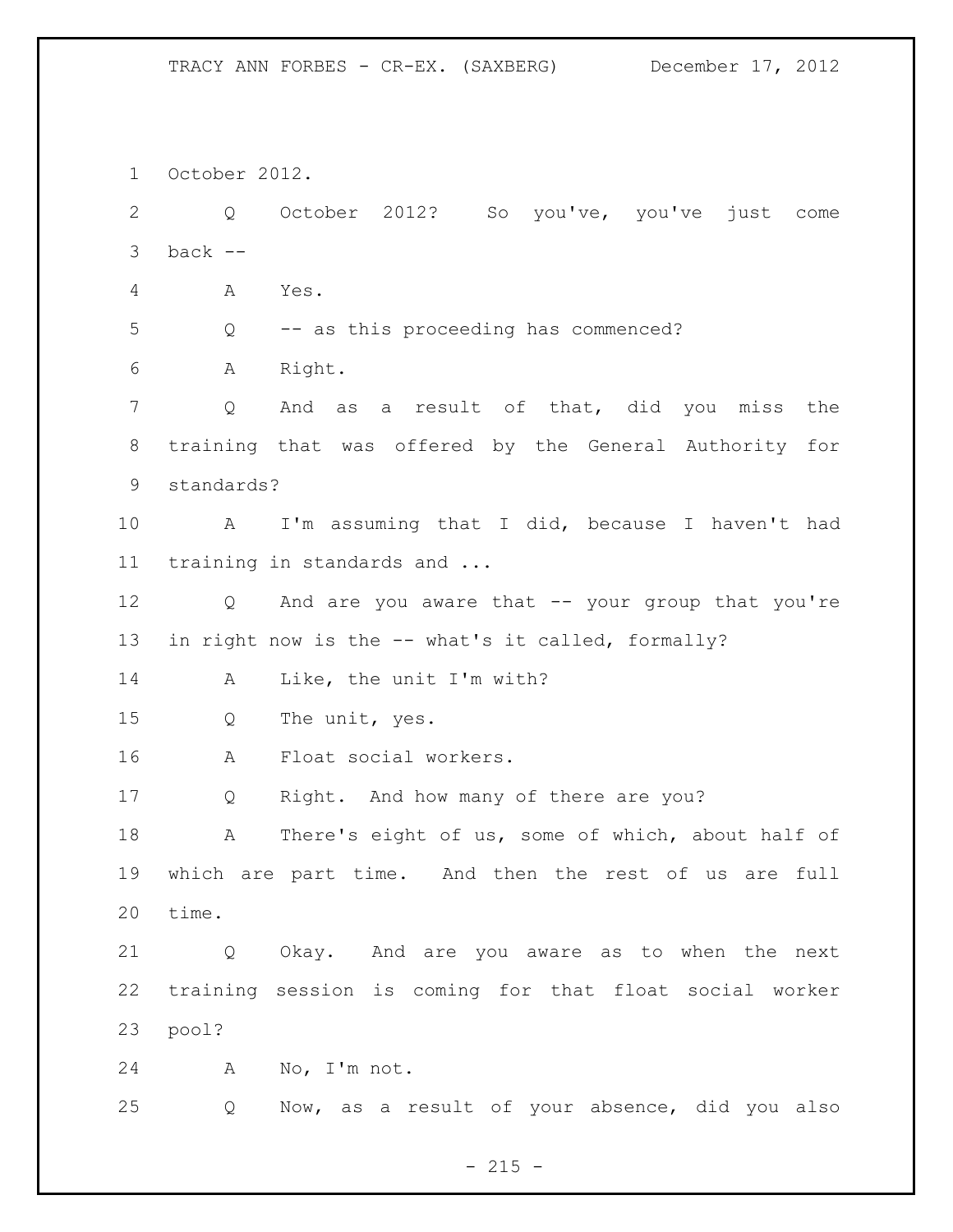miss the rollout of the SDM tools?

| $\mathbf{2}$ | I, I missed the initial rollout, but about a<br>A                |
|--------------|------------------------------------------------------------------|
| 3            | month ago, I attended some of the SDM training.                  |
| 4            | So you're familiar then with the new standardized<br>$Q_{\rm c}$ |
| 5            | assessment tools that social workers use to assess risk?         |
| 6            | I've had the preliminary education on it. I<br>A                 |
| 7            | haven't had an opportunity to use it yet.                        |
| 8            | But you're aware that the other social workers at<br>Q           |
| 9            | Winnipeg CFS are using those assessment tools on a regular       |
| 10           | basis now?                                                       |
| 11           | They are attempting to use them on a regular<br>$\mathbb A$      |
| 12           | basis.                                                           |
| 13           | If we could turn to page 43284, this is from the<br>Q            |
| 14           | case management standards manual that --                         |
| 15           | Okay.<br>A                                                       |
| 16           | -- I just asked you about and this is a specific<br>$Q_{\perp}$  |
| 17           | page that's referring to the standard. And if you look at        |
| 18           | the last bullet:                                                 |
| 19           |                                                                  |
| 20           | " gathers and records                                            |
| 21           | information on persons or family                                 |
| 22           | members involved and where they                                  |
| 23           | live $\ldots$ "                                                  |
| 24           |                                                                  |
| 25           | Right.<br>Α                                                      |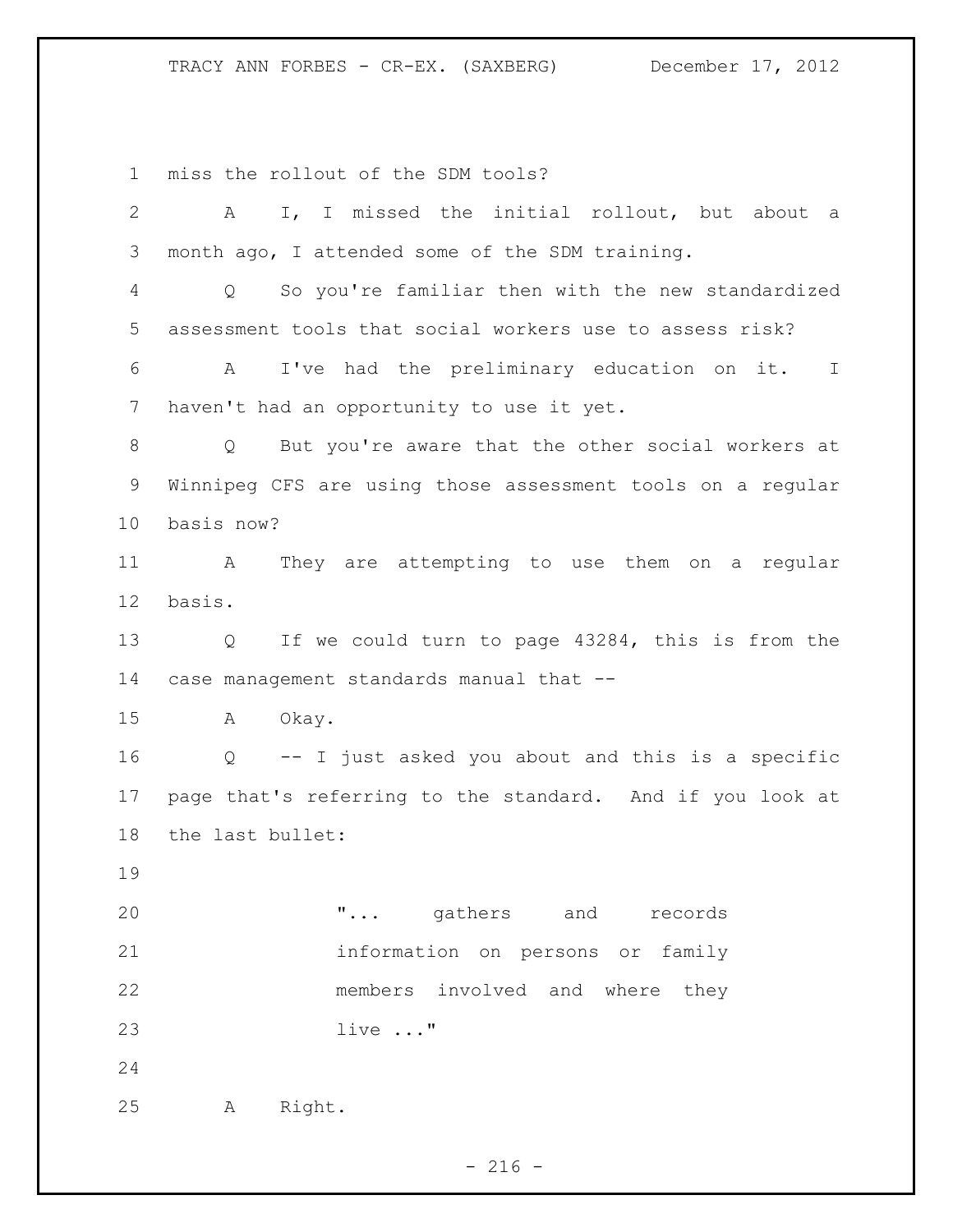Q Are you -- would you agree that the current standard today, with respect to gathering information on an intake is to ensure that you are aware of all of the persons and family members involved in the file? A Today, yes. Q Yes. So, so today, the standard would require that you would get all the necessary information you needed 8 on Karl Wesley McKay; correct? A Correct. 10 Q That's the standard today? 11 A Right. Q And if we continue on, if we could just scroll forward, page 43292 and this standard, at the top, is referencing that the intake worker conducts a prior contact check through CFSIS, the intake module and agency records, to determine if a person or family is known to the system. It goes on; do you see that? 18 A Um-hum. Q And that's the current standard today that you're aware of? A Yes. Q And so, in addition to obtaining the information 23 on, on Karl Wesley McKay and, and given today's standards, there'd be a requirement for a prior contact check to be done; is that fair?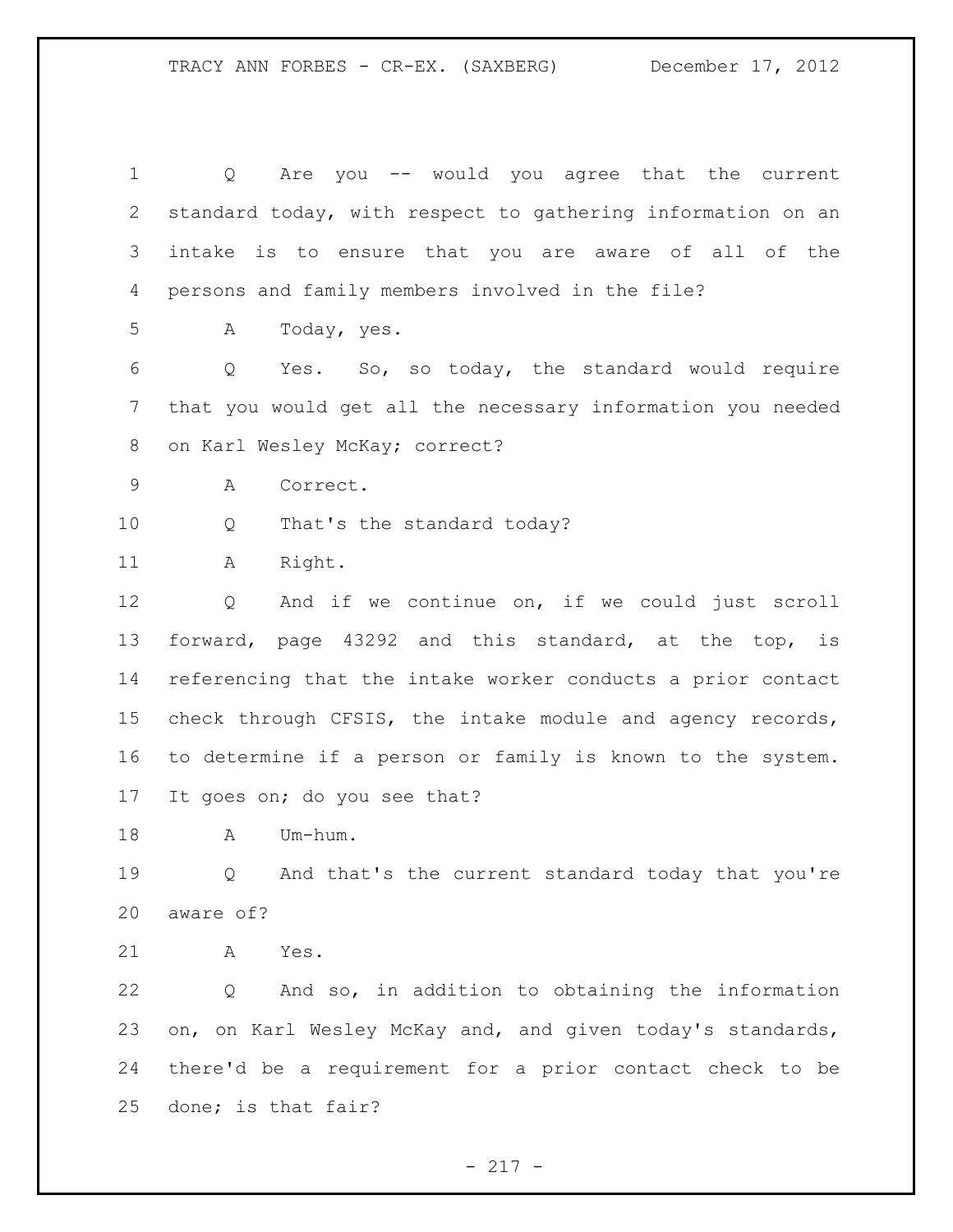1 A That's fair, yeah. Q And from your training on the probability of future harm assessment tool, would you agree that one of the items that the tool considers in measuring the risk in a particular case, is domestic violence in the household in the past year? A Yes. Q Familiar? Yes? A Yes. Q The number of prior CFS ongoing protection services is also an issue that's considered in, in measuring the risk? 13 A Sorry, say that again? Q The number of times that CFS has had a file open on a family -- A Yes. Q -- that's a factor, in terms of the standardized assessment tool and its determination of risk; correct? A Yes. Q Now, you had talked about a meeting with your supervisor and the program manager at Winnipeg CFS, in and around the time that devolution was occurring; do you recall? A Yeah, I, I don't know the exact date of that, but somewhere in and around there.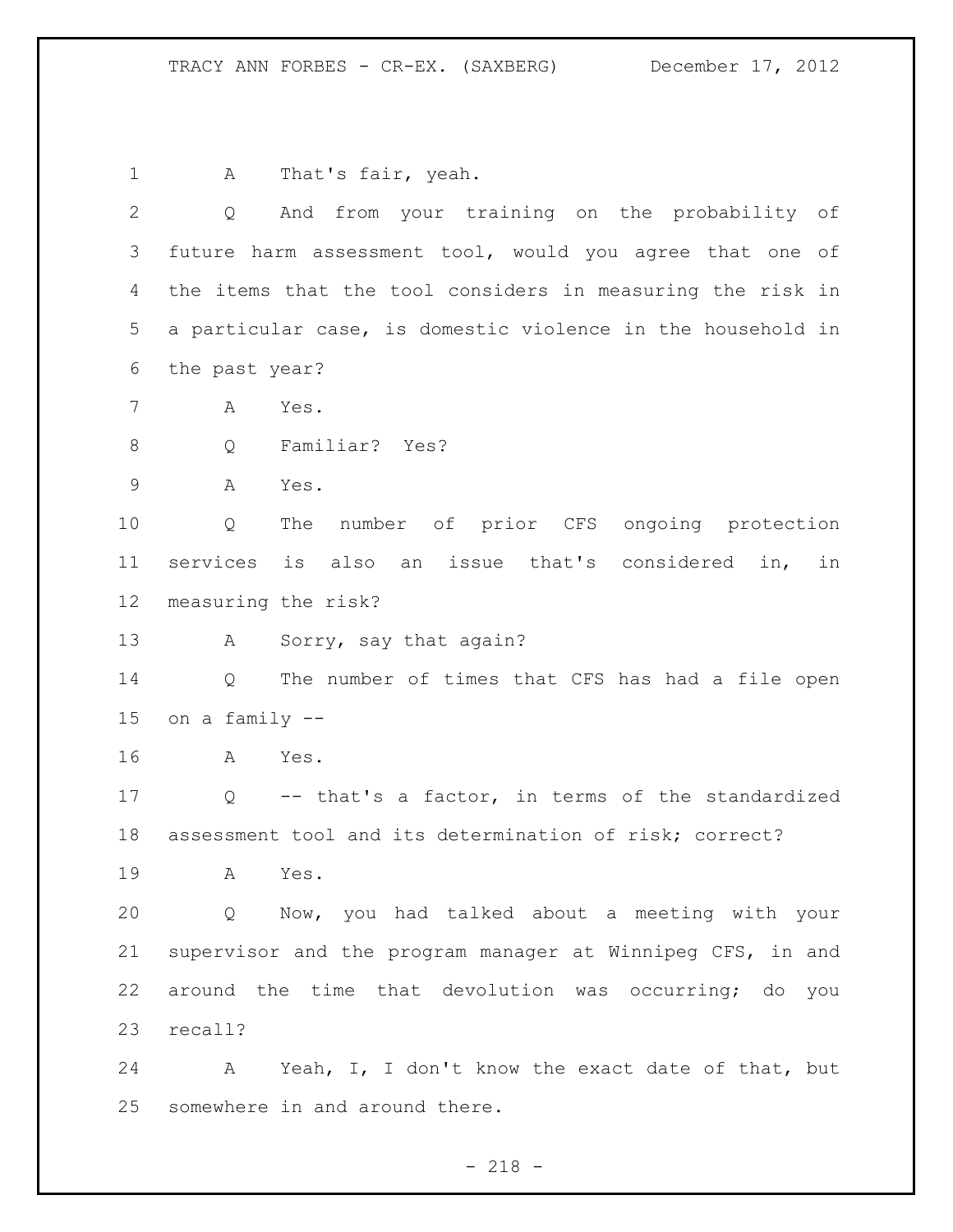TRACY ANN FORBES - CR-EX. (SAXBERG) December 17, 2012 Q But you, you do know the exact date of devolution, that's -- that that was in May of 2005? A Right. Q So, and your evidence is that this meeting occurred before that time, during this period of -- A I don't -- 7 Q -- I think you described --8 A -- I don't know the exact date.

 Q You don't know the exact date of the meeting that you were --

11 A Of the meeting.

Q -- referring to?

A Right.

 Q And so, you don't know if it happened after devolution then?

A I couldn't, I couldn't say, I don't know.

 Q And you'd indicated that Sandie Stoker, who's the, currently is the executive director of ANCR --

A That's right.

 Q -- you indicated that she was at the meeting and as she was then, which was program manager?

A I believe she was program manager then, yes.

 Q Okay. And Ms. Stoker didn't start at Winnipeg CFS in that position until September of 2005.

A Okay. Then, then that may have been. I know the

 $-219 -$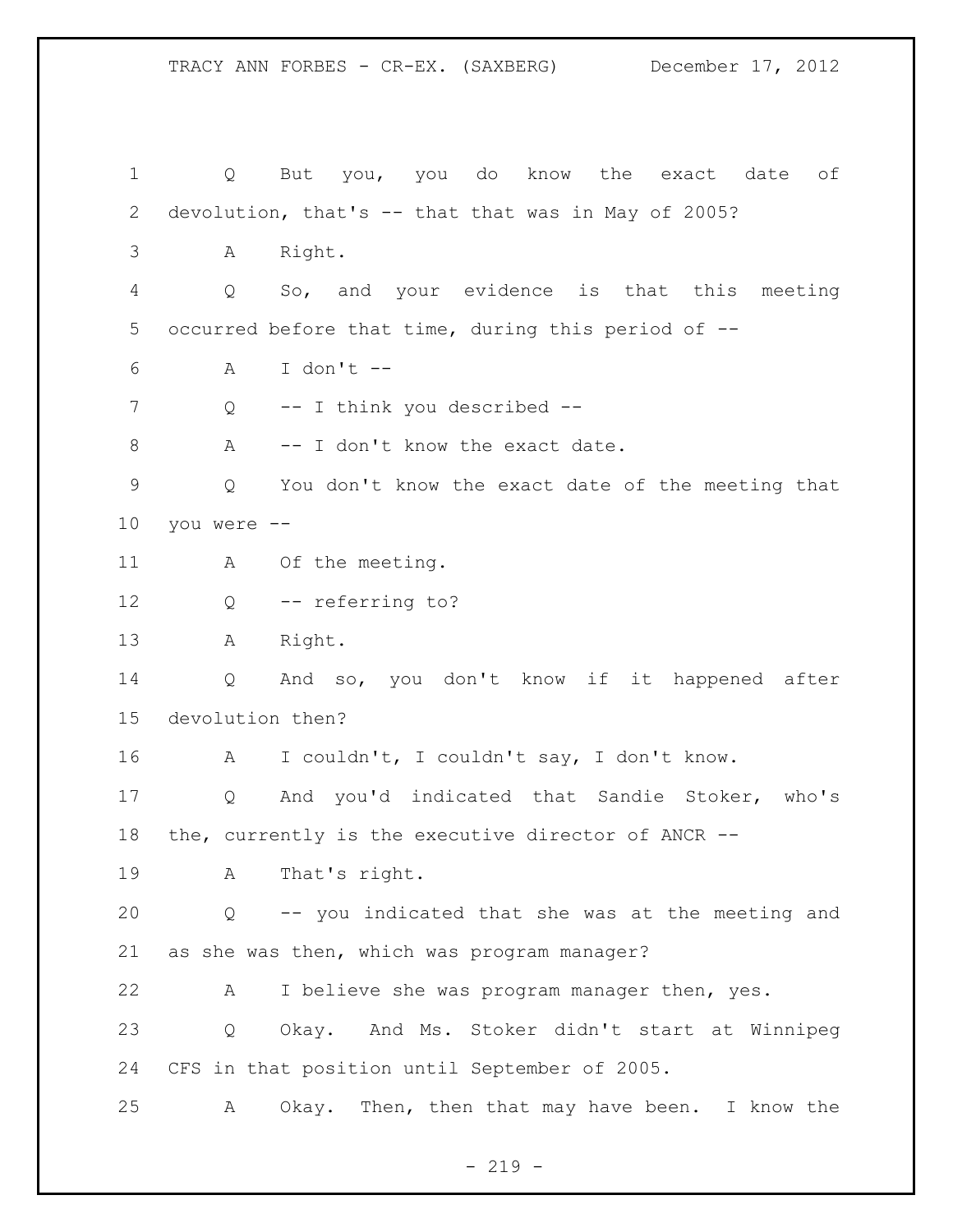meeting was with Sandie and I know it was with Carolyn. Q Okay. A In terms of the specific date and I know it was in and around this time. I -- in terms of an exact date, I don't know. Q Okay. And when you -- A There were a number of years that were fairly stressful. Q -- and when you say in or around this time, the this you're referring to is the period in which you had involvement in the Phoenix Sinclair case? A Yes. Q And that, as we know, is between May of 2004 and mid-July -- A Right. Q -- 2004? A Right. Q So if Ms. Stoker didn't start until September 2005, that's, that's over a year after those bets (sic)? A Yeah, I, I'm still, I mean, the, the times at intake that were stressful and busy were a number of years, so ... Q And when you talk about the workload not improving after that meeting, you, you, you're only referring to your period of time at, at Winnipeg CFS?

 $- 220 -$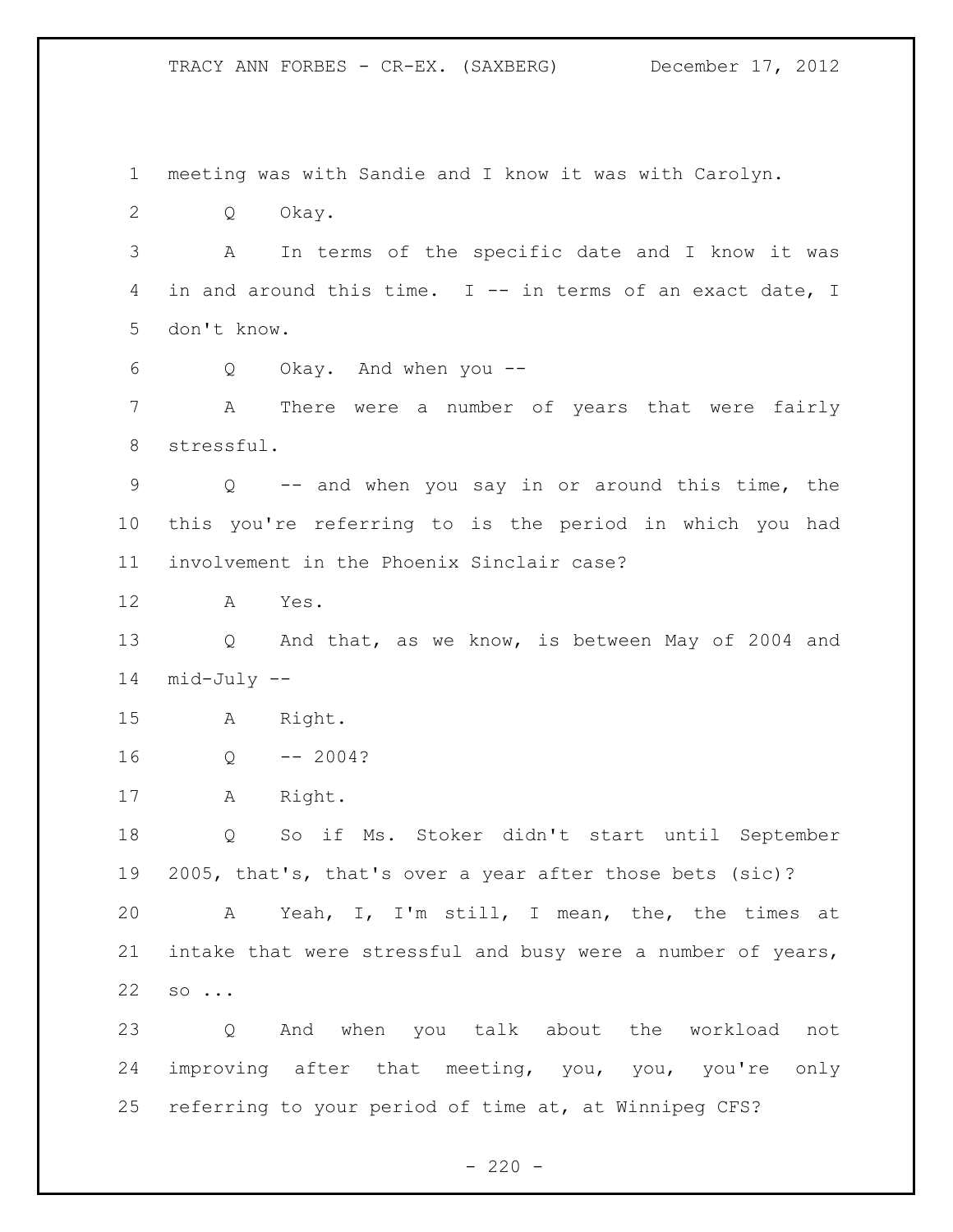A Right. I can't comment beyond 2007. Q Right. And what month in 2007 did you leave? A April. Q Okay. And ANCR, which is a separate entity from the Winnipeg CFS; correct? A That's right. Q And it's a new agency that deals exclusively with after hours, CRU, intake and abuse -- A That's right. 10 Q -- and, and early intervention --11 A Right. Q -- programs; correct? A Right. Q And so you, you essentially left right around the time that that new agency was coming into being; correct? A It had already started coming into being, but yeah. Q Well, it went online in February of 2007; correct? A Okay. Q So you can't speak to -- A No. Q -- what the current policies are at ANCR today? A No, I cannot. Q And, and you wouldn't be aware then that -- well,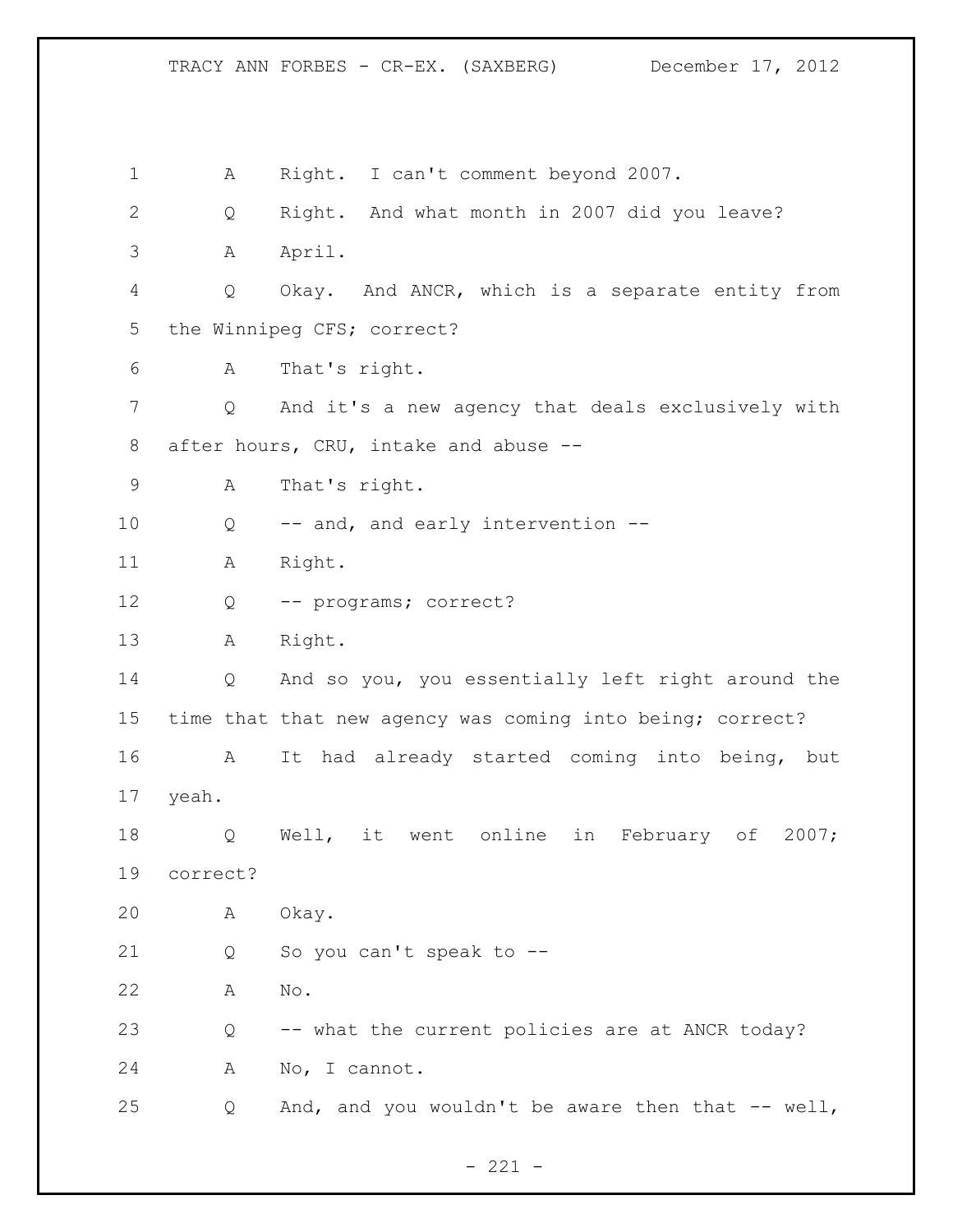there were four intake units in the old Winnipeg CFS when Winnipeg CFS did intake in Winnipeg; correct? A Right. Q And so you wouldn't be aware that there are now five intake units at ANCR? A No, I would not. Q Are you aware that ANCR does the probability of future harm assessment on each case that it refers to family services and other agencies? 10 A Yes, I'm aware of that. 11 Q Okay. And are you aware that, that there is a -- well, you would have been around at the rollout of the intake module; correct? 14 A Yes, I would have been around for that. Q And that was mid-2005? 16 A I, I don't remember the date, but ... Q And do you recall that when using the intake module, that it requires that a prior contact check be done when you add a new family member? A I don't recall. It's been a number of years since I've used the intake module. MR. SAXBERG: Think those are all my questions. 23 THE COMMISSIONER: Thank you, Mr. Saxberg. MR. SAXBERG: Thank you. 25 THE COMMISSIONER: Mr. Paul?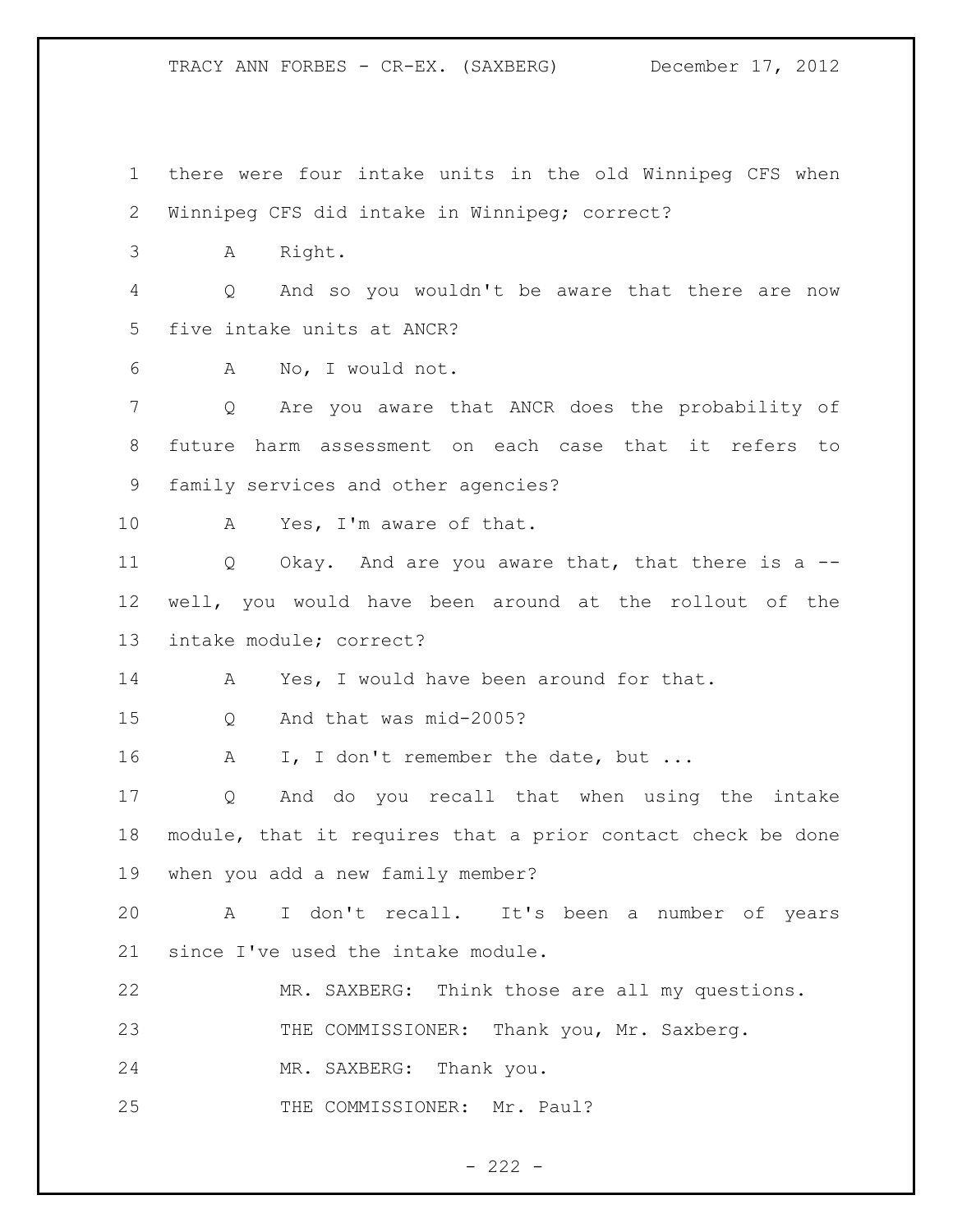Well, now, just a moment. What about an afternoon break? Or are, are you -- should we -- or can we get through this witness before we break, do you think? You expect to be long, Mr. Paul? MR. PAUL: Five, 10 minutes. THE COMMISSIONER: Well, maybe we better take a 10 minute break now. We'll do that, take a 10 minute break. (BRIEF RECESS) 12 THE COMMISSIONER: All right, Mr. Paul, the floor is yours. MR. PAUL: Thank you, Mr. Commissioner. I just have two areas I want to canvas with the witness and hopefully I'll keep to my estimated time of five or 10 minutes. 18 THE COMMISSIONER: Oh, well, we had our break, you can go until you're finished, providing you're within reason. MR. PAUL: Thank you. I'll do my best. CROSS-EXAMINATION BY MR. PAUL: Q I want to talk, to begin with, Ms. Forbes, about Carolyn Parsons' intake unit.

 $- 223 -$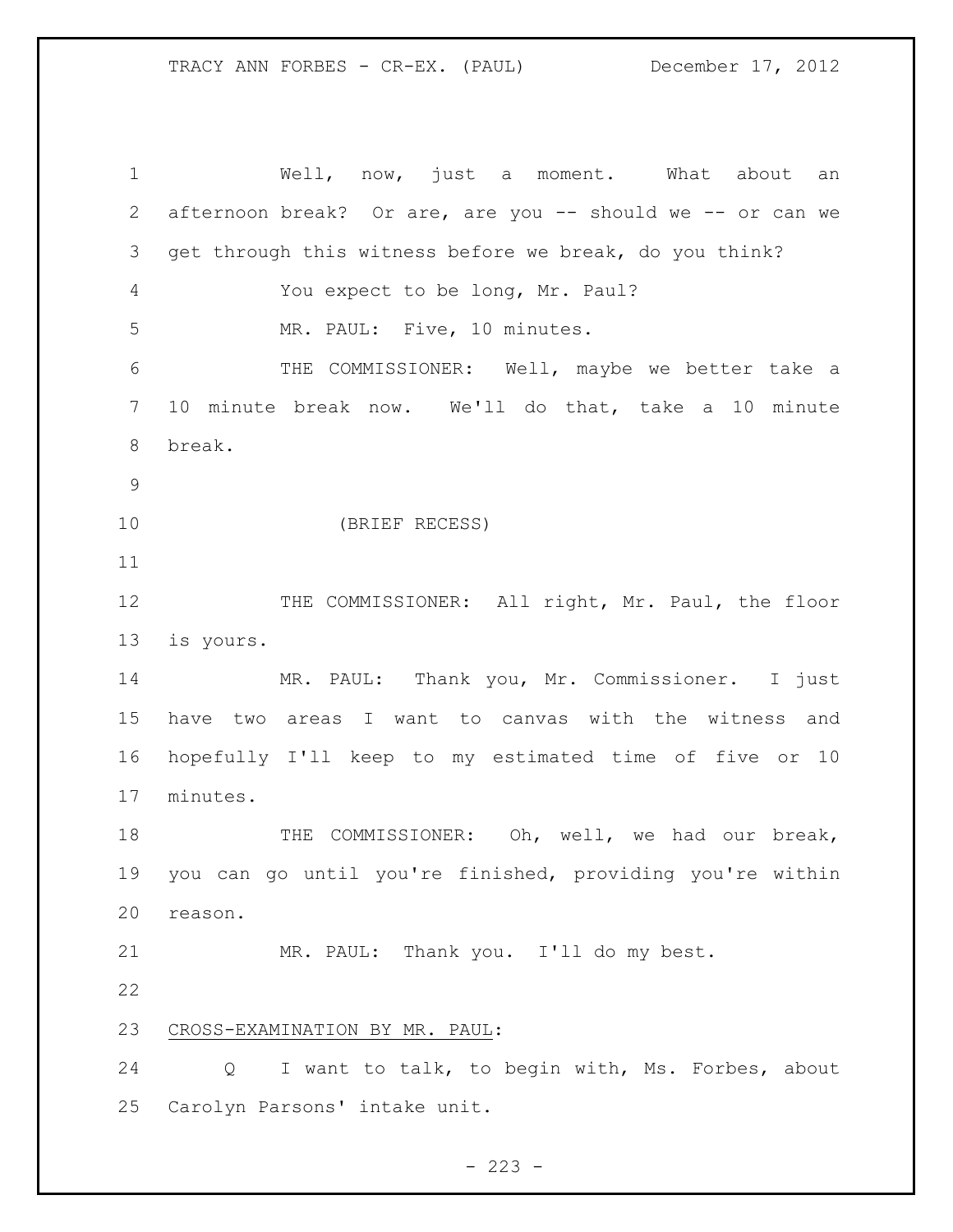1 A Um-hum.

 Q And of course, you were a member of that particular unit?

A That's right.

 Q And I believe your evidence, and correct me if I'm wrong, was that there were six people in that unit? Or was it six additional to you?

A No, six --

Q Six total.

A -- I believe.

 Q That's, that was the evidence you gave before? Okay. And I believe that your evidence that you gave previously was that in 2004, and I think specifically the time that you were on this file, from May to July of 2004, I believe the evidence you indicated earlier was that the number had dropped, effectively, from six to three? Was that the evidence you gave?

18 A That's the evidence I gave, yes.

 Q And, and again, my recollection of the evidence was that the reason you recall these numbers -- and again, correct if I'm wrong -- is because you told this to Andy Koster?

A That's right.

 Q Right. And my understanding of that is that you told Mr. Koster this in 2006?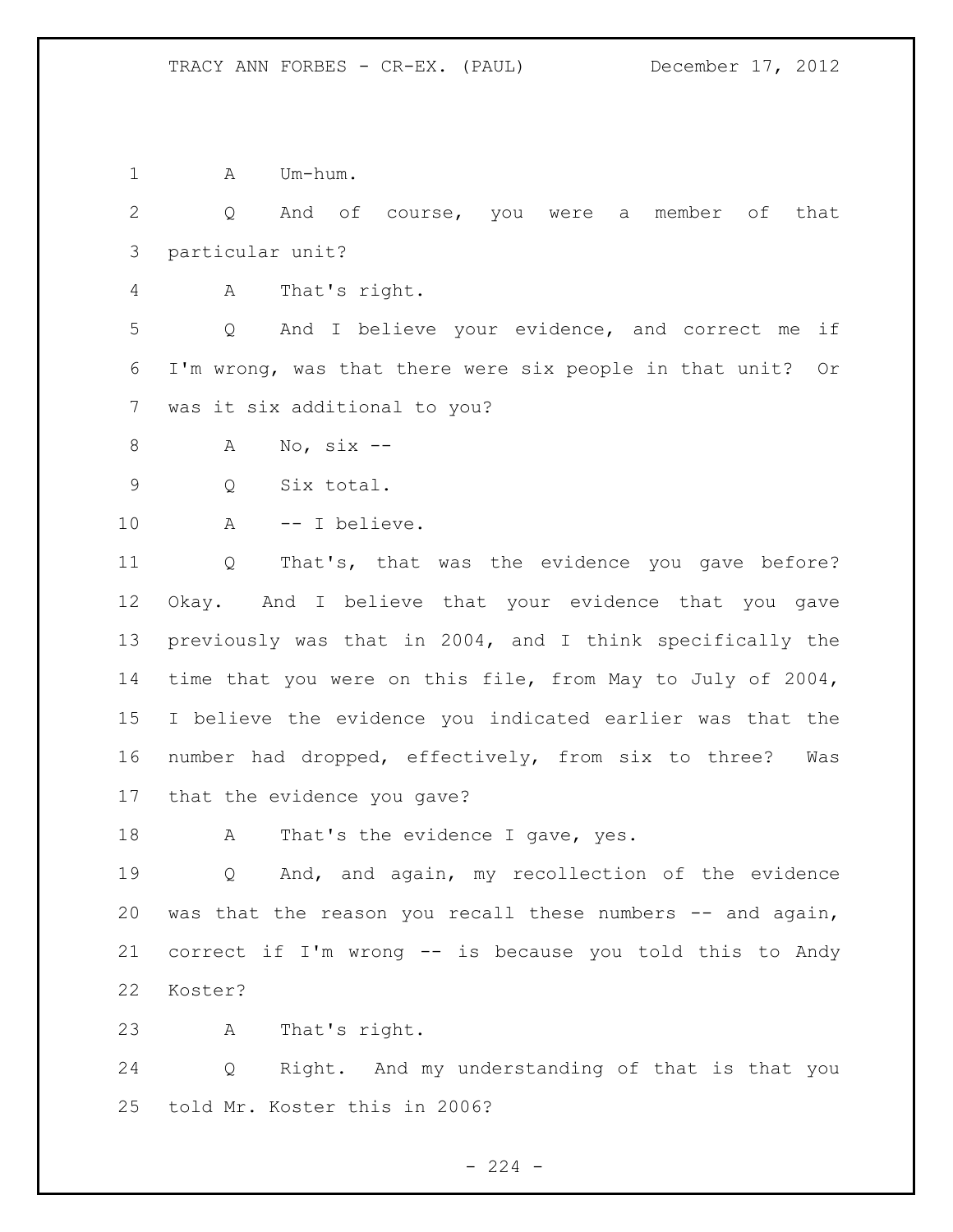1 A Right. Q Which is about two years after the events in question? A Right. Q Right. And of course, you're relying on your recollection of the time, two years after the fact? A That's right. Q Right. My understanding, and correct me if I'm wrong, in Ms. Parsons' intake unit, one of the workers there was a person named Barb Grey; correct? 11 A That's right. Q Another worker there was someone named Nora Warren (phonetic)? 14 A That's right. Q A third worker by the name of Marion Johnason (phonetic)? A Right. Q A fourth worker by the name of Deanna Shaw (phonetic)? A I don't know what, what period of time Deanna would have been -- Deanna was definitely a worker. What period of time she would have been a worker in the unit, I'm not sure. Q So then the employment records would have to speak for itself on that point, whether or not Ms. Shaw --

 $- 225 -$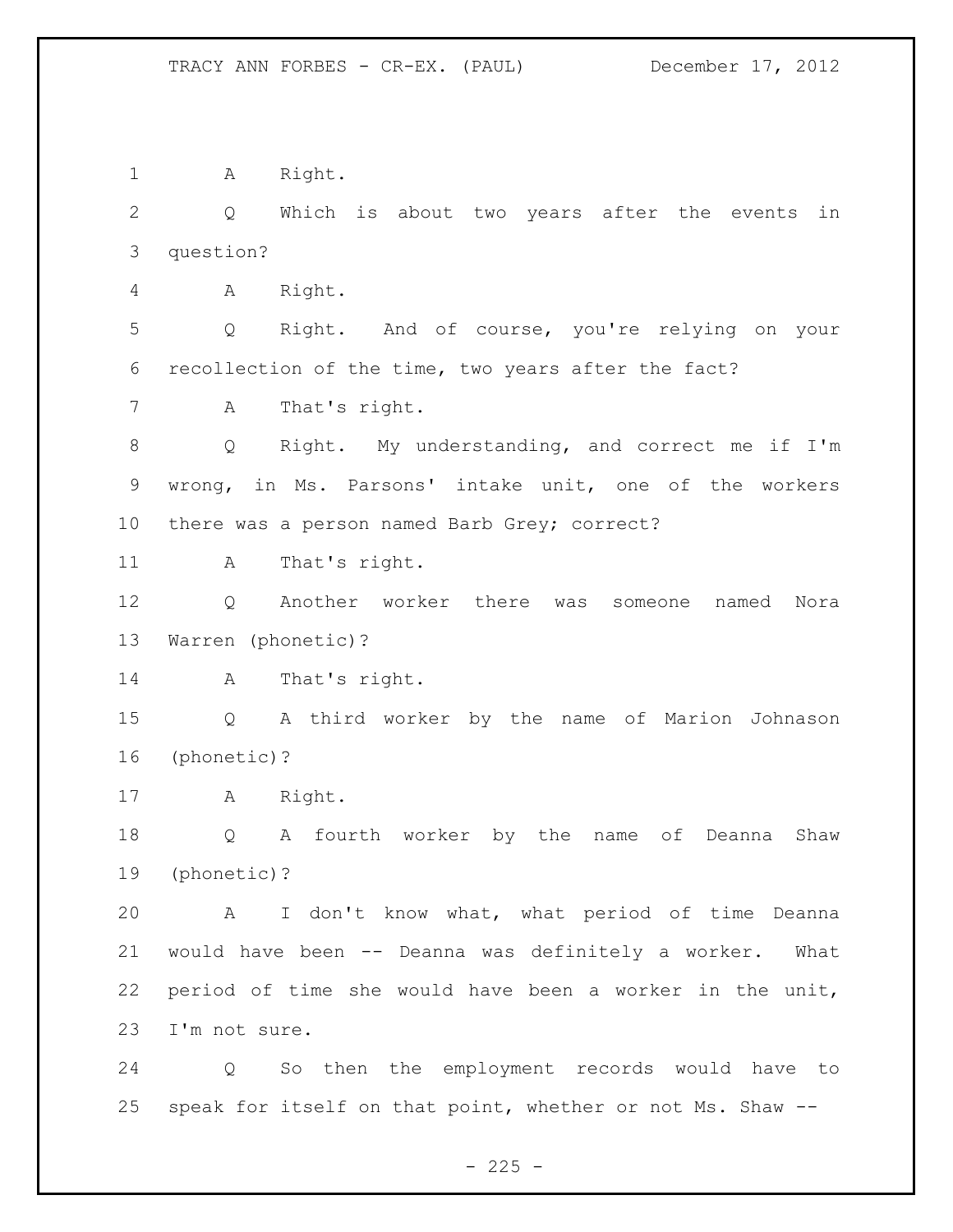A That's right. Q -- was part of Ms. Parsons' unit at that time? A That's right. Q You can't recall? A I cannot, no. Q And I would suggest the evidence that we're able to call is that Ms. Shaw was, indeed, a member of Ms. Parsons' unit in 2004. A Okay. Q Would you accept that? A Yeah. 12 Q So we're now at four. The next worker, who I understand was part of Ms. Parsons' central intake unit at this time, in 2004, was a woman who, that go by two names, one name I have is Janet Desrochers (phonetic), also known as Janet Mullendore (phonetic) -- A Right. 18 Q -- correct? A Right. Q Okay. And of course, there are two people who I have not yet mentioned, but we've hard about them already. One is Kathleen Marks? A That's right. Q And the other one is you? A That's right.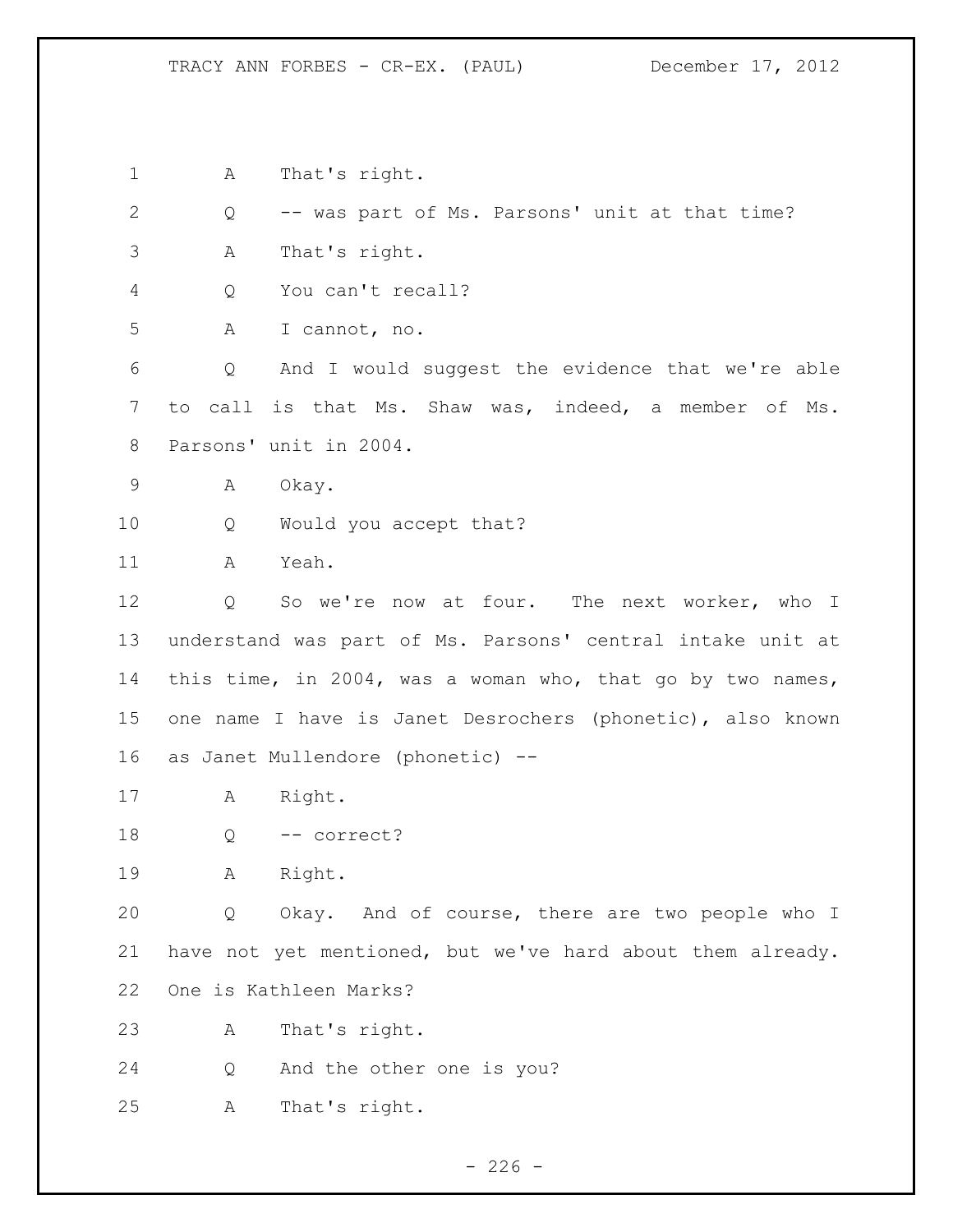$- 227 -$  Q So that would add up to be seven? A Okay, seven. Q And you'd accept that? A I would accept that, yes. Q Further, my understanding, at this time, was that there was a clerical support worker assigned to Ms. Parsons' intake unit? A Right. Who would not do any frontline -- Q Of course. 10 A -- or any protection -- Q Of course. A -- work, right. Q And that person is Lizzie Sekora (phonetic)? A Okay. If -- I don't remember. I, I know she was a, an admin person at the time, that, what she was, I don't remember. Q Okay. And my understanding further, in addition to the seven social workers we've talked about, and that, of course, is not including Ms. Parsons who was the supervisor, different role? A Right. Q Another person that I have listed is someone named Cheryl Lee Ranville (phonetic), who I understand is an auxiliary worker; are you familiar with her? A I know she was a, I'm pretty sure she was a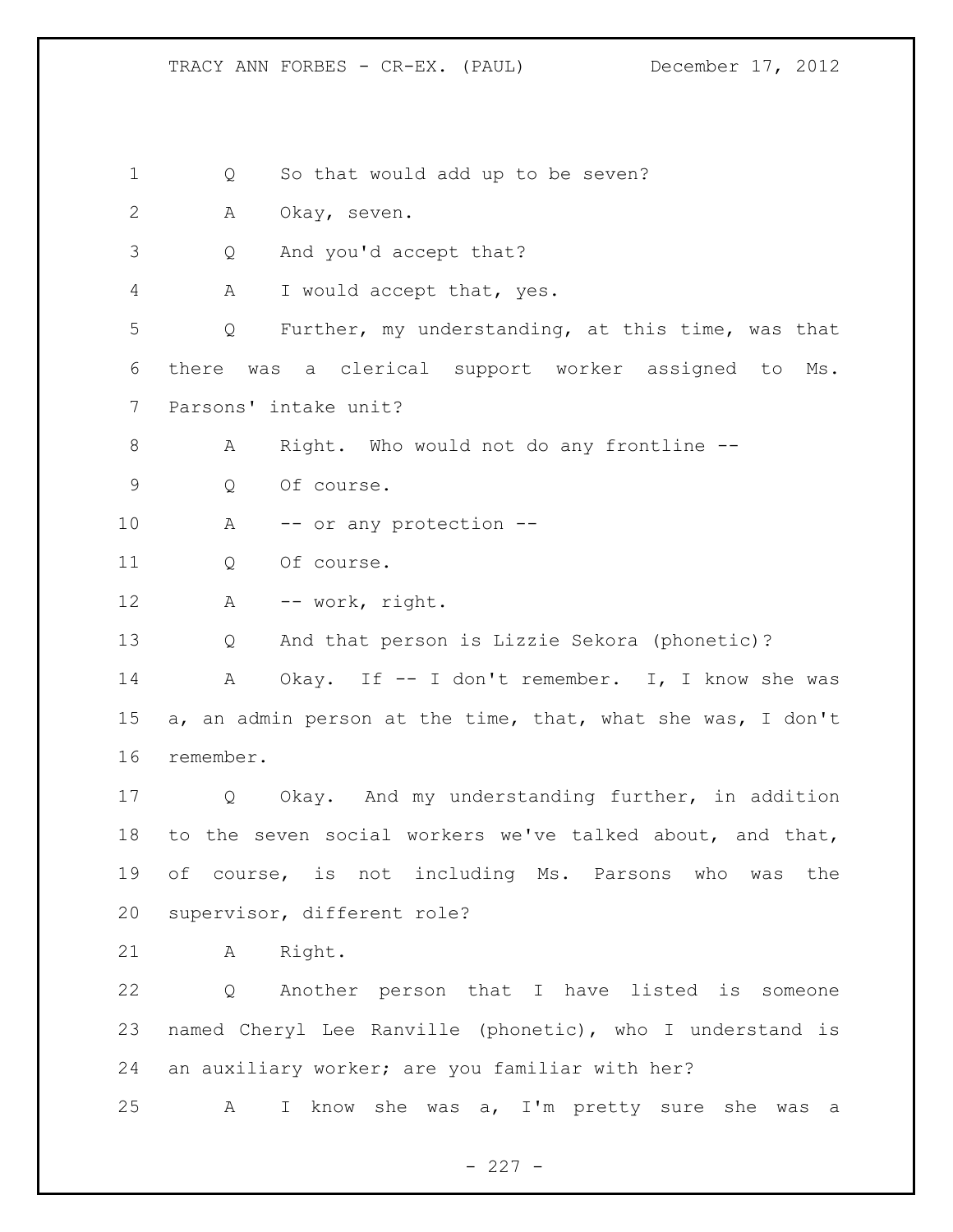student with us for awhile.

| 2  | case carrying person, but nonetheless<br>Not<br>Q<br>a     |
|----|------------------------------------------------------------|
| 3  | someone there as part of the unit, generally speaking?     |
| 4  | Who was requiring teaching and mentoring.<br>A             |
| 5  | My understanding of the employment<br>Right.<br>Q          |
| 6  | records is that in the period of May, we'll say May 13th,  |
| 7  | 2004, when you first came on, on the file, to July 15,     |
| 8  | 2004, when you do your closing, my understanding is that   |
| 9  | when you add in all the sick leave, vacation time, et      |
| 10 | cetera, the number of people in your unit hovered just     |
| 11 | under six, as opposed to three; would you accept that?     |
| 12 | If that's what it says, then<br>Α                          |
| 13 | That's what you would accept?<br>Q                         |
| 14 | I would accept that.<br>A                                  |
| 15 | Okay. The other thing that I want to move to,<br>Q         |
| 16 | hopefully within my 10 minutes, is the issue of support at |
| 17 | devolution.                                                |
| 18 | A<br>Okay.                                                 |
| 19 | And again, my understanding of what you told Mr.<br>Q      |
| 20 | Saxberg was that effectively devolution occurred in May of |
| 21 | 2005?                                                      |
| 22 | Right.<br>Α                                                |
| 23 | The go live date, I think, is the terminology,<br>Q        |
| 24 | $or$ $--$                                                  |
| 25 | Right.<br>Α                                                |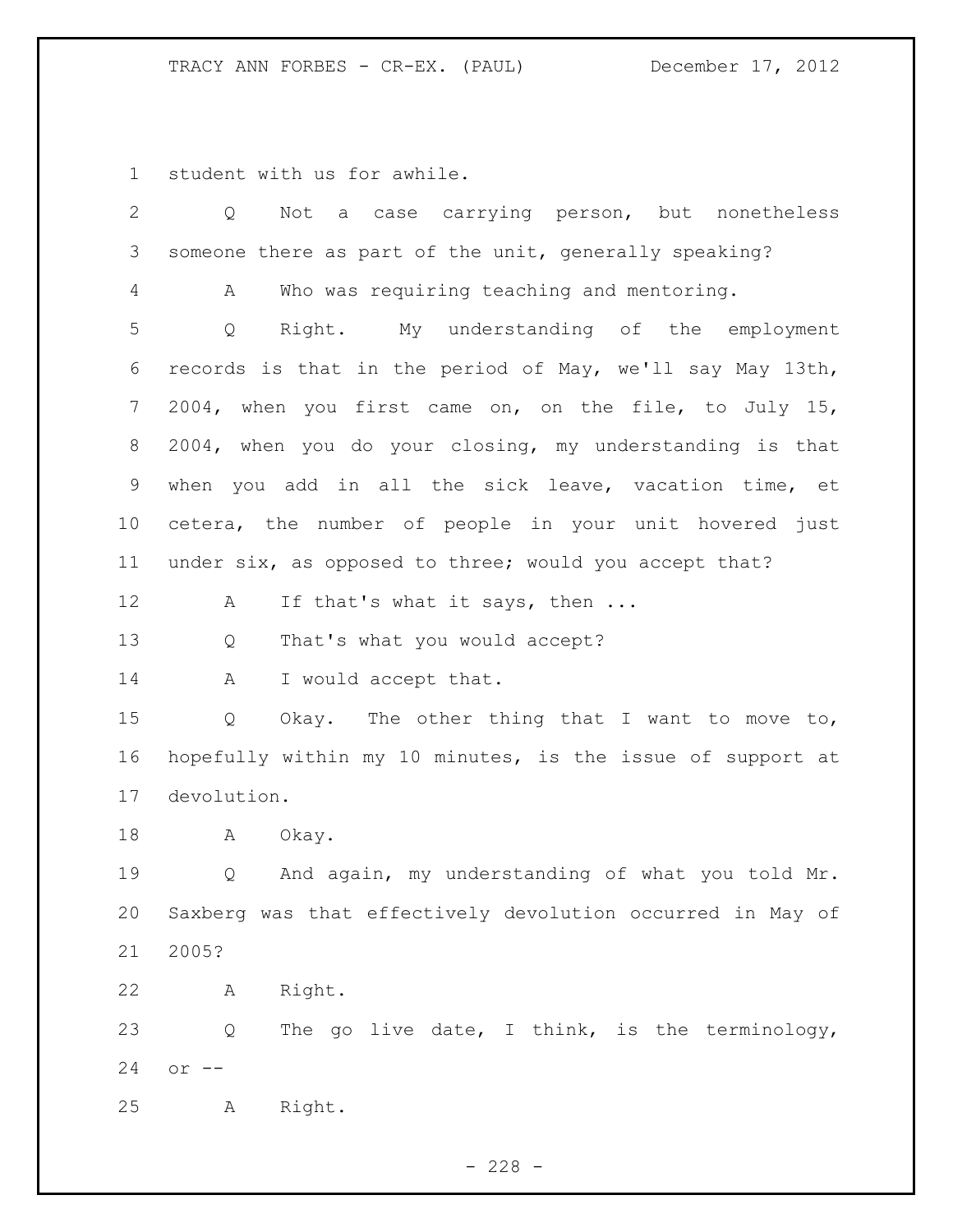Q -- something along those terms? My understanding is that, in terms of the supports offered at devolution, there was a mechanism whereby family service units were, in essence, allowed time to do their transfer documents to the new agencies and they weren't accepting any new referrals at that time; would you accept that? Or are you aware of that?

8 A Yes, I was aware that --

 Q And further, I understand that, again, at the time of devolution, Winnipeg CFS had some, I think what is called preservation or reunification teams, that in essence, they started taking the intakes that were coming through and the other units were doing paperwork; were you aware of that?

A I briefly recall that.

 Q Okay. I also understand, and correct me if I'm wrong, again, at the time of devolution, staff from community programming were assisting in the transition into 19 the new system; were you aware of that?

 A It's possible. I don't, I, honestly, I don't remember that specifically.

 Q And fair enough. Were you aware that, again, at the time of devolution, part time staff were asked to, in essence, go a little more than part time, add more hours to their shift and that many were able to do so? Were you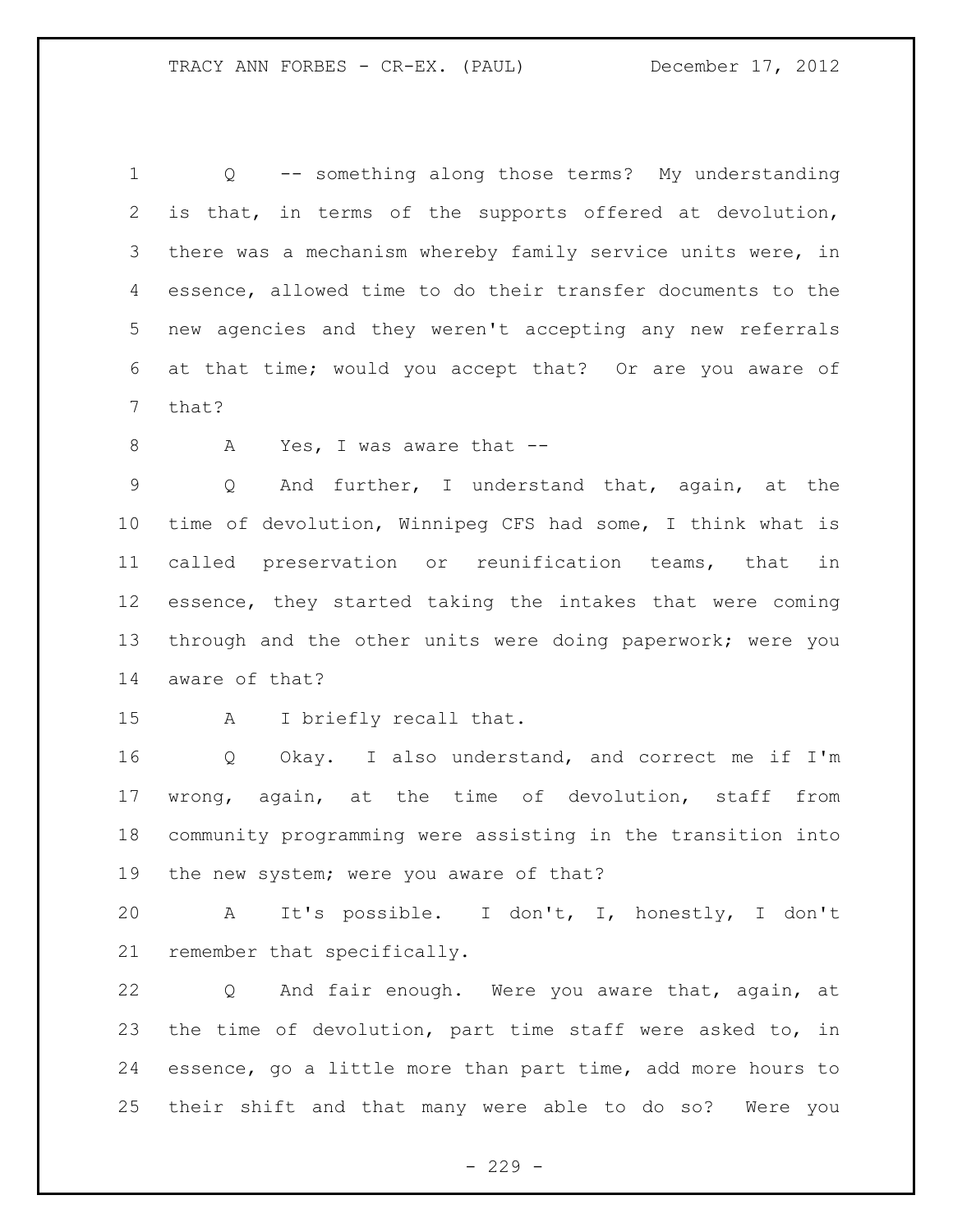TRACY ANN FORBES - CR-EX. (PAUL) December 17, 2012 TRACY ANN FORBES - CR-EX. (RAY)

aware of that?

A I wasn't aware of that, no.

3 Q Were you aware -- again, at the time of devolution -- that social work students were asked to do work on a casual basis?

A No, I was not aware of that.

 Q Were you aware that retirees, recent retirees were asked, during this devolution time, to come back and assist with the transition?

10 A I was aware of that, yes.

 Q And were you aware, again, at the time of devolution, that additional administrative support staff was hired to assist with the transition?

A I wasn't aware of that, no.

 MR. PAUL: Hopefully that fit within my 10 minutes, Mr. Commissioner?

17 THE COMMISSIONER: I think you've done very well.

18 MR. PAUL: Thank you.

 THE COMMISSIONER: Now, anyone else before Mr. Ray? I guess not, so anything you have, Mr. Ray.

 MR. RAY: Yes, good afternoon. For the record, Trevor Ray for MGEU and various social workers.

## CROSS-EXAMINATION BY MR. RAY:

Q Just a couple questions for you, Ms. Forbes. You

 $- 230 -$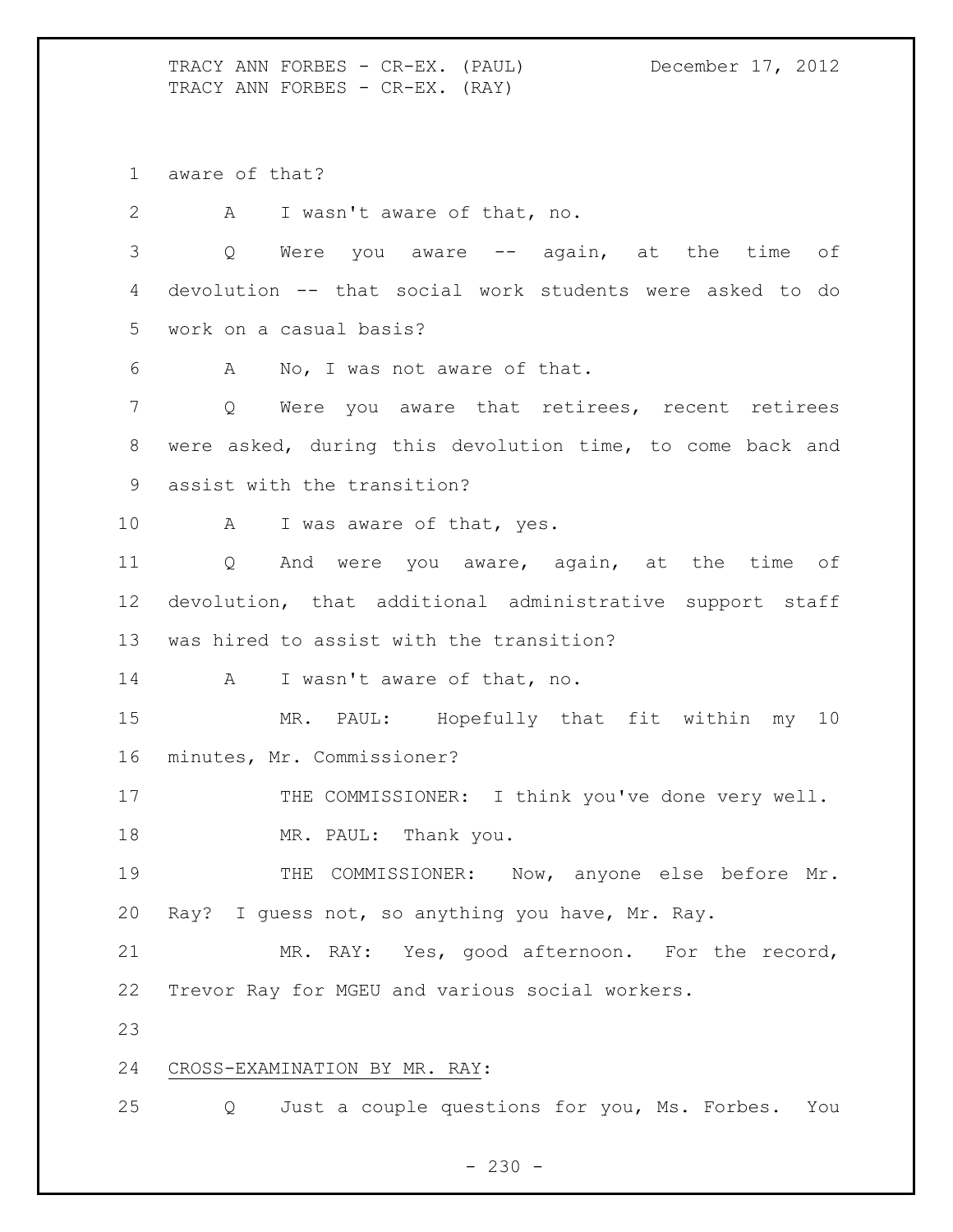- 231 - mentioned that you would occasionally have case discussions with your supervisor, Ms. Parsons and that it didn't appear to me, based on your evidence, that you would have regular or frequently scheduled supervisor meetings to discuss cases; was that my -- am I correct in understanding your evidence? A That's right, I had supervision in consultation with Carolyn. It just wasn't on a scheduled basis. It was on an ad hoc basis. Q Okay. Primarily ad hoc? A Yeah. Q And you have been a family services worker and currently are a family services worker? 14 A That's right. Q Is your supervision with, with, as a family services worker, with your supervisor, is that, tend to be more scheduled than it was with intake? A Yes, it does. Q And is the reason that it wasn't really scheduled with intake because of the nature of intake being kind of short term servicing of files? A That's right. Q Okay. I just wanted to clarify that. Can we bring up page 36963 please? You'll see there's a, a, right in the centre of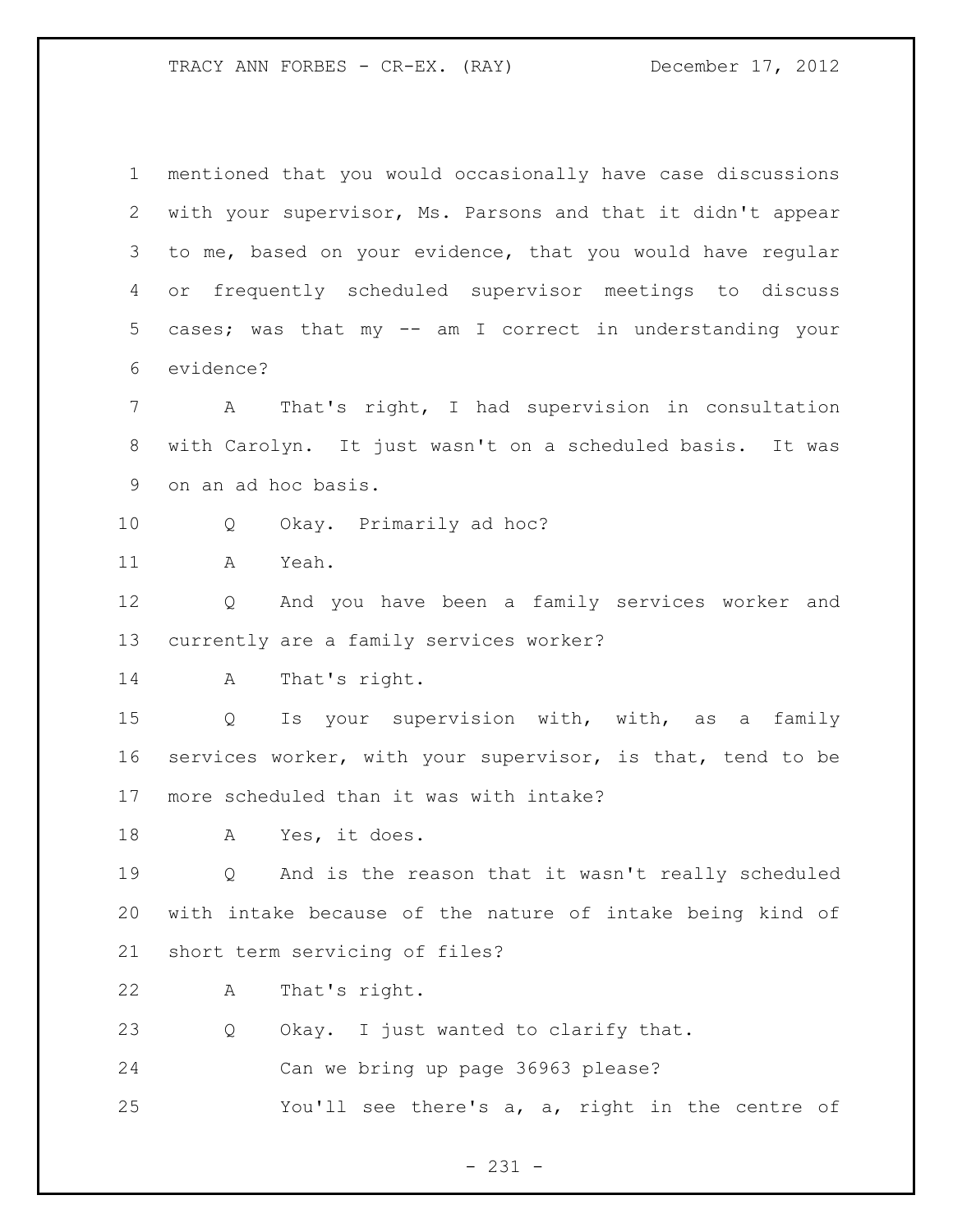the page, Samantha Kematch, there's a highlighted portion there and then a phone number. It's kind of hard to make out. I think it says 779-7200? A Right. Q Okay. And you, your evidence was, I believe, that you thought that the number for Ms. Kematch was not correct or someone had advised you that it was not correct or was disconnected? A Right. Q And -- A The number I later got was not that phone number. Q That was my question, thank you. And if we could turn to page 38036 -- 15 THE COMMISSIONER: Just a moment, just a minute. MR. RAY: Sure. 17 THE COMMISSIONER: Sorry, I was finding this. What did you say about -- you were on 36963? MR. RAY: That's correct, Mr. Commissioner and there's a -- 21 THE COMMISSIONER: And maybe just ask that question again. BY MR. RAY: Q Of course. The, the phone number 779-7200 --

 $- 232 -$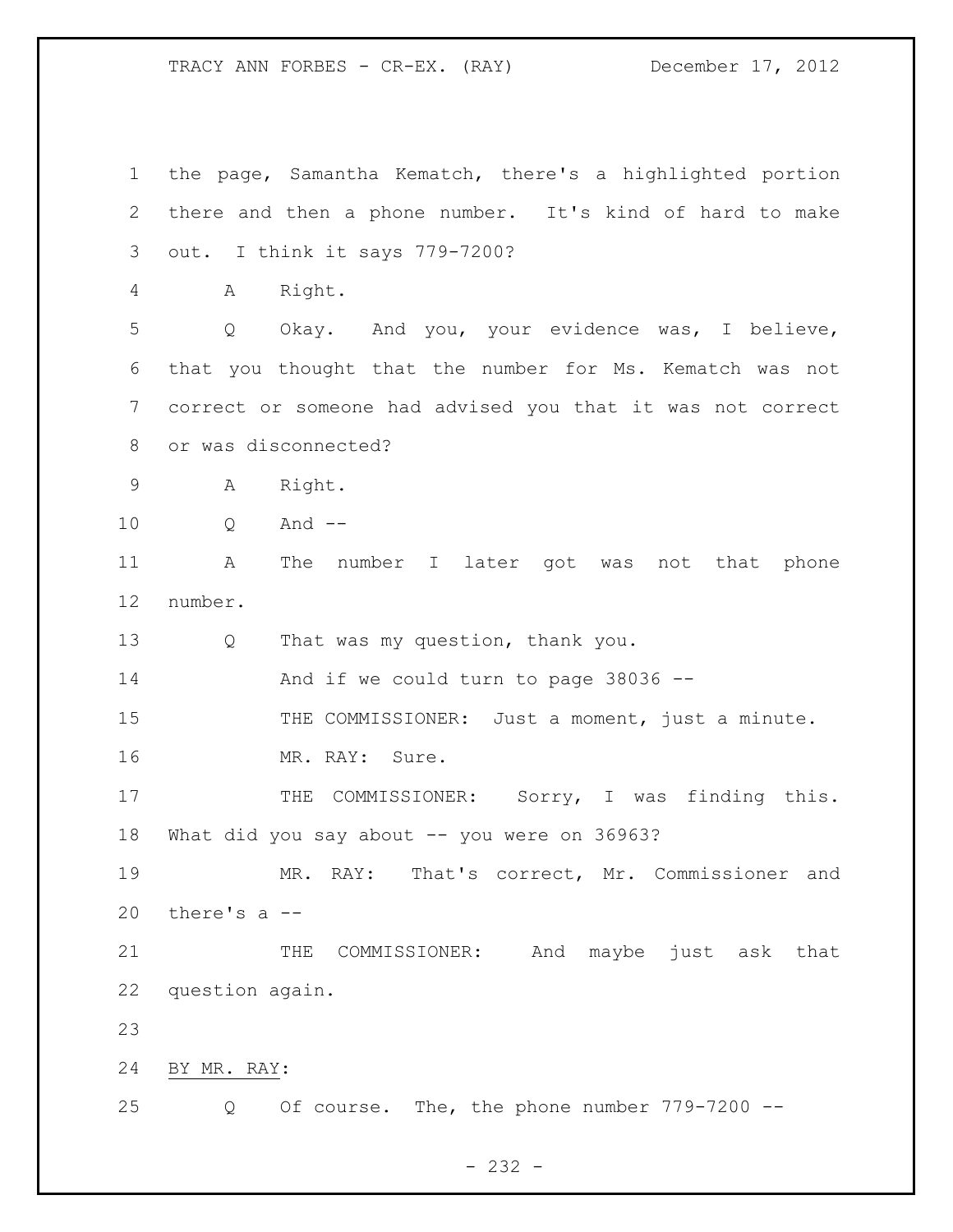1 THE COMMISSIONER: Yes? BY MR. RAY: Q -- is that the same number you had for Ms. Kematch at the time she called you back, when you were servicing the file? A No, it is not. 8 THE COMMISSIONER: Okay. MR. RAY: Thank you. Page 38036 please. BY MR. RAY: Q Mr. Olson asked you to comment and, and in fairness to Mr. Olson, and, and I know you were kind of reviewing and trying to determine, or recall, whether you had any comments and I just have one question for you. The first line under the heading, the first line says: "There is no information on the file to state that another 21 assessment was ever done." 23 A I'm not sure what that means. Q Okay. Just to be clear, did you do an assessment? That, that doesn't relate to you, but did --

- 233 -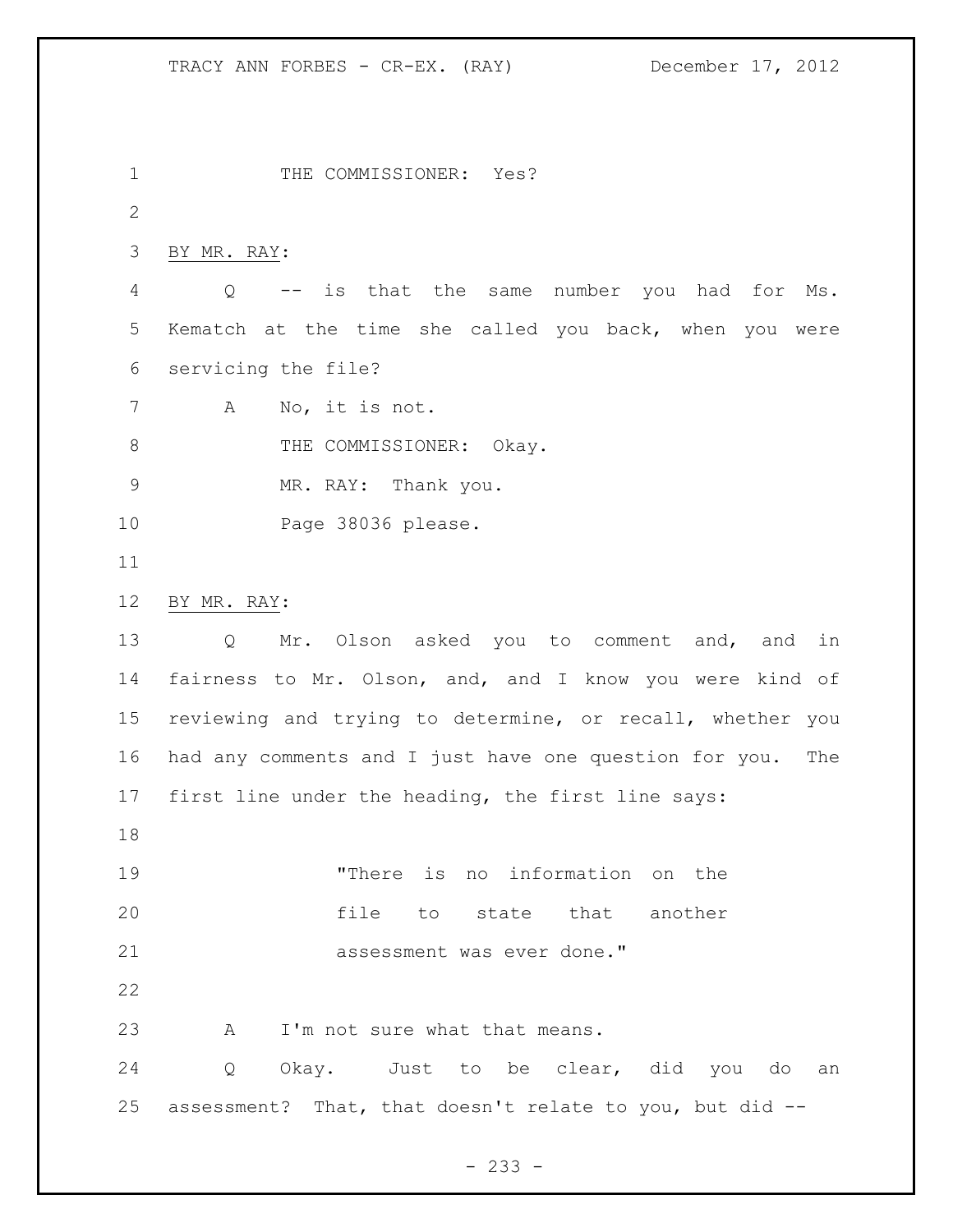TRACY ANN FORBES - CR-EX. (RAY) December 17, 2012 TRACY ANN FORBES - RE-EX. (OLSON)

1 A Did I do an assessment? Q Yes, did you feel that you are -- let me rephrase. Is your intake closing summary a "assessment"? A Yes, it is. Q Okay. And just one last question. Mr. Paul suggested to you that the number of employees in your unit, with Ms. Parsons' unit, was not three as you recalled it, at a certain -- A Right. Q -- time period? Does the fact that it was not three change your evidence at all -- A No. Q -- regarding your perceptions about workload? A No. You could be full staff and it was impossible to stay on top of workload. 16 MR. RAY: Thank you, those are my questions. 17 THE COMMISSIONER: Mr. Olson? MR. OLSON: Yes, I just have a couple of questions. RE-EXAMINATION BY MR. OLSON: Q The first one is with respect to prior contact checks -- A Right. Q -- and I just wanted to clarify something with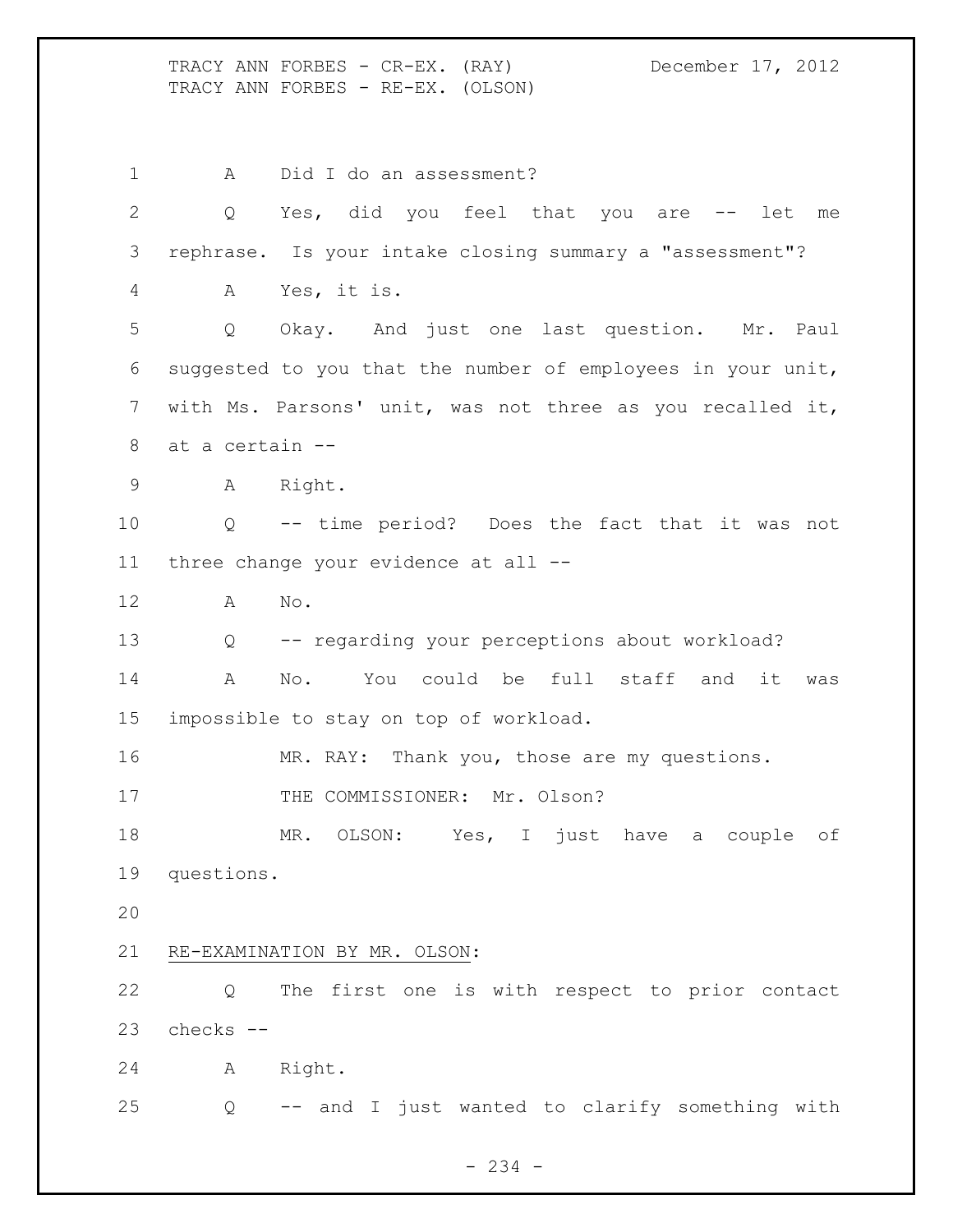you. I, I think your evidence this morning was that your practice now is to do prior contact checks fairly regularly on everybody?

A That's right.

 Q And I think you said that was as a result of your experience in this case?

A Right.

 Q And I think you also said it wasn't because of any standard or requirement to do so?

 A Well, there is a standard on that. My practice, as soon as I became aware of what happened with Phoenix, my practice had changed even before the standard had changed. Q Okay. But the standard that Mr. Saxberg took you

to, was that a standard you were familiar with?

 A That was not a standard that I was familiar with, no.

Q Okay.

18 A I haven't had the training in standards, so -- Q Right. And that's, that's what I thought, so -- A I was aware that there was a recommendation made, as a result of this, to change that though.

 Q Right. And that's consistent with what you told 23 me this morning, that there, you thought there was a recommendation, or something, but not necessarily a standard, in fact?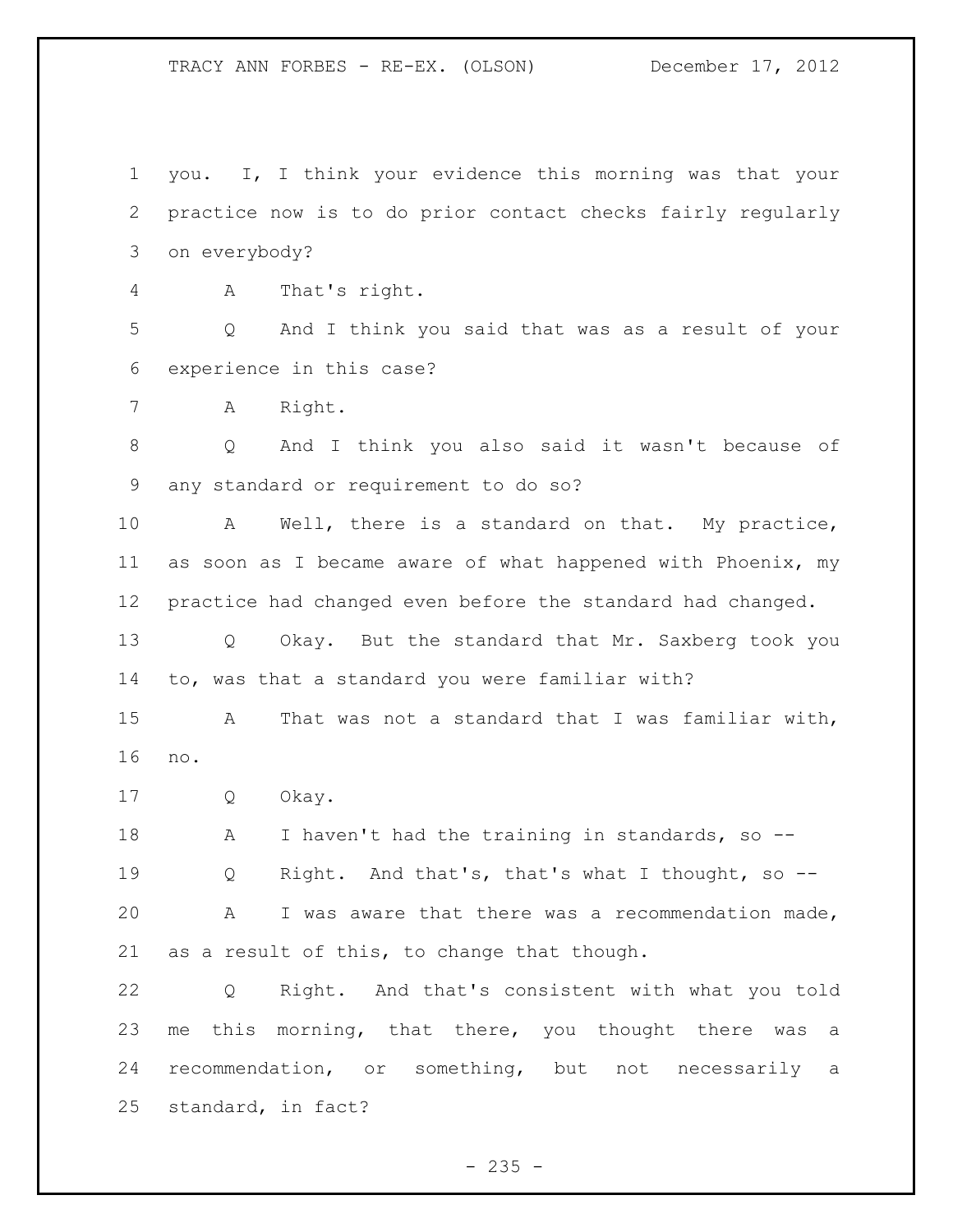1 A Right.

 Q Okay. And so those standards that Mr. Saxberg showed you, were those standards you would have referred to then currently? A I don't frequently refer to standards, even now. There just isn't the time. I would discuss things with my supervisor and they might give me some direction on it. But in terms of doing prior contact check and crim checks, that would be something that I would be doing quite regularly right now.

 Q Okay. You haven't had the training on the standards yet though?

13 A I haven't, no.

 Q Okay. And as, and as far as you know, you don't, you're not scheduled for that training?

A I'm not scheduled for it right now, no.

 Q Okay. You said, with respect to the SDM, that 18 it's not a tool that you've actually used yet; is that right?

A That's right.

Q Have you been trained on it?

 A I had two days of training on it. My understanding is, from people who have started to use it, is that they're requiring even more help and hands on support than the two day training. So once people have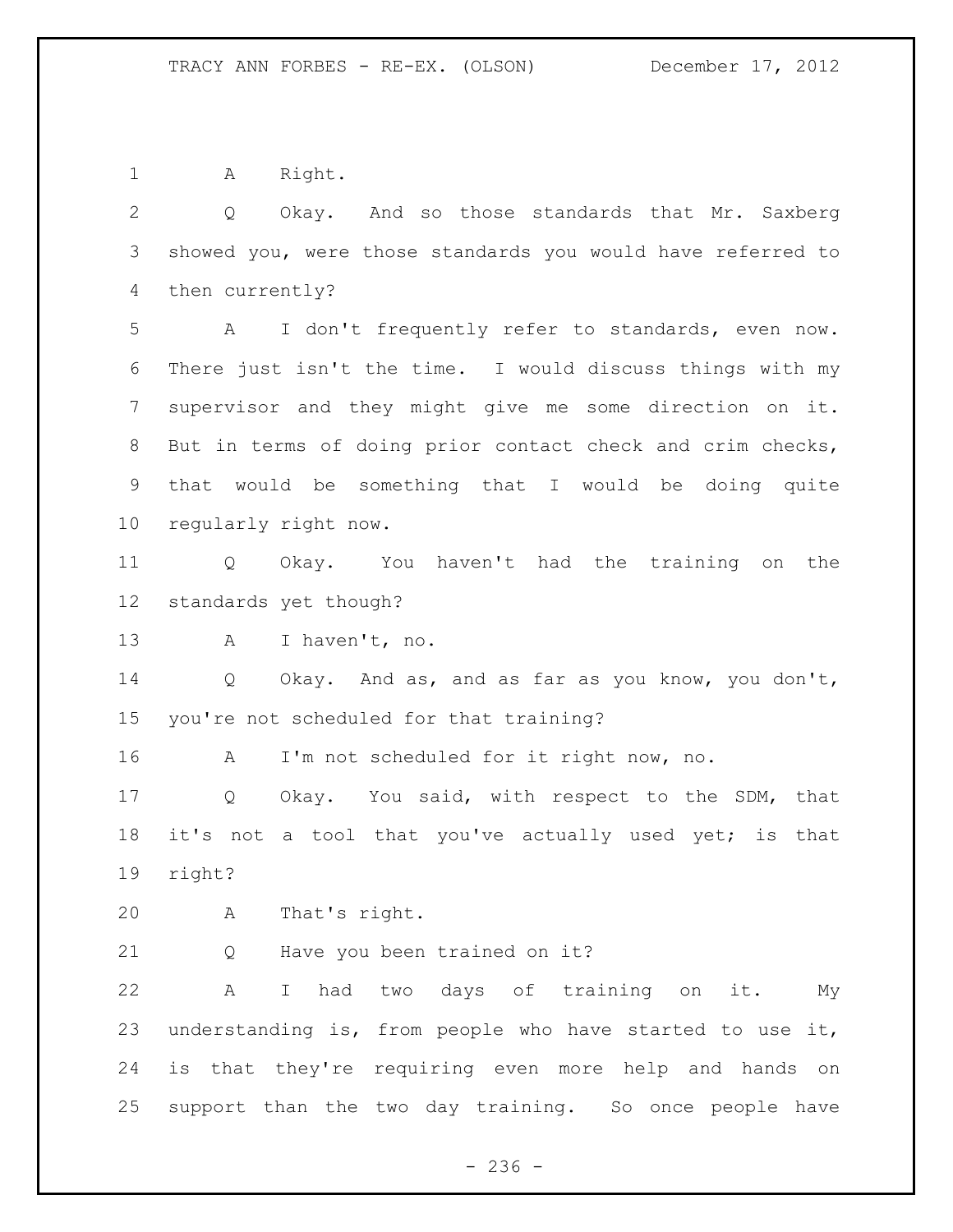started to use it, they're having to phone the trainers, to walk them through specific cases. Q That's, then, that's, maybe you're answering my, my next question, you said people are attempting to use it? A Yes. Q Is that what you meant? 7 A Is that what I meant by what, sorry? 8 Q That people -- in your evidence to Mr. Saxberg, I think you said other people were attempting to use the SDM? A Yes. Q And by that, what did you mean? A That people aren't necessarily using the SDM on every case. Workload is an issue and workload is making it somewhat difficult for workers to use SDM on a regular basis and use it in every case. Q Okay. As far as you know, is it something that's required to be used in every case? 18 A We're supposed to be making an effort try and use it as often as possible. Q Okay. And (inaudible) you may not be able to answer this question, but has the SDM improved workload? A I can't -- it's hard for me to comment on that really. Has that, has it helped workload? Q Right. A No. It's, I would say it's going to increase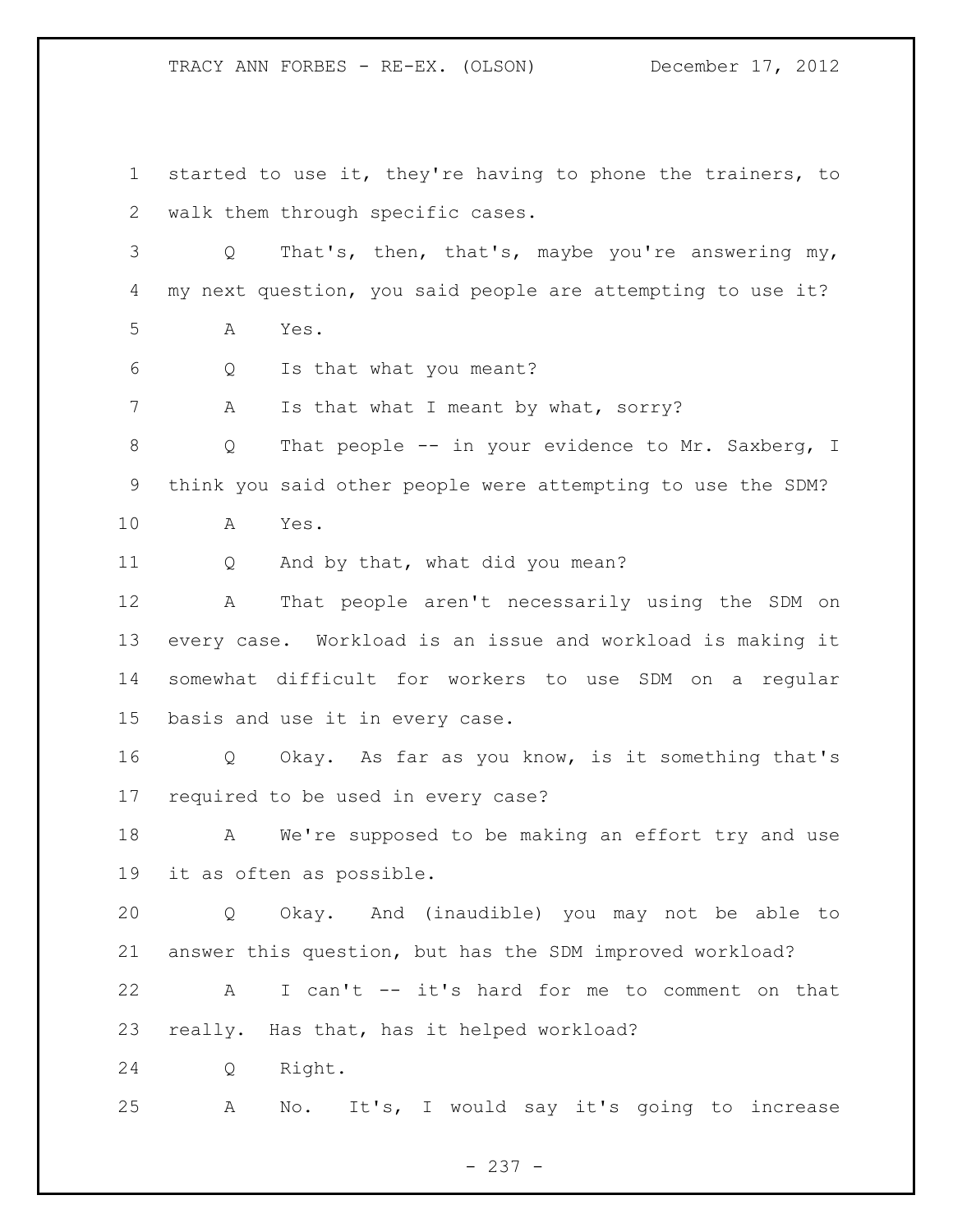workload and that's the perception of many workers.

 Q Okay. Finally, the last area I wanted to ask you about is whether or not the file, the Samantha Kematch file, should be transferred for ongoing service --

 $A$   $Um-h \, \ldots$ 

 Q -- to a family service worker. You gave -- you said this file wouldn't be and I think you said even if you had the history with, with respect to Mr. McKay, Karl McKay, you still probably wouldn't have transferred it on; do I have that right?

 A I may or may not have transferred it on, I believe that was -- I -- it's hard for me to say, in hindsight, whether I would have or not. Knowing what I know now, it's very easy for me to say yes, I absolutely would have transferred it. I don't know for certain.

 Q Just trying to get understanding of what sort of files would be transferred on? Like, what, what would it, what would it take to have a file transferred on to ongoing family service?

20 THE COMMISSIONER: At that time.

BY MR. OLSON:

23 0 At that time?

 A Kids in care, obviously, if a file had kids in care attached. If we had been able to substantiate

- 238 -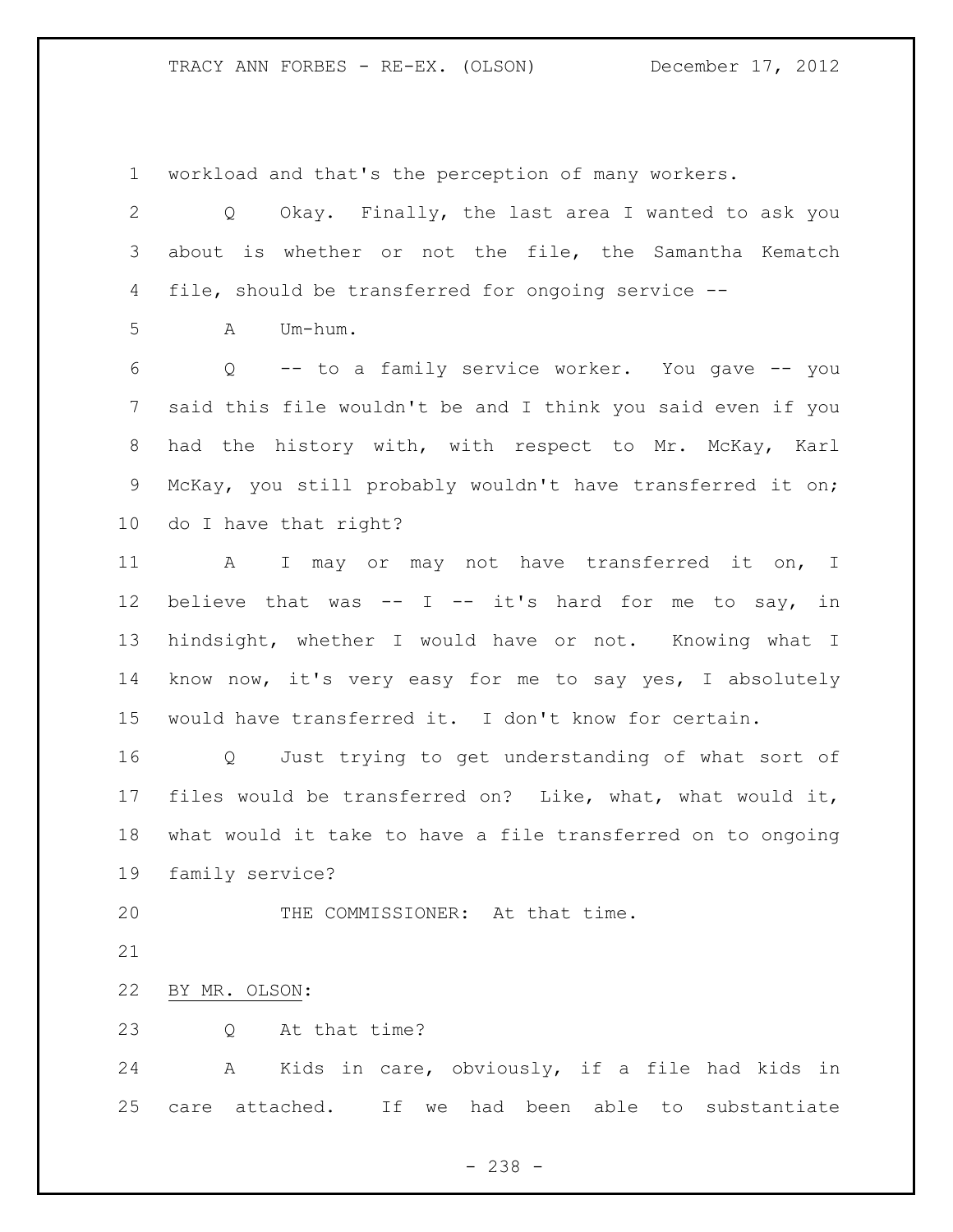concerns in an investigation, so if we had allegations that a child had been sexually abused or that, let's say, there was an active drinking party and we went out and, and we were able to confirm that, those types of cases would most definitely get transferred. Domestic violence cases, at that time, did not necessarily get transferred. Were the concerns concerning? Absolutely. But would that have necessarily made us transfer the file? I don't know. It's difficult for me to say after the fact. Q Okay. So in this case, just, just as an example, if the concerns about Ms. Kematch abusing substances, if it was determined that that, those were accurate concerns and that was an ongoing problem, then you would -- A That -- Q -- that would qualify -- A -- that -- 17 Q -- to transfer -- A -- would probably -- Q  $-$  to ongoing  $-$  A Sorry, go ahead. Q -- services? A Yeah, probably. Q And here, it's because you weren't able to verify that, that it didn't go on to -- A Right. Typically, we, we are looking to verify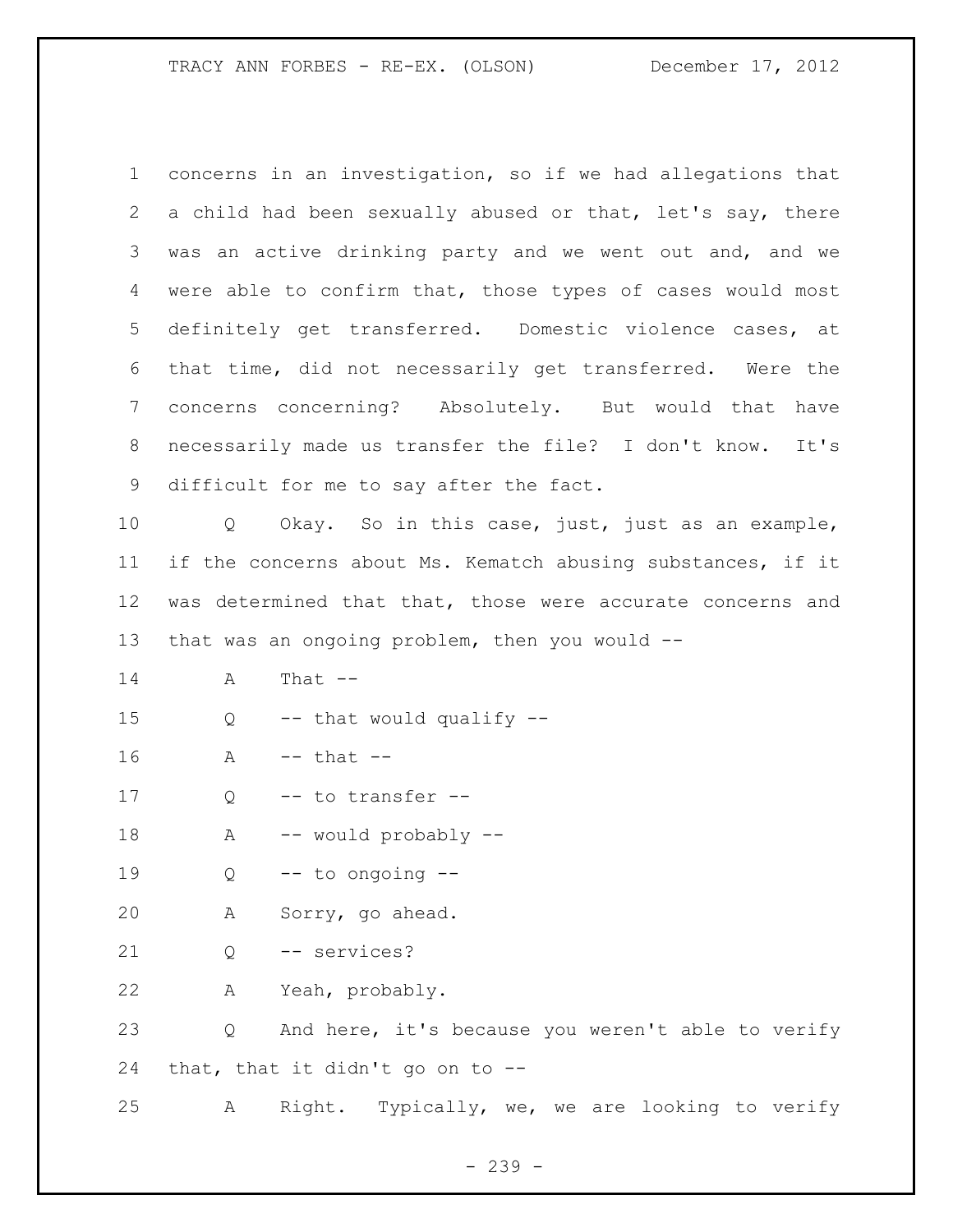the concerns that we have, because people can make various allegations and they're allegations that you need to try and confirm or deny.

 Q And you confirm or deny it by meeting with the person?

 A And by having other -- we always tell -- when we get calls at intake, we often tell people, you need to call us when the concerns are actively happening. Because we would often get people who would call us, saying, oh, so and so had a drinking party on the weekend, but they would call us on the Tuesday. Well, we need you to call when that's happening, so we can go out and actually verify it.

 Q So in other words, unless you attend the house when someone is intoxicated, or party's ongoing or something like that, you can't actually substantiate the concerns?

 A It's difficult to do so without that time, type of information, or with out other collateral information coming in.

 MR. OLSON: Okay. Those are my questions. Thank you.

THE COMMISSIONER: Thank you, Mr. Olson.

 Witness, you're finished and thank you for your attendance.

 $-240 -$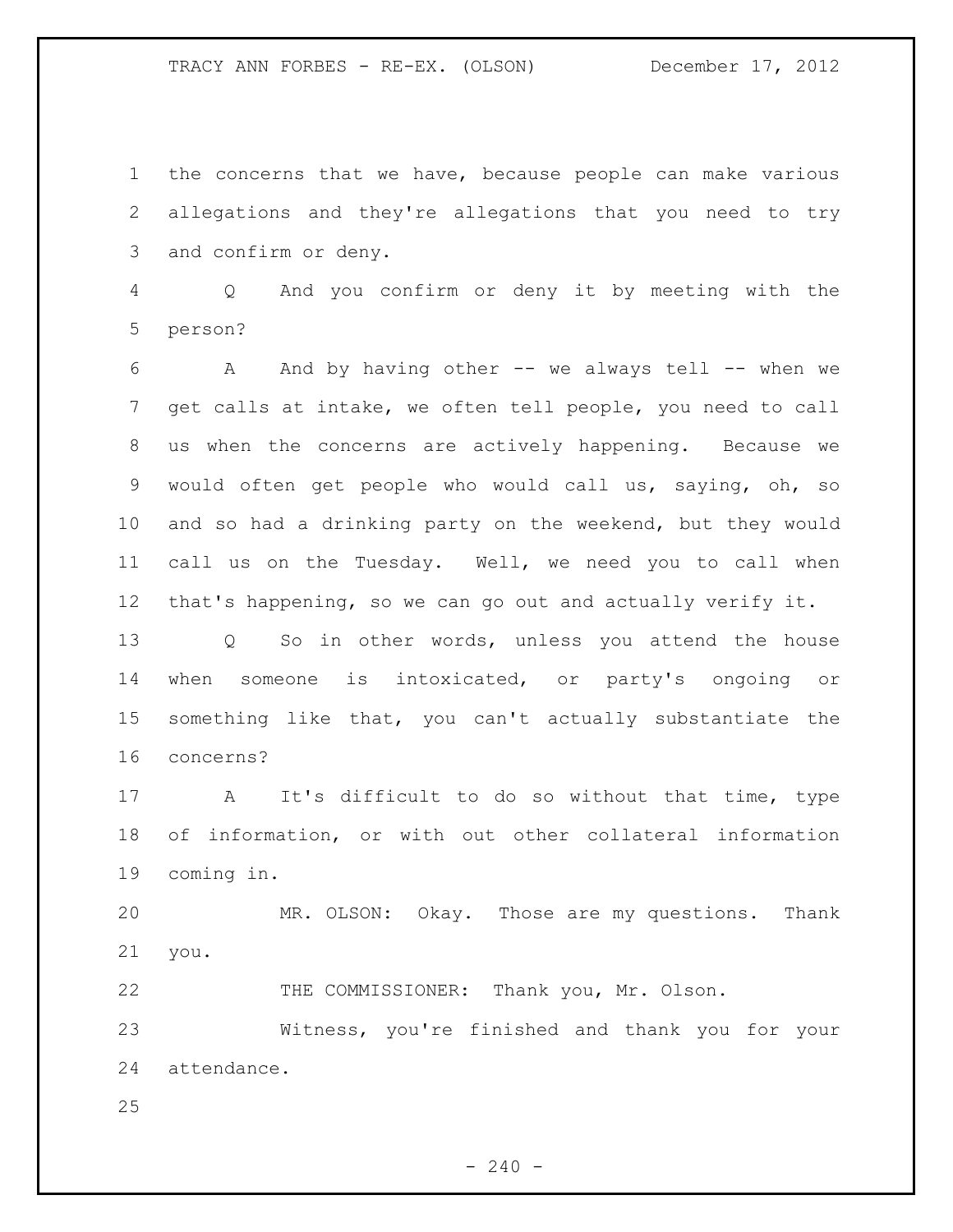PROCEEDINGS December 17, 2012

| $\mathbf 1$     | (WITNESS EXCUSED)                                         |
|-----------------|-----------------------------------------------------------|
| 2               |                                                           |
| 3               | MR. OLSON: It's almost 20 after. We do have the           |
| 4               | next witness here, but we only have about 10 minutes.     |
| 5               | THE COMMISSIONER: Well, I -- probably, we, we             |
| 6               | won't start her until the morning then. But I think we    |
| $7\phantom{.0}$ | should discuss the rest of the week's agenda, which we    |
| 8               | haven't done today, because I understand there is some    |
| 9               | change to the end of the week. I'm, have, have I got a    |
| 10              | current list? There are still one, two, three, four, four |
| 11              | more witnesses, plus the completion of the video          |
| 12 <sup>°</sup> | conference?                                               |
| 13              | MR. OLSON: Is that right?                                 |
| 14              | There's -- so we have Ms. --                              |
| 15              | MS. WALSH: Yes.                                           |
| 16              | MR. OLSON: -- Parsons tomorrow morning.                   |
| 17              | So there's four in total?                                 |
| 18              | MS. WALSH: Yeah, plus (inaudible).                        |
| 19              | MR. OLSON: There's four in total, plus Ms.                |
| 20              | Verrier and she's scheduled for Wednesday afternoon, I    |
| 21              | believe.                                                  |
| 22              | THE COMMISSIONER: All right. Is, is it Ms., is            |
| 23              | it Ms. Brown? I'm looking at a revised schedule<br>in     |
| 24              | December.                                                 |
| 25              | MR. OLSON: Yes, there's Ms. Brown.                        |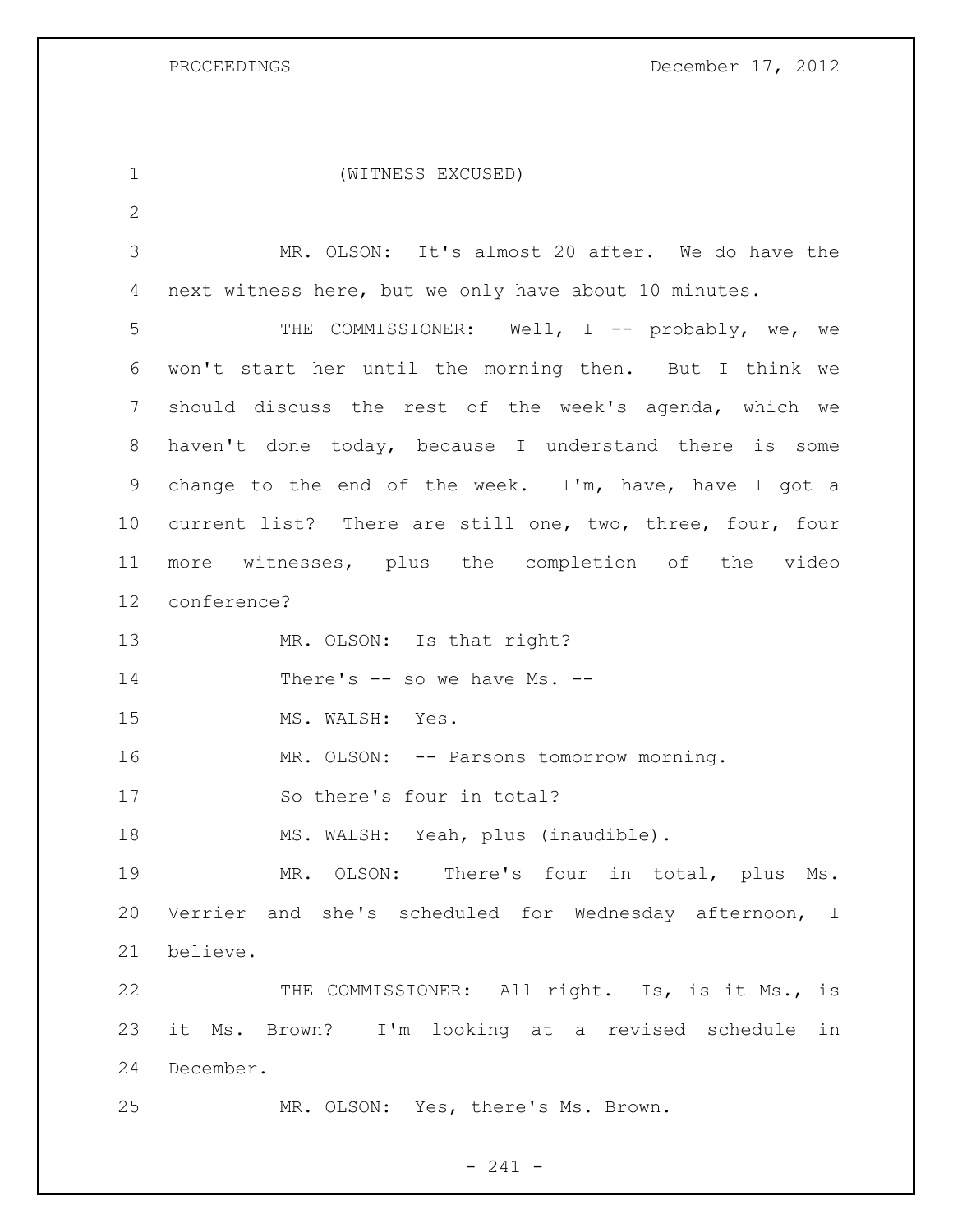1 THE COMMISSIONER: And, and Ramkissoon? 2 MR. OLSON: Right. 3 THE COMMISSIONER: And, and --4 MR. OLSON: SOR 4. 5 THE COMMISSIONER: -- and then what about, 6 there's an  $\blacksquare$   $\blacksquare$  as well, as well as the C. Parsons on 7 my list. 8 MR. OLSON: There's, there's an SOR 4 and --9 THE COMMISSIONER: Oh yeah, she's an SOR --10 MR. OLSON: --11 THE COMMISSIONER: -- 4. Oh, sorry, I guess 12 that's confidential information; isn't it? Well, I wish 13 that to be borne in mind then, by all those in attendance, 14 that that name is, is, that I just used, the last one, is a 15 SOR, source of referral, whose confidentiality is, must be 16 protected and I, I, I make that quite clear to all those 17 that are here. 18 MR. OLSON: But those are the, those are the 19 names, Mr. Commissioner. 20 THE COMMISSIONER: So that is, one, two -- four 21 plus the video? 22 MR. OLSON: Exactly. 23 THE COMMISSIONER: All right. And so we, we'll 24 start at 9:30 tomorrow morning with C., C. Parsons? 25 MR. OLSON: That's right.

 $- 242 -$